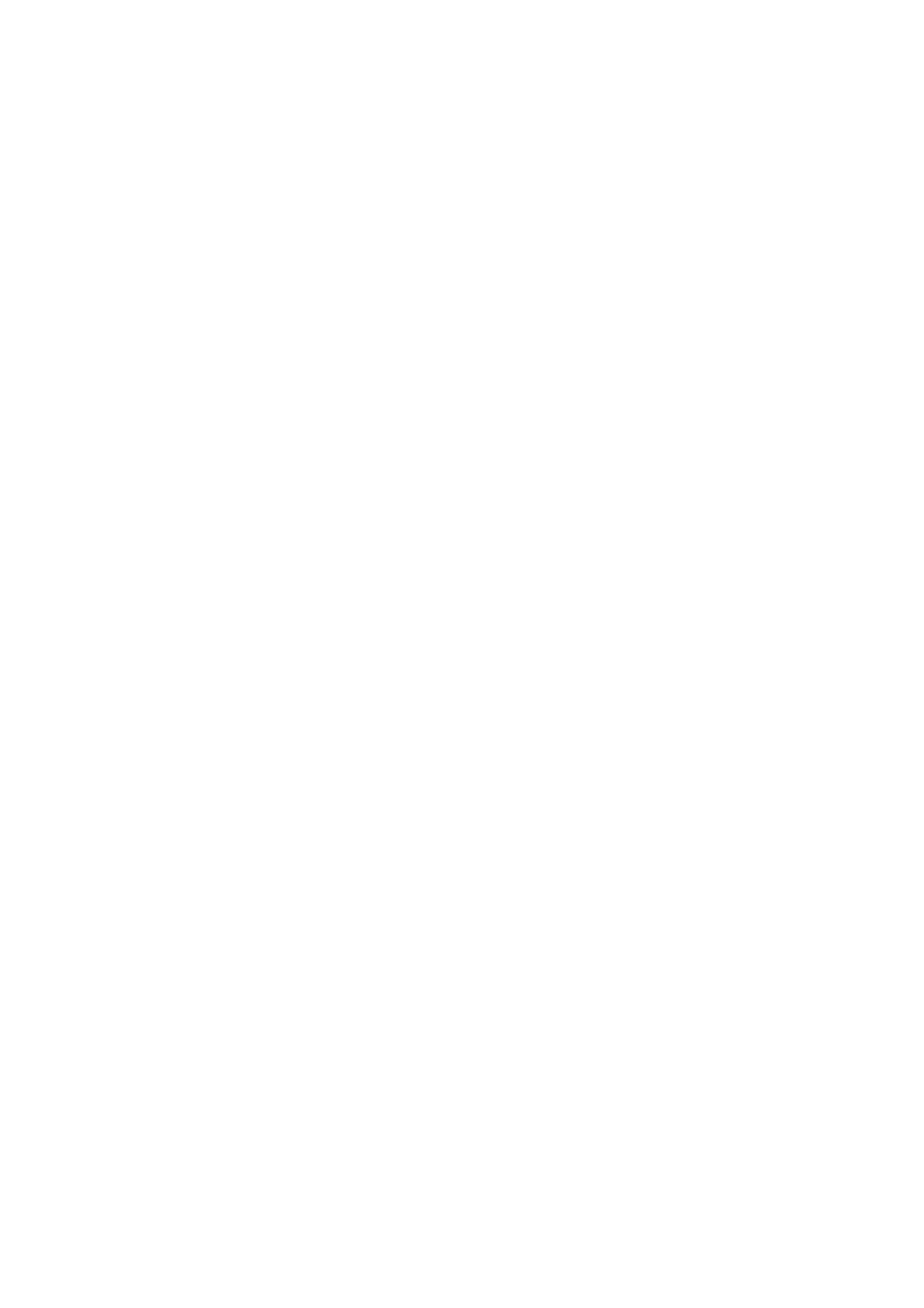(Reprint No. 5)

South Australia

# **PROTECTION OF MARINE WATERS (PREVENTION OF POLLUTION FROM SHIPS) ACT 1987**

An Act relating to the protection of the sea and certain waters from pollution by oil and other substances; to repeal the Prevention of Pollution of Waters by Oil Act 1961; and for other purposes.

*This Act is reprinted pursuant to the Acts Republication Act 1967 and incorporates all amendments in force as at 10 September 2000.*

*It should be noted that the Act was not revised (for obsolete references, etc.) by the Commissioner of Statute Revision prior to the publication of this reprint.*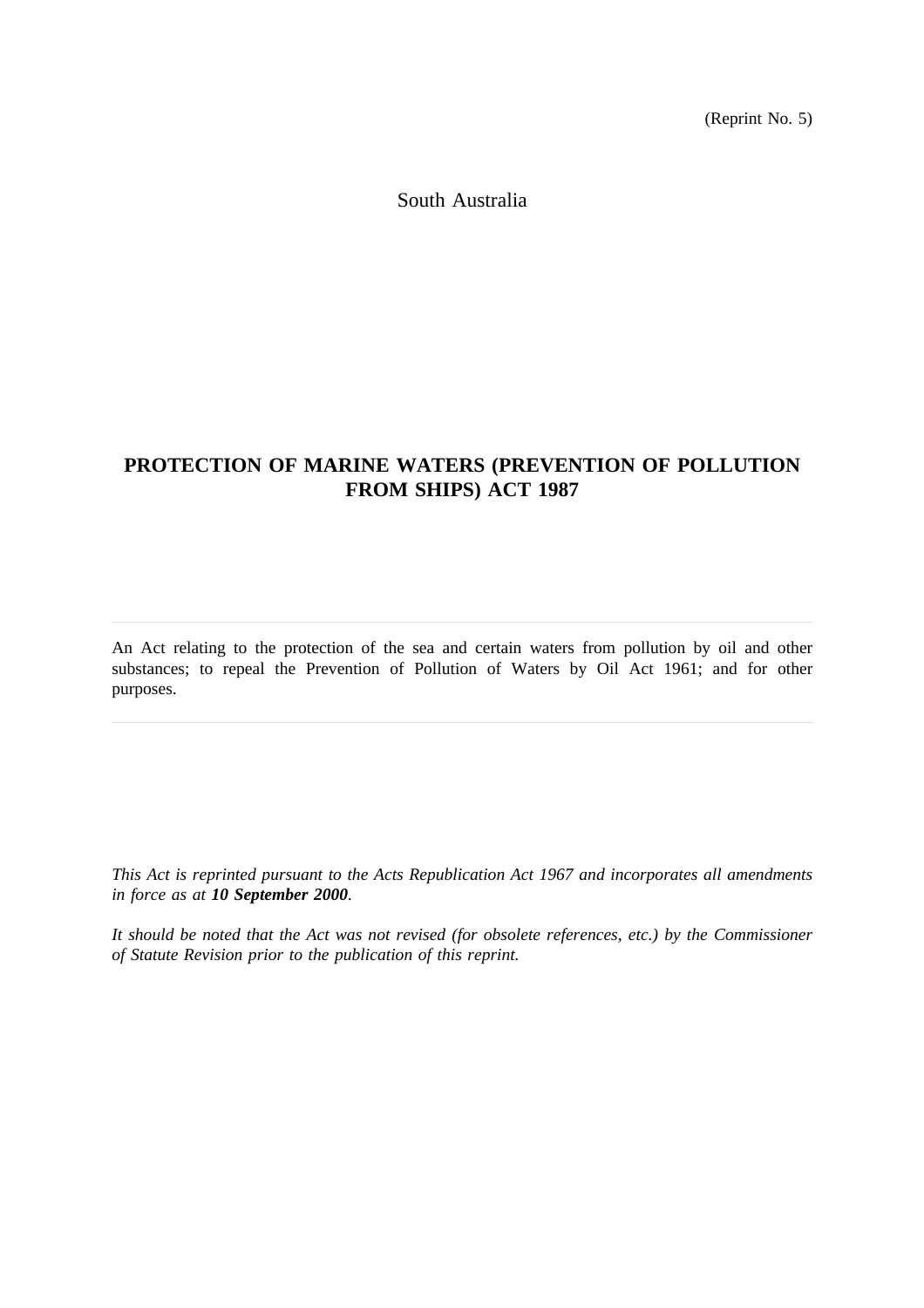# 2 **Protection of Marine Waters (Prevention of Pollution from Ships) Act 1987**

# **PROTECTION OF MARINE WATERS (PREVENTION OF POLLUTION FROM SHIPS) ACT 1987**

being

Pollution of Waters by Oil and Noxious Substances Act 1987 No. 56 of 1987 [Assented to 7 May 1987]<sup>1</sup>

as amended by

Statutes Amendment (Water Resources) Act 1991 No. 7 of 1991 [Assented to 28 March 1991]<sup>2</sup>

Pollution of Waters by Oil and Noxious Substances (Miscellaneous) Amendment Act 1991 No. 59 of 1991 [Assented to 28 November  $1991$ ]<sup>3</sup>

Pollution of Waters by Oil and Noxious Substances (Consistency with Commonwealth) Amendment Act 1994 No. 72 of 1994 [Assented to 24 November 1994]<sup>4</sup>

**Pollution of Waters by Oil and Noxious Substances (Miscellaneous) Amendment Act 1998 No. 65 of 1998 [Assented to 10 September 1998]5**

- <sup>2</sup> Came into operation 15 July 1991: *Gaz*. 11 July 1991, p. 244.
- <sup>3</sup> Came into operation 3 February 1992: *Gaz*. 9 January 1992, p. 2.
- <sup>4</sup> Came into operation (except s. 6) 1 January 1995: *Gaz*. 15 December 1994, p. 2129; s. 6 came into operation 2 October 1995: *Gaz*. 21 September 1995, p. 782.
- <sup>5</sup> Came into operation 10 September 2000 (by virtue of the Acts Interpretation Act 1915, s. 7(5)).

*NOTE:*

- *Asterisks indicate repeal or deletion of text.*
- *Entries appearing in bold type indicate the amendments incorporated since the last reprint.*
- *For the legislative history of the Act see Appendix.*

<sup>&</sup>lt;sup>1</sup> Came into operation 1 December 1990: *Gaz*. 1 November 1990, p. 1338.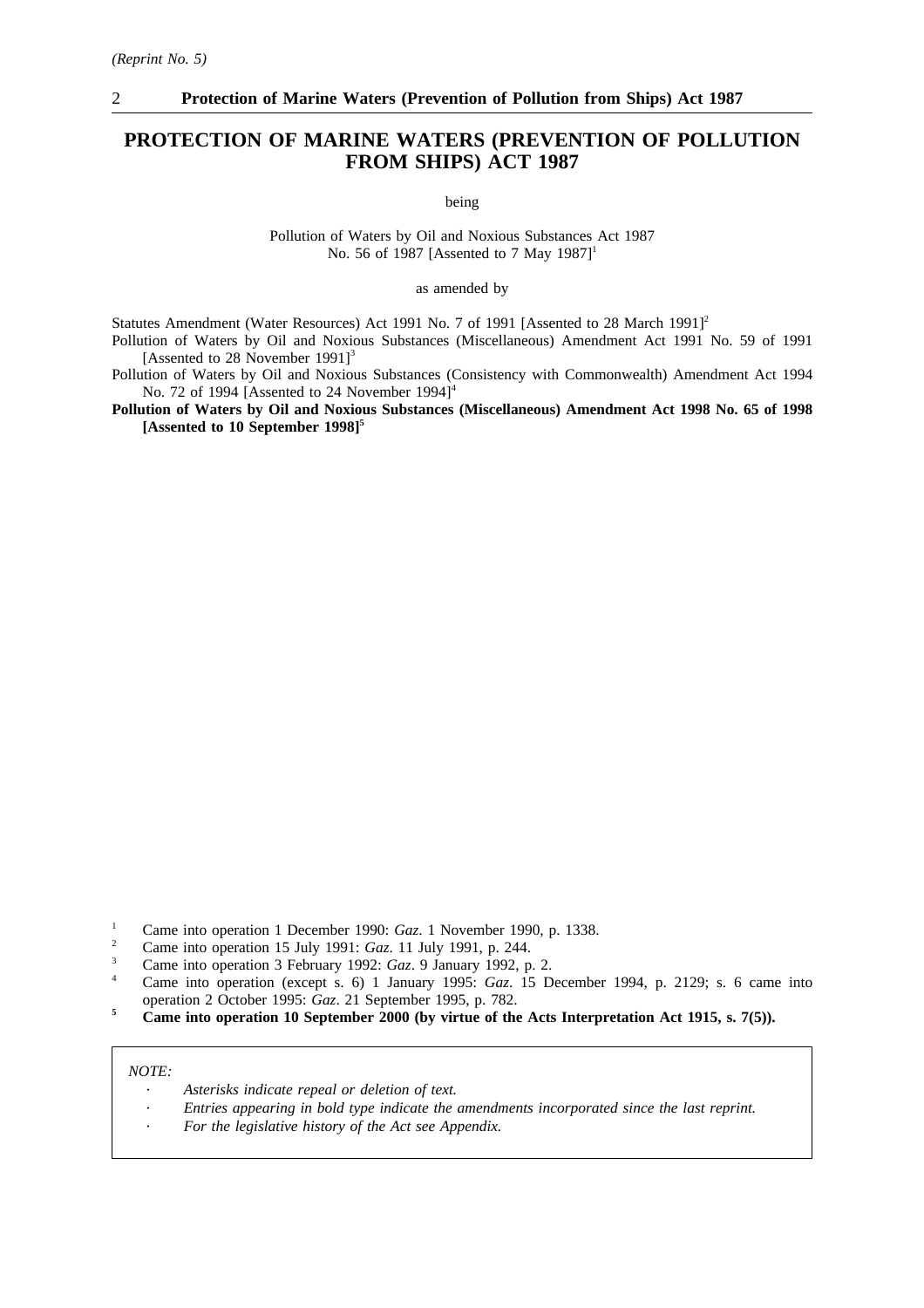# **SUMMARY OF PROVISIONS**

# **PART 1 PRELIMINARY**

- 1. Short title<br>2. Commence
- 2. Commencement<br>3. Interpretation
- 3. Interpretation<br>4. Act to bind C
- 4. Act to bind Crown<br>5. Saving of other law
- 5. Saving of other laws
- 6. Delegation

#### **PART 2 POLLUTION BY OIL**

- 7. Interpretation<br>8. Prohibition of
- 8. Prohibition of discharge of oil or oily mixtures into State waters
- Oil residues
- 10A. Shipboard oil pollution emergency plan
- 11. Oil record book
- 12. False entries in oil record book
- 13. Oil record book to be retained

#### **PART 3 POLLUTION BY NOXIOUS SUBSTANCES**

- 14. Interpretation
- 15. Application of Act to mixture of oil and liquid substance
- 16. Categories of noxious liquid substances
- 17. Appendix III substances
- 18. Prohibition of discharge of substances into State waters
- 19. Certain liquid substances to be treated as oil
- 21. Cargo record book
- 22. False entries in cargo record book
- 23. Cargo record book to be retained
- 24. Cleaning of tanks of ships

#### **PART 3AA**

# **PREVENTION OF POLLUTION BY PACKAGED HARMFUL SUBSTANCES**

- 24AA. Interpretation<br>24AAB. Prohibition of
- Prohibition of discharge of harmful substances into State waters

# **PART 3AAB**

# **PREVENTION OF POLLUTION BY GARBAGE**

- 24AAC. Interpretation
- 24AAD. Prohibition of disposal of garbage into State waters

# **PART 3A CONSTRUCTION OF SHIPS**

# **DIVISION 1—PRELIMINARY**

24A. Preliminary

## **DIVISION 2—SHIPS CARRYING OR USING OIL**

- 24B. Interpretation<br>24C. Regulations to
- Regulations to give effect to Regulations 13 to 19 (inclusive) of Annex I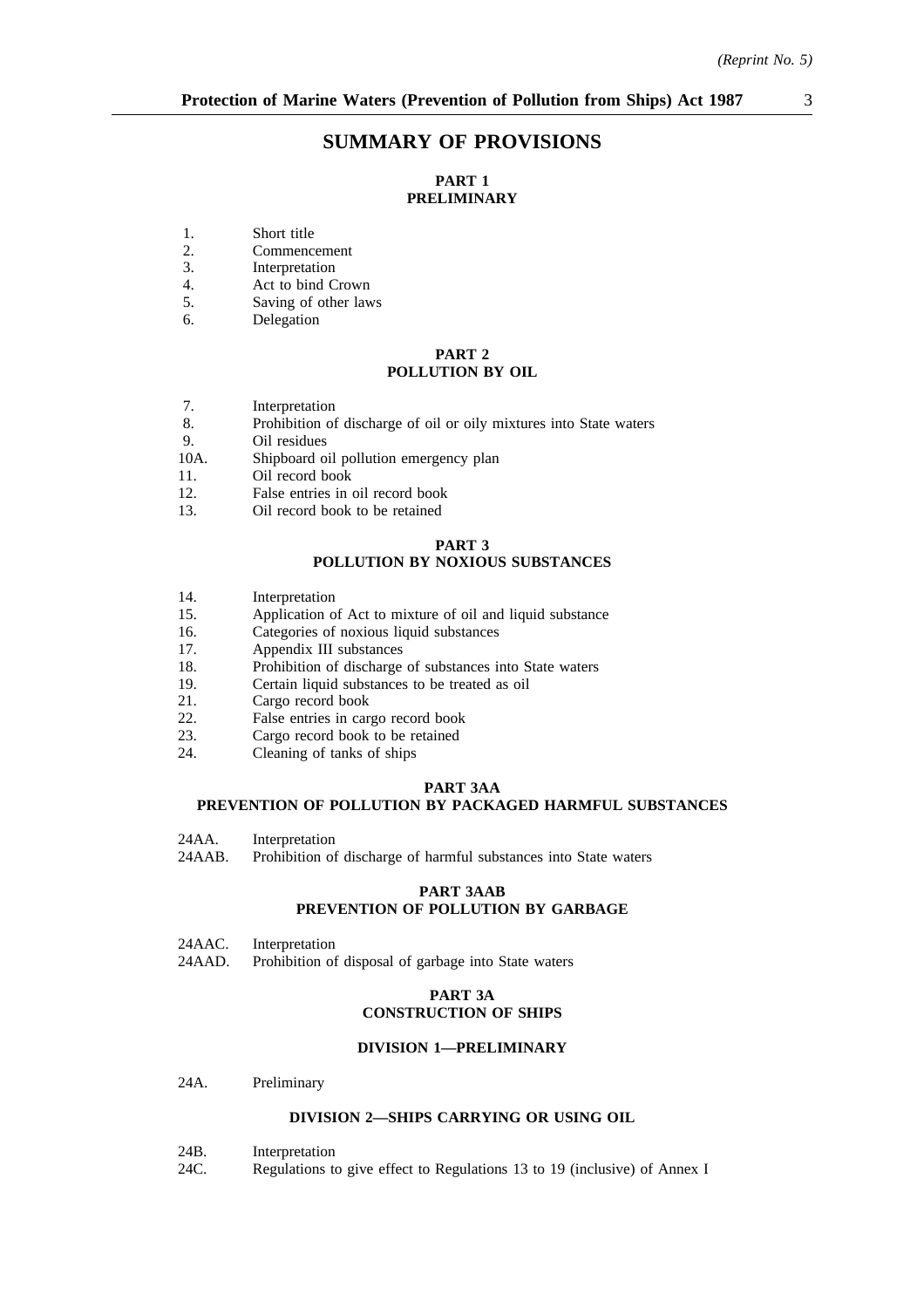# 4 **Protection of Marine Waters (Prevention of Pollution from Ships) Act 1987**

- 24D. Ship construction certificates
- 24E. Alteration, etc., of construction of ships and cancellation of certificates 24F. Ships to be surveved periodically
- Ships to be surveyed periodically
- 24G. Requirement for ship construction certificates

# **DIVISION 3—SHIPS CARRYING NOXIOUS LIQUID SUBSTANCES IN BULK**

- 24H. Interpretation
- 24I. Regulations to give effect to Regulation 13 of Annex II
- 24J. Chemical tanker construction certificates
- 24K. Alteration, etc., of construction of ships and cancellation of certificates
- 24L. Ships to be surveyed periodically
- 24M. Requirement for chemical tanker construction certificates

# **DIVISION 4—REGULATIONS**

24N. Regulations

# **PART 4 MISCELLANEOUS**

# **DIVISION 1—PRELIMINARY**

25. Interpretation

# **DIVISION 1A—REPORTING REQUIREMENTS**

25A. Duty to report certain incidents

# **DIVISION 2—DISCHARGES OCCURRING OTHER THAN FROM SHIPS**

- 26. Discharge of oil into waters from vehicles, etc.
- 27. Notification of discharge

#### **DIVISION 3—REMOVAL AND PREVENTION OF POLLUTION AND RECOVERY OF COSTS**

- 28. Removal and prevention of pollution<br>29. Recovery of costs
- 29. Recovery of costs<br>30. Detention of ship,
- Detention of ship, vehicle or apparatus
- 31. Recovery of costs by one person from another
- 32. Service of notices
- 32A. Recovery of damages

# **DIVISION 4—OTHER MATTERS**

- 33. Powers of inspectors<br>34. Oil reception facilities
- 34. Oil reception facilities<br>35. Transfer of oil at night
- Transfer of oil at night
- 36. Prosecution
- 37. Service of summonses
- 38. Evidence
- 39. Evidence of analyst
- 40. Immunity of inspectors
- 41. Regulations
- 42. Orders
- 43. Prescribing matters by reference to other instruments
- 44. Repeal and saving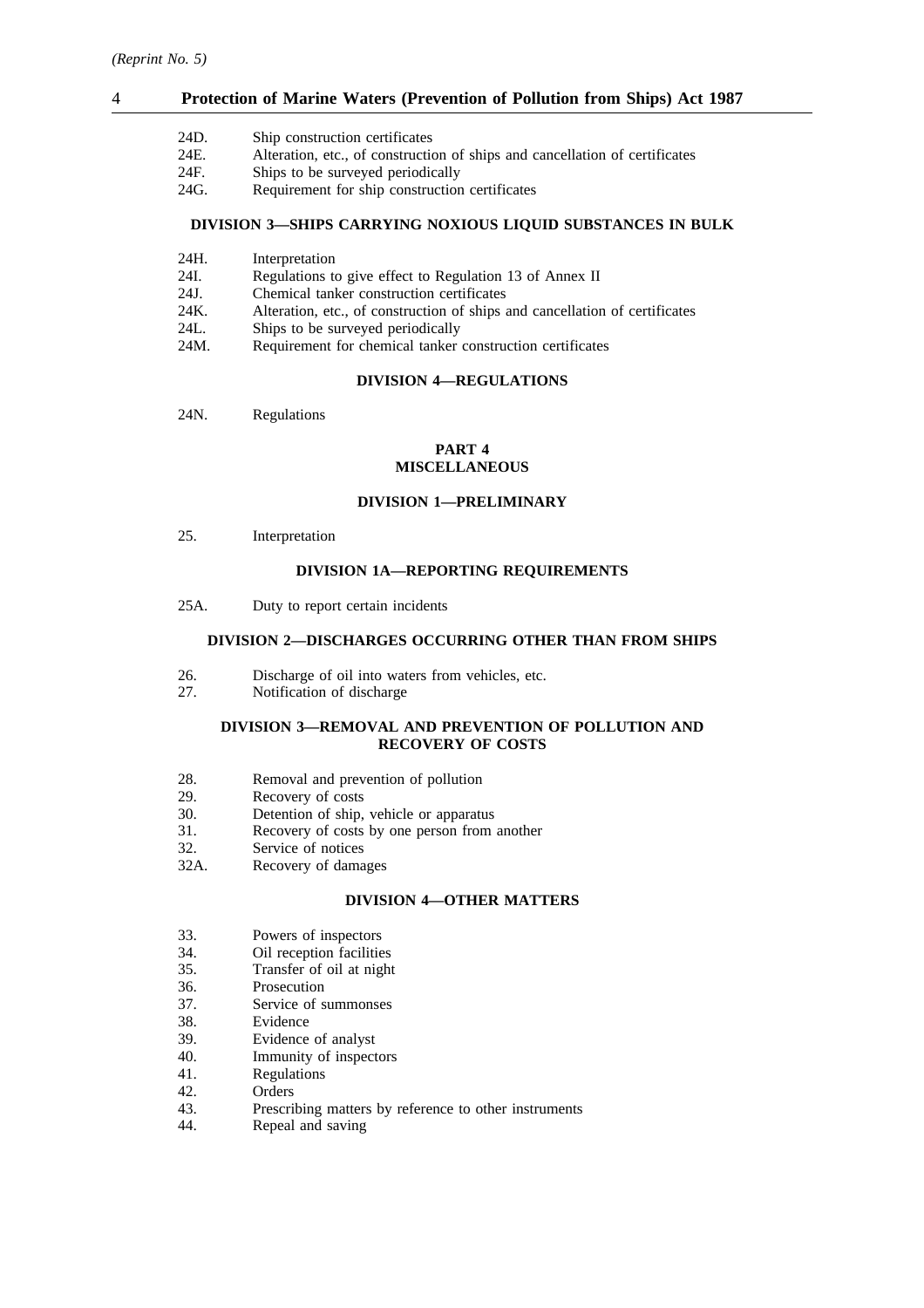#### **SCHEDULE 1**

**THE INTERNATIONAL CONVENTION FOR THE PREVENTION OF POLLUTION FROM SHIPS 1973**

### **SCHEDULE 2**

**THE PROTOCOL OF 1978 RELATING TO THE INTERNATIONAL CONVENTION FOR THE PREVENTION OF POLLUTION FROM SHIPS, 1973**

#### **SCHEDULE 3**

**AMENDMENTS TO THE ANNEX OF THE PROTOCOL OF 1978 RELATING TO THE INTERNATIONAL CONVENTION FOR THE PREVENTION OF POLLUTION FROM SHIPS, 1973**

#### **SCHEDULE 4**

**ADOPTION OF AMENDMENTS TO THE ANNEX OF THE PROTOCOL OF 1978 RELATING TO THE INTERNATIONAL CONVENTION FOR THE PREVENTION OF POLLUTION FROM SHIPS, 1973 (RELATING TO ANNEX II OF THE INTERNATIONAL CONVENTION FOR THE PREVENTION OF POLLUTION FROM SHIPS, 1973 AS MODIFIED BY THE PROTOCOL OF 1978 RELATING THERETO)**

> **APPENDIX LEGISLATIVE HISTORY**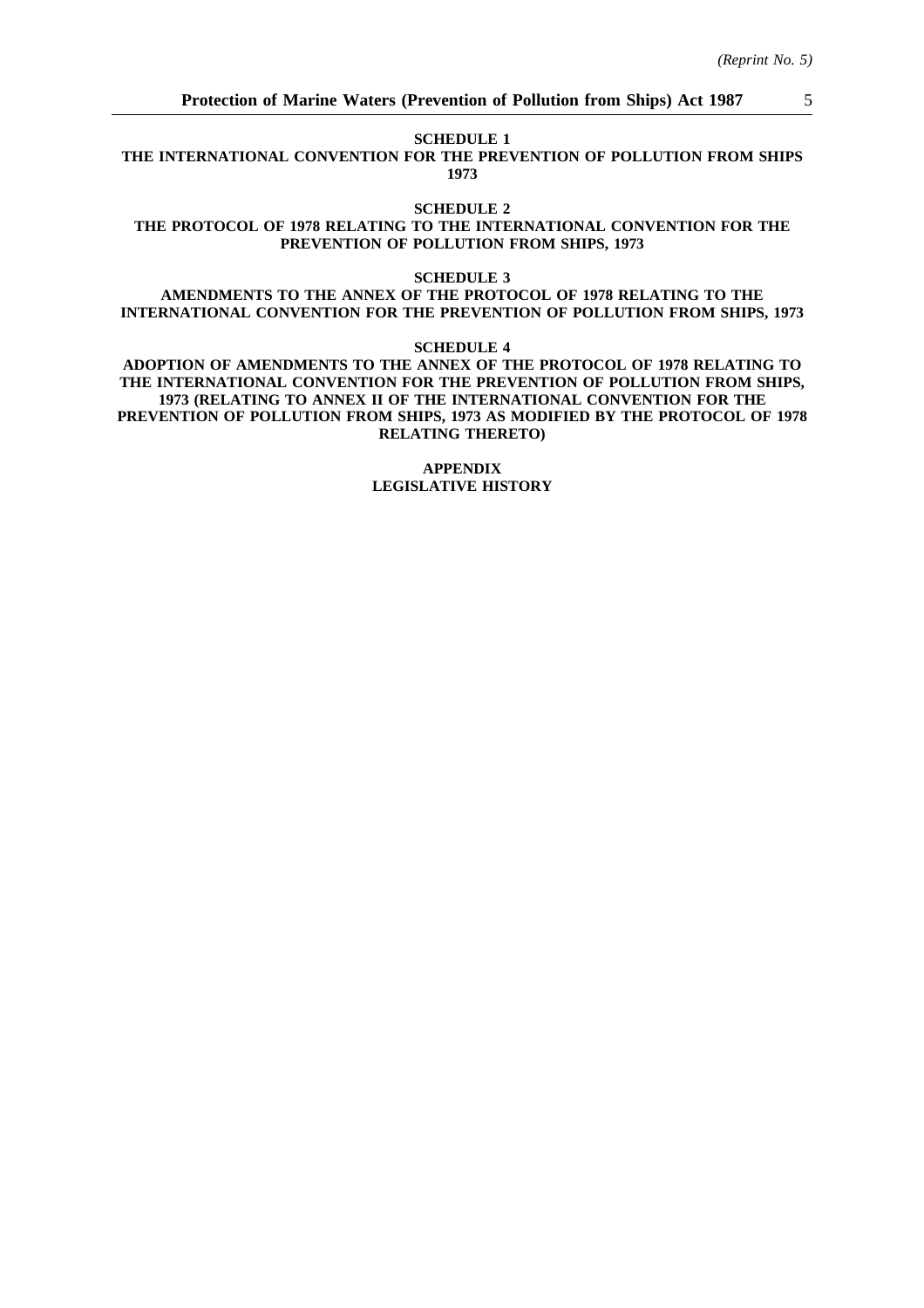# **The Parliament of South Australia enacts as follows:**

# **PART 1 PRELIMINARY**

# **Short title**

**1.** This Act may be cited as the *Protection of Marine Waters (Prevention of Pollution from Ships) Act 1987*.

# **Commencement**

**2.** This Act will come into operation on a day to be fixed by proclamation.

#### **Interpretation**

**3.** (1) In this Act, unless the contrary intention appears—

"**Australian fishing vessel**" means a fishing vessel that is registered, or entitled to be registered, in Australia or in relation to which an instrument under section 4(2) of the *Fisheries Act 1952* of the Commonwealth (as amended and in force for the time being) is in force;

"**Australian ship**" means—

- *(a)* a ship registered in Australia; or
- *(b)* an unregistered ship having Australian nationality;

"**Convention**" means the 1973 Convention as modified and added to by the 1978 Protocol;

"**fishing vessel**" means a vessel used or intended to be used for catching fish or other living resources of the sea or seabed for trading or manufacturing purposes but excludes any vessel engaged in harvesting or transportation of algae or aquatic plants;

"**inspector**" means—

- *(a)* a person who is appointed in writing by the Minister to be an inspector for the purposes of this Act; or
- *(b)* a port manager; or
- *(c)* a member of the police force;

"**master**" in relation to a ship, means a person, other than a pilot, having command or charge of the ship;

"**Navigation Act, 1912**" means the *Navigation Act* 1912 of the Commonwealth (as amended and in force for the time being);

"**pleasure vessel**" means—

- *(a)* a vessel used wholly for the purpose of recreational or sporting activities and not for hire or reward; or
- *(b)* any other vessel declared to be a vessel to which this Act applies by notice of the Minister published in the *Gazette*;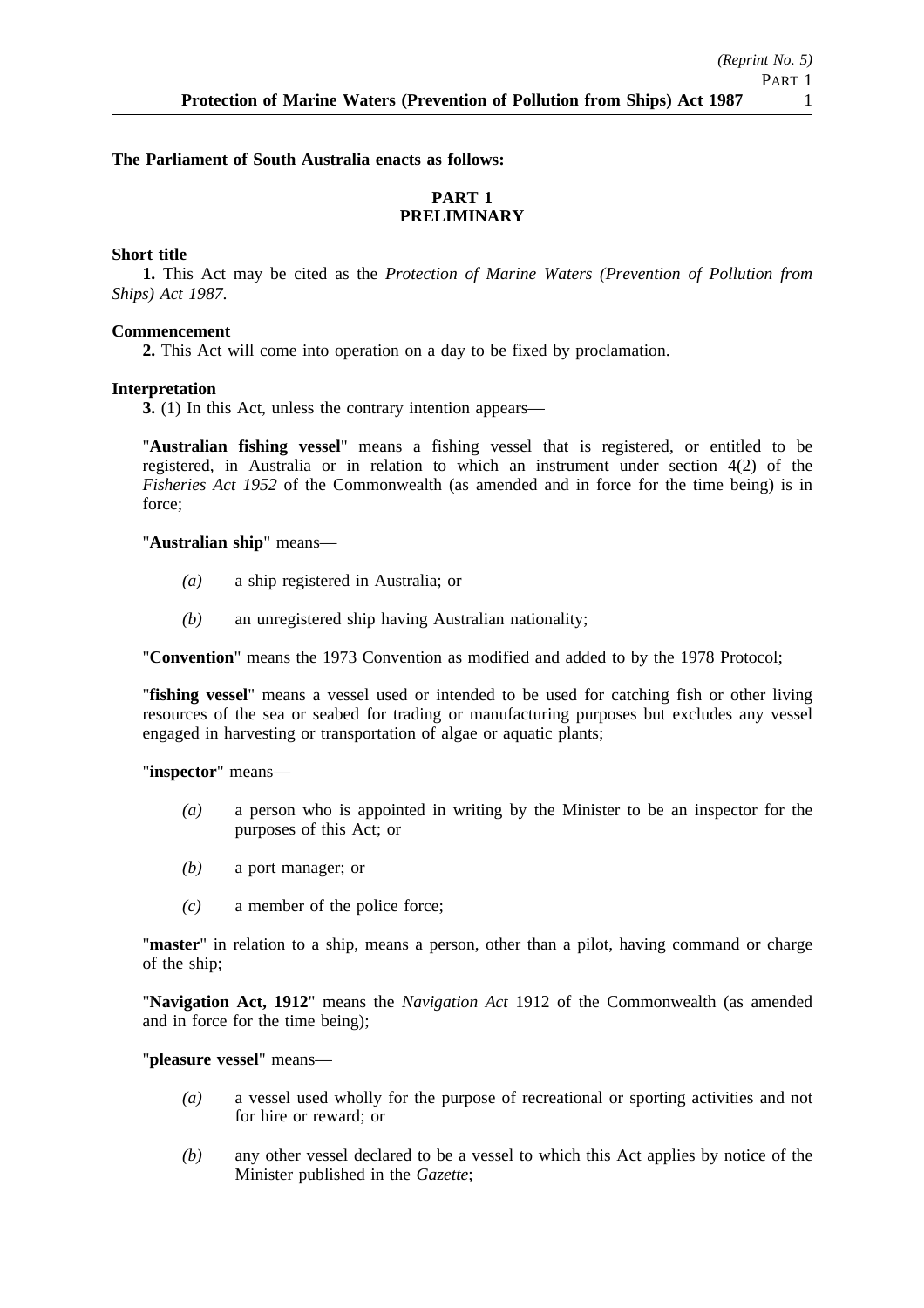"**port manager**" means a person holding or acting in a position, the holder of which is designated by the Minister as having responsibility for the management of a harbor;

"**State waters**" means—

- *(a)* the territorial sea adjacent to the State; and
- *(b)* the sea on the landward side of the territorial sea adjacent to the State that is not within the limits of the State; and
- *(c)* waters within the limits of the State that are subject to the ebb and flow of the tide;

"**the 1973 Convention**" means the International Convention for the Prevention of Pollution from Ships 1973, as corrected by the Proces-Verbal of Rectification dated 13 June, 1978 (a copy of the English text of which, apart from Annex IV, as so corrected is set out in Schedule 1), as affected by any amendment, other than an amendment not accepted by Australia, made under Article 16 of the Convention;

"**the 1978 Protocol**" means the Protocol of 1978 relating to the International Convention for the Prevention of Pollution from Ships, 1973 (a copy of the English text of which, apart from Annex IV, is set out in Schedule 2) as affected by—

- *(a)* the amendments to the Annex to the Protocol adopted on 7 September, 1984 (a copy of the English text of which amendments is set out in Schedule 3); and
- *(b)* the amendments to the Protocol adopted on 5 December 1985 (a copy of the English text of which relating to the Annex of the Protocol is set out in Schedule 4): and
- *(c)* any other amendment to the Protocol, other than an amendment not accepted by Australia, made under Article VI of the Protocol;

"**Tonnage Measurement Convention**" has the same meaning as in Part XA of the Navigation Act, 1912;

"**trading Ship**" means a ship that is used, or, being a ship in the course of construction, is intended to be used, for, or in connection with, any business or commercial activity and, without limiting the generality of the foregoing, includes a vessel that is used, or, being a vessel in the course of construction, is intended to be used, wholly or principally for—

- *(a)* the carriage of passengers or cargo for hire or reward; or
- *(b)* the provision of services to ships or shipping, whether for reward or otherwise,

but does not include a Commonwealth ship within the meaning of the Navigation Act, 1912, or a fishing vessel.

(2) A reference in a section of this Act to a prescribed officer is a reference to the person for the time being occupying, or performing the duties of, an office in the Department or public authority of the State that deals with matters arising under that section, being an office that is prescribed for the purposes of that section.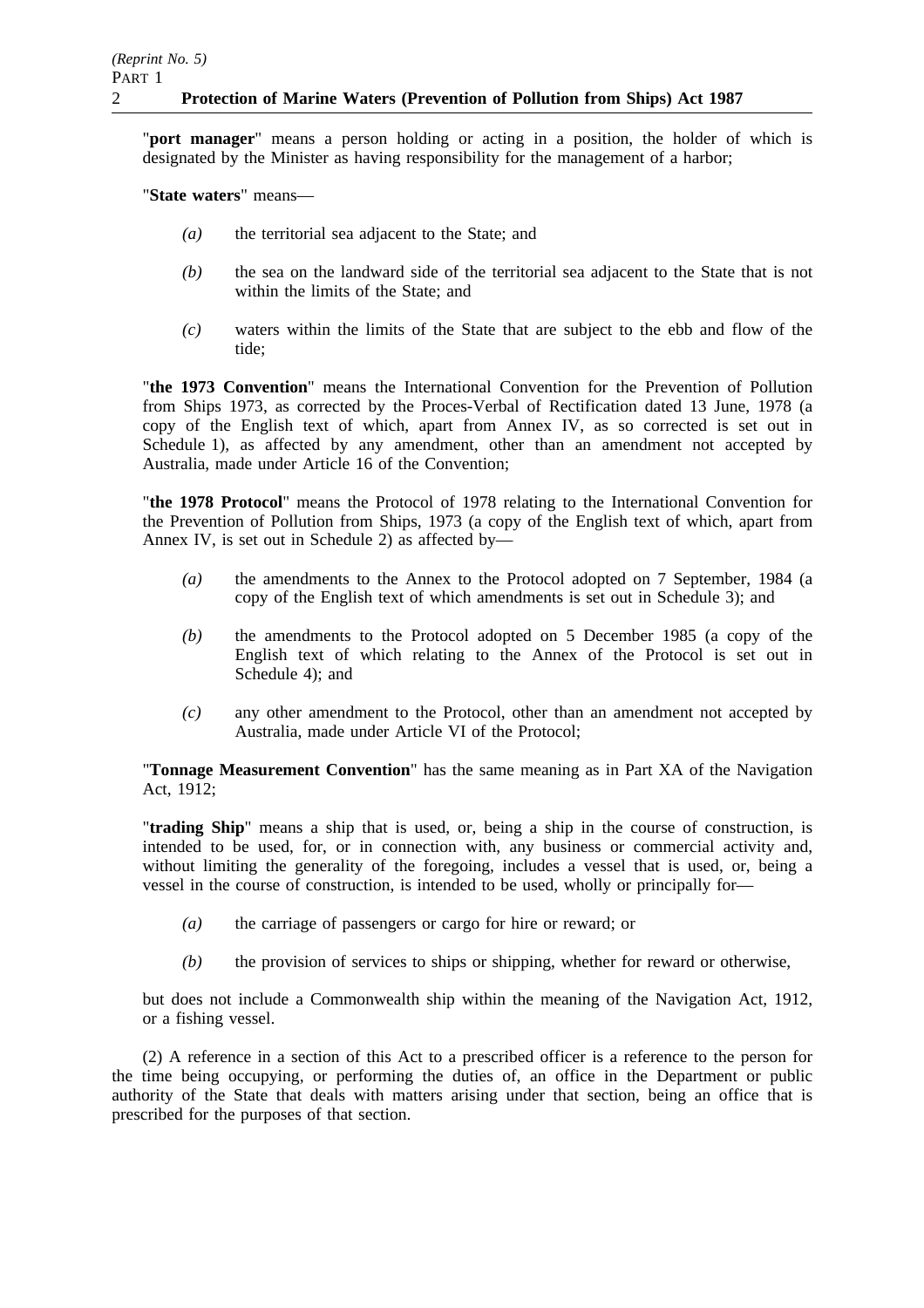(3) Except insofar as the contrary intention appears, an expression that is used in this Act and in the Convention, otherwise than in an annex to the Convention, (whether or not a particular meaning is assigned to it by the Convention) has, in this Act, the same meaning as in the Convention.

(4) Where, at any time, the gross tonnage applicable to a ship has been determined otherwise than in accordance with the Tonnage Measurement Convention, then, in the application of this Act to the ship at that time, a reference in this Act to the gross tonnage of a ship not expressed in tons shall be taken to be a reference to the gross tonnage of the ship expressed in tons.

(5) For the purposes of this Act—

- *(a)* "**inter-state voyage**" and "**overseas voyage**" have the same respective meanings as in the Navigation Act, 1912; and
- *(b)* an intra-state voyage is a voyage other than an inter-state voyage or an overseas voyage; and
- $(c)$  for the purposes of paragraphs  $(a)$  and  $(b)$ , a ship shall be deemed to be proceeding on a voyage from the time when it is got under way for the purpose of proceeding on the voyage until the time when it is got under way for the purpose of proceeding on another voyage.

(6) Where there is a discharge of oil or of an oily mixture or of a liquid substance or a mixture containing a liquid substance on to or into waters or any structure or thing and the whole or any part of the oil or oily mixture or liquid substance or mixture containing a liquid substance eventually enters any State waters, the discharge is for the purposes of this Act deemed to be a discharge into those State waters of the oil or oily mixture or liquid substance or mixture containing a liquid substance.

# **Act to bind Crown**

**4.** (1) This Act binds the Crown in right of South Australia and, so far as the legislative power of the Parliament permits, the Crown in all its other capacities.

(2) Nothing in this Act renders the Commonwealth or a State or Territory of the Commonwealth liable to be prosecuted for an offence.

(3) Subsection (2) does not affect any liability of any servant or agent of the Commonwealth or of a State or Territory of the Commonwealth to be prosecuted for an offence.

# **Saving of other laws**

**5.** This Act shall be read and construed as being in addition to and not in derogation of any other law of the State.

# **Delegation**

**6.** (1) The Minister may, by instrument, delegate to a person any power or function of the Minister under this Act, other than this power of delegation.

(2) A port manager may, by instrument, delegate to a person any power or function of the port manager as an inspector under this Act, other than this power of delegation.

- (3) A delegation under this section—
- *(a)* may be made conditionally or subject to conditions; and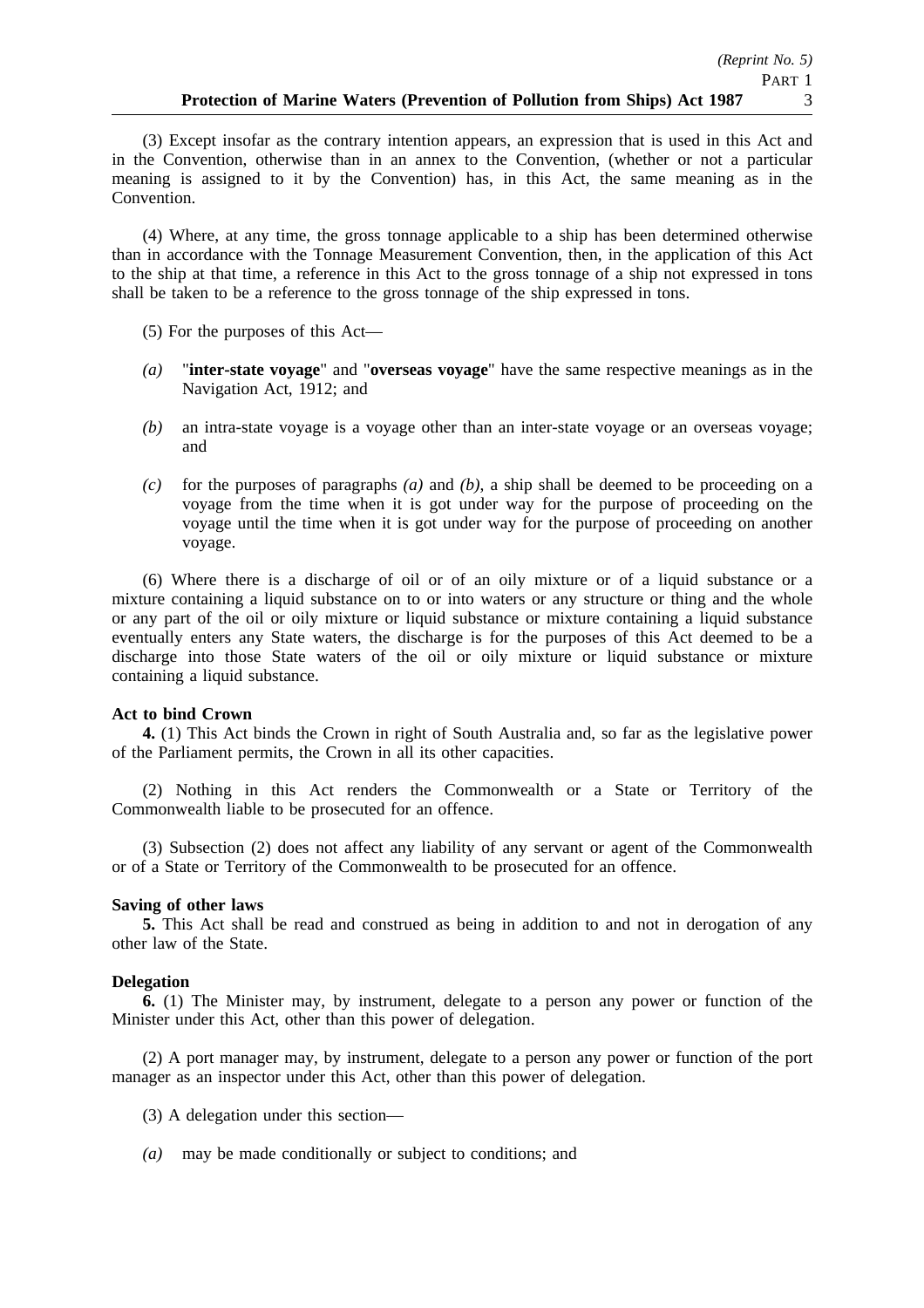- *(b)* is revocable at will; and
- *(c)* does not derogate from the power of the Minister or port manager to act in any matter personally.

(4) A delegation under this section may be made to a specified person or to persons of a specified class, or may be made to the holder or holders for the time being of a specified office or class of offices.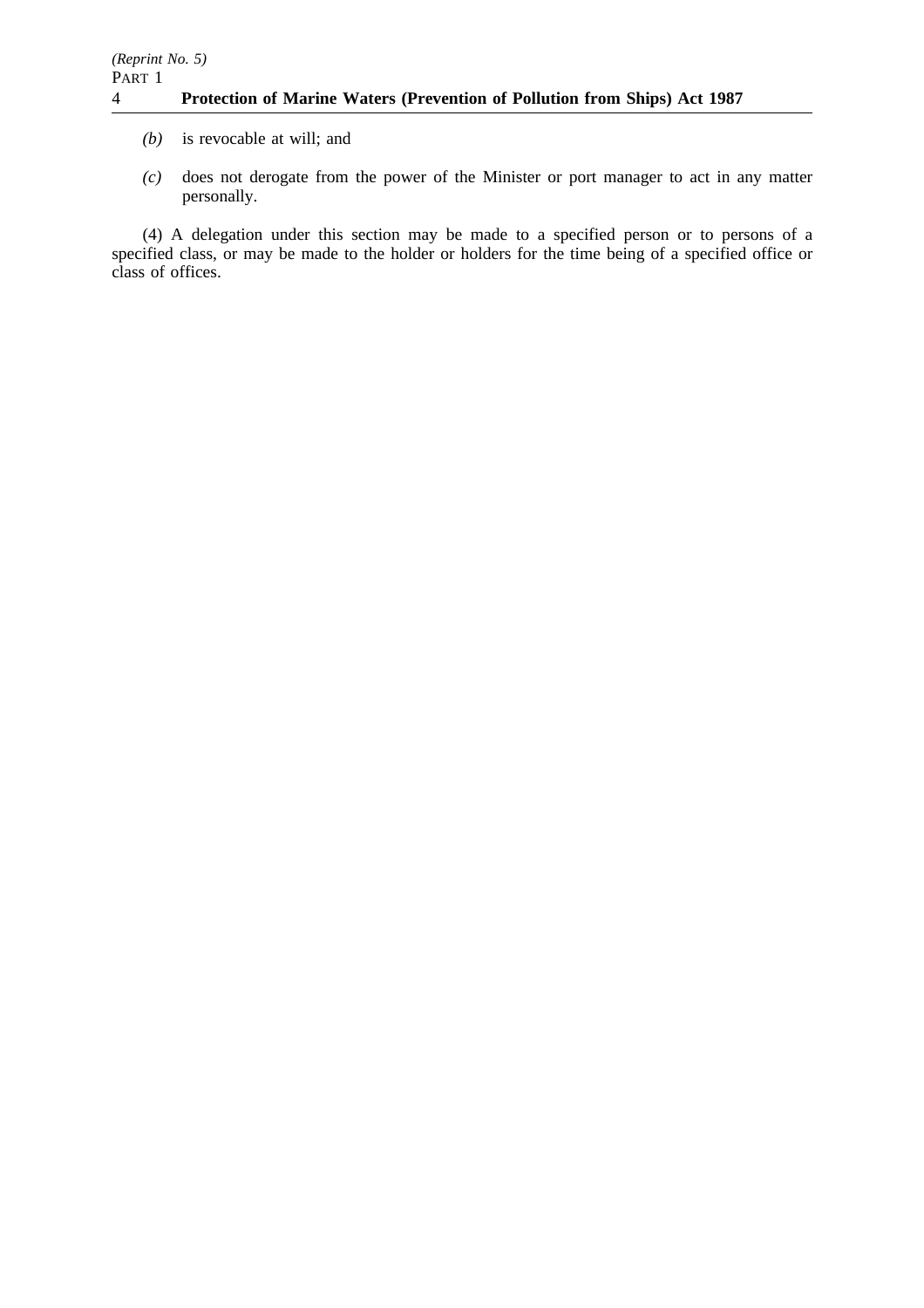# **PART 2 POLLUTION BY OIL**

# **Interpretation**

**7.** Except insofar as the contrary intention appears, an expression that is used in this Part and in Annex 1 to the Convention (whether or not a particular meaning is assigned to it by that Annex) has, in this Part, the same meaning as in that Annex.

#### **Prohibition of discharge of oil or oily mixtures into State waters**

**8.** (1) Subject to subsections (2) and (4), if any discharge of oil or of an oily mixture occurs from a ship into State waters, the master and the owner of the ship are each guilty of an offence.

Maximum penalty: *(a)* if the offender is a natural person—\$200 000; or

- *(b)* if the offender is a body corporate—\$1 000 000.
- (2) Subsection (1) does not apply to the discharge of oil or of an oily mixture from a ship—
- *(a)* for the purpose of securing the safety of a ship or saving life at sea; or
- *(b)* if the oil or oily mixture, as the case may be, escaped from the ship in consequence of damage, other than intentional damage, to the ship or its equipment, and all reasonable precautions were taken after the occurrence of the damage or the discovery of the discharge for the purpose of preventing or minimising the escape of oil or oily mixture, as the case may be; or
- *(c)* in the case of an oily mixture, if the discharge was for the purpose of combating specific pollution incidents in order to minimise the damage from pollution and was approved by a prescribed officer.

(3) For the purposes of subsection (2), damage to a ship or to its equipment shall be taken to be intentional damage if, and only if, the damage arose in circumstances in which the master or owner of the ship—

- *(a)* acted with intent to cause the damage; or
- *(b)* acted recklessly and with knowledge that damage would probably result.

(4) Without limiting the generality of subsection (2) but subject to subsection (5), subsection (1) does not apply to—

- *(a)* the discharge from an oil tanker of oil or an oily mixture, not being oil or an oily mixture of the kind referred to in paragraph *(c)*, if the following conditions are satisfied—
	- (i) the oil tanker is not within a special area and is more than 50 nautical miles from the nearest land;
	- (ii) the oil tanker is proceeding *en route*;
	- (iii) the instantaneous rate of discharge of oil content does not exceed 30 litres per nautical mile;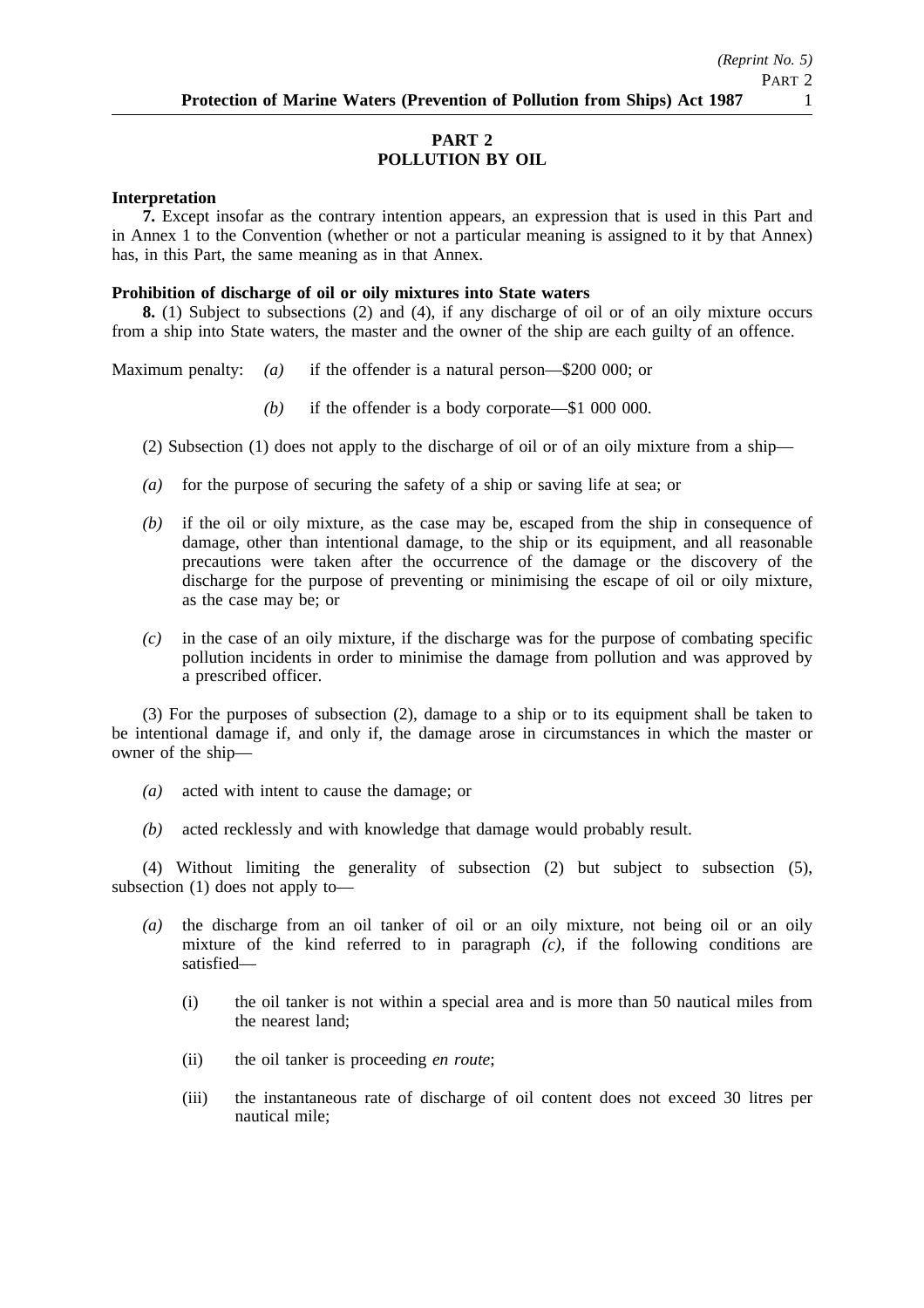- (iv) the total quantity of oil discharged into the sea does not exceed—
	- (A) in the case of an oil tanker that is an existing tanker—one part in 15 000 parts of the total quantity of the cargo of oil of which oil discharged formed a part; or
	- (B) in the case of an oil tanker that is a new tanker—one part in 30 000 parts of the total quantity of the cargo of oil of which oil discharged formed a part;
- (v) the oil tanker has in operation an oil discharge monitoring and control system and a slop tank arrangement as required by regulations made by virtue of section 267A of the Navigation Act, 1912; or
- *(b)* the discharge from a ship that is not an oil tanker of oil or an oily mixture if the following conditions are satisfied—
	- (i) the ship is not within a special area;
	- (ii) the ship is proceeding *en route*;
	- (iii) the oil content of the effluent is less than 15 parts in 1 000 000 parts;
	- (iv) the ship has in operation equipment as required by regulations made by virtue of section 267A of the Navigation Act, 1912; or
- *(c)* the discharge from an oil tanker of oil or an oily mixture, being oil or an oily mixture that is from the machinery space bilges (other than the cargo pump room bilges) of the oil tanker and does not include oil cargo residue, if the conditions specified in paragraph *(b)* are satisfied in relation to the discharge; or
- *(d)* the discharge from an oil tanker, or another ship that has a gross tonnage of 400 or more, of an unprocessed oily mixture, not being an oily mixture that originated from the cargo pump room bilges of the ship or includes oil cargo residue, if the following conditions are satisfied; or
	- (i) the ship is not within a special area;
	- (ii) the oil content of the unprocessed oily mixture without dilution is not more than 15 parts in 1 000 000 parts; or
- *(e)* subject to subsection (4a), the discharge of oil or an oily mixture from a machinery space bilge of a ship that has a gross tonnage of 400 or more if—
	- (i) the ship was delivered before 6 July 1993; and
	- (ii) the oil or oily mixture did not originate from a cargo pump-room bilge; and
	- (iii) the oil or oily mixture is not mixed with oil cargo residues; and
	- (iv) the ship is not within a special area; and
	- (v) the ship is more than 12 nautical miles from the nearest land; and
	- (vi) the ship is proceeding *en route*; and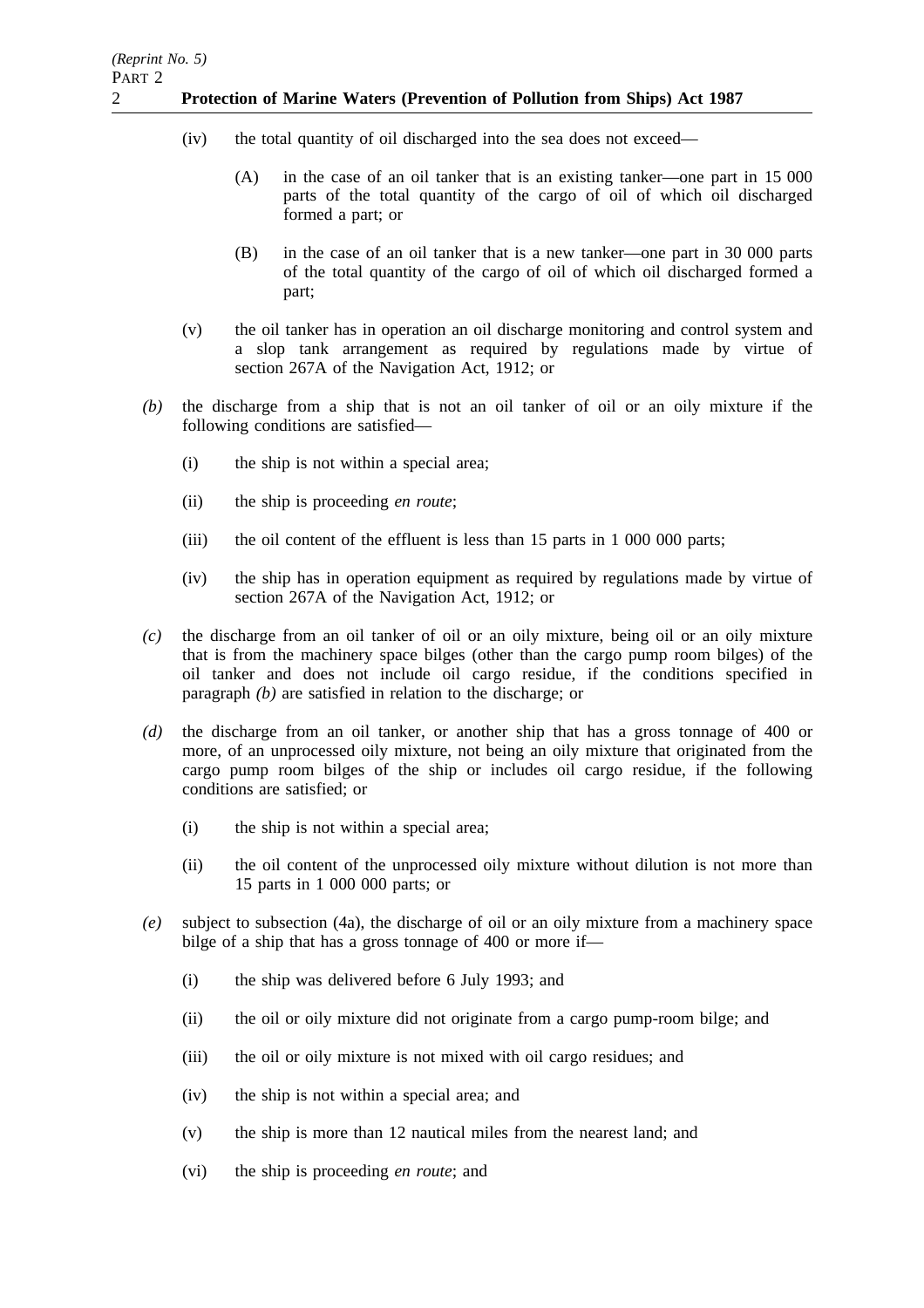- (vii) the oil content of the effluent is less than 100 parts per 1 000 000 parts; and
- (viii) the ship has in operation oily-water separating equipment as required by regulations made by virtue of section 267A of the Navigation Act, 1912; or

\*\*\*\*\*\*\*\*\*\*

- *(g)* the discharge within a special area from an oil tanker, or another ship that has a gross tonnage of 400 or more, of processed bilge water from machinery spaces, not being bilge water that originated from the cargo pump room bilges of the ship or includes oil cargo residue, if the following conditions are satisfied—
	- (i) the ship is proceeding *en route*;
	- (ii) the oil content of the effluent without dilution is not more than 15 parts in 1 000 000 parts;
	- (iii) the ship has in operation oil filtering equipment as required by regulations made by virtue of section 267A of the Navigation Act, 1912;
	- (iv) the oil filtering equipment is equipped with a stopping device that automatically prevents any discharge of effluent when the oil content of the effluent without dilution is more than 15 parts in 1 000 000 parts; or
- *(h)* the discharge, within a special area from a ship that has a gross tonnage of less than 400 and is not an oil tanker of oil or an oily mixture, if the oil content of the effluent without dilution is less than 15 parts in 1 000 000 parts; or

\*\*\*\*\*\*\*\*\*\*

- *(j)* the discharge from a ship of clean or segregated ballast.
- (4a) Subsection (4)*(e)* does not apply after—
- *(a)* 6 July 1998; or
- *(b)* the date on which the ship is fitted with equipment of a kind described in Regulation 16 of the amendments to the Annex of the Protocol of 1978 relating to the International Convention for the Prevention of Pollution from Ships 1973 set out in Schedule 3 of the *Protection of the Sea (Prevention of Pollution from Ships) Act 1983* of the Commonwealth,

whichever is the earlier.

(5) A reference to an oily mixture in subsection (4) shall be read as not including a reference to an oily mixture that contains—

- *(a)* chemicals or other substances in quantities or concentrations that are hazardous to the marine environment; or
- *(b)* chemicals or other substances that have been introduced for the purpose of attempting to prevent the application of subsection (1) to the discharge of an oily mixture from a ship.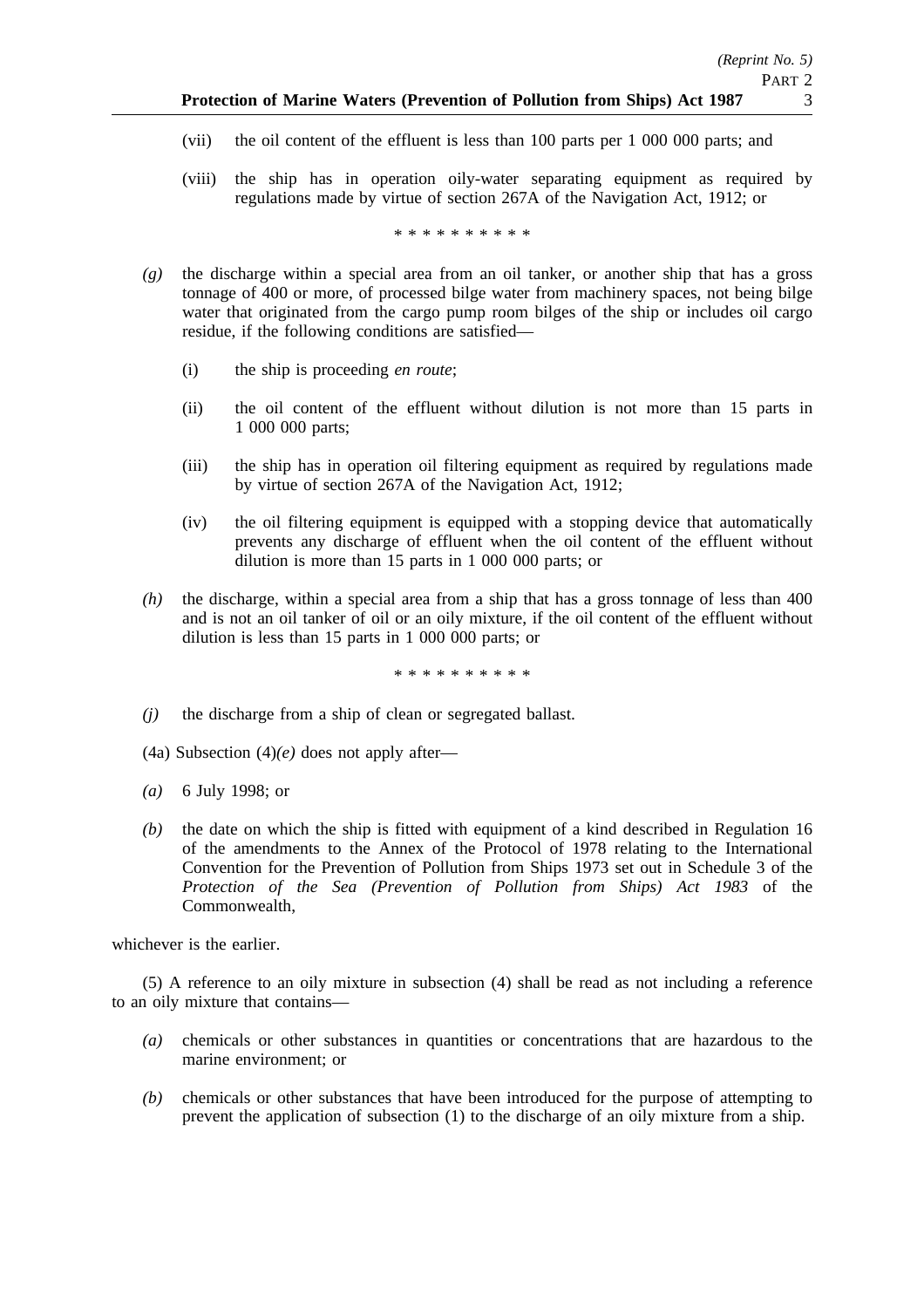(6) In proceedings for an offence against subsection (1) in relation to a ship, it is sufficient for the prosecution to allege and prove that a discharge of oil or of an oily mixture occurred from the ship into State waters, but it is a defence if it is proved that, by virtue of subsection (2) or (4), subsection (1) does not apply in relation to the discharge.

# **Oil residues**

**9.** (1) Subject to subsection (2), if any oil residues that cannot be discharged from a ship into State waters without the commission of an offence against section 8(1) are not retained on board the ship while the ship is in State waters, the master and the owner of the ship are each guilty of an offence.

Maximum penalty: *(a)* if the offender is a natural person—\$200 000; or

*(b)* if the offender is a body corporate—\$1 000 000.

(2) Oil residues may be discharged from a ship to a reception facility provided in accordance with Regulation 12 of Annex I to the Convention.

\*\*\*\*\*\*\*\*\*\*

# **Shipboard oil pollution emergency plan**

**10A.** (1) This section applies to—

- *(a)* a trading ship proceeding on an intra-state voyage; or
- *(b)* an Australian fishing vessel proceeding on a voyage other than an overseas voyage; or
- *(c)* a pleasure vessel,

that—

- *(d)* is an oil tanker with a gross tonnage of 150 or more; or
- *(e)* has a gross tonnage of 400 or more and is not an oil tanker.

(2) In this section—

"**prescribed incident**", in relation to a ship, means—

- *(a)* a discharge from the ship of oil or an oily mixture, not being a discharge to which section 8(4) applies; or
- *(b)* an incident involving the probability of a discharge from the ship of oil or an oily mixture, not being a discharge to which section 8(4) would apply.

(3) There must be kept on board a ship to which this section applies a shipboard oil pollution emergency plan written in the working language of the master of, and the officers on board, the ship.

(4) A shipboard oil pollution emergency plan must be in accordance with the prescribed form and set out the following particulars:

*(a)* the procedure to be followed, in accordance with this Act, by the master, or any other person having charge, of the ship in notifying a prescribed incident in relation to the ship;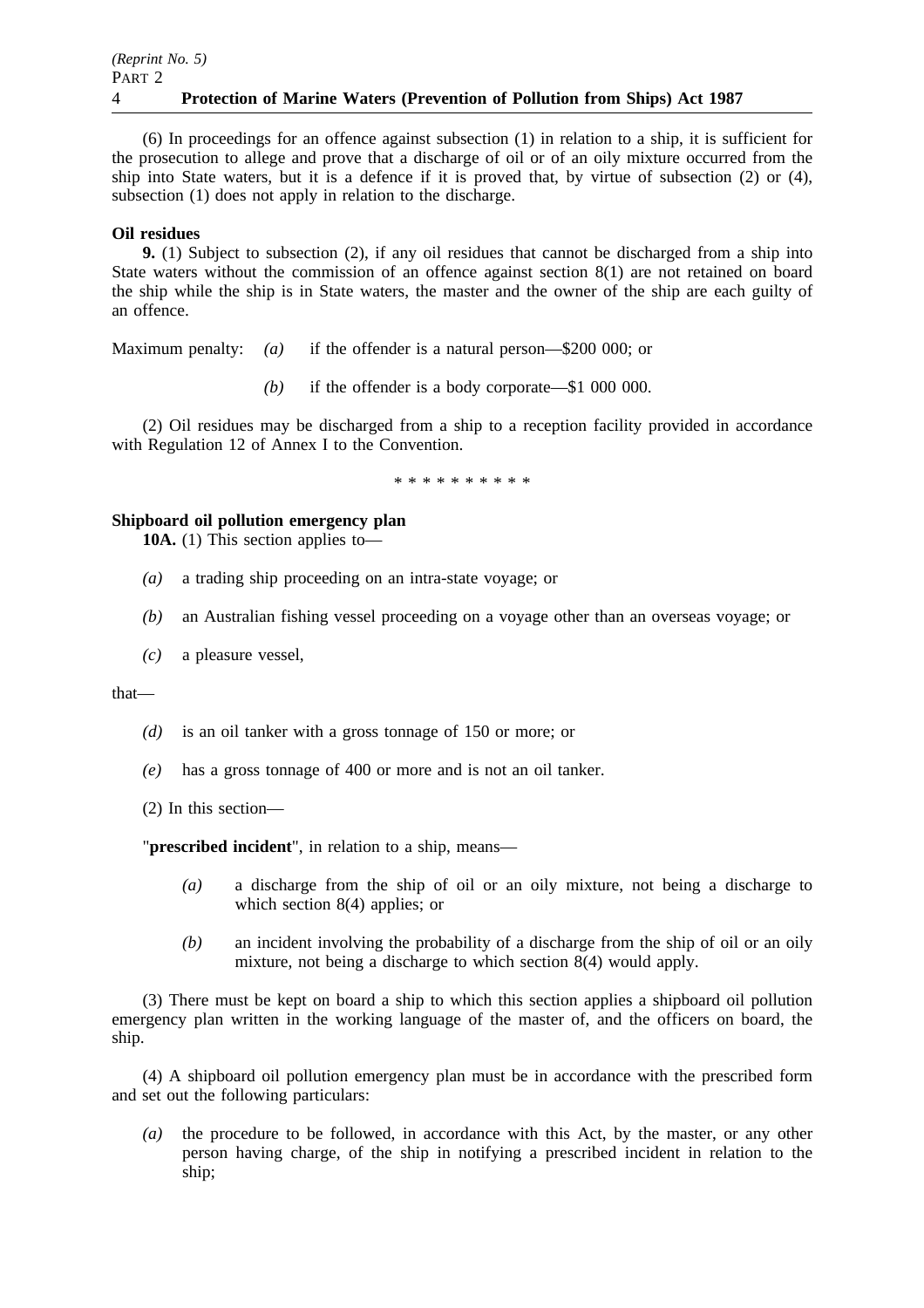- *(b)* a list of the authorities or persons that are to be notified by persons on the ship if a prescribed incident occurs in relation to the ship;
- *(c)* a detailed description of the action to be taken, immediately after a prescribed incident, by persons on board the ship to reduce or control any discharge from the ship resulting from the incident;
- *(d)* the procedures to be followed for co-ordinating with the authorities or persons that have been contacted (whether in Australia or in a country near to the place where the incident occurred) any action taken in combating the pollution caused by the incident and, in particular, the person on board the ship through whom all communications are to be made.

\*\*\*\*\*\*\*\*\*\*

(6) Subsection (4) does not prevent other relevant particulars from being included in the shipboard oil pollution emergency plan.

(7) If a ship to which this section applies does not have on board a shipboard oil pollution emergency plan, the master of the ship and the owner of the ship are each guilty of an offence.

Maximum penalty: \$50 000.

#### **Oil record book**

**11.** (1) This section applies to—

- *(a)* a trading ship proceeding on an intra-state voyage; or
- *(b)* an Australian fishing vessel proceeding on a voyage other than an overseas voyage; or
- *(c)* a pleasure vessel,

#### that—

- *(d)* is an oil tanker; or
- *(e)* has a gross tonnage of 400 or more and is not an oil tanker.

(2) Every ship to which this section applies shall carry such oil record books as are required by the regulations to be carried on the ship.

(3) An oil record book shall be in accordance with the appropriate prescribed form with provision made for a signature, in accordance with subsection (6), in relation to each entry made in it and for a signature, in accordance with subsection (7), in relation to each page of it.

(4) Where a ship to which this section applies does not carry an oil record book as required by this section, the master and the owner of the ship are each guilty of an offence.

Maximum penalty: *(a)* if the offender is a natural person—\$20 000; or

*(b)* if the offender is a body corporate—\$100 000.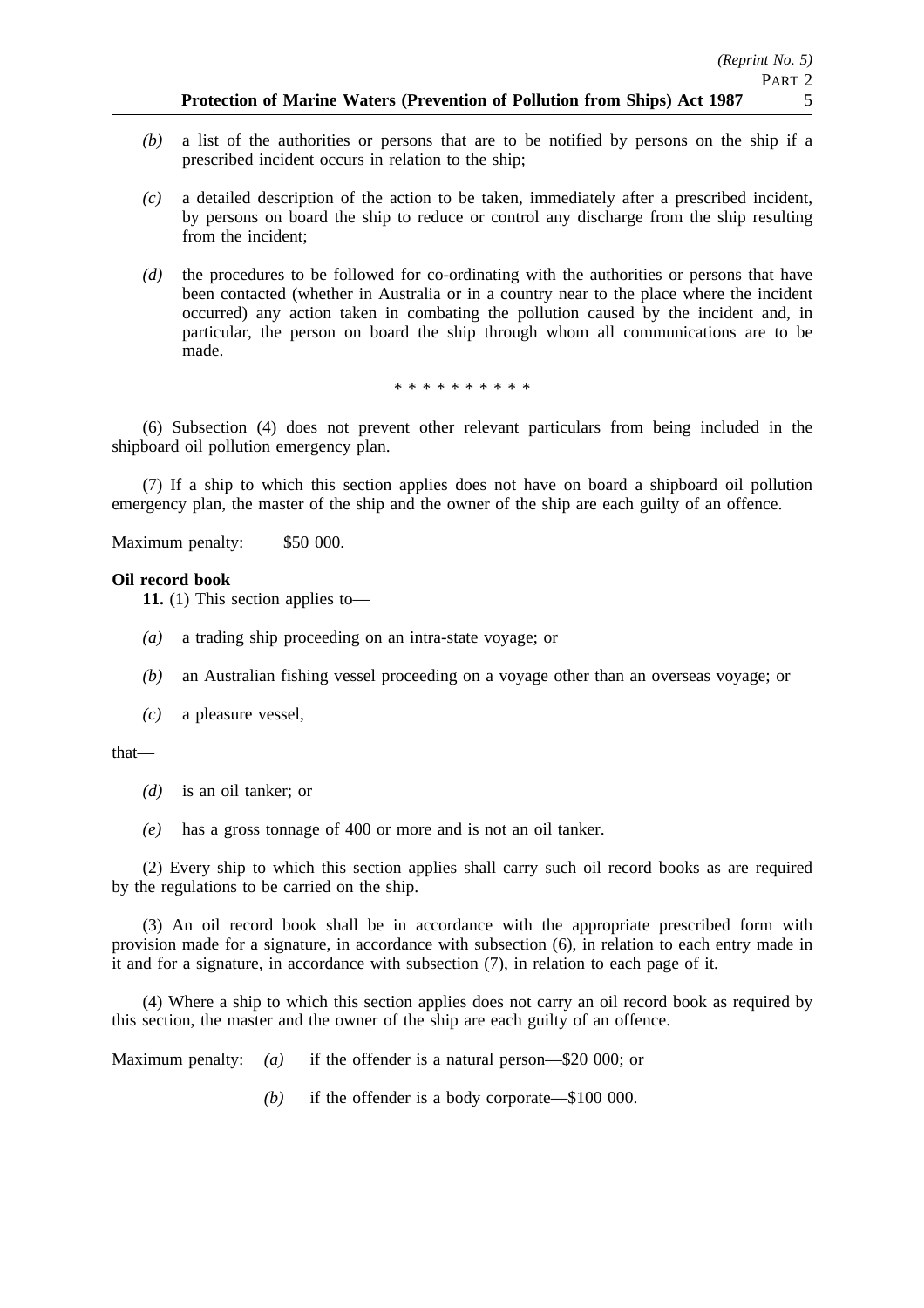(5) Whenever a prescribed operation or prescribed occurrence is carried out or occurs in, or in relation to, a ship to which this section applies, the master of the ship shall make, without delay, appropriate entries in, or cause appropriate entries to be made, without delay, in the ship's oil record book, being entries in accordance with subsection (6).

Maximum penalty: \$20 000.

- (6) An entry in a ship's oil record book—
- *(a)* must be made in the English language; and
- *(b)* must be signed by the master of the ship and, in the case of an entry made in relation to a prescribed operation, by the officer or other person in charge of the operation.

(7) Where a page of a ship's oil record book is completed, the master of the ship shall, without delay, sign the page.

Maximum penalty: \$20 000.

# **False entries in oil record book**

**12.** A person shall not make, in an oil record book of a ship to which section 11 applies, an entry that is false or misleading in a material particular.

Maximum penalty: \$20 000.

#### **Oil record book to be retained**

**13.** (1) The owner of a ship to which section 11 applies shall cause each of the ship's oil record books to be retained—

- *(a)* in the ship; or
- *(b)* at the registered office in the State of the owner,

until the expiration of the period of three years after the day on which the last entry was made in the book and to be readily available for inspection at all reasonable times.

(2) Where an oil record book of a ship is not retained in accordance with subsection (1), the owner of the ship is guilty of an offence.

Maximum penalty: *(a)* if the offender is a natural person—\$20 000; or

*(b)* if the offender is a body corporate—\$100 000.

(3) The owner of a ship to which section 11 applies who resides in the State, or has an office or agent in the State, may from time to time furnish to a prescribed officer notice, in writing, of an address, being the address of—

- *(a)* the place in the State at which the person so resides; or
- *(b)* the office of the person in the State, or if the person has more than one office in the State, the principal office in the State; or
- *(c)* the office or place of residence in the State of an agent or, if the agent has more than one office in the State, the principal office in the State of the agent,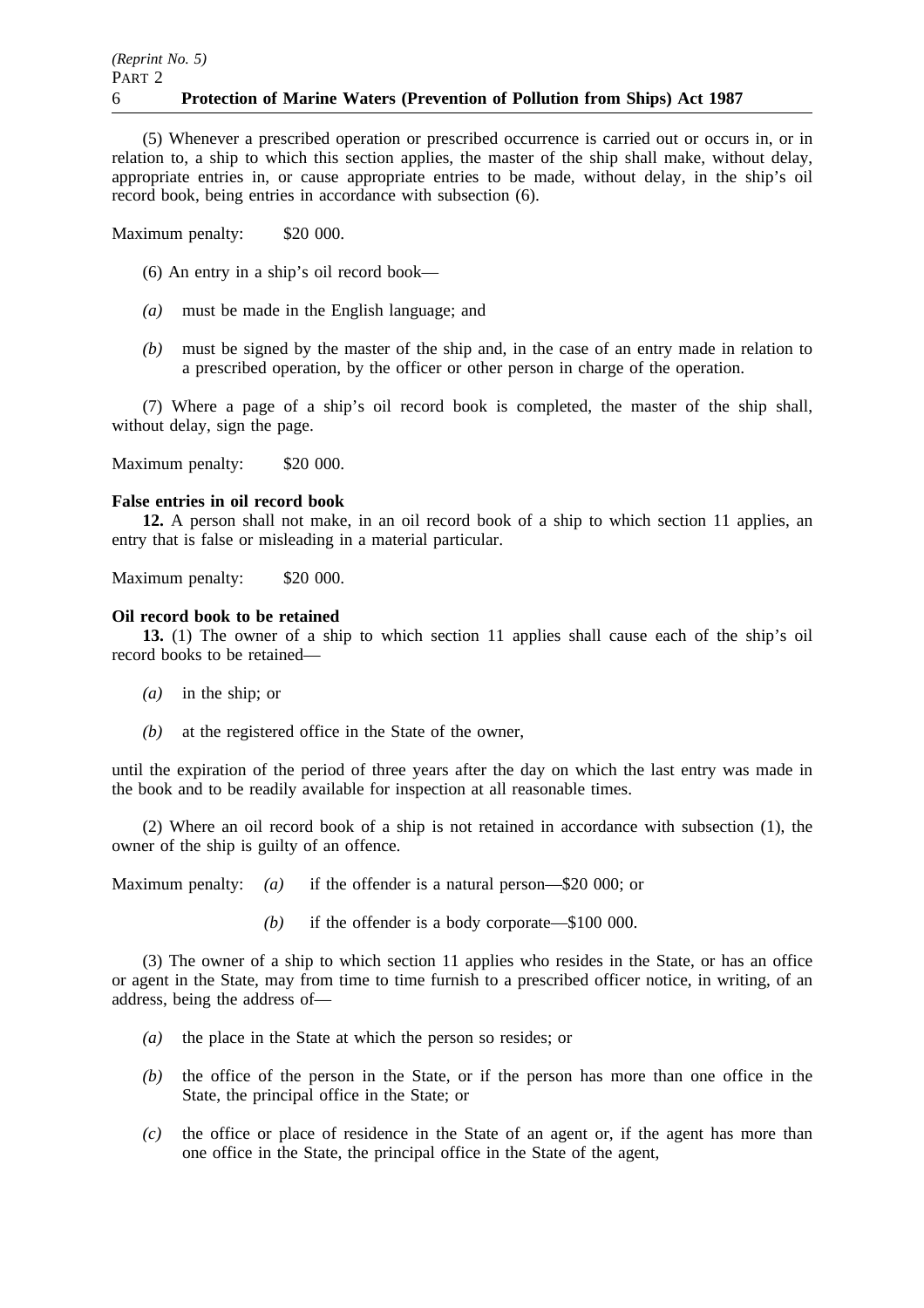and the place or office of which an address is furnished for the time being under this subsection is the registered office in the State of the owner of the ship for the purposes of subsection (1).

(4) Where the owner of a ship to which section 11 applies does not reside in the State and does not have an office or agent in the State, the owner may deposit an oil record book of the ship with a prescribed officer and, while the book is so deposited, the book is, for the purposes of subsection (1), deemed to be retained at the registered office in the State of the owner.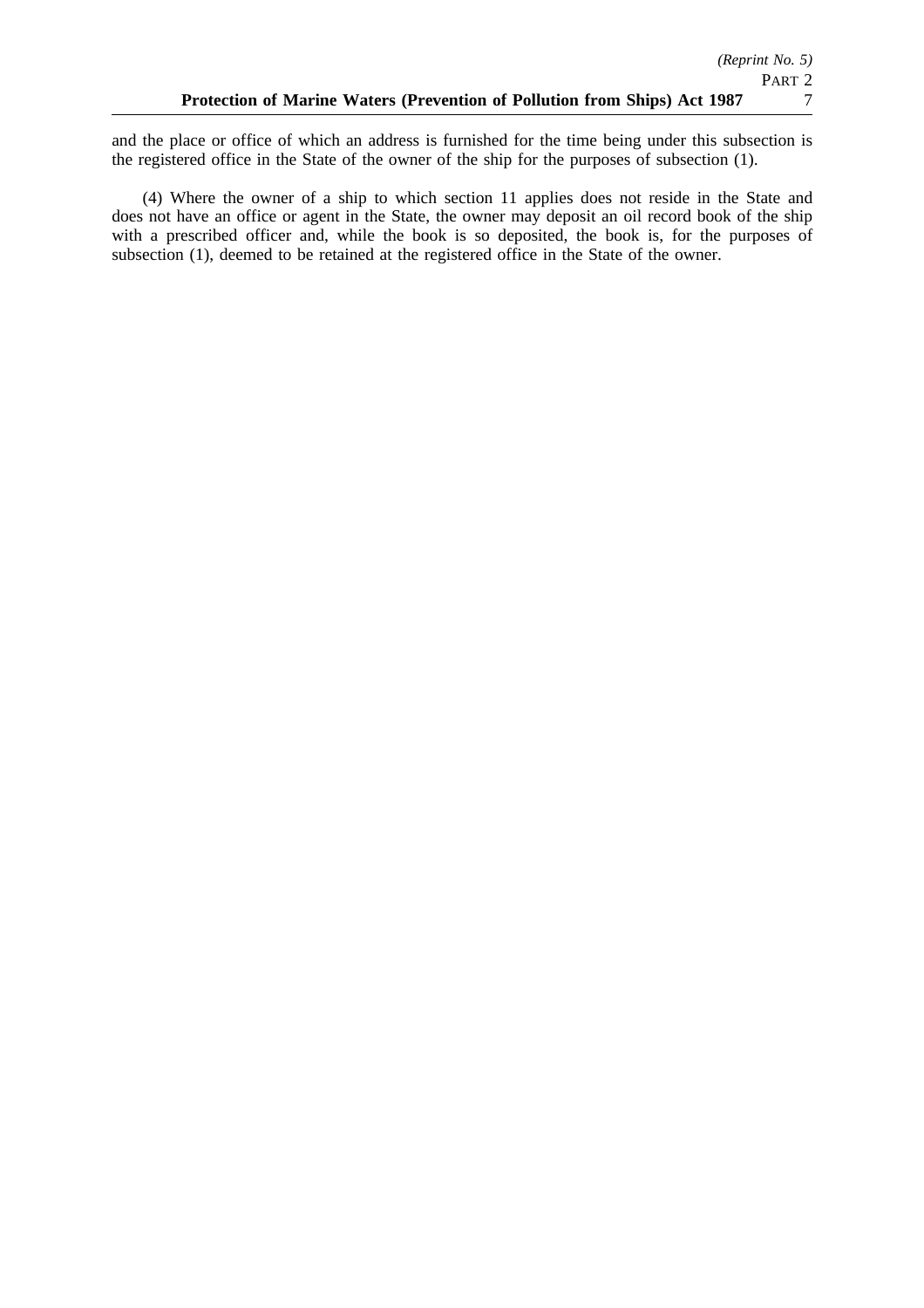# **PART 3 POLLUTION BY NOXIOUS SUBSTANCES**

#### **Interpretation**

**14.** (1) In this Part—

"**Annex II**" means Annex II to the Convention;

"**liquid substance**" does not include oil;

"**mixture**" includes ballast water, tank washings and other residues;

"**oil**" has the same meaning as it has in Part 2.

(2) Except insofar as the contrary intention appears, an expression that is used in this Part and in Annex II (whether or not a particular meaning is assigned to it by that Annex) has, in this Part, the same meaning as in that Annex.

# **Application of Act to mixture of oil and liquid substance**

**15.** Where a mixture contains oil and a liquid substance or oil and liquid substances, Part 2 and this Part apply in relation to the mixture.

#### **Categories of noxious liquid substances**

**16.** (1) The regulations may declare that a liquid substance specified in the regulations is, for the purposes of this Act, deemed to be designated in Appendix II to Annex II and to be categorised in a category specified in the regulations, being Category A, B, C or D.

(2) Where, in accordance with subsection (1), the regulations declare that a liquid substance is deemed to be designated in Appendix II to Annex II and to be categorised in Category A, the regulations shall declare that, for the purposes of this Act—

- *(a)* a residual concentration specified in the regulations shall be deemed to be the residual concentration prescribed for that substance in column III of that Appendix; and
- *(b)* a residual concentration specified in the regulations shall be deemed to be the residual concentration prescribed for that substance in column IV of that Appendix.

(3) The regulations may declare that a liquid substance designated in Appendix II to Annex II is, for the purposes of this Act, deemed not to be so designated.

(4) The regulations may declare that a liquid substance designated in Appendix II to Annex II and categorised in a particular category is, for the purposes of this Act, deemed not to be so categorised but to be categorised in a category specified in the regulations.

#### **Appendix III substances**

**17.** (1) The regulations may declare that a liquid substance specified in the regulations is, for the purposes of this Act, deemed to be listed in Appendix III to Annex II.

(2) The regulations may declare that a liquid substance listed in Appendix III to Annex II is, for the purposes of this Act, deemed not to be so listed.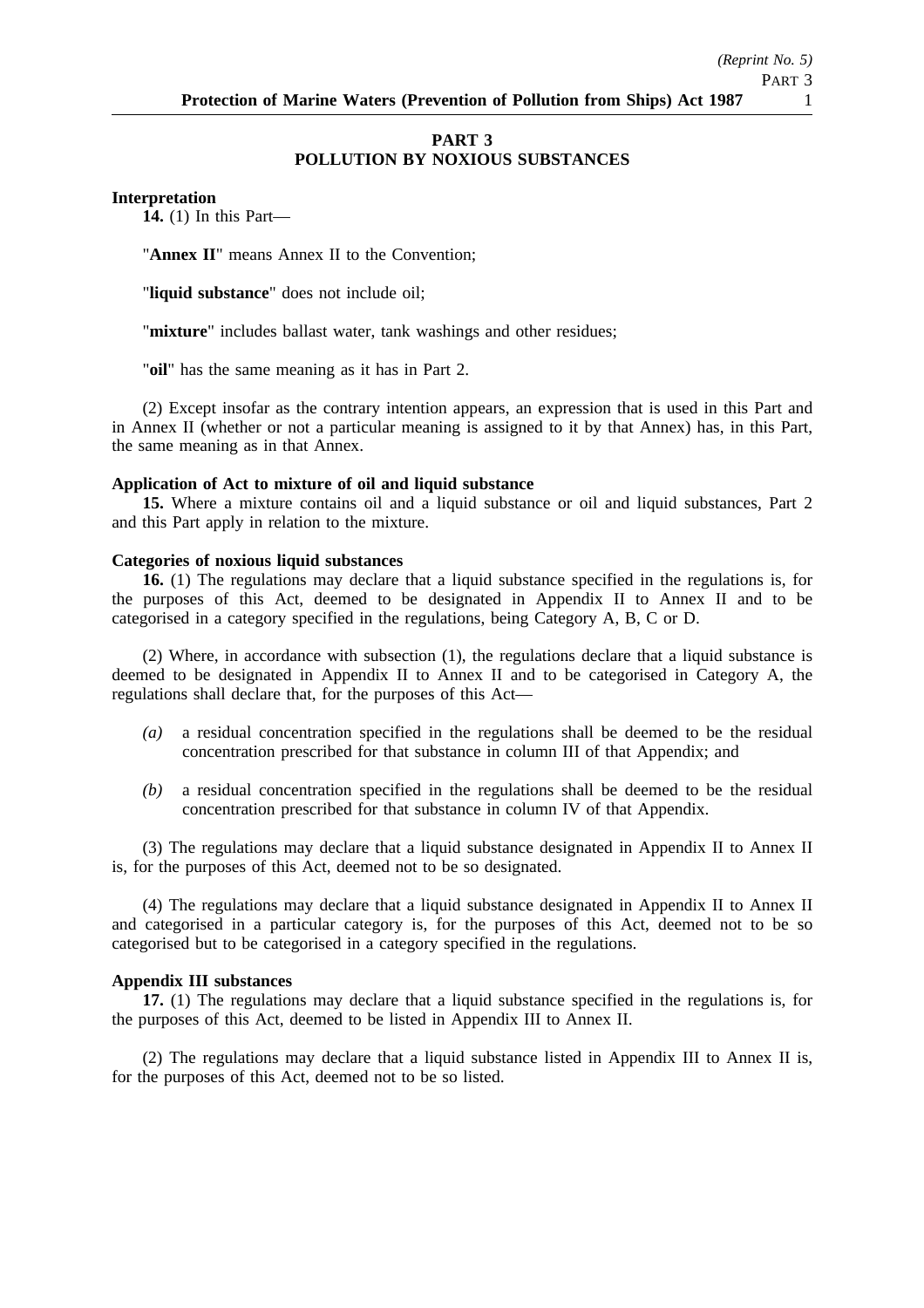# *(Reprint No. 5)* PART 3 2 **Protection of Marine Waters (Prevention of Pollution from Ships) Act 1987**

# **Prohibition of discharge of substances into State waters**

**18.** (1) Subject to subsection (2) and subsections (4) to (12) (inclusive), if any discharge of a liquid substance, or of a mixture containing a liquid substance, being a substance or mixture carried as cargo or part cargo in bulk, occurs from a ship into State waters, the master and the owner of the ship are each guilty of an offence.

Maximum penalty: *(a)* if the offender is a natural person—\$200 000; or

*(b)* if the offender is a body corporate—\$1 000 000.

(2) Subsection (1) does not apply to the discharge of a liquid substance or a mixture from a ship—

- *(a)* for the purpose of securing the safety of a ship or saving life at sea; or
- *(b)* if the substance or the mixture, as the case may be, escaped from the ship in consequence of damage, other than intentional damage, to the ship or its equipment, and all reasonable precautions were taken after the occurrence of the damage or the discovery of the discharge for the purpose of preventing or minimising the escape of the substance or the mixture, as the case may be; or
- *(c)* if the discharge was for the purpose of combating specific pollution incidents in order to minimise the damage from pollution and was approved by a prescribed officer.

(3) For the purposes of subsection (2), damage to a ship or to its equipment shall be taken to be intentional damage if, and only if, the damage arose in circumstances in which the master or owner of the ship—

- *(a)* acted with intent to cause the damage; or
- *(b)* acted recklessly and with knowledge that damage would probably result.

(4) Without limiting the generality of subsection (2), (5) or (12) but subject to subsection (13), where—

- *(a)* the tank of a ship that held a substance in Category A or a mixture containing a substance in Category A has been cleaned in accordance with regulations made under section 24; and
- *(b)* the resulting residues in the tank have been discharged to a reception facility until the concentration of that substance in the effluent to that facility is, in the opinion of an inspector, at or below the residual concentration prescribed for that substance in column III of Appendix II to Annex II and until the tank is empty; and
- *(c)* the residue then remaining in the tank has been subsequently diluted by the addition of a volume of water,

subsection (1) does not apply to the discharge from the ship of the water containing that residue if the following conditions are satisfied—

- *(d)* the discharge is made when the ship is not within a special area; and
- *(e)* the discharge is made when the ship is proceeding *en route* at a speed of—
	- (i) where the ship is self-propelled, at least 7 knots; or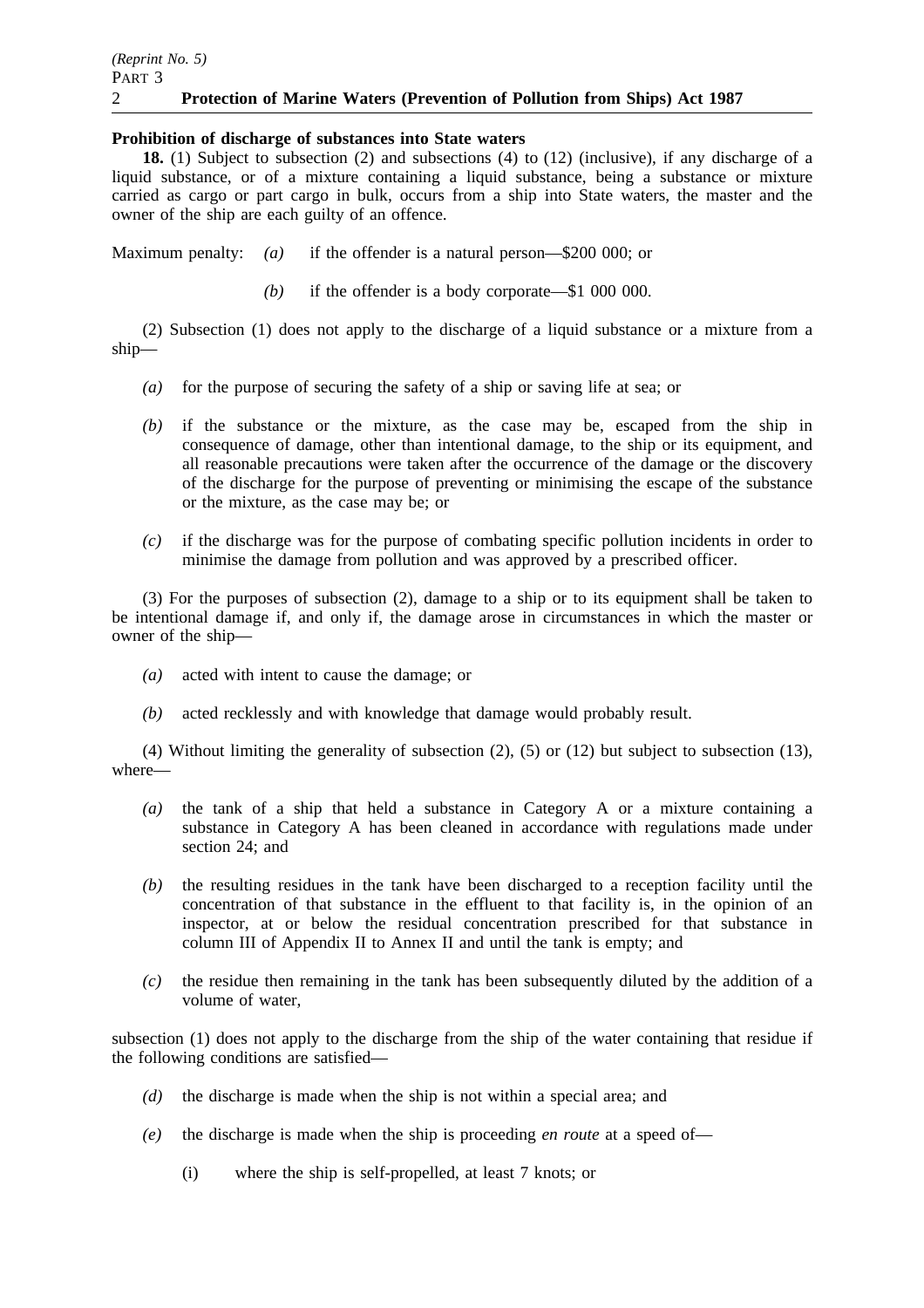- (ii) where the ship is not self-propelled, at least 4 knots; and
- *(f)* the discharge is made below the water line of the ship, taking into account the location of the seawater intakes; and
- *(g)* the discharge is made when the ship is at a distance of not less than 12 nautical miles from the nearest land and in a depth of water of not less than 25 metres.

(5) Without limiting the generality of subsection (2), (4) or (12) but subject to subsection (13), where—

- *(a)* the tank of a ship that held a substance in Category A or a mixture containing a substance in Category A has been washed in accordance with regulations made under section 24; and
- *(b)* the resulting residues in the tank have been discharged to a reception facility provided in accordance with Regulation 7 of Annex II by a State bordering a special area until the concentration of that substance in the effluent to that facility is, in the opinion of an inspector, at or below the residual concentration prescribed for that substance in column IV of Appendix II to Annex II and until the tank is empty; and
- *(c)* the residue then remaining in the tank has been subsequently diluted by the addition of a volume of water of not less than 5 per cent of the total volume of the tank,

subsection (1) does not apply to the discharge into State waters of the residue diluted by that water if the conditions specified in paragraphs  $(e)$ ,  $(f)$  and  $(g)$  of subsection  $(4)$  are satisfied in relation to the discharge from the ship.

(6) Without limiting the generality of subsection (2), (7) or (12) but subject to subsection (13), subsection (1) does not apply to the discharge from a ship of—

- *(a)* a substance in Category B; or
- *(b)* a mixture containing a substance in Category B, not being a mixture containing a substance in Category A,

if the following conditions are satisfied—

- *(c)* the discharge is made when the ship is not within a special area; and
- *(d)* the discharge is made when the ship is proceeding *en route* at a speed of—
	- (i) where the ship is self-propelled, at least 7 knots; or
	- (ii) where the ship is not self-propelled, at least 4 knots; and
- *(e)* the procedures and arrangements for the discharge have been approved by a prescribed officer, being procedures and arrangements that ensure that the concentration and rate of discharge of the effluent is such that the concentration of the substance in Category B in the wake astern of the ship does not exceed 1 part in 1 000 000 parts; and
- *(f)* the maximum quantity of cargo discharged from each tank of the ship (including the associated piping system of the tank) does not exceed the maximum quantity specified in the procedures referred to in paragraph *(e)*, not being a quantity exceeding 1 cubic metre or 1 part in 3 000 parts of the tank capacity in cubic metres, whichever is the greater; and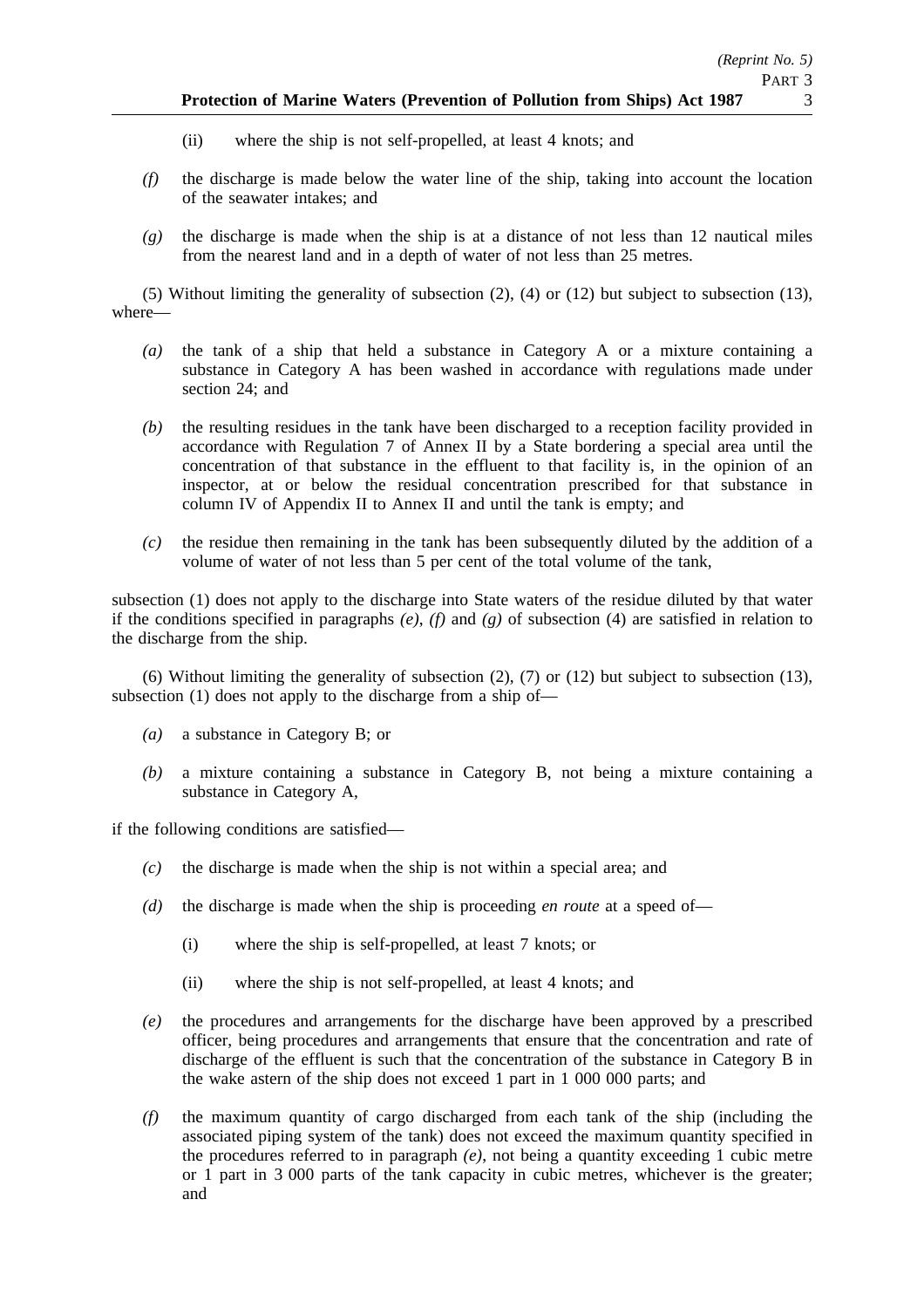- *(g)* the discharge is made below the water line of the ship, taking into account the location of the seawater intakes; and
- *(h)* the discharge is made when the ship is at a distance of not less than 12 nautical miles from the nearest land and in a depth of water of not less than 25 metres.

(7) Without limiting the generality of subsection (2), (6) or (12) but subject to subsection (13), where—

- *(a)* the tank of a ship that held—
	- (i) a substance in Category B; or
	- (ii) a mixture containing a substance in Category B, not being a mixture containing a substance in Category A,

has been pre-washed in accordance with a procedure approved by a prescribed officer; and

*(b)* the resulting tank washings have been discharged to a reception facility,

subsection (1) does not apply to the discharge from the ship of the residue in that tank if the conditions specified in paragraphs *(d)*, *(e)*, *(g)* and *(h)* of subsection (6) are satisfied in relation to the discharge from the ship.

(8) Without limiting the generality of subsection (2), (9) or (12) but subject to subsection (13), subsection (1) does not apply to the discharge from a ship of—

- *(a)* a substance in Category C; or
- *(b)* a mixture containing a substance in Category C, not being a mixture containing a substance in Category A or B,

if the following conditions are satisfied—

- *(c)* the discharge is made when the ship is not within a special area; and
- *(d)* the discharge is made when the ship is proceeding *en route* at a speed of—
	- (i) where the ship is self-propelled, at least 7 knots; or
	- (ii) where the ship is not self-propelled, at least 4 knots; and
- *(e)* the procedures and arrangements for the discharge have been approved by a prescribed officer, being procedures and arrangements that ensure that the concentration and rate of discharge of the effluent are such that the concentration of the substance in Category C in the wake astern of the ship does not exceed 10 parts in 1 000 000 parts; and
- *(f)* the maximum quantity of cargo discharged from each tank of the ship (including the associated piping system of the tank) does not exceed the maximum quantity specified in the procedures referred to in paragraph *(e)*, not being a quantity exceeding 3 cubic metres or 1 part in 1 000 parts of the tank capacity in cubic metres, whichever is the greater; and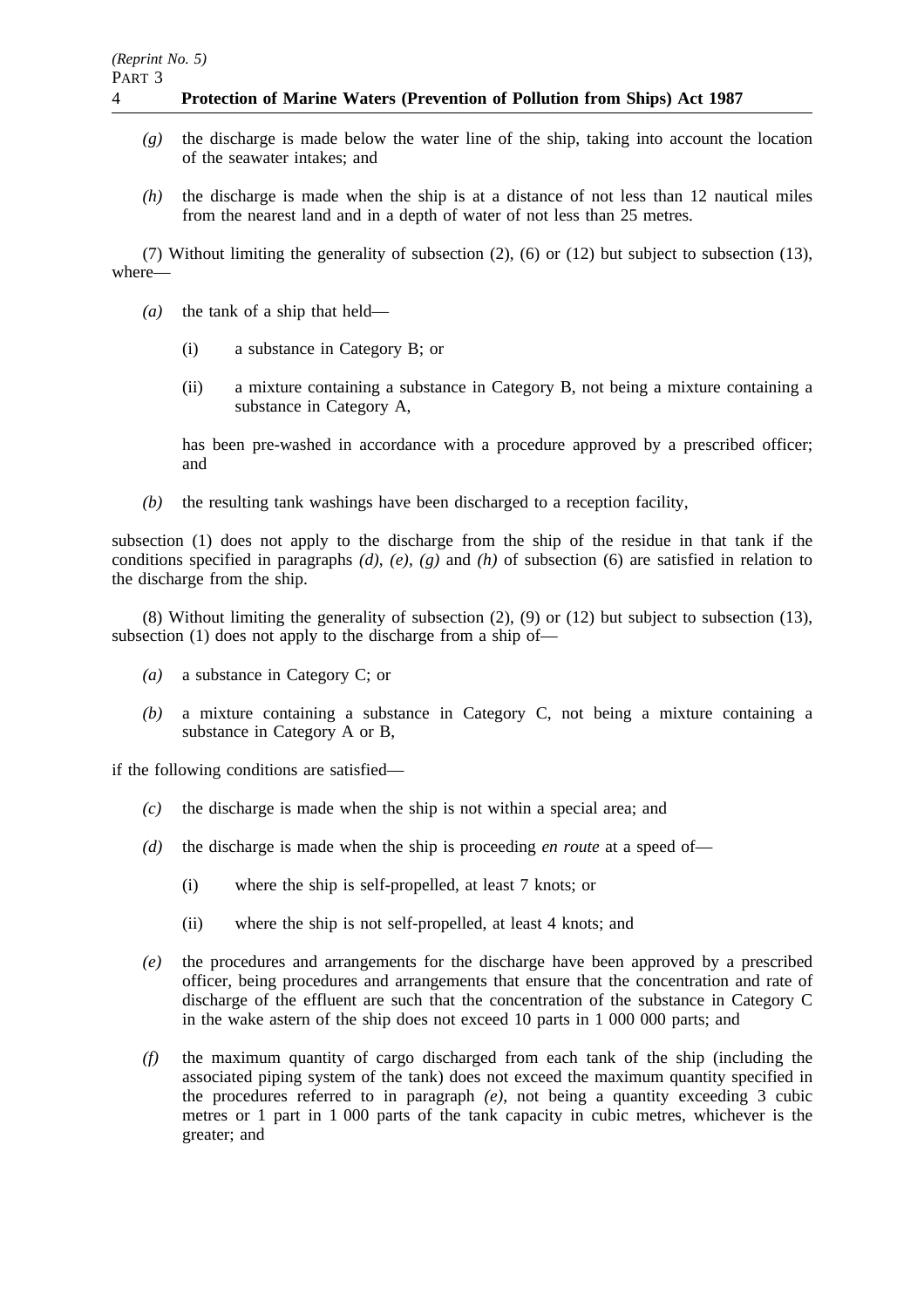- *(g)* the discharge is made below the water line of the ship, taking into account the location of the seawater intakes; and
- *(h)* the discharge is made when the ship is at a distance of not less than 12 nautical miles from the nearest land and in a depth of water of not less than 25 metres.

(9) Without limiting the generality of subsection (2), (8) or (12) but subject to subsection (13), subsection (1) does not apply to the discharge from a ship of—

- *(a)* a substance in Category C; or
- *(b)* a mixture containing a substance in Category C, not being a mixture containing a substance in Category A or B,

if the following conditions are satisfied—

- *(c)* the discharge is made when the ship is proceeding *en route* at a speed of—
	- (i) where the ship is self-propelled, at least 7 knots;
	- (ii) where the ship is not self-propelled, at least 4 knots; and
- *(d)* the procedures and arrangements for the discharge have been approved by a prescribed officer, being procedures and arrangements that ensure that the concentration and rate of discharge of the effluent are such that the concentration of the substance in Category C in the wake astern of the Ship does not exceed 1 part in 1 000 000 parts; and
- *(e)* the maximum quantity of cargo discharged from each tank of the ship (including the associated piping system of the tank) does not exceed the maximum quantity specified in the procedures referred to in paragraph *(d)*, not being a quantity exceeding 1 cubic metre or 1 part in 3 000 parts of the tank capacity in cubic metres, whichever is the greater; and
- *(f)* the discharge is made below the water line of the ship, taking into account the location of the seawater intakes; and
- *(g)* the discharge is made when the ship is at a distance of not less than 12 nautical miles from the nearest land and in a depth of water of not less than 25 metres.

(10) Without limiting the generality of subsection (2) or (12) but subject to subsection (13), subsection (1) does not apply to the discharge from a ship of—

- *(a)* a substance in Category D; or
- *(b)* a mixture containing a substance in Category D, not being a mixture containing a substance in Category A, B or C,

if the following conditions are satisfied—

- *(c)* the discharge is made when the ship is proceeding *en route* at a speed of—
	- (i) where the ship is self-propelled, at least 7 knots; or
	- (ii) where the ship is not self-propelled, at least 4 knots; and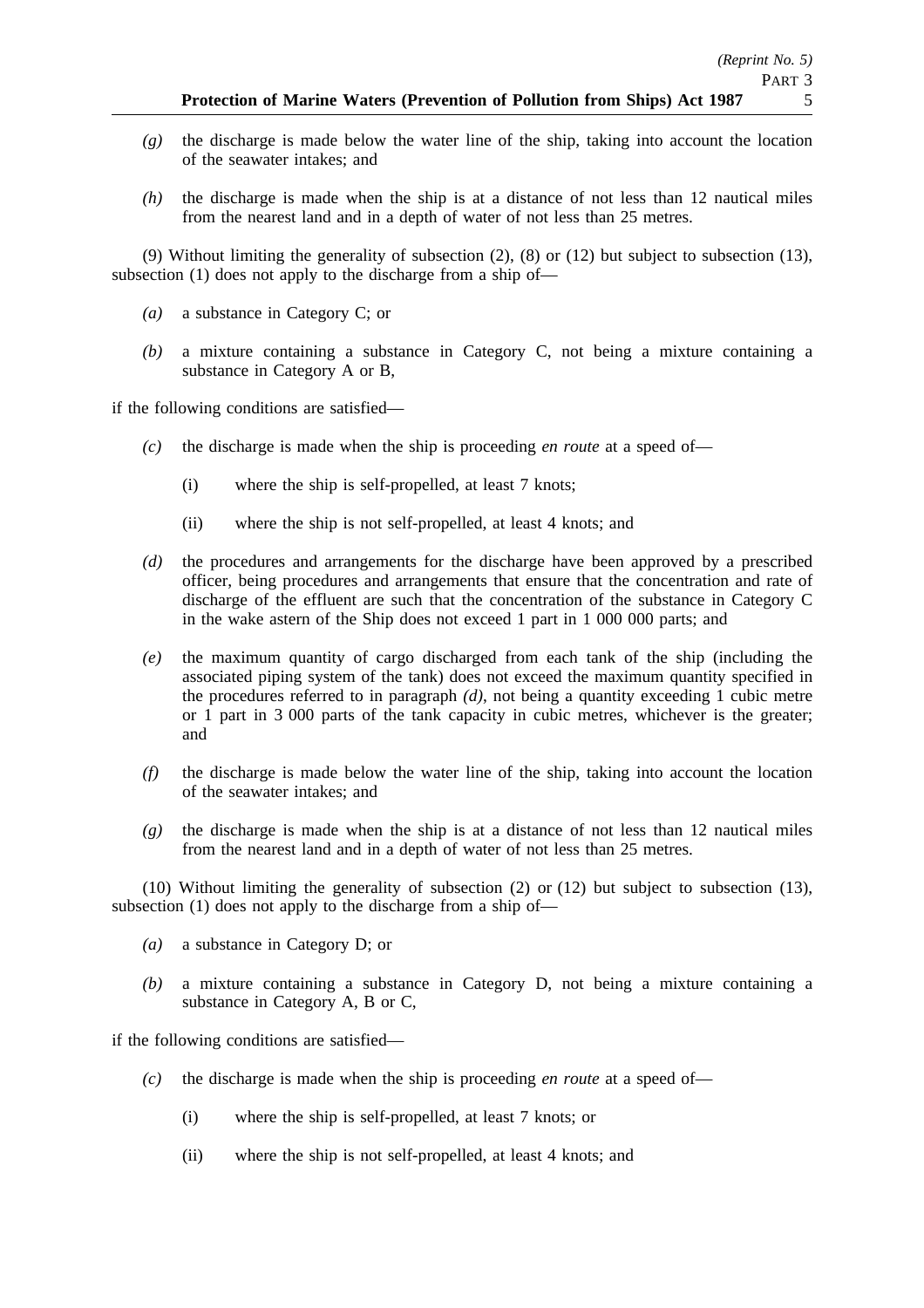- *(d)* the substance or mixture has been mixed with water so that the concentration of the substance in Category D in the effluent does not exceed 1 part in 11 parts; and
- *(e)* the discharge occurs when the ship is not less than 12 nautical miles from the nearest land.

(11) Without limiting the generality of subsection (2), subsection (1) does not apply to the discharge from a ship of bilge water, or of a mixture resulting from tank cleaning or de-ballasting operations, that contains a liquid substance, or liquid substances, listed in Appendix III to Annex II but does not contain any other liquid substance.

(12) Without limiting the generality of subsection (2) or subsections (4) to (10) (inclusive), subsection (1) does not apply to the discharge from a ship of clean ballast or segregated ballast.

(13) Subsections (4) to (10) (inclusive) do not apply in relation to a mixture that contains a liquid substance that is neither a noxious liquid substance nor a liquid substance listed in Appendix III to Annex II.

(14) In proceedings for an offence against subsection (1) in relation to a ship, it is sufficient for the prosecution to allege and prove that a discharge of a substance, or a mixture containing a substance, carried as cargo of the ship occurred from the ship into State waters, but it is a defence if it is proved that, by virtue of subsection  $(2)$ ,  $(4)$ ,  $(5)$ ,  $(6)$ ,  $(7)$ ,  $(8)$ ,  $(9)$ ,  $(10)$ ,  $(11)$  or  $(12)$ , subsection (1) does not apply in relation to the discharge.

(15) In this section, "**inspector**" includes a surveyor appointed or authorised by the Government of a country that is a Party to the Convention for the purpose of implementing Regulation 8 of Annex II.

# **Certain liquid substances to be treated as oil**

**19.** (1) Notwithstanding any other provision of this Act, a prescribed substance in Category C or D, being a substance that has been identified by the Organisation as an oil-like substance under criteria developed by the Organisation, may be carried on an oil tanker within the meaning of Part 2 if the following conditions are satisfied:

- *(a)* the oil tanker complies with the provisions of Annex I of the Convention as applicable to product carriers within the meaning of that Annex; and
- *(b)* the oil tanker carries an International Oil Pollution Prevention Certificate and its Supplement B, being a certificate that has an endorsement—
	- (i) that indicates that the ship is permitted to carry oil-like substances in conformity with Regulation 14 of Annex II of the Convention; and
	- (ii) that specifies the oil-like substance or substances that the tanker is permitted to carry; and
- *(c)* the prescribed substance is the substance, or a substance, referred to in paragraph  $(b)(ii)$ ; and
- *(d)* in the case of a substance in Category C—the tanker complies with the ship type 3 damage stability requirements of—
	- (i) in the case of a tanker constructed on or after 1 July 1986—the International Bulk Chemical Code; or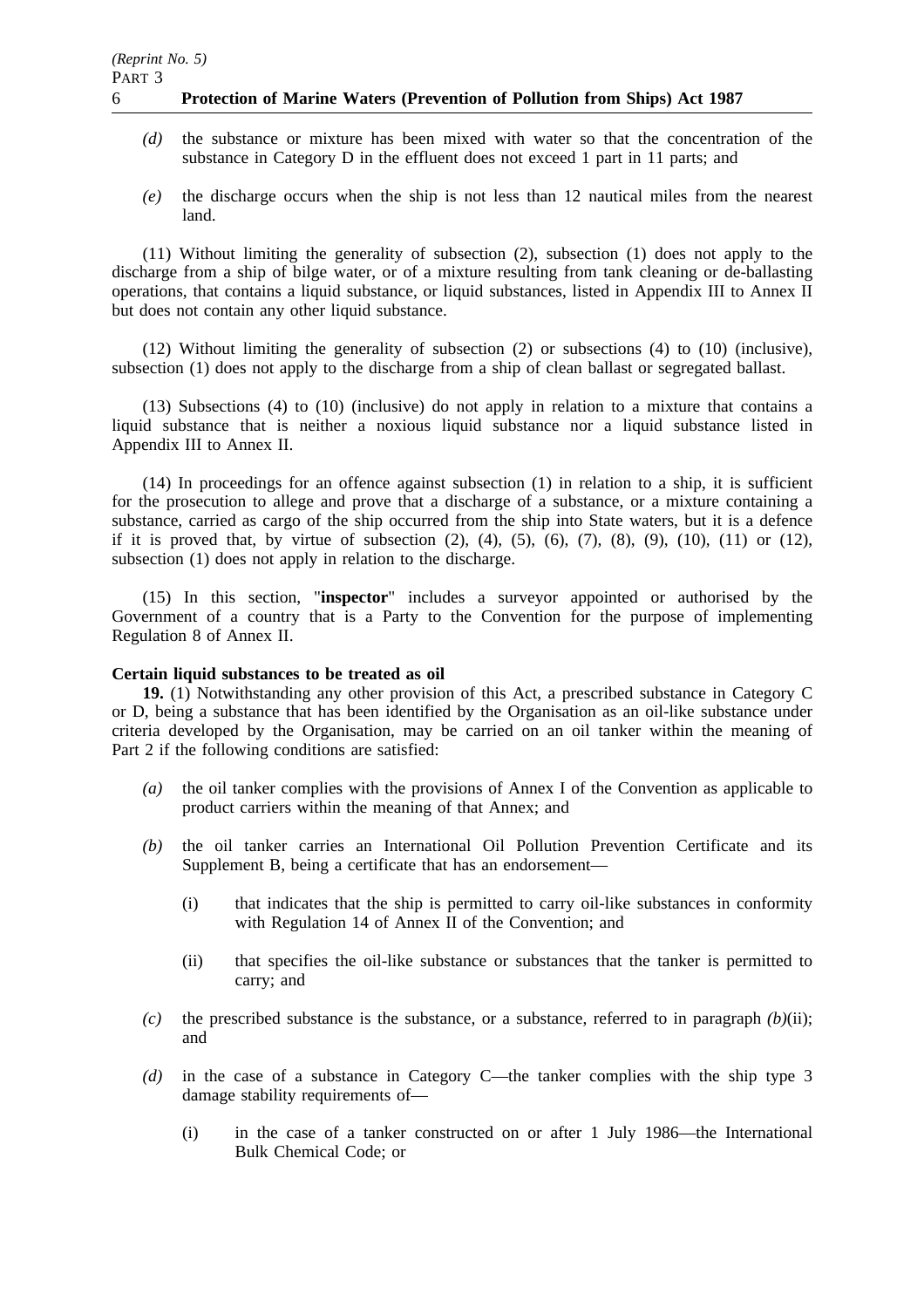- (ii) in the case of a tanker constructed before 1 July 1986—the Bulk Chemical Code applicable under Regulation 13 of Annex II of the Convention; and
- *(e)* the oil content meter in the oil discharge monitoring and control system of the tanker has been approved by an inspector for use in monitoring the oil-like substances to be carried.

(2) Where, by virtue of subsection (1), a substance is carried on an oil tanker within the meaning of Part 2—

- *(a)* section 8 applies in relation to the discharge of the substance as if the substance were oil within the meaning of Part 2; and
- *(b)* section 18 does not apply in relation to the discharge of the substance.

\*\*\*\*\*\*\*\*\*\*

# **Cargo record book**

**21.** (1) This section applies to a trading ship proceeding on an intra-state voyage that carries liquid substance in bulk.

(2) A cargo record book shall be carried in every ship to which this section applies.

(3) A cargo record book shall be in accordance with the prescribed form with provision made for a signature, in accordance with subsection (7), in relation to each entry made in it and for a signature, in accordance with subsection (8), on each page of it.

(4) Where a ship to which this section applies does not carry a cargo record book as required by this section, the master and the owner of the ship are each guilty of an offence.

Maximum penalty: *(a)* if the offender is a natural person—\$20 000; or

*(b)* if the offender is a body corporate—\$100 000.

(5) Whenever a prescribed operation or occurrence is carried out or occurs in, or in relation to, a ship to which this section applies, the master of the ship shall make, without delay, appropriate entries in, or cause appropriate entries to be made, without delay, in the ship's cargo record book, being entries in accordance with subsection (7).

Maximum penalty: \$20 000.

(6) Where an inspector has inspected a ship to which this section applies, the inspector must make, without delay, appropriate entries in the ship's cargo record book in accordance with subsection (7).

(7) An entry in a ship's cargo record book—

- *(a)* must be made in the English language; and
- *(b)* in the case of an entry made in relation to a prescribed operation, must be signed by the officer or other person in charge of the operation.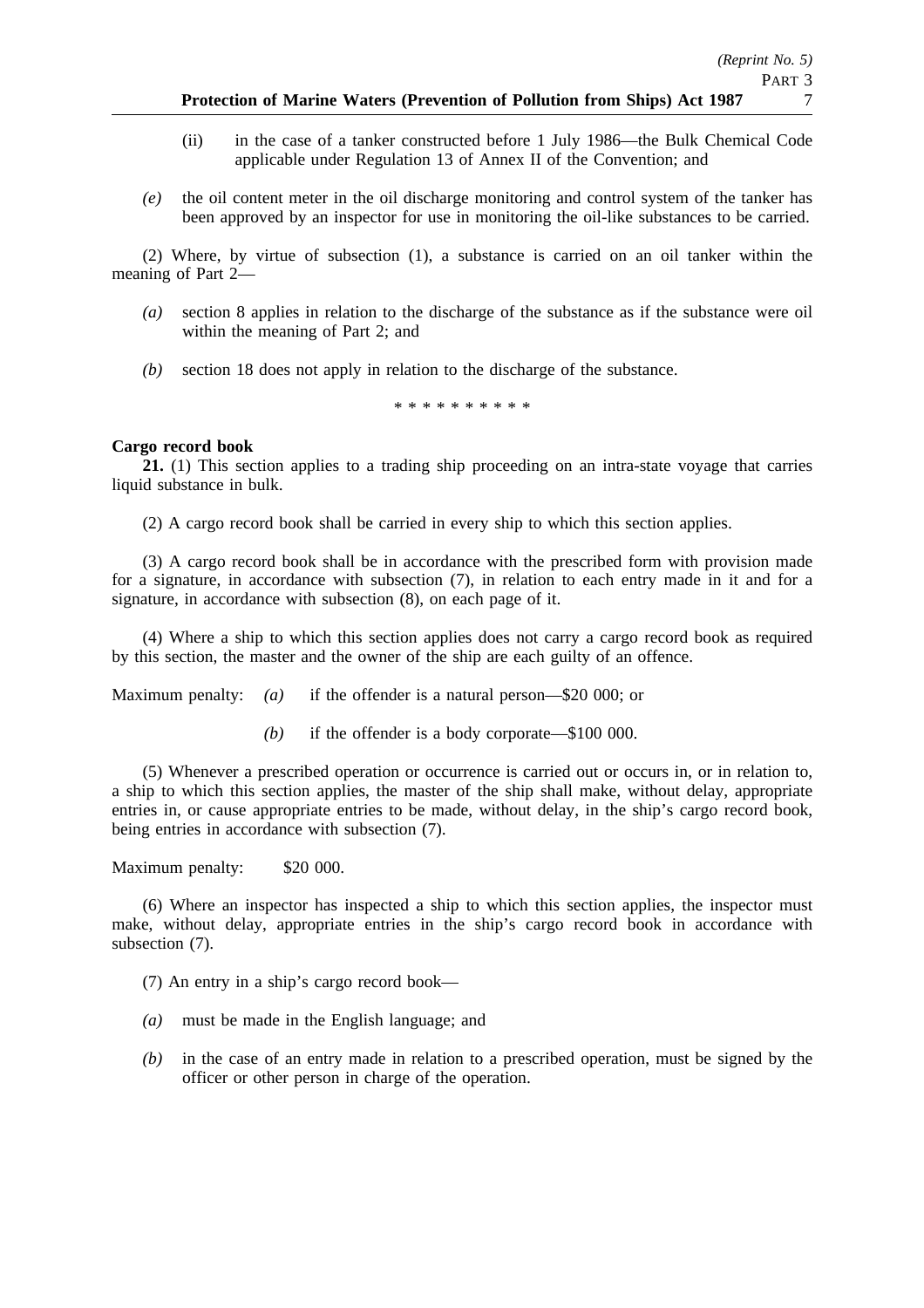(8) Where a page of a ship's cargo record book is completed, the master of the ship shall, without delay, sign the page.

Maximum penalty: \$20 000.

### **False entries in cargo record book**

**22.** A person shall not make, in a cargo record book of a ship to which section 21 applies, an entry that is false or misleading in a material particular.

Maximum penalty: \$20 000.

#### **Cargo record book to be retained**

**23.** (1) A cargo record book of a ship to which section 21 applies shall be retained in the ship until the expiration of a period of two years after the day on which the last entry was made in the book and shall be readily available for inspection at all reasonable times.

(2) Where a cargo record book is not retained in a ship in accordance with subsection (1), the master and the owner of the ship are each guilty of an offence.

Maximum penalty: *(a)* if the offender is a natural person—\$20 000; or

*(b)* if the offender is a body corporate—\$100 000.

(3) The owner of a ship to which section 21 applies shall cause each of the ship's cargo record books to be retained—

- *(a)* in the ship; or
- *(b)* at the registered office in the State of the owner,

until the expiration of the period of one year next following the expiration of the period during which the book is required to be retained in the ship by virtue of subsection (1) and to be readily available for inspection at all reasonable times.

(4) Where a cargo record book of a ship is not retained in accordance with subsection (3), the owner of the ship is guilty of an offence.

Maximum penalty: *(a)* if the offender is a natural person—\$20 000; or

*(b)* if the offender is a body corporate—\$100 000.

(5) The owner of a ship to which section 21 applies who resides in the State, or has an office or agent in the State, may from time to time furnish to a prescribed officer notice, in writing, of an address, being the address of—

- *(a)* the place in the State at which the person so resides; or
- *(b)* the office of the person in the State or, if the person has more than one office in the State, the principal office in the State; or
- *(c)* the office or place of residence in the State of an agent or, if the agent has more than one office in the State, the principal office in the State of the agent,

and the place or office of which an address is furnished for the time being under this subsection is the registered office in the State of the owner of the ship for the purposes of subsection (3).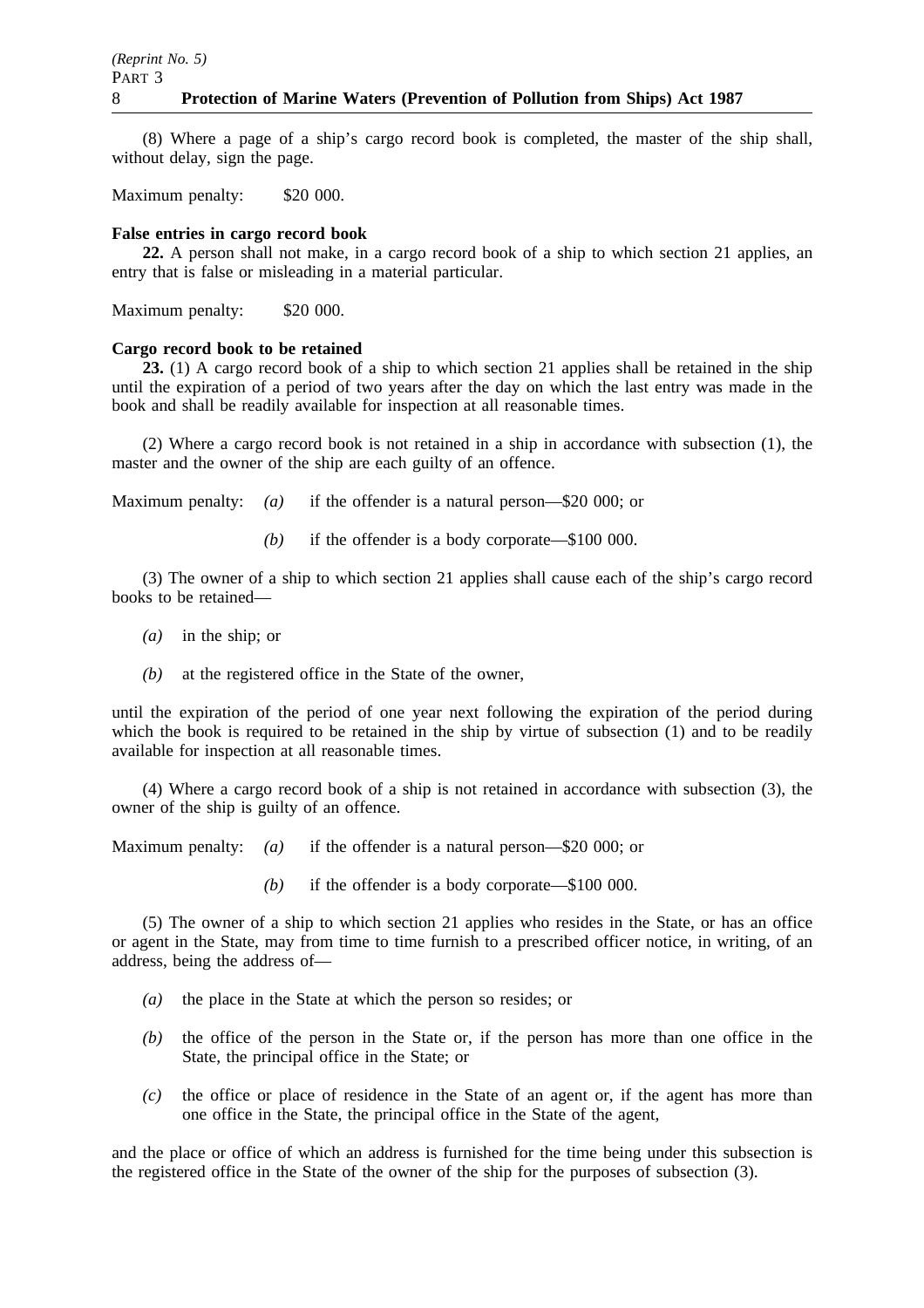(6) Where the owner of a ship to which section 21 applies does not reside in the State and does not have an office or agent in the State, the owner may deposit a cargo record book of the ship with a prescribed officer and, while the book is so deposited, the book is, for the purposes of subsection  $(3)$ , deemed to be retained at the registered office in the State of the owner.

# **Cleaning of tanks of ships**

**24.** The regulations may make provision for and in relation to giving effect to Regulation 8 of Annex II.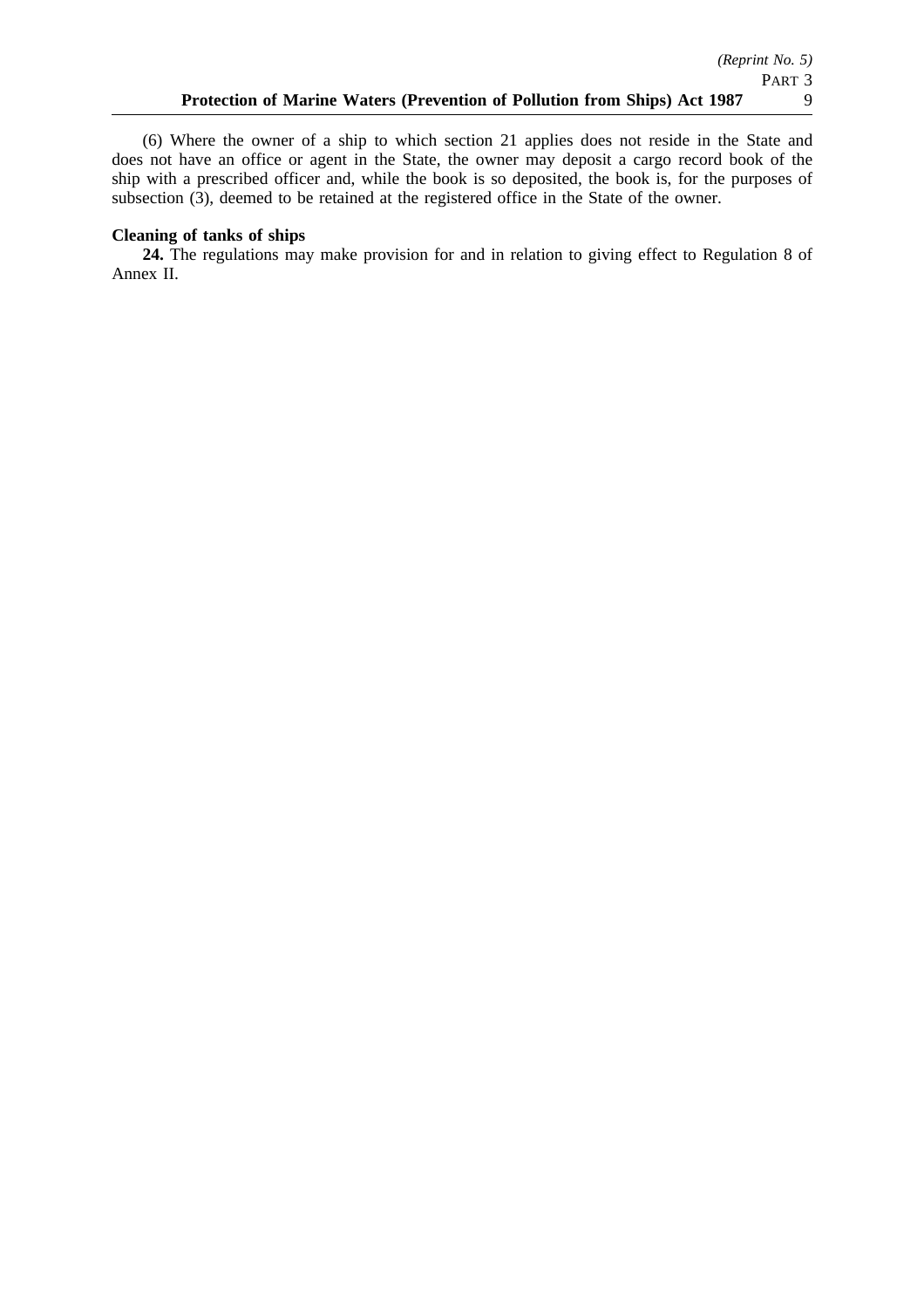# **PART 3AA**

# **PREVENTION OF POLLUTION BY PACKAGED HARMFUL SUBSTANCES**

### **Interpretation**

**24AA.** (1) In this Part—

"**Annex III**" means Annex III to the Convention.

(2) Unless the contrary intention appears, an expression that is used in this Part and in Annex III (whether or not a particular meaning is assigned to it by that Annex) has, in this Part, the same meaning as in that Annex.

# **Prohibition of discharge of harmful substances into State waters**

**24AAB.** (1) Subject to subsection (3), if a discharge of a harmful substance carried as cargo in packaged form occurs from a ship into State waters, the master and the owner of the ship are each guilty of an offence.

Maximum penalty: *(a)* if the offender is a natural person—\$50 000; or

- *(b)* if the offender is a body corporate—\$250 000.
- (2) Subsection (1) does not apply—
- *(a)* to the discharge of a harmful substance from a ship for the purpose of securing the safety of the ship and persons on board the ship or of saving life at sea; or
- *(b)* where a harmful substance is washed overboard from a ship—
	- (i) in accordance with regulations or orders made pursuant to regulations; or
	- (ii) in circumstances where compliance with such regulations or orders would have impaired the safety of the ship or of persons on board the ship.

(3) In proceedings for an offence against subsection (1) in relation to a ship, it is sufficient for the prosecution to allege and prove that a discharge of a harmful substance referred to in subsection (1) occurred from the ship into State waters, but it is a defence if it is proved that, by virtue of subsection (2), subsection  $(1)$  does not apply in relation to the discharge.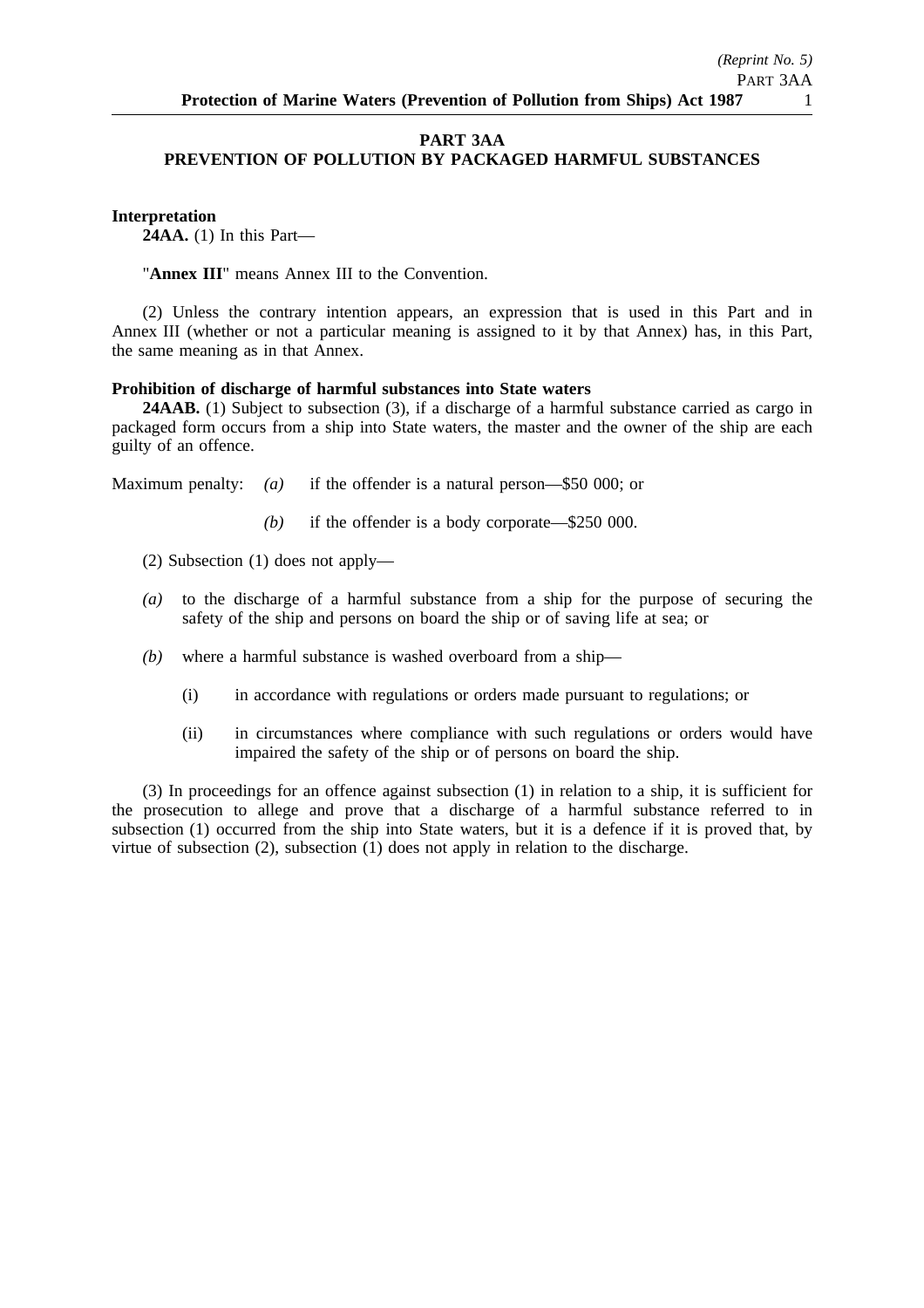# **PART 3AAB PREVENTION OF POLLUTION BY GARBAGE**

# **Interpretation**

**24AAC.** (1) In this Part—

"**Annex V**" means Annex V to the Convention.

(2) Unless the contrary intention appears, an expression that is used in this Part and in Annex V to the Convention (whether or not a particular meaning is assigned to it by that Annex) has, in this Part, the same meaning as in that Annex.

#### **Prohibition of disposal of garbage into State waters**

**24AAD.** (1) Subject to this section, if any disposal of garbage occurs (whether intentional or not) from a ship into State waters, the master and the owner of the ship are each guilty of an offence.

Maximum penalty: *(a)* if the offender is a natural person—\$50 000; or

- *(b)* if the offender is a body corporate—\$250 000.
- (2) Subsection (1) does not apply to—
- *(a)* the disposal of garbage from a ship for the purpose of securing the safety of the ship and persons on board the ship or of saving life at sea; or
- *(b)* the escape of garbage from a ship in consequence of damage to the ship or its equipment, if all reasonable precautions were taken before and after the occurrence of the damage for the purpose of preventing or minimising the escape of the garbage; or
- *(c)* the accidental loss of a synthetic fishing net, or synthetic material used in the repair of such a net, if all reasonable precautions were taken to prevent the loss; or
- *(d)* the disposal from a ship of dunnage, lining or packing materials that will float and are not plastics if the ship—
	- (i) is as far as practicable from, and is at a distance of not less than 25 nautical miles from, the nearest land; and
	- (ii) is not alongside, or within 500 metres of, a fixed or floating platform engaged in the exploration, exploitation and associated offshore processing of seabed mineral resources; or
- *(e)* the disposal from a ship of garbage other than plastics, garbage referred to in paragraph *(d)* or food wastes if the ship—
	- (i) is as far as practicable from the nearest land; and
	- (ii) is at a distance of—
		- (A) not less than 12 nautical miles from the nearest land; or
		- (B) if the garbage is passed through a comminuter or grinder so that it is capable of passing through a screen with no opening greater than 25 millimetres—not less than 3 nautical miles from the nearest land; and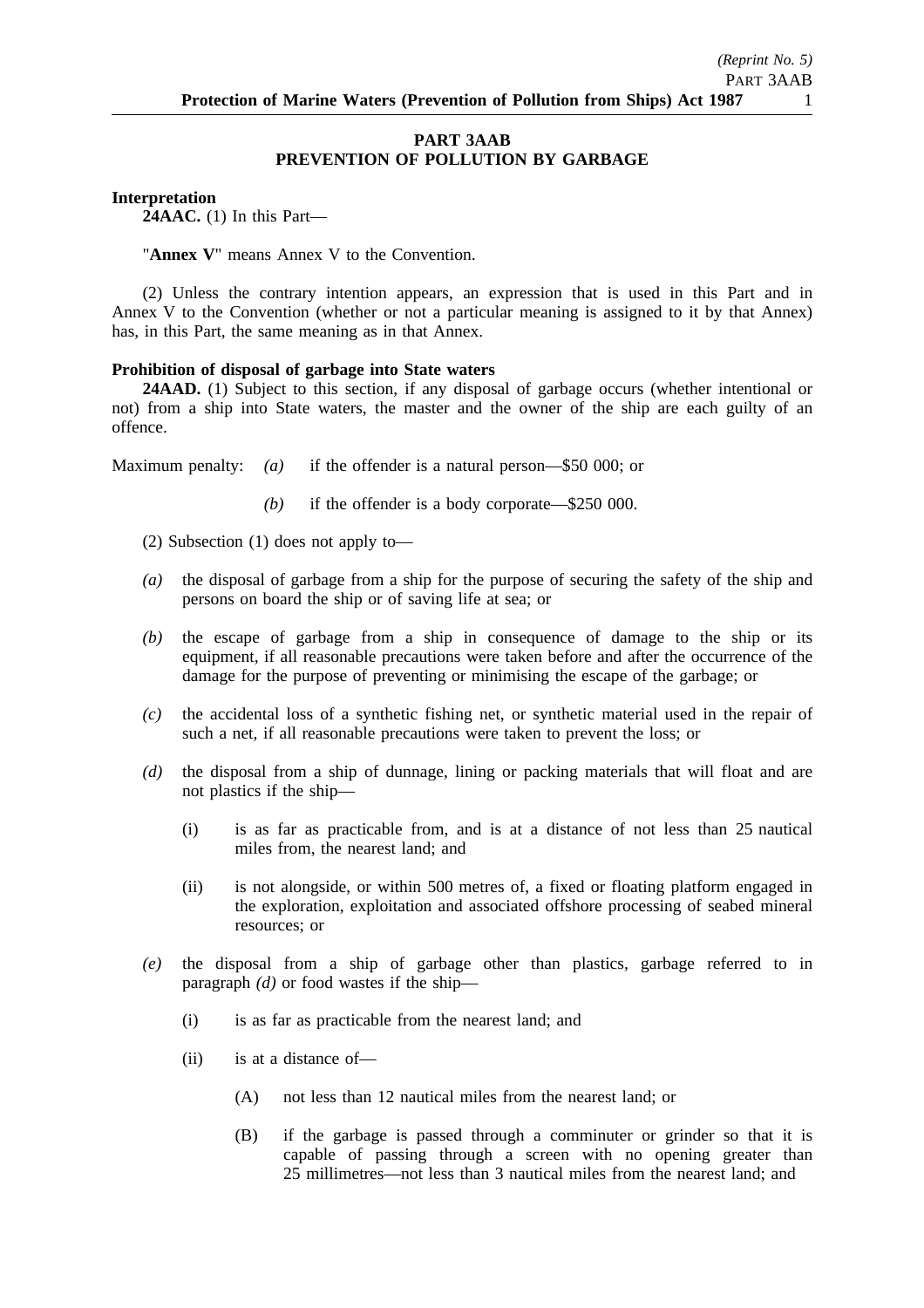- (iii) is not alongside, or within 500 metres of, a platform of a kind referred to in paragraph *(d)*(ii); or
- *(f)* the disposal of food wastes from a ship if—
	- (i) the ship—
		- (A) is as far as practicable from, and is at a distance of not less than 12 nautical miles from, the nearest land; and
		- (B) is not alongside, or within 500 metres of, a platform of a kind referred to in paragraph  $(d)$ (ii); or
	- (ii) the conditions referred to in subparagraphs (i) and (ii)(B) of paragraph  $(e)$  are satisfied.

(3) However, where—

- *(a)* garbage is mixed with matter the discharge or disposal of which from a ship into State waters is prohibited under another Part unless certain conditions are complied with; and
- *(b)* the conditions referred to in paragraph *(a)* are more stringent than the conditions referred to in subsection (2),

subsection (1)—

- *(c)* applies to the disposal of the garbage from a ship despite the fact that the conditions referred to in subsection (2) have been complied with; but
- *(d)* does not apply to the disposal of the garbage from a ship if those more stringent requirements were complied with.

(4) In proceedings for an offence against subsection (1) in relation to a ship, it is sufficient for the prosecution to allege and prove that garbage was disposed of from the ship into State waters, but it is a defence if it is proved that, by virtue of subsection (2) or (3), subsection (1) does not apply in relation to the disposal.

(5) In this section—

"**plastics**" includes synthetic ropes, synthetic fishing nets, plastic garbage bags and plastic or synthetic strapping.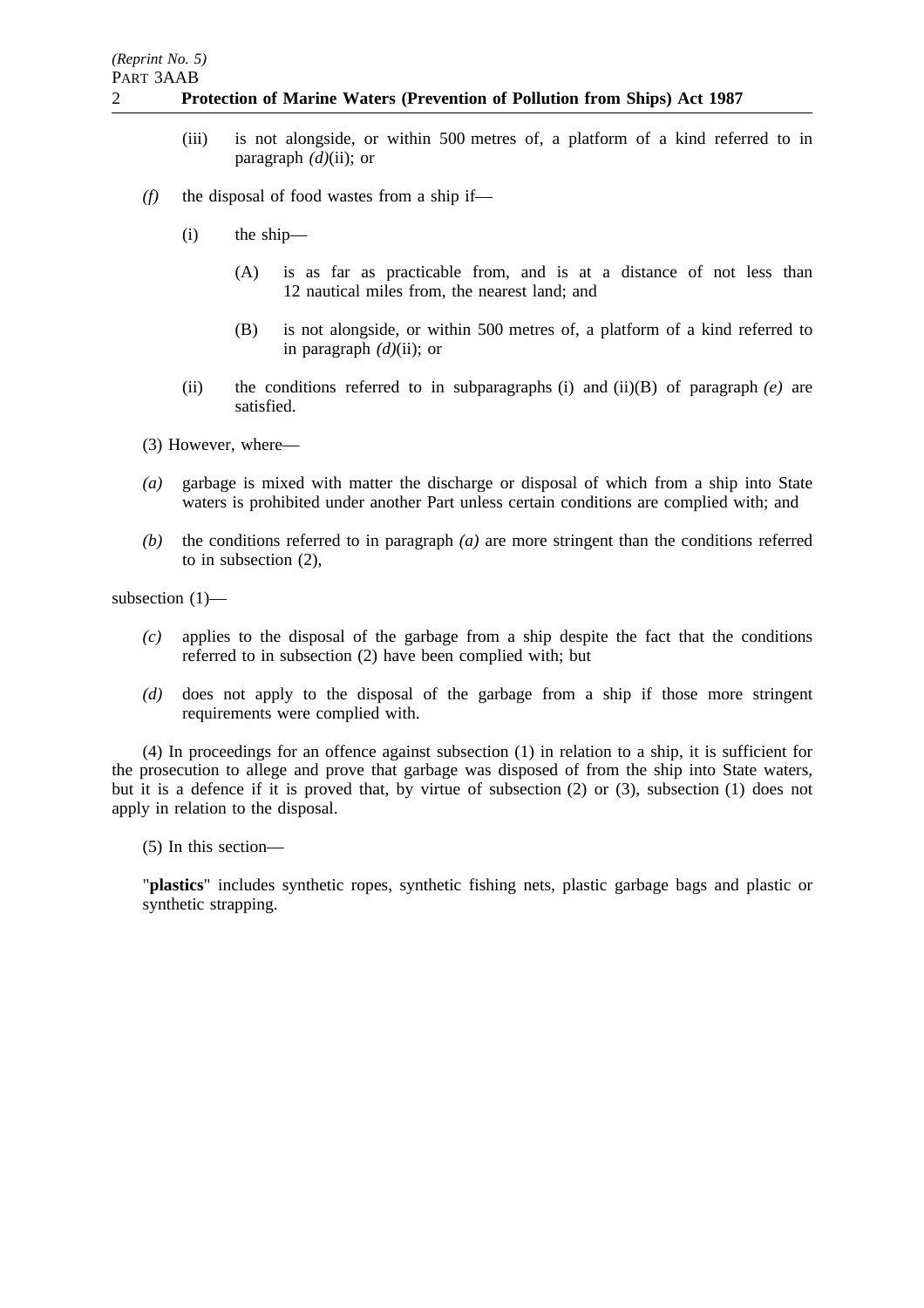# **PART 3A CONSTRUCTION OF SHIPS**

# **DIVISION 1—PRELIMINARY**

#### **Preliminary**

**24A.** (1) In this Part, unless the contrary intention appears—

"**Annex I**" means Annex I to the Convention;

"**Annex II**" means Annex II to the Convention.

- (2) This Part applies to—
- *(a)* a trading ship proceeding on an intra-state voyage; and
- *(b)* an Australian fishing vessel proceeding on a voyage other than an overseas voyage; and
- *(c)* a pleasure vessel.

# **DIVISION 2—SHIPS CARRYING OR USING OIL**

#### **Interpretation**

**24B.** (1) Except insofar as the contrary intention appears, an expression that is used in this Division and in the Convention, including Annex I but not including any other Annex to the Convention, (whether or not a particular meaning is assigned to it by the Convention) has, in this Division, the same meaning as in the Convention.

(2) For the purposes of this Division, a ship is not to be taken to comply with the provisions of Annex I if it does not comply with the regulations and orders referred to in section 24C.

#### **Regulations to give effect to Regulations 13 to 19 (inclusive) of Annex I**

**24C.** (1) The regulations may make provision for and in relation to giving effect to Regulations 13 to 19 (inclusive) of Annex I.

(2) Without limiting the generality of subsection (1), regulations made for the purposes of that subsection may empower the Minister to make orders with respect to any matter for or in relation to which provision may be made by the regulations by virtue of this section.

(3) Orders made in pursuance of regulations made under subsection (1) are subject to disallowance by Parliament.

(4) Sections 10, 11 and 12 of the *Subordinate Legislation Act 1978* apply in relation to orders made in pursuance of regulations made under subsection (1) as if references in those sections to regulations were references to such orders.

(5) Where an order made in pursuance of the regulations made under subsection (1) is inconsistent with a provision of this Act or the regulations, the latter prevails and the former is, to the extent of the inconsistency, of no force or effect.

## **Ship construction certificates**

**24D.** Where, on receipt of declarations of survey in respect of a ship, the Minister is satisfied that the ship is constructed in accordance with the provisions of Annex I, the Minister may, whether or not the ship is required by Annex I to be constructed in accordance with those provisions, issue in respect of the ship a ship construction certificate in the prescribed form attesting such compliance.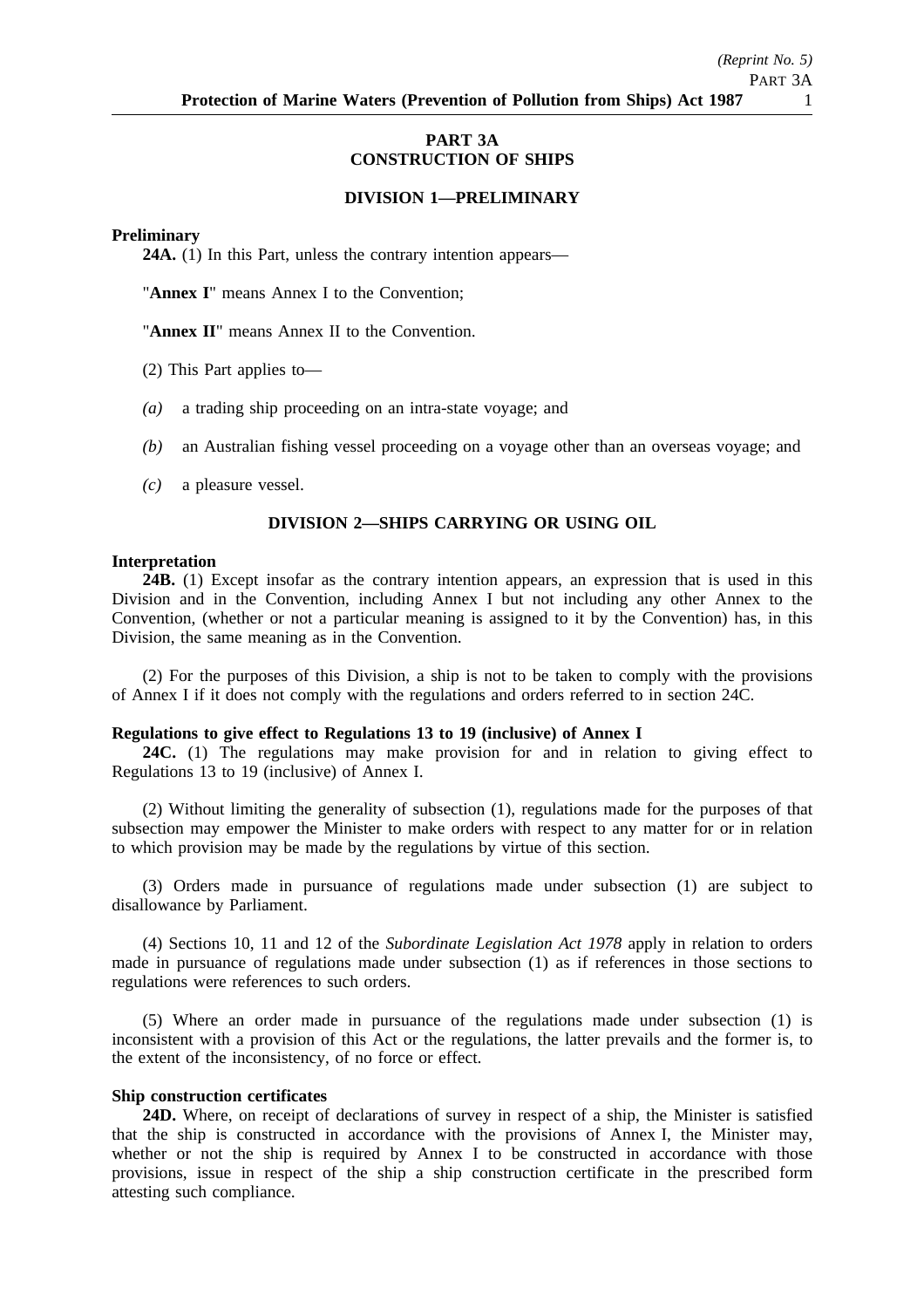# **Alteration, etc., of construction of ships and cancellation of certificates**

**24E.** (1) Where the construction of a ship in respect of which a ship construction certificate issued under section 24D is in force is altered, or such a ship is damaged, in a manner which affects its compliance with the provisions of Annex I, the master or owner of the ship must, within seven days after the construction of the ship is altered or the ship is damaged, as the case may be, give a notice in writing of the alteration or damage to such person, and in such form, as are prescribed and, if the notice is not so given, the master and the owner of the ship are each guilty of an offence.

Maximum penalty: *(a)* if the offender is a natural person—\$5 000; or

*(b)* if the offender is a body corporate—\$25 000.

(2) Where a notice required to be given under subsection (1) is not given within the period referred to in that subsection, the following provisions of this subsection have effect:

- *(a)* the obligation to give the notice continues, notwithstanding that that period has expired, until the notice is given;
- *(b)* the master and the owner of the ship are each guilty of a separate and further offence in respect of each day during which the notice is not given, being a day after the expiration of that period;

Maximum penalty: (i) if the offender is a natural person—\$5 000; or

(ii) if the offender is a body corporate—\$25 000.

\*\*\*\*\*\*\*\*\*\*

- (3) Where the Minister has reason to believe that—
- *(a)* the report of a surveyor concerning a ship in respect of which a ship construction certificate issued under section 24D is in force was fraudulently or erroneously made or obtained; or
- *(b)* a ship construction certificate has been issued under section 24D in respect of a ship upon false or erroneous information; or
- *(c)* the construction of the ship in respect of which a ship construction certificate issued under section 24D is in force has been altered, or such a ship has been damaged, in a manner which affects its compliance with the provisions of Annex I; or
- *(d)* the owner of the ship in respect of which a ship construction certificate issued under section 24D is in force has failed to comply with section 24F in respect of the ship,

the Minister may, by instrument, cancel the certificate.

(4) Where the Minister cancels a ship construction certificate issued by the Minister in respect of a ship, the certificate is of no force or effect after the Minister has given notice in writing of the cancellation addressed to the owner, agent or master of the ship and served in accordance with the regulations.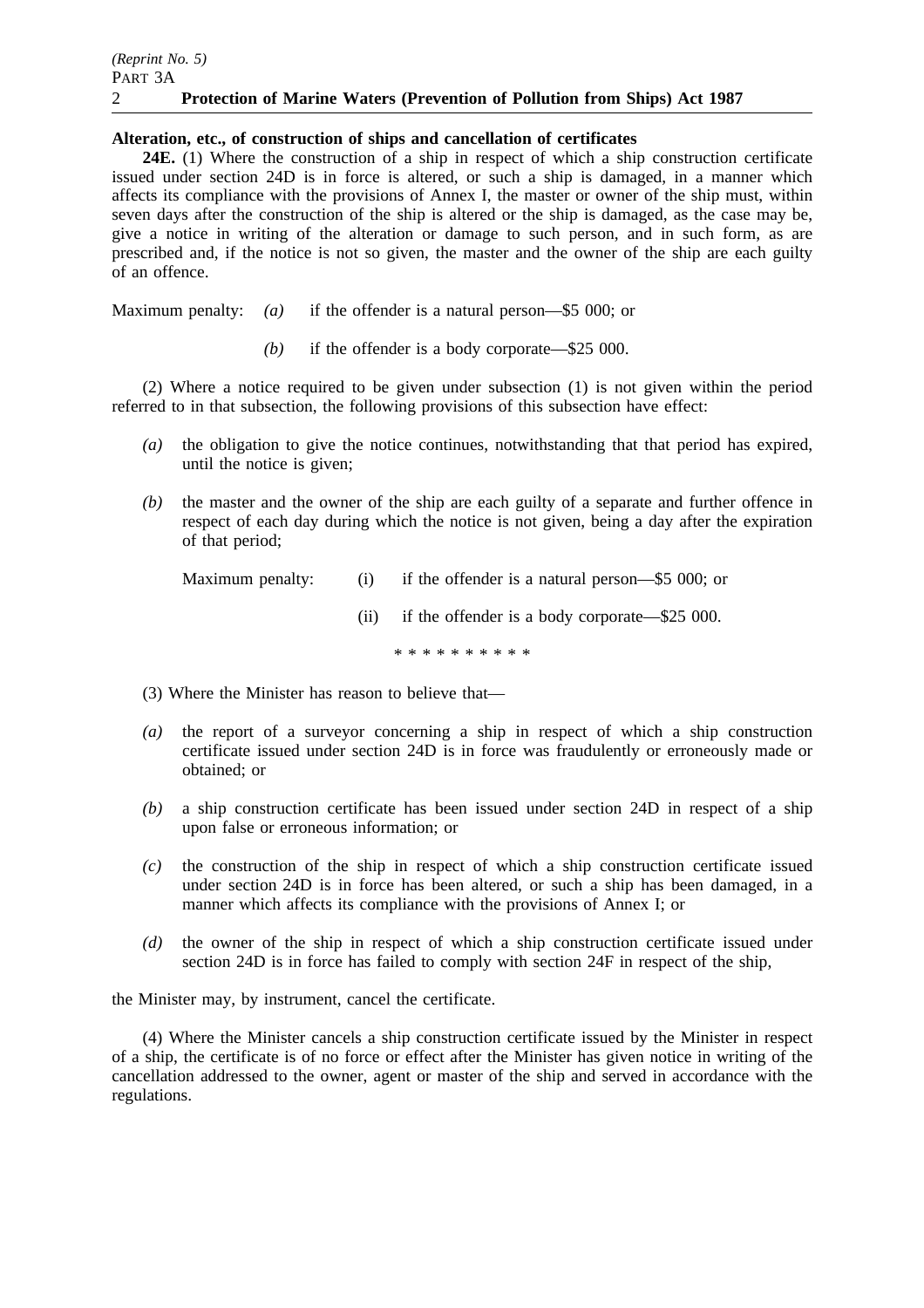(5) Where a ship construction certificate issued in respect of a ship is cancelled under this section, the Minister may, by notice in writing addressed to the owner, agent or master of the ship and served in accordance with the regulations, require the certificate to be delivered up to the Minister or to such other person as the Minister specifies, and the Minister may detain the ship until the requirement is complied with.

# **Ships to be surveyed periodically**

**24F.** (1) The owner of a ship in respect of which a ship construction certificate issued under section 24D is in force must, at least once during each period that is a prescribed period in relation to the ship for the purposes of this section, cause the ship to be surveyed for the purpose of ensuring its compliance with the provisions of Annex I.

(2) Where the owner of a ship in respect of which a ship construction certificate issued under section 24D is in force fails to comply with subsection (1) in relation to the ship and to a period that is a prescribed period in relation to the ship, the owner is guilty of an offence.

Maximum penalty: *(a)* if the offender is a natural person—\$8 000; or

*(b)* if the offender is a body corporate—\$40 000.

# **Requirement for ship construction certificates**

**24G.** (1) This section applies to—

- *(a)* a trading ship proceeding on an intra-state voyage; or
- *(b)* an Australian fishing vessel proceeding on a voyage other than an overseas voyage; or
- *(c)* a pleasure vessel,

that is—

- *(d)* an oil tanker which has a gross tonnage of 150 or more; or
- *(e)* a ship, other than an oil tanker, which has a gross tonnage of 400 or more.

(2) The master of a ship to which this section applies must not begin a voyage unless there is in force in respect of the ship a ship construction certificate.

Maximum penalty: \$40 000, or imprisonment for 4 years, or both.

(3) The owner of a ship to which this section applies must not permit the ship to begin a voyage unless there is in force in respect of the ship a ship construction certificate.

Maximum penalty: *(a)* if the offender is a natural person—\$40 000, or imprisonment for 4 years, or both; or

*(b)* if the offender is a body corporate—\$200 000.

(4) The regulations may exempt ships included in a prescribed class of ships from the application of subsection (1), either absolutely or subject to conditions.

- (5) In this section "**ship construction certificate**" means—
- *(a)* a ship construction certificate issued under section 24D; or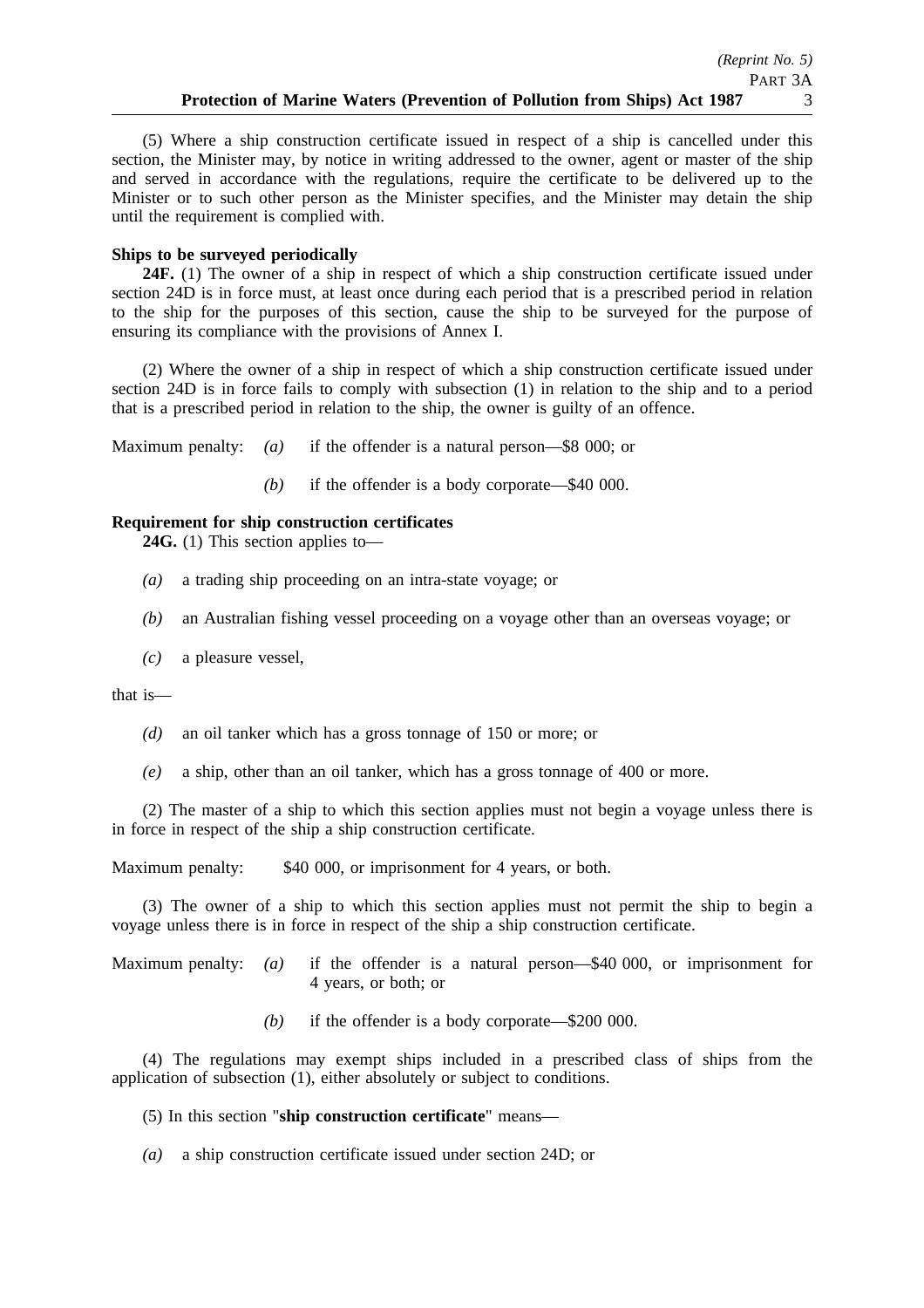- *(b)* a ship construction certificate issued under section 267B of the Navigation Act, 1912; or
- *(c)* a ship construction certificate issued under a law of another State or of the Northern Territory and being a certificate of the kind prescribed as acceptable for the purposes of this Division; or
- *(d)* an International Oil Pollution Prevention Certificate issued to a foreign ship under section 267C of the Navigation Act, 1912; or
- *(e)* an International Oil Pollution Prevention Certificate issued to an Australian ship under the law of a country other than Australia giving effect to Regulation 6 of Annex I.

(6) The owner of a ship to which this section applies in respect of which a ship construction certificate is in force must cause the certificate to be carried on board the ship.

Maximum penalty: \$5 000.

# **DIVISION 3—SHIPS CARRYING NOXIOUS LIQUID SUBSTANCES IN BULK**

# **Interpretation**

**24H.** (1) Except insofar as the contrary intention appears, an expression that is used in this Division and in the Convention, including Annex II but not including any other Annex to the Convention, (whether or not a particular meaning is assigned to it by the Convention) has, in the Division, the same meaning as in the Convention.

(2) For the purposes of this Division, a ship is not to be taken to comply with the provisions of Annex II if it does not comply with the regulations and orders referred to in section 24I.

# **Regulations to give effect to Regulation 13 of Annex II**

**24I**. (1) The regulations may make provision for and in relation to giving effect to Regulation 13 of Annex II.

(2) Without limiting the generality of subsection (1), regulations made for the purposes of that subsection may empower the Minister to make orders with respect to any matter for or in relation to which provision may be made by the regulations by virtue of this section.

(3) Orders made in pursuance of regulations made under subsection (1) are subject to disallowance by Parliament.

(4) Sections 10, 11 and 12 of the *Subordinate Legislation Act 1978* apply in relation to orders made in pursuance of regulations made under subsection (1) as if references in those sections to regulations were references to such orders.

(5) Where an order made in pursuance of the regulations made under subsection (1) is inconsistent with a provision of this Act or the regulations, the latter prevails and the former is, to the extent of the inconsistency, of no force or effect.

# **Chemical tanker construction certificates**

24J. Where, on receipt of declarations of survey in respect of a ship, the Minister is satisfied that the ship is constructed in accordance with the provisions of Annex II, the Minister may, whether or not the ship is required by Annex II to be constructed in accordance with those provisions, issue in respect of the ship a chemical tanker construction certificate in the prescribed form attesting such compliance.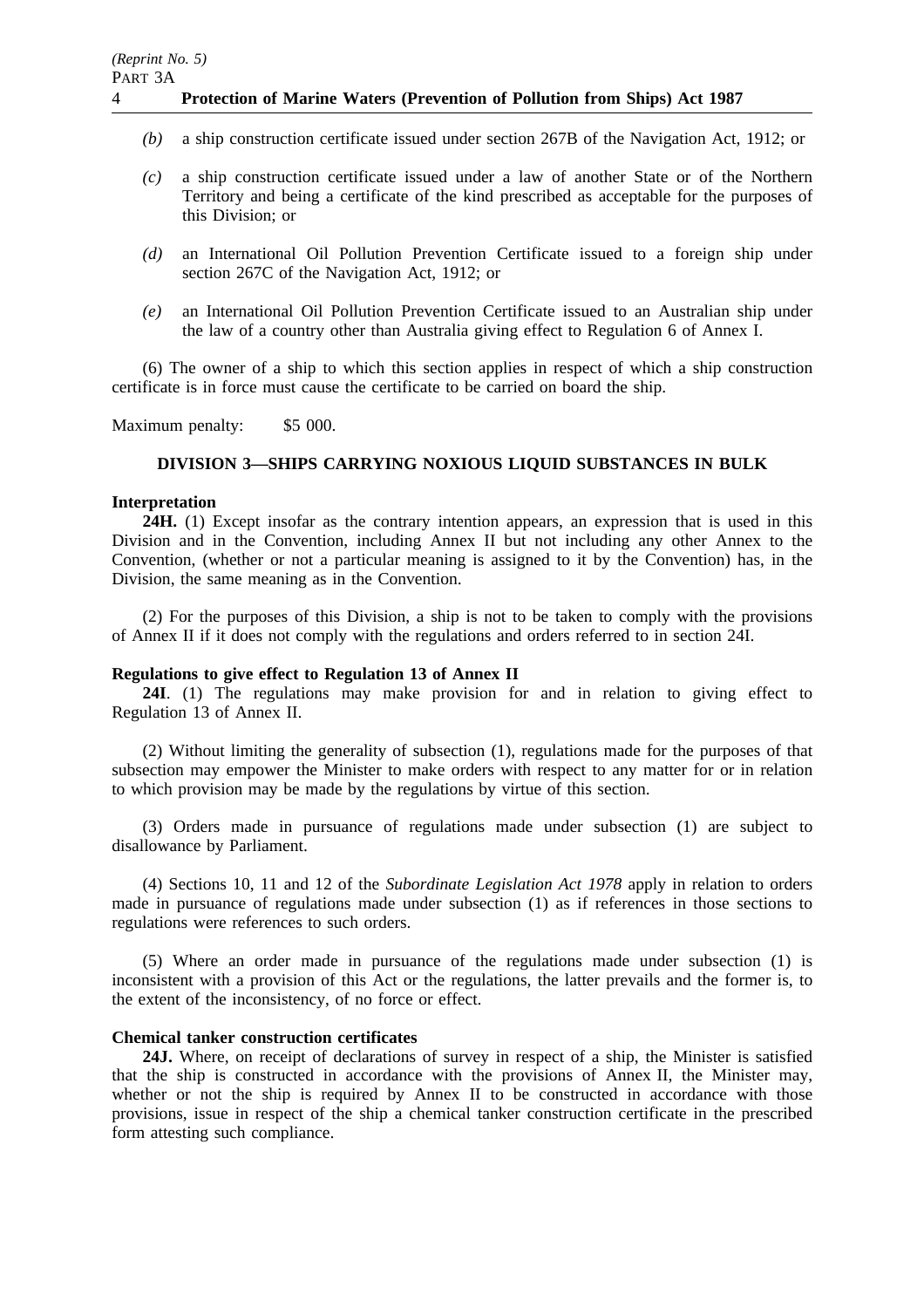# **Alteration, etc., of construction of ships and cancellation of certificates**

**24K.** (1) Where the construction of a ship in respect of which a chemical tanker construction certificate issued under section 24J is in force is altered, or such a ship is damaged, in a manner which affects its compliance with the provisions of Annex II, the master or owner of the ship must, within seven days after the construction of the ship is altered or the ship is damaged, as the case may be, give a notice in writing of the alteration or damage to such person, and in such form, as are prescribed and, if the notice is not so given, the master and the owner of the ship are each guilty of an offence.

Maximum penalty: *(a)* if the offender is a natural person—\$5 000; or

*(b)* if the offender is a body corporate—\$25 000.

(2) Without limiting the generality of subsection (1), a ship in respect of which a chemical tanker construction certificate is in force is, for the purposes of that subsection, to be taken to be damaged if the ship becomes unfit to proceed to sea without presenting an unreasonable threat of harm to the marine environment.

(3) Where a notice required to be given under subsection (1) is not given within the period referred to in that subsection, the following provisions of this subsection have effect:

- *(a)* the obligation to give the notice continues, notwithstanding that the period has expired, until the notice is given;
- *(b)* the master and the owner of the ship are each guilty of a separate and further offence in respect of each day during which the notice is not given, being a day after the expiration of that period;

Maximum penalty: (i) if the offender is a natural person—\$5 000; or

(ii) if the offender is a body corporate—\$25 000.

\*\*\*\*\*\*\*\*\*\*

- (4) Where the Minister has reason to believe that—
- *(a)* the report of a surveyor concerning a ship in respect of which a chemical tanker construction certificate issued under section 24J is in force was fraudulently or erroneously made or obtained; or
- *(b)* a chemical tanker construction certificate has been issued under section 24J in respect of a ship upon false or erroneous information; or
- *(c)* the construction of a ship in respect of which a chemical tanker construction certificate issued under section 24J is in force has been altered, or such a ship has been damaged, in a manner which affects its compliance with the provisions of Annex II; or
- *(d)* the owner of a ship in respect of which a chemical tanker construction certificate issued under section 24J is in force has failed to comply with section 24L in respect of the ship,

the Minister may, by instrument, cancel the certificate.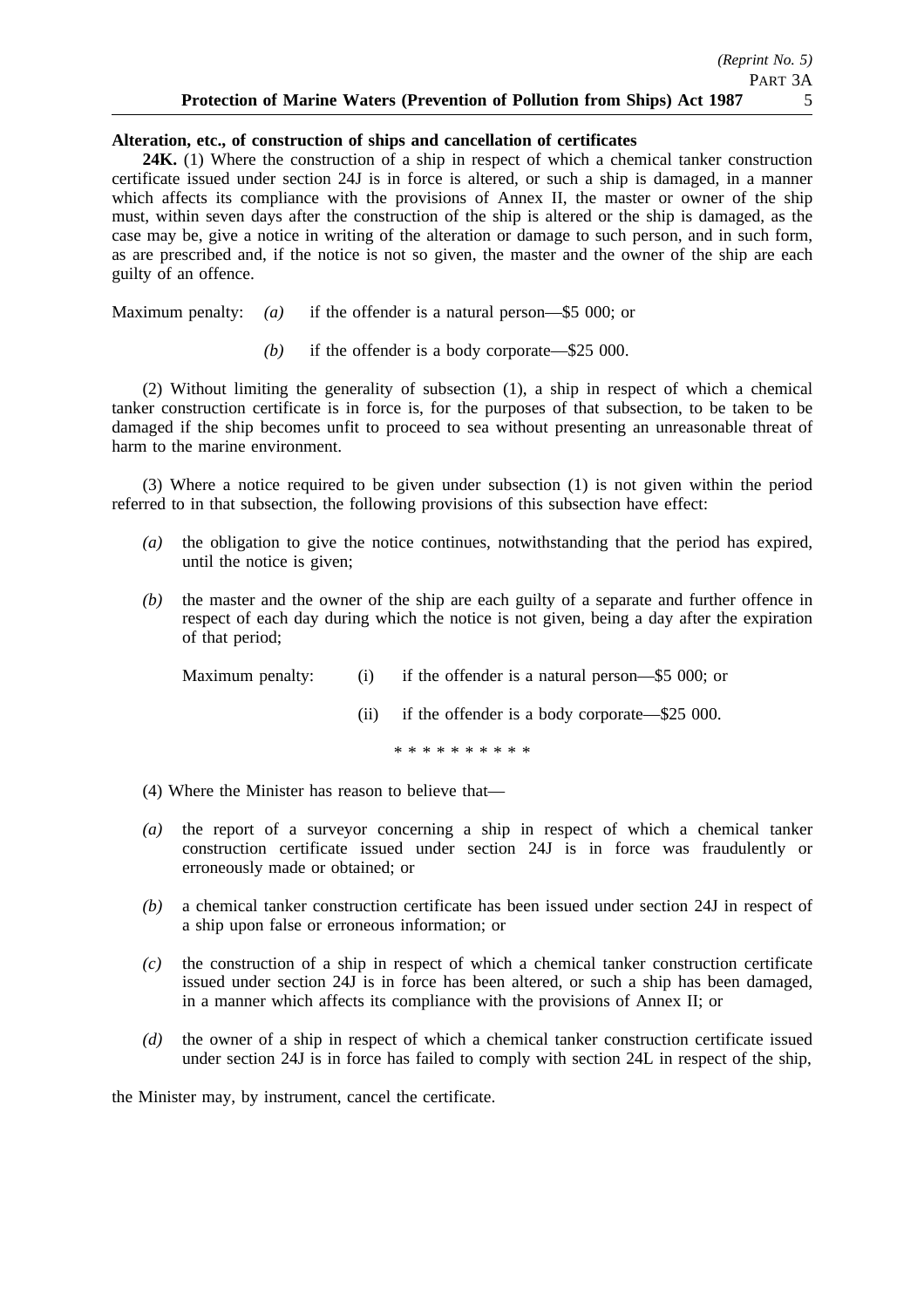(5) Where the Minister cancels a chemical tanker construction certificate issued by the Minister in respect of a ship, the certificate is of no force or effect after the Minister has given notice in writing of the cancellation addressed to the owner, agent or master of the ship and served in accordance with the regulations.

(6) Where a chemical tanker construction certificate issued in respect of a ship is cancelled under this section, the Minister may, by notice in writing addressed to the owner, agent or master of the ship and served in accordance with the regulations, require the certificate to be delivered up to the Minister or to such other person as the Minister specifies, and the Minister may detain the ship until the requirement is complied with.

# **Ships to be surveyed periodically**

**24L.** (1) The owner of a ship in respect of which a chemical tanker construction certificate issued under section 24J is in force must, at least once during each period that is a prescribed period in relation to the ship for the purposes of this section, cause the ship to be surveyed for the purpose of ensuring its compliance with the provisions of Annex II.

(2) Where the owner of a ship in respect of which a chemical tanker construction certificate issued under section 24J is in force fails to comply with subsection (1) in relation to the ship and to a period that is a prescribed period in relation to the ship, the owner is guilty of an offence.

Maximum penalty: *(a)* if the offender is a natural person—\$8 000; or

*(b)* if the offender is a body corporate—\$40 000.

# **Requirement for chemical tanker construction certificates**

**24M.** (1) Where a trading ship proceeding on an intra-state voyage is constructed or adapted so that it can carry as cargo, or part cargo, in bulk any substance that, for the purposes of Part 3 is a substance in Category A, B, C or D, the master of that ship must not begin a voyage, and the owner of that ship must not permit that ship to begin a voyage, unless there is in force in respect of that ship a chemical tanker construction certificate.

Maximum penalty: *(a)* if the offender is a natural person—\$40 000, or imprisonment for 4 years, or both; or

*(b)* if the offender is a body corporate—\$200 000.

(2) The regulations may exempt ships included in a prescribed class of ships from the application of subsection (1), either absolutely or subject to conditions.

(3) In this section "**chemical tanker construction certificate**" means—

- *(a)* a chemical tanker construction certificate issued under section 24J; or
- *(b)* a chemical tanker construction certificate issued under section 267Q of the Navigation Act, 1912; or
- *(c)* a chemical tanker construction certificate issued under a law of another State or of the Northern Territory and being a certificate of a kind prescribed as acceptable for the purposes of this Division; or
- *(d)* an International Pollution Prevention Certificate for the Carriage of Noxious Liquid Substances in Bulk issued to a foreign ship under section 267R of the Navigation Act, 1912.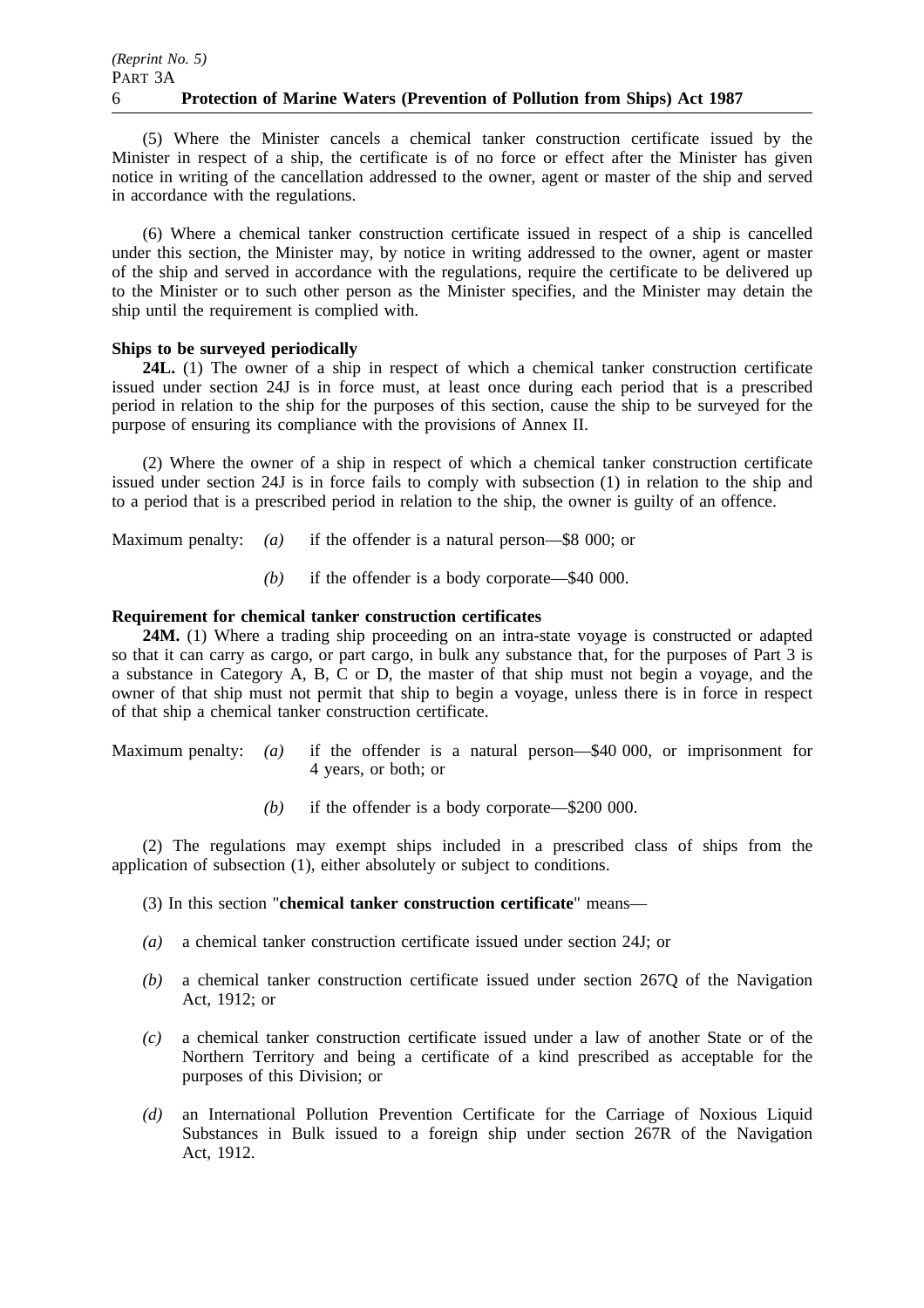(4) The owner of a ship of the kind referred to in subsection (1) in respect of which a chemical tanker construction certificate is in force must cause the certificate to be carried on board the ship.

Maximum penalty: \$5 000.

# **DIVISION 4—REGULATIONS**

# **Regulations**

**24N.** (1) The Governor may make regulations prescribing matters—

- *(a)* required or permitted by this Part to be prescribed; or
- *(b)* necessary or expedient to be prescribed for carrying out or giving effect to this Part.

(2) The regulations may make provision for or in relation to a matter by applying, adopting or incorporating either wholly or in part or with modifications, any regulations, rules, codes, orders, instructions or other subordinate legislation made, determined or issued under any other Act or under any Act of the Parliament of the Commonwealth.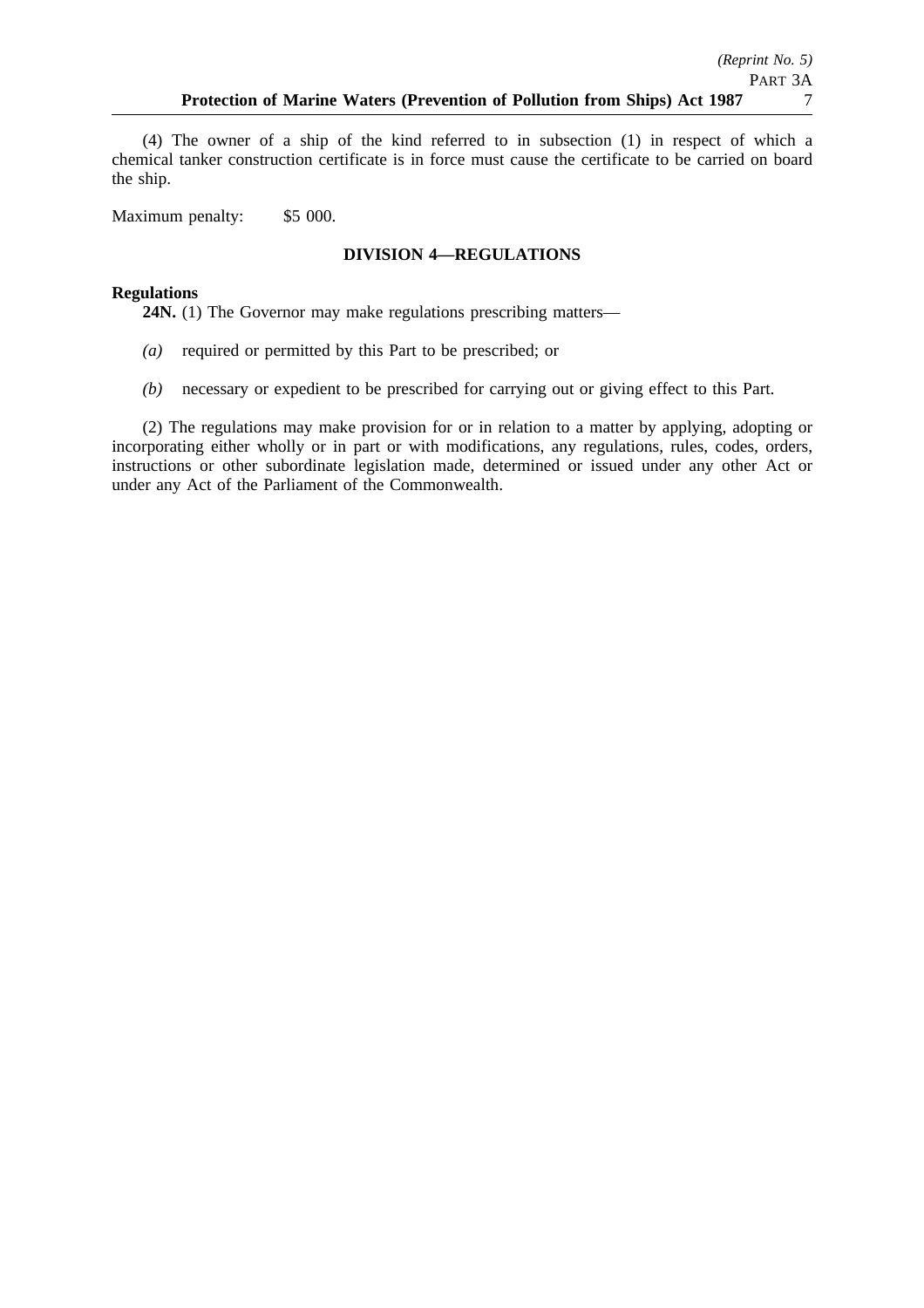# **PART 4 MISCELLANEOUS**

# **DIVISION 1—PRELIMINARY**

# **Interpretation**

**25.** In this Part—

"**agent**" in relation to a ship, means any person in the State who, for or on behalf of the owner of the ship—

- *(a)* performs any function or duty under or for the purposes of the *Harbors and Navigation Act 1993*; or
- *(b)* makes any arrangements for the berthing of the ship or the loading or unloading of cargo;

"**apparatus**" includes a pipeline, a structure on land, a receptacle used for the storage of oil and equipment used in the exploration for, or recovery of, oil;

"**garbage**" has the same meaning as it has in Part 3AAB;

"**harmful substance**" has the same meaning as it has in Part 3AA;

"**liquid substance**" has the same meaning as it has in Part 3;

"**oil**" has the same meaning as it has in Part 2;

"**oily mixture**" has the same meaning as it has in Part 2;

"**packaged form**" has the same meaning as it has in Part 3AA;

"**premises**" means—

- *(a)* a building, structure or place (including an apparatus); or
- *(b)* a part of premises;

"**relevant person**" means—

- *(a)* in relation to a ship—the owner or the master of the ship;
- *(b)* in relation to a vehicle—the owner or the person in charge of the vehicle;
- *(c)* in relation to an apparatus—the owner or the person in charge of the apparatus.

# **DIVISION 1A—REPORTING REQUIREMENTS**

# **Duty to report certain incidents**

**25A.** (1) Where a prescribed incident occurs in relation to a ship in State waters, the master of the ship must, without delay, notify, in the prescribed manner, a prescribed officer of the incident.

Maximum penalty: \$50 000.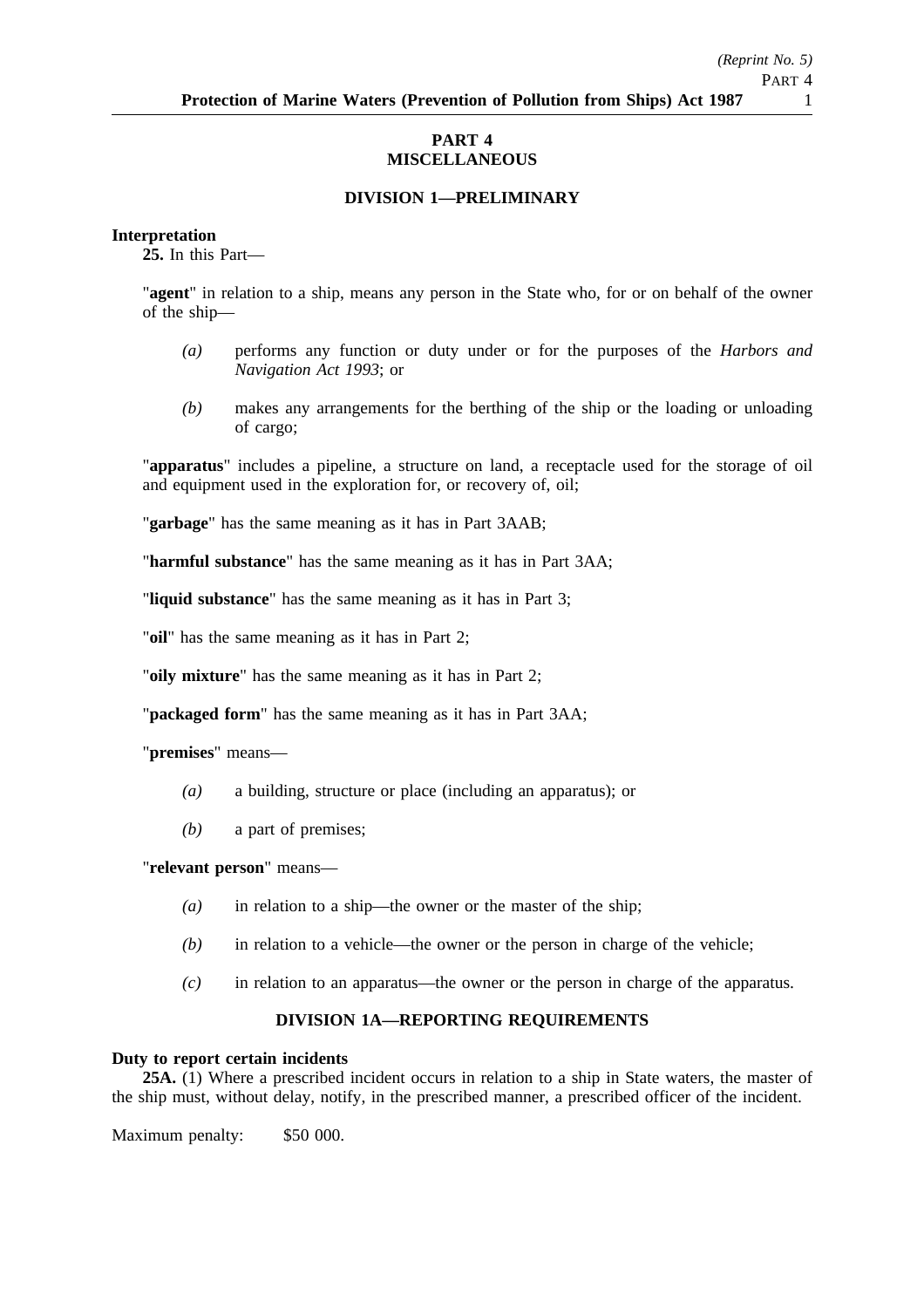(2) In a prosecution of a person for an offence against subsection (1) in relation to a prescribed incident, it is a defence if the person proves that the person was unable to comply with the subsection in relation to the incident.

- (3) Where a prescribed incident occurs in relation to a ship in State waters and—
- *(a)* the master of the ship is unable to comply with subsection (1) in relation to the incident; or
- *(b)* the incident occurs in circumstances in which the ship is abandoned,

the owner, charterer, manager or operator of the ship or an agent of the owner, charterer, manager or operator of the ship must, without delay, notify, in the prescribed manner, a prescribed officer of the incident and, if a prescribed officer is not so notified, each of those persons is guilty of an offence.

Maximum penalty: *(a)* if the offender is a natural person—\$50 000; or

*(b)* if the offender is a body corporate—\$250 000.

(4) In a prosecution of a person for an offence against subsection (3) in relation to a prescribed incident in relation to a ship, it is a defence if the person proves—

- *(a)* that the person was not aware of the incident; or
- *(b)* in the case of a prescribed incident to which subsection (3)*(a)* applies, that the person neither knew nor suspected that the master of the ship was unable to comply with subsection (1) in relation to the incident.

(5) Subsection (4) must not be taken to limit by implication any defence that would, but for that subsection, be available to a person charged with an offence against subsection (3).

(6) A master of a ship who, pursuant to subsection (1), has notified a prescribed officer of the occurrence of a prescribed incident must, if so requested by a prescribed officer, furnish, within the prescribed time, a report in the prescribed form to a prescribed officer in relation to the incident.

Maximum penalty: \$20 000.

(7) Where subsection (3) applies in relation to a prescribed incident in relation to a ship, a person who, pursuant to that subsection, has notified a prescribed officer of the occurrence of the prescribed incident must, if so requested by a prescribed officer, furnish, within the prescribed time, a report in the prescribed form to a prescribed officer in relation to the incident.

Maximum penalty: \$20 000.

(8) A person must not, in a notice or report given or furnished pursuant to this section, make a statement that is false or misleading in a material particular.

## Maximum penalty: \$20 000.

(9) A notice or report given or furnished pursuant to this section, must not, without the consent of the person charged, be admitted in evidence in a prosecution for an offence against section 8(1), 18(1) or 24AAB(1).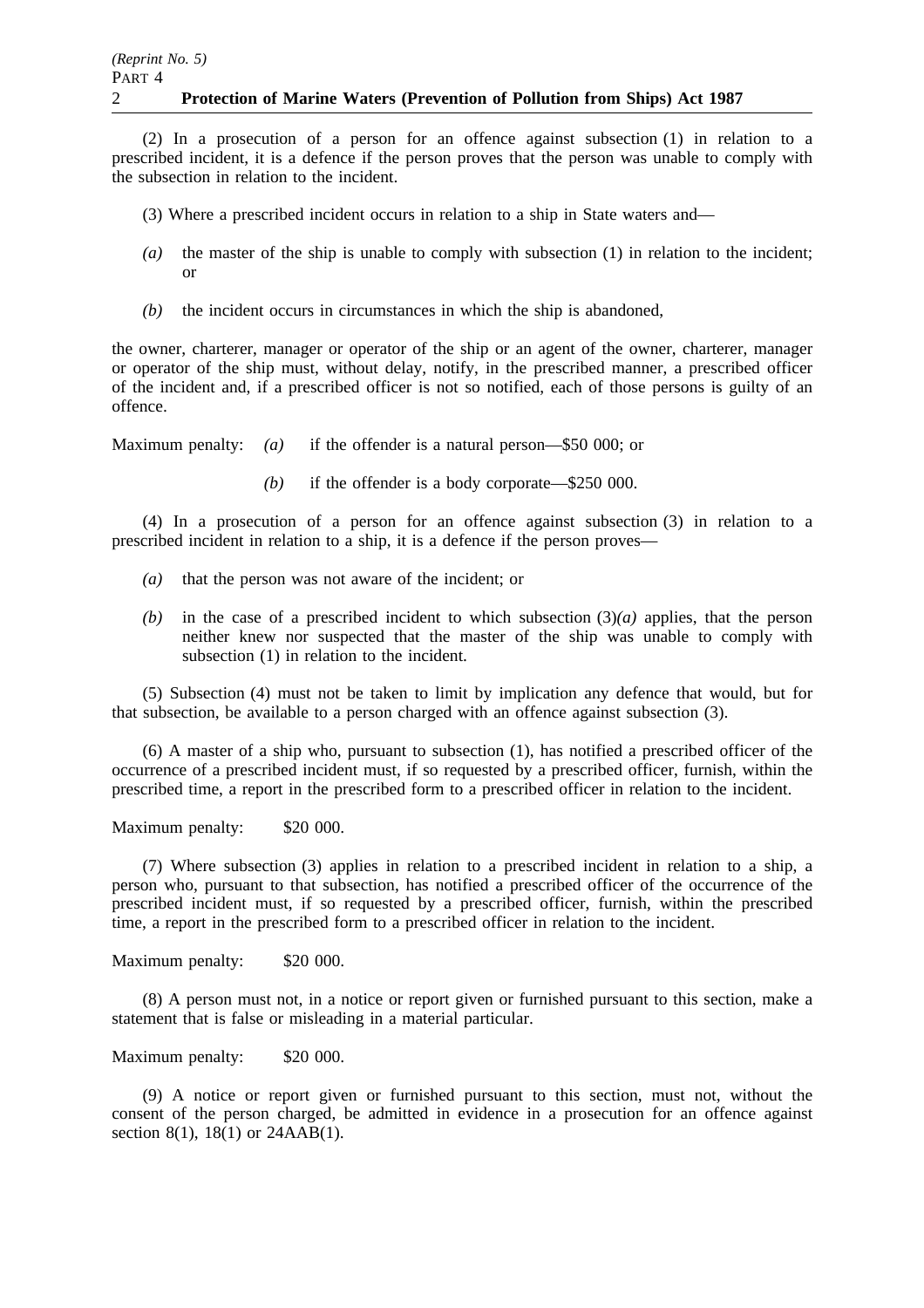(10) In this section—

"**prescribed incident**" means—

- *(a)* a discharge or probable discharge of oil or an oily mixture (not being a discharge to which section 8(4) would apply); or
- *(b)* a discharge or probable discharge of a liquid substance, or a mixture containing a liquid substance, carried as cargo or part cargo in bulk (not being a discharge to which section 18(4), (5), (6), (7), (8), (9), (10), (11) or (12) applies); or
- *(c)* a discharge or probable discharge of a harmful substance carried as cargo in packaged form (not being a discharge to which section 24AAB(2) applies).

# **DIVISION 2—DISCHARGES OCCURRING OTHER THAN FROM SHIPS**

# **Discharge of oil into waters from vehicles, etc.**

**26.** (1) Subject to subsection (3), if any discharge of oil or of any oily mixture occurs from a vehicle into State waters, any relevant person and any other person responsible for the discharge from the vehicle are each guilty of an offence.

Maximum penalty: \$200 000.

(2) Subject to subsection (3), if any discharge of oil or of an oily mixture occurs from an apparatus into State waters, any relevant person and any other person responsible for the discharge from the apparatus are each guilty of an offence.

Maximum penalty: \$200 000.

(3) It is a defence to a charge for an offence against subsection (1) or (2) for the defendant to prove that the alleged offence—

- *(a)* resulted from the need to save life; or
- *(b)* resulted from an act of terrorism or a natural phenomenon of an exceptional and irresistible nature; or
- *(c)* resulted from carrying out, or attempting to carry out, a direction of the Minister; or
- *(d)* was wholly caused by the negligent or unlawful act or omission of another person, not being an employee or agent of the defendant.

# **Notification of discharge**

**27.** (1) Where a discharge of oil or of an oily mixture occurs from a vehicle or apparatus—

- *(a)* into State waters; or
- *(b)* onto any land in circumstances where it is reasonably likely that the oil or mixture will flow into State waters,

a relevant person shall, without delay, notify the Minister of the occurrence.

Maximum penalty: \$20 000.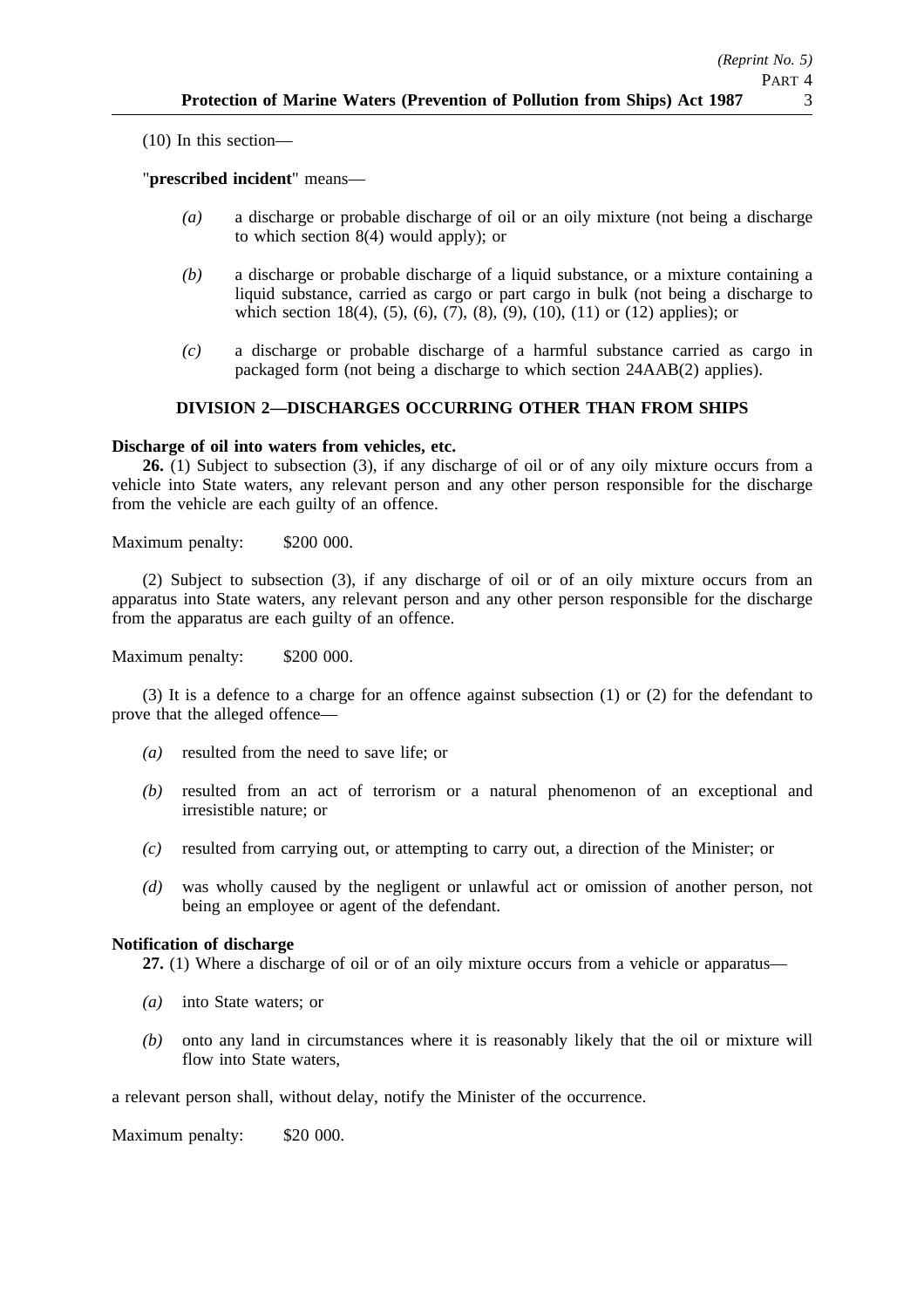(2) A person who, pursuant to subsection (1), has notified the Minister of the occurrence of a discharge shall, if so requested by the Minister, furnish, within the prescribed time, a report to the Minister in relation to the occurrence in accordance with the prescribed form.

Maximum penalty: \$20 000.

(3) A person shall not, in a notice given to the Minister pursuant to subsection (1) or in a report furnished to the Minister pursuant to subsection (2), make a statement that is false or misleading in a material particular.

Maximum penalty: \$20 000.

(4) A notice given to the Minister pursuant to subsection (1), and a report furnished to the Minister pursuant to subsection (2), shall not, without the consent of the person charged, be admitted in evidence in a prosecution for an offence against section 26.

# **DIVISION 3—REMOVAL AND PREVENTION OF POLLUTION AND RECOVERY OF COSTS**

# **Removal and prevention of pollution**

**28.** (1) Where there has been or the Minister is of the opinion that there is likely to be—

- *(a)* a discharge of oil or of an oily mixture from a ship, vehicle or apparatus into State waters; or
- *(b)* a discharge of a liquid substance, or a mixture containing a liquid substance, being a liquid substance or mixture carried as cargo or part cargo in bulk, from a ship into State waters; or
- *(ba)* a discharge of a harmful substance carried as cargo in packaged form, from a ship into State waters; or
- *(bb)* a disposal of garbage (whether intentional or not) from a ship into State waters,

(being called, for the purposes of this section, "**substances**") the Minister may take or cause to be taken such action as the Minister thinks fit—

- *(c)* to prevent or limit the discharge or disposal;
- *(d)* to disperse or contain the substances that have been discharged or disposed of;
- *(e)* to remove substances that have been discharged or disposed of from waters or land affected by the discharge or disposal;
- *(f)* to minimise the damage from pollution resulting from or likely to result from the discharge or disposal.

(2) The Minister may, in taking action under subsection (1), by notice in writing addressed to a relevant person, direct—

- *(a)* that any operation or activity involving the use of a ship, vehicle or apparatus cease;
- *(b)* that a ship, vehicle or apparatus be removed in a specified manner to a specified place;
- *(c)* that a ship, vehicle or apparatus may not be removed except with the approval of the Minister and in accordance with his or her directions;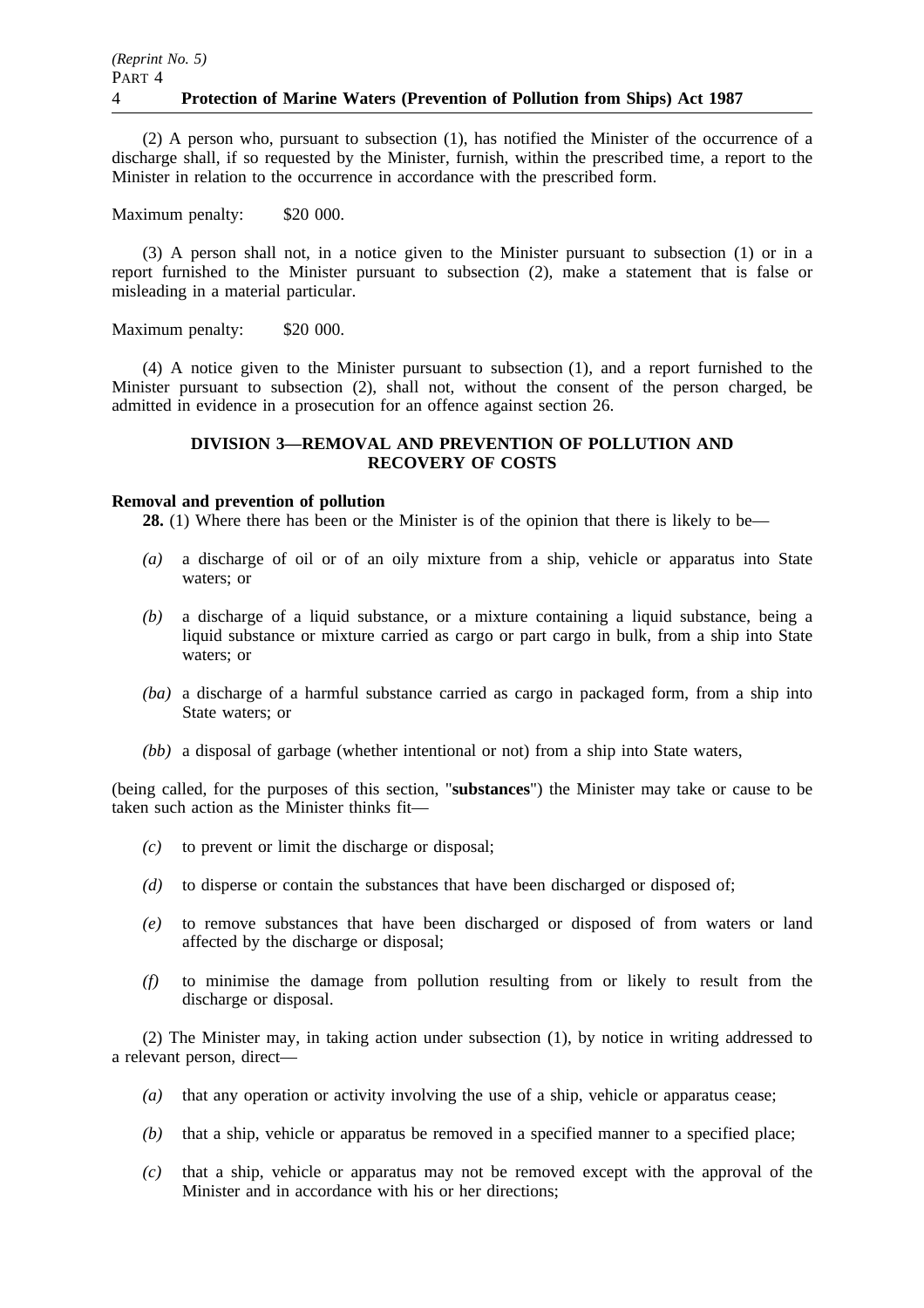**Protection of Marine Waters (Prevention of Pollution from Ships) Act 1987** 5

- *(d)* that all or a specified part of a substance contained in a ship, vehicle or apparatus be removed in a specified manner to a specified place;
- *(e)* that a substance contained in a ship, vehicle or apparatus may not be removed except with the approval of the Minister and in accordance with his or her directions;
- *(f)* that no substance, no further substance or no substance in excess of a specified amount be received into a ship, vehicle or apparatus;
- *(g)* that any restrictions specified in the notice be complied with in the reception, removal or transfer of a substance into, from or within a ship, vehicle or apparatus;
- *(h)* that any equipment or machinery ancillary to a ship, vehicle or apparatus be used or put into operating condition;
- *(i)* that specified repair or construction work be carried out on a ship, vehicle or apparatus;
- *(j)* that such other specified action be taken in relation to a ship, vehicle or apparatus, or anything contained in a ship, vehicle or apparatus, as the Minister thinks fit.

(3) A person to whom a notice under subsection (2) is addressed shall not, without reasonable excuse, fail to comply with the notice.

Maximum penalty: \$200 000.

(4) The Minister may, by further notice in writing, vary or revoke a notice given under subsection (2).

(5) If the requirements of a notice given under this section are not complied with, the Minister may cause the requirements to be carried out and where reasonably necessary for that purpose any person authorised by the Minister may enter and take possession of any ship, vehicle or premises (using such force as is necessary for the purpose) and do, or cause to be done, such things as full and proper compliance with the notice may require.

(6) No civil liability attaches to the Minister for any act or failure to act under this section.

## **Recovery of costs**

**29.** (1) Subject to this section, the Minister may recover the costs and expenses reasonably incurred in exercising a power under this Division from a relevant person.

- (2) The costs and expenses referred to in subsection (1)—
- *(a)* may be awarded in the course of proceedings for an offence in respect of a discharge or disposal (whether or not the relevant person is convicted of an offence); or
- *(b)* may or be recovered as a debt due to the Crown (whether or not proceedings have been taken for an offence in respect of a discharge or disposal).

(3) A person is not liable to pay for the costs and expenses of the Minister under this Division where the act or omission giving rise to the exercise of power by the Minister—

- *(a)* resulted from the need to save life; or
- *(b)* resulted from an act of terrorism or a natural phenomenon of an exceptional and irresistible nature; or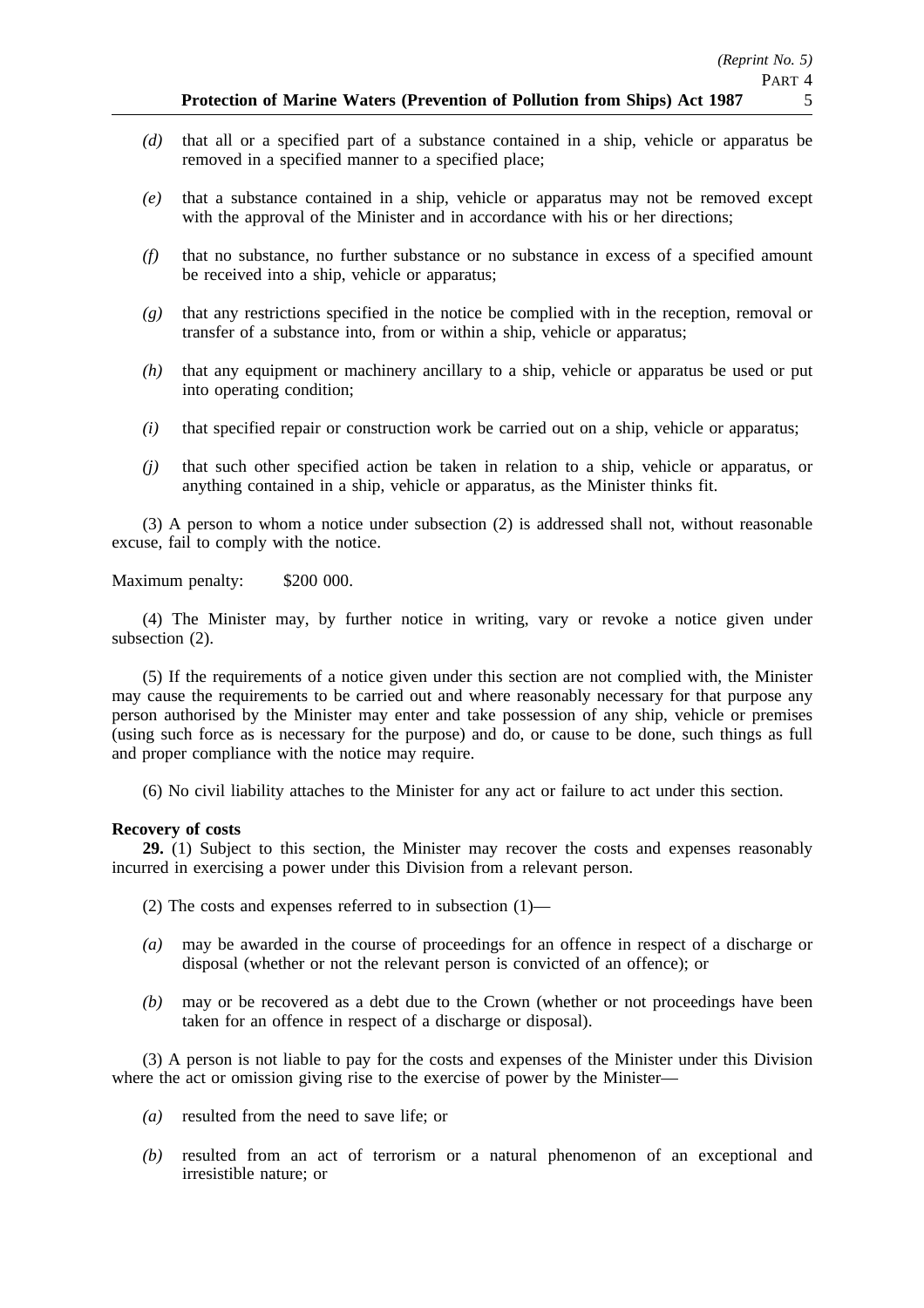- *(c)* was wholly caused by the negligence or the failure of a government or other authority in carrying out its functions; or
- *(d)* was wholly caused by the negligent or unlawful act or omission of another person, not being an employee or agent of the person.

(4) The exemption from liability provided under subsection (3)*(d)* is not, in respect of a discharge or disposal from a ship, available—

- *(a)* to an agent, in respect of an act or omission of the owner, master or a member of the crew of the ship; or
- *(b)* to the owner of the ship, in respect of an act or omission of the agent, master or a member of the crew of the ship; or
- *(c)* to the master of the ship, in respect of an act or omission of a member of the crew of the ship.

(5) A person is not liable to pay for the costs and expenses of the Minister under this Division in respect of preventing a discharge of oil or of an oily mixture that the Minister believed was likely to occur if the person proves—

- *(a)* that there was no reasonable likelihood of the discharge occurring; or
- *(b)* that the directions given by the Minister were unreasonable; or
- *(c)* that the manner in which the Minister acted was unreasonable.

(6) Nothing in this Division affects or qualifies any other right of the Minister or the State to recover damages in respect of the consequences of a discharge or disposal into State waters.

## **Detention of ship, vehicle or apparatus**

**30.** (1) An amount recoverable by the Minister pursuant to this Division in respect of a ship, vehicle or apparatus is a charge against that ship, vehicle or apparatus.

(2) The Minister may cause a ship, vehicle or apparatus referred to in subsection (1) to be detained until the amount recoverable by the Minister is paid or until security for payment of that amount is provided to the satisfaction of the Minister.

(3) Where a ship, vehicle or apparatus that is being detained pursuant to this section is removed from any place without the consent of the Minister, the master of the ship or the person in charge of the vehicle or apparatus is guilty of an offence.

Maximum penalty: \$50 000.

# **Recovery of costs by one person from another**

**31.** Where—

- *(a)* a person—
	- (i) is by notice given under this Division required to take any action; or
	- (ii) is liable for the payment of costs and expenses incurred by the Minister in exercising a power under this Division; and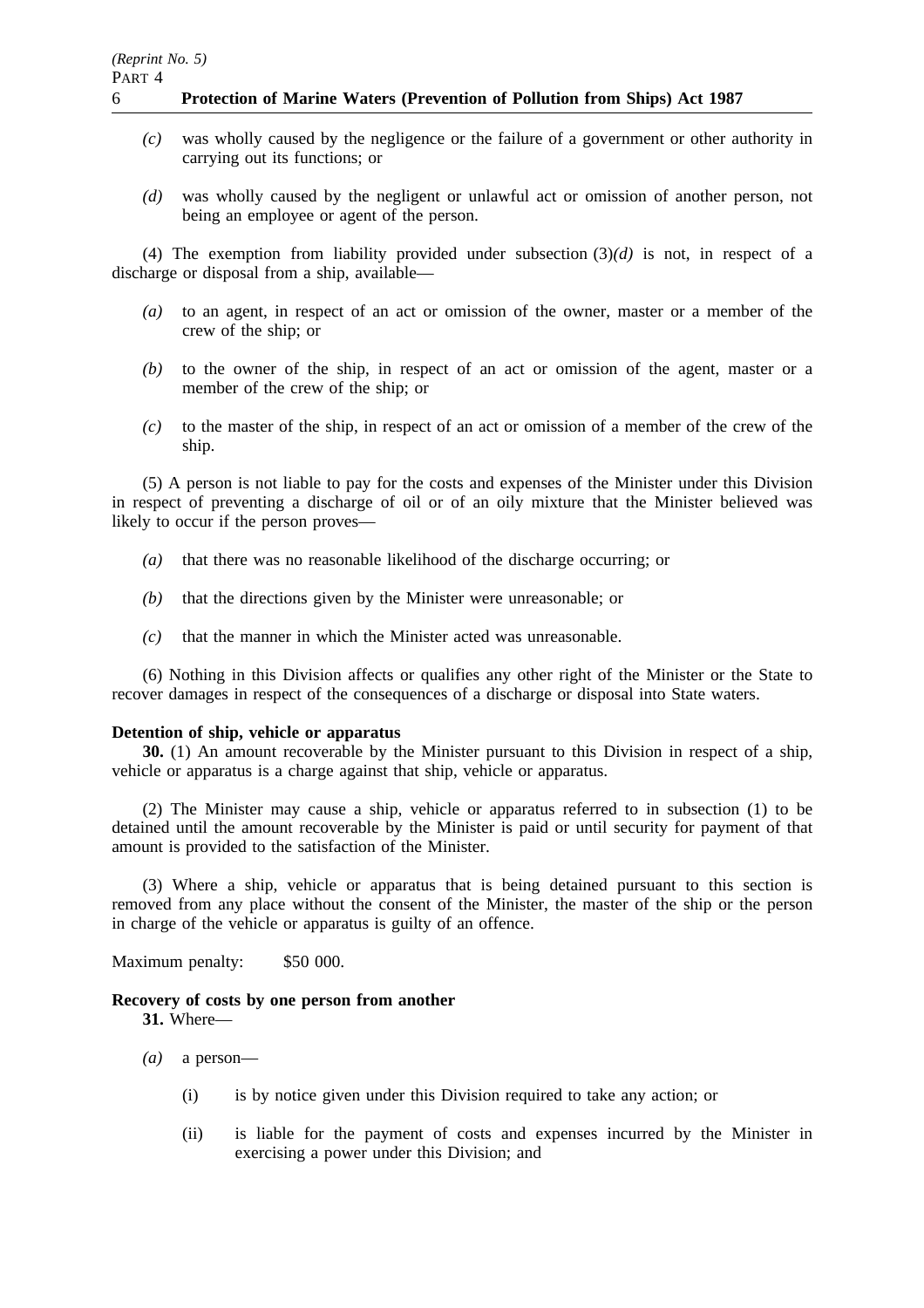*(b)* the circumstances giving rise to the giving of the notice or the incurring of the costs and expenses were caused by another person or arose on account of the neglect of another person,

the person may recover the costs and expenses reasonably incurred in complying with the notice or in satisfying the liability to the Minister from that other person, as a debt in a court of competent jurisdiction.

# **Service of notices**

**32.** (1) Where a notice under this Division is addressed to the owner or master of a ship, that notice may be served—

- *(a)* personally; and
- *(b)* in the case of service on the owner—by serving the notice on the agent or master of the ship; and
- *(c)* in the case of service on the master—by serving the notice on the agent of the ship or a person on board the ship who is apparently a member of the crew of the ship; and
- *(d)* where it is not reasonably practicable to serve the owner or master in any other manner—
	- (i) by transmitting the contents of the notice to the master of the ship; or
	- (ii) by affixing the notice to the ship in a reasonably conspicuous place.

(2) Where a notice under this Division in respect of a vehicle is addressed to a relevant person, that notice may be served—

- *(a)* personally; or
- *(b)* by serving the notice on any owner of the vehicle; or
- *(c)* where it is not reasonably practicable to serve the person in any other manner, by affixing the notice to the vehicle in a reasonably conspicuous place.

(3) Where a notice under this Division in respect of an apparatus is addressed to a relevant person, that notice may be served—

- *(a)* personally; or
- *(b)* by serving the notice on any owner of the apparatus; or
- *(c)* where it is not reasonably practicable to serve the person in any other manner, by affixing the notice to the apparatus in a reasonably conspicuous place.

(4) A notice that is to be served on a company may be served by handing it to a director, secretary or other officer of the company.

(5) A statement in writing, purporting to be made and signed by a person employed as a communications officer whose duties include the transmission of messages to ships at sea, that person—

*(a)* cause the contents of a notice to be transmitted to a ship at sea; and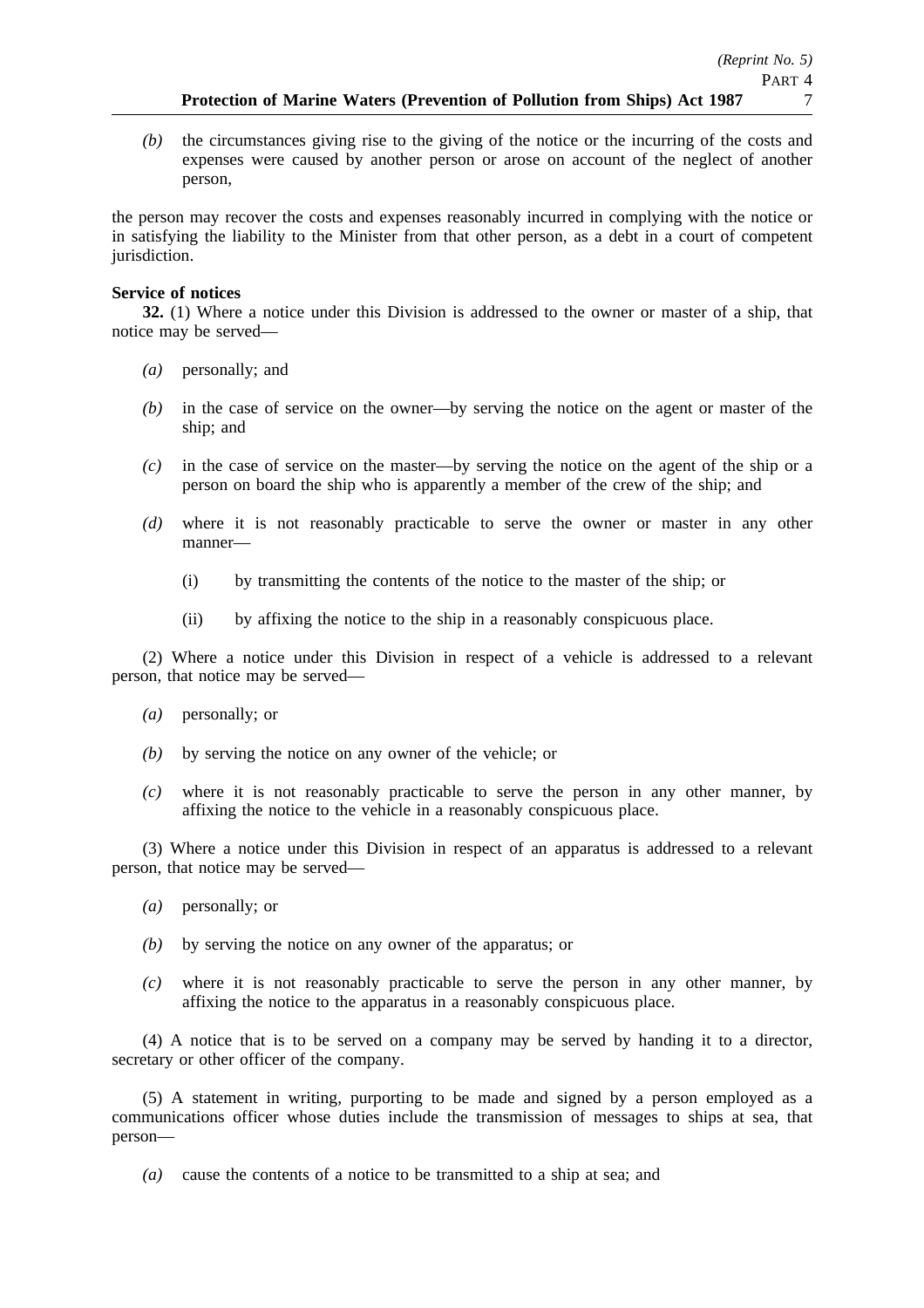*(b)* received a clear acknowledgment of the receipt of those contents from a person purporting to be on board the ship,

shall be deemed, in the absence of proof to the contrary, to be proof of service for the purposes of subsection  $(1)(d)(i)$ .

# **Recovery of damages**

**32A.** (1) If, because of a discharge or disposal prohibited by this Act, a person—

- *(a)* suffers loss of or damage to property; or
- *(b)* incurs costs or expenses in preventing or mitigating or in attempting to prevent or mitigate any loss of or damage to property (including the property of another),

the person may recover from the appropriate person, or any person whose act caused the discharge or disposal, the amount of the loss or damage and the expense incurred as a debt in a court of competent jurisdiction.

(2) In this section—

# "**appropriate person**" means—

- *(a)* in relation to a discharge or disposal to which Part 2, 3, 3AA or 3AAB applies—the owner or the master of the ship concerned; or
- *(b)* in relation to a discharge or disposal to which Part 4 applies—the relevant person in relation to the discharge or disposal within the meaning of that Part.

# **DIVISION 4—OTHER MATTERS**

# **Powers of inspectors**

**33.** (1) For the purposes of—

- *(a)* ascertaining whether a provision of this Act that is applicable in relation to a ship has been complied with in respect of a ship; or
- *(b)* ascertaining whether there has been a discharge or disposal into State waters in contravention of this Act; or
- *(c)* carrying out any other investigation required for the purposes of this Act,

# an inspector may—

- *(d)* go on board a ship with such assistants and equipment as the inspector considers necessary; and
- *(e)* require the master of a ship to take such steps as the inspector directs to facilitate the boarding; and
- *(f)* inspect and test any machinery or equipment of a ship; and
- *(g)* require the master of a ship to take such steps as the inspector directs to facilitate the inspection or testing of any machinery or equipment of a ship; and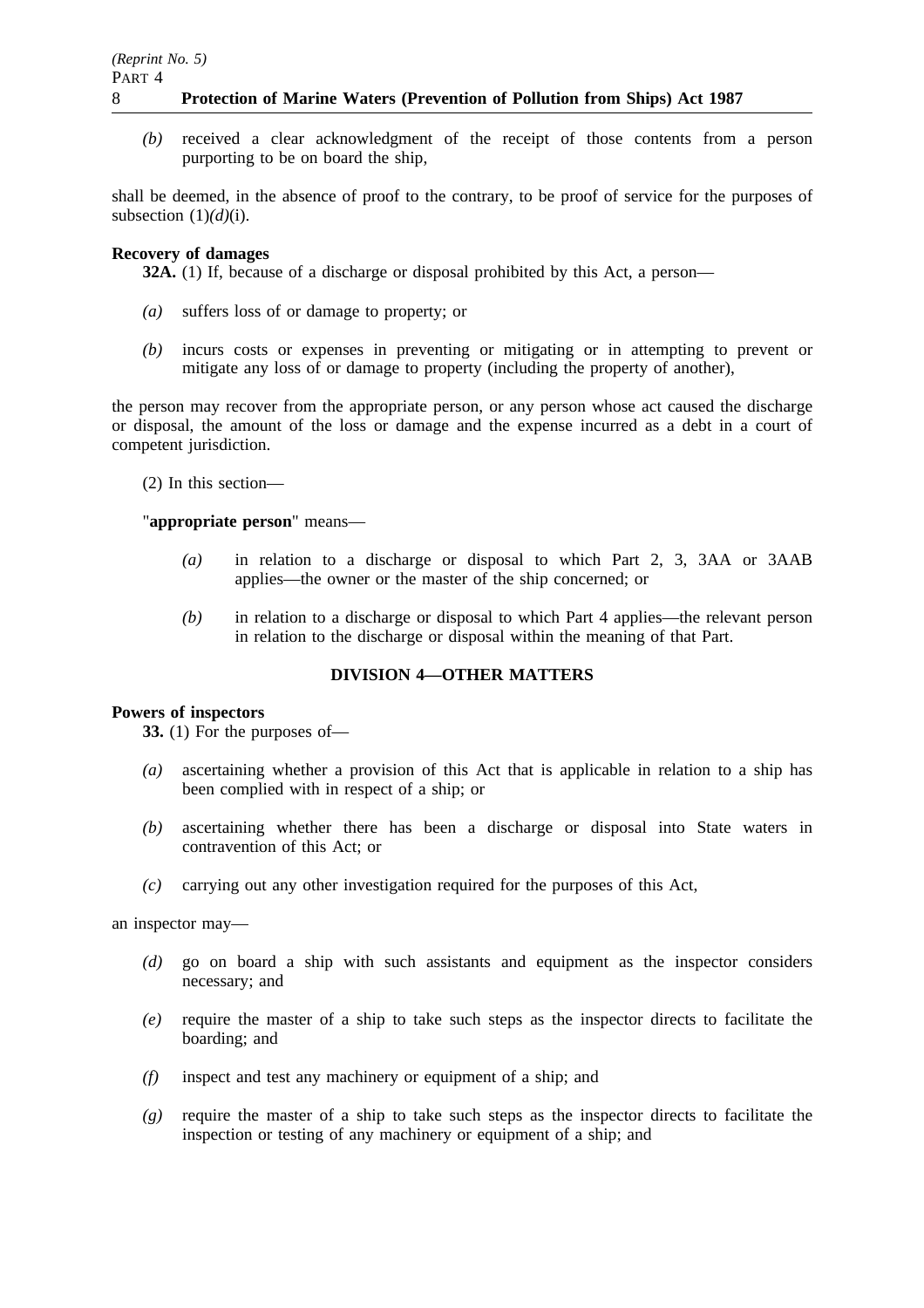- *(i)* require the master of a ship to produce a record book required by this Act to be carried in the ship or any other books, documents or records relating to the ship or its cargo that are carried in the ship; and
- *(j)* make copies of, or take extracts from, any such books, documents or records; and
- *(k)* require the master of a ship to certify that a true copy of an entry in a record book required by this Act to be carried in the ship made by the inspector is a true copy of such an entry; and
- *(l)* examine, and take samples of, any substances being in, on, or in the vicinity of a ship in respect of which an investigation of a discharge or disposal or suspected discharge or disposal in breach of a provision of this Act is being made; and
- *(m)* require the master of a ship, or any person representing the master, to certify the taking of the samples; and
- *(n)* require a person to answer question.
- (2) For any purpose related to—
- *(a)* the administration or enforcement of this Act; or
- *(b)* ascertaining whether there has been a discharge or disposal into State waters in contravention of this Act,

an inspector may—

- *(c)* enter any vehicle or premises with such assistants and equipment as the inspector considers necessary; and
- *(d)* inspect any vehicle or premises and test any machinery or equipment; and
- *(e)* require a person apparently in charge of a vehicle or premises to take such steps as the inspector directs to facilitate the inspection or testing of any apparatus, machinery or equipment in or on the vehicle or at the premises; and
- *(f)* examine, and take samples of, any substances being in, on or in the vicinity of, a vehicle or premises in respect of which an investigation of a discharge or disposal or suspected discharge or disposal in breach of a provision of this Act is being made; and
- *(g)* require a person to answer question.

(3) A person must not, without reasonable excuse, hinder or obstruct or refuse or fail to comply with a requirement made of the person by an inspector under subsection (1) or (2).

Maximum penalty: \$8 000.

(3a) A person must not, in answering a question that the person is required to answer under subsection (1) or (2), make a statement that is false or misleading in a material particular.

Maximum penalty: \$20 000.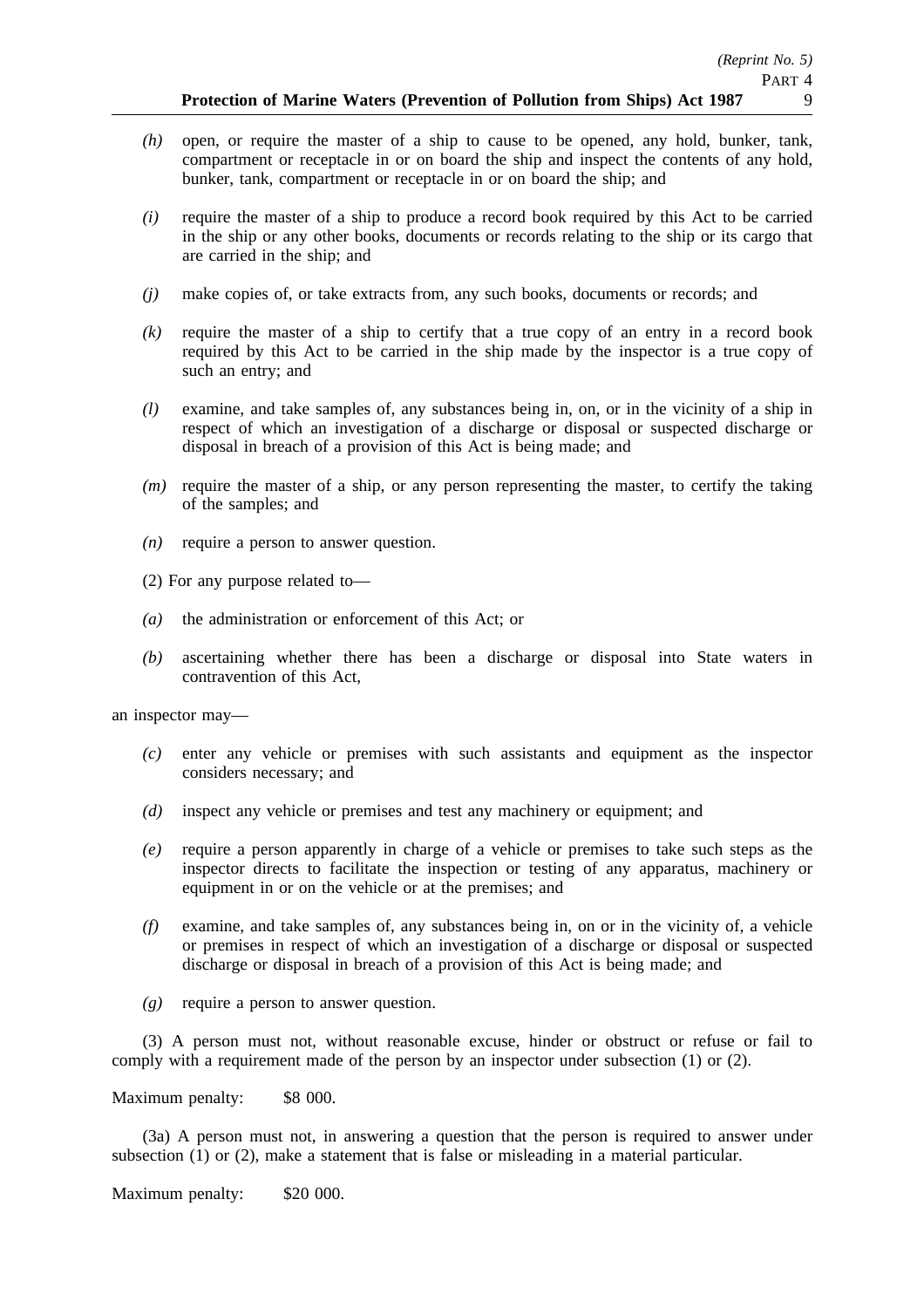(4) An inspector shall not, in exercising powers under subsection (1), unnecessarily delay a ship from beginning a voyage.

# **Oil reception facilities**

**34.** (1) The Minister may—

- *(a)* provide facilities for enabling ships to dispose of oil residues; or
- *(b)* join with any other person or authority to provide facilities for enabling ships to dispose of oil residues; or
- *(c)* arrange for another person or an authority to provide facilities for enabling ships to dispose of oil residues.

(2) The regulations may fix charges and impose conditions or limitations in respect of the use of facilities provided under subsection (1).

- (3) Regulations may be made requiring—
- *(a)* the owners or occupiers of oil terminals, oil depots, oil installations or other similar establishments used for the loading or unloading of oil in bulk; and
- *(b)* the owners or occupiers of establishments at which ships are repaired or any other work is performed in relation to ships which may involve the disposal of oil residues from ships,

to provide facilities of a standard approved by the Minister, to maintain those facilities in good order and condition and to keep prescribed records.

(4) A person who fails to comply with a regulation made under subsection (3) is guilty of an offence.

Maximum penalty: \$20 000.

(5) In this section—

"**oil residues**" means those parts of a mixture containing oil that remain after undergoing a separation process.

## **Transfer of oil at night**

**35.** (1) No oil shall be transferred between sunset and sunrise to or from a ship in State waters without the written permission of—

- *(a)* a port manager; or
- *(b)* the Minister.
- (2) Permission under this section to transfer oil may be given—
- *(a)* in individual cases or generally to transfers that are carried out in specified circumstances;
- *(b)* subject to such conditions or limitations as the port manager or Minister thinks fit.

\*\*\*\*\*\*\*\*\*\*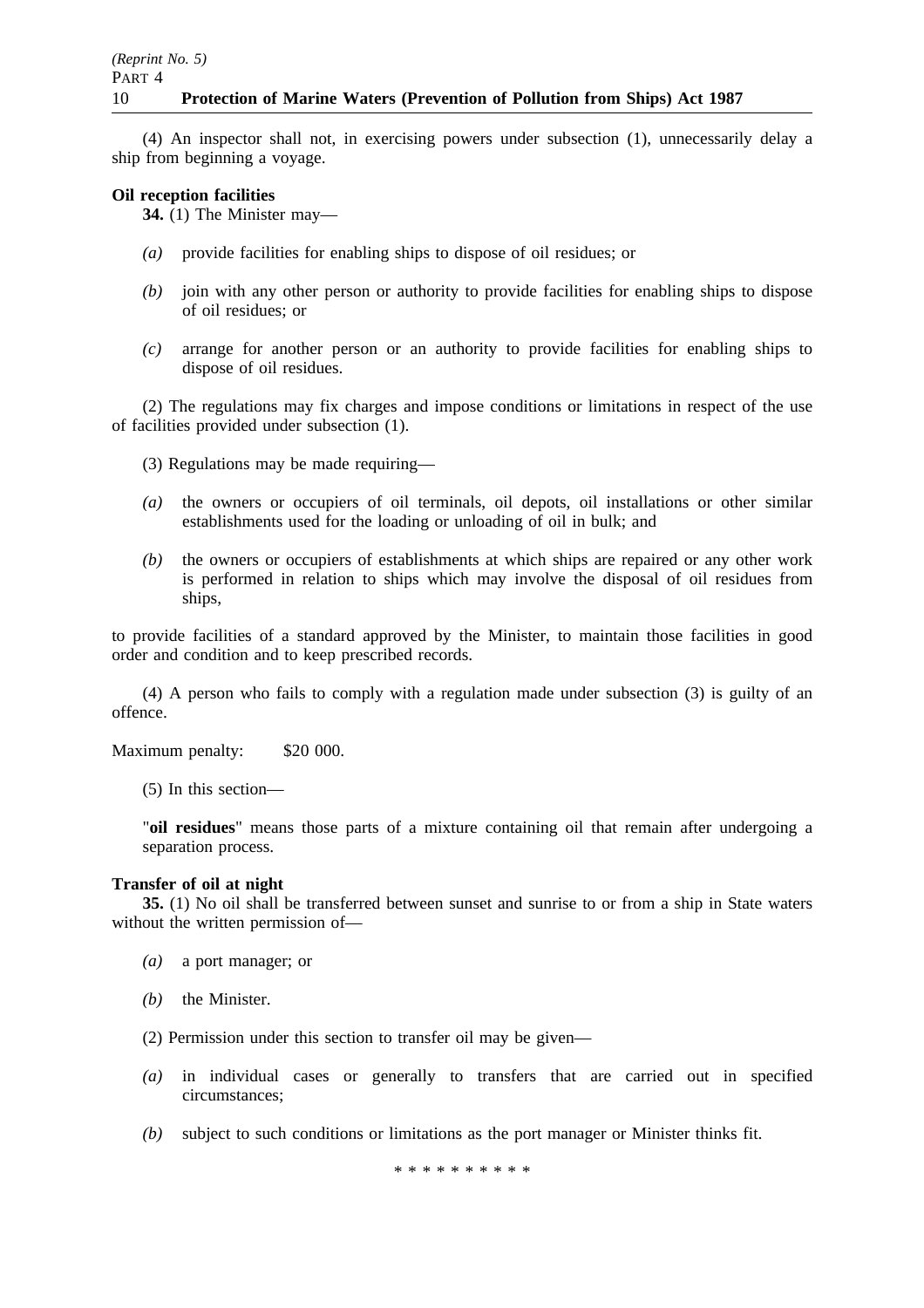(4) If oil is transferred to or from a ship in contravention of this section or a condition or limitation imposed under this section, the owner and master of the ship and, if the oil is transferred from or to a place on land, the person in charge of that place, are each guilty of an offence.

Maximum penalty: \$8 000.

# **Prosecutions**

**36.** (1) A prosecution for an offence against this Act may be brought at any time.

- (2) Offences constituted by this Act are—
- *(a)* in the case of offences under this Division or the regulations—summary offences;
- *(b)* in any other case—minor indictable offences.

(3) Where, in proceedings for an offence against this Act in respect of any conduct engaged in by a body corporate, it is necessary to establish the state of mind of the body corporate, it is sufficient to show that a director, servant or agent of the body corporate, being a director, servant or agent by whom the conduct was engaged in within the scope of his or her actual or apparent authority, had that state of mind.

- (4) Any conduct engaged in on behalf of a body corporate—
- *(a)* by a director, servant or agent of the body corporate within the scope of his or her actual or apparent authority; or
- *(b)* by any other person at the direction or with the consent or agreement (whether express or implied) of a director, servant or agent of the body corporate, where the giving of such direction, consent or agreement is within the scope of the actual or apparent authority of the director, servant or agent,

shall be deemed, for the purposes of a provision of this Act that creates an offence, to have been engaged in by the body corporate.

(5) A reference in subsection (3) to the state of mind of a person includes a reference to the knowledge, intention, opinion, belief or purpose of the person and the person's reasons for the intention, opinion, belief or purpose.

# **Service of summonses**

**37.** (1) Any summons to be served on the owner or master of a ship in respect of an offence against this Act may be served by serving it on the agent of the ship in any manner in which it might have been served on the owner or master.

(2) A summons served on an agent of a ship pursuant to subsection (1) shall be deemed to have been served on the owner or master of the ship.

(3) Any summons in respect of an offence against this Act may be issued and served on a Sunday as on any other day.

# **Evidence**

**38.** In any proceedings for an offence against a provision of this Act—

*(a)* any record kept in pursuance of this Act is admissible as *prima facie* evidence of the facts stated in the record; and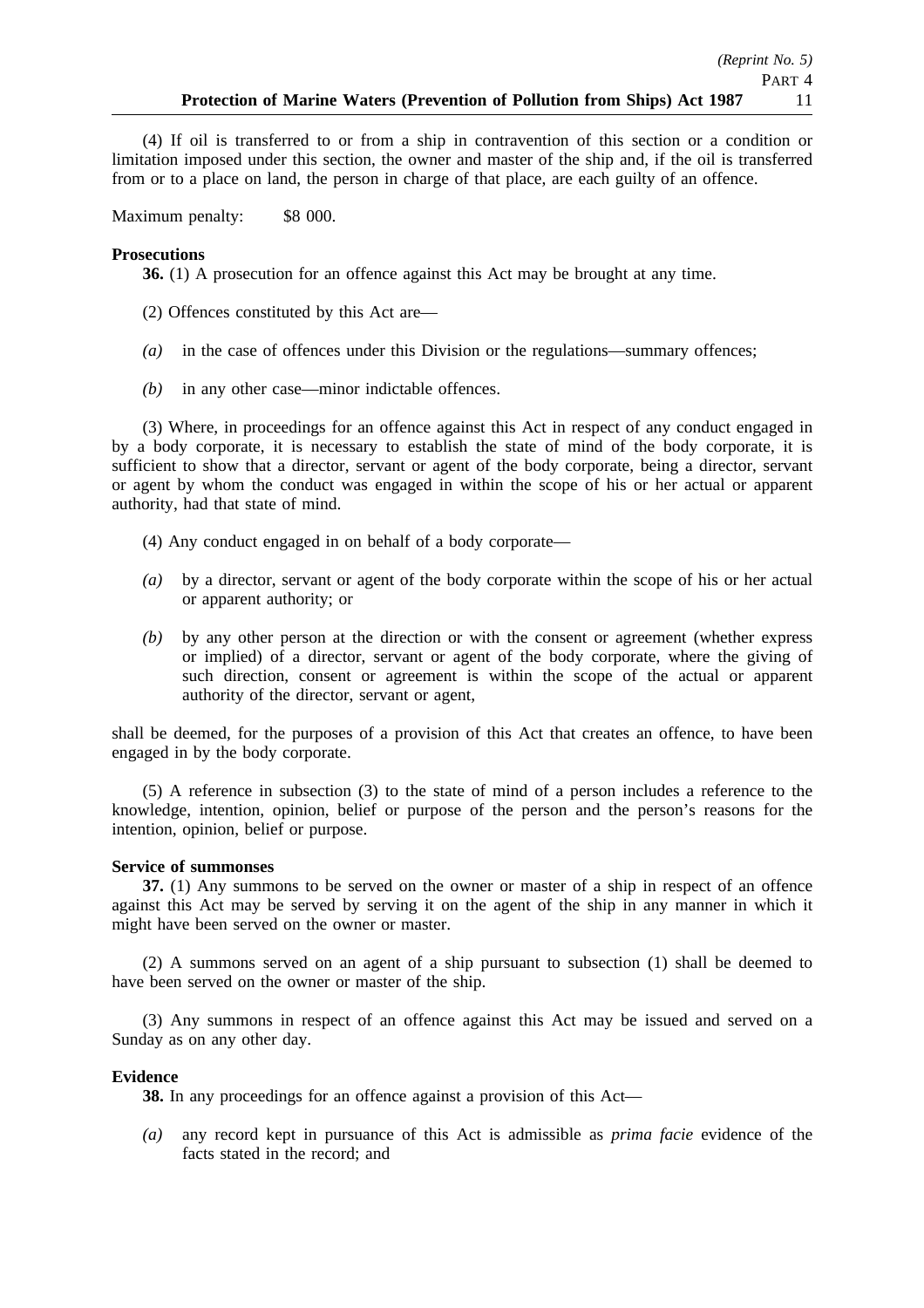- *(b)* a copy of an entry in such a record, being a copy certified by the person by whom the record is required to be kept to be a true copy of the entry, is admissible as *prima facie* evidence of the facts stated in the entry; and
- *(c)* a document purporting to be a record kept in pursuance of this Act or purporting to be such a certified copy as referred to in paragraph *(b)*, shall, unless the contrary is proved, be deemed to be such a record or certified copy, as the case may be; and
- *(d)* an allegation in a complaint that notification of a discharge was not given in accordance with this Act shall, unless the contrary is proved, be accepted as proved.

# **Evidence of analyst**

**39.** (1) The Minister may, by instrument, appoint appropriately qualified persons to be analysts for the purposes of this Act.

(2) Subject to subsection (4), a certificate signed by an analyst appointed under subsection (1) setting out, in relation to a substance, one or more of the following:

- *(a)* when and from whom the substance was received;
- *(b)* what labels or other means of identifying the substance accompanied it when it was received;
- *(c)* what container the substance was in when it was received;
- *(d)* a description of the substance received;
- *(e)* that he or she has analysed or examined the substance;
- *(f)* the date on which the analysis or examination was carried out;
- *(g)* the method used in conducting the analysis or examination;
- *(h)* the results of the analysis or examination,

is in any proceedings for an offence against this Act proof, in the absence of proof to the contrary, of the matters in the certificate and the correctness of the results of the analysis or examination.

(3) For the purposes of this section, a document purporting to be a certificate referred to in subsection (2) shall, unless the contrary is proved, be deemed to be such a certificate.

(4) A certificate referred to in subsection (2) shall not be received in evidence in pursuance of that subsection unless the person charged has been given a copy of the certificate together with reasonable notice of the intention of the prosecution to produce the certificate as evidence in the proceedings.

(5) Where, in pursuance of subsection (2), a certificate of an analyst appointed under subsection (1) is admitted in evidence, the person charged may require the analyst to be called as a witness for the prosecution and the analyst may be cross-examined as if the analyst had given evidence of the matters stated in the certificate.

(6) Subsection (5) does not entitle a person to require an analyst to be called as a witness for the prosecution unless—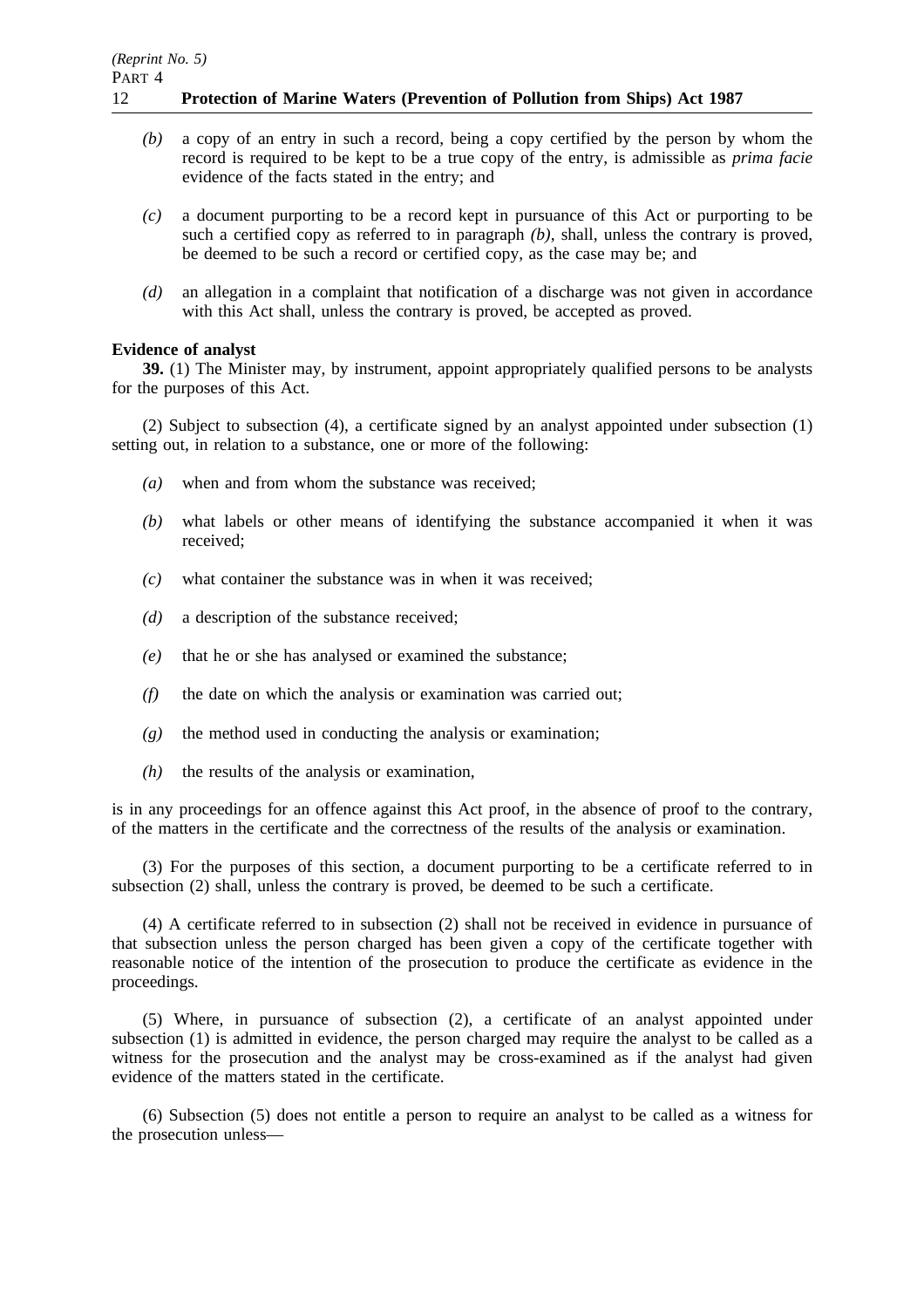- *(a)* the prosecutor has been given at least 5 days notice of the person's intention to require the analyst to be so called; or
- *(b)* the court, by order, allows the person to require the analyst to be so called.

# **Immunity of inspectors**

**40.** No liability shall attach to an inspector, or any person acting with the authority or on the direction of an inspector, in good faith and in the exercise or purported exercise of a power or in the discharge or purported discharge of a duty under this Act.

# **Regulations**

**41.** (1) The Governor may make regulations prescribing matters—

- *(a)* required or permitted by this Act to be prescribed; or
- *(b)* necessary or convenient to be prescribed for carrying out or giving effect to this Act,

and, in particular—

- *(c)* for and in relation to giving effect to the Convention, other than provisions of the Convention to which effect is given by a provision of this Act; and
- *(d)* empowering the Minister to make orders for and in relation to—
	- (i) giving effect to the Convention, other than provisions of the Convention to which effect is given by a provision of this Act; and
	- (ii) the fixing of fees to be paid in respect of any matters under the orders; and
- *(e)* fixing fees to be paid in respect of any matters under this Act; and
- *(f)* prescribing penalties, not exceeding—
	- (i) in the case of an individual—a fine of \$8 000 or imprisonment for one year; or
	- (ii) in the case of a body corporate—a fine of \$20 000,

for a contravention of, or failure to comply with, a provision of the regulations or of any of the orders made in pursuance of the regulations; and

- *(g)* so as to apply—
	- (i) generally or in a particular class of case or in particular classes of case; and
	- (ii) throughout the State and all State waters or in a prescribed part or prescribed parts of the State or State waters; and
- *(h)* exempting, either absolutely or subject to conditions, a prescribed ship or person, or ships or persons included in a prescribed class of ships or persons, from all or any of the provisions of this Act or of the regulations.

(2) If the Convention is amended, other than by an amendment objected to by Australia, the Governor may by regulations—

*(a)* amend Schedule 1, Schedule 2, Schedule 3 or Schedule 4; or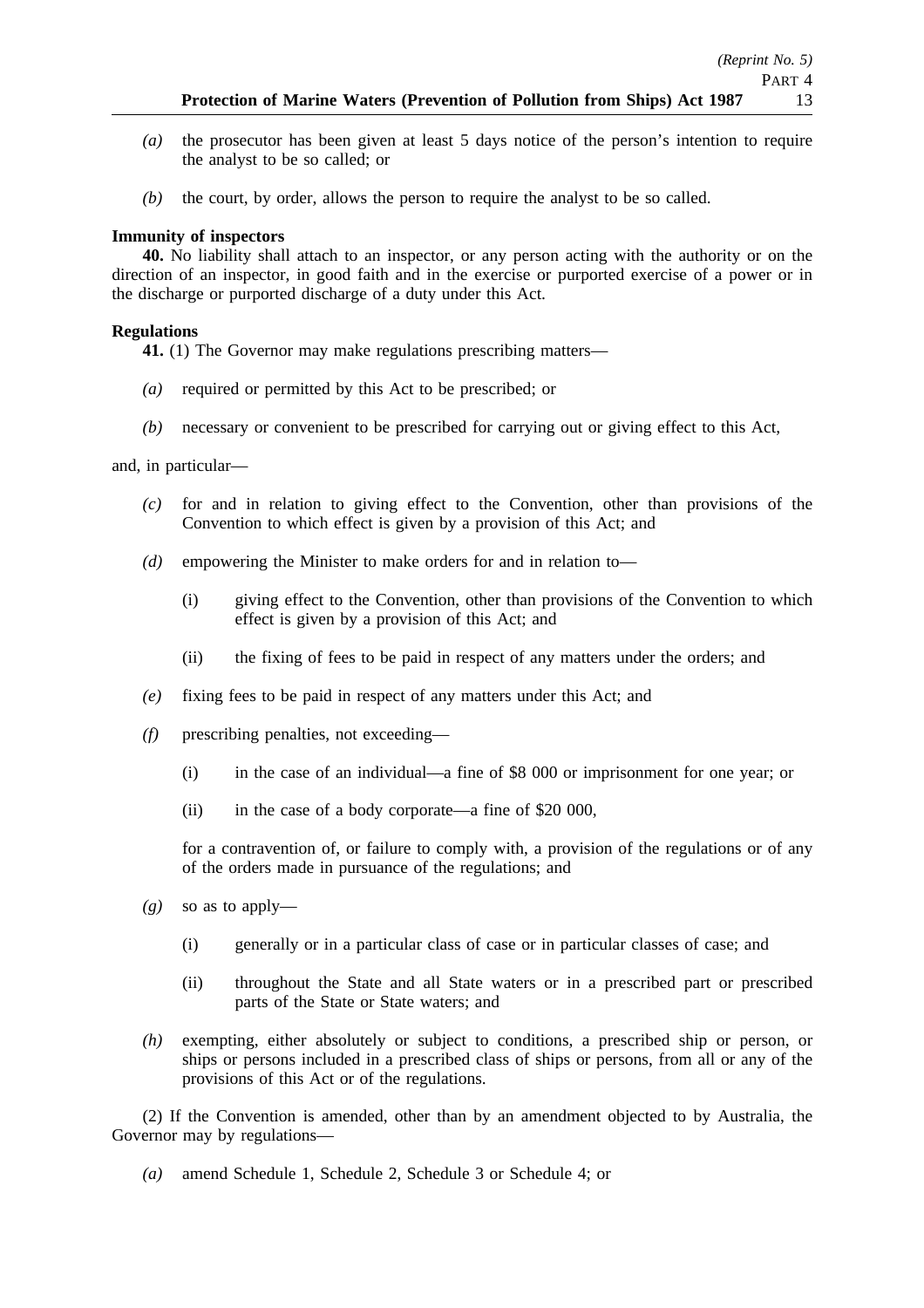*(b)* add a further schedule or schedules,

in order that the schedules may contain relevant parts of the Convention as in force from time to time.

# **Orders**

**42.** (1) Orders made pursuant to the regulations are subject to disallowance by Parliament.

(2) Sections 10, 11 and 12 of the *Subordinate Legislation Act 1978* apply in relation to orders made pursuant to the regulations as if references in those sections to regulations were references to such orders.

(3) Unless the contrary intentions appears, expressions used in orders made pursuant to the regulations have the same meanings as in this Act.

(4) Orders made pursuant to the regulations shall be read subject to this Act and the regulations and so as not to exceed the power conferred by this Act and the regulations to the intent that, where such orders would, but for this subsection, have been construed as being in excess of the power conferred by this Act and the regulations, they shall be deemed to be valid orders to the extent to which they are not in excess of that power.

(5) Where an order made pursuant to the regulations is inconsistent with a provision of this Act or the regulations, the latter shall prevail and the former shall, to the extent of the inconsistency, be of no force or effect.

# **Prescribing matters by reference to other instruments**

**43.** (1) The regulations or orders under this Act may make provision for or in relation to a matter by applying, adopting or incorporating either wholly or in part or with modifications, any regulations, rules, codes, orders, instructions or other subordinate legislation made, determined or issued under any other Act or under any Act of the Parliament of the Commonwealth.

(2) The regulations made under this Act may make provision for or in relation to a matter by applying, adopting or incorporating any matter contained in orders made in pursuance of the regulations.

# **Repeal and saving**

**44.** (1) The *Prevention of Pollution of Waters by Oil Act 1961* is repealed.

(2) Notwithstanding the repeal of the Act referred to in subsection (1) effected by that subsection, the provisions of that Act continue to apply, after the commencement of this section, in relation to any discharge of oil, or of a mixture containing oil, within the meaning of that Act that occurred or commenced before the commencement of this section as if that Act had not been repealed.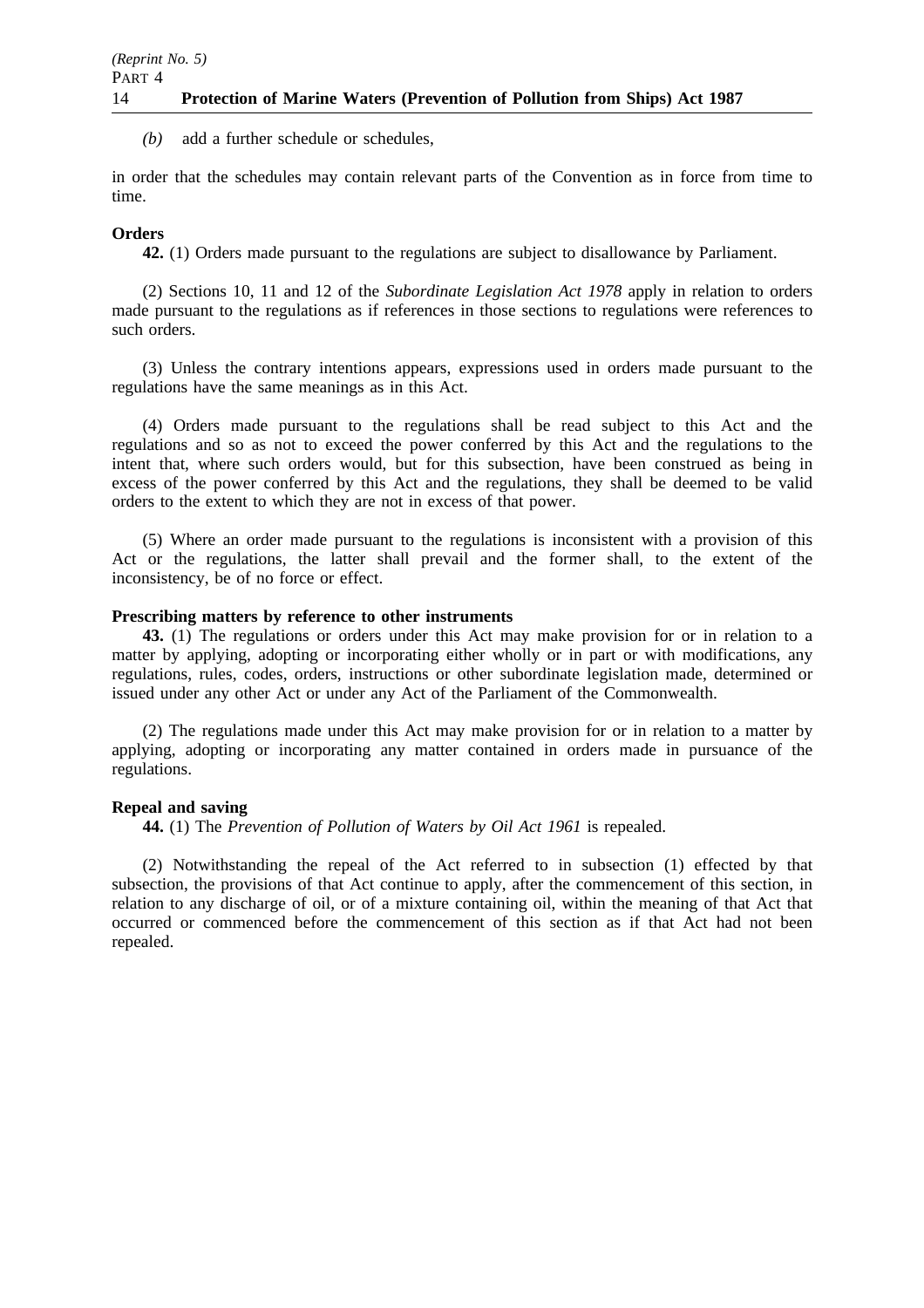## **SCHEDULE 1**

[s. 3]

### THE INTERNATIONAL CONVENTION FOR THE PREVENTION OF POLLUTION FROM SHIPS 1973

## THE PARTIES TO THE CONVENTION,

BEING CONSCIOUS of the need to preserve the human environment in general and the marine environment in particular,

RECOGNIZING that deliberate, negligent or accidental release of oil and other harmful substances from ships constitutes a serious source of pollution,

RECOGNIZING ALSO the importance of the International Convention for the Prevention of Pollution of the Sea by Oil, 1954, as being the first multilateral instrument to be concluded with the prime objective of protecting the environment, and appreciating the significant contribution which that Convention has made in preserving the seas and coastal environment from pollution,

DESIRING to achieve the complete elimination of intentional pollution of the marine environment by oil and other harmful substances and the minimization of accidental discharge of such substances,

CONSIDERING that this object may best be achieved by establishing rules not limited to oil pollution having a universal purport,

HAVE AGREED as follows:

# ARTICLE 1

#### *General Obligations under the Convention*

(1) The Parties to the Convention undertake to give effect to the provisions of the present Convention and those Annexes thereto by which they are bound, in order to prevent the pollution of the marine environment by the discharge of harmful substances or effluents containing such substances in contravention of the present Convention.

(2) Unless expressly provided otherwise, a reference to the present Convention constitutes at the same time a reference to its Protocols and to the Annexes.

# ARTICLE 2

#### *Definitions*

For the purposes of the present Convention, unless expressly provided otherwise:

(1) "Regulations" means the Regulations contained in the Annexes to the present Convention.

(2) "Harmful substance" means any substance which, if introduced into the sea, is liable to create hazards to human health, to harm living resources and marine life, to damage amenities or to interfere with other legitimate uses of the sea, and includes any substance subject to control by the present Convention.

(3) *(a)* "Discharge", in relation to harmful substances or effluents containing such substances, means any release howsoever caused from a ship and includes any escape, disposal, spilling, leaking, pumping, emitting or emptying;

*(b)* "Discharge" does not include—

- (i) dumping within the meaning of the Convention on the Prevention of Marine Pollution by Dumping of Wastes and Other Matter, done at London on 13 November 1972; or
- (ii) release of harmful substances directly arising from the exploration, exploitation and associated off-shore processing of sea-bed mineral resources; or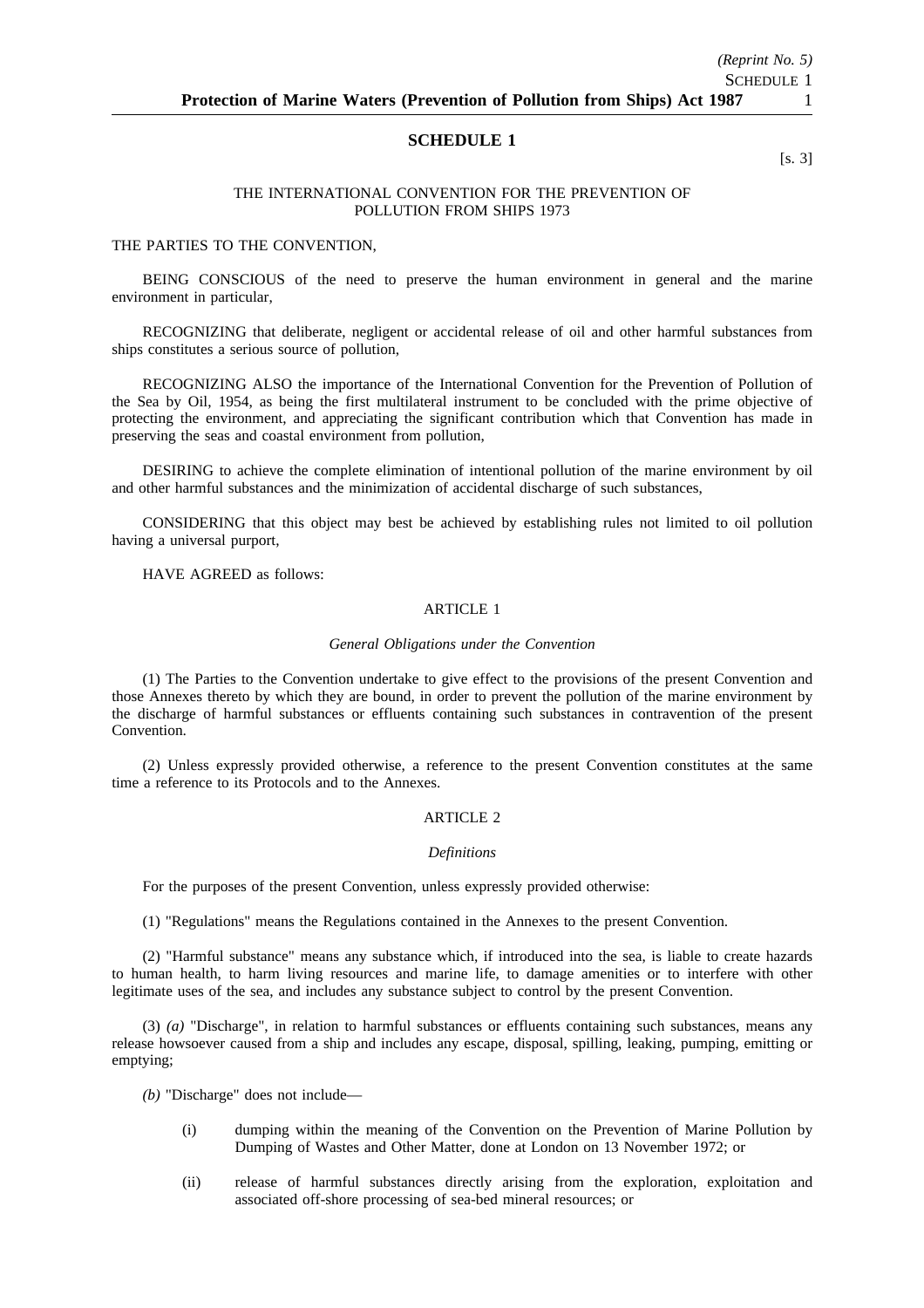(iii) release of harmful substances for purposes of legitimate scientific research into pollution abatement or control.

(4) "Ship" means a vessel of any type whatsoever operating in the marine environment and includes hydrofoil boats, air-cushion vehicles, submersibles, floating craft and fixed or floating platforms.

(5) "Administration" means the Government of the State under whose authority the ship is operating. With respect to a ship entitled to fly a flag of any State, the Administration is the Government of that State. With respect to fixed or floating platforms engaged in exploration and exploitation of the sea-bed and subsoil thereof adjacent to the coast over which the coastal State exercises sovereign rights for the purposes of exploration and exploitation of their natural resources, the Administration is the Government of the coastal State concerned.

(6) "Incident" means an event involving the actual or probable discharge into the sea of a harmful substance, or effluents containing such a substance.

(7) "Organization" means the Inter-Governmental Maritime Consultative Organization.

#### ARTICLE 3

#### *Application*

- (1) The present Convention shall apply to—
- *(a)* ships entitled to fly the flag of a Party to the Convention; and
- *(b)* ships not entitled to fly the flag of a Party but which operate under the authority of a Party.

(2) Nothing in the present Article shall be construed as derogating from or extending the sovereign rights of the Parties under international law over the sea-bed and subsoil thereof adjacent to their coasts for the purposes of exploration and exploitation of their natural resources.

(3) The present Convention shall not apply to any warship, naval auxiliary or other ship owned or operated by a State and used, for the time being, only on government non-commercial service. However, each Party shall ensure by the adoption of appropriate measures not impairing the operations or operational capabilities of such ships owned or operated by it, that such ships act in a manner consistent, so far as is reasonable and practicable, with the present Convention.

#### ARTICLE 4

#### *Violation*

(1) Any violation of the requirements of the present Convention shall be prohibited and sanctions shall be established therefor under the law of the Administration of the ship concerned wherever the violation occurs. If the Administration is informed of such a violation and is satisfied that sufficient evidence is available to enable proceedings to be brought in respect of the alleged violation, it shall cause such proceedings to be taken as soon as possible, in accordance with its law.

(2) Any violation of the requirements of the present Convention within the jurisdiction of any Party to the Convention shall be prohibited and sanctions shall be established therefor under the law of that Party. Whenever such a violation occurs, that Party shall either—

- *(a)* cause proceedings to be taken in accordance with its law; or
- *(b)* furnish to the Administration of the ship such information and evidence as may be in its possession that a violation has occurred.

(3) Where information or evidence with respect to any violation of the present Convention by a ship is furnished to the Administration of that ship, the Administration shall promptly inform the Party which has furnished the information or evidence, and the Organization, of the action taken.

(4) The penalties specified under the law of a Party pursuant to the present Article shall be adequate in severity to discourage violations of the present Convention and shall be equally severe irrespective of where the violations occur.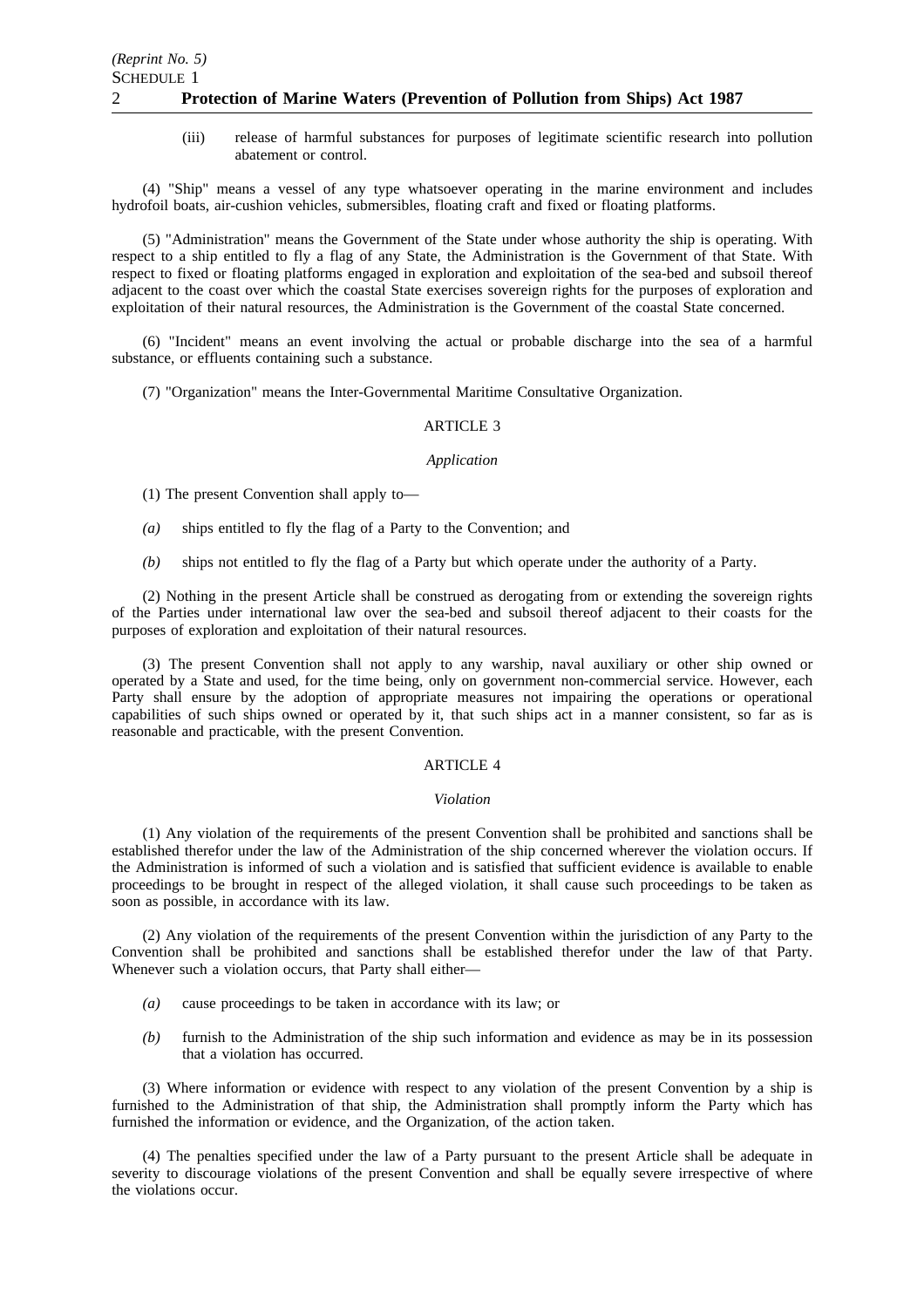#### *Certificates and Special Rules on Inspection of Ships*

(1) Subject to the provisions of paragraph (2) of the present Article a certificate issued under the authority of a Party to the Convention in accordance with the provisions of the Regulations shall be accepted by the other Parties and regarded for all purposes covered by the present Convention as having the same validity as a certificate issued by them.

(2) A ship required to hold a certificate in accordance with the provisions of the Regulations is subject, while in the ports or off-shore terminals under the jurisdiction of a Party, to inspection by officers duly authorized by that Party. Any such inspection shall be limited to verifying that there is on board a valid certificate, unless there are clear grounds for believing that the condition of the ship or its equipment does not correspond substantially with the particulars of that certificate. In that case, or if the ship does not carry a valid certificate, the Party carrying out the inspection shall take such steps as will ensure that the ship shall not sail until it can proceed to sea without presenting an unreasonable threat of harm to the marine environment. That Party may, however, grant such a ship permission to leave the port or off-shore terminal for the purpose of proceeding to the nearest appropriate repair yard available.

(3) If a Party denies a foreign ship entry to the ports or off-shore terminals under its jurisdiction or takes any action against such a ship for the reason that the ship does not comply with the provisions of the present Convention, the Party shall immediately inform the consul or diplomatic representative of the Party whose flag the ship is entitled to fly, or if this is not possible, the Administration of the ship concerned. Before denying entry or taking such action the Party may request consultation with the Administration of the ship concerned. Information shall also be given to the Administration when a ship does not carry a valid certificate in accordance with the provisions of the Regulations.

(4) With respect to the ships of non-Parties to the Convention, Parties shall apply the requirements of the present Convention as may be necessary to ensure that no more favourable treatment is given to such ships.

# ARTICLE 6

### *Detection of Violations and Enforcement of the Convention*

(1) Parties to the Convention shall co-operate in the detection of violations and the enforcement of the provisions of the present Convention, using all appropriate and practicable measures of detection and environmental monitoring, adequate procedures for reporting and accumulation of evidence.

(2) A ship to which the present Convention applies may, in any port or off-shore terminal of a Party, be subject to inspection by officers appointed or authorized by that Party for the purpose of verifying whether the ship has discharged any harmful substances in violation of the provisions of the Regulations. If an inspection indicates a violation of the Convention, a report shall be forwarded to the Administration for any appropriate action.

(3) Any Party shall furnish to the Administration evidence, if any, that the ship has discharged harmful substances or effluents containing such substances in violation of the provisions of the Regulations. If it is practicable to do so, the competent authority of the former Party shall notify the Master of the ship of the alleged violation.

(4) Upon receiving such evidence, the Administration so informed shall investigate the matter, and may request the other Party to furnish further or better evidence of the alleged contravention. If the Administration is satisfied that sufficient evidence is available to enable proceedings to be brought in respect of the alleged violation, it shall cause such proceedings to be taken in accordance with its law as soon as possible. The Administration shall promptly inform the Party which has reported the alleged violation, as well as the Organization, of the action taken.

(5) A Party may also inspect a ship to which the present Convention applies when it enters the ports or off-shore terminals under its jurisdiction, if a request for an investigation is received from any Party together with sufficient evidence that the ship has discharged harmful substances or effluents containing such substances in any place. The report of such investigation shall be sent to the Party requesting it and to the Administration so that the appropriate action may be taken under the present Convention.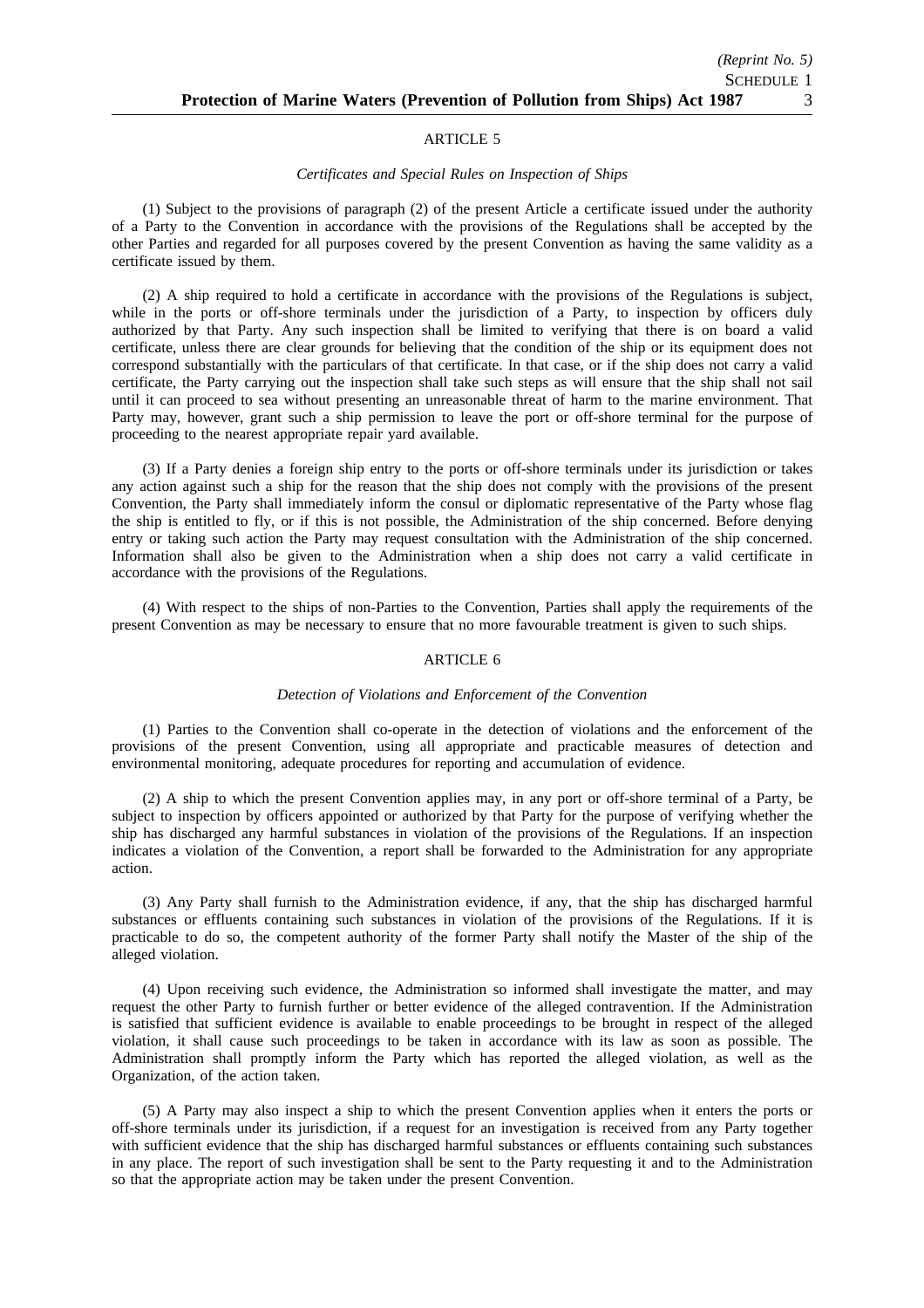#### *Undue Delay to Ships*

(1) All possible efforts shall be made to avoid a ship being unduly detained or delayed under Article 4, 5 or 6 of the present Convention.

(2) When a ship is unduly detained or delayed under Article 4, 5 or 6 of the present Convention, it shall be entitled to compensation for any loss or damage suffered.

#### ARTICLE 8

### *Reports on Incidents Involving Harmful Substances*

(1) A report of an incident shall be made without delay to the fullest extent possible in accordance with the provisions of Protocol I to the present Convention.

(2) Each Party to the Convention shall—

- *(a)* make all arrangements necessary for an appropriate officer or agency to receive and process all reports on incidents; and
- *(b)* notify the Organization with complete details of such arrangements for circulation to other Parties and Member States of the Organization.

(3) Whenever a Party receives a report under the provisions of the present Article, that Party shall relay the report without delay to—

- *(a)* the Administration of the ship involved; and
- *(b)* any other State which may be affected.

(4) Each Party to the Convention undertakes to issue instructions to its maritime inspection vessels and aircraft and to other appropriate services, to report to its authorities any incident referred to in Protocol I to the present Convention. That Party shall, if it considers it appropriate, report accordingly to the Organization and to any other party concerned.

#### ARTICLE 9

#### *Other Treaties and Interpretation*

(1) Upon its entry into force, the present Convention supersedes the International Convention for the Prevention of Pollution of the Sea by Oil, 1954, as amended, as between Parties to that Convention.

(2) Nothing in the present Convention shall prejudice the codification and development of the law of the sea by the United Nations Conference on the Law of the Sea convened pursuant to Resolution 2750 C(XXV) of the General Assembly of the United Nations nor the present or future claims and legal views of any State concerning the law of the sea and the nature and extent of coastal and flag State jurisdiction.

(3) The term "jurisdiction" in the present Convention shall be construed in the light of international law in force at the time of application or interpretation of the present Convention.

## ARTICLE 10

#### *Settlement of Disputes*

Any dispute between two or more Parties to the Convention concerning the interpretation or application of the present Convention shall, if settlement by negotiation between the Parties involved has not been possible, and if these Parties do not otherwise agree, be submitted upon request of any of them to arbitration as set out in Protocol II to the present Convention.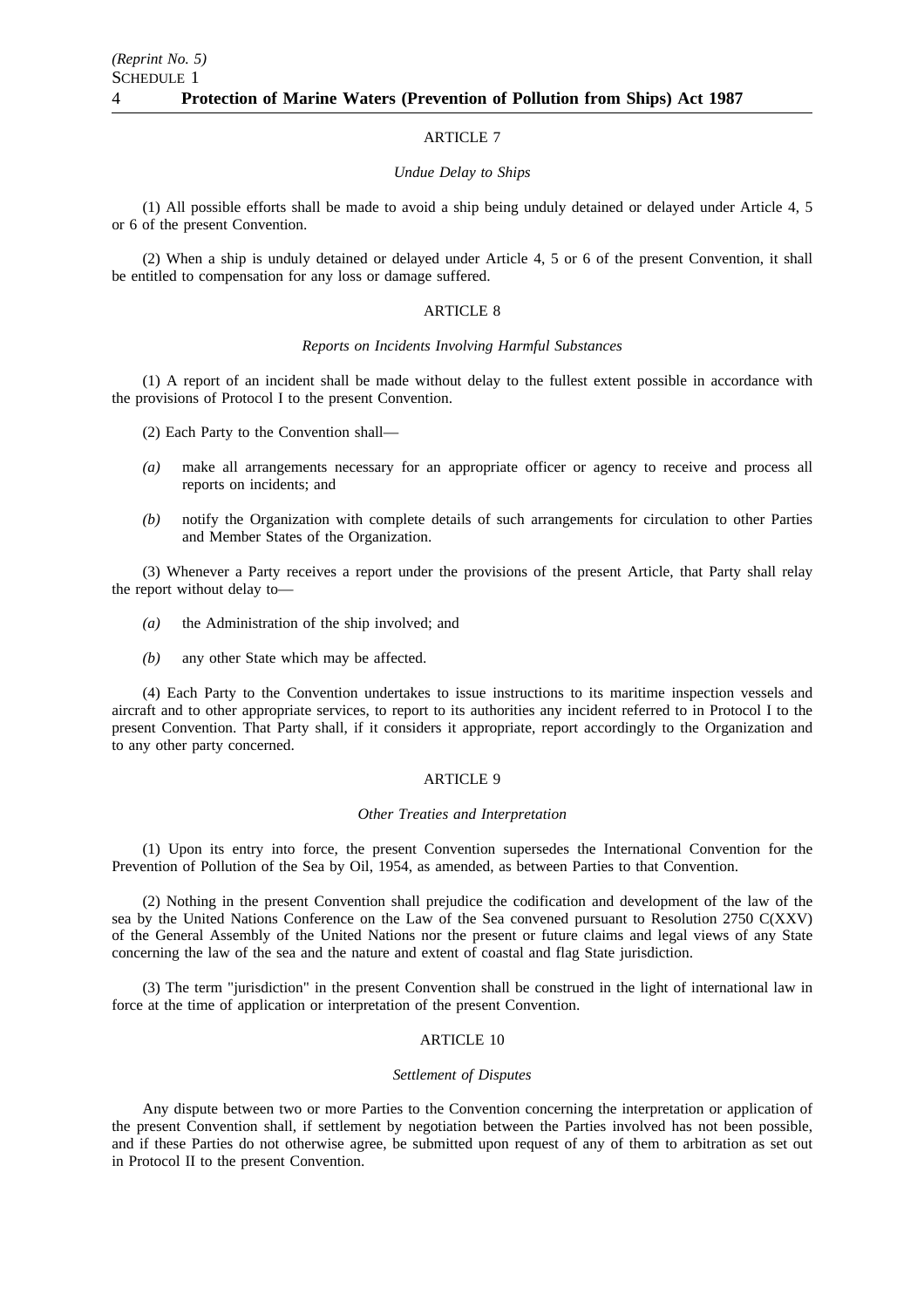#### *Communication of Information*

- (1) The Parties to the Convention undertake to communicate to the Organization—
- *(a)* the text of laws, orders, decrees and regulations and other instruments which have been promulgated on the various matters within the scope of the present Convention;
- *(b)* a list of non-governmental agencies which are authorized to act on their behalf in matters relating to the design, construction and equipment of ships carrying harmful substances in accordance with the provisions of the Regulations;
- *(c)* a sufficient number of specimens of their certificates issued under the provisions of the Regulations;
- *(d)* a list of reception facilities including their location, capacity and available facilities and other characteristics;
- *(e)* official reports or summaries of official reports in so far as they show the results of the application of the present Convention; and
- *(f)* an annual statistical report, in a form standardized by the Organization, of penalties actually imposed for infringement of the present Convention.

(2) The Organization shall notify Parties of the receipt of any communications under the present Article and circulate to all Parties any information communicated to it under subparagraphs (1)*(b)* to *(f)* of the present Article.

## ARTICLE 12

#### *Casualties to Ships*

(1) Each Administration undertakes to conduct an investigation of any casualty occurring to any of its ships subject to the provisions of the Regulations if such casualty has produced a major deleterious effect upon the marine environment.

(2) Each Party to the Convention undertakes to supply the Organization with information concerning the findings of such investigation, when it judges that such information may assist in determining what changes in the present Convention might be desirable.

### ARTICLE 13

#### *Signature, Ratification, Acceptance, Approval and Accession*

(1) The present Convention shall remain open for signature at the Headquarters of the Organization from 15 January 1974 until 31 December 1974 and shall thereafter remain open for accession. States may become Parties to the present Convention by—

- *(a)* signature without reservation as to ratification, acceptance or approval; or
- *(b)* signature subject to ratification, acceptance or approval, followed by ratification, acceptance or approval; or
- *(c)* accession.

(2) Ratification, acceptance, approval or accession shall be effected by the deposit of an instrument to that effect with the Secretary-General of the Organization.

(3) The Secretary-General of the Organization shall inform all States which have signed the present Convention or acceded to it of any signature or of the deposit of any new instrument of ratification, acceptance, approval or accession and the date of its deposit.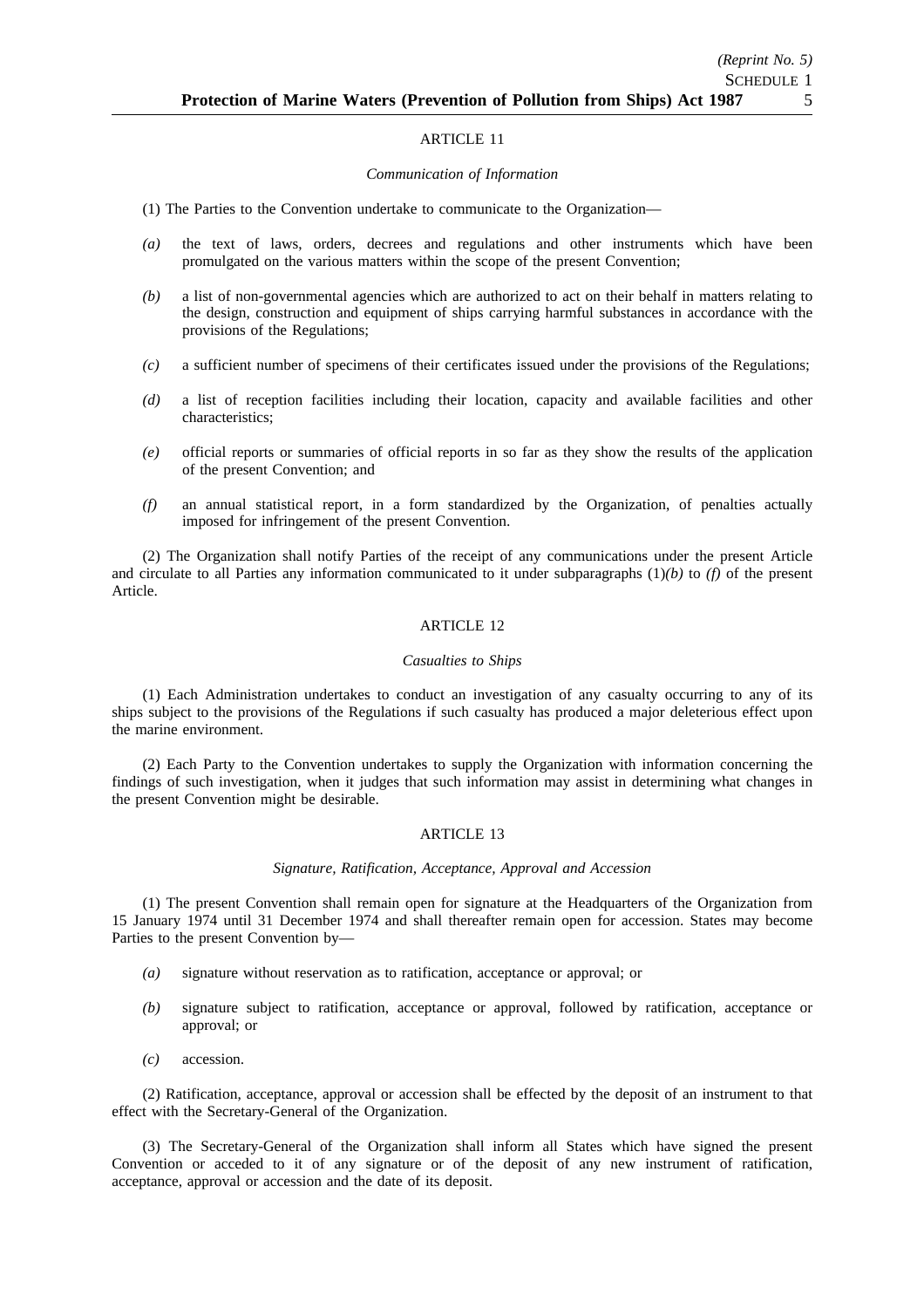#### *Optional Annexes*

(1) A State may at the time of signing, ratifying, accepting, approving or acceding to the present Convention declare that it does not accept any one or all of Annexes III, IV and V (hereinafter referred to as "Optional Annexes") to the present Convention. Subject to the above, Parties to the Convention shall be bound by any Annex in its entirety.

(2) A State which has declared that it is not bound by an Optional Annex may at any time accept such Annex by depositing with the Organization an instrument of the kind referred to in Article 13(2) of the present Convention.

(3) A State which makes a declaration under paragraph (1) of the present Article in respect of an Optional Annex and which has not subsequently accepted that Annex in accordance with paragraph (2) of the present Article shall not be under any obligation nor entitled to claim any privileges under the present Convention in respect of matters related to such Annex and all references to Parties in the present Convention shall not include that State in so far as matters related to such Annex are concerned.

(4) The Organization shall inform the States which have signed or acceded to the present Convention of any declaration under the present Article as well as the receipt of any instrument deposited in accordance with the provisions of paragraph (2) of the present Article.

# ARTICLE 15

# *Entry into Force*

(1) The present Convention shall enter into force twelve months after the date on which not less than fifteen States, the combined merchant fleets of which constitute not less than fifty per cent of the gross tonnage of the world's merchant shipping, have become parties to it in accordance with Article 13 of the present Convention.

(2) An Optional Annex shall enter into force twelve months after the date on which the conditions stipulated in paragraph (1) of the present Article have been satisfied in relation to that Annex.

(3) The Organization shall inform the States which have signed the present Convention or acceded to it of the date on which it enters into force and of the date on which an Optional Annex enters into force in accordance with paragraph (2) of the present Article.

(4) For States which have deposited an instrument of ratification, acceptance, approval or accession in respect of the present Convention or any Optional Annex after the requirements for entry into force thereof have been met but prior to the date of entry into force, the ratification, acceptance, approval or accession shall take effect on the date of entry into force of the Convention or such Annex or three months after the date of deposit of the instrument whichever is the later date.

(5) For States which have deposited an instrument of ratification, acceptance, approval or accession after the date on which the Convention or an Optional Annex entered into force, the Convention or the Optional Annex shall become effective three months after the date of deposit of the instrument.

(6) After the date on which all the conditions required under Article 16 to bring an amendment to the present Convention or an Optional Annex into force have been fulfilled, any instrument of ratification, acceptance, approval or accession deposited shall apply to the Convention or Annex as amended.

### ARTICLE 16

#### *Amendments*

(1) The present Convention may be amended by any of the procedures specified in the following paragraphs.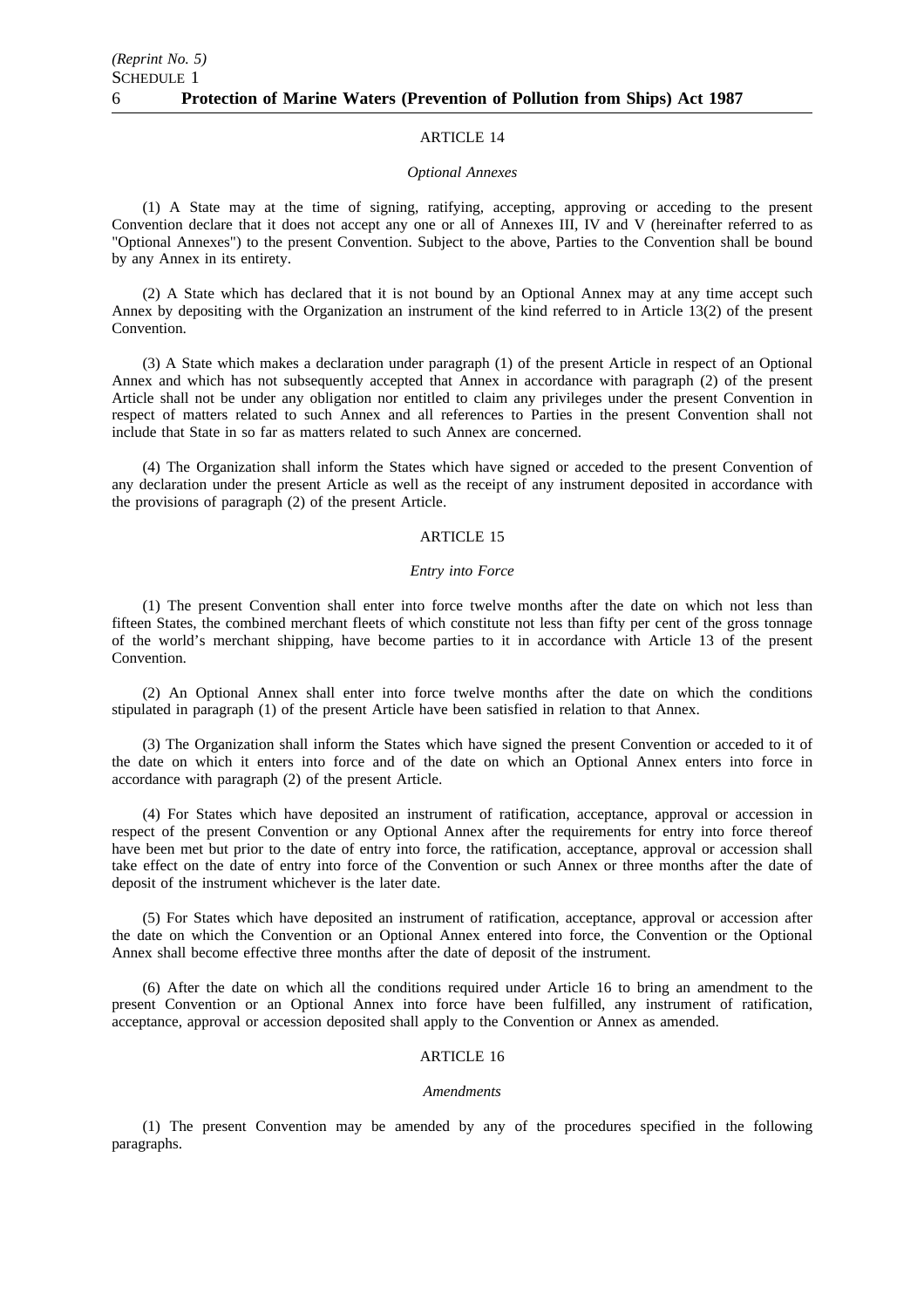(2) Amendments after consideration by the Organization:

- *(a)* Any amendment proposed by a Party to the Convention shall be submitted to the Organization and circulated by its Secretary-General to all Members of the Organization and all Parties at least six months prior to its consideration;
- *(b)* Any amendment proposed and circulated as above shall be submitted to an appropriate body by the Organization for consideration;
- *(c)* Parties to the Convention, whether or not Members of the Organization, shall be entitled to participate in the proceedings of the appropriate body;
- *(d)* Amendments shall be adopted by a two-thirds majority of only the Parties to the Convention present and voting;
- *(e)* If adopted in accordance with sub-paragraph *(d)* of this paragraph, amendments shall be communicated by the Secretary-General of the Organization to all the Parties to the Convention for acceptance;
- *(f)* An amendment shall be deemed to have been accepted in the following circumstances:
	- (i) An amendment to an Article of the Convention shall be deemed to have been accepted on the date on which it is accepted by two-thirds of the Parties, the combined merchant fleets of which constitute not less than fifty per cent of the gross tonnage of the world's merchant fleet;
	- (ii) An amendment to an Annex to the Convention shall be deemed to have been accepted in accordance with the procedure specified in sub-paragraph *(f)*(iii) of this paragraph unless the appropriate body, at the time of its adoption, determines that the amendment shall be deemed to have been accepted on the date on which it is accepted by two-thirds of the Parties, the combined merchant fleets of which constitute not less than fifty per cent of the gross tonnage of the world's merchant fleet. Nevertheless, at any time before the entry into force of an amendment to an Annex to the Convention, a Party may notify the Secretary-General of the Organization that its express approval will be necessary before the amendment enters into force for it. The latter shall bring such notification and the date of its receipt to the notice of Parties;
	- (iii) An amendment to an Appendix to an Annex to the Convention shall be deemed to have been accepted at the end of a period to be determined by the appropriate body at the time of its adoption, which period shall be not less than ten months, unless within that period an objection is communicated to the Organization by not less than one-third of the Parties or by Parties the combined merchant fleets of which constitute not less than fifty per cent of the gross tonnage of the world's merchant fleet whichever condition is fulfilled;
	- (iv) An amendment to Protocol I to the Convention shall be subject to the same procedures as for the amendments to the Annexes to the Convention, as provided for in sub-paragraphs  $(f)(ii)$  or  $(f)(iii)$  of this paragraph;
	- (v) An amendment to Protocol II to the Convention shall be subject to the same procedures as for the amendments to an Article of the Convention, as provided for in sub-paragraph  $(f)(i)$ of this paragraph;
- *(g)* The amendment shall enter into force under the following conditions:
	- (i) In the case of an amendment to an Article of the Convention, to Protocol II, or to Protocol I or to an Annex to the Convention not under the procedure specified in sub-paragraph  $(f)(iii)$  of this paragraph, the amendment accepted in conformity with the foregoing provisions shall enter into force six months after the date of its acceptance with respect to the Parties which have declared that they have accepted it;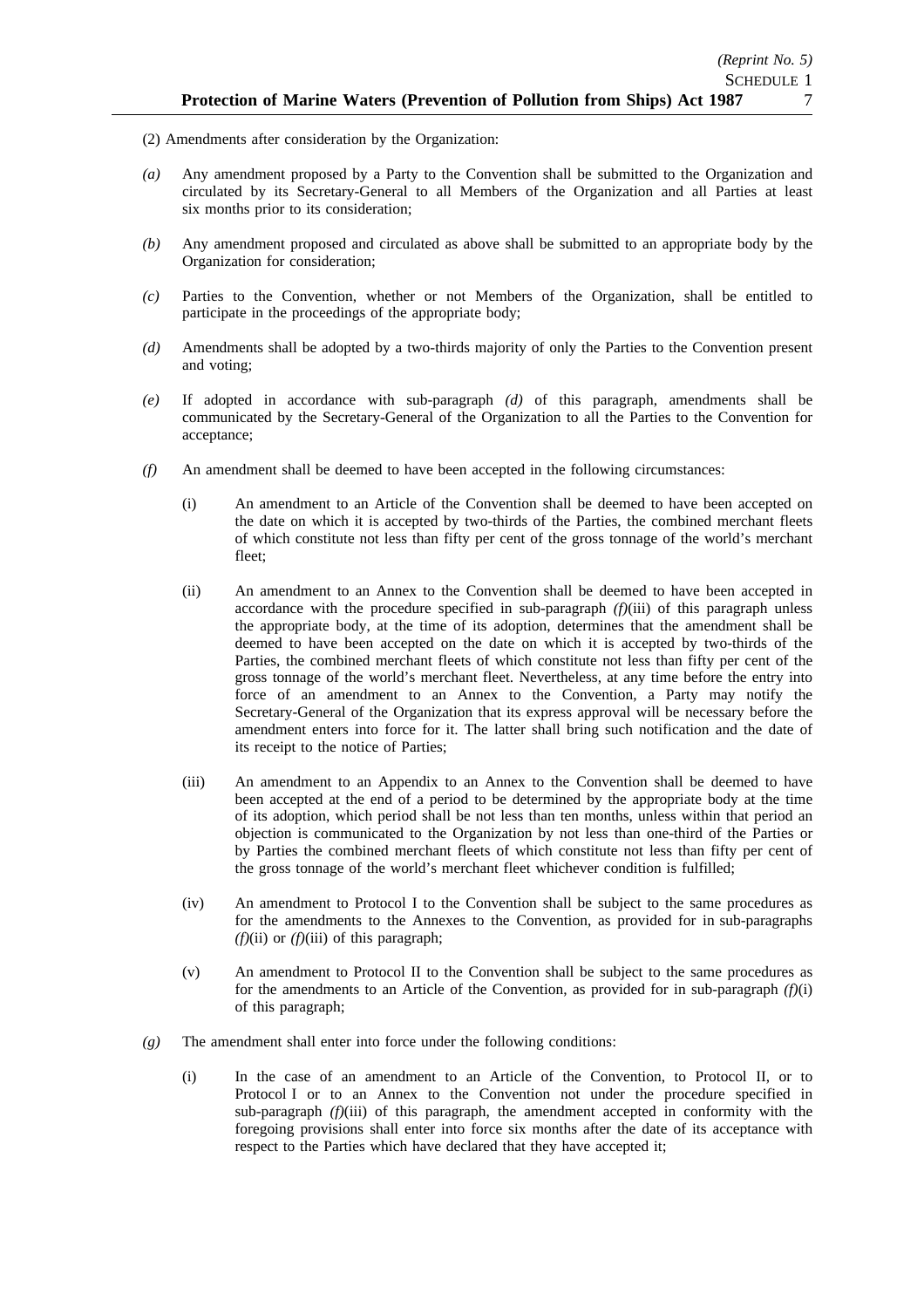(ii) In the case of an amendment to Protocol I, to an Appendix to an Annex or to an Annex to the Convention under the procedure specified in sub-paragraph *(f)*(iii) of this paragraph, the amendment deemed to have been accepted in accordance with the foregoing conditions shall enter into force six months after its acceptance for all the Parties with the exception of those which, before that date, have made a declaration that they do not accept it, or a declaration under sub-paragraph *(f)*(ii) of this paragraph, that their express approval is necessary.

(3) Amendment by a Conference:

- *(a)* Upon the request of a Party, concurred in by at least one-third of the Parties, the Organization shall convene a Conference of Parties to the convention to consider amendments to the present Convention.
- *(b)* Every amendment adopted by such a Conference by a two-thirds majority of those present and voting of the Parties shall be communicated by the Secretary-General of the Organization to all Contracting Parties for their acceptance.
- *(c)* Unless the Conference decides otherwise, the amendment shall be deemed to have been accepted and to have entered into force in accordance with the procedures specified for that purpose in sub-paragraphs (2)*(f)* and *(g)* of the present Article.

(4) *(a)* In the case of an amendment to an Optional Annex, a reference in the present Article to a "Party to the Convention" shall be deemed to mean a reference to a Party bound by that Annex.

*(b)* Any Party which has declined to accept an amendment to an Annex shall be treated as a non-Party only for the purpose of application of that Amendment.

(5) The adoption and entry into force of a new Annex shall be subject to the same procedures as for the adoption and entry into force of an amendment to an Article of the Convention.

(6) Unless expressly provided otherwise, any amendment to the present Convention made under this Article, which relates to the structure of a ship, shall apply only to ships for which the building contract is placed, or in the absence of a building contract, the keel of which is laid, on or after the date on which the amendment comes into force.

(7) Any amendment to a Protocol or to an Annex shall relate to the substance of that Protocol or Annex and shall be consistent with the Articles of the present Convention.

(8) The Secretary-General of the Organization shall inform all Parties of any amendments which enter into force under the present Article, together with the date on which each such amendment enters into force.

(9) Any declaration of acceptance or of objection to an amendment under the present Article shall be notified in writing to the Secretary-General of the Organization. The latter shall bring such notification and the date of its receipt to the notice of the Parties to the Convention.

### ARTICLE 17

### *Promotion of Technical Co-operation*

The Parties to the Convention shall promote, in consultation with the Organization and other international bodies, with assistance and co-ordination by the Executive Director of the United Nations Environment Programme, support for those Parties which request technical assistance for—

- *(a)* the training of scientific and technical personnel;
- *(b)* the supply of necessary equipment and facilities for reception and monitoring;
- *(c)* the facilitation of other measures and arrangements to prevent or mitigate pollution of the marine environment by ships; and
- *(d)* the encouragement of research—

preferably within the countries concerned, so furthering the aims and purposes of the present Convention.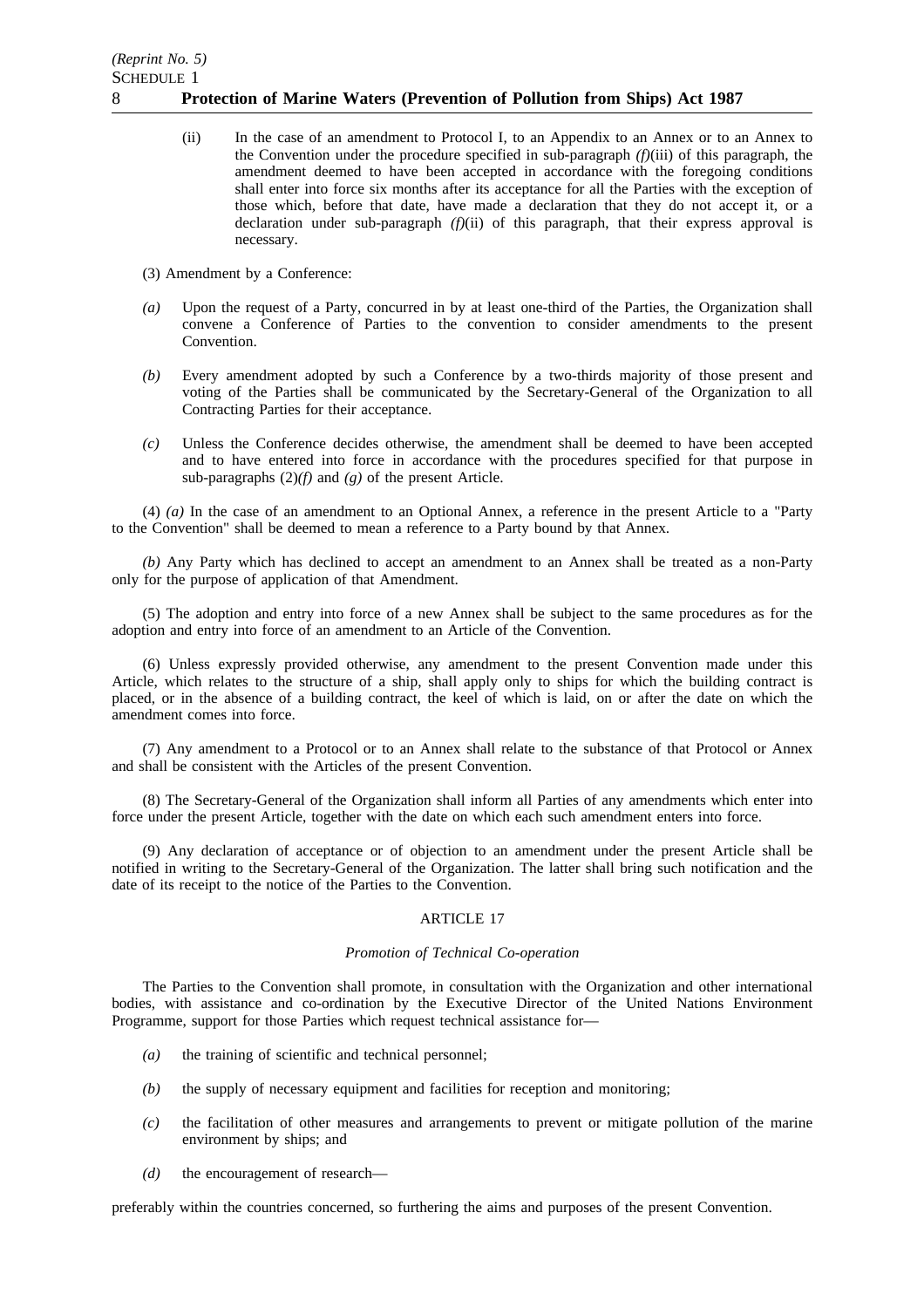#### *Denunciation*

(1) The present Convention or any Optional Annex may be denounced by any Parties to the Convention at any time after the expiry of five years from the date on which the Convention or such Annex enters into force for that Party.

(2) Denunciation shall be effected by notification in writing to the Secretary-General of the Organization who shall inform all the other Parties of any such notification received and of the date of its receipt as well as the date on which such denunciation takes effect.

(3) A denunciation shall take effect twelve months after receipt of the notification of denunciation by the Secretary-General of the Organization or after the expiry of any other longer period which may be indicated in the notification.

# ARTICLE 19

#### *Deposit and Registration*

(1) The present Convention shall be deposited with the Secretary-General of the Organization who shall transmit certified true copies thereof to all States which have signed the present Convention or acceded to it.

(2) As soon as the present Convention enters into force, the text shall be transmitted by the Secretary-General of the Organization to the Secretary-General of the United Nations for registration and publication, in accordance with Article 102 of the Charter of the United Nations.

# ARTICLE 20

### *Languages*

The present Convention is established in a single copy in the English, French, Russian and Spanish languages, each text being equally authentic. Official translations in the Arabic, German, Italian and Japanese languages shall be prepared and deposited with the signed original.

IN WITNESS WHEREOF the undersigned\* being duly authorized by their respective Governments for that purpose have signed the present Convention.

DONE AT LONDON this second day of November, one thousand nine hundred and seventy-three.

\* Signatures omitted.

#### **PROTOCOL I**

### **PROVISIONS CONCERNING REPORTS ON INCIDENTS INVOLVING HARMFUL SUBSTANCES** (in accordance with Article 8 of the Convention)

#### Article I

#### *Duty to Report*

(1) The Master of a ship involved in an incident referred to in Article III of this Protocol, or other person having charge of the ship, shall report the particulars of such incident without delay and to the fullest extent possible in accordance with the provisions of this Protocol.

(2) In the event of the ship referred to in paragraph (1) of the present Article being abandoned, or in the event of a report from such ship being incomplete or unobtainable, the owner, charterer, manager or operator of the ship, or their agents shall, to the fullest extent possible assume the obligations placed upon the Master under the provisions of this Protocol.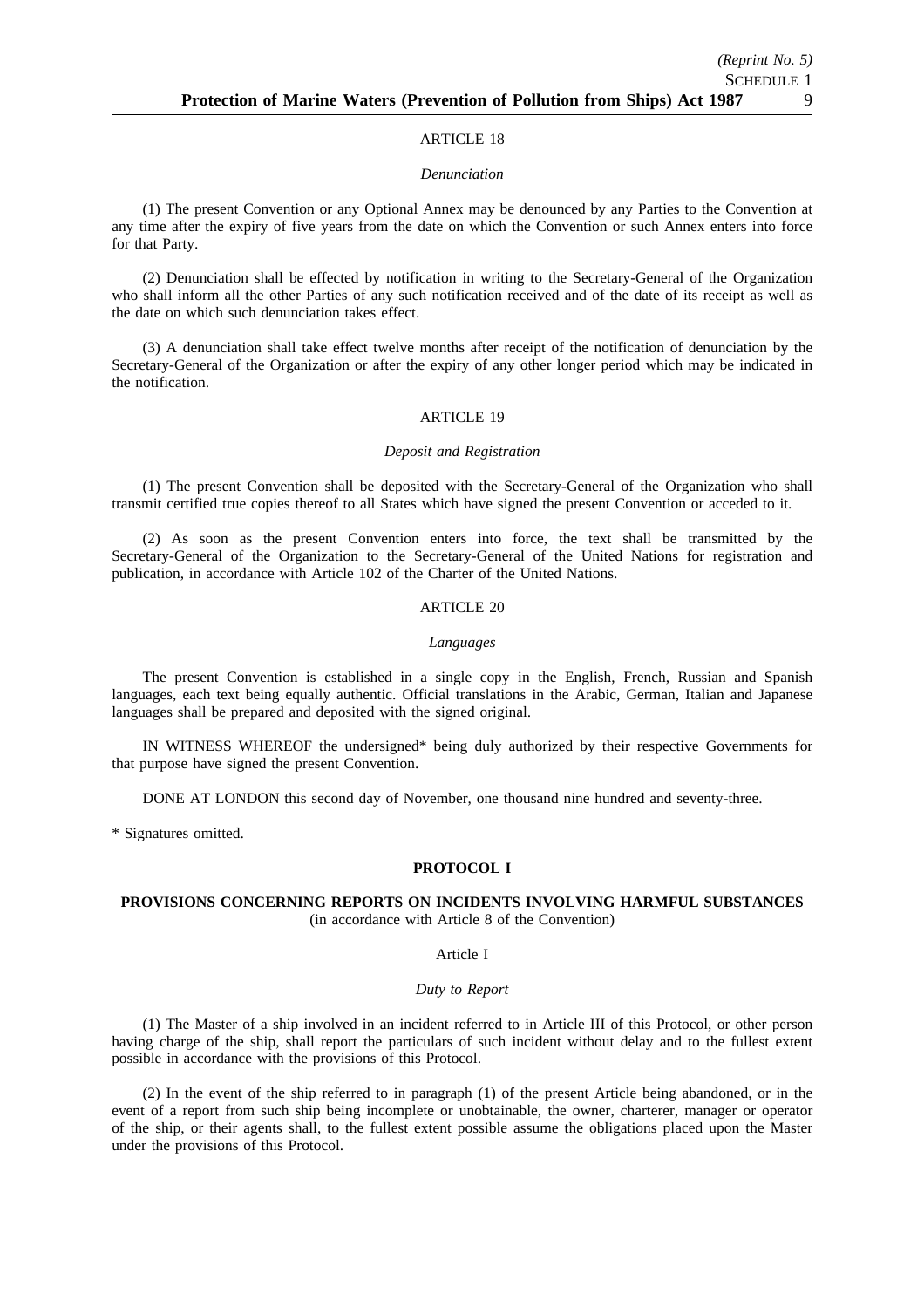### Article II

#### *Methods of Reporting*

(1) Each report shall be made by radio whenever possible, but in any case by the fastest channels available at the time the report is made. Reports made by radio shall be given the highest possible priority.

(2) Reports shall be directed to the appropriate officer or agency specified in paragraph  $(2)(a)$  of Article 8 of the Convention.

#### Article III

# *When to make Reports*

The report shall be made whenever an incident involves—

- *(a)* a discharge other than as permitted under the present Convention; or
- *(b)* a discharge permitted under the present Convention by virtue of the fact that—
	- (i) it is for the purpose of securing the safety of a ship or saving life at sea; or
	- (ii) it results from damage to the ship or its equipment; or
- *(c)* a discharge of a harmful substance for the purpose of combating a specific pollution incident or for purposes of legitimate scientific research into pollution abatement or control; or
- *(d)* the probability of a discharge referred to in sub-paragraph *(a)*, *(b)* or *(c)* of the present Article.

### Article IV

#### *Contents of Report*

- (1) Each report shall contain in general—
- *(a)* the identity of the ship;
- *(b)* the time and date of the occurrence of the incident;
- *(c)* the geographic position of the ship when the incident occurred;
- *(d)* the wind and sea conditions prevailing at the time of the incident; and
- *(e)* relevant details respecting the condition of the ship.
- (2) Each report shall contain, in particular—
- *(a)* a clear indication or description of the harmful substances involved, including, if possible, the correct technical names of such substances (trade names should not be used in place of the correct technical names);
- *(b)* a statement or estimate of the quantities, concentrations and likely conditions of harmful substances discharged or likely to be discharged into the sea; and
- *(c)* where relevant, a description of the packaging and identifying marks; and
- *(d)* if possible, the names of the consignor, consignee or manufacturer.

(3) Each report shall clearly indicate whether the harmful substance discharged, or likely to be discharged is oil, a noxious liquid substance, a noxious solid substance or a noxious gaseous substance and whether such substance was or is carried in bulk or contained in packaged form, freight containers, portable tanks, or road and rail tank wagons.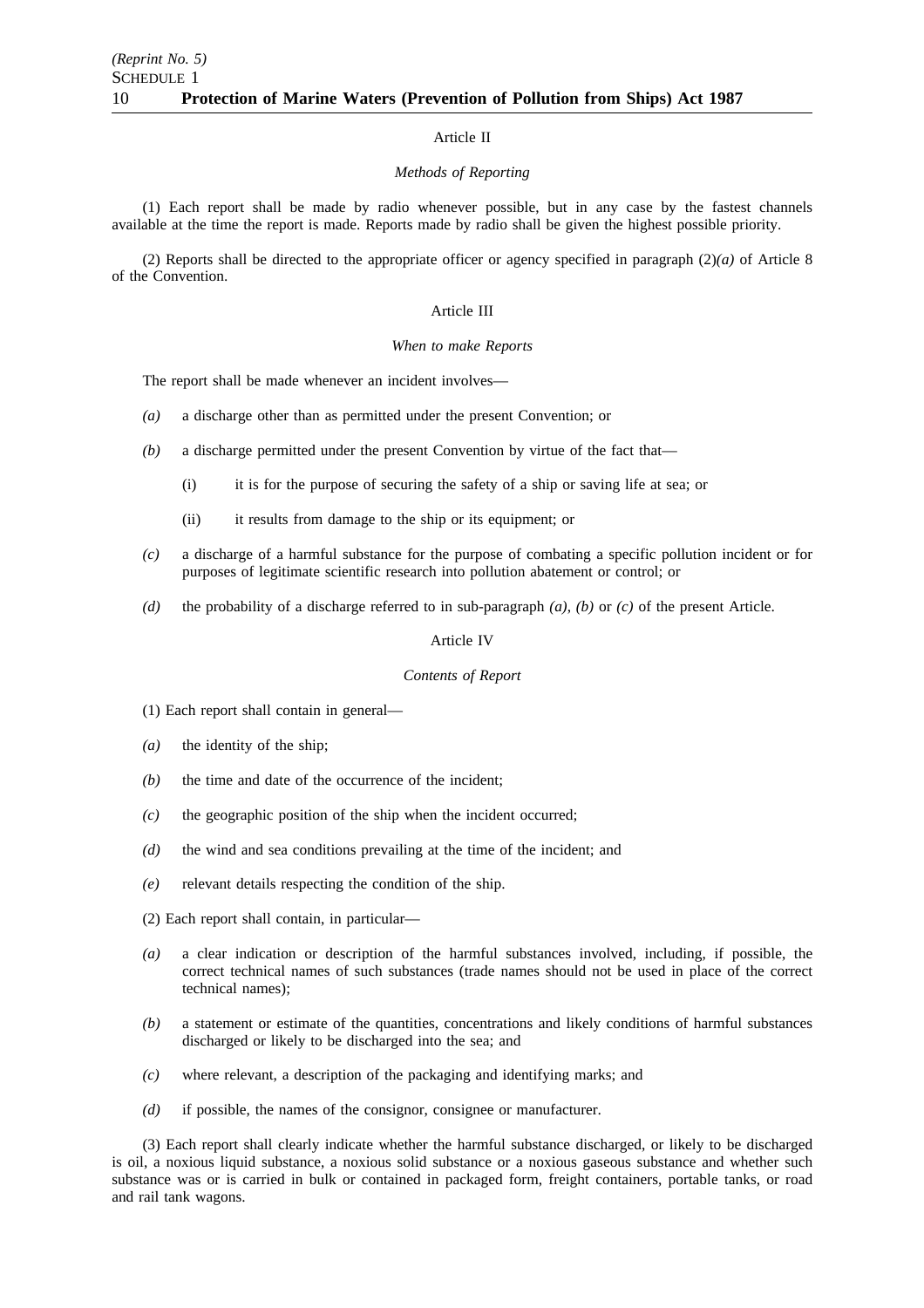(4) Each report shall be supplemented as necessary by any other relevant information requested by a recipient of the report or which the person sending the report deems appropriate.

### Article V

#### *Supplementary Report*

Any person who is obliged under the provisions of this Protocol to send a report shall, when possible—

- *(a)* supplement the initial report, as necessary, with information concerning further developments; and
- *(b)* comply as fully as possible with requests from affected States for additional information concerning the incident.

## **PROTOCOL II**

### **ARBITRATION**

(in accordance with Article 10 of the Convention)

### Article I

Arbitration procedure, unless the Parties to the dispute decide otherwise, shall be in accordance with the rules set out in this Protocol.

## Article II

(1) An Arbitration Tribunal shall be established upon the request of one Party to the Convention addressed to another in application of Article 10 of the present Convention. The request for arbitration shall consist of a statement of the case together with any supporting documents.

(2) The requesting Party shall inform the Secretary-General of the Organization of the fact that it has applied for the establishment of a Tribunal, of the names of the Parties to the dispute, and of the Articles of the Convention or Regulations over which there is in its opinion disagreement concerning their interpretation or application. The Secretary-General shall transmit this information to all Parties.

#### Article III

The Tribunal shall consist of three members: one Arbitrator nominated by each Party to the dispute and a third Arbitrator who shall be nominated by agreement between the two first named, and shall act as its Chairman.

# Article IV

(1) If, at the end of a period of sixty days from the nomination of the second Arbitrator, the Chairman of the Tribunal shall not have been nominated, the Secretary-General of the Organization upon request of either Party shall within a further period of sixty days proceed to such nomination, selecting him from a list of qualified persons previously drawn up by the Council of the Organization.

(2) If, within a period of sixty days from the date of the receipt of the request, one of the Parties shall not have nominated the member of the Tribunal for whose designation it is responsible, the other Party may directly inform the Secretary-General of the Organization who shall nominate the Chairman of the Tribunal within a period of sixty days, selecting him from the list prescribed in paragraph (1) of the present Article.

(3) The Chairman of the Tribunal shall, upon nomination, request the Party which has not provided an Arbitrator, to do so in the same manner and under the same conditions. If the Party does not make the required nomination, the Chairman of the Tribunal shall request the Secretary-General of the Organization to make the nomination in the form and conditions prescribed in the preceding paragraph.

(4) The Chairman of the Tribunal, if nominated under the provisions of the present Article, shall not be or have been a national of one of the Parties concerned, except with the consent of the other Party.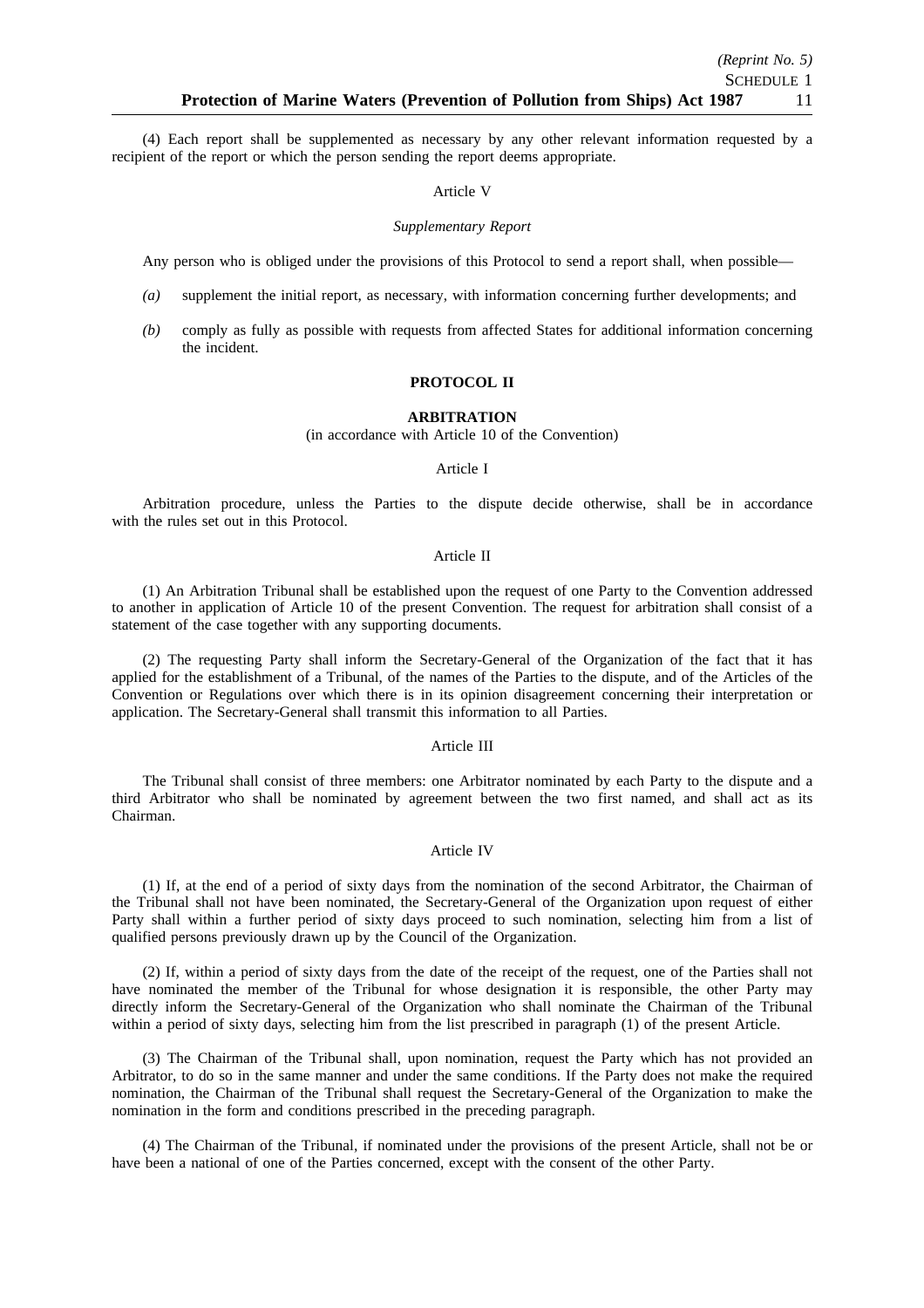# *(Reprint No. 5)* SCHEDULE 1 12 **Protection of Marine Waters (Prevention of Pollution from Ships) Act 1987**

(5) In the case of the decease or default of an Arbitrator for whose nomination one of the Parties is responsible, the said Party shall nominate a replacement within a period of sixty days from the date of decease or default. Should the said Party not make the nomination, the arbitration shall proceed under the remaining Arbitrators. In case of the decease or default of the Chairman of the Tribunal, a replacement shall be nominated in accordance with the provisions of Article III above, or in the absence of agreement between the members of the Tribunal within a period of sixty days of the decease or default, according to the provisions of the present Article.

#### Article V

The Tribunal may hear and determine counter-claims arising directly out of the subject matter of the dispute.

#### Article VI

Each Party shall be responsible for the remuneration of its Arbitrator and connected costs and for the costs entailed by the preparation of its own case. The remuneration of the Chairman of the Tribunal and of all general expenses incurred by the Arbitration shall be borne equally by the Parties. The Tribunal shall keep a record of all its expenses and shall furnish a final statement thereof.

### Article VII

Any Party to the Convention which has an interest of a legal nature and which may be affected by the decision in the case may, after giving written notice to the Parties which have originally initiated the procedure, join in the arbitration procedure with the consent of the Tribunal.

# Article VIII

Any Arbitration Tribunal established under the provisions of the present Protocol shall decide its own rules of procedure.

### Article IX

(1) Decisions of the Tribunal both as to its procedure and its place of meeting and as to any question laid before it, shall be taken by majority votes of its members; the absence or abstention of one of the members of the Tribunal for whose nomination the Parties were responsible, shall not constitute an impediment to the Tribunal reaching a decision. In cases of equal voting, the vote of the Chairman shall be decisive.

(2) The Parties shall facilitate the work of the Tribunal and in particular, in accordance with their legislation, and using all means at their disposal—

- *(a)* provide the Tribunal with the necessary documents and information;
- *(b)* enable the Tribunal to enter their territory, to hear witnesses or experts, and to visit the scene.

(3) Absence or default of one Party shall not constitute an impediment to the procedure.

#### Article X

(1) The Tribunal shall render its award within a period of five months from the time it is established unless it decides, in the case of necessity, to extend the time limit for a further period not exceeding three months. The award of the Tribunal shall be accompanied by a statement of reasons. It shall be final and without appeal and shall be communicated to the Secretary-General of the Organization. The Parties shall immediately comply with the award.

(2) Any controversy which may arise between the Parties as regards interpretation or execution of the award may be submitted by either Party for judgment to the Tribunal which made the award, or, if it is not available, to another Tribunal constituted for this purpose, in the same manner as the original Tribunal.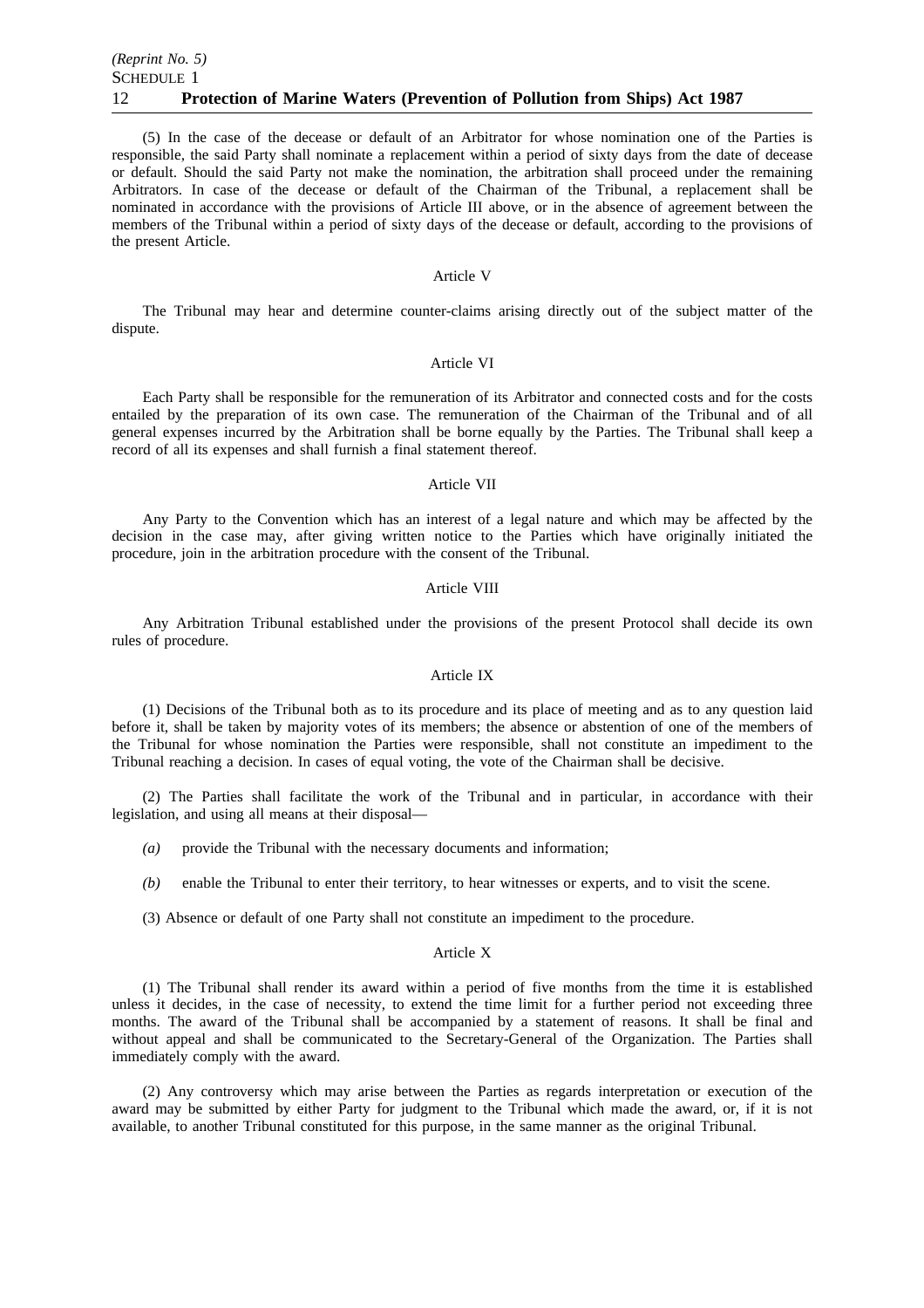#### **Annex I**

#### **REGULATIONS FOR THE PREVENTION OF POLLUTION BY OIL**

#### CHAPTER I—GENERAL

#### Regulation 1

#### *Definitions*

For the purposes of this Annex—

(1) "Oil" means petroleum in any form including crude oil, fuel oil, sludge, oil refuse and refined products (other than petrochemicals which are subject to the provisions of Annex II of the present Convention) and, without limiting the generality of the foregoing, includes the substances listed in Appendix I to this Annex.

(2) "Oily mixture" means a mixture with any oil content.

(3) "Oil fuel" means any oil used as fuel in connection with the propulsion and auxiliary machinery of the ship in which such oil is carried.

(4) "Oil tanker" means a ship constructed or adapted primarily to carry oil in bulk in its cargo spaces and includes combination carriers and any "chemical tanker" as defined in Annex II of the present Convention when it is carrying a cargo or part cargo of oil in bulk.

(5) "Combination carrier" means a ship designed to carry either oil or solid cargoes in bulk.

(6) "New ship" means a ship—

- *(a)* for which the building contract is placed after 31 December 1975; or
- *(b)* in the absence of a building contract, the keel of which is laid or which is at a similar stage of construction after 30 June 1976; or
- *(c)* the delivery of which is after 31 December 1979; or
- *(d)* which has undergone a major conversion—
	- (i) for which the contract is placed after 31 December 1975; or
	- (ii) in the absence of a contract, the construction work of which is begun after 30 June 1976; or
	- (iii) which is completed after 31 December 1979.
- (7) "Existing ship" means a ship which is not a new ship.
- (8) "Major conversion" means a conversion of an existing ship—
- *(a)* which substantially alters the dimensions or carrying capacity of the ship; or
- *(b)* which changes the type of the ship; or
- *(c)* the intent of which in the opinion of the Administration is substantially to prolong its life; or
- *(d)* which otherwise so alters the ship that if it were a new ship, it would become subject to relevant provisions of the present Convention not applicable to it as an existing ship.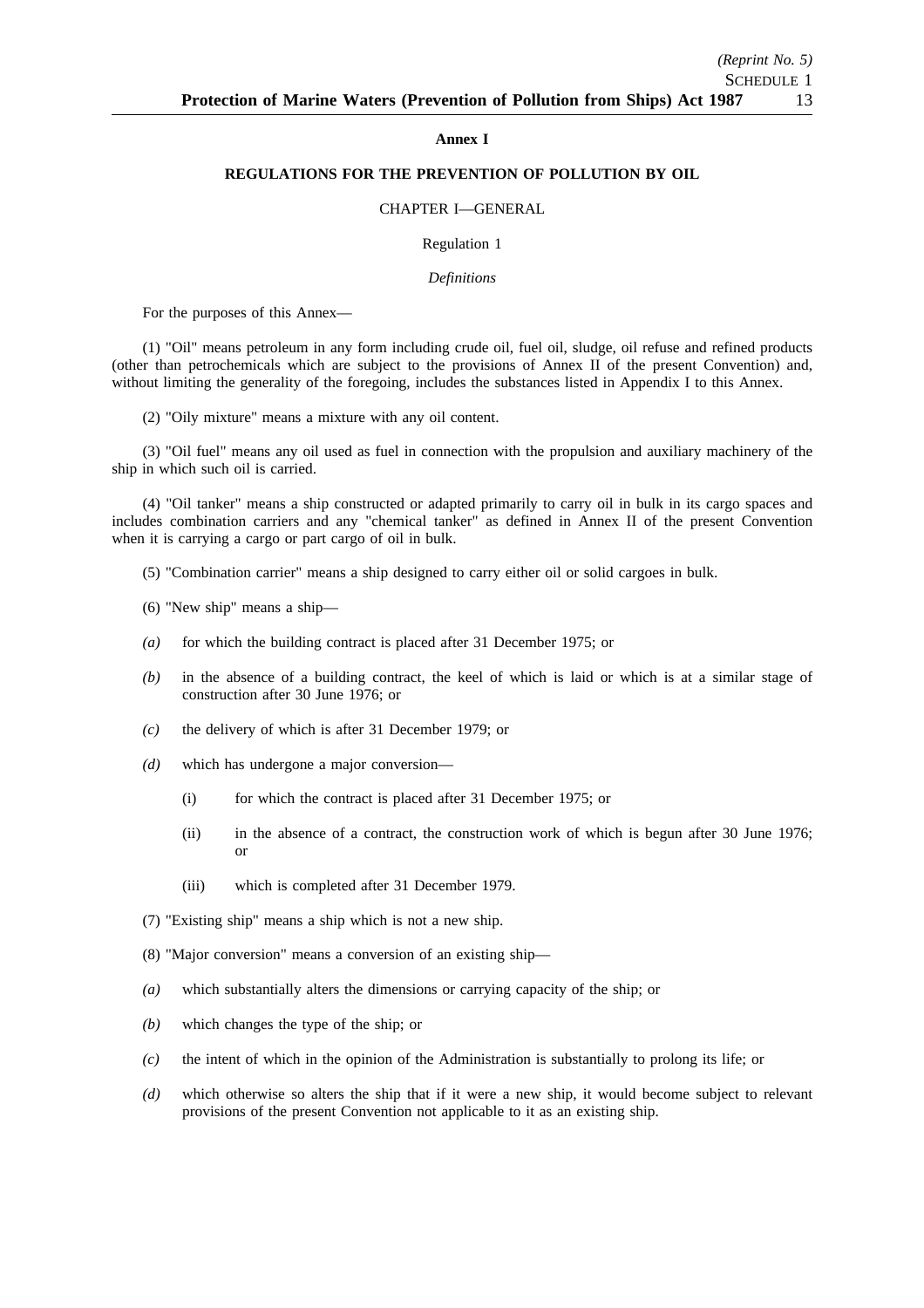(9) "Nearest land". The term "from the nearest land" means from the baseline from which the territorial sea of the territory in question is established in accordance with international law, except that, for the purposes of the present Convention "from the nearest land" off the north eastern coast of Australia shall mean from a line drawn from a point on the coast of Australia in

latitude 11°00′ South, longitude 142°08′ East to a point in latitude 10°35′ South,

longitude 141°55′ East—thence to a point latitude 10°00′ South,

longitude 142°00′ East, thence to a point latitude 9°10′ South,

longitude 143°52′ East, thence to a point latitude 9°00′ South,

longitude 144°30′ East, thence to a point latitude 13°00′ South,

longitude 144°00′ East, thence to a point latitude 15°00′ South,

longitude 146°00′ East, thence to a point latitude 18°00′ South,

longitude 147°00′ East, thence to a point latitude 21°00′ South,

longitude 153°00′ East, thence to a point on the coast of Australia in latitude 24°42′ South, longitude 153°15′ East.

(10) "Special area" means a sea area where for recognized technical reasons in relation to its oceanographical and ecological condition and to the particular character of its traffic the adoption of special mandatory methods for the prevention of sea pollution by oil is required. Special areas shall include those listed in Regulation 10 of this Annex.

(11) "Instantaneous rate of discharge of oil content" means the rate of discharge of oil in litres per hour at any instant divided by the speed of the ship in knots at the same instant.

(12) "Tank" means an enclosed space which is formed by the permanent structure of a ship and which is designed for the carriage of liquid in bulk.

(13) "Wing tank" means any tank adjacent to the side shell plating.

(14) "Centre tank" means any tank inboard of a longitudinal bulkhead.

(15) "Slop tank" means a tank specifically designated for the collection of tank drainings, tank washings and other oily mixtures.

(16) "Clean ballast" means the ballast in a tank which since oil was last carried therein, has been so cleaned that effluent therefrom if it were discharged from a ship which is stationary into clean calm water on a clear day would not produce visible traces of oil on the surface of the water or on adjoining shorelines or cause a sludge or emulsion to be deposited beneath the surface of the water or upon adjoining shorelines. If the ballast is discharged through an oil discharge monitoring and control system approved by the Administration, evidence based on such a system to the effect that the oil content of the effluent did not exceed 15 parts per million shall be determinative that the ballast was clean, notwithstanding the presence of visible traces.

(17) "Segregated ballast" means the ballast water introduced into a tank which is completely separated from the cargo oil and oil fuel system and which is permanently allocated to the carriage of ballast or to the carriage of ballast or cargoes other than oil or noxious substances as variously defined in the Annexes of the present Convention.

(18) "Length" (L) means 96 per cent of the total length on a waterline at 85 per cent of the least moulded depth measured from the top of the keel, or the length from the foreside of the stem to the axis of the rudder stock on that waterline, if that be greater. In ships designed with a rake of keel the waterline on which this length is measured shall be parallel to the designed waterline. The length (L) shall be measured in metres.

(19) "Forward and after perpendiculars" shall be taken at the forward and after ends of the length (L). The forward perpendicular shall coincide with the foreside of the stem on the waterline on which the length is measured.

(20) "Amidships" is at the middle of the length (L).

(21) "Breadth" (B) means the maximum breadth of the ship, measured amidships to the moulded line of the frame in a ship with a metal shell and to the outer surface of the hull in a ship with a shell of any other material. The breadth (B) shall be measured in metres.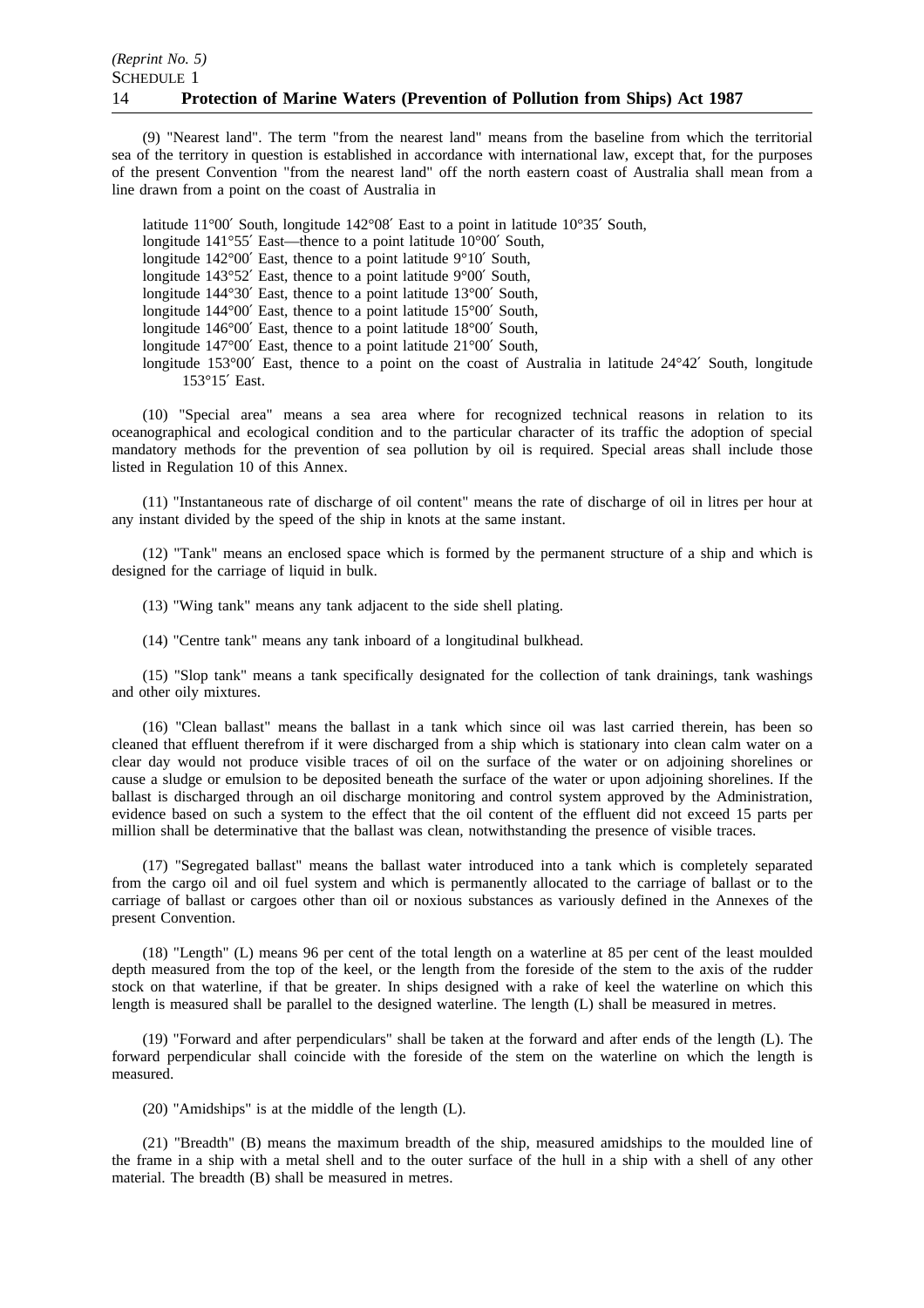(22) "Deadweight" (DW) means the difference in metric tons between the displacement of a ship in water of a specific gravity of 1.025 at the load waterline corresponding to the assigned summer freeboard and the lightweight of the ship.

(23) "Lightweight" means the displacement of a ship in metric tons without cargo, oil fuel, lubricating oil, ballast water, fresh water and feedwater in tanks, consumable stores, passengers and their effects.

(24) "Permeability" of a space means the ratio of the volume within that space which is assumed to be occupied by water to the total volume of that space.

(25) "Volumes" and "areas" in a ship shall be calculated in all cases to moulded lines.

### Regulation 2

### *Application*

(1) Unless expressly provided otherwise, the provisions of this Annex shall apply to all ships.

(2) In ships other than oil tankers fitted with cargo spaces which are constructed and utilized to carry oil in bulk of an aggregate capacity of 200 cubic metres or more, the requirements of Regulations 9, 10, 14, 15(1), (2) and (3), 18, 20 and 24(4) of this Annex for oil tankers shall also apply to the construction and operation of those spaces, except that where such aggregate capacity is less than 1 000 cubic metres the requirements of Regulation 15(4) of this Annex may apply in lieu of Regulation 15(1), (2) and (3).

(3) Where a cargo subject to the provisions of Annex II of the present Convention is carried in a cargo space of an oil tanker, the appropriate requirements of Annex II of the present Convention shall also apply.

(4) *(a)* Any hydrofoil, air-cushion vehicle and other new type of vessel (near-surface craft, submarine craft, etc.) whose constructional features are such as to render the application of any of the provisions of Chapters II and III of this Annex relating to construction and equipment unreasonable or impracticable may be exempted by the Administration from such provisions, provided that the construction and equipment of that ship provides equivalent protection against pollution by oil, having regard to the service for which it is intended.

*(b)* Particulars of any such exemption granted by the Administration shall be indicated in the Certificate referred to in Regulation 5 of this Annex.

*(c)* The Administration which allows any such exemption shall, as soon as possible, but not more than ninety days thereafter, communicate to the Organization particulars of same and the reasons therefor, which the Organization shall circulate to the Parties to the Convention for their information and appropriate action, if any.

## Regulation 3

#### *Equivalents*

(1) The Administration may allow any fitting, material, appliance or apparatus to be fitted in a ship as an alternative to that required by this Annex if such fitting, material, appliance or apparatus is at least as effective as that required by this Annex. This authority of the Administration shall not extend to substitution of operational methods to effect the control of discharge of oil as equivalent to those design and construction features which are prescribed by Regulations in this Annex.

(2) The Administration which allows a fitting, material, appliance or apparatus, as an alternative to that required by this Annex shall communicate to the Organization for circulation to the Parties to the Convention particulars thereof, for their information and appropriate action, if any.

### Regulation 4

#### *Surveys*

(1) Every oil tanker of 150 tons gross tonnage and above, and every other ship of 400 tons gross tonnage and above shall be subject to the surveys specified below: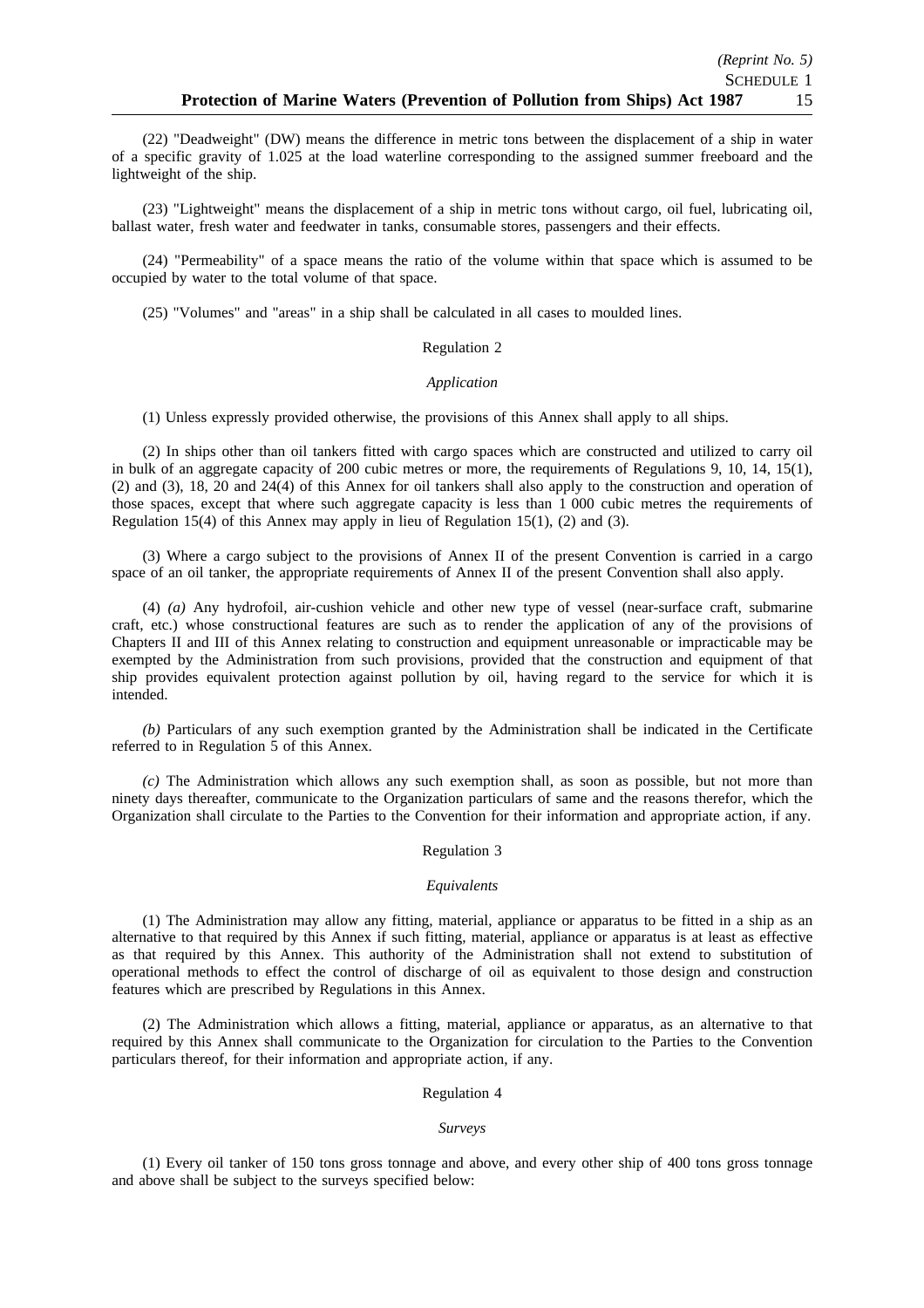- *(a)* An initial survey before the ship is put in service or before the Certificate required under Regulation 5 of this annex is issued for the first time, which shall include a complete survey of its structure, equipment, fittings, arrangements and material in so far as the ship is covered by this Annex. This survey shall be such as to ensure that the structure, equipment, fittings, arrangements and material fully comply with the applicable requirements of this Annex.
- *(b)* Periodical surveys at intervals specified by the Administration, but not exceeding five years, which shall be such as to ensure that the structure, equipment, fittings, arrangements and material fully comply with the applicable requirements of this Annex. However, where the duration of the International Oil Pollution Prevention Certificate (1973) is extended as specified in Regulation 8(3) or (4) of this Annex, the interval of the periodical survey may be extended correspondingly.
- *(c)* Intermediate surveys at intervals specified by the Administration but not exceeding thirty months, which shall be such as to ensure that the equipment and associated pump and piping systems, including oil discharge monitoring and control systems, oily-water separating equipment and oil filtering systems, fully comply with the applicable requirements of this Annex and are in good working order. Such intermediate surveys shall be endorsed on the International Oil Pollution Prevention Certificate (1973) issued under Regulation 5 of this Annex.

(2) The Administration shall establish appropriate measures for ships which are not subject to the provisions of paragraph (1) of this Regulation in order to ensure that the applicable provisions of this Annex are complied with.

(3) Surveys of the ship as regards enforcement of the provisions of this Annex shall be carried out by officers of the Administration. The Administration may, however, entrust the surveys either to surveyors nominated for the purpose or to organizations recognized by it. In every case the Administration concerned fully guarantees the completeness and efficiency of the surveys.

(4) After any survey of the ship under this Regulation has been completed, no significant change shall be made in the structure, equipment, fittings, arrangements or material covered by the survey without the sanction of the Administration, except the direct replacement of such equipment or fittings.

### Regulation 5

### *Issue of Certificate*

(1) An International Oil Pollution Prevention Certificate (1973) shall be issued, after survey in accordance with the provisions of Regulation 4 of this Annex, to any oil tanker of 150 tons gross tonnage and above and any other ships of 400 tons gross tonnage and above which are engaged in voyages to ports or off-shore terminals under the jurisdiction of other Parties to the Convention. In the case of existing ships this requirement shall apply twelve months after the date of entry into force of the present Convention.

(2) Such Certificate shall be issued either by the Administration or by any persons or organization duly authorized by it. In every case the Administration assumes full responsibility for the certificate.

### Regulation 6

# *Issue of a Certificate by another Government*

(1) The Government of a Party to the Convention may, at the request of the Administration, cause a ship to be surveyed and, if satisfied that the provisions of this Annex are complied with, shall issue or authorize the issue of an International Oil Pollution Prevention Certificate (1973) to the ship in accordance with this Annex.

(2) A copy of the Certificate and a copy of the survey report shall be transmitted as soon as possible to the requesting Administration.

(3) A Certificate so issued shall contain a statement to the effect that it has been issued at the request of the Administration and it shall have the same force and receive the same recognition as the Certificate issued under Regulation 5 of this Annex.

(4) No International Oil Pollution Prevention Certificate (1973) shall be issued to a ship which is entitled to fly the flag of a State which is not a Party.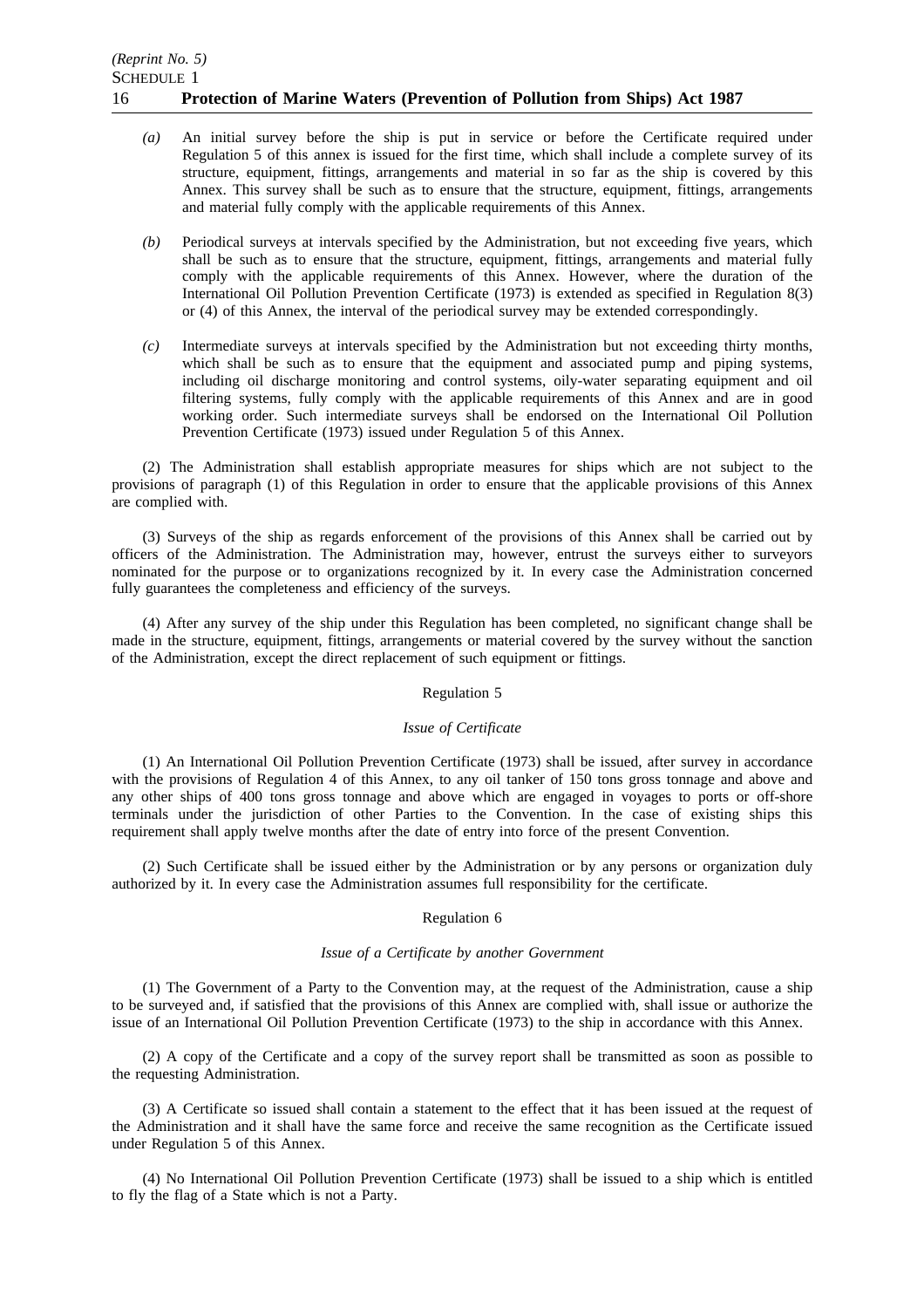### Regulation 7

#### *Form of Certificate*

The International Oil Pollution Prevention Certificate (1973) shall be drawn up in an official language of the issuing country in the form corresponding to the model given in Appendix II to this Annex. If the language used is neither English nor French, the text shall include a translation into one of these languages.

### Regulation 8

### *Duration of Certificate*

(1) An International Oil Pollution Prevention Certificate (1973) shall be issued for a period specified by the Administration, which shall not exceed five years from the date of issue, except as provided in paragraphs (2), (3) and (4) of this Regulation.

(2) If a ship at the time when the Certificate expires is not in a port or off-shore terminal under the jurisdiction of the Party to the Convention whose flag the ship is entitled to fly, the Certificate may be extended by the Administration, but such extension shall be granted only for the purpose of allowing the ship to complete its voyage to the State whose flag the ship is entitled to fly or in which it is to be surveyed and then only in cases where it appears proper and reasonable to do so.

(3) No Certificate shall be thus extended for a period longer than five months and a ship to which such extension is granted shall not on its arrival in the State whose flag it is entitled to fly or the port in which it is to be surveyed, be entitled by virtue of such extension to leave that port or State without having obtained a new Certificate.

(4) A Certificate which has not been extended under the provisions of paragraph (2) of this Regulation may be extended by the Administration for a period of grace of up to one month from the date of expiry stated on it.

(5) A Certificate shall cease to be valid if significant alterations have taken place in the construction, equipment, fittings, arrangements, or material required without the sanction of the Administration, except the direct replacement of such equipment or fittings, or if intermediate surveys as specified by the Administration under Regulation 4(1)*(c)* of this Annex are not carried out.

(6) A Certificate issued to a ship shall cease to be valid upon transfer of such a ship to the flag of another State, except as provided in paragraph (7) of this Regulation.

(7) Upon transfer of a ship to the flag of another Party, the Certificate shall remain in force for a period not exceeding five months provided that it would not have expired before the end of that period, or until the Administration issues a replacement Certificate, whichever is earlier. As soon as possible after the transfer has taken place the Government of the Party whose flag the ship was formerly entitled to fly shall transmit to the Administration a copy of the Certificate carried by the ship before the transfer, and, if available, a copy of the relevant survey report.

#### CHAPTER II—REQUIREMENTS FOR CONTROL OF OPERATIONAL POLLUTION

### Regulation 9

#### *Control of Discharge of Oil*

(1) Subject to the provisions of Regulations 10 and 11 of this Annex and paragraph (2) of this Regulation, any discharge into the sea of oil or oily mixtures from ships to which this Annex applies shall be prohibited except when all the following conditions are satisfied:

- *(a)* For an oil tanker, except as provided for in sub-paragraph *(b)* of this paragraph—
	- (i) the tanker is not within a special area;
	- (ii) the tanker is more than 50 nautical miles from the nearest land;
	- (iii) the tanker is proceeding en route;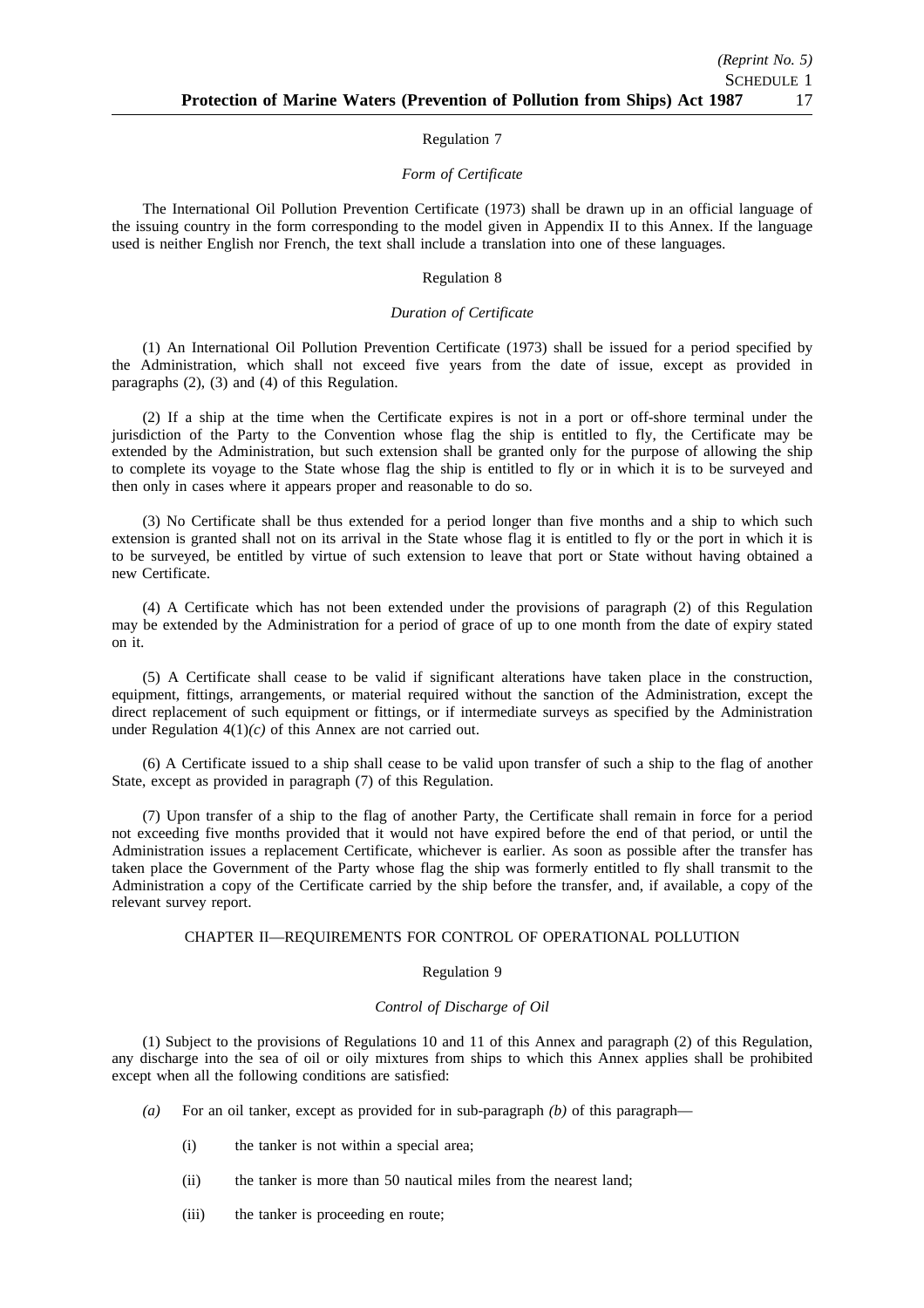- (iv) the instantaneous rate of discharge of oil content does not exceed 60 litres per nautical mile;
- (v) the total quantity of oil discharged into the sea does not exceed for existing tankers 1/15 000 of the total quantity of the particular cargo of which the residue formed a part, and for new tankers 1/30 000 of the total quantity of the particular cargo of which the residue formed a part; and
- (vi) the tanker has in operation, except as provided for in Regulation 15(5) and (6) of this Annex, an oil discharge monitoring and control system and a slop tank arrangement as required by Regulation 15 of this Annex;
- *(b)* From a ship of 400 tons gross tonnage and above other than an oil tanker and from machinery space bilges excluding cargo pump room bilges of an oil tanker unless mixed with oil cargo residue—
	- (i) the ship is not within a special area;
	- (ii) the ship is more than 12 nautical miles from the nearest land;
	- (iii) the ship proceeding en route;
	- (iv) the oil content of the effluent is less than 100 parts per million; and
	- (v) the ship has in operation an oil discharge monitoring and control system, oily-water separating equipment, oil filtering system or other installation as required by Regulation 16 of this Annex.

(2) In the case of a ship of less than 400 tons gross tonnage other than an oil tanker whilst outside the special area, the Administration shall ensure that it is equipped as far as practicable and reasonable with installations to ensure the storage of oil residues on board and their discharge to reception facilities or into the sea in compliance with the requirements of paragraph (1)*(b)* of this Regulation.

(3) Whenever visible traces of oil are observed on or below the surface of the water in the immediate vicinity of a ship or its wake, Governments of Parties to the Convention should, to the extent they are reasonably able to do so, promptly investigate the facts bearing on the issue of whether there has been a violation of the provisions of this Regulation or Regulation 10 of this Annex. The investigation should include, in particular, the wind and sea conditions, the track and speed of the ship, other possible sources of the visible traces in the vicinity, and any relevant oil discharge records.

(4) The provisions of paragraph (1) of this Regulation shall not apply to the discharge of clean or segregated ballast. The provisions of sub-paragraph (1)*(b)* of this Regulation shall not apply to the discharge of oily mixture which without dilution has an oil content not exceeding 15 parts per million.

(5) No discharge into the sea shall contain chemicals or other substances in quantities or concentrations which are hazardous to the marine environment or chemicals or other substances introduced for the purpose of circumventing the conditions of discharge specified in this Regulation.

(6) The oil residues which cannot be discharged into the sea in compliance with paragraphs (1), (2) and (4) of this Regulation shall be retained on board or discharged to reception facilities.

#### Regulation 10

#### *Methods for the Prevention of Oil Pollution from Ships while operating in Special Areas*

(1) For the purposes of this Annex the special areas are the Mediterranean Sea area, the Baltic Sea area, the Black Sea area, the Red Sea area and the Gulfs area which are defined as follows:

*(a)* The Mediterranean Sea area means the Mediterranean Sea proper including the gulfs and seas therein with the boundary between the Mediterranean and the Black Sea constituted by the 41°N parallel and bounded to the west by the Straits of Gibraltar at the meridian of 5°36′W.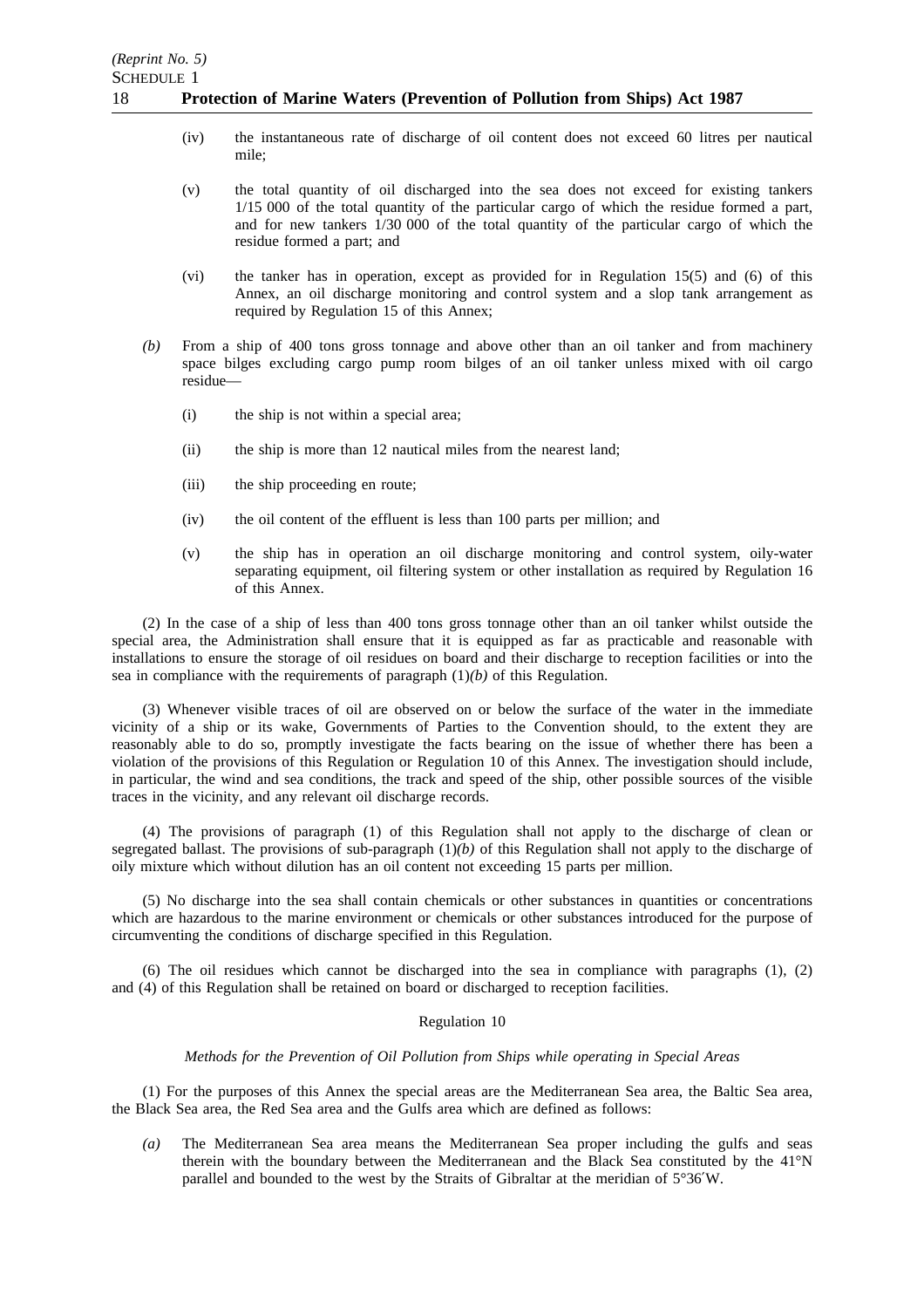- *(c)* The Black Sea area means the Black Sea proper with the boundary between the Mediterranean and the Black Sea constituted by the parallel 41°N.
- *(d)* The Red Sea area means the Red Sea proper including the Gulfs of Suez and Aqaba bounded at the south by the rhumb line between Ras si Ane  $(12^{\circ}8.5'N, 43^{\circ}19.6'E)$  and Husn Murad  $(12^{\circ}40.4'N,$ 43°30.2′E).
- *(e)* The Gulfs area means the sea area located north west of the rhumb line between Ras al Hadd (22°30′N, 59°48′E) and Ras Al Fasteh (25°04′N, 61°25′E).

(2) *(a)* Subject to the provisions of Regulation 11 of this Annex, any discharge into the sea of oil or oily mixture from any oil tanker and any ship of 400 tons gross tonnage and above other than an oil tanker shall be prohibited, while in a special area.

*(b)* Such ships while in a special area shall retain on board all oil drainage and sludge, dirty ballast and tank washing waters and discharge them only to reception facilities.

(3) *(a)* Subject to the provisions of Regulation 11 of this Annex, any discharge into the sea of oil or oily mixture from a ship of less than 400 tons gross tonnage, other than an oil tanker, shall be prohibited while in a special area, except when the oil content of the effluent without dilution does not exceed 15 parts per million or alternatively when all of the following conditions are satisfied:

- (i) The ship is proceeding en route;
- (ii) The oil content of the effluent is less than 100 parts per million; and
- (iii) The discharge is made as far as practicable from the land, but in no case less than 12 nautical miles from the nearest land.

*(b)* No discharge into the sea shall contain chemicals or other substances in quantities or concentrations which are hazardous to the marine environment or chemicals or other substances introduced for the purpose of circumventing the conditions of discharge specified in this Regulation.

*(c)* The oil residues which cannot be discharged into the sea in compliance with sub-paragraph *(a)* of this paragraph shall be retained on board or discharged to reception facilities.

(4) The provisions of this Regulation shall not apply to the discharge of clean or segregated ballast.

(5) Nothing in this Regulation shall prohibit a ship on a voyage only part of which is in a special area from discharging outside the special area in accordance with Regulation 9 of this Annex.

(6) Whenever visible traces of oil are observed on or below the surface of the water in the immediate vicinity of a ship or its wake, the Governments of Parties to the Convention should, to the extent they are reasonably able to do so, promptly investigate the facts bearing on the issue of whether there has been a violation of the provisions of this Regulation or Regulation 9 of this Annex. The investigation should include, in particular, the wind and sea conditions, the track and speed of the ship, other possible sources of the visible traces in the vicinity, and any relevant oil discharge records.

- (7) Reception facilities within special areas:
- *(a)* Mediterranean Sea, Black Sea and Baltic Sea areas:
	- (i) The Government of each Party to the Convention, the coastline of which borders on any given special area, undertakes to ensure that not later than 1 January 1977 all oil loading terminals and repair ports within the special area are provided with facilities adequate for the reception and treatment of all the dirty ballast and tank washing water from oil tankers. In addition all ports within the special area shall be provided with adequate reception facilities for other residues and oily mixtures from all ships. Such facilities shall have adequate capacity to meet the needs of the ships using them without causing undue delay.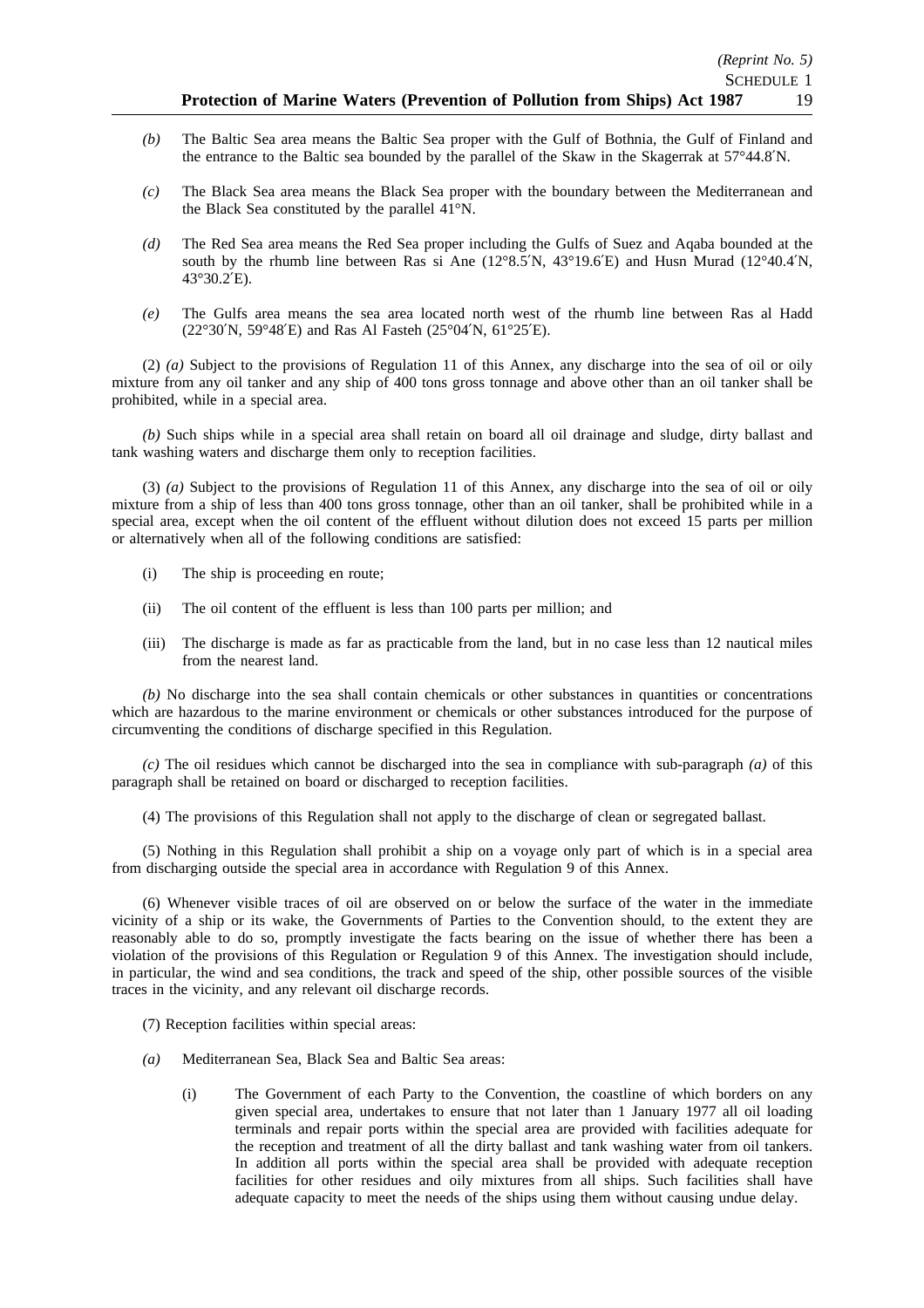- (ii) The Government of each Party having under its jurisdiction entrances to seawater courses with low depth contour which might require a reduction of draught by the discharge of ballast undertakes to ensure the provision of the facilities referred to in sub-paragraph  $(a)(i)$ of this paragraph but with the proviso that ships required to discharge slops or dirty ballast could be subject to some delay.
- (iii) During the period between the entry into force of the present Convention (if earlier than 1 January 1977) and 1 January 1977 ships while navigating in the special areas shall comply with the requirements of Regulation 9 of this Annex. However, the Governments of Parties the coastlines of which boarder on any of the special areas under this sub-paragraph may establish a date earlier than 1 January 1977 but after the date of entry into force of the present Convention, from which the requirements of this Regulation in respect of the special areas in question shall take effect—
	- (1) if all the reception facilities required have been provided by the date so established; and
	- (2) provided that the Parties concerned notify the Organization of the date so established at least six months in advance, for circulation to other Parties.
- (iv) After 1 January 1977, or the date established in accordance with subparagraph *(a)*(iii) of this paragraph if earlier, each Party shall notify the Organization for transmission to the Contracting Governments concerned of all cases where the facilities are alleged to be inadequate.
- *(b)* Red Sea area and Gulfs area:
	- (i) The Government of each Party the coastline of which boarders on the special areas undertakes to ensure that as soon as possible all oil loading terminals and repair ports within these special areas are provided with facilities adequate for the reception and treatment of all the dirty ballast and tank washing water from tankers. In addition all ports within the special area shall be provided with adequate reception facilities for other residues and oily mixtures from all ships. Such facilities shall have adequate capacity to meet the needs of the ships using them without causing undue delay.
	- (ii) The Government of each Party having under its jurisdiction entrances to seawater courses with low depth contour which might require a reduction of draught by the discharge of ballast shall undertake to ensure the provision of the facilities referred to in sub-paragraph  $(b)(i)$  of this paragraph but with the proviso that ships required to discharge slops or dirty ballast could be subject to some delay.
	- (iii) Each Party concerned shall notify the Organization of the measures taken pursuant to provisions of sub-paragraph *(b)*(i) and (ii) of this paragraph. Upon receipt of sufficient notifications the Organization shall establish a date from which the requirements of this Regulation in respect of the area in question shall take effect. The Organization shall notify all Parties of the date so established no less than twelve months in advance of that date.
	- (iv) During the period between the entry into force of the present Convention and the date so established, ships while navigating in the special area shall comply with the requirements of Regulation 9 of this Annex.
	- (v) After such date oil tankers loading in ports in these special areas where such facilities are not yet available shall also fully comply with the requirements of this Regulation. However, oil tankers entering these special areas for the purpose of loading shall make every effort to enter the area with only clean ballast on board.
	- (vi) After the date on which the requirements for the special area in question take effect, each Party shall notify the Organization for transmission to the Parties concerned of all cases where the facilities are alleged to be inadequate.
	- (vii) At least the reception facilities as prescribed in Regulation 12 of this Annex shall be provided by 1 January 1977 or one year after the date of entry into force of the present Convention, whichever occurs later.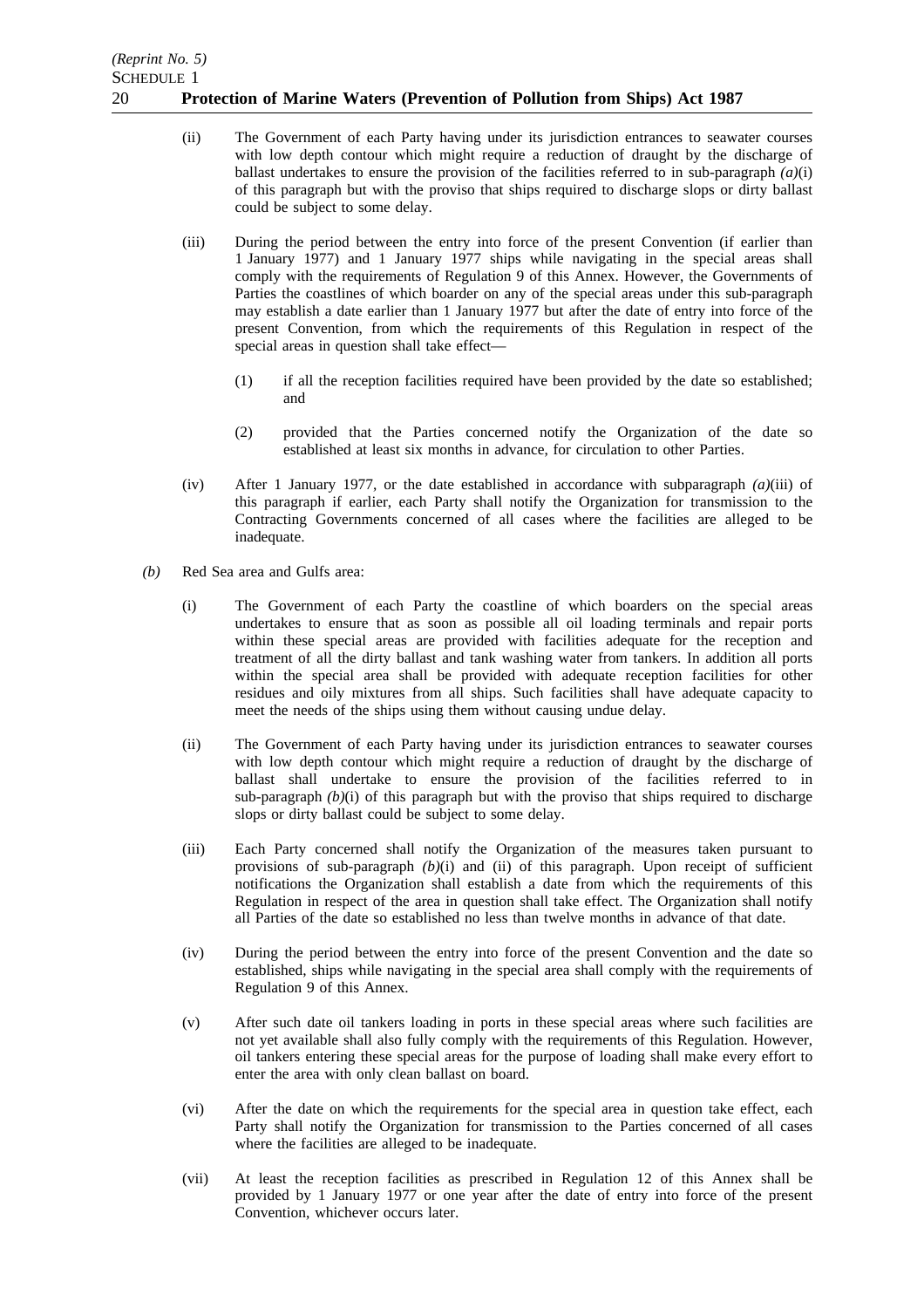## Regulation 11

### *Exceptions*

Regulations 9 and 10 of this Annex shall not apply to—

- *(a)* the discharge into the sea of oil or oily mixture necessary for the purpose of securing the safety of a ship or saving life at sea; or
- *(b)* the discharge into the sea of oil or oily mixture resulting from damage to a ship or its equipment—
	- (i) provided that all reasonable precautions have been taken after the occurrence of the damage or discovery of the discharge for the purpose of preventing or minimizing the discharge; and
	- (ii) except if the owner or the Master acted either with intent to cause damage, or recklessly and with knowledge that damage would probably result; or
- *(c)* the discharge into the sea of substances containing oil, approved by the Administration, when being used for the purpose of combating specific pollution incidents in order to minimize the damage from pollution. Any such discharge shall be subject to the approval of any Government in whose jurisdiction it is contemplated the discharge will occur.

### Regulation 12

### *Reception Facilities*

(1) Subject to the provisions of Regulation 10 of this Annex, the Government of each Party undertakes to ensure the provision at oil loading terminals, repair ports, and in other ports in which ships have oily residues to discharge, of facilities for the reception of such residues and oily mixtures as remain from oil tankers and other ships adequate to meet the needs of the ships using them without causing undue delay to ships.

- (2) Reception facilities in accordance with paragraph (1) of this Regulation shall be provided in—
- *(a)* all ports and terminals in which crude oil is loaded into oil tankers where such tankers have immediately prior to arrival completed a ballast voyage of not more than 72 hours or not more than 1 200 nautical miles;
- *(b)* all ports and terminals in which oil other than crude oil in bulk is loaded at an average quantity of more than 1 000 metric tons per day;
- *(c)* all ports having ship repair yards or tank cleaning facilities;
- *(d)* all ports and terminals which handle ships provided with the sludge tank(s) required by Regulation 17 of this Annex;
- *(e)* all ports in respect of oily bilge waters and other residues, which cannot be discharged in accordance with Regulation 9 of this Annex; and
- *(f)* all loading ports for bulk cargoes in respect of oil residues from combination carriers which cannot be discharged in accordance with Regulation 9 of this Annex.
- (3) The capacity for the reception facilities shall be as follows:
- *(a)* Crude oil loading terminals shall have sufficient reception facilities to receive oil and oily mixtures which cannot be discharged in accordance with the provisions of Regulation  $9(1)(a)$  of this Annex from all oil tankers on voyages as described in paragraph (2)*(a)* of this Regulation.
- *(b)* Loading ports and terminals referred to in paragraph (2)*(b)* of this Regulation shall have sufficient reception facilities to receive oil and oily mixtures which cannot be discharged in accordance with the provisions of Regulation  $9(1)(a)$  of this Annex from oil tankers which load oil other than crude oil in bulk.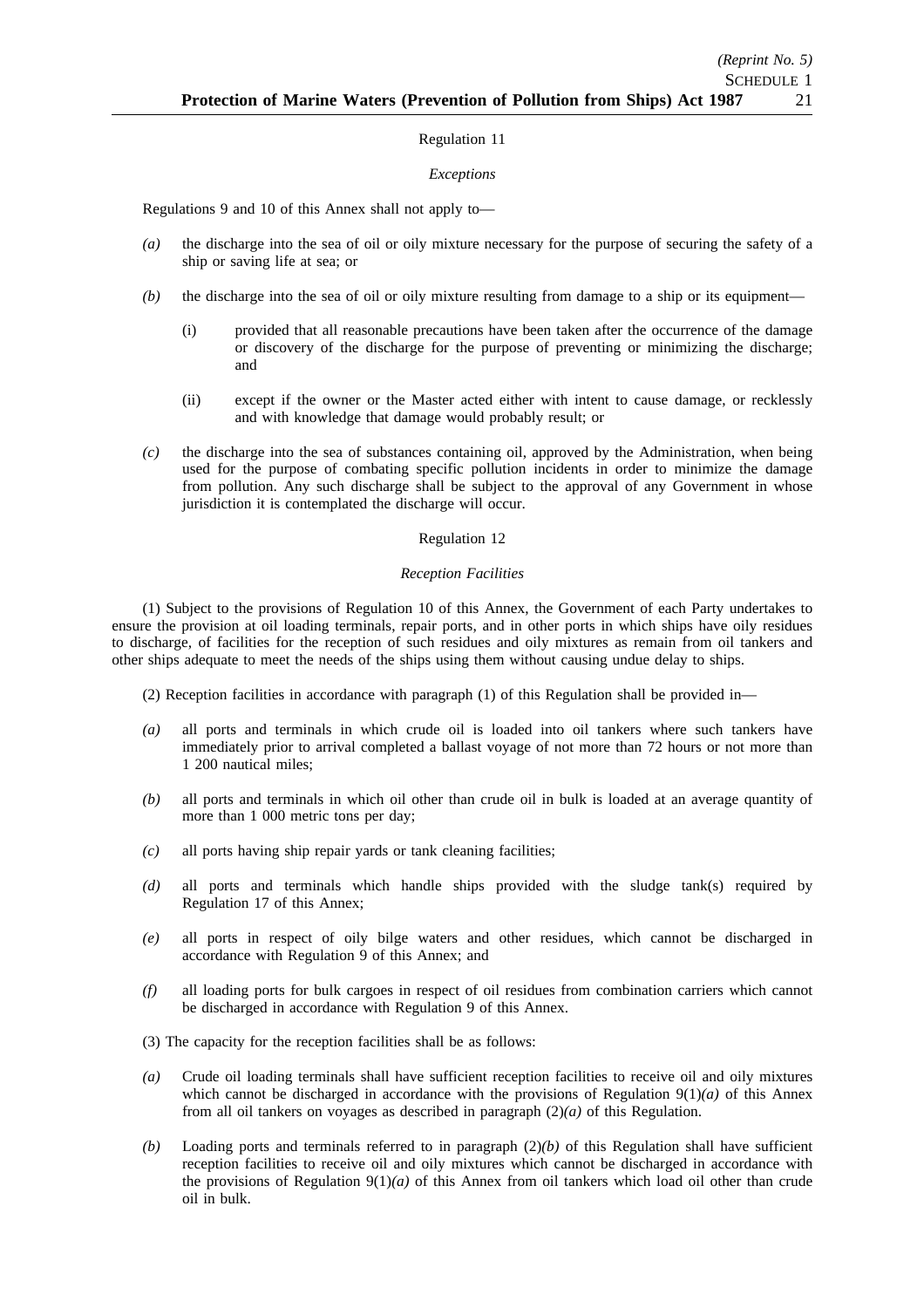- *(c)* All ports having ship repair yards or tank cleaning facilities shall have sufficient reception facilities to receive all residues and oily mixtures which remain on board for disposal from ships prior to entering such yards or facilities.
- *(d)* All facilities provided in ports and terminals under paragraph (2)*(d)* of this Regulation shall be sufficient to receive all residues retained according to Regulation 17 of this Annex from all ships that may reasonably be expected to call at such ports and terminals.
- *(e)* All facilities provided in ports and terminals under this Regulation shall be sufficient to receive oily bilge waters and other residues which cannot be discharged in accordance with Regulation 9 of this Annex.
- *(f)* The facilities provided in loading ports for bulk cargoes shall take into account the special problems of combination carriers as appropriate.

(4) The reception facilities prescribed in paragraphs (2) and (3) of this Regulation shall be made available no later than one year from the date of entry into force of the present Convention or by 1 January 1977, whichever occurs later.

(5) Each Party shall notify the Organization for transmission to the Parties concerned of all cases where the facilities provided under this Regulation are alleged to be inadequate.

# Regulation 13

# *Segregated Ballast Oil Tankers*

(1) Every new oil tanker of 70 000 tons deadweight and above shall be provided with segregated ballast tanks and shall comply with the requirements of this Regulation.

(2) The capacity of the segregated ballast tanks shall be so determined that the ship may operate safely on ballast voyages without recourse to the use of oil tanks for water ballast except as provided for in paragraph (3) of this Regulation. In all cases, however, the capacity of segregated ballast tanks shall be at least such that in any ballast condition at any part of the voyage, including the conditions consisting of lightweight plus segregated ballast only, the ship's draughts and trim can meet each of the following requirements:

*(a)* The moulded draught amidships (dm) in metres (without taking into account any ship's deformation) shall not be less than:

 $dm = 2.0 + 0.02L$ ;

- *(b)* The draughts at the forward and after perpendiculars shall correspond to those determined by the draught amidships (dm), as specified in sub-paragraph *(a)* of this paragraph, in association with the trim by the stern of not greater than 0.015L; and
- *(c)* In any case the draught at the after perpendicular shall not be less than that which is necessary to obtain full immersion of the propeller(s).

(3) In no case shall ballast water be carried in oil tanks except in weather conditions so severe that, in the opinion of the Master, it is necessary to carry additional ballast water in oil tanks for the safety of the ship. Such additional ballast water shall be processed and discharged in compliance with Regulation 9 and in accordance with the requirements of Regulation 15 of this Annex, and entry shall be made in the Oil Record Book referred to in Regulation 20 of this Annex.

(4) Any oil tanker which is not required to be provided with segregated ballast tanks in accordance with paragraph (1) of this Regulation may, however, be qualified as a segregated ballast tanker, provided that in the case of an oil tanker of 150 metres in length and above it fully complies with the requirements of paragraphs (2) and (3) of this Regulation and in the case of an oil tanker of less than 150 metres in length the segregated ballast conditions shall be to the satisfaction of the Administration.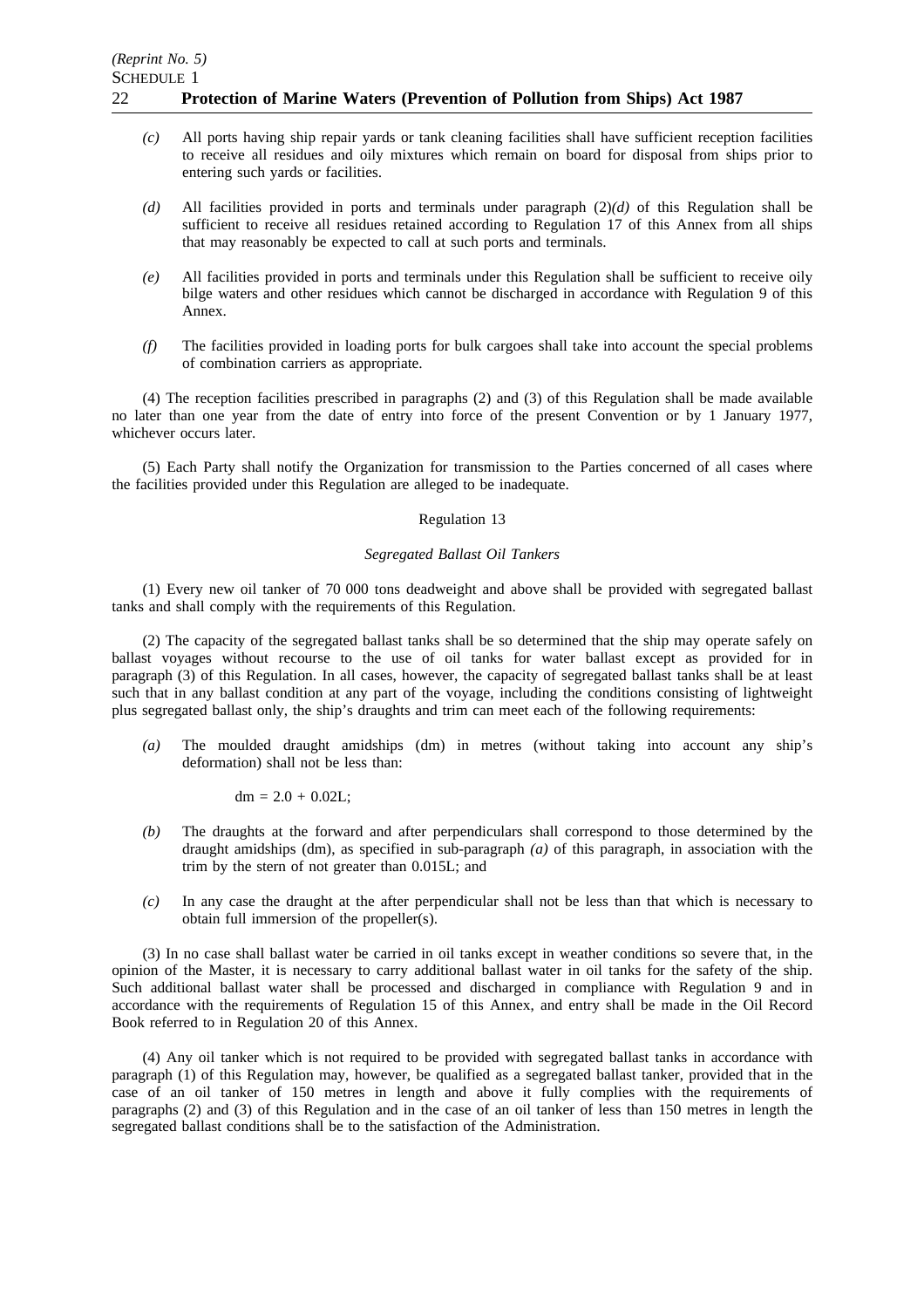## Regulation 14

## *Segregation of Oil and Water Ballast*

(1) Except as provided in paragraph (2) of this Regulation, in new ships of 4 000 tons gross tonnage and above other than oil tankers, and in new oil tankers of 150 tons gross tonnage and above, no ballast water shall be carried in any oil fuel tank.

(2) Where abnormal conditions or the need to carry large quantities of oil fuel render it necessary to carry ballast water which is not a clean ballast in any oil fuel tank, such ballast water shall be discharged to reception facilities or into the sea in compliance with Regulation 9 using the equipment specified in Regulation 16(2) of this Annex, and an entry shall be made in the Oil Record Book to this effect.

(3) All other ships shall comply with the requirements of paragraph (1) of this Regulation as far as reasonable and practicable.

## Regulation 15

## *Retention of Oil on Board*

(1) Subject to the provisions of paragraphs (5) and (6) of this Regulation, oil tankers of 150 tons gross tonnage and above shall be provided with arrangements in accordance with the requirements of paragraphs (2) and (3) of this Regulation, provided that in the case of existing tankers the requirements for oil discharge monitoring and control systems and slop tank arrangements shall apply three years after the date of entry into force of the present Convention.

(2) *(a)* Adequate means shall be provided for cleaning the cargo tanks and transferring the dirty ballast residue and tank washings from the cargo tanks into a slop tank approved by the Administration. In existing oil tankers, any cargo tank may be designated as a slop tank.

*(b)* In this system arrangements shall be provided to transfer the oily waste into a slop tank or combination of slop tanks in such a way that any effluent discharged into the sea will be such as to comply with the provisions of Regulation 9 of this Annex.

*(c)* The arrangements of the slop tank or combination of slop tanks shall have a capacity necessary to retain the slops generated by tank washing, oil residues and dirty ballast residues but the total shall be not less than 3 per cent of the oil carrying capacity of the ship, except that, where segregated ballast tanks are provided in accordance with Regulation 13 of this Annex, or where arrangements such as eductors involving the use of water additional to the washing water are not fitted, the Administration may accept 2 per cent. New oil tankers over 70 000 tons deadweight shall be provided with at least two slop tanks.

*(d)* Slop tanks shall be so designed particularly in respect of the position of inlets, outlets, baffles or weirs where fitted, so as to avoid excessive turbulence and entrainment of oil or emulsion with the water.

(3) *(a)* An oil discharge monitoring and control system approved by the Administration shall be fitted. In considering the design of the oil content meter to be incorporated in the system, the Administration shall have regard to the specification recommended by the Organization.\* The system shall be fitted with a recording device to provide a continuous record of the discharge in litres per nautical mile and total quantity discharged, or the oil content and rate of discharge. This record shall be identifiable as to time and date and shall be kept for at least three years. The oil discharge monitor and control system shall come into operation when there is any discharge of effluent into the sea and shall be such as will ensure that any discharge of oily mixture is automatically stopped when the instantaneous rate of discharge of oil exceeds that permitted by Regulation  $9(1)(a)$  of this Annex. Any failure of this monitoring and control system shall stop the discharge and be noted in the Oil Record Book. A manually operated alternative method shall be provided and may be used in the event of such failure, but the defective unit shall be made operable before the oil tanker commences its next ballast voyage unless it is proceeding to a repair port. Existing oil tankers shall comply with all of the provisions specified above except that the stopping of the discharge may be performed manually and the rate of discharge may be estimated from the pump characteristic.

\* Reference is made to the recommendation on International Performance Specifications for Oily-Water Separating Equipment and Oil Content Meters adopted by the Organization by Resolution A.233 (VII).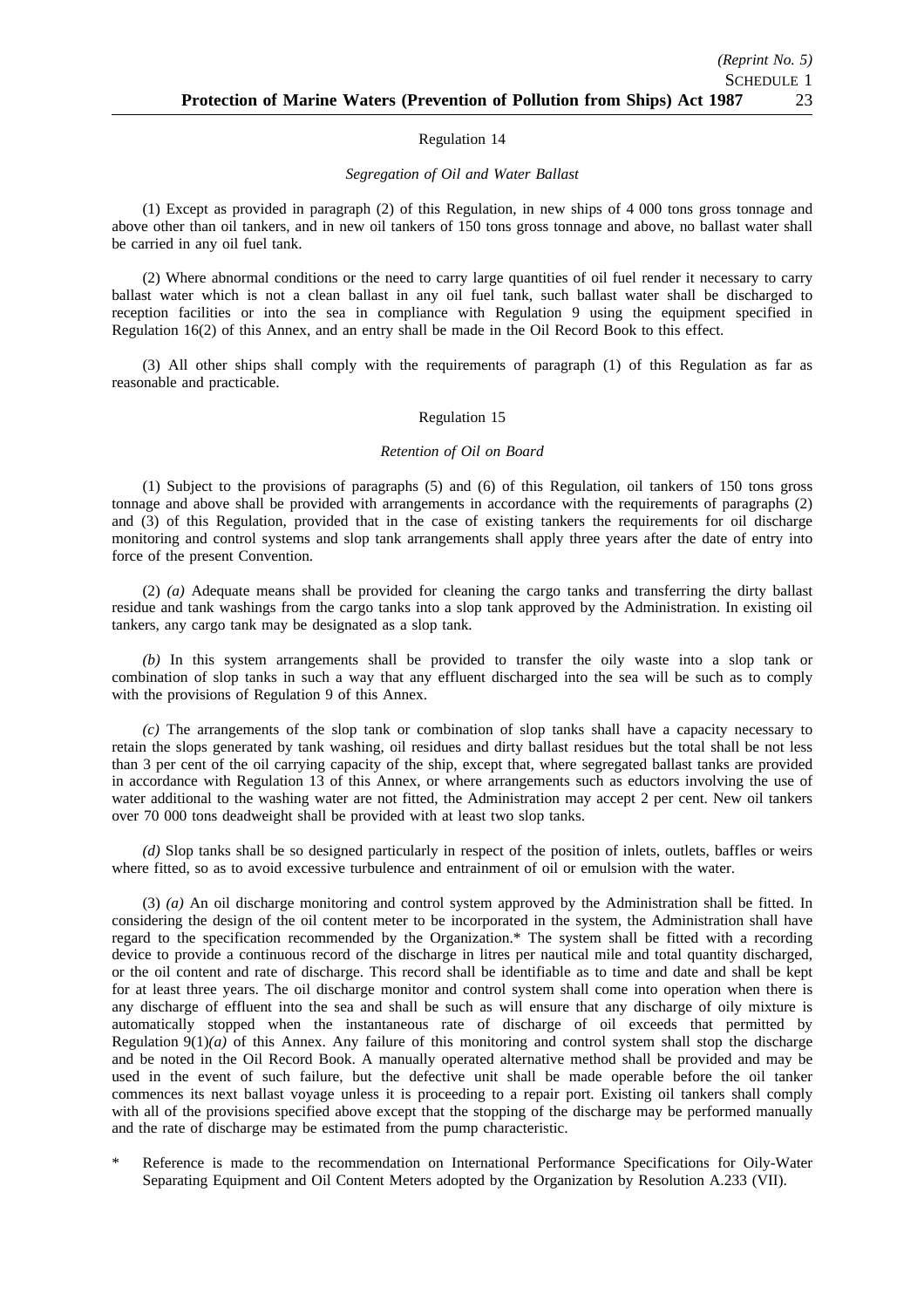*(b)* Effective oil/water interface detectors approved by the Administration shall be provided for a rapid and accurate determination of the oil/water interface in slop tanks and shall be available for use in other tanks where the separation of oil and water is effected and from which it is intended to discharge effluent direct to the sea.

*(c)* Instructions as to the operation of the system shall be in accordance with an operational manual approved by the Administration. They shall cover manual as well as automatic operations and shall be intended to ensure that at no time shall oil be discharged except in compliance with the conditions specified in Regulation 9 of this Annex.\*

Reference is made to "Clean Seas Guide for Oil Tankers", published by the International Chamber of Shipping and the Oil Companies International Marine Forum.

(4) The requirements of paragraphs (1), (2) and (3) of this Regulation shall not apply to oil tankers of less than 150 tons gross tonnage, for which the control of discharge of oil under Regulation 9 of this Annex shall be effected by the retention of oil on board with subsequent discharge of all contaminated washings to reception facilities. The total quantity of oil and water used for washing and returned to a storage tank shall be recorded in the Oil Record Book. This total quantity shall be discharged to reception facilities unless adequate arrangements are made to ensure that any effluent which is allowed to be discharged into the sea is effectively monitored to ensure that the provisions of Regulation 9 of this Annex are complied with.

(5) The Administration may waive the requirements of paragraphs (1), (2) and (3) of this Regulation for any oil tanker which engages exclusively on voyages both of 72 hours or less in duration and within 50 miles from the nearest land, provided that the oil tanker is not required to hold and does not hold an International Oil Pollution Prevention Certificate (1973). Any such waiver shall be subject to the requirement that the oil tanker shall retain on board all oily mixtures for subsequent discharge to reception facilities and to the determination by the Administration that facilities available to receive such oily mixtures are adequate.

(6) Where in the view of the Organization equipment required by Regulation  $9(1)(a)(vi)$  of this Annex and specified in sub-paragraph  $(3)(a)$  of this Regulation is not obtainable for the monitoring of discharge of light refined products (white oils), the Administration may waive compliance with such requirement, provided that discharge shall be permitted only in compliance with procedures established by the Organization which shall satisfy the conditions of Regulation 9(1) of this Annex except the obligation to have an oil discharge monitoring and control system in operation. The Organization shall review the availability of equipment at intervals not exceeding twelve months.

(7) The requirements of paragraphs (1), (2) and (3) of this Regulation shall not apply to oil tankers carrying asphalt, for which the control of discharge of asphalt under Regulation 9 of this Annex shall be effected by the retention of asphalt residues on board with discharge of all contaminated washings to reception facilities.

## Regulation 16

## *Oil Discharge Monitoring and Control System and Oily-Water Separating Equipment*

(1) Any ship of 400 tons gross tonnage and above shall be fitted with an oily-water separating equipment or filtering system complying with the provisions of paragraph (6) of this Regulation. Any such ship which carries large quantities of oil fuel shall comply with paragraph (2) of this Regulation or paragraph (1) of Regulation 14.

- (2) Any ship of 10 000 tons gross tonnage and above shall be fitted—
- *(a)* in addition to the requirements of paragraph (1) of this Regulation with an oil discharge monitoring and control system complying with paragraph (5) of this Regulation; or
- *(b)* as an alterative to the requirements of paragraph (1) and sub-paragraph  $(2)(a)$  of this Regulation, with an oily-water separating equipment complying with paragraph (6) of this Regulation and an effective filtering system, complying with paragraph (7) of this Regulation.

(3) The Administration shall ensure that ships of less than 400 tons gross tonnage are equipped, as far as practicable, to retain on board oil or oily mixtures or discharge them in accordance with the requirements of Regulation 9(1)*(b)* of this Annex.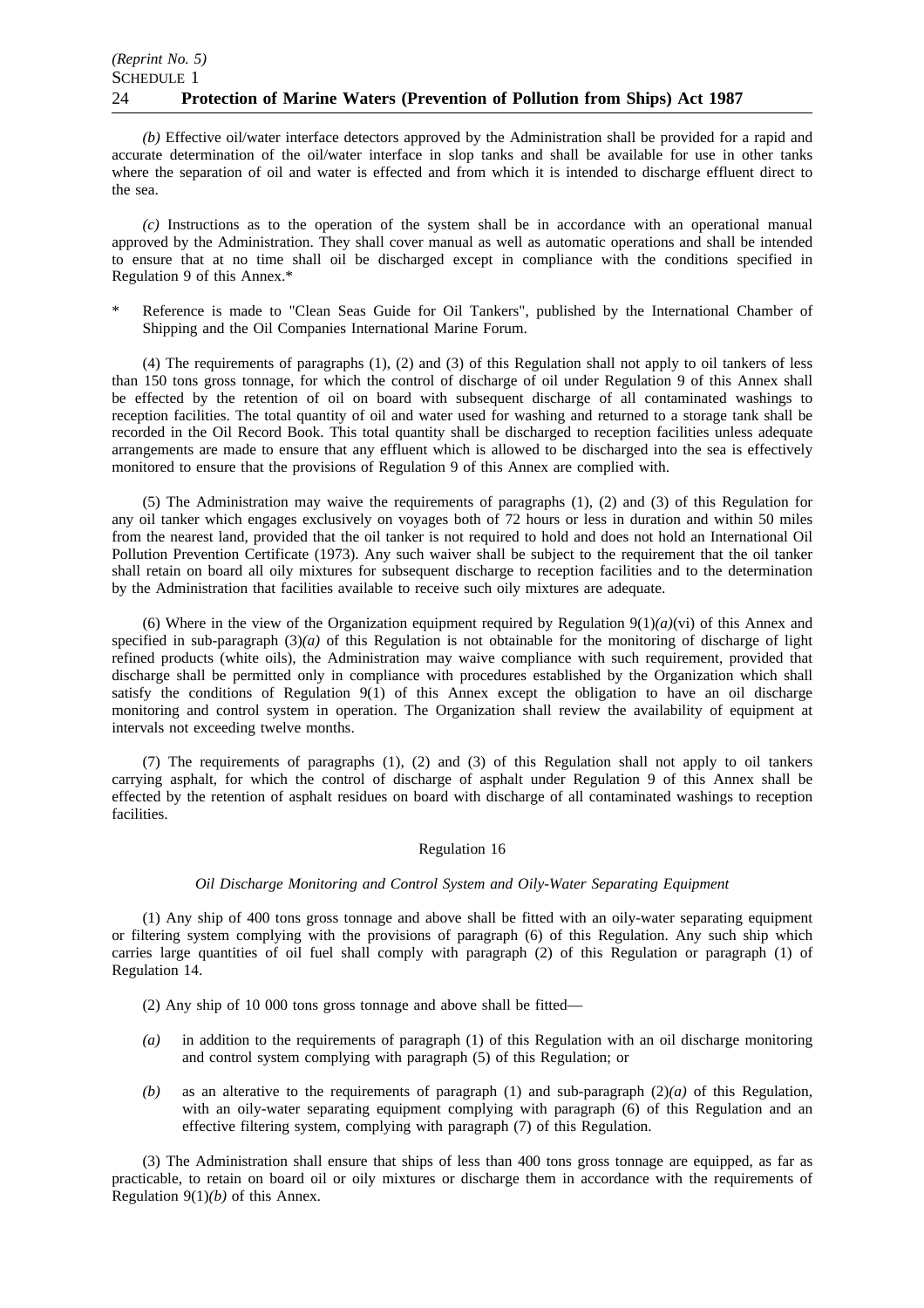(4) For existing ships the requirements of paragraphs (1), (2) and (3) of this Regulation shall apply three years after the date of entry into force of the present Convention.

(5) An oil discharge monitoring and control system shall be of a design approved by the Administration. In considering the design of the oil content meter to be incorporated into the system, the Administration shall have regard to the specification recommended by the Organization.\* The system shall be fitted with a recording device to provide a continuous record of the oil content in parts per million. This record shall be identifiable as to time and date and shall be kept for at least three years. The monitoring and control system shall come into operation when there is any discharge of effluent into the sea and shall be such as will ensure that any discharge of oily mixture is automatically stopped when the oil content of effluent exceeds that permitted by Regulation 9(1)*(b)* of this Annex. Any failure of this monitoring and control system shall stop the discharge and be noted in the Oil Record Book. The defective unit shall be made operable before the ship commences its next voyage unless it is proceeding to a repair port. Existing ships shall comply with all of the provisions specified above except that the stopping of the discharge may be performed manually.

(6) Oily-water separating equipment or an oil filtering system shall be of a design approved by the Administration and shall be such as will ensure that any oily mixture discharged into the sea after passing through the separator or filtering systems shall have an oil content of not less than 100 parts per million. In considering the design of such equipment, the Administration shall have regard to the specification recommended by the Organization.\*

(7) The oil filtering system referred to in paragraph (2)*(b)* of this Regulation shall be of a design approved by the Administration and shall be such that it will accept the discharge from the separating system and produce an effluent the oil content of which does not exceed 15 parts per million. It shall be provided with alarm arrangements to indicate when this level cannot be maintained.

# Regulation 17

# *Tanks for Oil Residues (Sludge)*

(1) Every ship of 400 ton gross tonnage and above shall be provided with a tank or tanks of adequate capacity, having regard to the type of machinery and length of voyage, to receive the oily residues (sludges) which cannot be dealt with otherwise in accordance with the requirements of this Annex, such as those resulting from the purification of fuel and lubricating oils and oil leakages in the machinery spaces.

(2) In new ships, such tanks shall be designed and constructed so as facilitate their cleaning and the discharge of residues to reception facilities. Existing ships shall comply with this requirement as far as is reasonable and practicable.

### Regulation 18

## *Pumping, Piping and Discharge Arrangements of Oil Tankers*

(1) In every oil tanker, a discharge manifold for connection to reception facilities for the discharge of dirty ballast water or oil contaminated water shall be located on the open deck on both sides of the ship.

(2) In every oil tanker, pipelines for the discharge to the sea of effluent which may be permitted under Regulation 9 of this Annex shall be led to the open deck or to the ship's side above the waterline in the deepest ballast condition. Different piping arrangements to permit operation in the manner permitted in sub-paragraphs (4)*(a)* and *(b)* of this Regulation may be accepted.

\* Reference is made to the Recommendation on International Performance Specifications for Oily-Water Separating Equipment and Oil Content Meters adopted by the Organization by Resolution A.233 (VII).

(3) In new oil tankers means shall be provided for stopping the discharge of effluent into the sea from a position on upper deck or above located so that the manifold in use referred to in paragraph (1) of this Regulation and the effluent from the pipelines referred to in paragraph (2) of this Regulation may be visually observed. Means for stopping the discharge need not be provided at the observation position if a positive communication system such as telephone or radio system is provided between the observation position and the discharge control position.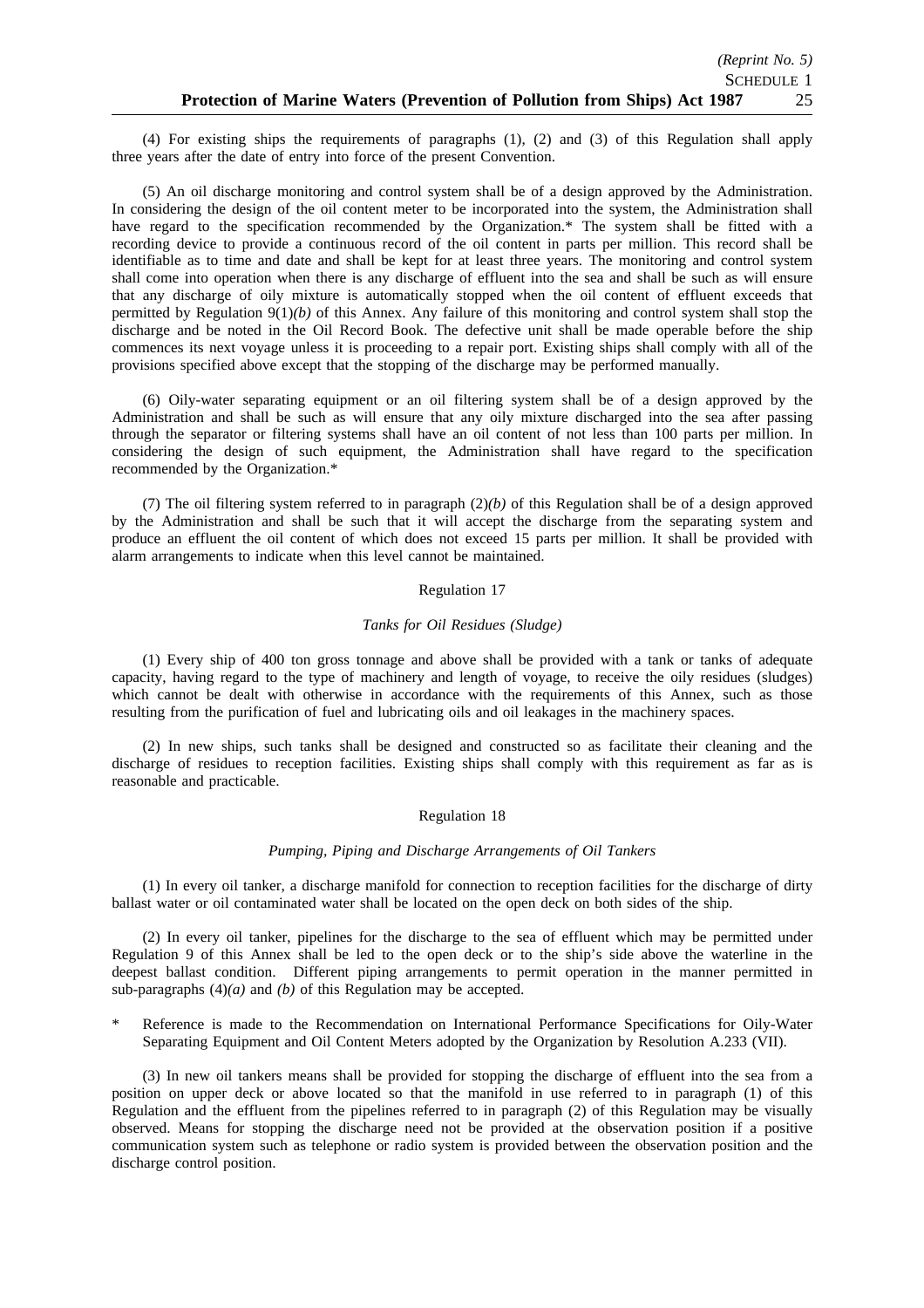(4) All discharges shall take place above the waterline except as follows:

- *(a)* Segregated ballast and clean ballast may be discharged below the waterline in ports or at off-shore terminals.
- *(b)* Existing ships which, without modification, are not capable of discharging segregated ballast above the waterline may discharge segregated ballast below the waterline provided that an examination of the tank immediately before the discharge has established that no contamination with oil has taken place.

# Regulation 19

## *Standard Discharge Connection*

To enable pipes of reception facilities to be connected with the ship's discharge pipeline for residues from machinery bilges, both lines shall be fitted with a standard discharge connection in accordance with the following table:

# STANDARD DIMENSIONS OF FLANGES FOR DISCHARGE CONNECTIONS

| Description                                                                                                                                                                                                            | Dimension                                                                                                                                                   |  |  |
|------------------------------------------------------------------------------------------------------------------------------------------------------------------------------------------------------------------------|-------------------------------------------------------------------------------------------------------------------------------------------------------------|--|--|
| Outside diameter                                                                                                                                                                                                       | $215 \text{ mm}$                                                                                                                                            |  |  |
| Inner Diameter                                                                                                                                                                                                         | According to pipe outside diameter                                                                                                                          |  |  |
| Bolt circle diameter                                                                                                                                                                                                   | $183$ mm                                                                                                                                                    |  |  |
| Slots in flange                                                                                                                                                                                                        | 6 holes 22 mm in diameter equidistantly<br>placed on a bolt circle of the above<br>diameter, slotted to the flange periphery.<br>The slot width to be 22 mm |  |  |
| Flange thickness                                                                                                                                                                                                       | $20 \text{ mm}$                                                                                                                                             |  |  |
| Bolts and nuts: quantity, diameter                                                                                                                                                                                     | 6, each of 20 mm in diameter and of<br>suitable length                                                                                                      |  |  |
| The flange is designed to accept pipes up to a maximum internal diameter of 125 mm and shall be of steel<br>or other equivalent material having a flat face. This flange, together with a gasket of oilproof material, |                                                                                                                                                             |  |  |

shall be suitable for a service pressure of 6 kg/cm<sup>2</sup>.

# Regulation 20

# *Oil Record Book*

(1) Every oil tanker of 150 tons gross tonnage and above and every ship of 400 tons gross tonnage and above other than an oil tanker shall be provided with an Oil Record Book, whether as part of the ship's official log book or otherwise, in the form specified in Appendix III to this Annex.

(2) The Oil Record Book shall be completed on each occasion, on a tank-to-tank basis, whenever any of the following operations take place in the ship:

- *(a)* For oil tankers—
	- (i) loading of oil cargo;
	- (ii) internal transfer of oil cargo during voyage;
	- (iii) opening or closing before and after loading and unloading operations of valves or similar devices which inter-connect cargo tanks;
	- (iv) opening or closing of means of communication between cargo piping and seawater ballast piping;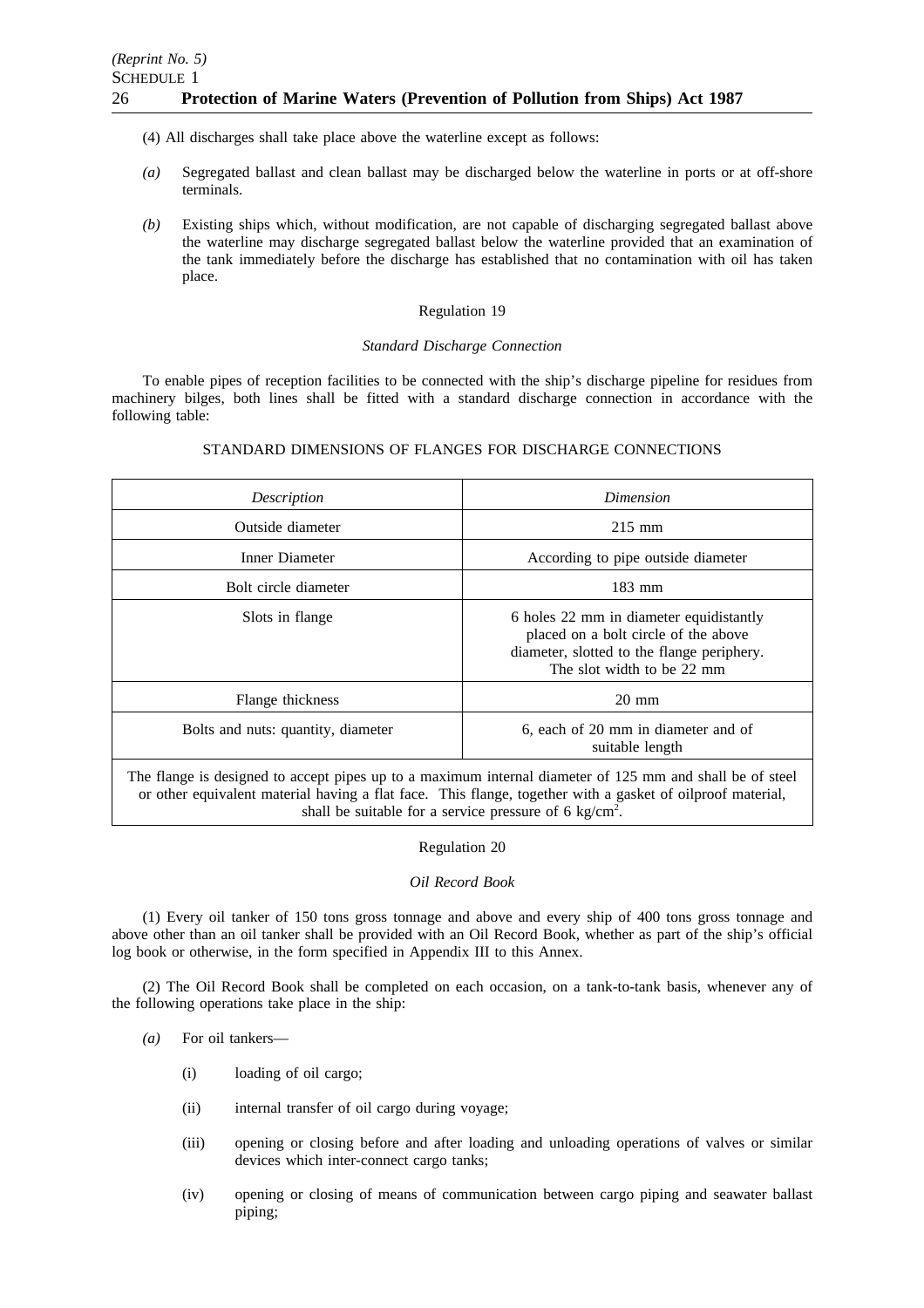- (v) opening or closing of ships' side valves before, during and after loading and unloading operations;
- (vi) unloading of oil cargo;
- (vii) ballasting of cargo tanks;
- (viii) cleaning of cargo tanks;
- (ix) discharge of ballast except from segregated ballast tanks;
- (x) discharge of water from slop tanks;
- (xi) disposal of residues;
- (xii) discharge overboard of bilge water which has accumulated in machinery spaces whilst in port, and the routine discharge at sea of bilge water which has accumulated in machinery spaces;
- *(b)* For ships other than oil tankers—
	- (i) ballasting or cleaning of fuel oil tanks or oil cargo spaces;
	- (ii) discharge of ballast or cleaning water from tanks referred to under (i) of this sub-paragraph;
	- (iii) disposal of residues;
	- (iv) discharge overboard of bilge water which has accumulated in machinery spaces whilst in port, and the routine discharge at sea of bilge water which has accumulated in machinery spaces.

(3) In the event of such discharge of oil or oily mixture as is referred to in Regulation 11 of this Annex or in the event of accidental or other exceptional discharge of oil not excepted by that Regulation, a statement shall be made in the Oil Record Book of the circumstances of, and the reasons for, the discharge.

(4) Each operation described in paragraph (2) of this Regulation shall be fully recorded without delay in the Oil Record Book so that all the entries in the book appropriate to that operation are completed. Each section of the book shall be signed by the officer or officers in charge of the operations concerned and shall be countersigned by the Master of the ship. The entries in the Oil Record Book shall be in an official language of the State whose flag the ship is entitled to fly, and, for ships holding an International Oil Pollution Prevention Certificate (1973), in English or French. The entries in an official national language of the State whose flag the ship is entitled to fly shall prevail in case of a dispute or discrepancy.

(5) The Oil Record Book shall be kept in such a place as to be readily available for inspection at all reasonable times and, except in the case of unmanned ships under tow, shall be kept on board the ship. It shall be preserved for a period of three years after the last entry has been made.

(6) The competent authority of the Government of a Party to the Convention may inspect the Oil Record Book on board any ship to which this Annex applies while the ship is in its port or off-shore terminals and may make a copy of any entry in that book and may require the Master of the ship to certify that the copy is a true copy of such entry. Any copy so made which has been certified by the Master of the ship as a true copy of an entry in the ship's Oil Record Book shall be made admissible in any judicial proceedings as evidence of the facts stated in the entry. The inspection of an Oil Record Book and the taking of a certified copy by the competent authority under this paragraph shall be performed as expeditiously as possible without causing the ship to be unduly delayed.

## Regulation 21

## *Special Requirements for Drilling Rigs and other Platforms*

Fixed and floating drilling rigs when engaged in the exploration, exploitation and associated off-shore processing of sea-bed mineral resources and other platforms shall comply with the requirements of this Annex applicable to ships of 400 tons gross tonnage and above other than oil tankers, except that—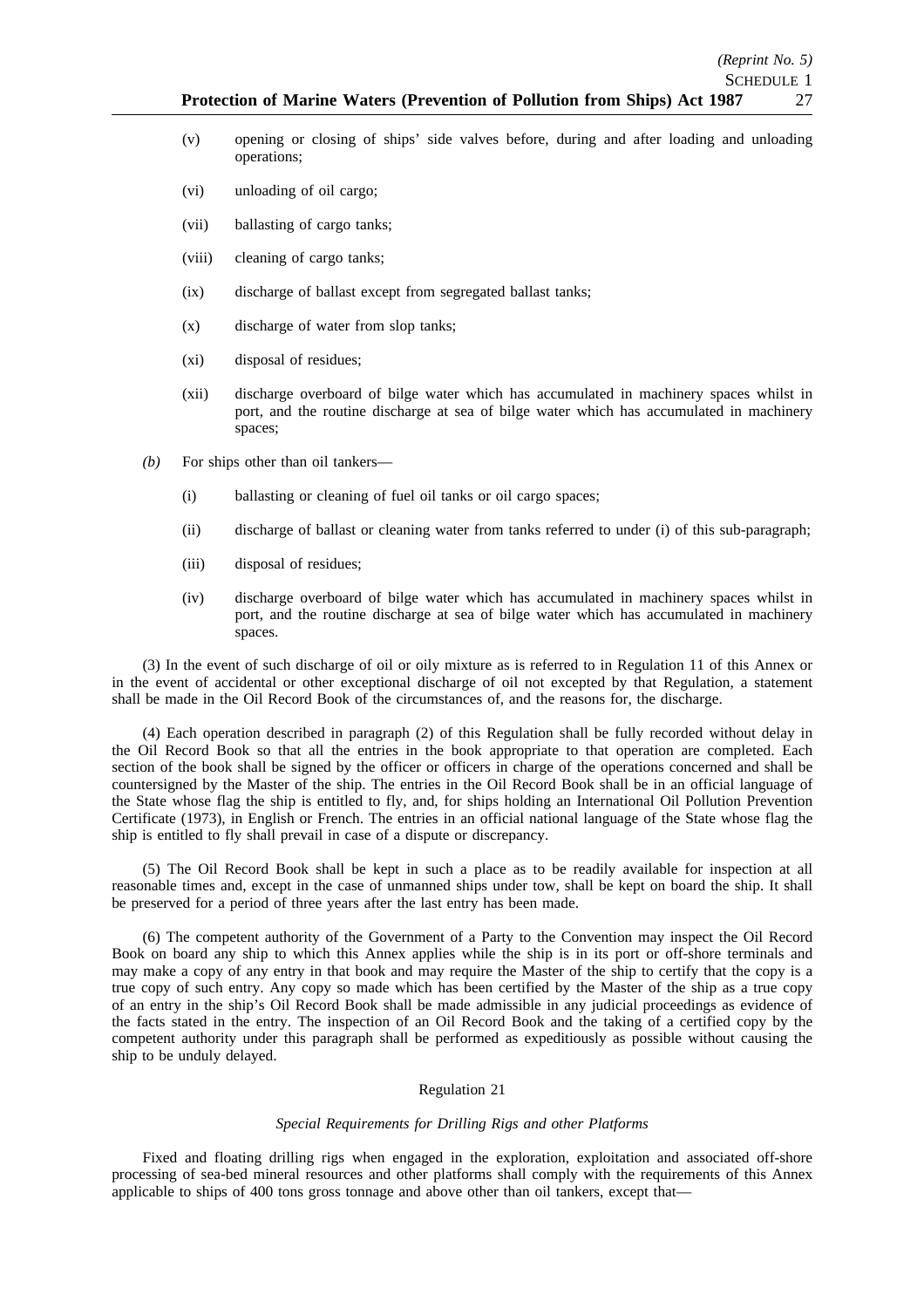- *(a)* they shall be equipped as far as practicable with the installations required in Regulations 16 and 17 of this Annex;
- *(b)* they shall keep a record of all operations involving oil or oily mixture discharges, in a form approved by the Administration; and
- *(c)* in any special area and subject to the provisions of Regulation 11 of this Annex, the discharge into the sea of oil or oily mixture shall be prohibited except when the oil content of the discharge without dilution does not exceed 15 parts per million.

# CHAPTER III—REQUIREMENTS FOR MINIMIZING OIL POLLUTION FROM OIL TANKERS DUE TO SIDE AND BOTTOM DAMAGES

## Regulation 22

# *Damage Assumptions*

(1) For the purpose of calculating hypothetical oil outflow from oil tankers, three dimensions of the extent of damage of a parallelepiped on the side and bottom of the ship are assumed as follows. In the case of bottom damages two conditions are set forth to be applied individually to the stated portions of the oil tanker.

*(a) Side damage*

|     | (i)   | Longitudinal extent $(l_c)$ :                                                                                                                                           |                                                   | $1/3L$ <sup>%</sup> or 14.5 metres,<br>whichever is less |                                                |
|-----|-------|-------------------------------------------------------------------------------------------------------------------------------------------------------------------------|---------------------------------------------------|----------------------------------------------------------|------------------------------------------------|
|     | (ii)  | Transverse extent $(t_c)$ :<br>(inboard from the ship's<br>side at right angles to<br>the centreline at the<br>level corresponding to the<br>assigned summer freeboard) |                                                   | B<br>$-$ or 11.5 metres,<br>5<br>whichever is less       |                                                |
|     | (iii) | Vertical extent $(V_c)$ :                                                                                                                                               |                                                   | from the base line<br>upwards without limit              |                                                |
| (b) |       | Bottom damage                                                                                                                                                           |                                                   |                                                          |                                                |
|     |       |                                                                                                                                                                         | perpendicular of<br>the ship                      | For 0.3L from the forward                                | Any other part of<br>the ship                  |
|     | (i)   | Longitudinal<br>extent $(l_s)$ :                                                                                                                                        | L<br>10                                           |                                                          | L<br>— or 5 metres,<br>10<br>whichever is less |
|     | (ii)  | Transverse<br>extent $(t_s)$ :                                                                                                                                          | B<br>$-$ or 10 metres,<br>6<br>less than 5 metres | whichever is less but not                                | 5 metres                                       |
|     | (iii) | Vertical extent from<br>the base line $(v_s)$ :                                                                                                                         | B<br>15                                           | — or 6 metres, whichever is less                         |                                                |

(2) Wherever the symbols given in this Regulation appear in this Chapter, they have the meaning as defined in this Regulation.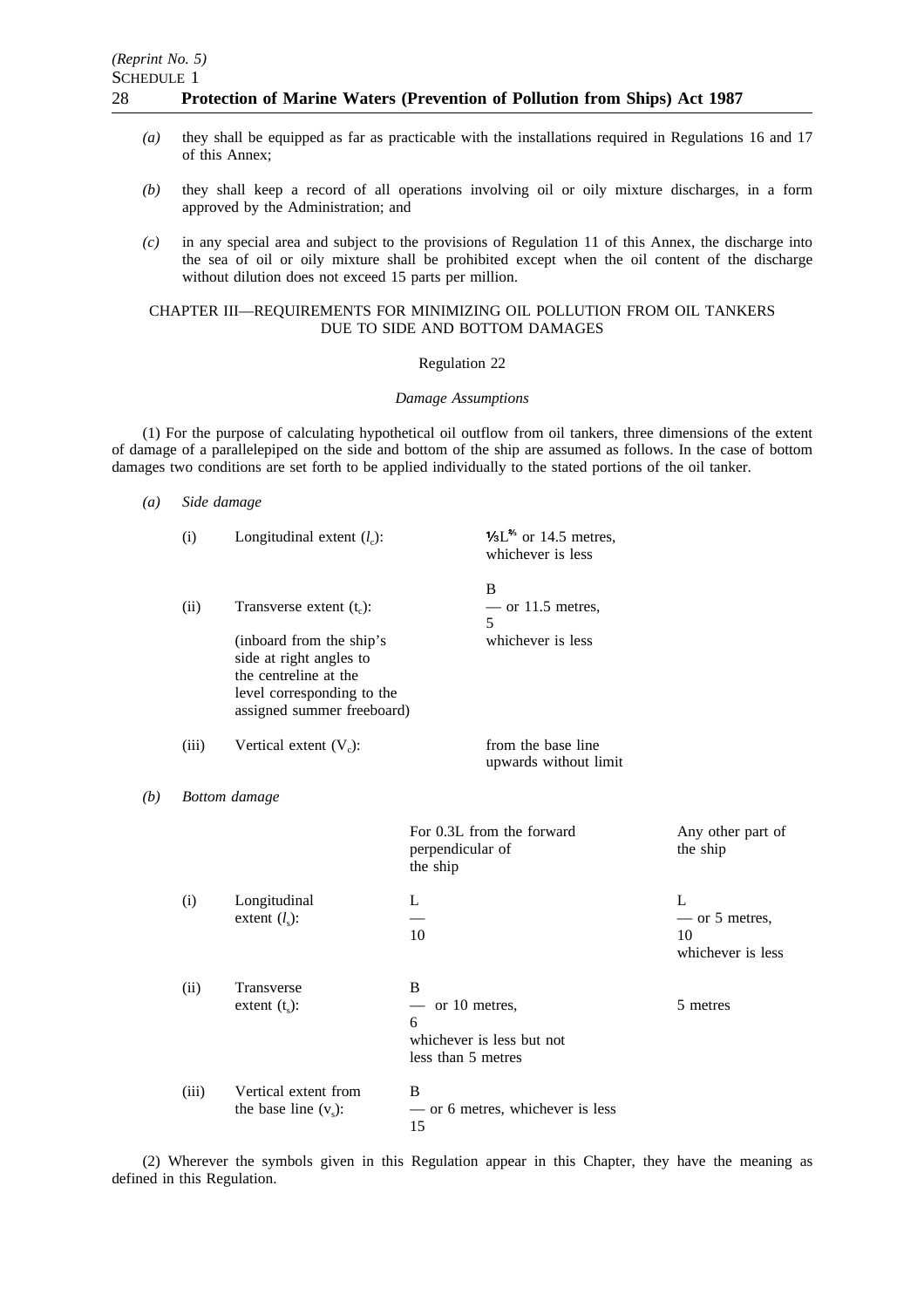## Regulation 23

## *Hypothetical Outflow of Oil*

(1) The hypothetical outflow of oil in the case of side damage  $(O<sub>c</sub>)$  and bottom damage  $(O<sub>c</sub>)$  shall be calculated by the following formulae with respect to compartments breached by damage to all conceivable locations along the length of the ship to the extent as defined in Regulation 22 of this Annex.

*(a)* for side damages:

$$
O_c = \Sigma W_i + \Sigma K_i C_i \quad (I)
$$

*(b)* for bottom damages:

$$
O_s = V_3 \left( \Sigma Z_i W_i + \Sigma Z_i C_i \right) \tag{II}
$$

- where:  $W_i$  = volume of a wing tank in cubic metres assumed to be breached by the damages as specified in Regulation 22 of this Annex; W<sub>i</sub> for a segregated ballast tank may be taken equal to zero,
	- $C_i$  = volume of a centre tank in cubic metres assumed to be breached by the damage as specified in Regulation 22 of this Annex;  $C_i$  for a segregated ballast tank may be taken equal to zero,
	- $b_i$  $K_i = 1 - \text{when } b_i$  is equal to or greater than  $t_c$ ,  $K_i$  shall be taken equal to zero,  $t_c$
	- $h_i$  $Z_i = 1 - \text{when } h_i$  is equal to or greater than  $v_s$ ,  $Z_i$  shall be taken equal to zero,  $V<sub>s</sub>$
	- $b_i$  = width of wing tank in metres under consideration measured inboard from the ship's side at right angles to the centreline at the level corresponding to the assigned summer freeboard,
	- $h_i =$  minimum depth of the double bottom in metres under consideration; where no double bottom is fitted h<sub>i</sub> shall be taken equal to zero.

Whenever symbols given in this paragraph appear in this Chapter, they have the meaning as defined in this Regulation.

(2) If a void space or segregated ballast tank of a length less than  $l_c$  as defined in Regulation 22 of this Annex is located between wing oil tanks,  $O$ , in formula (I) may be calculated on the basis of volume W<sub>i</sub> being the actual volume of one such tank (where they are of equal capacity) or the smaller of the two tanks (if they differ in capacity), adjacent to such space, multiplied by S<sub>i</sub> as defined below and taking for all other wing tanks involved in such a collision the value of the actual full volume.

$$
S_i = 1 - \frac{l_i}{l_c}
$$

where  $l_i$  = length in metres of void space or segregated ballast tank under consideration.

(3) *(a)* Credit shall only be given in respect of double bottom tanks which are either empty or carrying clean water when cargo is carried in the tanks above.

*(b)* Where the double bottom does not extend for the full length and width of the tank involved, the double bottom is considered non-existent and the volume of the tanks above the area of the bottom damage shall be included in formula (II) even if the tank is not considered breached because of the installation of such a partial double bottom.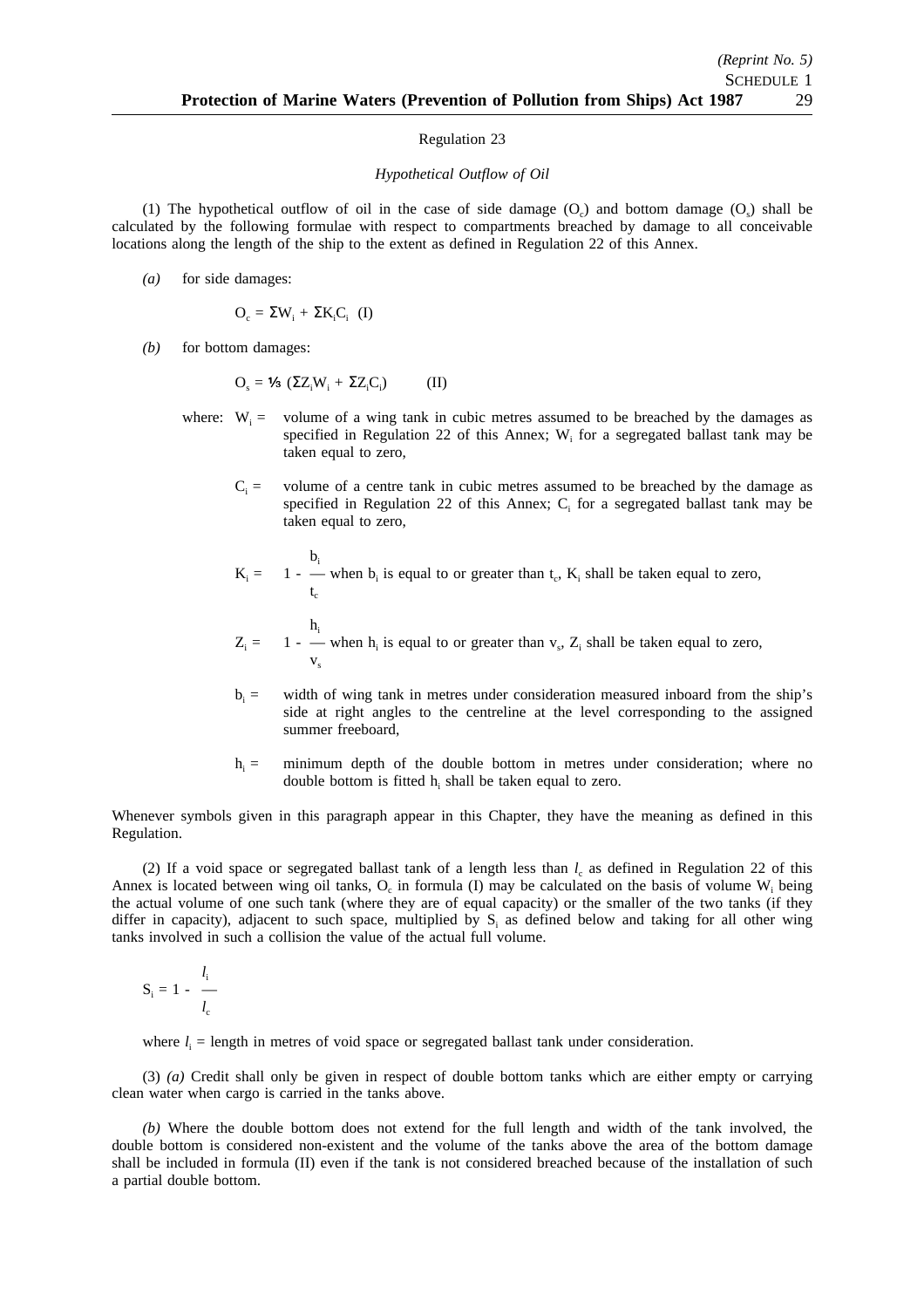# *(Reprint No. 5)* SCHEDULE 1 30 **Protection of Marine Waters (Prevention of Pollution from Ships) Act 1987**

*(c)* Suction wells may be neglected in the determination of the value hi provided such wells are not excessive in area and extend below the tank for a minimum distance and in no case more than half the height of the double bottom. If the depth of such a well exceeds half the height of the double bottom, hi shall be taken equal to the double bottom height minus the well height.

Piping serving such wells if installed within the double bottom shall be fitted with valves or other closing arrangements located at the point of connection to the tank served to prevent oil outflow in the event of damage to the piping. Such piping shall be installed as high from the bottom shell as possible. These valves shall be kept closed at sea at any time when the tank contains oil cargo, except that they may be opened only for cargo transfer needed for the purpose of trimming of the ship.

(4) In the case where bottom damage simultaneously involves four centre tanks, the value of  $O_s$  may be calculated according to the formula

$$
O_s = \frac{1}{4} \left( \Sigma Z_i W_i + \Sigma Z_i C_i \right) \tag{III}
$$

(5) An Administration may credit as reducing oil outflow in case of bottom damage, an installed cargo transfer system having an emergency high suction in each cargo oil tank, capable of transferring from a breached tank or tanks to segregated ballast tanks or to available cargo tankage if it can be assured that such tanks will have sufficient ullage. Credit for such a system would be governed by ability to transfer in two hours of operation oil equal to one half of the largest of the breached tanks involved and by availability of equivalent receiving capacity in ballast or cargo tanks. The credit shall be confined to permitting calculation of Os, according to formula (III). The pipes for such suctions shall be installed at least at a height not less than the vertical extent of the bottom damage  $v<sub>s</sub>$ . The Administration shall supply the Organization with the information concerning the arrangements accepted by it, for circulation to other Parties to the Convention.

# Regulation 24

## *Limitation of Size and Arrangement of Cargo Tanks*

(1) Every new oil tanker shall comply with the provisions of this Regulation. Every existing oil tanker shall be required, within two years after the date of entry into force of the present Convention, to comply with the provisions of this Regulation if such a tanker falls into either of the following categories:

- *(a)* A tanker, the delivery of which is after 1 January 1977; or
- *(b)* A tanker to which both the following conditions apply:
	- (i) Delivery is not later than 1 January 1977; and
	- (ii) The building contract is placed after 1 January 1974, or in cases where no building contract has previously been placed, the keel is laid or the tanker is at a similar stage of construction after 30 June 1974.

(2) Cargo tanks of oil tankers shall be of such size and arrangements that the hypothetical outflow  $O<sub>c</sub>$  or Os calculated in accordance with the provisions of Regulation 23 of this Annex anywhere in the length of the ship does not exceed 30 000 cubic metres or  $400<sup>3</sup>$ DW, whichever is the greater, but subject to a maximum of 40 000 cubic metres.

(3) The volume of any one wing cargo oil tank of an oil tanker shall not exceed seventy-five per cent of the limits of the hypothetical oil outflow referred to in paragraph (2) of this Regulation. The volume of any one centre cargo oil tank shall not exceed 50 000 cubic metres. However, in segregated ballast oil tankers as defined in Regulation 13 of this Annex, the permitted volume of a wing cargo oil tank situated between two segregated ballast tanks, each exceeding  $l_c$  in length, may be increased to the maximum limit of hypothetical oil outflow provided that the width of the wing tanks exceeds  $t_c$ .

(4) The length of each cargo tank shall not exceed 10 metres or one of the following values, whichever is the greater:

*(a)* Where no longitudinal bulkhead is provided—

0.1L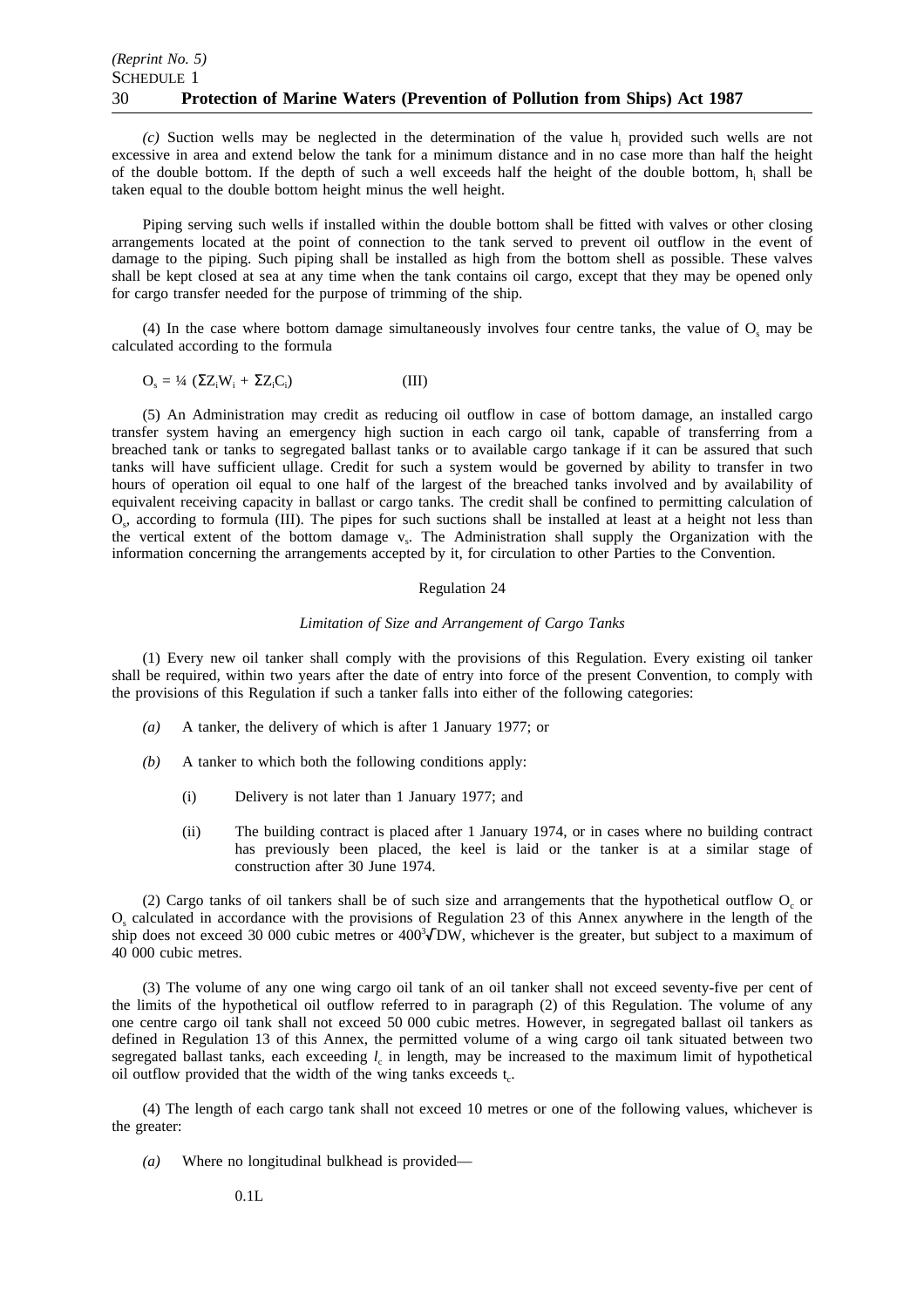*(b)* Where a longitudinal bulkhead is provided at the centreline only—

0.15L

- *(c)* Where two or more longitudinal bulkheads are provided—
	- (i) for wing tanks—

0.2L

- (ii) for centre tanks:
	- — — — — (1) if  $b_i$  is equal to or greater than 1 —  $\overline{\mathbf{B}}$  5

0.2L

(2) if 
$$
\overline{b_i}
$$
 is less than  $\frac{1}{1 - \frac{1}{B}}$ 

—where no centreline longitudinal bulkhead is provided

$$
\frac{-}{(0.5\ \frac{b_i}{B} + 0.1)L}
$$

—where a centreline longitudinal bulkhead is provided

$$
\begin{array}{c} \\ (0.25\ \overset{\text{L}}{b_i} + 0.15)L \\ B \end{array}
$$

(5) In order not to exceed the volume limits established by paragraphs (2), (3) and (4) of this Regulation and irrespective of the accepted type of cargo transfer system installed, when such system interconnects two or more cargo tanks, valves or other similar closing devices shall be provided for separating the tanks from each other. These valves or devices shall be closed when the tanker is at sea.

(6) Lines of piping which run through cargo tanks in a position less than  $t_c$  from the ship's side or less than  $v<sub>s</sub>$  from the ship's bottom shall be fitted with valves or similar closing devices at the point at which they open into any cargo tank. These valves shall be kept closed at sea at any time when the tanks contain cargo oil, except that they may be opened only for cargo transfer needed for the purpose of trimming of the ship.

# Regulation 25

## *Subdivision and Stability*

(1) Every new oil tanker shall comply with the subdivision and damage stability criteria as specified in paragraph (3) of this Regulation, after the assumed side or bottom damage as specified in paragraph (2) of this Regulation, for any operating draught reflecting actual partial or full load conditions consistent with trim and strength of the ship as well as specific gravities of the cargo. Such damage shall be applied to all conceivable locations along the length of the ship as follows:

- *(a)* In tankers of more than 225 metres in length, anywhere in the ship's length;
- *(b)* In tankers of more than 150 metres, but not exceeding 225 metres in length, anywhere in the ship's length except involving either after or forward bulkhead bounding the machinery space located aft. The machinery space shall be treated as a single floodable compartment;
- *(c)* In tankers not exceeding 150 metres in length, anywhere in the ship's length between adjacent transverse bulkheads with the exception of the machinery space. For tankers of 100 metres or less in length where all requirements of paragraph (3) of this Regulation cannot be fulfilled without materially impairing the operational qualities of the ship, Administrations may allow relaxations from these requirements.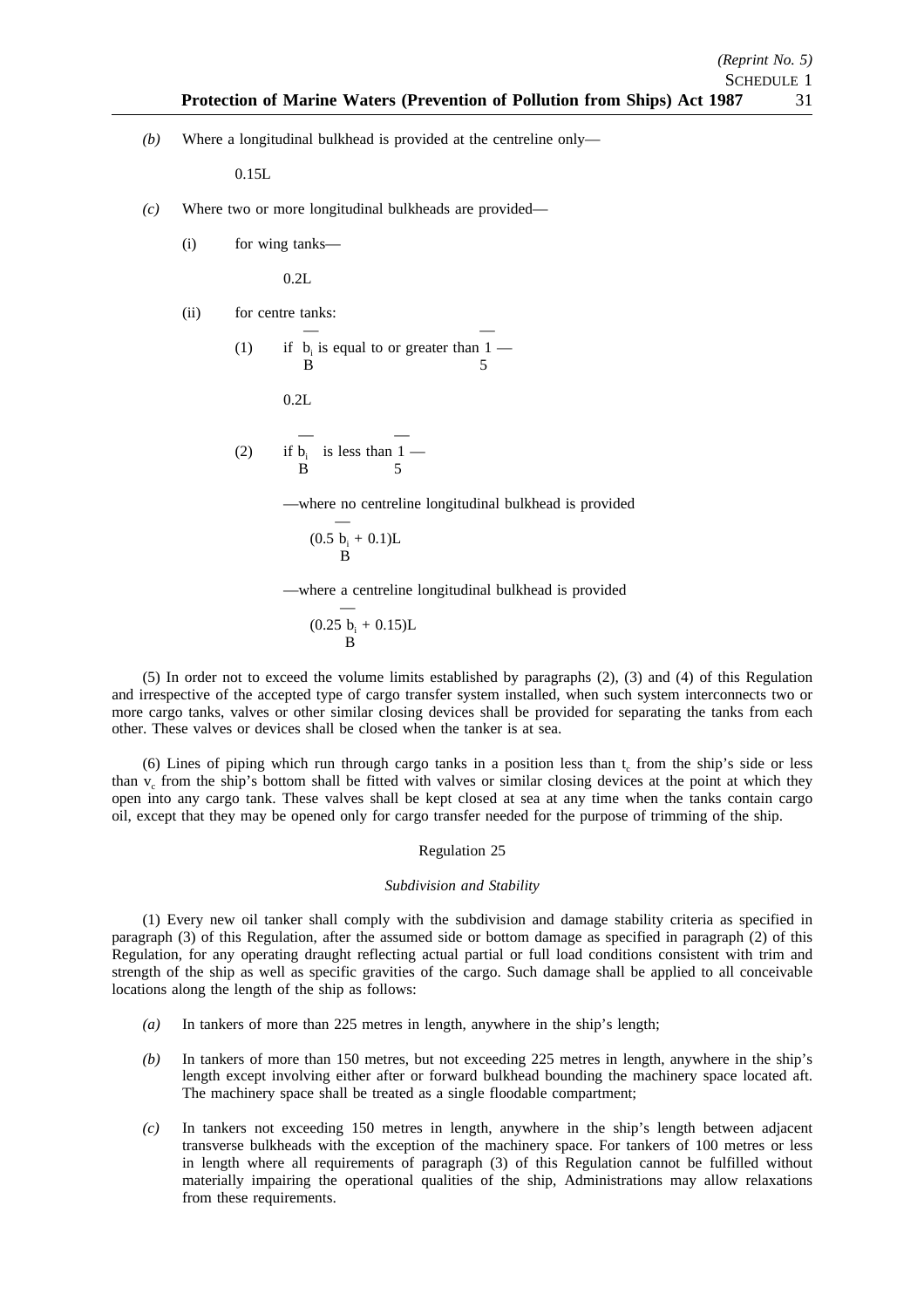Ballast conditions where the tanker is not carrying oil in cargo tanks excluding any oil residues, shall not be considered.

- (2) The following provisions regarding the extent and the character of the assumed damage shall apply:
- *(a)* The extent of side or bottom damage shall be as specified in Regulation 22 of this Annex, except that the longitudinal extent of bottom damage within 0.3L from the forward perpendicular shall be the same as for side damage, as specified in Regulation  $22(1)(a)(i)$  of this Annex. If any damage of lesser extent results in a more severe condition such damage shall be assumed.
- *(b)* Where the damage involving transverse bulkheads is envisaged as specified in sub-paragraphs (1)*(a)* and *(b)* of this Regulation, transverse watertight bulkheads shall be spaced at least at a distance equal to the longitudinal extent of assumed damage specified in sub-paragraph *(a)* of this paragraph in order to be considered effective. Where transverse bulkheads are spaced at a lesser distance, one or more or these bulkheads within such extent of damage shall be assumed as non-existent for the purpose of determining flooded compartments.
- *(c)* Where the damage between adjacent transverse watertight bulkheads is envisaged as specified in sub-paragraph  $(1)/c$  of this Regulation, no main transverse bulkhead or a transverse bulkhead bounding side tanks or double bottom tanks shall be assumed damaged, unless—
	- (i) the spacing of the adjacent bulkheads is less than the longitudinal extent of assumed damage specified in sub-paragraph *(a)* of this paragraph; or
	- (ii) there is a step or a recess in a transverse bulkhead of more than 3.05 metres in length, located within the extent of penetration of assumed damage. The step formed by the after peak bulkhead and after peak tank top shall not be regarded as a step for the purpose of this Regulation.
- *(d)* If pipes, ducts or tunnels are situated within the assumed extent of damage, arrangements shall be made so that progressive flooding cannot thereby extend to compartments other than those assumed to be floodable for each case of damage.

(3) Oil tankers shall be regarded as complying with the damage stability criteria if the following requirements are met:

- *(a)* The final waterline, taking into account sinkage, heel and trim, shall be below the lower edge of any opening through which progressive flooding may take place. Such openings shall include air pipes and those which are closed by means of weathertight doors or hatch covers and may exclude those openings closed by means of watertight manhole covers and flush scuttles, small watertight cargo tank hatch covers which maintain the high integrity of the deck, remotely operated watertight sliding doors, and side scuttles of the non-opening type.
- *(b)* In the final stage of flooding, the angle of heel due to unsymmetrical flooding shall not exceed 25 degrees, provided that this angle may be increased up to 30 degrees if no deck edge immersion occurs.
- *(c)* The stability in the final stage of flooding shall be investigated and may be regarded as sufficient if the righting lever curve has at least a range of 20 degrees beyond the position of equilibrium in association with a maximum residual righting lever of a least 0.1 metre. The Administration shall give consideration to the potential hazard presented by protected or unprotected openings which may become temporarily immersed within the range or residual stability.
- *(d)* The Administration shall be satisfied that the stability is sufficient during intermediate stages of flooding.

(4) The requirements of paragraph (1) of this Regulation shall be confirmed by calculations which take into consideration the design characteristics of the ship, the arrangements, configuration and contents of the damaged compartments; and the distribution, specific gravities and the free surface effect of liquids. The calculations shall be based on the following:

*(a)* Account shall be taken of any empty or partially filled tank, the specific gravity of cargoes carried, as well an any outflow of liquids from damaged compartments.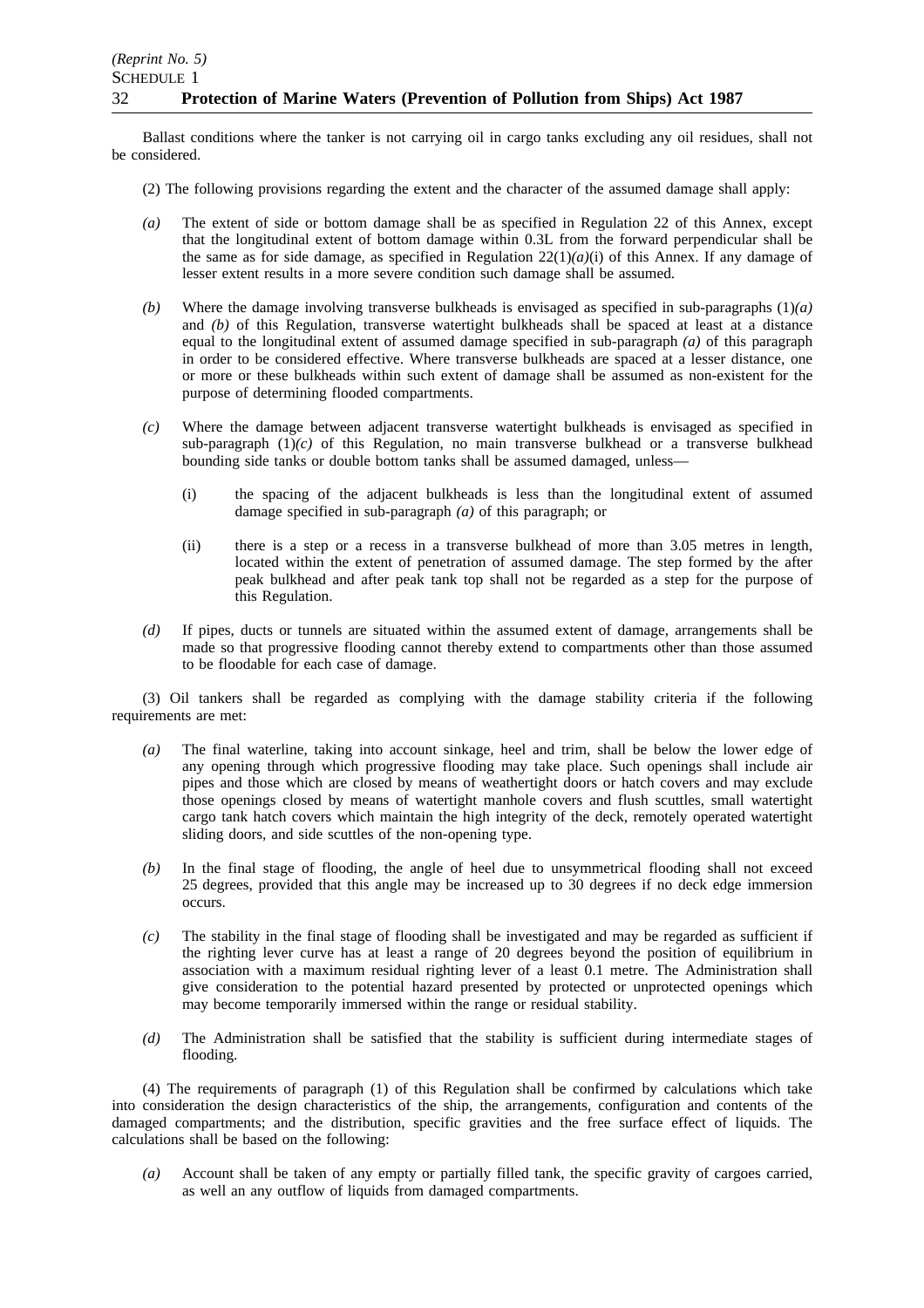*(b)* The permeabilities are assumed as follows:

| <i>Spaces</i>                   | Permeability  |
|---------------------------------|---------------|
| Appropriated to stores          | 0.60          |
| Occupied by accommodation       | 0.95          |
| Occupied by machinery           | 0.85          |
| Voids                           | 0.95          |
| Intended for consumable liquids | 0 or $0.95*$  |
| Intended for other liquids      | 0 to $0.95^+$ |

- Whichever results in the more severe requirements.
- † The permeability of partially filled compartments shall be consistent with the amount of liquid carried.
	- *(c)* The buoyancy of any superstructure directly above the side damage shall be disregarded. The unflooded parts of superstructures beyond the extent of damage, however, may be taken into consideration provided that they are separated from the damaged space by watertight bulkheads and the requirements of sub-paragraph  $(3)(a)$  of this Regulation in respect of these intact spaces are complied with. Hinged watertight doors may be acceptable in watertight bulkheads in the superstructure.
	- *(d)* The free surface effect shall be calculated at an angle of heel of 5 degrees for each individual compartment. The Administration may require or allow the free surface corrections to be calculated at an angle of heel greater than 5 degrees for partially filled tanks.
	- *(e)* In calculating the effect of free surfaces of consumable liquids it shall be assumed that, for each type of liquid at least one transverse pair or a single centreline tank has a free surface and the tank or combination of tanks to be taken into account shall be those where the effect of free surfaces is the greatest.

(5) The Master of every oil tanker and the person in charge of a non-self-propelled oil tanker to which this Annex applies shall be supplied in an approved form with—

- *(a)* information relative to loading and distribution of cargo necessary to ensure compliance with the provisions of this Regulation; and
- *(b)* data on the ability of the ship to comply with damage stability criteria as determined by this Regulation, including the effect of relaxations that may have been allowed under sub-paragraph (1)*(c)* of this Regulation.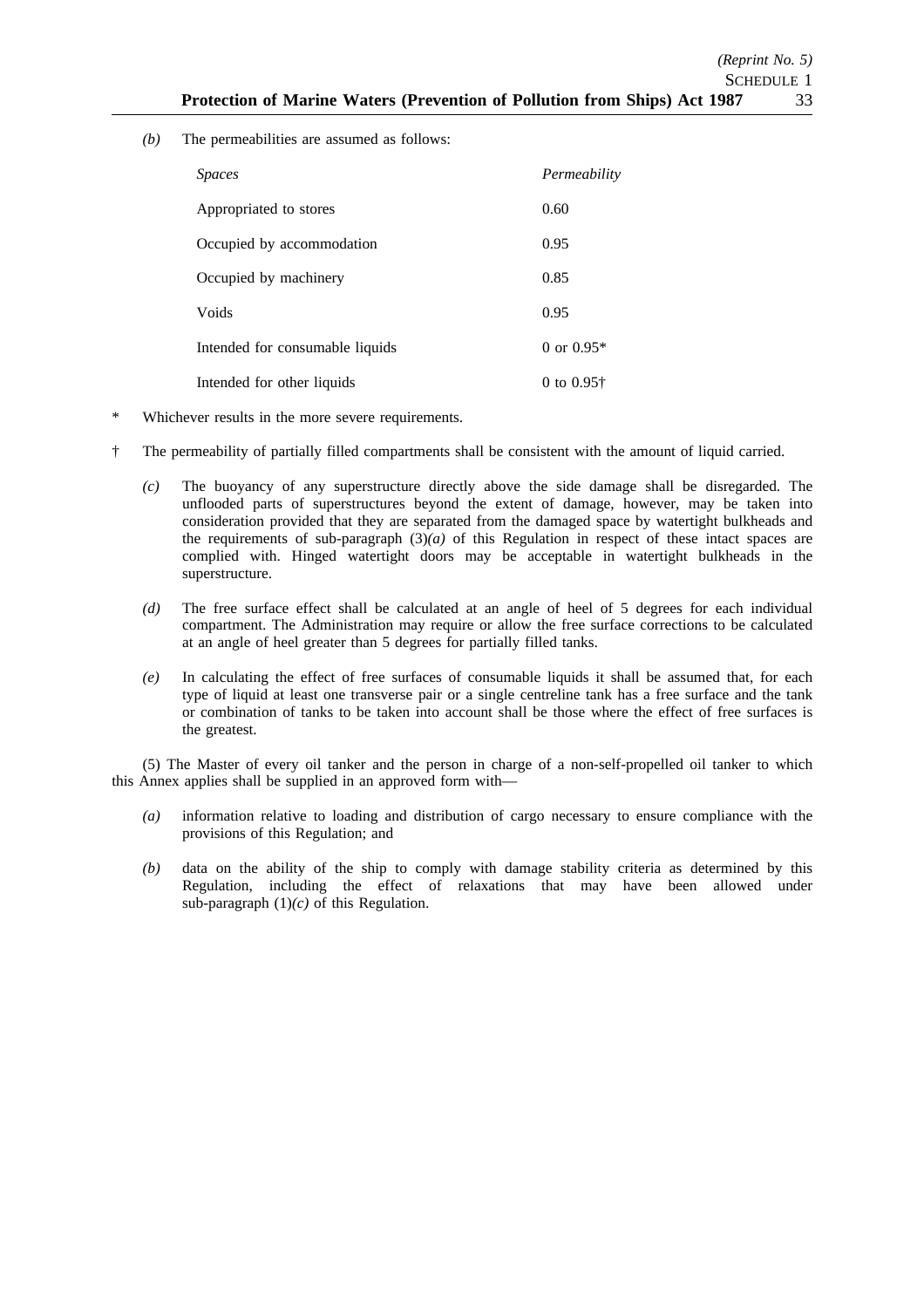# **Appendix I**

# LIST OF OILS\*

Blending Stocks Alkylates—fuel Roofers Flux Reformates Straight Run Residue Polymer—fuel

**Oils** Gasolines<br>
Clarified Casinghead Casing Casing Casing Casing Casing Casing Casing Casing Casing Casing Casing Casing Casing Casing Casing Casing Casing Casing Casing Casing Casing Casing Casing Casing Casing Casing C Clarified Casinghead (natural)<br>Crude Oil Automotive Automotive Mixtures containing crude oil Aviation Diesel Oil Straight Run Fuel Oil No. 4 Fuel Oil No. 1 (Kerosene) Fuel Oil No. 5 Fuel Oil No. 1-D Fuel Oil No. 6 Fuel Oil No. 2 Fuel Oil No. 2 Fuel Oil No. 2 Fuel Oil No. 2 Fuel Oil No. 2 Fuel Oil No. 2 Fuel Oil No. 2 Road Oil Transformer Oil<br>Aromatic Oil (excluding vegetable oil)<br>JP-1 (Kerosene) Aromatic Oil (excluding vegetable oil) JP-1<br>
Lubricating Oils and Blending Stocks JP-3 Lubricating Oils and Blending Stocks JP-3<br>Mineral Oil JP-4 Mineral Oil Motor Oil JP-5 (Kerosene, Heavy) Penetrating Oil **Turbo** Fuel Spindle Oil Kerosene Turbine Oil Mineral Spirit

## **Distillates**

Flashed Feed Stocks

## **Gas Oil** Cracked

\* The list of oils shall not necessarily be considered as comprehensive.

**Asphalt solutions Gasoline Blending Stocks**

Automotive Fuel Oil No. 2-D

**Naphtha** Solvent<br>Petroleum Straight Run Heartcut Distillate Oil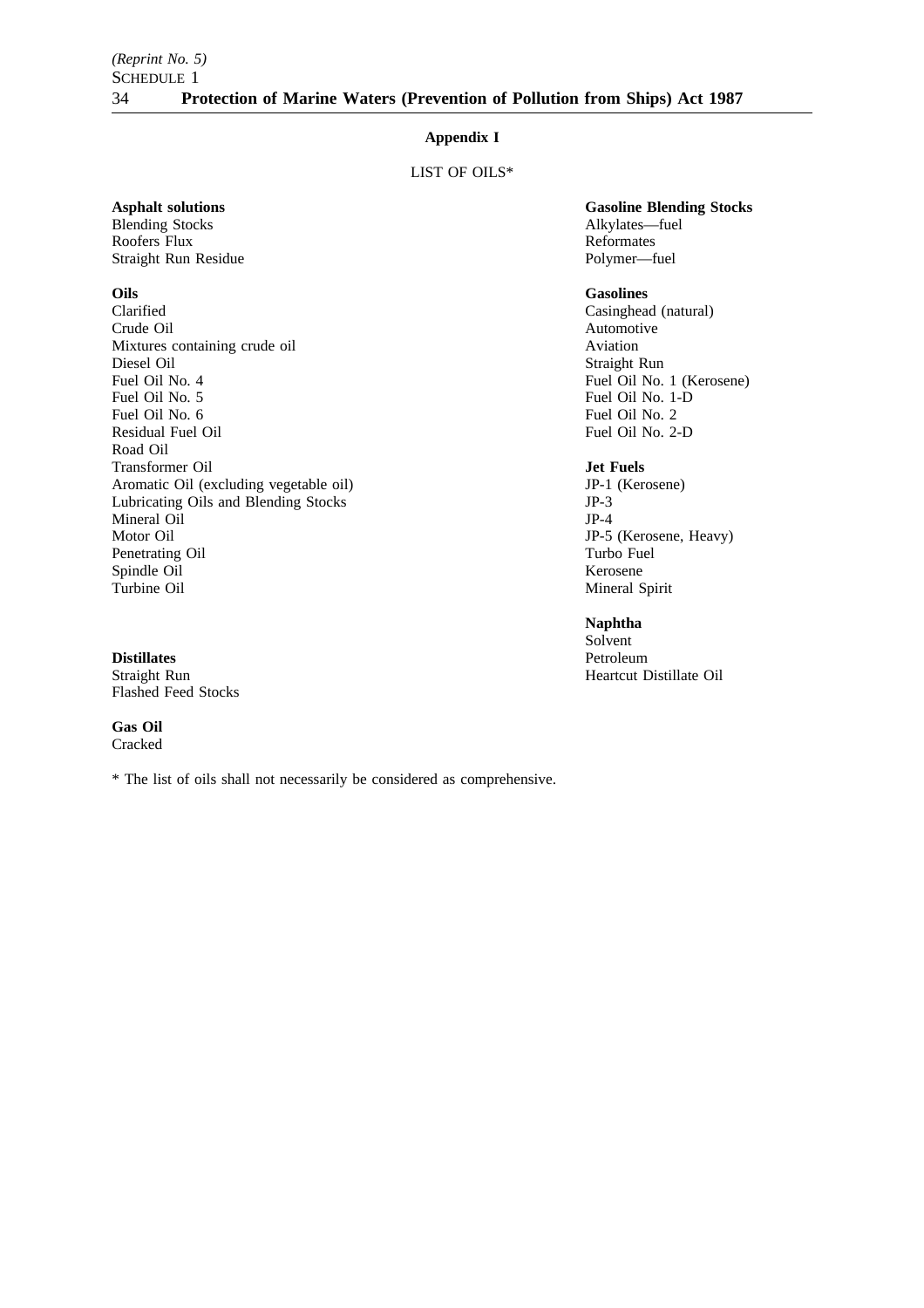# **Appendix II**

## FORM OF CERTIFICATE

## INTERNATIONAL OIL POLLUTION PREVENTION CERTIFICATE (1973)

Issued under the Provisions of the International Convention for the Prevention of Pollution from Ships, 1973, under the Authority of the Government of

............................................................................... *(full designation of the country)*

by . . . . . . . . . . . . . . . . . . . . . . . . . . . . . . . . . . . . . . . . . . . . . . . . . . . . . . . . . . . . . . . . . . . . . . . . . . . . *(full designation of the competent person or organization authorized under the provisions of the International Convention for the Prevention of Pollution from Ships, 1973)*

| Name of Ship | <i>Distinctive</i><br>Number or<br>Letter | Port of Registry | Gross Tonnage |
|--------------|-------------------------------------------|------------------|---------------|
|              |                                           |                  |               |

Type of ship:

Oil tanker, including combination carrier\*

Asphalt carrier\*

Ship other than an oil tanker with cargo tanks coming under Regulation 2(2) of Annex I of the Convention\*

Ship other than any of the above\*

New/existing ship\* \* Delete as appropriate.

Date of building or major conversion contract .............................................

Date on which keel was laid or ship was at a similar stage of construction or on which major conversion was commenced .....................................................

Date of delivery or completion of major conversion .........................................

PART A ALL SHIPS

The ship is equipped with:

For ships of 400 tons gross tonnage and above—

- *(a)* oily-water separating equipment\* (capable of producing the effluent with oil content not exceeding 100 parts per million); or
- *(b)* an oil filtering system\* (capable of producing the effluent with oil content not exceeding 100 parts per million);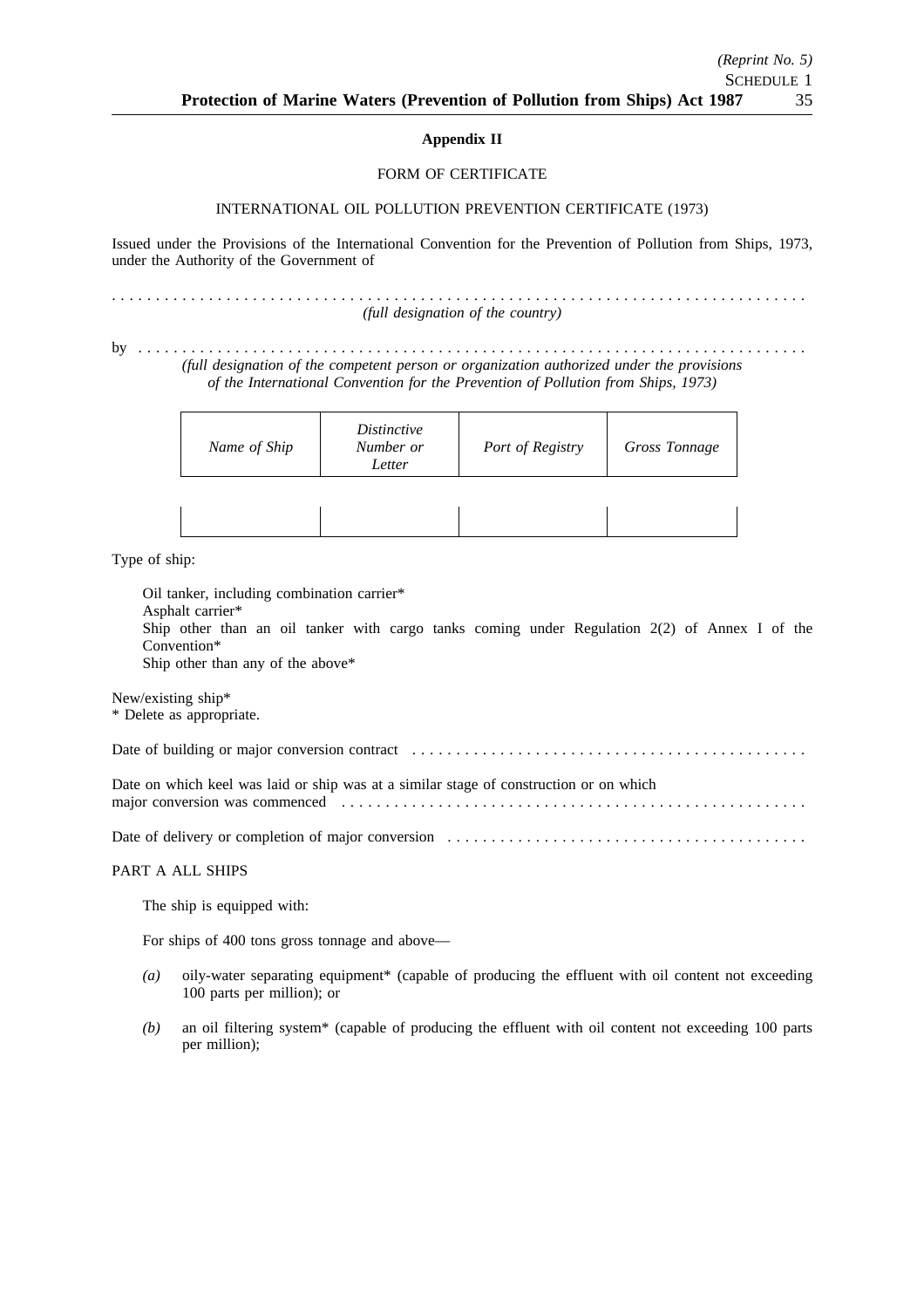For ships of 10 000 tons gross tonnage and above—

- *(c)* an oil discharge monitoring and control system\* (additional to *(a)* or *(b)* above); or
- *(d)* oily-water separating equipment and an oil filtering system\* (capable of producing the effluent with oil content not exceeding 15 parts per million) in lieu of *(a)* or *(b)* above.

Particulars of requirements from which exemption is granted under Regulation 2(2) and 2(4)*(a)* of Annex I of the Convention:

............................................................................... ...............................................................................

*Remarks:*

PART B OIL TANKER<sup>12</sup>

Deadweight........ metric tons. Length of ship........ metres

It is certified that this ship is—

- $(a)$  required to be constructed according to and complies with<sup>3</sup>
- *(b)* not required to be constructed according to<sup>3</sup>
- $(c)$  not required to be constructed according to, but complies with<sup>3</sup>

the requirements of Regulation 24 of Annex I of the Convention.

- <sup>1</sup> This Part should be completed for oil tankers including combination carriers and asphalt carriers, and those entries which are applicable should be completed for ships other than oil tankers which are constructed and utilized to carry oil in bulk of an aggregate capacity of 200 cubic metres or above.
- <sup>2</sup> Part B need not be reproduced on a Certificate issued to any ship other than those referred to in footnote 1.
- <sup>3</sup> Delete as appropriate.

The capacity of segregated ballast tanks is . . . . . . cubic metres and complies with the requirements of Regulation 13 of Annex I of the Convention.

The segregated ballast is distributed as follows:

| Tank | Quantity | Tank | Quantity |
|------|----------|------|----------|
|      |          |      |          |
|      |          |      |          |

\*

\* *End of Part B*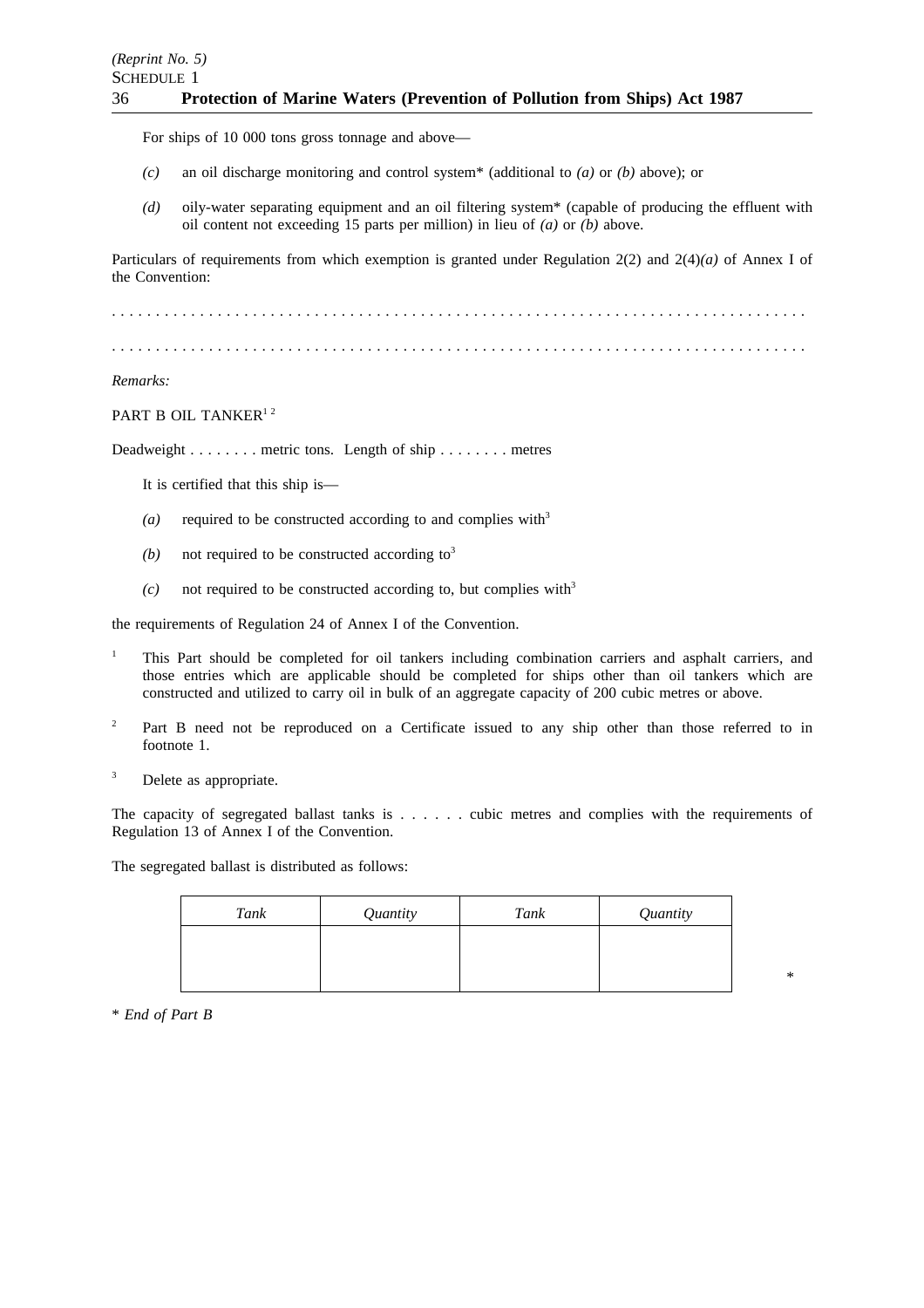THIS IS TO CERTIFY:

That the ship has been surveyed in accordance with Regulation 4 of Annex I of the International Convention for the Prevention of Pollution from Ships, 1973, concerning the prevention of pollution by oil; and

That the survey shows that the structure, equipment, fittings, arrangement and material of the ship and the condition thereof are in all respects satisfactory and that the ship complies with the applicable requirements of Annex I of the Convention.

This Certificate is valid until ......................................................... subject to intermediate survey(s) at intervals of ............................................. Issued at ....................................................................... *(place of issue of Certificate)* . . . . . . . . . . . . . . 19. . . . . . . . . . . . . . . . . . . . . . . . . . . . . . . . . . . . . . . . . . . . . . . . . . . . . . .

*(Signature of duly authorized official issuing the Certificate)*

*(Seal or stamp of the issuing Authority, as appropriate)*

Endorsement for existing ships<sup>4</sup>

This is to certify that this ship has been so equipped as to comply with the requirements of the International Convention for the Prevention of Pollution from Ships, 1973 as relating to existing ships three years from the date of entry into force of the Convention.

> Signed ............................................. *(Signature of duly authorized official)* Place of endorsement .................................. Date of endorsement ...................................

*(Seal or stamp of the Authority, as appropriate)*

## **Intermediate survey**

This is to certify that at an intermediate survey required by Regulation  $4(1)(c)$  of Annex I of the Convention, this ship and the condition thereof are found to comply with the relevant provisions of the Convention.

| (Signature of duly authorized official)                                                                                                                 |  |  |
|---------------------------------------------------------------------------------------------------------------------------------------------------------|--|--|
|                                                                                                                                                         |  |  |
| Date                                                                                                                                                    |  |  |
| (Seal or stamp of the Authority, as appropriate)<br>(Signature of duly authorized official)<br>Date<br>(Seal or stamp of the Authority, as appropriate) |  |  |
|                                                                                                                                                         |  |  |
|                                                                                                                                                         |  |  |
|                                                                                                                                                         |  |  |
|                                                                                                                                                         |  |  |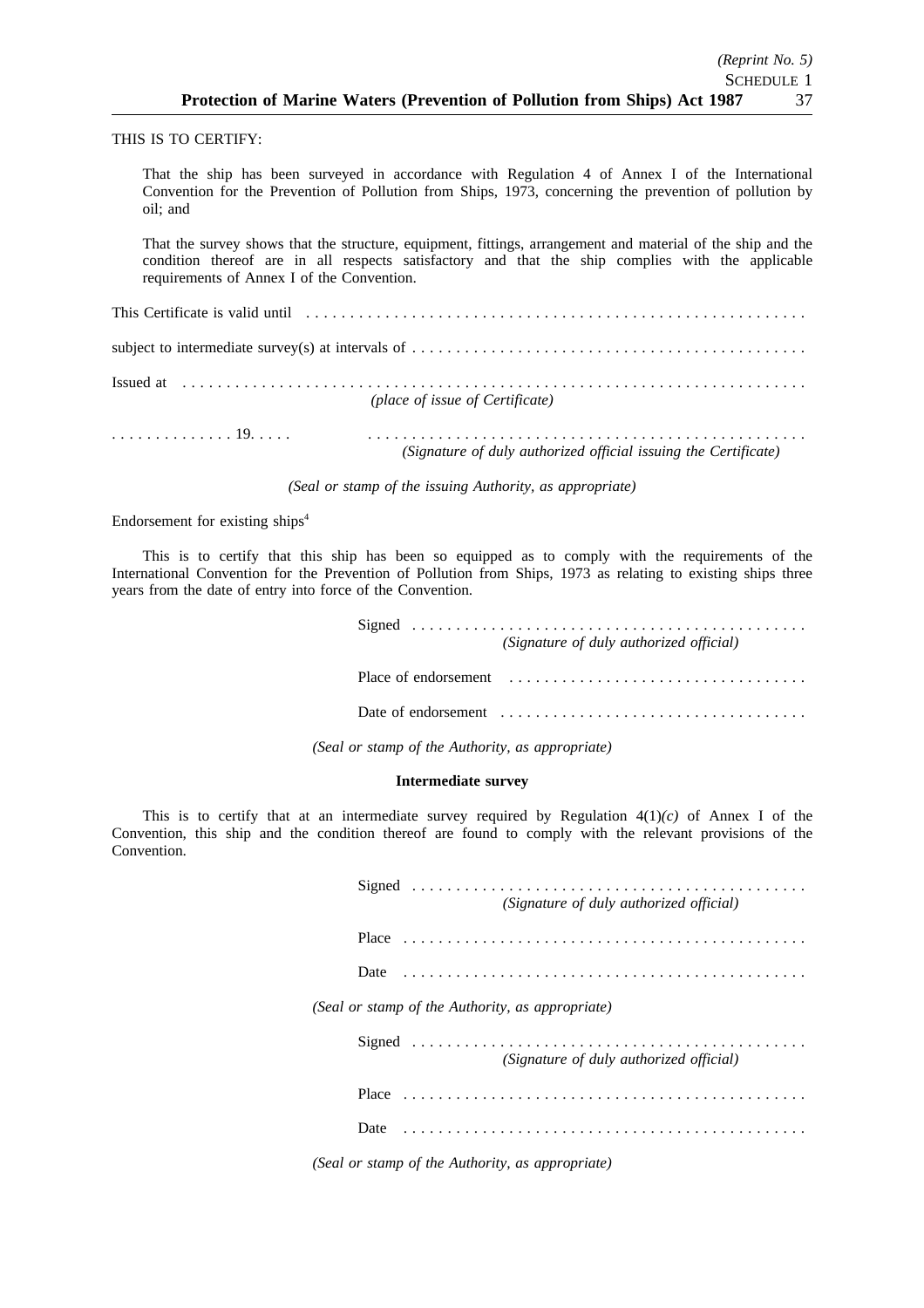# *(Reprint No. 5)* SCHEDULE 1<br>38 Pro 38 **Protection of Marine Waters (Prevention of Pollution from Ships) Act 1987**

Under the provisions of Regulation 8(2) and (4) of Annex I of the Convention the validity of this Certificate is extended until

| (Signature of duly authorized official) |
|-----------------------------------------|
|                                         |
|                                         |

*(Seal or stamp of the Authority, as appropriate)*

<sup>4</sup> This entry need not be reproduced on a Certificate other than the first Certificate issued to any ship.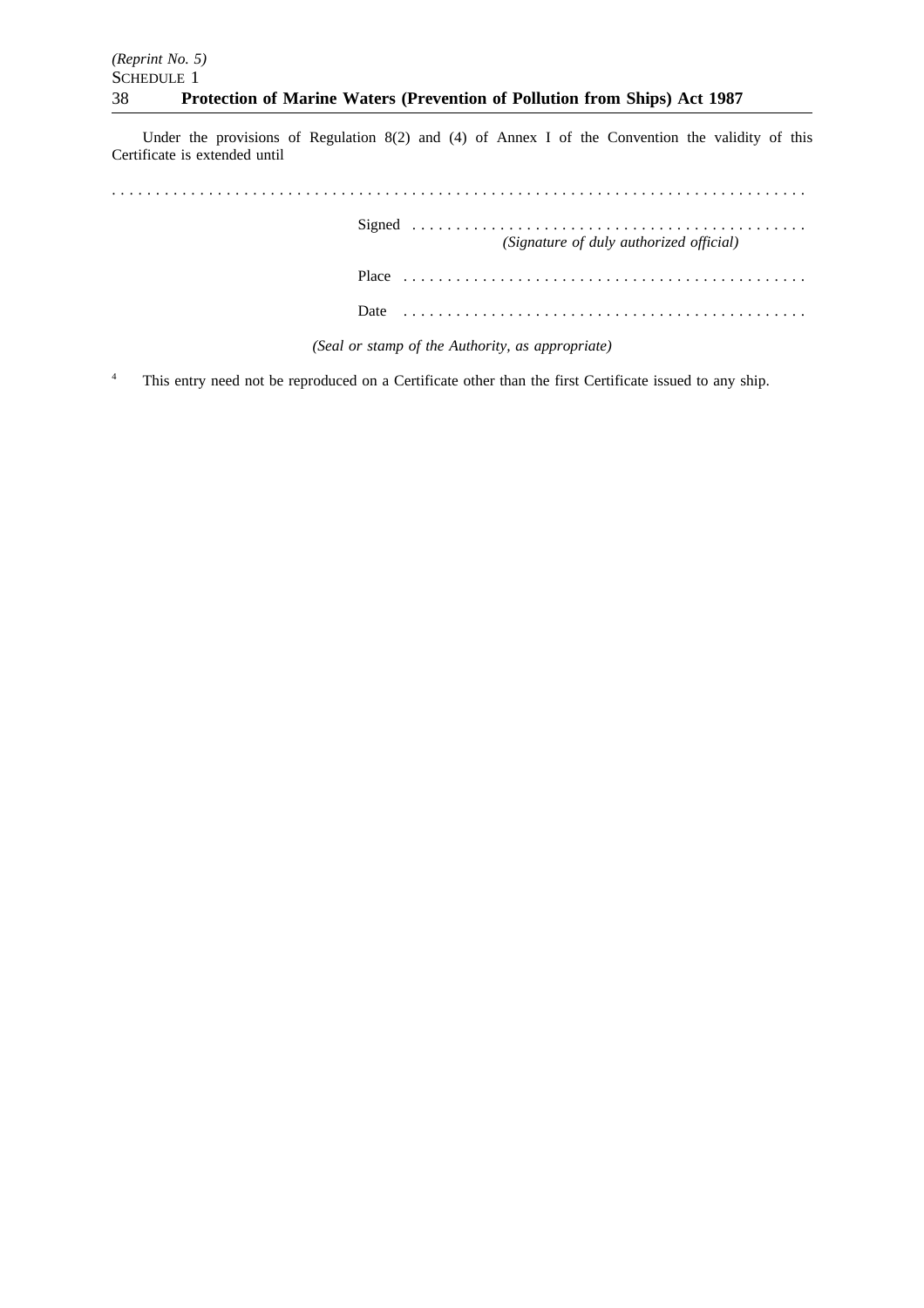# **Appendix III**

## FORM OF OIL RECORD BOOK

# **OIL RECORD BOOK**

# I-FOR OIL TANKERS<sup>1</sup>

*(a)* Loading of oil cargo

| 1. Date and place of loading                                                                                              |  |  |
|---------------------------------------------------------------------------------------------------------------------------|--|--|
| 2. Types of oil loaded                                                                                                    |  |  |
| 3. Identity of tank(s) loaded                                                                                             |  |  |
| 4. Closing of applicable cargo tank<br>valves and applicable line cut-off<br>valves on completion of loading <sup>2</sup> |  |  |

The undersigned certifies that in addition to the above, all sea valves, overboard discharge valves, cargo tank and pipeline connections and inter-connections, were secured on completion of loading oil cargo.

Date of entry.................. Officer in charge ................................

Master ........................................

*(b)* Internal transfer of oil cargo during voyage

| 5. | Date of internal transfer          |                   |      |  |  |
|----|------------------------------------|-------------------|------|--|--|
|    | 6. Identity of $tank(s)$           | $\left( 1\right)$ | From |  |  |
|    |                                    | (11)              | To   |  |  |
|    | Was(were) tank(s) in 6(i) emplied? |                   |      |  |  |

The undersigned certifies that in addition to the above, all sea valves, overboard discharge valves, cargo tank and pipeline connections and inter-connections, were secured on completion of internal transfer of oil cargo.

Date of entry.................. Officer in charge ................................

Master ........................................

- <sup>1</sup> This part should be completed for oil tankers including combination carriers and asphalt carriers, and those entries which are applicable shall be completed for ships other than oil tankers which are constructed and utilized to carry oil in bulk of an aggregate capacity of 200 cubic metres or above. This part need not be reproduced on an Oil Record Book issued to any ship other than those referred to above.
- <sup>2</sup> Applicable valves and similar devices are those referred to in Regulations  $20(2)(a)(iii)$ , 23 and 24 of Annex I of the Convention.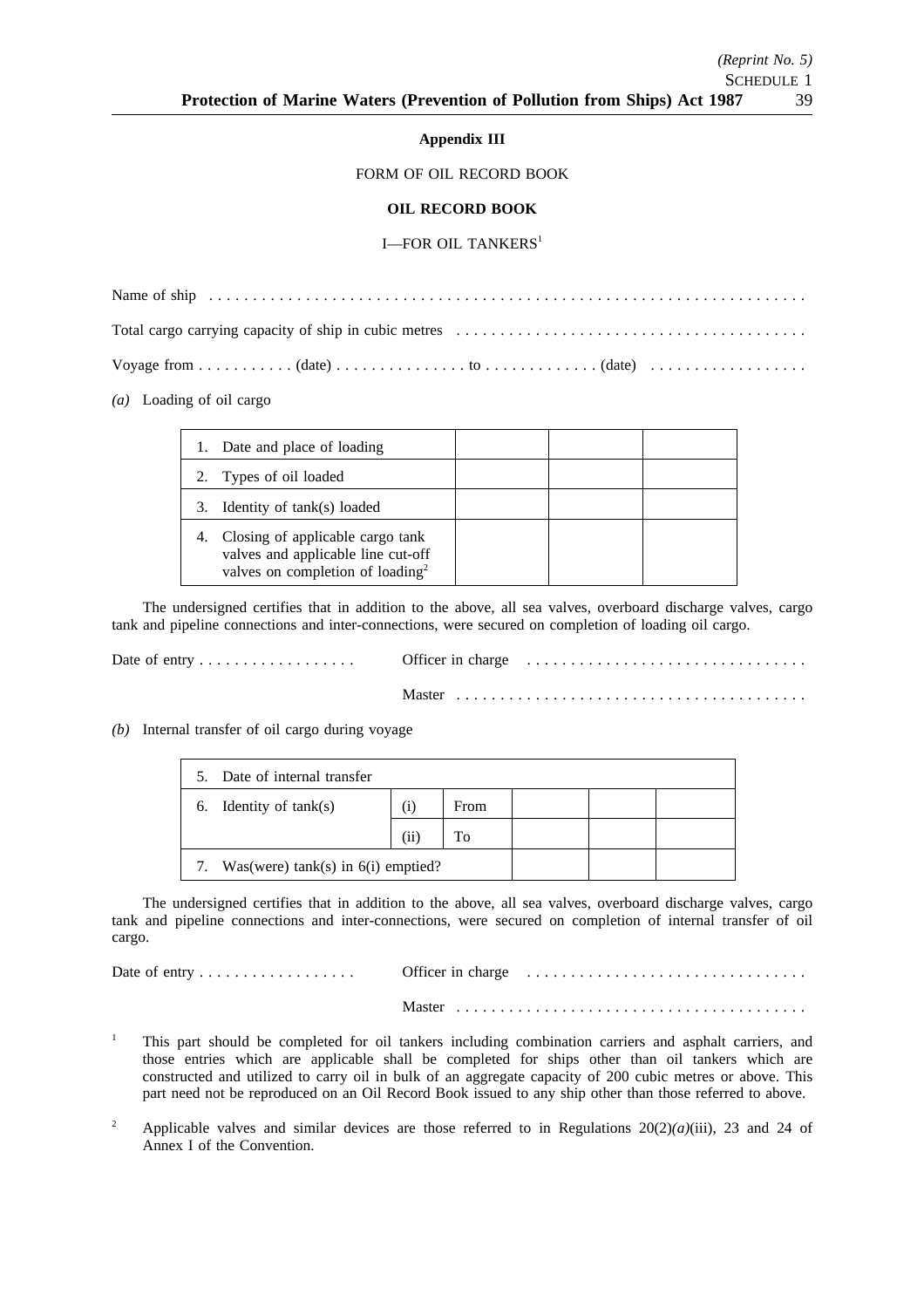*(c)* Unloading of oil cargo

| 8. Date and place of unloading                                                                                               |  |  |
|------------------------------------------------------------------------------------------------------------------------------|--|--|
| 9. Identity of tank(s) unloaded                                                                                              |  |  |
| 10. Was (were) $tank(s)$ emptied?                                                                                            |  |  |
| 11. Opening of applicable cargo tank<br>valves and applicable line cut-off<br>valves prior to cargo unloading <sup>2</sup>   |  |  |
| 12. Closing of applicable cargo tank<br>valves and applicable line cut-off<br>valves on completion of unloading <sup>2</sup> |  |  |

The undersigned certifies that in addition to the above, all sea valves, overboard discharge valves, cargo tank and pipeline connections and inter-connections, were secured on completion of unloading of oil cargo.

Date of entry................. Officer in charge .....................................

Master .............................................

*(d)* Ballasting of cargo tanks

| 13. Identity of tank(s) ballasted                                                                                                                                            |  |  |
|------------------------------------------------------------------------------------------------------------------------------------------------------------------------------|--|--|
| 14. Date and position of ship at start<br>of ballasting                                                                                                                      |  |  |
| 15. If valves connecting cargo lines<br>and segregated ballast lines were<br>used give time, date and position of<br>ship when valves were $(a)$ opened,<br>and $(b)$ closed |  |  |

The undersigned certifies that in addition to the above all sea valves, overboard discharge valves, cargo tank and pipeline connections and inter-connections, were secured on the completion of ballasting.

Date of entry................. Officer in charge .....................................

Master .............................................

*(e)* Cleaning of cargo tanks

| 16. Identity of tank(s) cleaned      |  |  |
|--------------------------------------|--|--|
| 17. Date and duration of cleaning    |  |  |
| 18. Methods of cleaning <sup>3</sup> |  |  |

Date of entry................. Officer in charge .....................................

Master .............................................

- <sup>2</sup> Applicable valves and similar devices are those referred to in Regulations  $20(2)(a)(iii)$ , 23 and 24 of Annex I of the Convention.
- <sup>3</sup> Hand hosing, machine washing and/or chemical cleaning. Where chemically cleaned, the chemical concerned and the amount used should be stated.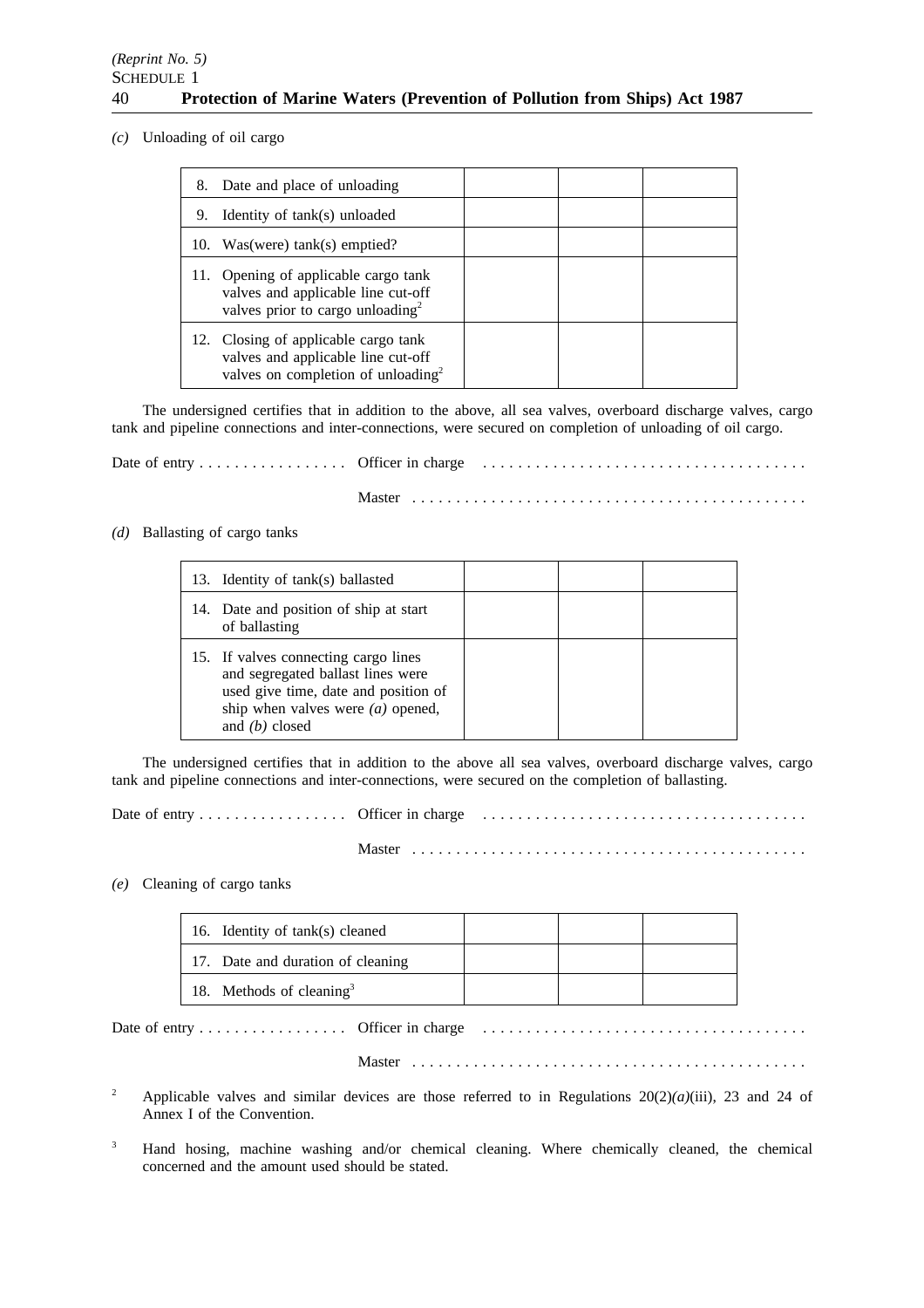*(f)* Discharge of dirty ballast

|     | 19. Identity of $tank(s)$                                                                                            |  |  |
|-----|----------------------------------------------------------------------------------------------------------------------|--|--|
|     | 20. Date and position of ship at start<br>of discharge to sea                                                        |  |  |
|     | 21. Date and position of ship at finish<br>of discharge to sea                                                       |  |  |
|     | 22. Ship's speed(s) during discharge                                                                                 |  |  |
|     | 23. Quantity discharged to sea                                                                                       |  |  |
|     | 24. Quantity of polluted water<br>transferred to slop $tank(s)$<br>$(identity$ slop $tank(s))$                       |  |  |
| 25. | Date and port of discharge into<br>shore reception facilities (if<br>applicable)                                     |  |  |
| 26. | Was any part of the discharge<br>conducted during darkness, if so,<br>for how long?                                  |  |  |
|     | 27. Was a regular check kept on the<br>effluent and the surface of the<br>water in the locality of the<br>discharge? |  |  |
| 28. | Was any oil observed on the<br>surface of the water in the<br>locality of the discharge?                             |  |  |

Date of entry.................. Officer in charge ................................

Master ........................................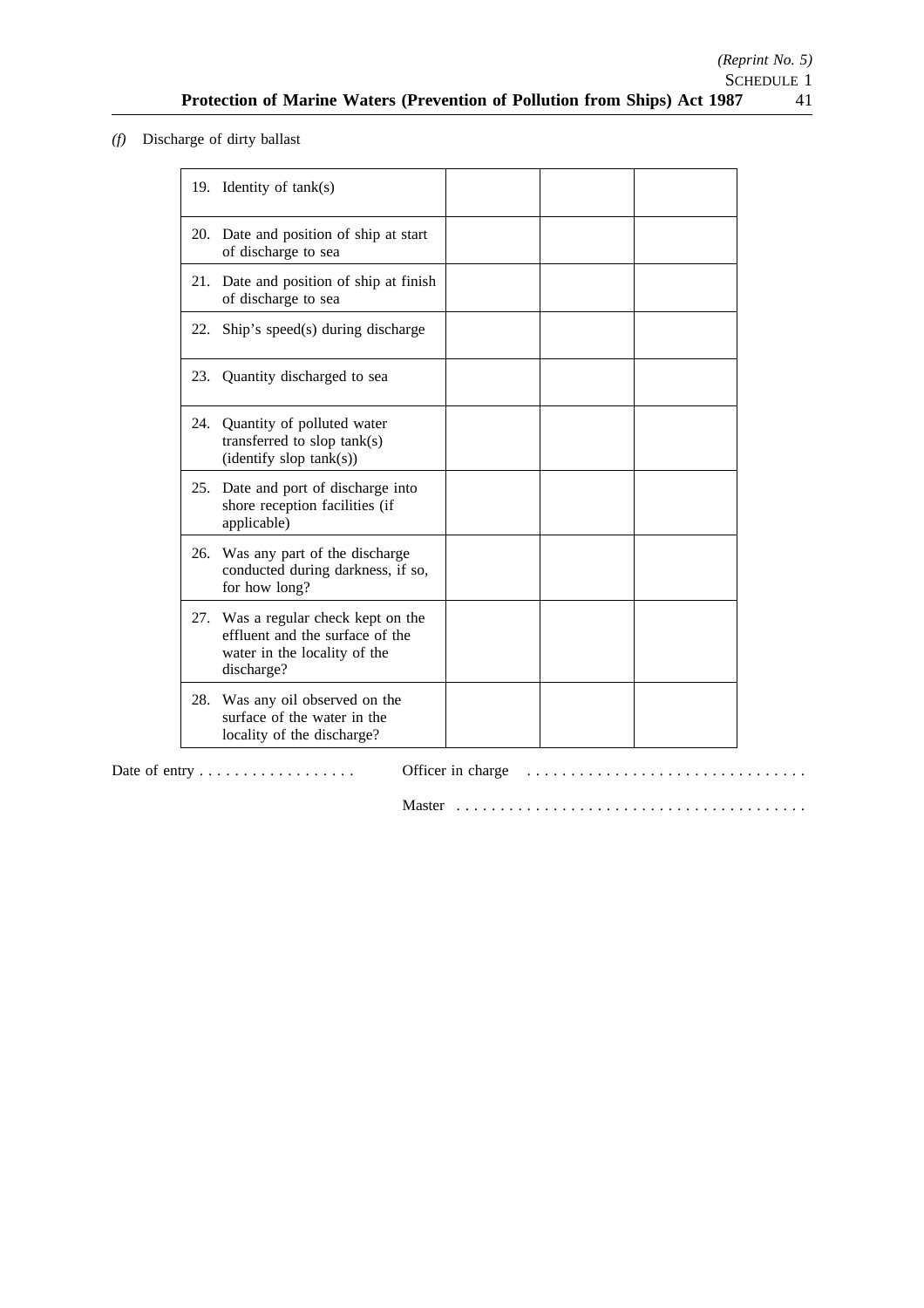*(g)* Discharge of water from slop tanks

|     | 29. Identity of slop $tank(s)$                                                                                       |  |  |
|-----|----------------------------------------------------------------------------------------------------------------------|--|--|
|     | 30. Time of settling from last entry of<br>residues, or                                                              |  |  |
|     | 31. Time of settling from last<br>discharge                                                                          |  |  |
|     | 32. Date, time and position of ship at<br>start of discharge                                                         |  |  |
| 33. | Sounding of total contents at start<br>of discharge                                                                  |  |  |
|     | 34. Sounding of oil/water interface at<br>start of discharge                                                         |  |  |
| 35. | Bulk quantity discharged and rate<br>of discharge                                                                    |  |  |
|     | 36. Final quantity discharged and rate<br>of discharge                                                               |  |  |
|     | 37. Date, time and position of ship at<br>end of discharge                                                           |  |  |
|     | 38. Ship's speed(s) during discharge                                                                                 |  |  |
| 39. | Sounding of oil/water interface at<br>end of discharge                                                               |  |  |
| 40. | Was any part of the discharge<br>conducted during darkness, if so,<br>for how long?                                  |  |  |
|     | 41. Was a regular check kept on the<br>effluent and the surface of the<br>water in the locality of the<br>discharge? |  |  |
|     | 42. Was any oil observed on the<br>surface of the water in the locality<br>of the discharge?                         |  |  |

Date of entry................. Officer in charge .....................................

Master .............................................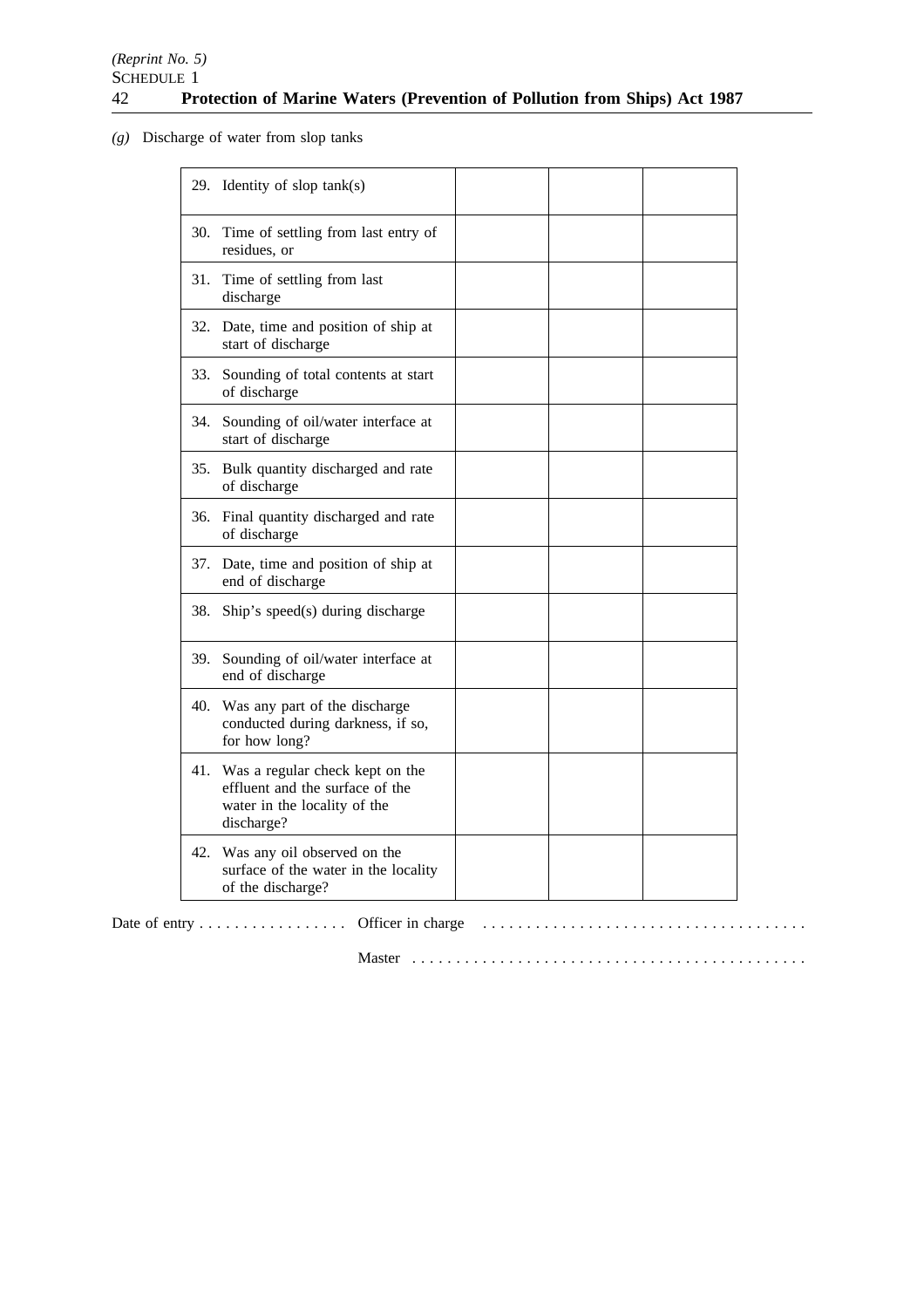*(h)* Disposal of residues

| 43. Identity of $tank(s)$                                                                                                                                                                               |  |  |
|---------------------------------------------------------------------------------------------------------------------------------------------------------------------------------------------------------|--|--|
| 44. Quantity disposed from each tank                                                                                                                                                                    |  |  |
| 45. Method of disposal of residue:<br>$(a)$ Reception facilities<br>$(b)$ Mixed with cargo<br>$(c)$ Transferred to another (other)<br>$tank(s)$ (identify $tank(s)$ )<br>(d) Other method (state which) |  |  |
| 46. Date and port of disposal of<br>residue                                                                                                                                                             |  |  |

Date of entry................. Officer in charge .....................................

Master .............................................

*(i)* Discharge of clean ballast contained in cargo tanks

| 47. Date and position of ship at<br>commencement of discharge of<br>clean ballast                                    |  |  |
|----------------------------------------------------------------------------------------------------------------------|--|--|
| 48. Identity of tank(s) discharged                                                                                   |  |  |
| 49. Was (were) the $tank(s)$ empty on<br>completion?                                                                 |  |  |
| 50. Position of vessel on completion<br>if different from 47                                                         |  |  |
| 51. Was any part of the discharge<br>conducted during darkness, if so,<br>for how long?                              |  |  |
| 52. Was a regular check kept on the<br>effluent and the surface of the<br>water in the locality of the<br>discharge? |  |  |
| 53. Was any oil observed on the<br>surface of the water in the<br>locality of the discharge?                         |  |  |

Date of entry................. Officer in charge .....................................

Master .............................................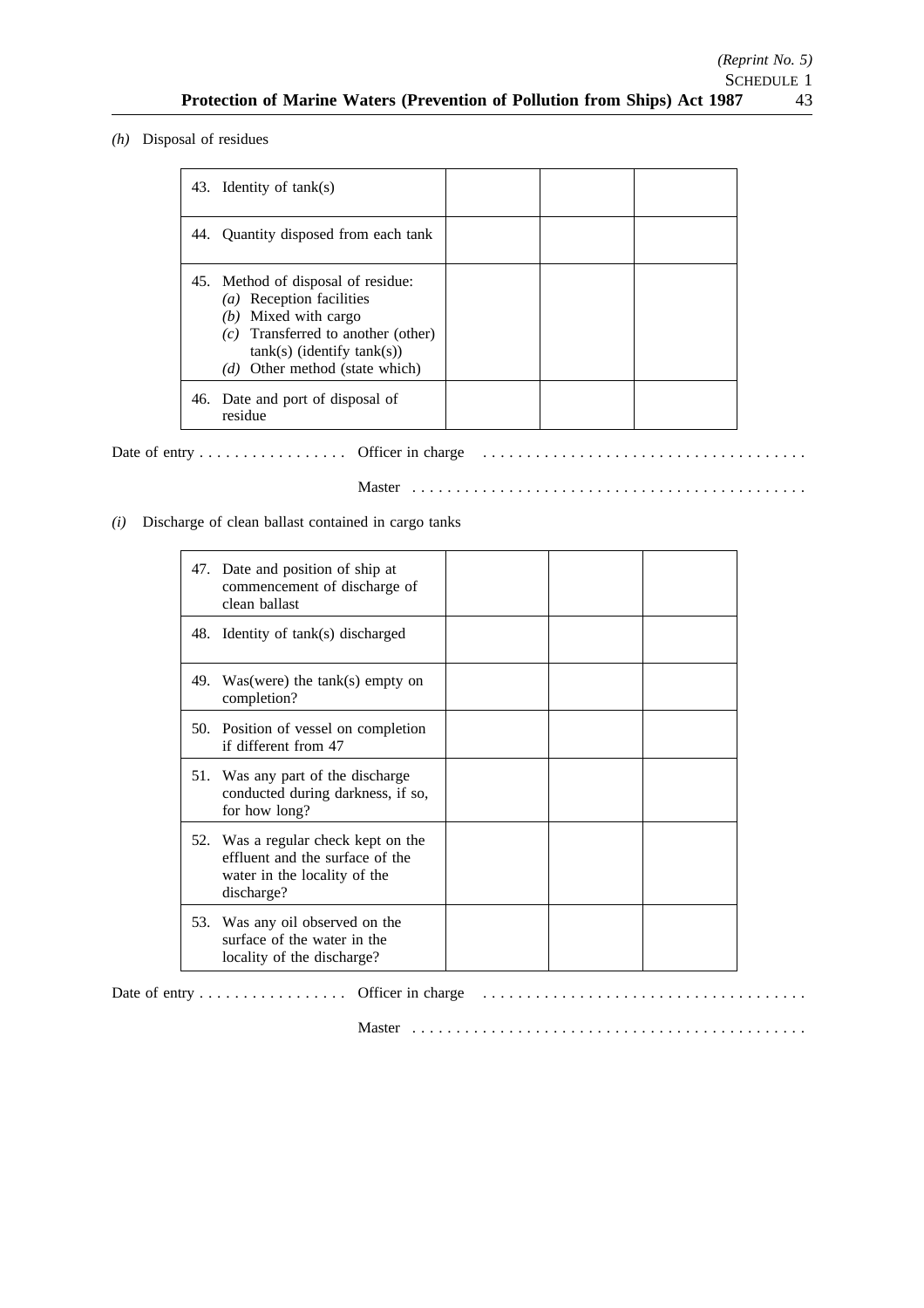*(j)* Discharge overboard of bilge water containing oil which has accumulated in machinery spaces whilst in port<sup>4</sup>

| 54. Port                                                       |  |  |
|----------------------------------------------------------------|--|--|
| 55. Duration of stay                                           |  |  |
| 56. Quantity disposed                                          |  |  |
| 57. Date and place of disposal                                 |  |  |
| 58. Method of disposal (state whether<br>a separator was used) |  |  |

Date of entry................. Officer in charge .....................................

Master .............................................

# *(k)* Accidental or other exceptional discharges of oil

| 59. Date and time of occurrence                                                          |  |  |
|------------------------------------------------------------------------------------------|--|--|
| 60. Place or position of ship at time of<br>occurrence                                   |  |  |
| 61. Approximate quantity and type of<br>oil                                              |  |  |
| 62. Circumstances of discharge or<br>escape, the reasons therefor and<br>general remarks |  |  |

Date of entry................. Officer in charge .....................................

Master .............................................

<sup>4</sup> Where the pump starts automatically and discharges through a separator at all times it will be sufficient to enter each day "Automatic discharge from bilges through a separator".

*(l)* Has the oil monitoring and control system been out of operation at any time when discharging overboard? If so, give time and date of failure and time and date of restoration and confirm that this was due to equipment failure and state reason if known ........................................... .......................................................................... .......................................................................... Date of entry................. Officer in charge ..................................... Master ............................................. *(m)* Additional operational procedures and general remarks ................................... .......................................................................... .......................................................................... ..........................................................................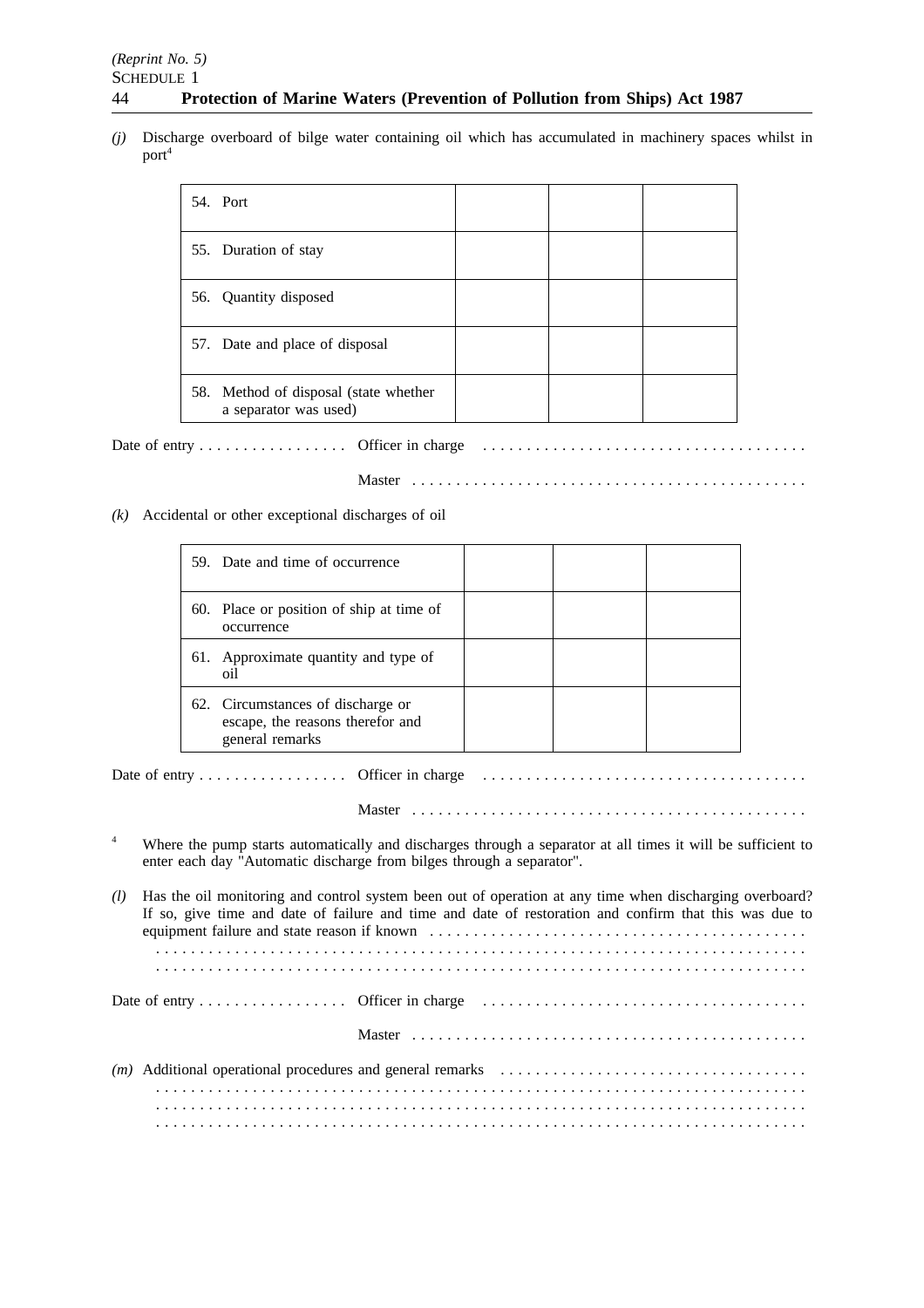For oil tankers of less than 150 tons gross tonnage operating in accordance with Regulation 15(4) of Annex I of the Convention, an appropriate oil record book should be developed by the Administration.

For asphalt carriers, a separate oil record book may be developed by the Administration utilizing sections  $(a)$ ,  $(b)$ ,  $(c)$ ,  $(e)$ ,  $(h)$ ,  $(j)$ ,  $(k)$  and  $(m)$  of this form of oil record book.

# II—FOR ALL SHIPS OTHER THAN OIL TANKERS

Name of ship .................................................................... Operations from.................... (date), to .................................. (date)

*(a)* Ballasting or cleaning of oil fuel tanks

|    | Identify of tank(s) ballasted                                                                      |  |  |
|----|----------------------------------------------------------------------------------------------------|--|--|
|    | 2. Whether cleaned since they last<br>contained oil and, if not, type of<br>oil previously carried |  |  |
|    | 3. Date and position of ship at start<br>of cleaning                                               |  |  |
| 4. | Date and position of ship at start<br>of ballasting                                                |  |  |

Date of entry.................. Officer in charge ................................

Master ........................................

*(b)* Discharge of dirty ballast or cleaning water from tanks referred to under section *(a)*

|    | 5. Identity of tank(s)                                                                            |  |  |
|----|---------------------------------------------------------------------------------------------------|--|--|
|    | 6. Date and position of ship at start<br>of discharge                                             |  |  |
|    | 7. Date and position of ship at finish<br>of discharge                                            |  |  |
| 8. | Ship's speed(s) during discharge                                                                  |  |  |
|    | 9. Method of discharge (state whether<br>to reception facility or through<br>installed equipment) |  |  |
|    | 10. Quantity discharged                                                                           |  |  |

Date of entry.................. Officer in charge ................................

Master ........................................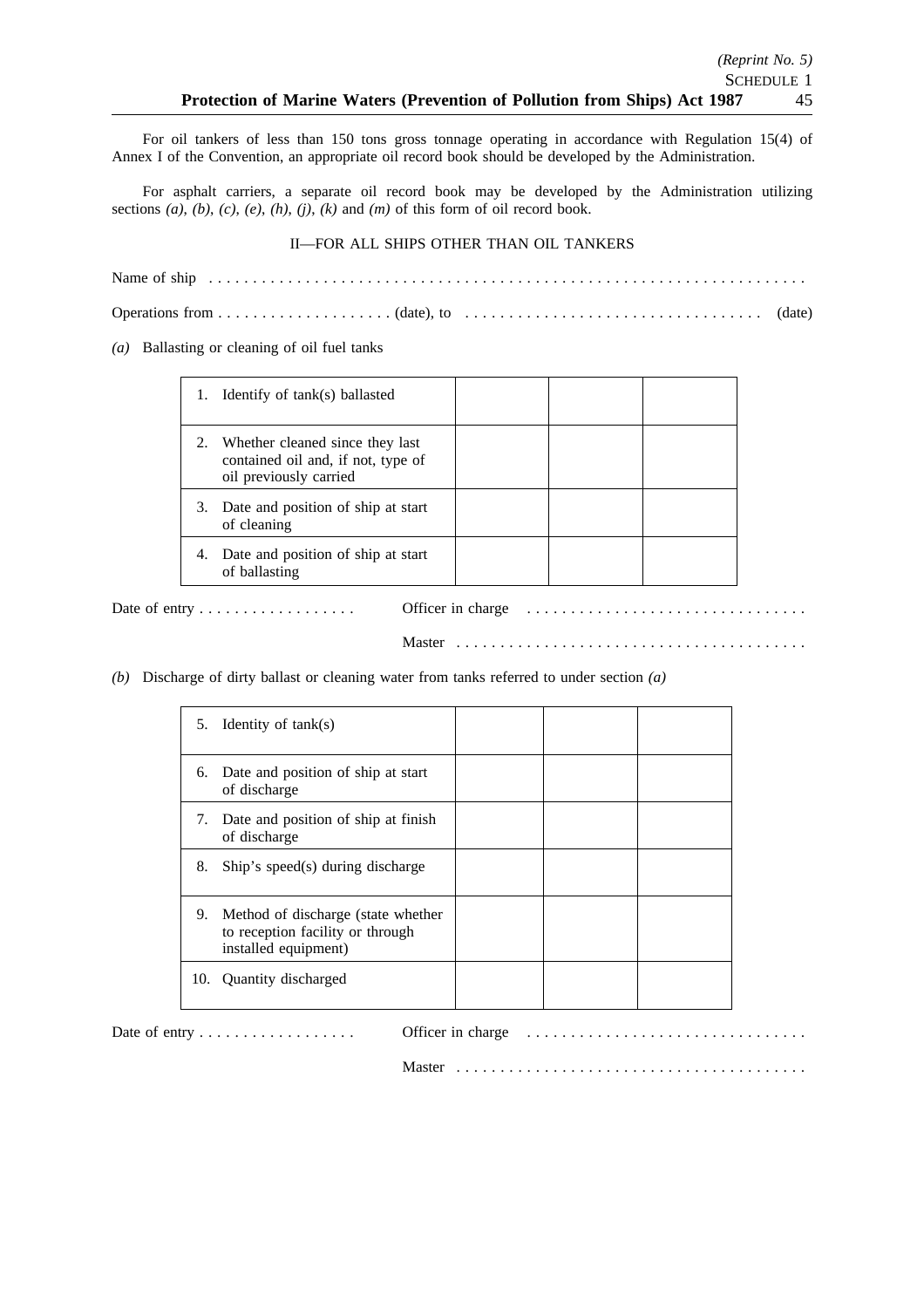*(c)* Disposal of residues

| 11. Quantity of residue retained on<br>board                                                                                                                                                                 |  |  |
|--------------------------------------------------------------------------------------------------------------------------------------------------------------------------------------------------------------|--|--|
| 12. Methods of disposal of residue:<br>Reception facilities<br>$\left(a\right)$<br>Mixed with next bunkering<br>(b)<br>Transferred to another (other)<br>(c)<br>tank(s)<br>Other method (state which)<br>(d) |  |  |
| 13. Date and port of disposal of residue                                                                                                                                                                     |  |  |

- Master ........................................
- *(d)* Discharge overboard of bilge water containing oil which has accumulated in machinery spaces whilst in port<sup>5</sup>

| 14. Port                              |                                                                                                                                                                                                                |  |  |
|---------------------------------------|----------------------------------------------------------------------------------------------------------------------------------------------------------------------------------------------------------------|--|--|
|                                       | 15. Duration of stay                                                                                                                                                                                           |  |  |
|                                       | 16. Quantity discharged                                                                                                                                                                                        |  |  |
|                                       | 17. Date and place of discharge                                                                                                                                                                                |  |  |
| $\left(a\right)$<br>(b)<br>(c)<br>(d) | 18. Method of discharge:<br>Through oily-water separating<br>equipment<br>Through oil filtering system<br>Through oily-water separating<br>equipment and an oil filtering<br>system<br>To reception facilities |  |  |

Date of entry.................. Officer in charge ................................

Master ........................................

<sup>5</sup> Where the pump starts automatically and discharges through a separator at all times it will be sufficient to enter each day "Automatic discharge from bilges through a separator".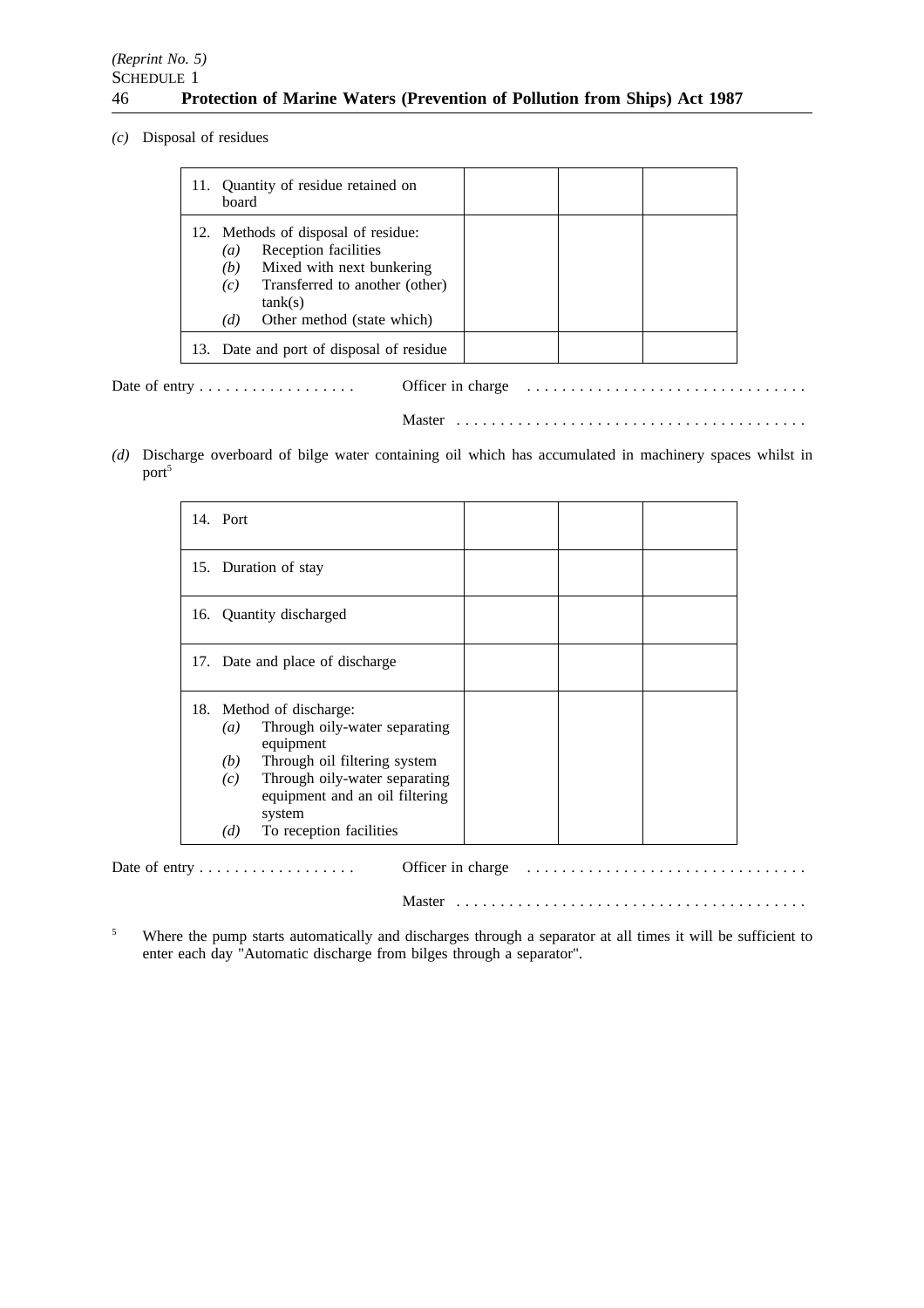# *(e)* Accidental or other exceptional discharges of oil

|     | 19. Date and time of occurrence                                                                                                                                                                                                                                               |  |                                                                                              |          |
|-----|-------------------------------------------------------------------------------------------------------------------------------------------------------------------------------------------------------------------------------------------------------------------------------|--|----------------------------------------------------------------------------------------------|----------|
|     | 20. Place or position of ship at time of<br>occurrence                                                                                                                                                                                                                        |  |                                                                                              |          |
|     | 21. Approximate quantity and type of<br>oil                                                                                                                                                                                                                                   |  |                                                                                              |          |
|     | 22. Circumstances of discharge or<br>escape, the reasons therefor and<br>general remarks                                                                                                                                                                                      |  |                                                                                              |          |
|     | Date of entry $\dots \dots \dots \dots \dots$                                                                                                                                                                                                                                 |  |                                                                                              |          |
|     |                                                                                                                                                                                                                                                                               |  |                                                                                              |          |
| (f) | Has the required oil monitoring and control system been out of operation at any time when discharging<br>overboard? If so, state time and date of failure and time and date of restoration, and confirm that this was<br>due to equipment failure, and state reason if known. |  |                                                                                              |          |
|     |                                                                                                                                                                                                                                                                               |  |                                                                                              |          |
|     |                                                                                                                                                                                                                                                                               |  |                                                                                              |          |
| (g) | New ships of 4 000 tons gross tonnage and above: has dirty ballast been carried in oil fuel tanks?                                                                                                                                                                            |  |                                                                                              | $Yes/No$ |
|     | If so, state which tanks were so ballasted and method of discharge of the dirty ballast                                                                                                                                                                                       |  |                                                                                              |          |
|     | Date of entry $\dots \dots \dots \dots \dots$                                                                                                                                                                                                                                 |  |                                                                                              |          |
|     |                                                                                                                                                                                                                                                                               |  | Master $\ldots \ldots \ldots \ldots \ldots \ldots \ldots \ldots \ldots \ldots \ldots \ldots$ |          |
| (h) |                                                                                                                                                                                                                                                                               |  |                                                                                              |          |
|     | Date of entry $\dots \dots \dots \dots \dots$                                                                                                                                                                                                                                 |  |                                                                                              |          |
|     |                                                                                                                                                                                                                                                                               |  |                                                                                              |          |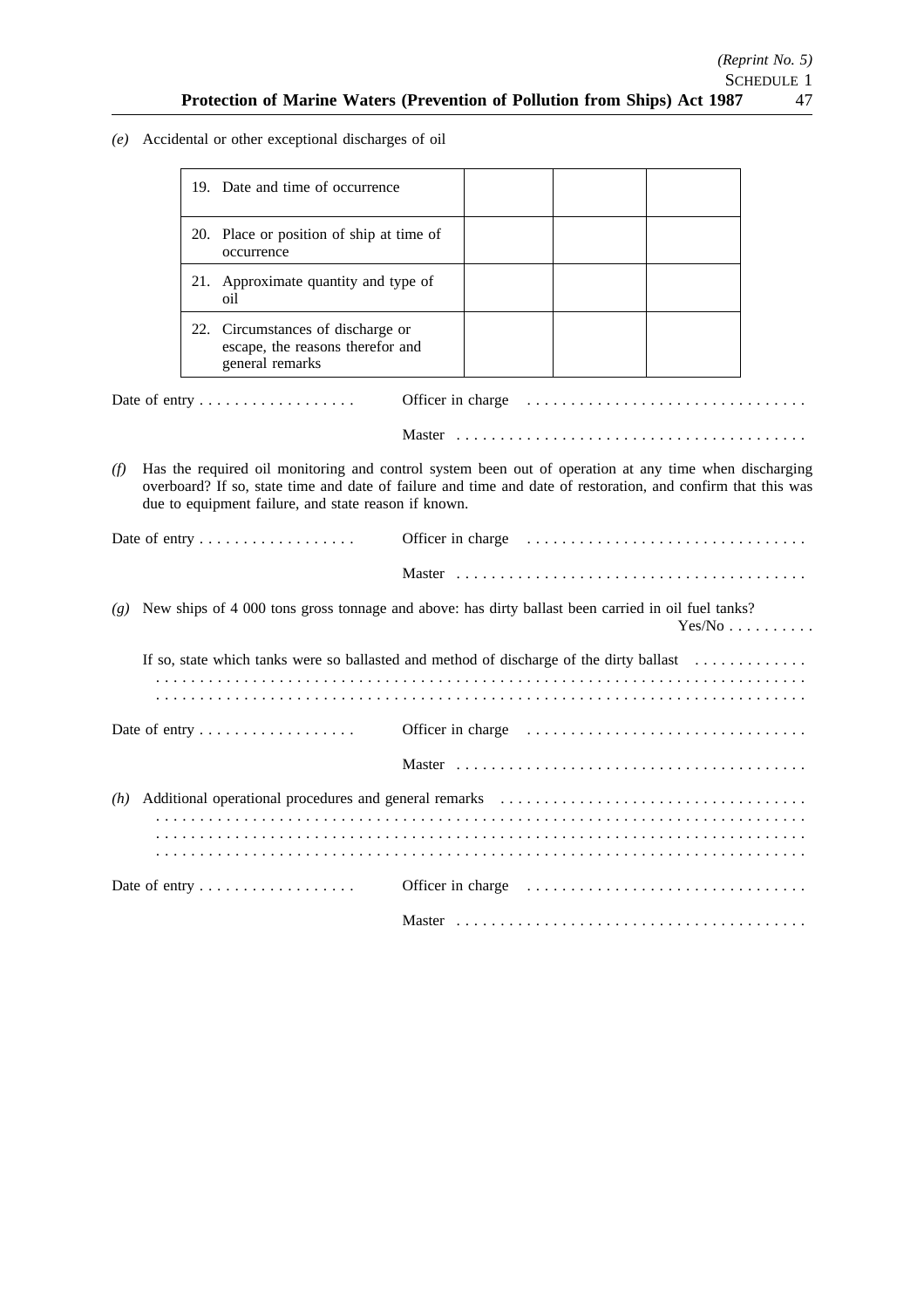## **Annex II**

# **REGULATIONS FOR THE CONTROL OF POLLUTION BY NOXIOUS LIQUID SUBSTANCES IN BULK**

## Regulation 1

## *Definitions*

For the purposes of this Annex—

(1) "Chemical tanker" means a ship constructed or adapted primarily to carry a cargo of noxious liquid substances in bulk and includes an "oil tanker" as defined in Annex I of the Present Convention when carrying a cargo or part cargo of noxious liquid substances in bulk.

(2) "Clean ballast" means ballast carried in a tank which, since it was last used to carry a cargo containing a substance in Category A, B, C or D has been thoroughly cleaned and the residues resulting therefrom have been discharged and the tank emptied in accordance with the appropriate requirements of this Annex.

(3) "Segregated ballast" means ballast water introduced into a tank permanently allocated to the carriage of ballast or to the carriage of ballast or cargoes other than oil or noxious liquid substances as variously defined in the Annexes of the present Convention, and which is completely separated from the cargo and oil fuel system.

(4) "Nearest land" is as defined in Regulation 1(9) of Annex I of the present Convention.

(5) "Liquid substances" are those having a vapour pressure not exceeding 2.8 kp/cm<sup>2</sup> at a temperature of 37.8°C.

(6) "Noxious liquid substance" means any substance designated in Appendix II to this Annex or provisionally assessed under the provisions of Regulation 3(4) as falling into Category A, B, C or D.

(7) "Special area" means a sea area where for recognized technical reasons in relation to its oceanographic and ecological condition and to its peculiar transportation traffic the adoption of special mandatory methods for the prevention of sea pollution by noxious liquid substances is required.

Special areas shall be:

- *(a)* The Baltic Sea Area; and
- *(b)* The Black Sea Area.
- (8) "Baltic Sea Area" is as defined in Regulation  $10(1)(b)$  of Annex I of the present Convention.
- (9) "Black Sea Area" is as defined in Regulation  $10(1)(c)$  of Annex I of the present Convention.

## Regulation 2

### *Application*

(1) Unless expressly provided otherwise the provisions of this Annex shall apply to all ships carrying noxious liquid substances in bulk.

(2) Where a cargo subject to the provisions of Annex I of the present Convention is carried in a cargo space of a chemical tanker, the appropriate requirements of Annex I of the present Convention shall also apply.

(3) Regulation 13 of this Annex shall apply only to ships carrying substances which are categorized for discharge control purposes in Category A, B or C.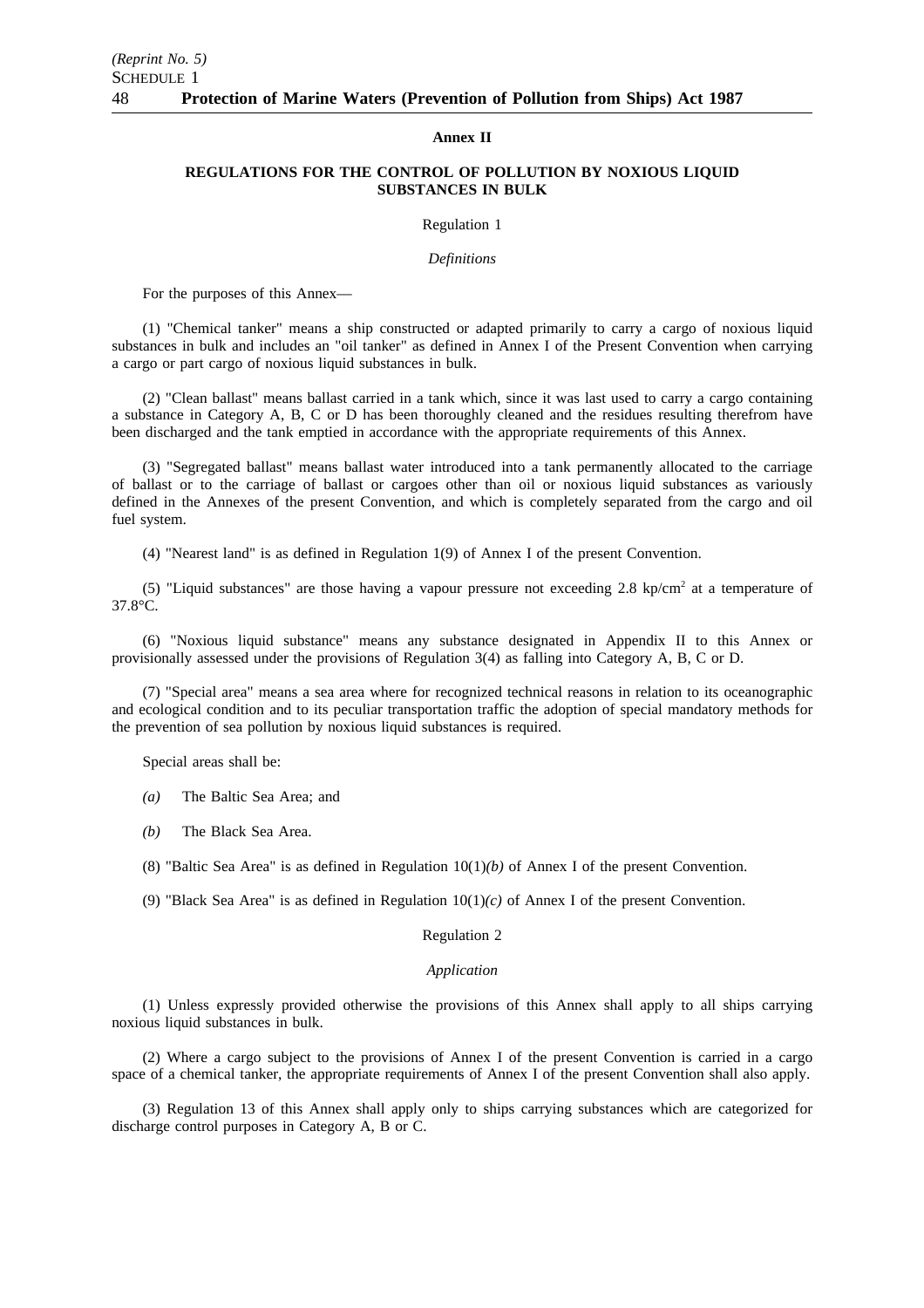# Regulation 3

## *Categorization and Listing of Noxious Liquid Substances*

(1) For the purpose of the Regulations of this Annex, except Regulation 13, noxious liquid substances shall be divided into four categories as follows:

- *(a)* Category A—Noxious liquid substances which if discharged into the sea from tank cleaning or deballasting operations would present a major hazard to either marine resources or human health or cause serious harm to amenities or other legitimate uses of the sea and therefore justify the application of stringent anti-pollution measures.
- *(b)* Category B—Noxious liquid substances which if discharged into the sea from tank cleaning or deballasting operations would present a hazard to either marine resources or human health or cause harm to amenities or other legitimate uses of the sea and therefore justify the application of special anti-pollution measures.
- *(c)* Category C—Noxious liquid substances which if discharged into the sea from tank cleaning or deballasting operations would present a minor hazard to either marine resources or human health or cause minor harm to amenities or other legitimate uses of the sea and therefore require special operational conditions.
- *(d)* Category D—Noxious liquid substances which if discharged into the sea from tank cleaning or deballasting operations would present a recognizable hazard to either marine resources or human health or cause minimal harm to amenities or other legitimate uses of the sea and therefore require some attention in operational conditions.

(2) Guidelines for use in the categorization of noxious liquid substances are given in Appendix I to this Annex.

(3) The list of noxious liquid substances carried in bulk and presently categorized which are subject to the provisions of this Annex is set out in Appendix II to this Annex.

(4) Where it is proposed to carry a liquid substance in bulk which has not been categorized under paragraph (1) of this Regulation or evaluated as referred to in Regulation 4(1) of this Annex, the Governments of Parties to the Convention involved in the proposed operation shall establish and agree on a provisional assessment for the proposed operation on the basis of the guidelines referred to in paragraph (2) of this Regulation. Until full agreement between the Governments involved has been reached, the substance shall be carried under the most severe conditions proposed. As soon as possible, but not later than ninety days after its first carriage, the Administration concerned shall notify the Organization and provide details of the substance and the provisional assessment for prompt circulation to all Parties for their information and consideration. The Government of each Party shall have a period of ninety days in which to forward its comments to the Organization, with a view to the assessment of the substance.

## Regulation 4

## *Other Liquid Substances*

(1) The substances listed in Appendix III to this Annex have been evaluated and found to fall outside the Categories A, B, C and D, as defined in Regulation 3(1) of this Annex because they are presently considered to present no harm to human health, marine resources, amenities or other legitimate uses of the sea, when discharged into the sea from tank cleaning or deballasting operations.

(2) The discharge of bilge or ballast water or other residues or mixtures containing only substances listed in Appendix III to this Annex shall not be subject to any requirement of this Annex.

(3) The discharge into the sea of clean ballast or segregated ballast shall not be subject to any requirement of this Annex.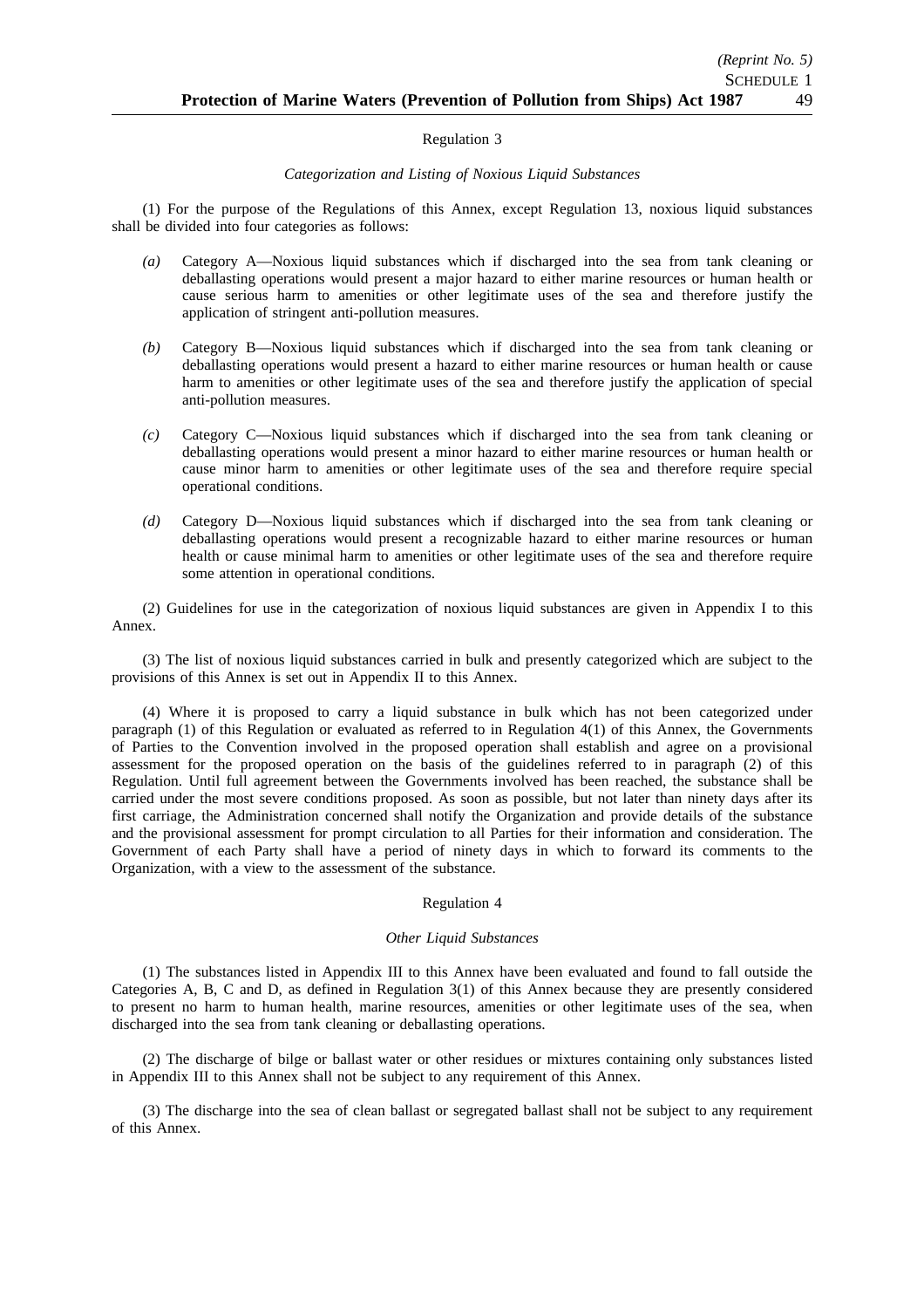## Regulation 5

## *Discharge of Noxious Liquid Substances*

## **Categories A, B and C Substances outside Special Areas and Category D Substances in all Areas**

Subject to the provisions of Regulation 6 of this Annex,

(1) The discharge into the sea of substances in Category A as defined in Regulation  $3(1)(a)$  of this Annex or of those provisionally assessed as such or ballast water, tank washings, or other residues or mixtures containing such substances shall be prohibited. If tanks containing such substances or mixtures are to be washed, the resulting residues shall be discharged to a reception facility until the concentration of the substance in the effluent to such facility is at or below the residual concentration prescribed for that substance in column III of Appendix II to this Annex and until the tank is empty. Provided that the residue then remaining in the tank is subsequently diluted by the addition of a volume of water of not less than 5 per cent of the total volume of the tank, it may be discharged into the sea when all the following conditions are also satisfied:

- *(a)* The ship is proceeding en route at a speed of at least 7 knots in the case of self-propelled ships or at least 4 knots in the case of ships which are not self-propelled;
- *(b)* The discharge is made below the waterline, taking into account the location of the seawater intakes; and
- *(c)* The discharge is made at a distance of not less than 12 nautical miles from the nearest land and in a depth of water of not less than 25 metres.

(2) The discharge into the sea of substances in Category B as defined in Regulation 3(1)*(b)* of this Annex or of those provisionally assessed as such, or ballast water, tank washings, or other residues or mixtures containing such substances shall be prohibited except when all the following conditions are satisfied:

- *(a)* The ship is proceeding en route at a speed of at least 7 knots in the case of self-propelled ships or at least 4 knots in the case of ships which are not self-propelled;
- *(b)* The procedures and arrangements for discharge are approved by the Administration. Such procedures and arrangements shall be based upon standards developed by the Organization and shall ensure that the concentration and rate of discharge of the effluent is such that the concentration of the substance in the wake astern of the ship does not exceed 1 part per million;
- *(c)* The maximum quantity of cargo discharged from each tank and its associated piping system does not exceed the maximum quantity approved in accordance with the procedures referred to in sub-paragraph *(b)* of this paragraph, which shall in no case exceed the greater of 1 cubic metre or 1/3 000 of the tank capacity in cubic metres;
- *(d)* The discharge is made below the waterline, taking into account the location of the seawater intakes; and
- *(e)* The discharge is made at a distance of not less than 12 nautical miles from the nearest land and in a depth of water of not less than 25 metres.

(3) The discharge into the sea of substances in Category C as defined in Regulation 3(1)*(c)* of this Annex or of those provisionally assessed as such, or ballast water, tank washings, or other residues or mixtures containing such substances shall be prohibited except when all the following conditions are satisfied:

- *(a)* The ship is proceeding en route at a speed of at least 7 knots in the case of self-propelled ships or at least 4 knots in the case of ships which are not self-propelled;
- *(b)* The procedures and arrangements for discharge are approved by the Administration. Such procedures and arrangements shall be based upon standards developed by the Organization and shall ensure that the concentration and rate of discharge of the effluent is such that the concentration of the substance in the wake astern of the ship does not exceed 10 parts per million;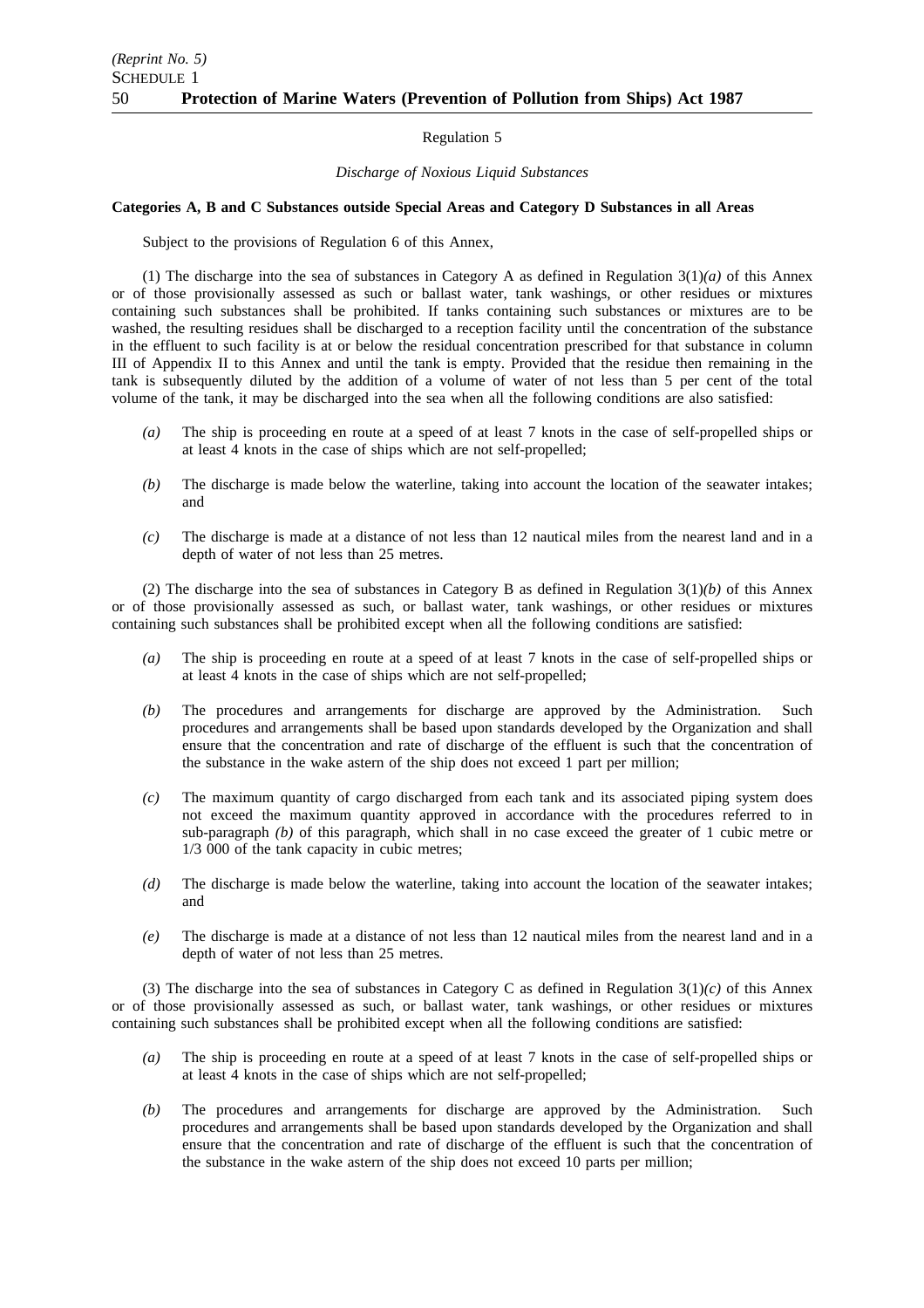- *(c)* The maximum quantity of cargo discharged from each tank and its associated piping system does not exceed the maximum quantity approved in accordance with the procedures referred to in sub-paragraph *(b)* of this paragraph, which shall in no case exceed the greater of 3 cubic metres or 1/1 000 of the tank capacity in cubic metres;
- *(d)* The discharge is made below the waterline, taking into account the location of the seawater intakes; and
- *(e)* The discharge is made at a distance of not less than 12 nautical miles from the nearest land and in a depth of water of not less than 25 metres.

(4) The discharge into the sea of substances in Category D as defined in Regulation 3(1)*(d)* of this Annex, or of those provisionally assessed as such, or ballast water, tank washings, or other residues or mixtures containing such substances shall be prohibited except when all the following conditions are satisfied:

- *(a)* The ship is proceeding en route at a speed of at least 7 knots in the case of self-propelled ships or at least 4 knots in the case of ships which are not self-propelled;
- *(b)* Such mixtures are of a concentration not greater than one part of the substance in ten parts of water; and
- *(c)* The discharge is made at a distance of not less than 12 nautical miles from the nearest land.

(5) Ventilation procedures approved by the Administration may be used to remove cargo residues from a tank. Such procedures shall be based upon standards developed by the Organization. If subsequent washing of the tank is necessary, the discharge into the sea of the resulting tank washings shall be made in accordance with paragraph  $(1)$ ,  $(2)$ ,  $(3)$  or  $(4)$  of this Regulation, whichever is applicable.

(6) The discharge into the sea of substances which have not been categorized, provisionally assessed, or evaluated as referred to in Regulation 4(1) of this Annex, or of ballast water, tank washings, or other residues or mixtures containing such substances shall be prohibited.

## **Categories A, B and C Substances within Special Areas**

Subject to the provisions of Regulation 6 of this Annex,

(7) The discharge into the sea of substances in Category A as defined in Regulation 3(1)*(a)* of this Annex, or of those provisionally assessed as such, or ballast water, tank washings, or other residues or mixtures containing such substances shall be prohibited. If tanks containing such substances or mixtures are to be washed the resulting residues shall be discharged to a reception facility which the States bordering the special area shall provide in accordance with Regulation 7 of this Annex, until the concentration of the substance in the effluent to such facility is at or below the residual concentration prescribed for that substance in column IV of Appendix II to this Annex and until the tank is empty. Provided that the residue then remaining in the tank is subsequently diluted by the addition of a volume of water of not less than 5 per cent of the total volume of the tank, it may be discharged into the sea when all the following conditions are also satisfied:

- *(a)* The ship is proceeding en route at a speed of at least 7 knots in the case of self-propelled ships or at least 4 knots in the case of ships which are not self-propelled;
- *(b)* The discharge is made below the waterline, taking into account the location of the seawater intakes; and
- *(c)* The discharge is made at a distance of not less than 12 nautical miles from the nearest land and in a depth of water of not less than 25 metres.

(8) The discharge into the sea of substances in Category B as defined in Regulation 3(1)*(b)* of this Annex or of those provisionally assessed as such, or ballast water, tank washings, or other residues or mixtures containing such substances shall be prohibited except when all the following conditions are satisfied:

*(a)* The tank has been washed after unloading with a volume of water of not less than 0.5 per cent of the total volume of the tank, and the resulting residues have been discharged to a reception facility until the tank is empty;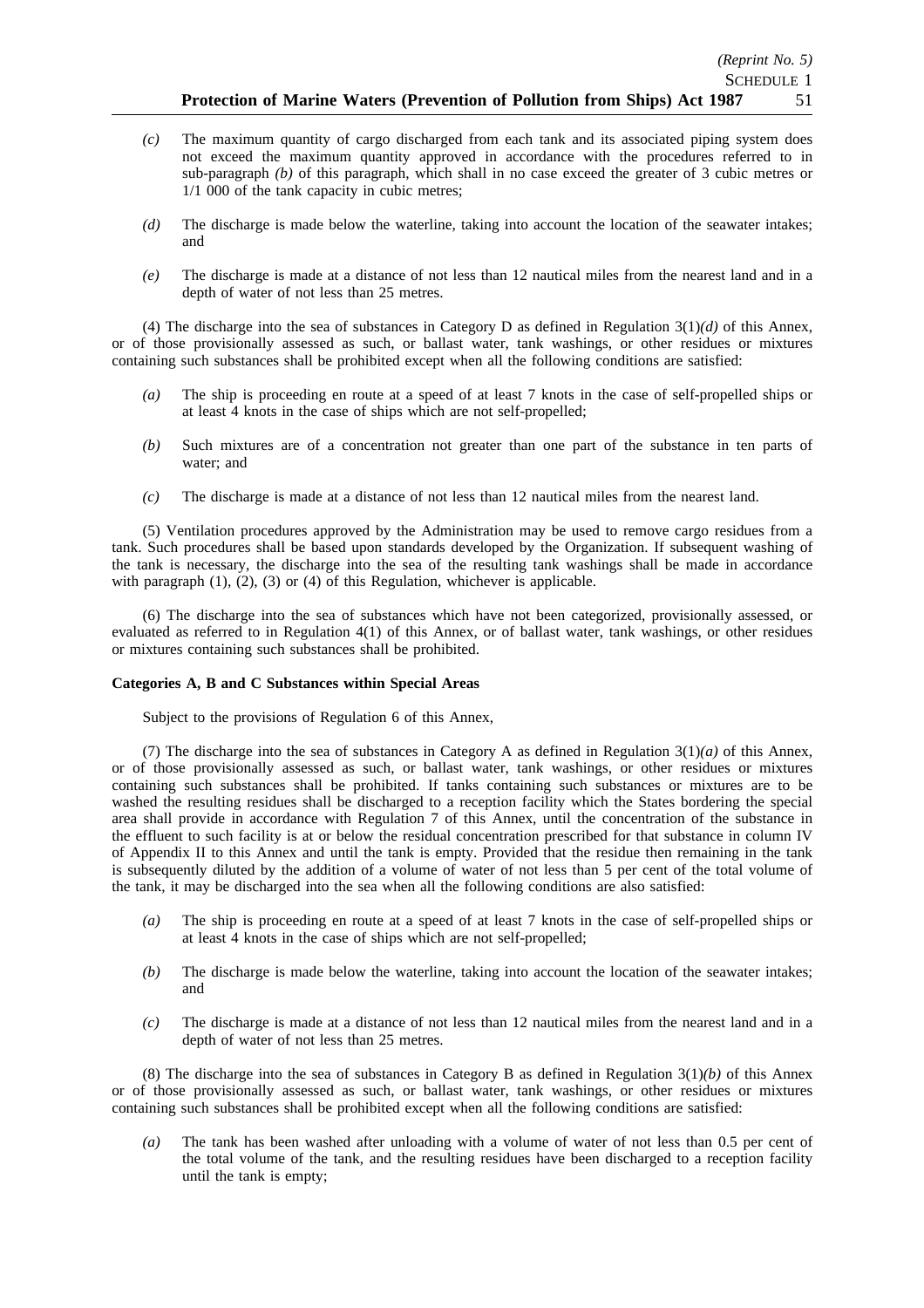- *(b)* The ship is proceeding en route at a speed of at least 7 knots in the case of self-propelled ships or at least 4 knots in the case of ships which are not self-propelled;
- *(c)* The procedures and arrangements for discharge and washings are approved by the Administration. Such procedures and arrangements shall be based upon standards developed by the Organization and shall ensure that the concentration and rate of discharge of the effluent is such that the concentration of the substance in the wake astern of the ship does not exceed 1 part per million;
- *(d)* The discharge is made below the waterline, taking into account the location of the seawater intakes; and
- *(e)* The discharge is made at a distance of not less than 12 nautical miles from the nearest land and in a depth of water of not less than 25 metres.

(9) The discharge into the sea of substances in Category C as defined in Regulation  $3(1)(c)$  of this Annex or of those provisionally assessed as such, or ballast water, tank washings, or other residues or mixtures containing such substances shall be prohibited except when all the following conditions are satisfied:

- *(a)* The ship is proceeding en route at a speed of at least 7 knots in the case of self-propelled ships or at least 4 knots in the case of ships which are not self-propelled;
- *(b)* The procedures and arrangements for discharge are approved by the Administration. Such procedures and arrangements shall be based upon standards developed by the Organization and shall ensure that the concentration and rate of discharge of the effluent is such that the concentration of the substance in the wake astern of the ship does not exceed 1 part per million;
- *(c)* The maximum quantity of cargo discharged from each tank and its associated piping system does not exceed the maximum quantity approved in accordance with the procedures referred to in sub-paragraph *(b)* of this paragraph which shall in no case exceed the greater of 1 cubic metre or 1/3 000 of the tank capacity in cubic metres;
- *(d)* The discharge is made below the waterline, taking into account the location of the seawater intakes; and
- *(e)* The discharge is made at a distance of not less than 12 nautical miles from the nearest land and in a depth of water of not less than 25 metres.

(10) Ventilation procedures approved by the Administration may be used to remove cargo residues from a tank. Such procedures shall be based upon standards developed by the Organization. If subsequent washing of the tank is necessary, the discharge into the sea of the resulting tank washings shall be made in accordance with paragraph (7), (8) or (9) of this Regulation, whichever is applicable.

(11) The discharge into the sea of substances which have not been categorized, provisionally assessed or evaluated as referred to in Regulation 4(1) of this Annex, or of ballast water, tank washings, or other residues or mixtures containing such substances shall be prohibited.

(12) Nothing in this Regulation shall prohibit a ship from retaining on board the residues from a Category B or C cargo and discharging such residues into the sea outside a special area in accordance with paragraph (2) or (3) of this Regulation, respectively.

(13) *(a)* The Governments of Parties to the Convention, the coastlines of which border on any given special area, shall collectively agree and establish a date by which time the requirement of Regulation 7(1) of this Annex will be fulfilled and from which the requirements of paragraphs (7), (8), (9) and (10) of this Regulation in respect of that area shall take effect and notify the Organization of the date so established at least six months in advance of that date. The Organization shall then promptly notify all Parties of that date.

*(b)* If the date of entry into force of the present Convention is earlier than the date established in accordance with sub-paragraph *(a)* of this paragraph, the requirements of paragraphs (1), (2) and (3) of this Regulation shall apply during the interim period.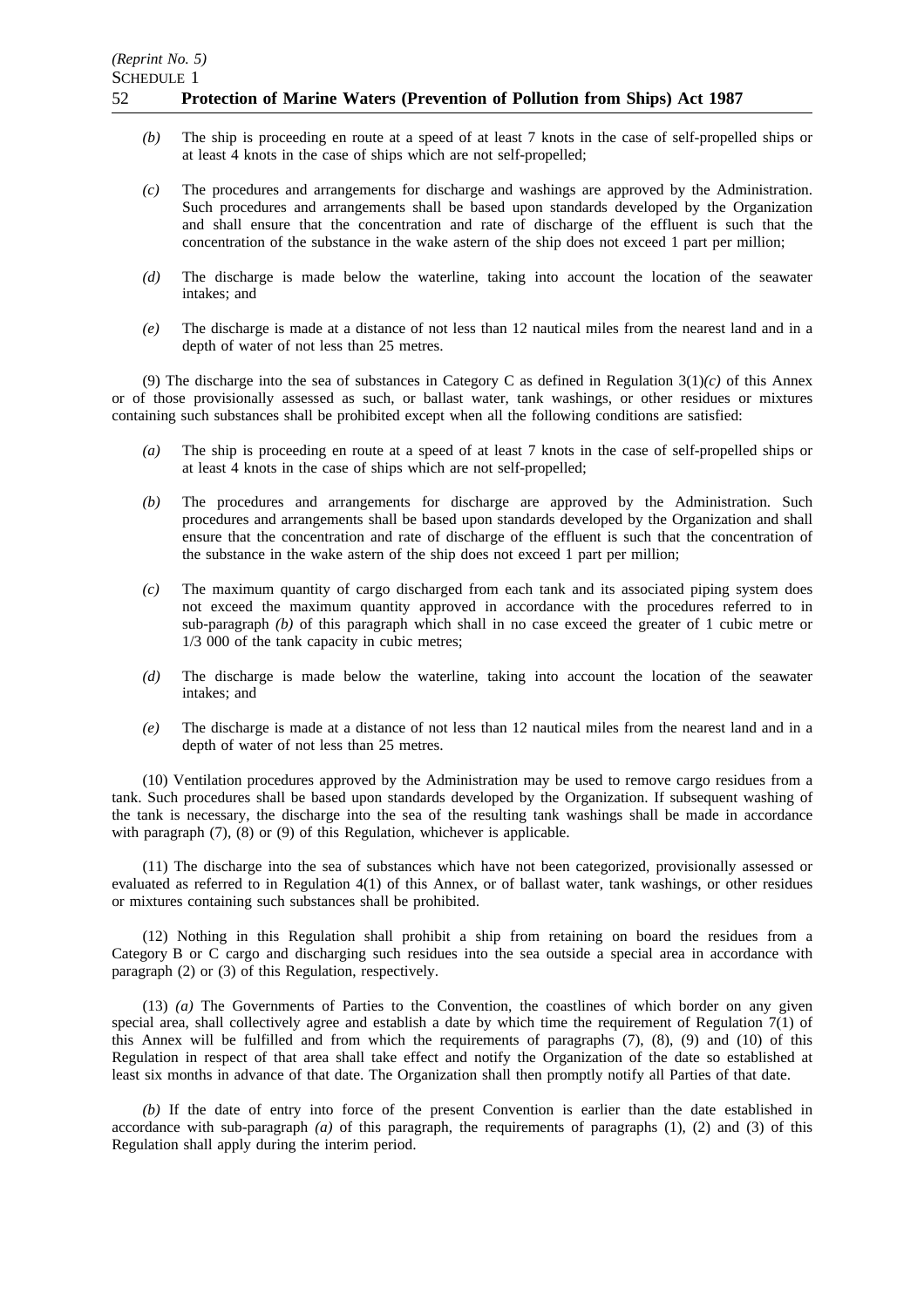## Regulation 6

## *Exceptions*

Regulation 5 of this Annex shall not apply to—

- *(a)* the discharge into the sea of noxious liquid substances or mixtures containing such substances necessary for the purpose of securing the safety of a ship or saving life at sea; or
- *(b)* the discharge into the sea of noxious liquid substances or mixtures containing such substances resulting from damage to a ship or its equipment—
	- (i) provided that all reasonable precautions have been taken after the occurrence of the damage or discovery of the discharge for the purpose of preventing or minimizing the discharge, and
	- (ii) except if the owner or the Master acted either with intent to cause damage, or recklessly and with knowledge that damage would probably result; or
- *(c)* the discharge into the sea of noxious liquid substances or mixtures containing such substances, approved by the Administration, when being used for the purpose of combating specific pollution incidents in order to minimize the damage from pollution. Any such discharge shall be subject to the approval of any Government in whose jurisdiction it is contemplated the discharge will occur.

# Regulation 7

## *Reception Facilities*

(1) The Government of each Party to the Convention undertakes to ensure the provision of reception facilities according to the needs of ships using its ports, terminals or repair ports as follows:

- *(a)* Cargo loading and unloading ports and terminals shall have facilities adequate for reception without undue delay to ships of such residues and mixtures containing noxious liquid substances as would remain for disposal from ships carrying them as a consequence of the application of this Annex; and
- *(b)* Ship repair ports undertaking repairs to chemical tankers shall have facilities adequate for the reception of residues and mixtures containing noxious liquid substances.

(2) The Government of each Party shall determine the types of facilities provided for the purpose of paragraph (1) of this Regulation at each cargo loading and unloading port, terminal and ship repair port in its territories and notify the Organization thereof.

(3) Each Party shall notify the Organization, for transmission to the Parties concerned, of any case where facilities required under paragraph (1) of this Regulation are alleged to be inadequate.

## Regulation 8

## *Measures of Control*

(1) The Government of each Party to the Convention shall appoint or authorize surveyors for the purpose of implementing this Regulation.

## **Category A Substances in all Areas**

(2) *(a)* If a tank is partially unloaded or unloaded but not cleaned, an appropriate entry shall be made in the Cargo Record Book.

*(b)* Until that tank is cleaned every subsequent pumping or transfer operation carried out in connexion with that tank shall also be entered in the Cargo Record Book.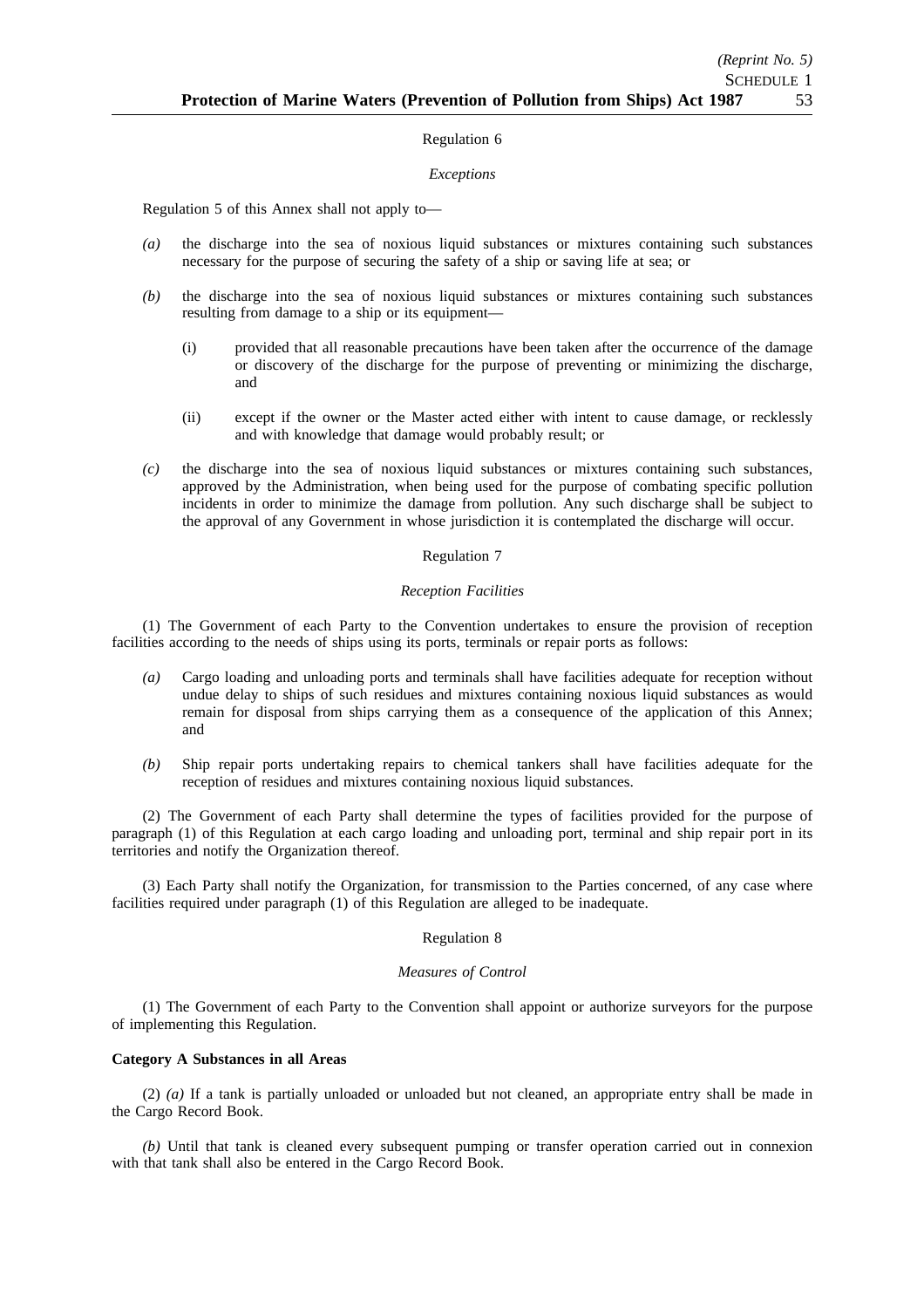(3) If the tank is to be washed—

- *(a)* the effluent from the tank washing operation shall be discharged from the ship to a reception facility at least until the concentration of the substance in the discharge, as indicated by analyses of samples of the effluent taken by the surveyor, has fallen to the residual concentration specified for that substance in Appendix II to this Annex. When the required residual concentration has been achieved, remaining tank washings shall continue to be discharged to the reception facility until the tank is empty. Appropriate entries of these operations shall be made in the Cargo Record Book and certified by the surveyor; and
- *(b)* after diluting the residue then remaining in the tank with at least 5 per cent of the tank capacity of water, this mixture may be discharged into the sea in accordance with the provisions of sub-paragraphs  $(1)(a)$ ,  $(b)$  and  $(c)$  or  $7(a)$ ,  $(b)$  and  $(c)$ , whichever is applicable, of Regulation 5 of this Annex. Appropriate entries of these operations shall be made in the Cargo Record Book.

(4) Where the Government of the receiving Party is satisfied that it is impracticable to measure the concentration of the substance in the effluent without causing undue delay to the ship, that Party may accept an alternative procedure as being equivalent to sub-paragraph  $(3)(a)$  provided that—

- *(a)* a precleaning procedure for that tank and that substance, based on standards developed by the Organization, is approved by the Administration and that Party is satisfied that such procedure will fulfil the requirements of paragraph (1) or (7), whichever is applicable, of Regulation 5 of this Annex with respect to the attainment of the prescribed residual concentrations;
- *(b)* a surveyor duly authorized by that Party shall certify in the Cargo Record Book that—
	- (i) the tank, its pump and piping system have been emptied, and that the quantity of cargo remaining in the tank is at or below the quantity on which the approved precleaning procedure referred to in sub-paragraph (ii) of this paragraph has been based;
	- (ii) precleaning has been carried out in accordance with the precleaning procedure approved by the Administration for that tank and that substance; and
	- (iii) the tank washings resulting from such precleaning have been discharged to a reception facility and the tank is empty;
- *(c)* the discharge into the sea of any remaining residues shall be in accordance with the provisions of paragraph (3)*(b)* of this Regulation and an appropriate entry is made in the Cargo Record Book.

# **Category B Substances outside Special Areas and Category C Substances in all Areas**

(5) Subject to such surveillance and approval by the authorized or appointed surveyor as may be deemed necessary by the Government of the Party, the Master of a ship shall, with respect to a Category B substance outside special areas or a Category C substance in all areas, ensure compliance with the following:

- *(a)* If a tank is partially unloaded or unloaded but not cleaned, an appropriate entry shall be made in the Cargo Record Book.
- *(b)* If the tank is to be cleaned at sea—
	- (i) the cargo piping system serving that tank shall be drained and an appropriate entry made in the Cargo Record Book;
	- (ii) the quantity of substance remaining in the tank shall not exceed the maximum quantity which may be discharged into the sea for that substance under Regulation  $5(2)(c)$  of this Annex outside special areas in the case of Category B substances, or under Regulations  $5(3)(c)$  and  $5(9)(c)$  outside and within special areas respectively in the case of Category C substances. An appropriate entry shall be made in the Cargo Record Book;
	- (iii) where it is intended to discharge the quantity of substance remaining into the sea the approved procedures shall be complied with, and the necessary dilution of the substance satisfactory for such a discharge shall be achieved. An appropriate entry shall be made in the Cargo Record Book; or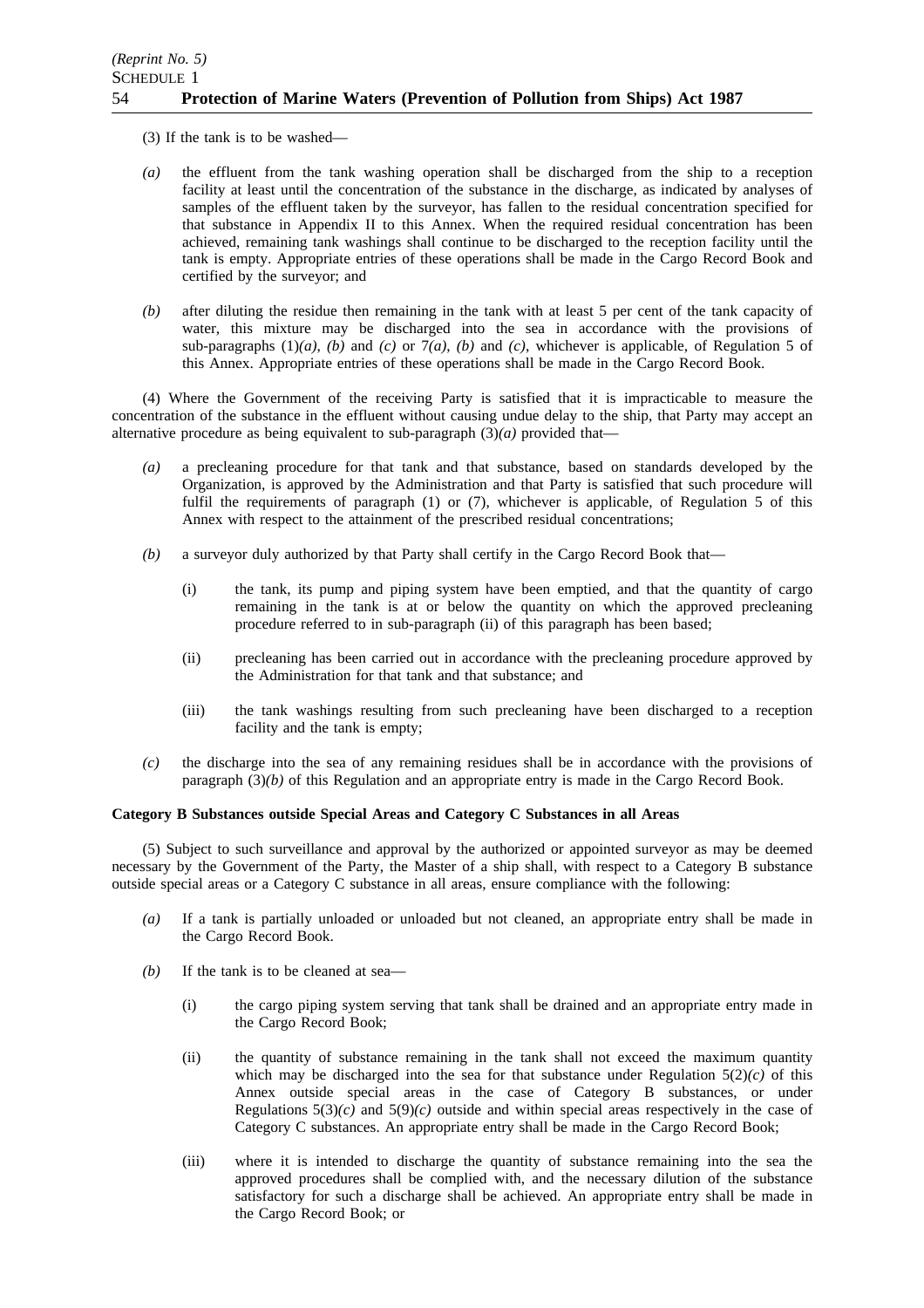- (iv) where the tank washings are not discharged into the sea, if any internal transfer of tank washings takes place from that tank an appropriate entry shall be made in the Cargo Record Book; and
- (v) any subsequent discharge into the sea of such tank washings shall be made in accordance with the requirements of Regulation 5 of this Annex for the appropriate area and Category of substance involved.
- *(c)* If the tank is to be cleaned in port—
	- (i) the tank washings shall be discharged to a reception facility and an appropriate entry shall be made in the Cargo Record Book; or
	- (ii) the tank washings shall be retained on board the ship and an appropriate entry shall be made in the Cargo Record Book indicating the location and disposition of the tank washings.
- *(d)* If after unloading a Category C substance within a special area, any residues or tank washings are to be retained on board until the ship is outside the special area, the Master shall so indicate by an appropriate entry in the Cargo Record Book and in this case the procedures set out in Regulation 5(3) of this Annex shall be applicable.

## **Category B Substances within Special Areas**

(6) Subject to such surveillance and approval by the authorized or appointed surveyor as may be deemed necessary by the Government of the Party, the Master of a ship shall, with respect to a Category B substance within a special area, ensure compliance with the following:

- *(a)* If a tank is partially unloaded or unloaded but not cleaned, an appropriate entry shall be made in the Cargo Record Book.
- *(b)* Until that tank is cleaned every subsequent pumping or transfer operation carried out in connexion with that tank shall also be entered in the Cargo Record Book.
- *(c)* If the tank is to be washed, the effluent from the tank washing operation, which shall contain a volume of water not less than 0.5 per cent of the total volume of the tank, shall be discharged from the ship to a reception facility until the tank, its pump and piping system are empty. An appropriate entry shall be made in the Cargo Record Book.
- *(d)* If the tank is to be further cleaned and emptied at sea, the Master shall—
	- (i) ensure that the approved procedures referred to in Regulation  $5(8)(c)$  of this Annex are complied with and that the appropriate entries are made in the Cargo Record Book; and
	- (ii) ensure that any discharge into the sea is made in accordance with the requirements of Regulation 5(8) of this Annex and an appropriate entry is made in the Cargo Record Book.
- *(e)* If after unloading a Category B substance within a special area, any residues or tank washings are to be retained on board until the ship is outside the special area, the Master shall so indicate by an appropriate entry in the Cargo Record Book and in this case the procedures set out in Regulation 5(2) of this Annex shall be applicable.

## **Category D Substances in all Areas**

(7) The Master of a ship shall, with respect to a Category D substance, ensure compliance with the following:

*(a)* If a tank is partially unloaded or unloaded but not cleaned, an appropriate entry shall be made in the Cargo Record Book.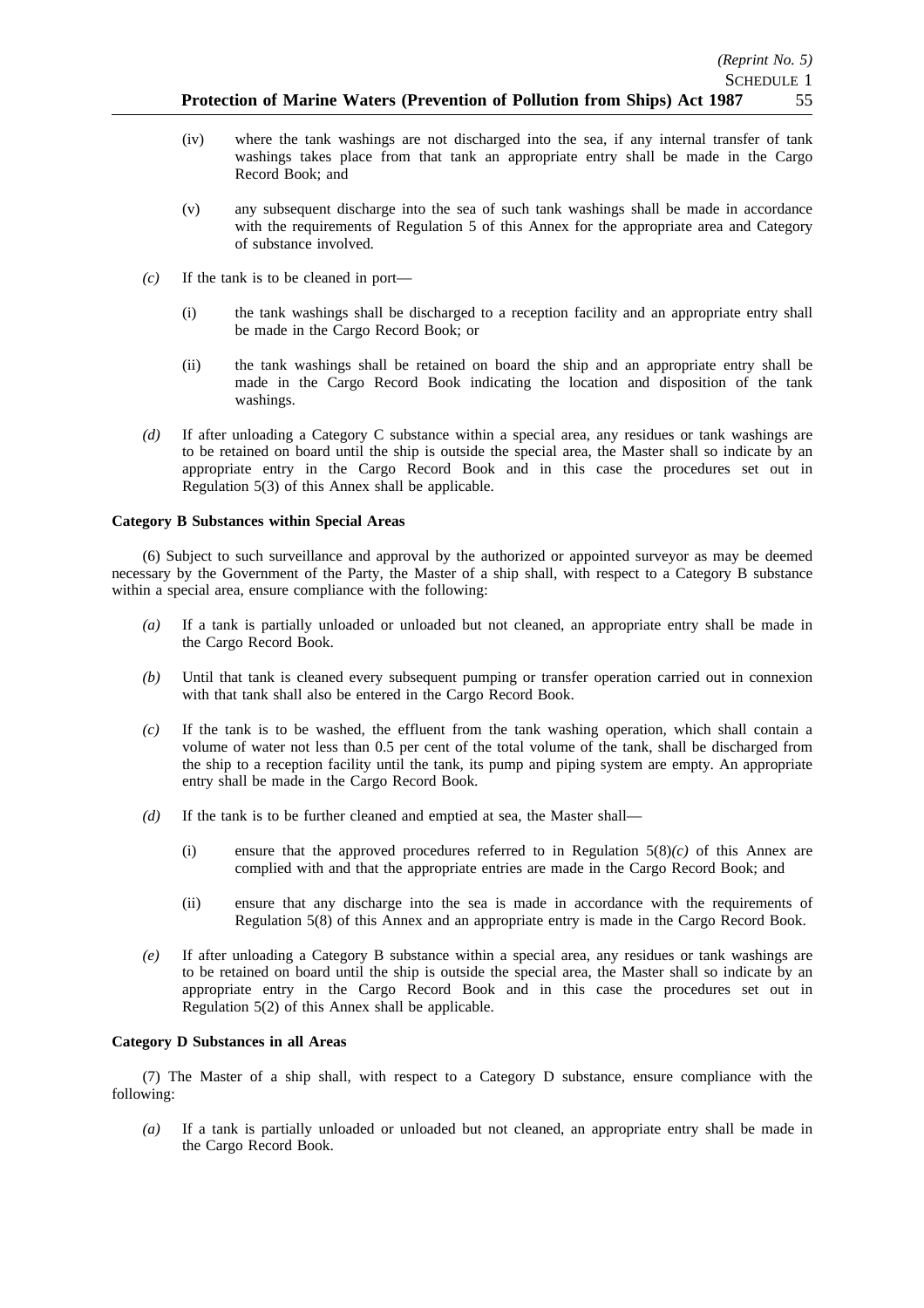- *(b)* If the tank is to be cleaned at sea—
	- (i) the cargo piping system serving that tank shall be drained and an appropriate entry made in the Cargo Record Book;
	- (ii) where it is intended to discharge the quantity of substance remaining into the sea, the necessary dilution of the substance satisfactory for such a discharge shall be achieved. An appropriate entry shall be made in the Cargo Record Book; or
	- (iii) where the tank washings are not discharged into the sea, if any internal transfer of tank washings takes place from that tank an appropriate entry shall be made in the Cargo Record Book; and
	- (iv) any subsequent discharge into the sea of such tank washings shall be made in accordance with the requirements of Regulation 5(4) of this Annex.
- *(c)* If the tank is to be cleaned in port—
	- (i) the tank washings shall be discharged to a reception facility and an appropriate entry shall be made in the Cargo Record Book; or
	- (ii) the tank washings shall be retained on board the ship and an appropriate entry shall be made in the Cargo Record Book indicating the location and disposition of the tank washings.

# **Discharge from a Slop Tank**

(8) Any residues retained on board in a slop tank, including those from pump room bilges, which contain a Category A substance, or within a special area either a Category A or Category B substance, shall be discharged to a reception facility in accordance with the provisions of Regulation 5(1), (7) or (8) of this Annex, whichever is applicable. An appropriate entry shall be made in the Cargo Record Book.

(9) Any residues retained on board in a slop tank, including those from pump room bilges, which contain a quantity of a Category B substance outside a special area or a Category C substance in all areas in excess of the aggregate of the maximum quantities specified in Regulation  $5(2)(c)$ ,  $(3)(c)$  or  $(9)(c)$  of this Annex, whichever is applicable, shall be discharged to a reception facility. An appropriate entry shall be made in the Cargo Record Book.

## Regulation 9

## *Cargo Record Book*

(1) Every ship to which this Annex applies shall be provided with a Cargo Record Book, whether as part of the ship's official log book or otherwise, in the form specified in Appendix IV to this Annex.

(2) The Cargo Record Book shall be completed, on a tank-to-tank basis, whenever any of the following operations with respect to a noxious liquid substance take place in the ship:

- (i) Loading of cargo;
- (ii) Unloading of cargo;
- (iii) Transfer of cargo;
- (iv) Transfer of cargo, cargo residues or mixtures containing cargo to a slop tank;
- (v) Cleaning of cargo tanks;
- (vi) Transfer from slop tanks;
- (vii) Ballasting of cargo tanks;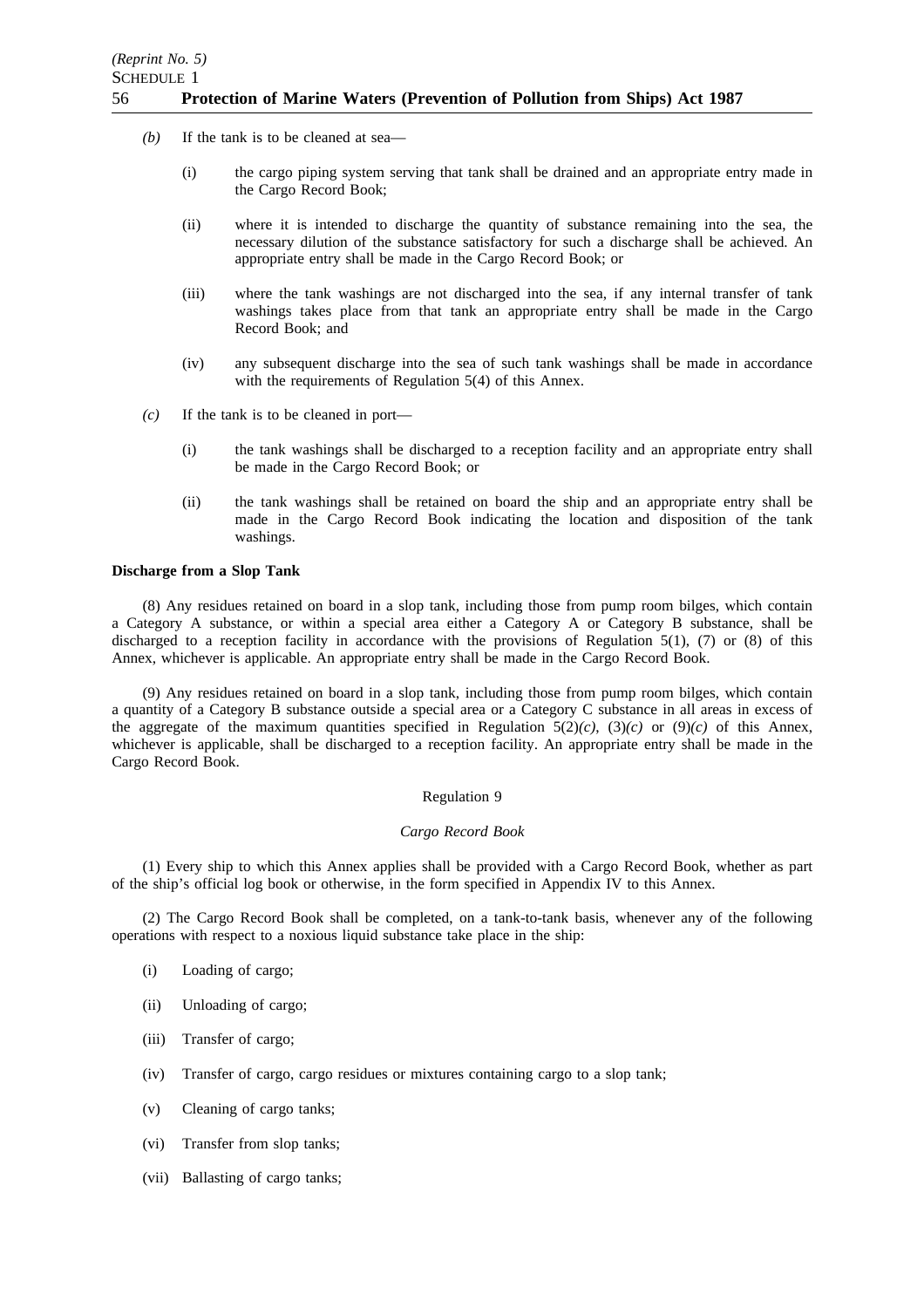(viii) Transfer of dirty ballast water;

(ix) Discharge into the sea in accordance with Regulation 5 of this Annex.

(3) In the event of any discharge of the kind referred to in Article 8 of the present Convention and Regulation 6 of this Annex of any noxious liquid substance or mixture containing such substance, whether intentional or accidental, an entry shall be made in the Cargo Record Book stating the circumstances of, and the reason for, the discharge.

(4) When a surveyor appointed or authorized by the Government of the Party to the Convention to supervise any operations under this Annex has inspected a ship, then that surveyor shall make an appropriate entry in the Cargo Record Book.

(5) Each operation referred to in paragraphs (2) and (3) of this Regulation shall be fully recorded without delay in the Cargo Record Book so that all the entries in the book appropriate to that operation are completed. Each entry shall be signed by the officer or officers in charge of the operation concerned and, when the ship is manned, each page shall be signed by the Master of the ship. The entries in the Cargo Record Book shall be in an official language of the State whose flag the ship is entitled to fly, and, for ships holding an International Pollution Prevention Certificate for the Carriage of Noxious Liquid Substances in Bulk (1973), in English or French. The entries in an official national language of the State whose flag the ship is entitled to fly shall prevail in case of a dispute or discrepancy.

(6) The Cargo Record Book shall be kept in such a place as to be readily available for inspection and, except in the case of unmanned ships under tow, shall be kept on board the ship. It shall be retained for a period of two years after the last entry has been made.

(7) The competent authority of the Government of a Party may inspect the Cargo Record Book on board any ship to which this Annex applies while the ship is in its port, and may make a copy of any entry in that book and may require the Master of the ship to certify that the copy is a true copy of such entry. Any copy so made which has been certified by the Master of the ship as a true copy of an entry in the ship's Cargo Record Book shall be made admissible in any judicial proceedings as evidence of the facts stated in the entry. The inspection of a Cargo Record Book and the taking of a certified copy by the competent authority under this paragraph shall be performed as expeditiously as possible without causing the ship to be unduly delayed.

## Regulation 10

## *Surveys*

(1) Ships which are subject to the provisions of this Annex and which carry noxious liquid substances in bulk shall be surveyed as follows:

- *(a)* An initial survey before a ship is put into service or before the certificate required by Regulation 11 of this Annex is issued for the first time, which shall include a complete inspection of its structure, equipment, fittings, arrangements and material in so far as the ship is covered by this Annex. The survey shall be such as to ensure full compliance with the applicable requirements of this Annex.
- *(b)* Periodical surveys at intervals specified by the Administration which shall not exceed five years and which shall be such as to ensure that the structure, equipment, fittings, arrangements and material fully comply with the applicable requirements of this Annex. However, where the duration of the International Pollution Prevention Certificate for the Carriage of Noxious Liquid Substances in Bulk (1973) is extended as specified in Regulation 12(2) or (4) of this Annex, the interval of the periodical survey may be extended correspondingly.
- *(c)* Intermediate surveys at intervals specified by the Administration which shall not exceed thirty months and which shall be such as to ensure that the equipment and associated pumps and piping systems, fully comply with the applicable requirements of this Annex and are in good working order. The survey shall be endorsed on the International Pollution Prevention Certificate for the Carriage of Noxious Liquid Substances in Bulk (1973) issued under Regulation 11 of this Annex.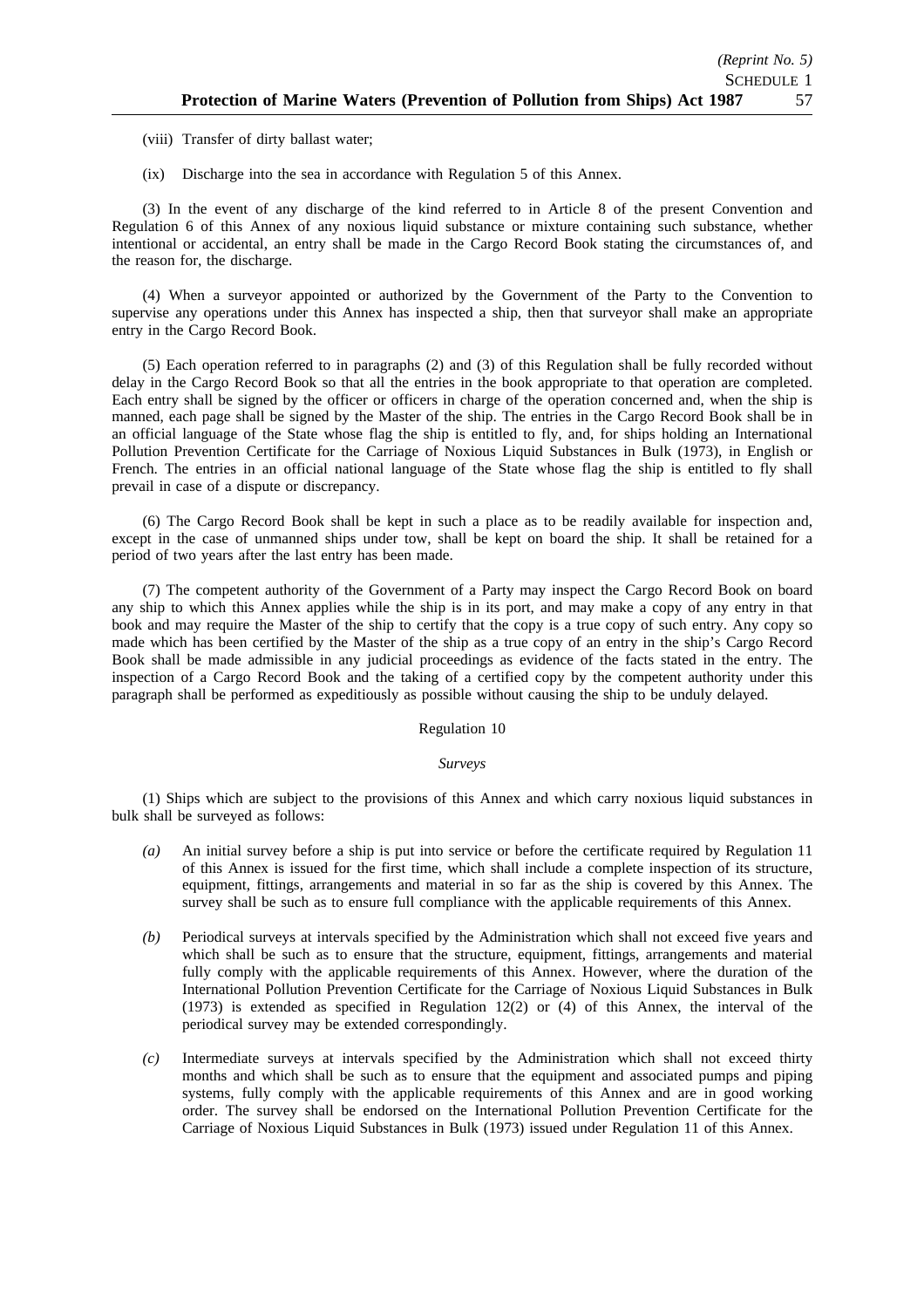(2) Surveys of a ship with respect to the enforcement of the provisions of this Annex shall be carried out by officers of the Administration. The Administration may, however, entrust the surveys either to surveyors nominated for the purpose or to organizations recognized by it. In every case the Administration concerned shall fully guarantee the completeness and efficiency of the surveys.

(3) After any survey of a ship under this Regulation has been completed, no significant change shall be made in the structure, equipment, fittings, arrangements of material, covered by the survey without the sanction of the Administration, except the direct replacement of such equipment and fittings for the purpose of repair or maintenance.

#### Regulation 11

#### *Issue of Certificate*

(1) An International Pollution Prevention Certificate for the Carriage of Noxious Liquid Substances in Bulk (1973) shall be issued to any ship carrying noxious liquid substances which is engaged in voyages to ports or off-shore terminals under the jurisdiction of other Parties to the Convention after survey of such ship in accordance with the provisions of Regulation 10 of this Annex.

(2) Such Certificate shall be issued either by the Administration or by a person or organization duly authorized by it. In every case the Administration shall assume full responsibility for the Certificate.

(3) *(a)* The Government of a Party may, at the request of the Administration, cause a ship to be surveyed and if satisfied that the provisions of this Annex are complied with shall issue or authorize the issue of a Certificate to the ship in accordance with this Annex.

*(b)* A copy of the Certificate and a copy of the survey report shall be transmitted as soon as possible to the requesting Administration.

*(c)* A Certificate so issued shall contain a statement to the effect that it has been issued at the request of the Administration and shall have the same force and receive the same recognition as a Certificate issued under paragraph (1) of this Regulation.

*(d)* No International Pollution Prevention Certificate for the Carriage of Noxious Liquid Substances in Bulk (1973) shall be issued to any ship which is entitled to fly the flag of a State which is not a Party.

(4) The Certificate shall be drawn up in an official language of the issuing country in a form corresponding to the model given in Appendix V to this Annex. If the language used is neither English nor French, the text shall include a translation into one of these languages.

# Regulation 12

#### *Duration of Certificate*

(1) An International Pollution Prevention Certificate for the Carriage of Noxious Liquid Substances in Bulk (1973) shall be issued for a period specified by the Administration, which shall not exceed five years from the date of issue, except as provided in paragraphs (2) and (4) of this Regulation.

(2) If a ship at the time when the Certificate expires is not in a port or off-shore terminal under the jurisdiction of the Party to the Convention whose flag the ship is entitled to fly, the Certificate may be extended by the Administration, but such extension shall be granted only for the purpose of allowing the ship to complete its voyage to the State whose flag the ship is entitled to fly or in which it is to be surveyed and then only in cases where it appears proper and reasonable to do so.

(3) No Certificate shall be thus extended for a period longer than five months and a ship to which such extension is granted shall not on its arrival in the State whose flag it is entitled to fly or to the port in which it is to be surveyed, be entitled by virtue of such extension to leave that port or State without having obtained a new Certificate.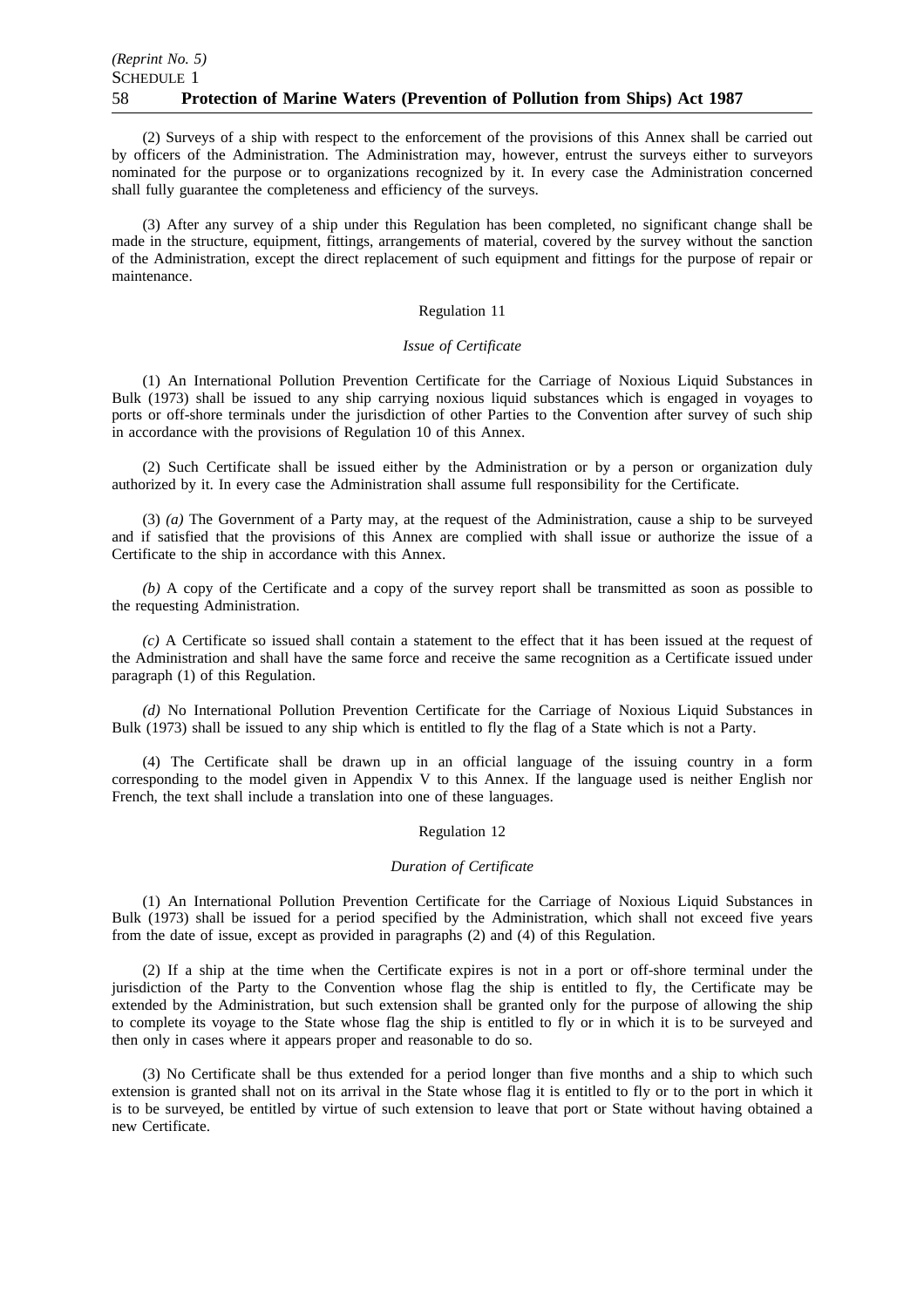(4) A Certificate which has not been extended under the provisions of paragraph (2) of this Regulation may be extended by the Administration for a period of grace of up to one month from the date of expiry stated on it.

(5) A Certificate shall cease to be valid if significant alterations have taken place in the structure, equipment, fittings, arrangements and material required by this Annex without the sanction of the Administration, except the direct replacement of such equipment or fitting for the purpose of repair or maintenance or if intermediate surveys as specified by the Administration under Regulation  $10(1)(c)$  of this Annex are not carried out.

(6) A Certificate issued to a ship shall cease to be valid upon transfer of such a ship to the flag of another State, except as provided in paragraph (7) of this Regulation.

(7) Upon transfer of a ship to the flag of another Party, the Certificate shall remain in force for a period not exceeding five months provided that it would not have expired before the end of that period, or until the Administration issues a replacement Certificate, whichever is earlier. As soon as possible after the transfer has taken place the Government of the Party whose flag the ship was formerly entitled to fly shall transmit to the Administration a copy of the Certificate carried by the ship before the transfer and, if available, a copy of the relevant survey report.

#### Regulation 13

# *Requirements for Minimizing Accidental Pollution*

(1) The design, construction, equipment and operation of ships carrying noxious liquid substances in bulk which are subject to the provisions of this Annex shall be such as to minimize the uncontrolled discharge into the sea of such substances.

(2) Pursuant to the provisions of paragraph (1) of this Regulation, the Government of each Party shall issue, or cause to be issued, detailed requirements on the design, construction, equipment and operation of such ships.

(3) In respect of chemical tankers, the requirements referred to in paragraph (2) of this Regulation shall contain at least all the provisions given in the Code for the Construction and Equipment of Ships carrying Dangerous Chemicals in Bulk adopted by the Assembly of the Organization in Resolution A.212 (VII) and as may be amended by the Organization, provided that the amendments to that Code are adopted and brought into force in accordance with the provisions of Article 16 of the present Convention for amendment procedures to an Appendix to an Annex.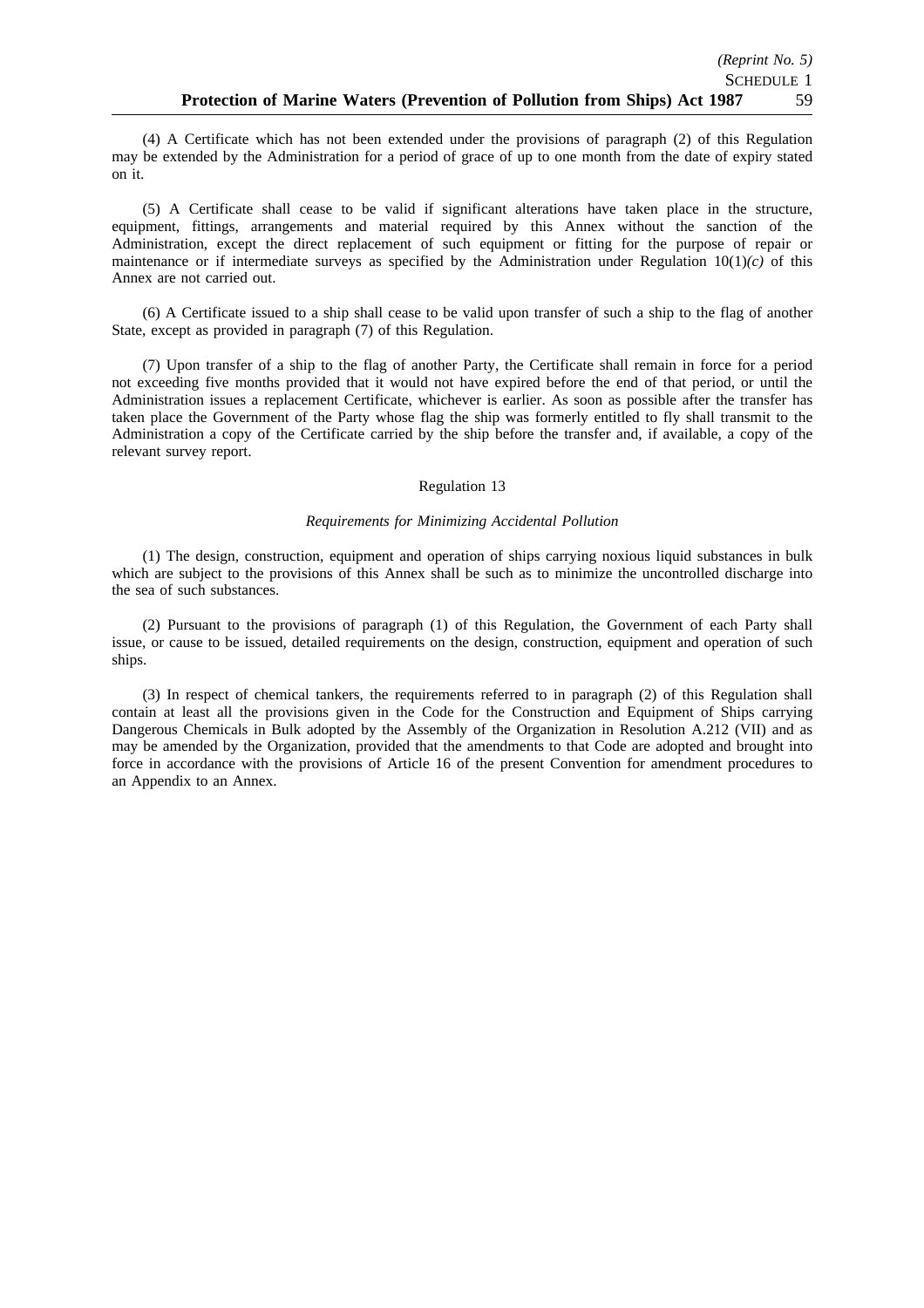#### **Appendix I**

# **GUIDELINES FOR THE CATEGORIZATION OF NOXIOUS LIQUID SUBSTANCES**

# **Category A**

Substances which are bioaccumulated and liable to produce a hazard to aquatic life or human health; or which are highly toxic to aquatic life (as expressed by a Hazard Rating 4, defined by a TLm less than 1 ppm); and additionally certain substances which are moderately toxic to aquatic life (as expressed by a Hazard Rating 3, defined by a TLm of 1 or more, but less than 10 ppm) when particular weight is given to additional factors in the hazard profile or to special characteristics of the substance.

#### **Category B**

Substances which are bioaccumulated with a short retention of the order of one week or less; or which are liable to produce tainting of the sea food; or which are moderately toxic to aquatic life (as expressed by a Hazard Rating 3, defined by a TLm of 1 ppm or more, but less than 10 ppm); and additionally certain substances which are slightly toxic to aquatic life (as expressed by a Hazard Rating 2, defined by a TLm of 10 ppm or more, but less than 100 ppm) when particular weight is given to additional factors in the hazard profile or to special characteristics of the substance.

# **Category C**

Substances which are slightly toxic to aquatic life (as expressed by a Hazard Rating 2, defined by a TLm of 10 or more, but less than 100 ppm); and additionally certain substances which are practically non-toxic to aquatic life (as expressed by a Hazard Rating 1, defined by a TLm of 100 ppm or more, but less than 1000 ppm) when particular weight is given to additional factors in the hazard profile or to special characteristics of the substance.

### **Category D**

Substances which are practically non-toxic to aquatic life (as expressed by a Hazard Rating 1, defined by a TLm of 100 ppm or more, but less than 1000 ppm); or causing deposits blanketing the seafloor with a high biochemical oxygen demand (BOD); or highly hazardous to human health, with an  $LD_{50}$  of less than 5 mg/kg; or produce moderate reduction of amenities because of persistency, smell or poisonous or irritant characteristics, possibly interfering with use of beaches; or moderately hazardous to human health, with an  $LD<sub>50</sub>$  of 5 mg/kg or more, but less than 50 mg/kg and produce slight reduction of amenities.

**Other Liquid Substances** (for the purposes of Regulation 4 of this Annex)

Substances other than those categorized in Categories A, B, C and D above.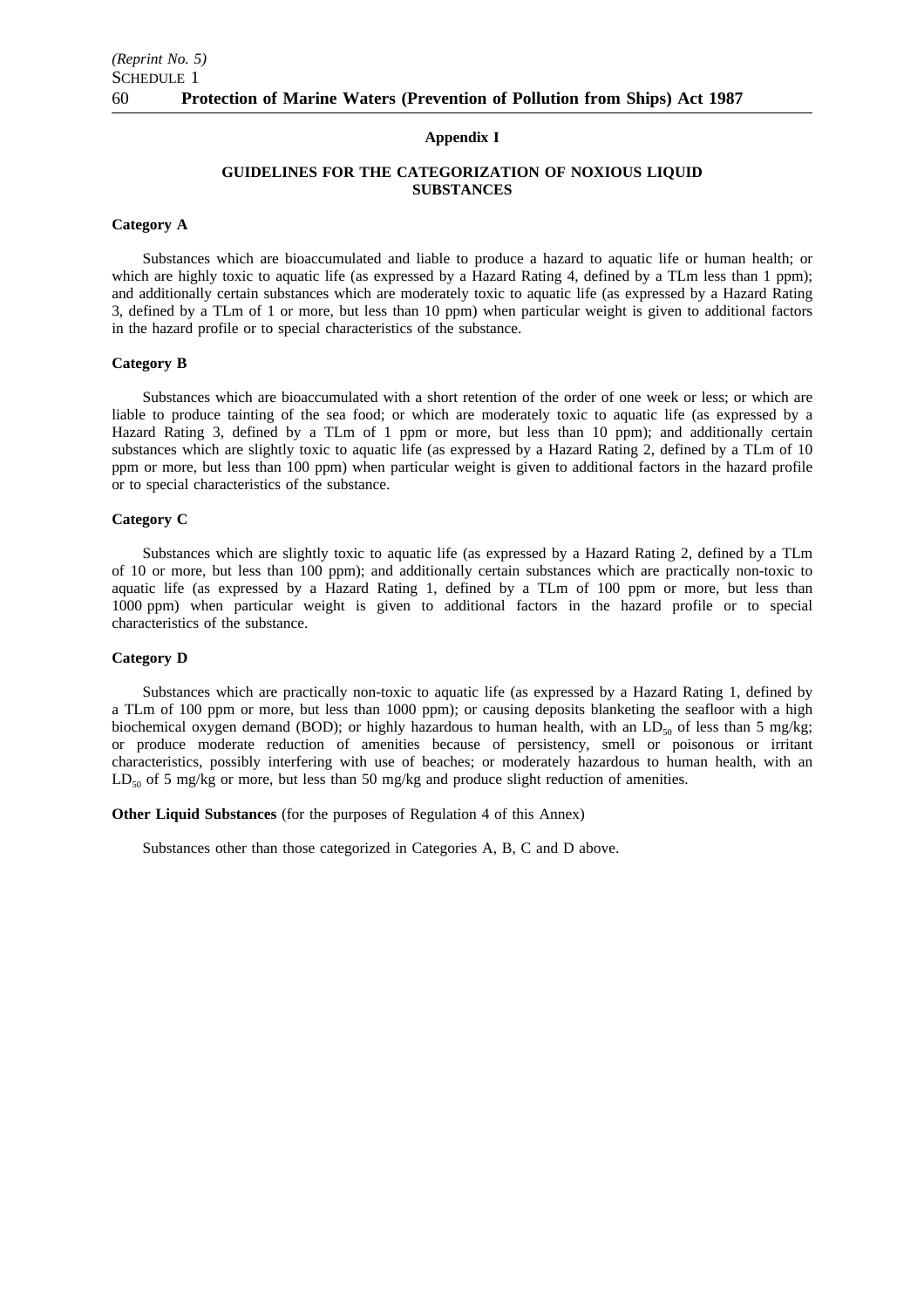# **Appendix II**

|                                       | UN<br><b>Number</b>  | Pollution<br>Category<br>for<br>operational<br>discharge |                                       | Residual concentration<br>(per cent by weight) |
|---------------------------------------|----------------------|----------------------------------------------------------|---------------------------------------|------------------------------------------------|
| <b>Substance</b>                      |                      | (Regulation<br>$3 \text{ of}$<br>Annex II)               | (Regulation<br>$5(1)$ of<br>Annex II) | (Regulation<br>$5(7)$ of<br>Annex II)          |
|                                       | $\boldsymbol{I}$     | I                                                        | III<br>Outside<br>special<br>areas    | IV<br>Within<br>special<br>areas               |
| Acetaldehyde                          | 1089                 | $\mathsf{C}$                                             |                                       |                                                |
| Acetic acid                           | 1842                 | $\mathbf C$                                              |                                       |                                                |
| Acetic anhydride                      | 1715                 | $\overline{C}$                                           |                                       |                                                |
| Acetone                               | 1090                 | D                                                        |                                       |                                                |
| Acetone cyanohydrin                   | 1541                 | $\mathbf{A}$                                             | 0.1                                   | 0.05                                           |
| Acetyl chloride                       | 1717                 | $\mathbf C$                                              |                                       |                                                |
| Acrolein                              | 1092                 | $\mathbf{A}$                                             | 0.1                                   | 0.05                                           |
| Acrylic acid*<br>Acrylonitrile        | $\ddotsc$            | $\mathbf C$<br>$\, {\bf B}$                              |                                       |                                                |
| Andiponitrile                         | 1093                 | $\mathbf D$                                              |                                       |                                                |
| Alkylbenzene sulfonate                | $\ddotsc$            | $\mathbf C$                                              |                                       |                                                |
| (straight chain)                      | $\cdot$ .            | B                                                        |                                       |                                                |
| (branched chain)                      |                      |                                                          |                                       |                                                |
| Allyl alcohol                         | 1098                 | B                                                        |                                       |                                                |
| Allyl chloride                        | 1100                 | $\mathsf{C}$                                             |                                       |                                                |
| Alum (15% solution)                   | $\ddot{\phantom{a}}$ | $\mathbf D$                                              |                                       |                                                |
| Aminoethylethanolamine                | $\ddotsc$            | $\mathbf D$                                              |                                       |                                                |
| (Hydroxyethyl-ethylene-diamine)*      |                      |                                                          |                                       |                                                |
| Ammonia (28% aqueous)                 | 1005                 | B                                                        |                                       |                                                |
| iso-Amyl acetate<br>n-Amyl acetate    | 1104<br>1104         | $\mathsf{C}$<br>$\overline{C}$                           |                                       |                                                |
| n-Amyl alcohol                        |                      | D                                                        |                                       |                                                |
| Aniline                               | $\ddotsc$<br>1547    | $\mathbf C$                                              |                                       |                                                |
| Benzene                               | 1114                 | $\overline{C}$                                           |                                       |                                                |
| Benzyl alcohol                        |                      | $\mathbf D$                                              |                                       |                                                |
| Benzyl chloride                       | 1738                 | $\overline{B}$                                           |                                       |                                                |
| n-Butyl acetate                       | 1123                 | $\mathbf D$                                              |                                       |                                                |
| sec-Butyl acetate                     | 1124                 | $\mathbf D$                                              |                                       |                                                |
| n-Butyl acrylate                      |                      | $\mathbf D$                                              |                                       |                                                |
| Butyl butyrate*                       |                      | B                                                        |                                       |                                                |
| Butylene glycol(s)                    | $\cdot$ .            | $\mathbf D$<br>$\mathbf D$                               |                                       |                                                |
| Butyl methacrylate<br>n-Butyraldehyde | 1129                 | $\, {\bf B}$                                             |                                       |                                                |
| Butyric acid                          | $\cdot$ .            | $\, {\bf B}$                                             |                                       |                                                |
| Calcium hydroxide (solution)          | $\ddot{\phantom{a}}$ | $\mathbf D$                                              |                                       |                                                |
| Camphor oil                           | 1130                 | B                                                        |                                       |                                                |
| Carbon disulphide                     | 1131                 | A                                                        | 0.01                                  | 0.005                                          |
| Carbon tetrachloride                  | 1846                 | $\, {\bf B}$                                             |                                       |                                                |
| Caustic potash (Potassium hydroxide)  | 1814                 | $\mathsf{C}$                                             |                                       |                                                |
| Chloroacetic acid                     | 1750                 | $\mathsf{C}$                                             |                                       |                                                |
| Chloroform                            | 1888                 | $\, {\bf B}$                                             |                                       |                                                |
| Chlorohydrins (crude)*                | $\ddotsc$            | $\mathbf D$<br>$\mathsf{C}$                              |                                       |                                                |
| Chloroprene*<br>Chlorosulphonic acid  | 1991<br>1754         | $\mathcal{C}$                                            |                                       |                                                |

# **LIST OF NOXIOUS LIQUID SUBSTANCES CARRIED IN BULK**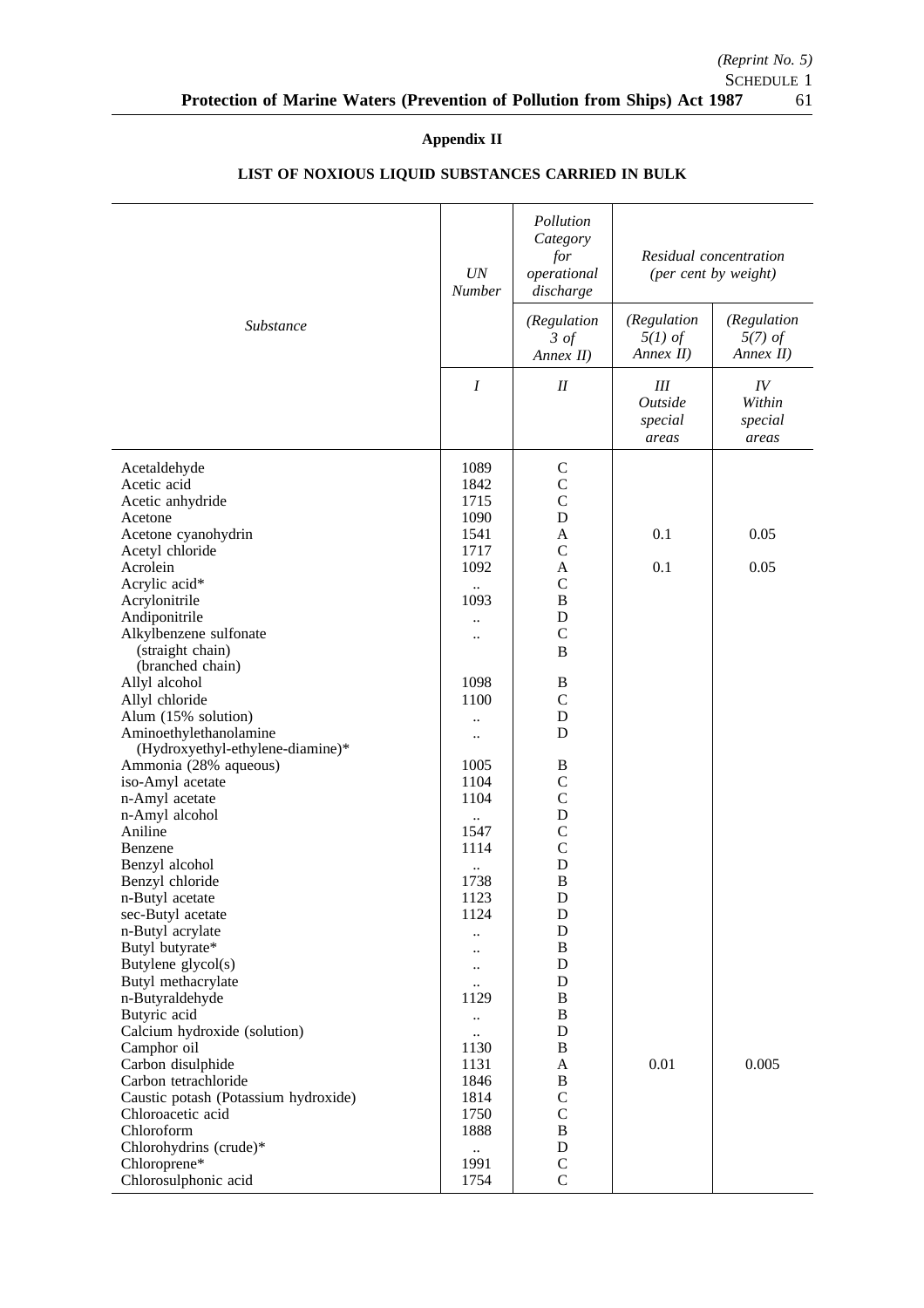| (Reprint No. 5) |                                                                           |  |
|-----------------|---------------------------------------------------------------------------|--|
| SCHEDULE 1      |                                                                           |  |
| 62              | Protection of Marine Waters (Prevention of Pollution from Ships) Act 1987 |  |

|                                              | $\boldsymbol{I}$          |                |     |      |
|----------------------------------------------|---------------------------|----------------|-----|------|
| Substance                                    |                           | $I\!I$         | Ш   | IV   |
| para-Chlorotoluene                           | $\ddotsc$                 | B              |     |      |
| Citric acid (10%-25%)                        | $\ddotsc$                 | D              |     |      |
| Creosote                                     | 1334                      | A              | 0.1 | 0.05 |
| Cresols                                      | 2076                      | A              | 0.1 | 0.05 |
| Cresylic acid                                | 2022                      | A              | 0.1 | 0.05 |
| Crotonaldehyde                               | 1143                      | $\, {\bf B}$   |     |      |
| Cumene                                       | 1918                      | $\mathsf{C}$   |     |      |
| Cyclohexane                                  | 1145                      | $\mathsf{C}$   |     |      |
| Cyclohexanol                                 | $\ddotsc$                 | D              |     |      |
| Cyclohexanone                                | 1915                      | D              |     |      |
| Cyclohexylamine*                             |                           | D              |     |      |
| para-Cymene (Isopropyltoluene)*              | 2046                      | D              |     |      |
| Decahydronaphthalene                         | 1147                      | D              |     |      |
| Decane*                                      | $\ddot{\phantom{a}}$      | D              |     |      |
| Diacetone alcohol*                           | 1148                      | D              |     |      |
| Dibenzyl ether*                              | $\ddotsc$                 | $\mathsf{C}$   |     |      |
| Dichlorobenzenes                             | 1591                      | A              | 0.1 | 0.05 |
| Dichloroethyl ether                          | 1916                      | B              |     |      |
| Dichloropropene-                             | 2047                      | $\bf{B}$       |     |      |
| Dichloropropane mixture (D.D. Soil fumigant) |                           |                |     |      |
| Diethylamine                                 | 1154                      | $\mathsf{C}$   |     |      |
| Diethylbenzene (mixed isomers)               | 2049                      | $\mathsf{C}$   |     |      |
| Diethyl ether                                | 1155                      | D              |     |      |
| Diethylenetriamine*                          | 2079                      | $\mathsf{C}$   |     |      |
| Diethylene glycol monoethyl ether            | $\ddot{\phantom{0}}$      | $\mathbf C$    |     |      |
| Diethylketone (3-Pentanone)                  | 1156                      | D              |     |      |
| Diisobutylene*                               | 2050                      | D              |     |      |
| Diisobutyl ketone                            | 1157                      | D              |     |      |
| Diisopropanolamine                           | $\ddot{\phantom{0}}\cdot$ | $\mathsf{C}$   |     |      |
| Diisopropylamine                             | 1158                      | $\mathsf{C}$   |     |      |
| Diisopropyl ether*                           | 1159                      | D              |     |      |
| Dimethylamine (40% aqueous)                  | 1160                      | $\mathcal{C}$  |     |      |
| Dimethylethanolamine                         | 2051                      | $\mathcal{C}$  |     |      |
| (2-Dimethylamino-ethanol)*                   |                           |                |     |      |
| Dimethylformamide                            |                           | D              |     |      |
| 1,4-Dioxane*                                 | 1165                      | $\mathsf{C}$   |     |      |
| Diphenyl/Diphenyloxide, mixtures*            |                           | $\mathbf D$    |     |      |
| Dodecylbenzene                               |                           | $\mathsf{C}$   |     |      |
| Epichlorohydrin                              | 2023                      | $\overline{B}$ |     |      |
| 2-Ethoxyethyl acetate*                       | 1172                      | D              |     |      |
| Ethyl acetate                                | 1173                      | D              |     |      |
| Ethyl acrylate                               | 1917                      | D              |     |      |
| Ethyl amyl ketone*                           | $\ldots$                  | $\mathsf{C}$   |     |      |
| Ethylbenzene                                 | 1175                      | $\mathsf{C}$   |     |      |
| Ethyl cyclohexane                            | $\ddotsc$                 | $\mathbf D$    |     |      |
| Ethylene chlorohydrin                        | 1135                      | D              |     |      |
| (2-Chloro-ethanol)                           |                           |                |     |      |
| Ethylene cyanohydrin*                        |                           | D              |     |      |
| Ethylenediamine                              | 1604                      | $\mathcal{C}$  |     |      |
| Ethylene dibromide                           | 1605                      | B              |     |      |
| Ethylene dichloride                          | 1184                      | B              |     |      |
| Ethylene glycol monoethyl ether              | 1171                      | D              |     |      |
| (Methyl cellosolve)                          |                           |                |     |      |
| 2-Ethylhexyl acrylate*                       |                           | D              |     |      |

\* Asterisk indicates that the substance has been provisionally included in this list and that further data are necessary in order to complete the evaluation of its environmental hazards, particularly in relation to living resources.

\* Asterisk indicates that the substance has been provisionally included in this list and that further date are necessary in order to complete the evaluation of its environmental hazards, particularly in relation to living resources.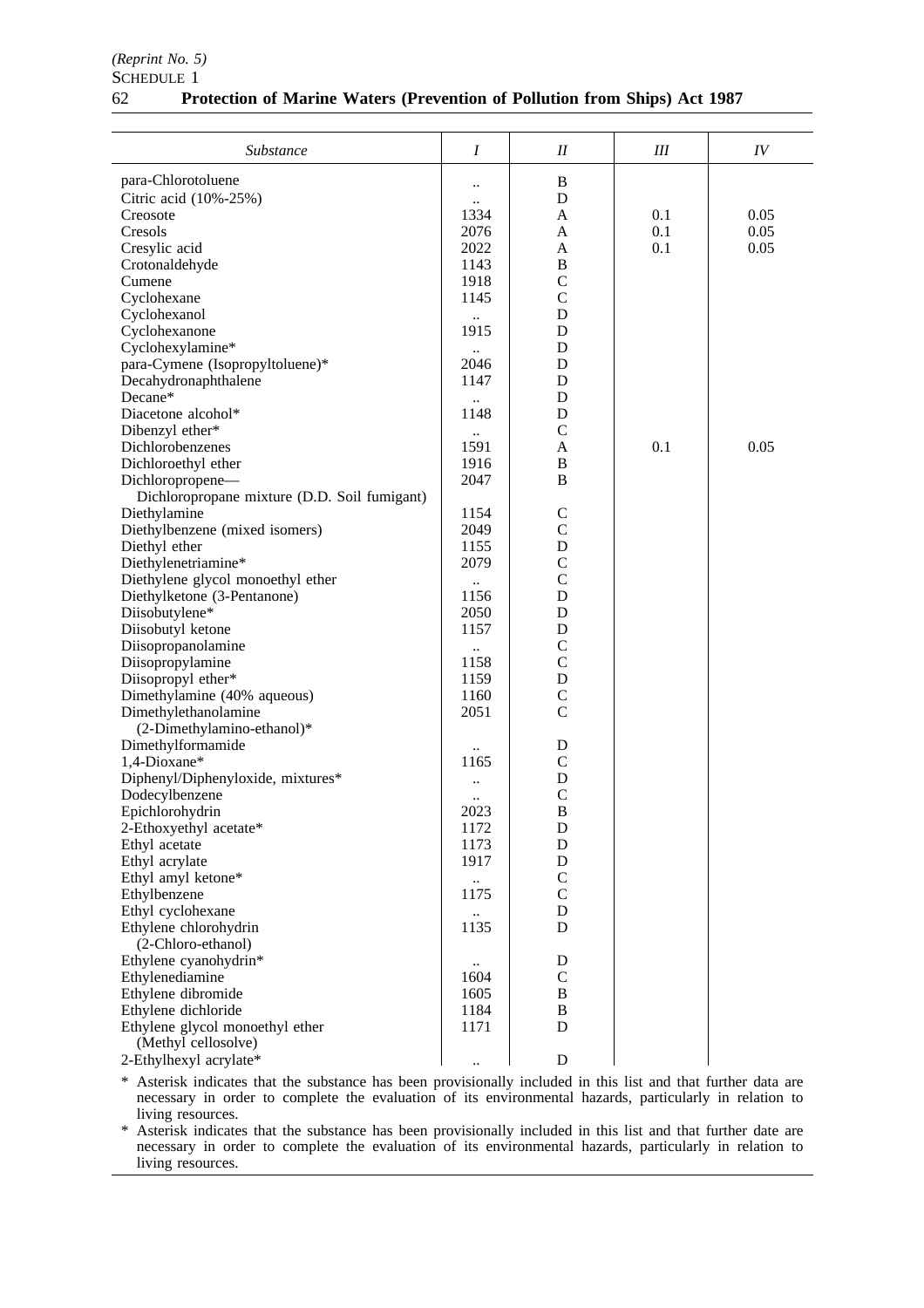*(Reprint No. 5)*

SCHEDULE 1

**Protection of Marine Waters (Prevention of Pollution from Ships) Act 1987** 63

| Substance                                 | $\boldsymbol{I}$                  | $I\!I$                       | Ш    | IV    |
|-------------------------------------------|-----------------------------------|------------------------------|------|-------|
| 2-Ethylhexyl alcohol                      |                                   | $\mathsf{C}$                 |      |       |
| Ethyl lactate*                            | 1192                              | D                            |      |       |
| 2-Ethyl 3-propyl-acrolein*                | $\ddot{\phantom{0}}$              | B                            |      |       |
| Formaldehyde (37-50% solution)            | 1198                              | $\mathcal{C}$                |      |       |
| Formic acid                               | 1779                              | D                            |      |       |
| Furfuryl alcohol                          | $\ddotsc$                         | $\mathsf{C}$                 |      |       |
| Heptanoic acid*                           | $\ddotsc$                         | D                            |      |       |
| Hexamethylenediamine*                     | 1783                              | $\mathsf{C}$                 |      |       |
| Hydrochloric acid                         | 1789                              | D                            |      |       |
| Hydrofluoric acid (40% aqueous)           | 1790                              | $\bf{B}$                     |      |       |
| Hydrogen peroxide (greater than 60%)      | 2015                              | $\mathcal{C}$<br>$\mathbf D$ |      |       |
| Isobutyl acrylate                         | $\ddotsc$<br>1212                 | D                            |      |       |
| Isobutyl alcohol<br>Isobutyl methacrylate |                                   | D                            |      |       |
| Isobutyraldehyde                          | $\ddotsc$<br>2045                 | $\mathcal{C}$                |      |       |
| Isooctane*                                |                                   | $\mathbf D$                  |      |       |
| Isopentane                                | $\ddot{\phantom{0}}$<br>$\ddotsc$ | D                            |      |       |
| Isophorone                                | $\ddotsc$                         | D                            |      |       |
| Isopropylamine                            | 1221                              | $\mathsf{C}$                 |      |       |
| Isopropyl cyclohexane                     |                                   | D                            |      |       |
| Isoprene                                  | 1218                              | D                            |      |       |
| Lactic acid                               |                                   | D                            |      |       |
| Mesityl oxide*                            | 1229                              | $\mathcal{C}$                |      |       |
| Methyl acetate                            | 1231                              | $\mathbf D$                  |      |       |
| Methyl acrylate                           | 1919                              | $\mathcal{C}$                |      |       |
| Methylamyl alcohol                        | $\ddotsc$                         | D                            |      |       |
| Methylene chloride                        | 1593                              | $\bf{B}$                     |      |       |
| 2-Methyl-5-Ethyl-pyridine*                | $\ddotsc$                         | $\, {\bf B}$                 |      |       |
| Methyl methacrylate                       | 1247                              | D                            |      |       |
| 2-Methylpentene*                          | $\ddotsc$                         | D                            |      |       |
| alpha-Methylstyrene*<br>Monochlorobenzene | $\ddot{\phantom{0}}$              | D<br>$\boldsymbol{B}$        |      |       |
| Monoethanolamine                          | 1134                              | $\mathbf D$                  |      |       |
| Monoisopropanolamine                      |                                   | $\mathsf{C}$                 |      |       |
| Monomethyl ethanolamine                   |                                   | $\mathsf{C}$                 |      |       |
| Mononitrobenzene                          | <br>$\ddot{\phantom{0}}$          | $\mathbf C$                  |      |       |
| Monoisopropylamine                        | $\ddotsc$                         | $\mathbf C$                  |      |       |
| Morpholine*                               | 2054                              | $\mathsf{C}$                 |      |       |
| Naphthalene (molten)                      | 1334                              | $\overline{A}$               | 0.1  | 0.05  |
| Naphthenic acids*                         |                                   | A                            | 0.1  | 0.05  |
| Nitric acid (90%)                         | 2031/                             | $\mathcal{C}$                |      |       |
|                                           | 2032                              |                              |      |       |
| 2-Nitropropane                            | $\ddotsc$                         | D                            |      |       |
| ortho-Nitrotoluene                        | 1664                              | $\mathsf C$                  |      |       |
| Nonyl alcohol*                            |                                   | $\mathsf{C}$                 |      |       |
| Nonylphenol                               | $\ddotsc$                         | $\mathbf C$                  |      |       |
| n-Octanol                                 |                                   | $\mathsf{C}$                 |      |       |
| Oleum                                     | 1831                              | $\mathbf C$                  |      |       |
| Oxalic acid (10-25%)<br>Pentachloroethane | $\ddotsc$                         | $\mathbf D$<br>$\, {\bf B}$  |      |       |
| n-Pentane                                 | 1669<br>1265                      | $\mathsf{C}$                 |      |       |
| Perchloroethylene (Tetrachloroethylene)   | 1897                              | B                            |      |       |
| Phenol                                    | 1671                              | B                            |      |       |
| Phosphoric acid                           | 1805                              | D                            |      |       |
| Phosphorus (elemental)                    | 1338                              | A                            | 0.01 | 0.005 |
| Phthalic anhydride (molten)               | $\ddotsc$                         | $\mathsf C$                  |      |       |
| beta-Propiolactone*                       | $\ddot{\phantom{a}}$              | B                            |      |       |

\* Asterisk indicates that the substance has been provisionally included in this list and that further data are necessary in order to complete the evaluation of its environmental hazards, particularly in relation to living resources.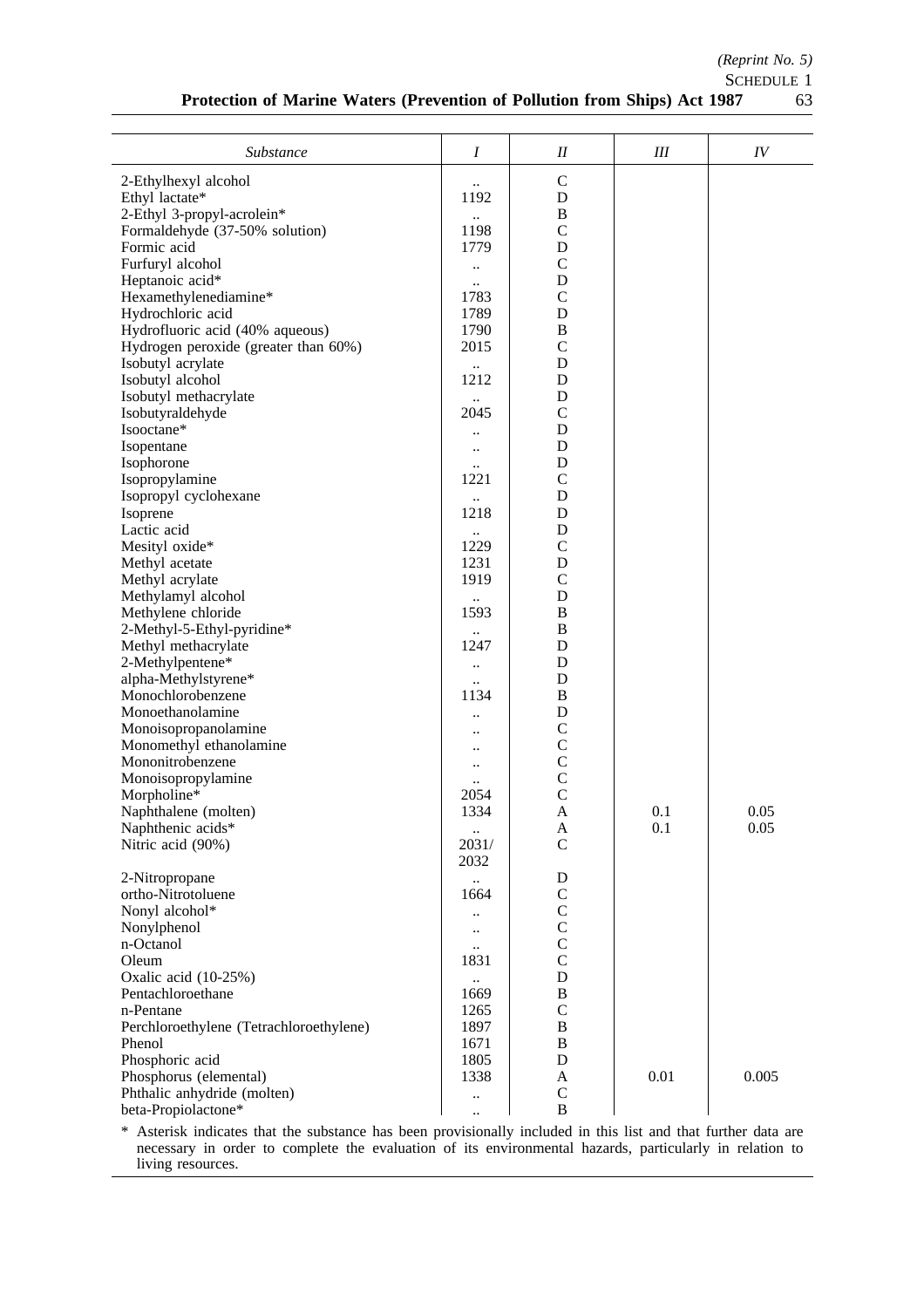| (Reprint No. 5) |                                                                           |  |  |
|-----------------|---------------------------------------------------------------------------|--|--|
| SCHEDULE 1      |                                                                           |  |  |
| 64              | Protection of Marine Waters (Prevention of Pollution from Ships) Act 1987 |  |  |

| Substance                                 | $\boldsymbol{I}$     | $I\!I$         | $I\!I\!I$ | ${\cal IV}$ |
|-------------------------------------------|----------------------|----------------|-----------|-------------|
|                                           |                      |                |           |             |
| Propionaldehyde                           | 1275                 | D              |           |             |
| Propionic acid                            | 1848                 | D              |           |             |
| Propionic anhydride                       | $\ddotsc$            | D              |           |             |
| n-Propyl acetate*                         | 1276                 | $\mathsf{C}$   |           |             |
| n-Propyl alcohol                          | 1274                 | D              |           |             |
| n-Propylamine                             | 1277                 | $\overline{C}$ |           |             |
| Pyridine                                  | 1282                 | $\overline{B}$ |           |             |
| Silicon tetrachloride                     | 1818                 | D              |           |             |
| Sodium bichromate (solution)              | $\ddotsc$            | $\mathbf C$    |           |             |
| Sodium hydroxide                          | 1824                 | $\mathbf C$    |           |             |
| Sodium pentachlorophenate (solution)      | $\ddot{\phantom{0}}$ | $\overline{A}$ | 0.1       | 0.05        |
| Styrene monomer                           | 2055                 | $\frac{C}{C}$  |           |             |
| Sulphuric acid                            | 1830/                |                |           |             |
|                                           | 1831/                |                |           |             |
|                                           | 1832                 |                |           |             |
| Tallow                                    | $\ddotsc$            | D              |           |             |
| Tetraethyl lead                           | 1649                 | A              | 0.1       | 0.05        |
| Tetrahydrofuran                           | 2056                 | D              |           |             |
| Tetrahydronaphthalene                     | 1540                 | $\mathbf C$    |           |             |
| Tetramethylbenzene                        | $\ddotsc$            | D              |           |             |
| Tetramethyl lead                          | 1649                 | $\overline{A}$ | 0.1       | 0.05        |
| Titanium tetrachloride                    | 1838                 | D              |           |             |
| Toluene                                   | 1294                 | $\mathbf C$    |           |             |
| Toluene diisocyanate*                     | 2078                 | $\overline{B}$ |           |             |
| Trichloroethane                           | $\ddotsc$            | $\mathbf C$    |           |             |
| Trichlorethylene                          | 1710                 | $\overline{B}$ |           |             |
| Triethanolamine                           | $\ddotsc$            | D              |           |             |
| Triethylamine                             | 1296                 | $\mathbf C$    |           |             |
| Trimethylbenzene*                         | $\ddot{\phantom{a}}$ | $\mathbf C$    |           |             |
| Tritolyl phosphate (Tricresyl phosphate)* | $\ddotsc$            | $\overline{B}$ |           |             |
| Turpentine (wood)                         | 1299                 | $\, {\bf B}$   |           |             |
| Vinyl acetate                             | 1301                 | $\mathbf C$    |           |             |
| Vinylidene chloride*                      | 1303                 | $\, {\bf B}$   |           |             |
| Xylenes (mixed isomers)                   | 1307                 | $\overline{C}$ |           |             |

\* Asterisk indicates that the substance has been provisionally included in this list and that further data are necessary in order to complete the evaluation of its environmental hazards, particularly in relation to living resources.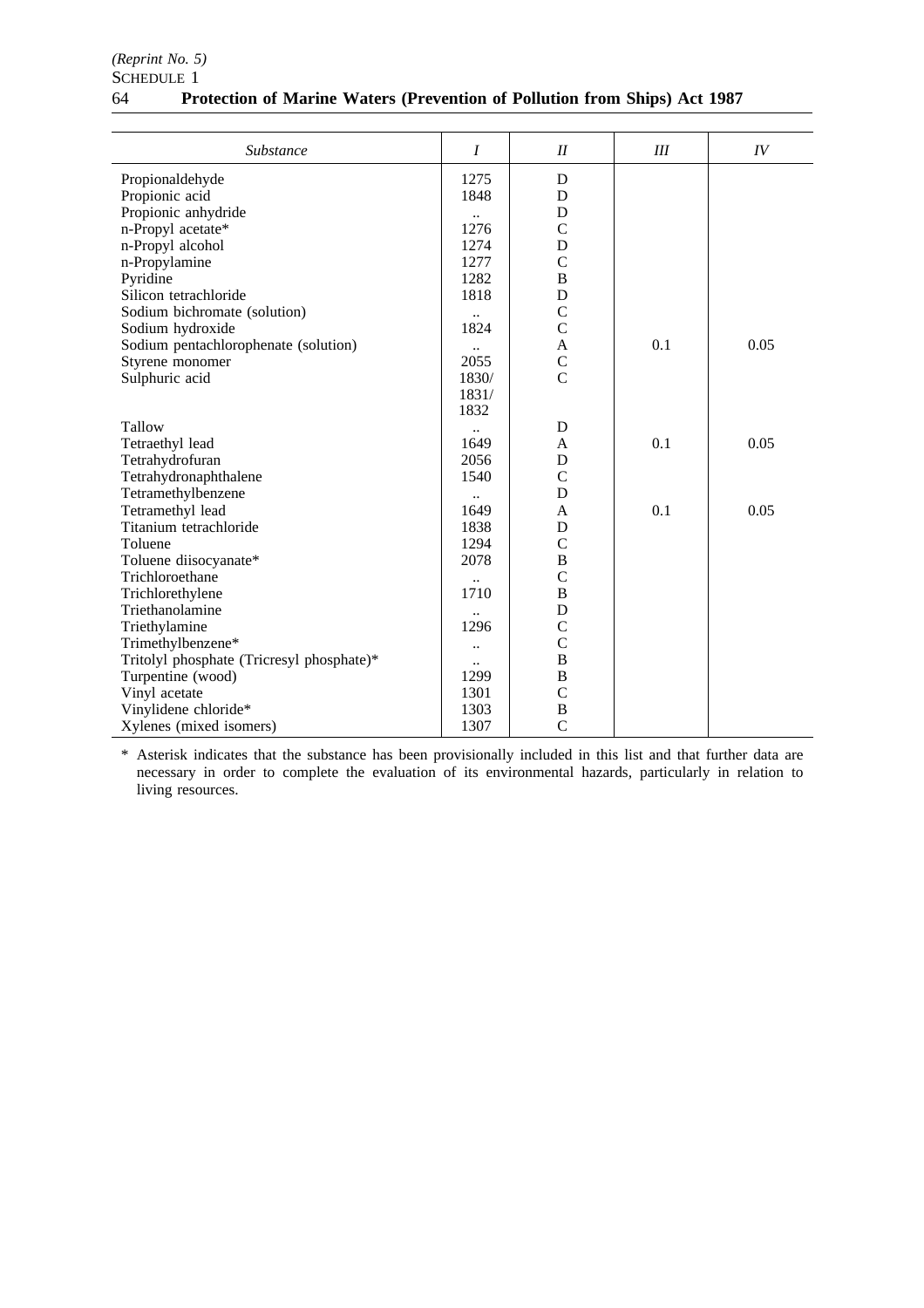# **Appendix III**

# **LIST OF OTHER LIQUID SUBSTANCES CARRIED IN BULK**

Acetonitrile (Methyl cyanide) Olive Oil tert-Amyl alcohol Polypropylene glycol n-Butyl-alcohol iso-Propyl acetate Butyrolactone iso-Propyl alcohol Calcium chloride(solution) Propylene glycol Castor Oil Propylene oxide Citric juices Propylene tetramer Coconut oil Propylene trimer Cod liver oil Sorbitol iso-Decyl alcohol Sulphur (liquid) n-Decyl alcohol Tridecanol<br>Decyl octyl alcohol Triethylene glycol Triethylene glycol Decyl octyl alcohol<br>Dibutyl ether Dibutyl ether Triethylenetetramine<br>Diethanolamine Tripropylene glycol Diethylene glycol Water Dipentene Dipropylene glycol Ethyl alcohol Ethylene glycol Fatty alcohols  $(C_{12}-C_{20})$ Glycerine n-Heptane Heptene (Mixed isomers) n-Hexane Ligroin Methyl alcohol Methyamyl acetate Methylethyl ketone (2-butanone) Milk Molasses

Tripropylene glycol<br>Water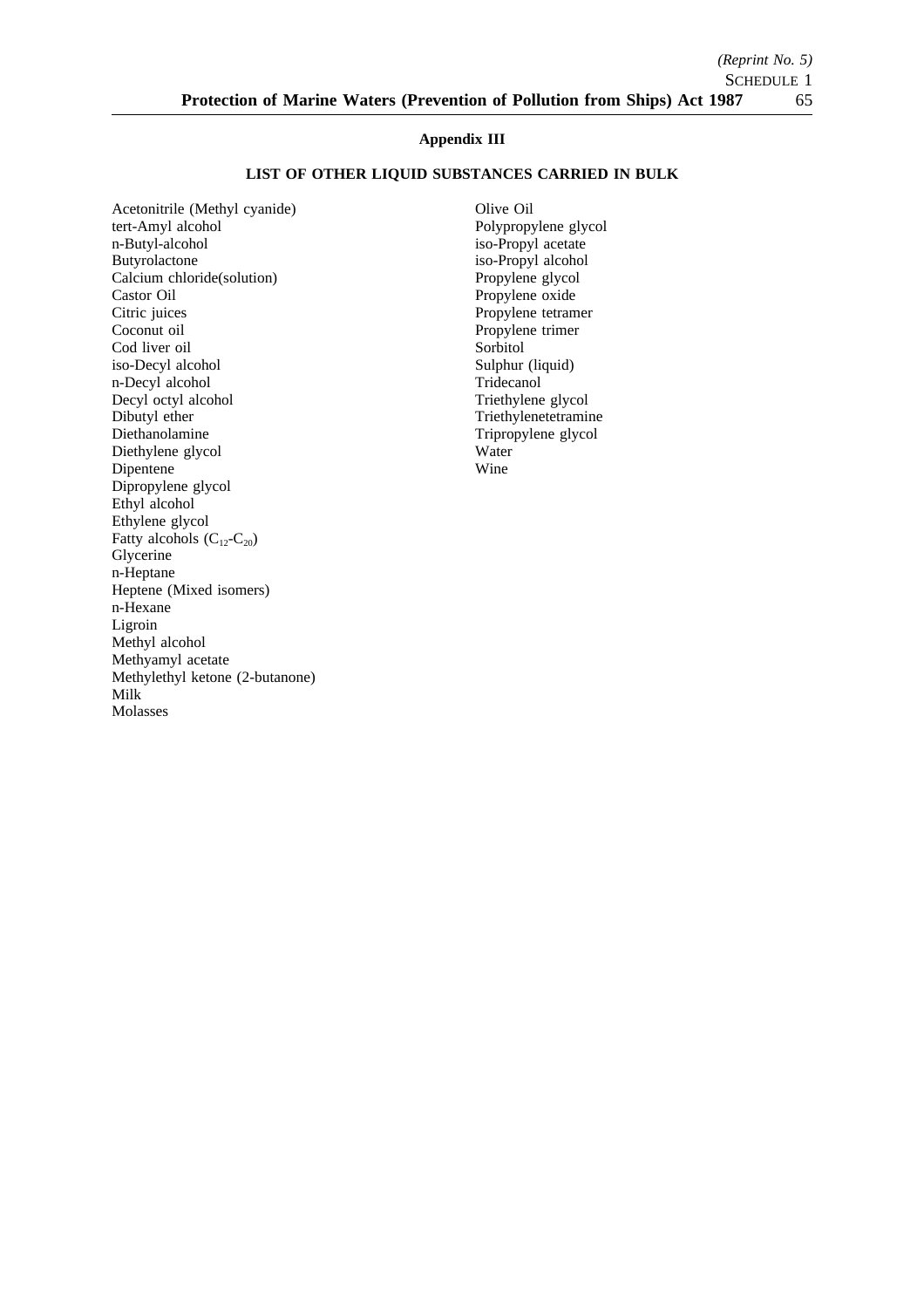# **Appendix IV**

# **CARGO RECORD BOOK FOR SHIPS CARRYING NOXIOUS LIQUID SUBSTANCES IN BULK**

|     |                                                             | Cargo carrying capacity of<br>each tank in cubic metres                                                                                                                                                                                                                                                                                                                                                        |  |  |  |  |  |  |  |
|-----|-------------------------------------------------------------|----------------------------------------------------------------------------------------------------------------------------------------------------------------------------------------------------------------------------------------------------------------------------------------------------------------------------------------------------------------------------------------------------------------|--|--|--|--|--|--|--|
|     |                                                             |                                                                                                                                                                                                                                                                                                                                                                                                                |  |  |  |  |  |  |  |
|     | $(a)$ Loading of cargo                                      |                                                                                                                                                                                                                                                                                                                                                                                                                |  |  |  |  |  |  |  |
|     | 1.<br>2.<br>3.                                              | Date and place of loading<br>Name and category of cargo(es) loaded<br>Identity of tank(s) loaded                                                                                                                                                                                                                                                                                                               |  |  |  |  |  |  |  |
| (b) |                                                             | <b>Transfer of cargo</b>                                                                                                                                                                                                                                                                                                                                                                                       |  |  |  |  |  |  |  |
|     | 4.<br>5.<br>6.                                              | Date of transfer<br>Identity of tank(s)<br>(i)<br>From<br>(ii)<br>To<br>Was (were) $tank(s)$ in $5(i)$ emptied?                                                                                                                                                                                                                                                                                                |  |  |  |  |  |  |  |
|     | 7.                                                          | If not, quantity remaining                                                                                                                                                                                                                                                                                                                                                                                     |  |  |  |  |  |  |  |
| (c) |                                                             | <b>Unloading of cargo</b>                                                                                                                                                                                                                                                                                                                                                                                      |  |  |  |  |  |  |  |
|     | 8.<br>9.<br>10.<br>11.<br>12.<br>13.<br>14.                 | Date and place of unloading<br>Identity of tank(s) unloaded<br>Was (were) $tank(s)$ emptied?<br>If not, quantity remaining in $tank(s)$<br>Is (are) $tank(s)$ to be cleaned?<br>Amount transferred to slop tank<br>Identity of slop tank                                                                                                                                                                       |  |  |  |  |  |  |  |
| (d) |                                                             | <b>Ballasting of cargo tanks</b>                                                                                                                                                                                                                                                                                                                                                                               |  |  |  |  |  |  |  |
|     | 15.<br>16.                                                  | Identity of tank(s) ballasted<br>Date and position of ship at start of ballasting                                                                                                                                                                                                                                                                                                                              |  |  |  |  |  |  |  |
| (e) |                                                             | <b>Cleaning of cargo tanks</b>                                                                                                                                                                                                                                                                                                                                                                                 |  |  |  |  |  |  |  |
|     |                                                             | <b>Category A substances</b>                                                                                                                                                                                                                                                                                                                                                                                   |  |  |  |  |  |  |  |
|     | 17.<br>18.<br>19.<br>20.<br>21.<br>22.<br>23.<br>24.<br>25. | Identity of tank(s) cleaned<br>Date and location of cleaning<br>Method(s) of cleaning<br>Location of reception facility used<br>Concentration of effluent when discharge to reception facility stopped<br>Quantity remaining in tank<br>Procedure and amount of water introduced into tank in final cleaning<br>Location, date of discharge into sea<br>Procedure and equipment used in discharge into the sea |  |  |  |  |  |  |  |
|     |                                                             | Category B, C and D substances                                                                                                                                                                                                                                                                                                                                                                                 |  |  |  |  |  |  |  |
|     | 26.                                                         | Washing procedure used                                                                                                                                                                                                                                                                                                                                                                                         |  |  |  |  |  |  |  |

- 27. Quantity of water used
- 
- 28. Date, location of discharge into sea<br>29. Procedure and equipment used in di Procedure and equipment used in discharge into the sea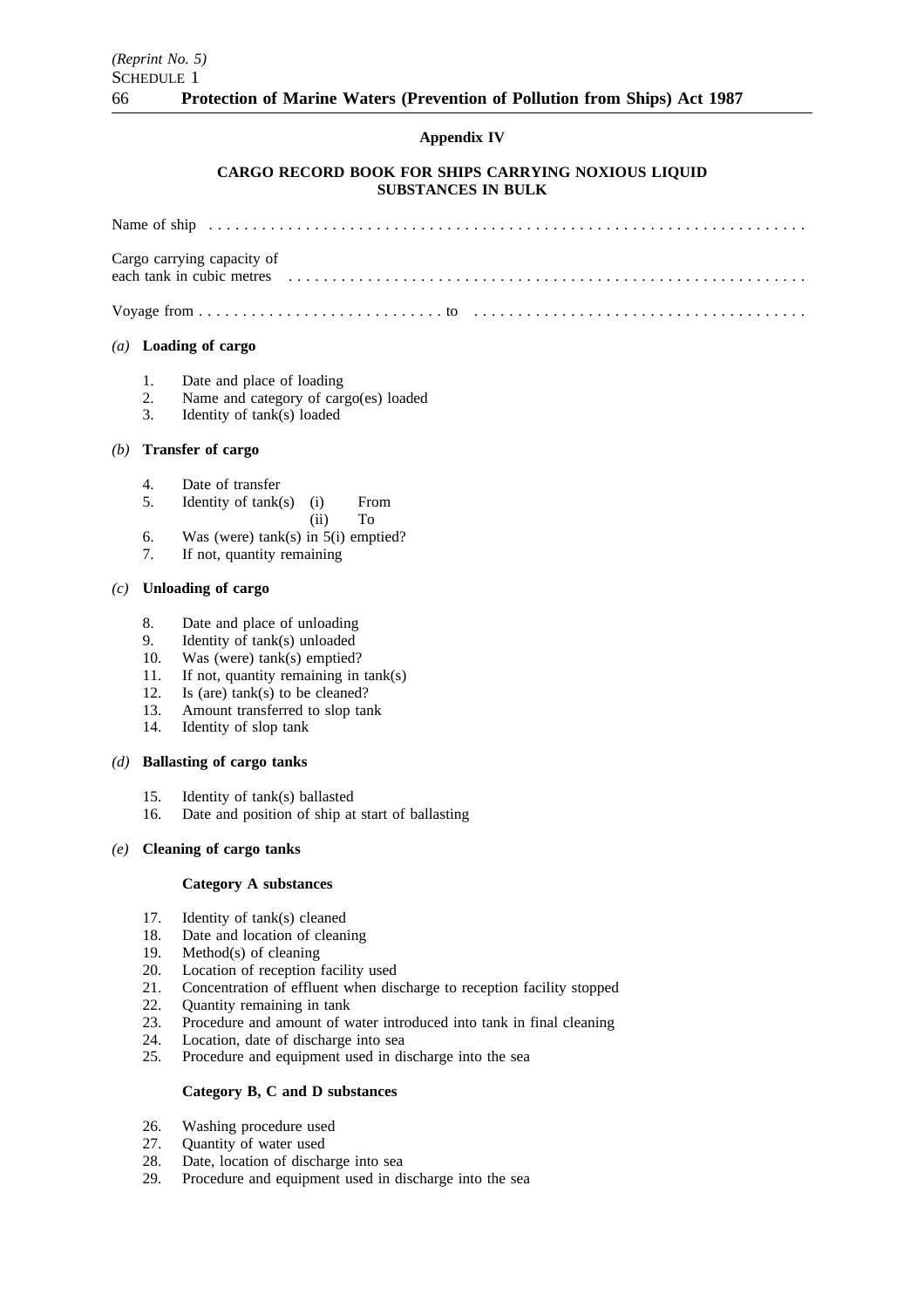# *(f)* **Transfer of dirty ballast water**

- 30. Identity of tank(s)
- 31. Date and position of ship at start of discharge into sea
- 32. Date and position of ship at finish of discharge into sea
- 33. Ship's speed(s) during discharge
- 34. Quantity discharged into sea
- 35. Quantity of polluted water transferred to slop tank(s) (identify slop tank(s))
- 36. Date and port of discharge to shore reception facilities (if applicable)

# *(g)* **Transfer from slop tank/disposal of residue**

- 37. Identity of slop tank(s)
- 38. Quantity disposed from each tank
- 39. Method of disposal of residue:
	- *(a)* Reception facilities
	- *(b)* Mixed with cargo
	- *(c)* Transferred to another (other) tank(s) (identify tank(s))
	- *(d)* Other method
- 40. Date and port of disposal of residue

# *(h)* **Accidental or other exceptional discharge**

- 41. Date and time of occurrence
- 42. Place or position of ship at time of occurrence
- 43. Approximate quantity, name and category of substance
- 44. Circumstances of discharge or escape and general remarks.

.......................................... Signature of Master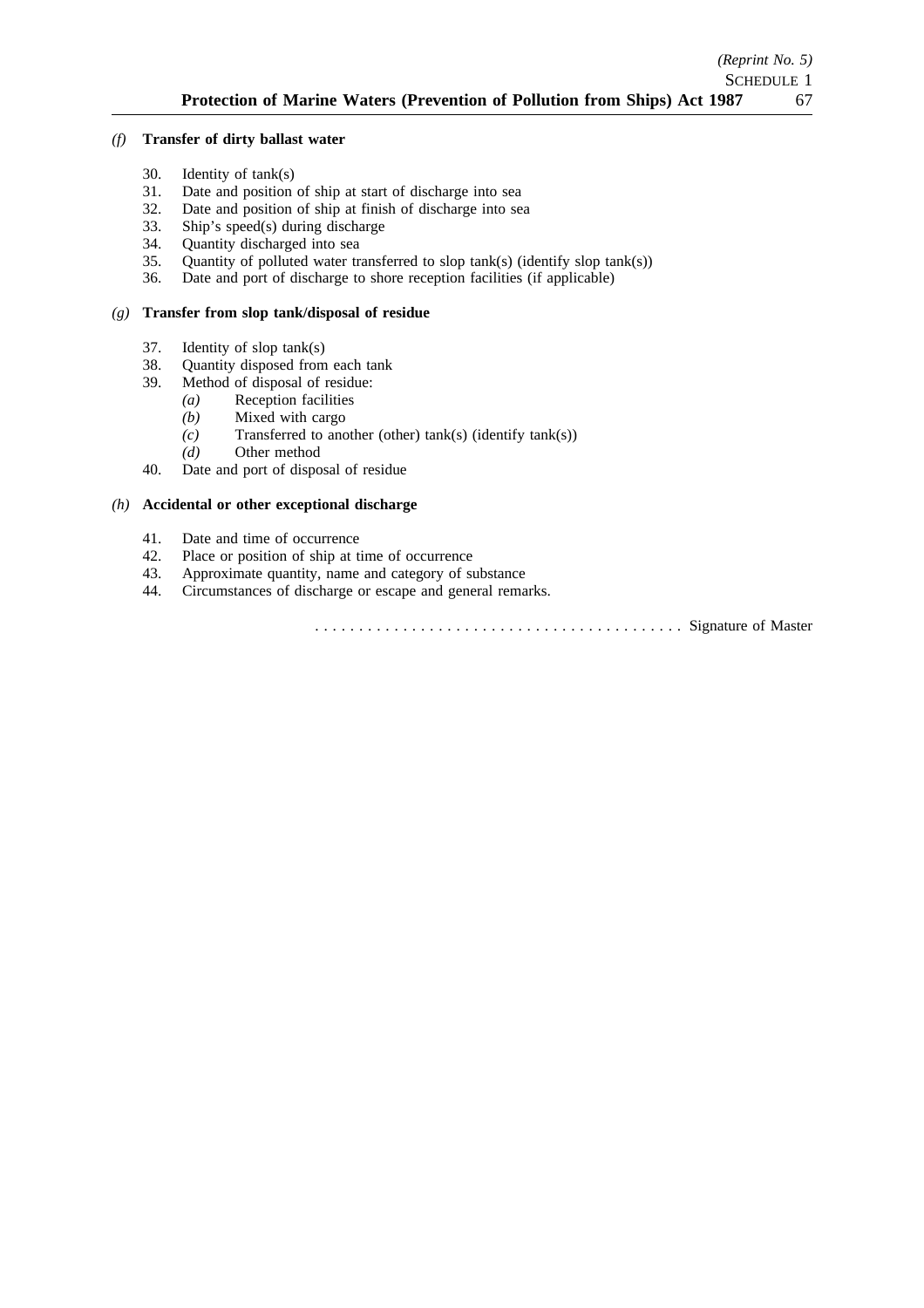# **Appendix V**

# **FORM OF CERTIFICATE**

# INTERNATIONAL POLLUTION PREVENTION CERTIFICATE FOR THE CARRIAGE OF NOXIOUS LIQUID SUBSTANCES IN BULK (1973)

(*Note*: This Certificate shall be supplemented in the case of a chemical tanker by the certificate required pursuant to the provisions of Regulation 13(3) of Annex II of the Convention)

# *(Official Seal)*

Issued under the provisions of the International Convention for the Prevention of Pollution from Ships, 1973, under the authority of the Government.

of . . . . . . . . . . . . . . . . . . . . . . . . . . . . . . . . . . . . . . . . . . . . . . . . . . . . . . . . . . . . . . . . . . . . . . . . . . . . *(full official designation of the country)*

by . . . . . . . . . . . . . . . . . . . . . . . . . . . . . . . . . . . . . . . . . . . . . . . . . . . . . . . . . . . . . . . . . . . . . . . . . . . . *(full official designation of the competent person or organization authorized under the provisions of the International Convention for the Prevention of Pollution from Ships, 1973)*

| Name of Ship | <i>Distinctive</i><br>Number or<br>Letter | Port of<br>Registry | Gross<br>Tonnage |
|--------------|-------------------------------------------|---------------------|------------------|
|              |                                           |                     |                  |
|              |                                           |                     |                  |

THIS IS TO CERTIFY:

1. That the ship has been surveyed in accordance with the provisions of Regulation 10 of Annex II of the Convention.

2. That the survey showed that the design, construction and equipment of the ship are such as to minimize the uncontrolled discharge into the sea of noxious liquid substances.

3. That the following arrangements and procedures have been approved by the Administration in connection with the implementation of Regulation 5 of Annex II of the Convention:

............................................................................... *(Continued on the annexed signed and dated sheet(s))* ............................................................................... This Certificate is valid until ......................................................... subject to intermediate survey(s) at intervals of ............................................ Issued at ....................................................................... *(place of issue of Certificate)* . . . . . . . . . . . . . . . . . 19. . . . . . . . . . . . . . . . . . . . . . . . . . . . . . . . . . . . . . . . . . . . . . . . . . . . . . . . . . *(Signature of duly authorized official issuing the Certificate)*

*(Seal or stamp of the issuing Authority, as appropriate)*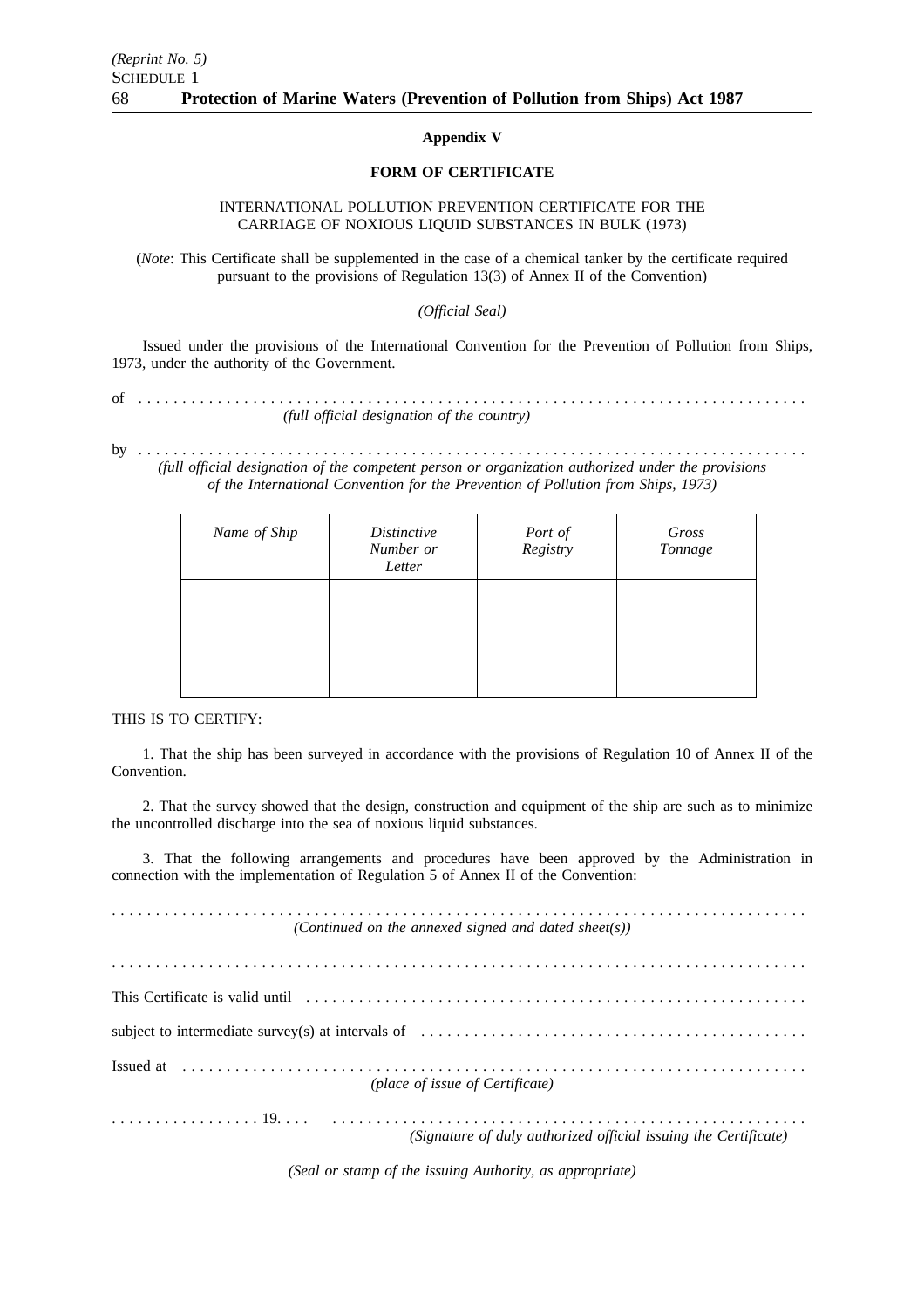# **Intermediate Surveys**

This is to certify that at an intermediate survey required by Regulation  $10(1)(c)$  of Annex II of the Convention, this ship and the condition thereof are found to comply with the relevant provisions of the Convention.

|      |  | (Signature of duly authorized official) |  |  |  |  |  |  |  |
|------|--|-----------------------------------------|--|--|--|--|--|--|--|
|      |  |                                         |  |  |  |  |  |  |  |
| Date |  |                                         |  |  |  |  |  |  |  |

*(Seal or stamp of the Authority, as appropriate)*

|  | (Signature of duly authorized official) |  |  |  |  |  |  |  |
|--|-----------------------------------------|--|--|--|--|--|--|--|
|  |                                         |  |  |  |  |  |  |  |
|  |                                         |  |  |  |  |  |  |  |

Date .........................................

*(Seal or stamp of the Authority, as appropriate)*

Under the provisions of Regulation 12(2) and (4) of Annex II of the Convention the validity of this Certificate is extended until

...............................................................................  $Signed \dots \dots \dots \dots \dots \dots \dots \dots \dots \dots \dots \dots \dots \dots$ *(Signature of duly authorized official)* Place .........................................

*(Seal or stamp of the Authority, as appropriate)*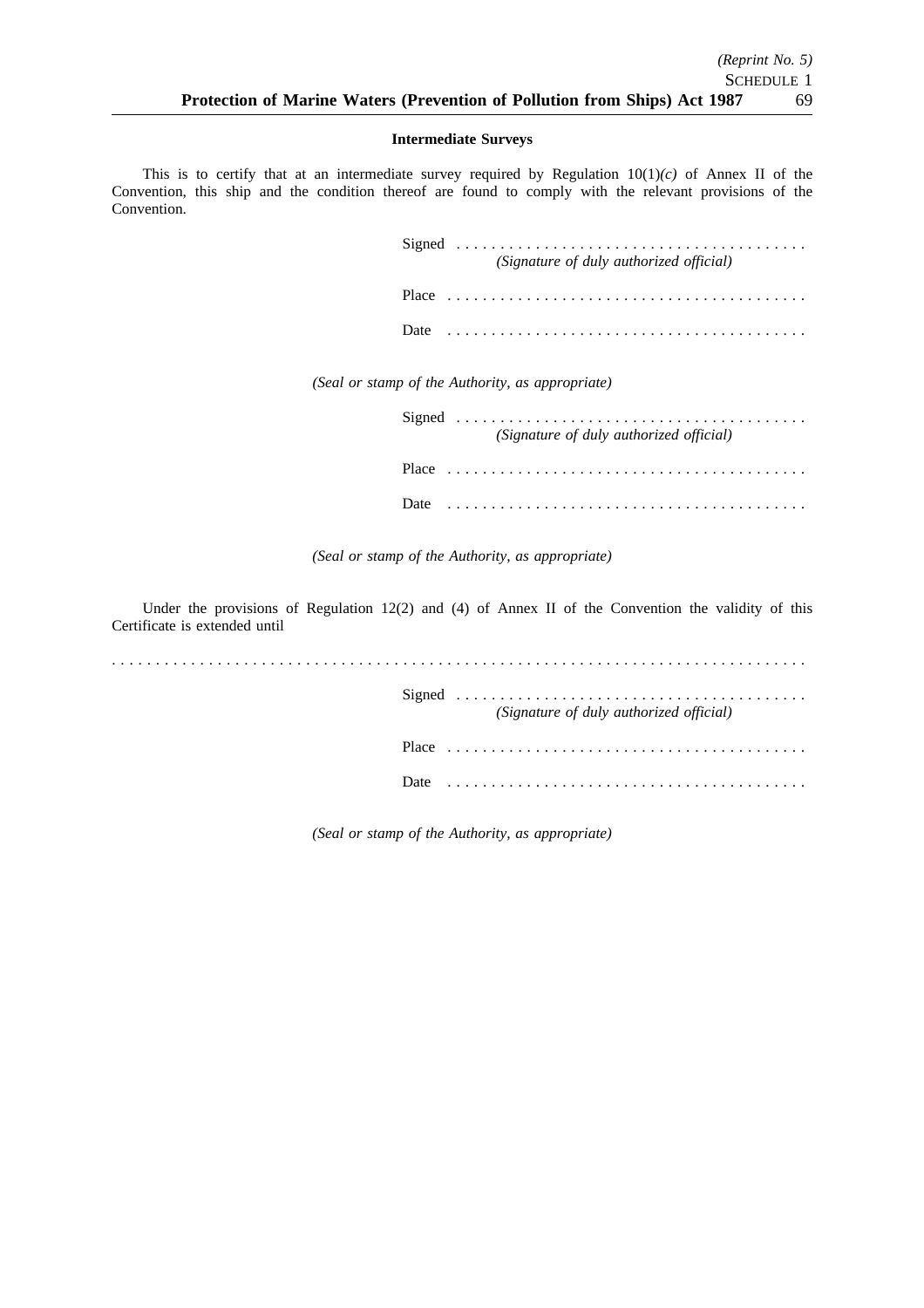#### **Annex III REGULATIONS FOR THE PREVENTION OF POLLUTION BY HARMFUL SUBSTANCES CARRIED BY SEA IN PACKAGED FORM**

# Regulation 1 *Application*

(1) Unless expressly provided otherwise, the regulations of this Annex apply to all ships carrying harmful substances in packaged form.

> (1.1) For the purposes of this Annex, "harmful substances" are those substances which are identified as marine pollutants in the International Maritime Dangerous Goods Code (IMDG Code).\*

> (1.2) Guidelines for the identification of harmful substances in packaged form are given in the appendix to this Annex.

> (1.3) For the purposes of this Annex, "packaged form" is defined as the forms of containment specified for harmful substances in the IMDG Code.

(2) The carriage of harmful substances is prohibited, except in accordance with the provisions of this Annex.

(3) To supplement the provisions of this Annex, the Government of each Party to the Convention shall issue, or cause to be issued, detailed requirements on packing, marking, labelling, documentation, stowage, quantity limitations and exceptions for preventing or minimising pollution of the marine environment by harmful substances.<sup>\*</sup>

(4) For the purposes of this Annex, empty packagings which have been used previously for the carriage of harmful substances shall themselves be treated as harmful substances unless adequate precautions have been taken to ensure that they contain no residue that is harmful to the marine environment.

(5) The requirements of this Annex do not apply to ships stores and equipment.

\* Refer to IMDG Code adopted by Organisation by resolution A.716(17), as it has been or may be amended by the Maritime Safety Committee; see IMO sales publications IMO-200E and IMO-210E.

# Regulation 2 *Packing*

Packages shall be adequate to minimise the hazard to the marine environment, having regard to their specific contents.

# Regulation 3 *Marking and labelling*

(1) Packages containing a harmful substance shall be durably marked with the correct technical name (trade names alone shall not be used) and, further, shall be durably marked or labelled to indicate that the substance is a marine pollutant. Such identification shall be supplemented where possible by any other means, for example, by the use of the relevant United Nations number.

(2) The method of marking the correct technical name and of affixing labels on packages containing a harmful substance shall be such that this information will still be identifiable on packages surviving at least three months' immersion in the sea. In considering suitable marking and labelling, account shall be taken of the durability of the materials used and of the surface of the package.

(3) Packages containing small quantities of harmful substances may be exempted from the marking requirements.<sup>\*</sup>

\* Refer to the specific exemptions provided for in the IMDG Code; see IMO sales publications IMO-200E and IMO-210E.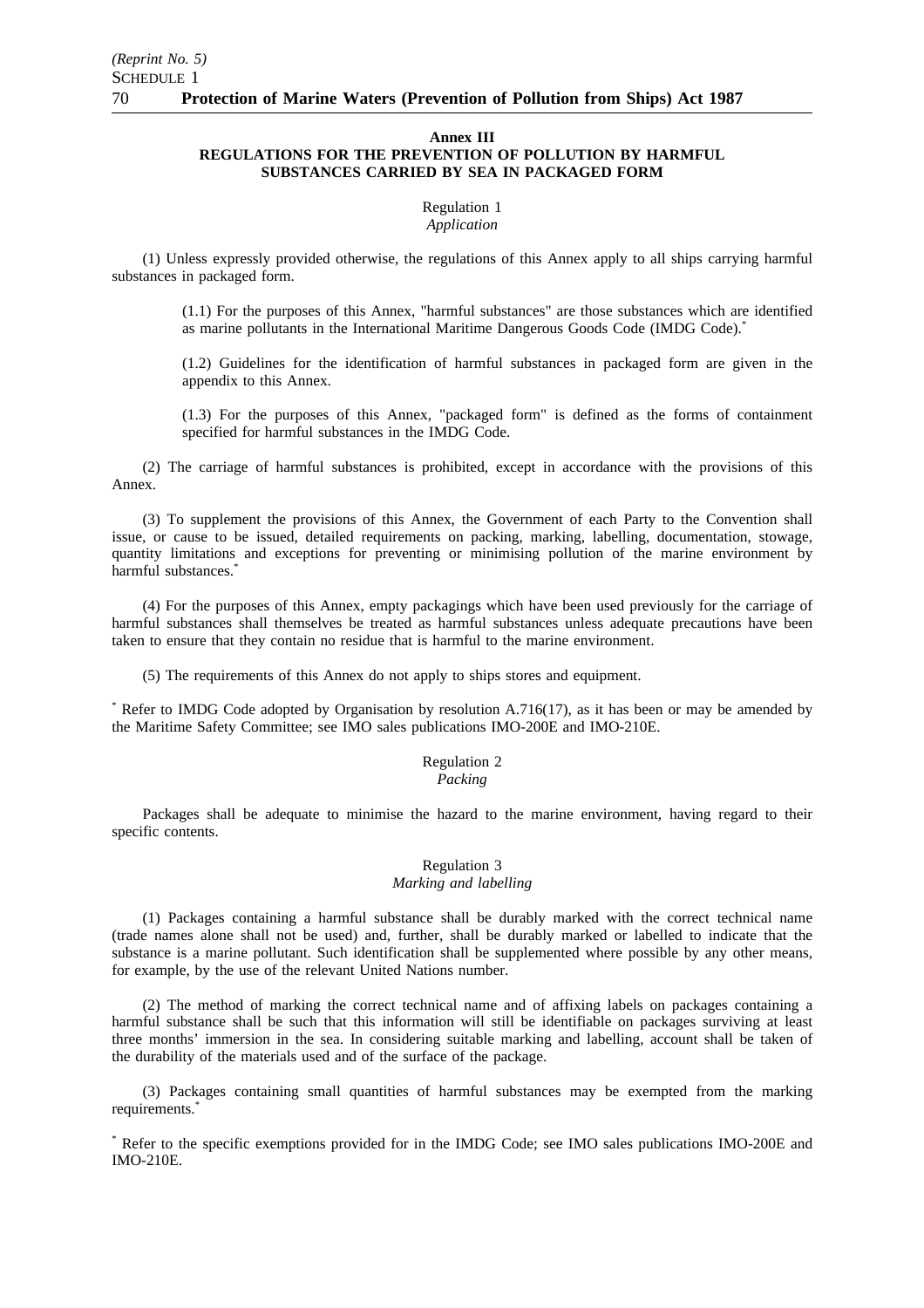#### Regulation 4\* *Documentation*

(1) In all documents relating to the carriage of harmful substances by sea where such substances are named, the correct technical name of each such substance shall be used (trade names alone shall not be used) and the substance further identified by the addition of the words "MARINE POLLUTANT".

(2) The shipping documents supplied by the shipper shall include, or be accompanied by, a signed certificate or declaration that the shipment offered for carriage is properly packaged and marked, or labelled and in proper condition for carriage to minimise the hazard to the marine environment.

(3) Each ship carrying harmful substances shall have a special list or manifest setting forth the harmful substances on board and the location thereof. A detailed stowage plan which sets out the location of the harmful substances on board may be used in place of such special list or manifest. Copies of such documents shall also be retained on shore by the owner of the ship or his representative until the harmful substances are unloaded. A copy of one of these documents shall be made available before departure to the person or organisation designated by the port State authority.

(4) When the ship carries a special list or manifest or a detailed stowage plan, required for the carriage of dangerous goods by the International Convention for the Safety of Life at Sea, 1974, as amended, the documents required by this regulation may be combined with those for dangerous goods. Where documents are combined, a clear distinction shall be made between dangerous goods and harmful substances covered by this Annex.

\* Reference to "documents" in this regulation does not preclude the use of electronic data processing (EDP) and electronic data interchange (EDI) transmission techniques as an aid to paper documentation.

## Regulation 5 *Stowage*

Harmful substances shall be properly stowed and secured so as to minimise the hazards to the marine environment without impairing the safety of the ship and persons on board.

# Regulation 6 *Quantity limitations*

Certain harmful substances may, for sound scientific and technical reasons, need to be prohibited for carriage or be limited as to the quantity which may be carried aboard any one ship. In limiting the quantity, due consideration shall be given to size, construction and equipment of the ship as well as packaging and the inherent nature of the substances.

# Regulation 7 *Exceptions*

(1) Jettisoning of harmful substances carried in packaged form shall be prohibited, except where necessary for the purpose of securing the safety of the ship or saving life at sea.

(2) Subject to the provisions of the present Convention, appropriate measures based on the physical, chemical and biological properties of harmful substances shall be taken to regulate the washing of leakages overboard provided that compliance with such measures would not impair the safety of the ship and persons on board.

# Regulation 8 *Port State control on operational requirements*\*

(1) A ship when in a port of another party is subject to inspection by officers duly authorised by such Party concerning operational requirements under this Annex, where there are clear grounds for believing that the master or crew are not familiar with essential shipboard procedures relating to the prevention of pollution by harmful substances.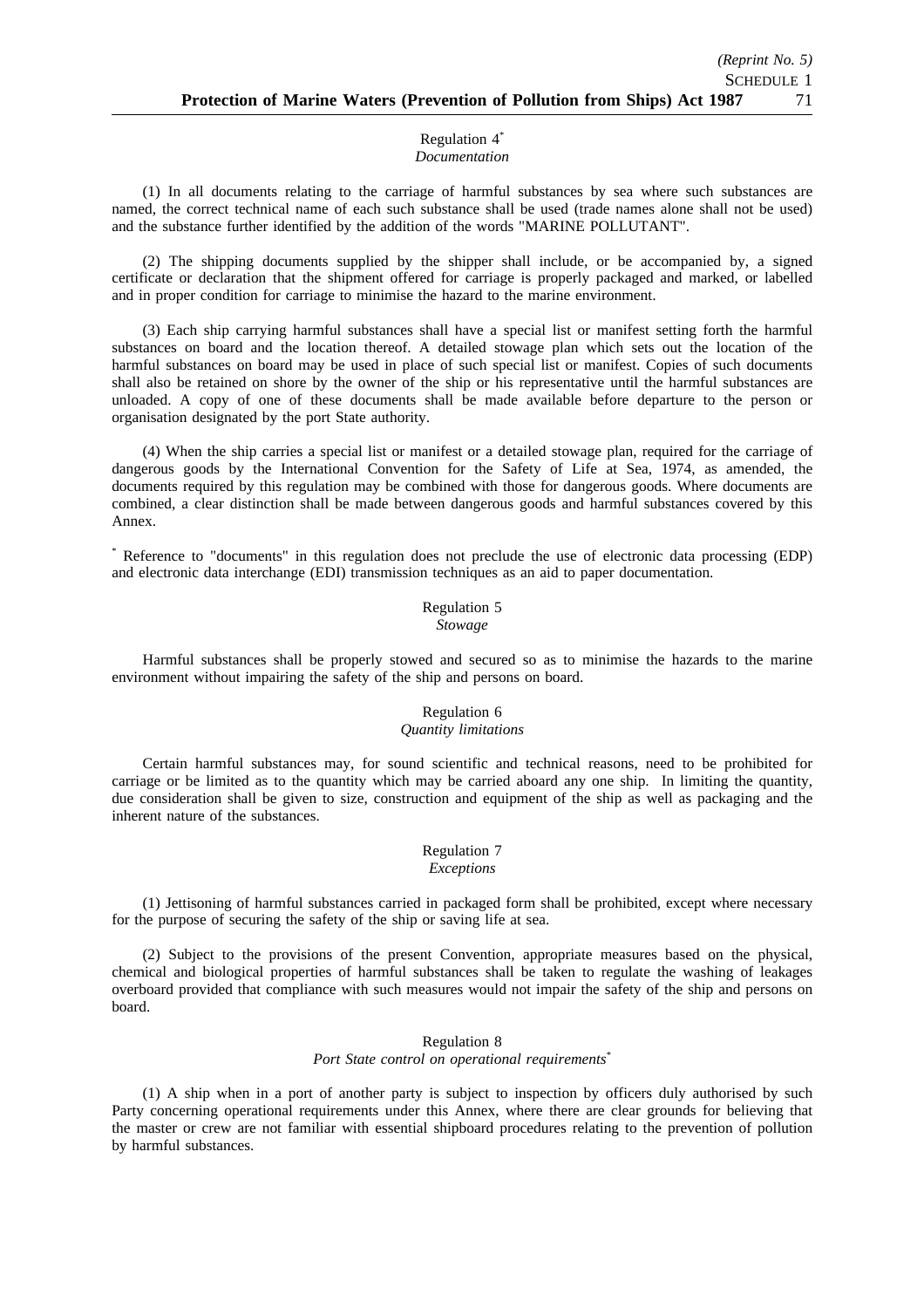(2) In the circumstances given in paragraph (1) of this regulation, the Party shall take such steps as will ensure that the ship shall not sail until the situation has been brought to order in accordance with the requirements of this Annex.

(3) Procedures relating to the port State control prescribed in article 5 of the present Convention shall apply to this regulation.

(4) Nothing in this regulation shall be construed to limit the rights and obligations of a Party carrying out control over operational requirements specifically provided for in the present Convention.

\* Refer to the Procedures for port State control adopted by the Organisation by resolution A.787(19); see IMO sales publication IMO 550 E.

#### **Appendix**

# GUIDELINES FOR THE IDENTIFICATION OF HARMFUL SUBSTANCES IN PACKAGED FORM

For the purposes of this Annex, substances identified by any one of the following criteria are harmful substances:

- bioaccumulated to a significant extent and known to produce a hazard to aquatic life or to human health (Hazard Rating "+" in column A\* ); or
- bioaccumulated with attendant risk to aquatic organisms or to human health with a short retention of the order of one week or less (Hazard Rating "Z" in column A\* ); or
- liable to produce tainting of seafood (Hazard Rating "T" in column A<sup>\*</sup>); or
- highly toxic to aquatic life, defined by an  $LC<sub>50</sub>/96^{**}$  hour less than 1 ppm (Hazard rating "4" in column B\* ).

Reference is made to the Composite List of Hazard Profiles, prepared by the IMO/FAO/UNESCO/ WMO/WHO/IAEA/UN/UNEP Joint Group of Experts on the Scientific Aspects of Marine Pollution (GESAMP) which is circulated annually by the Organisation by means of BLG circulars to all IMO Member States.

<sup>\*\*</sup> The concentration of a substance which will, within the specified time (generally 96 hours) kill 50 per cent of the exposed group of test organisms. LC<sub>50</sub> is often specified in milligrams per litre (mg/l) or (parts per million (ppm)).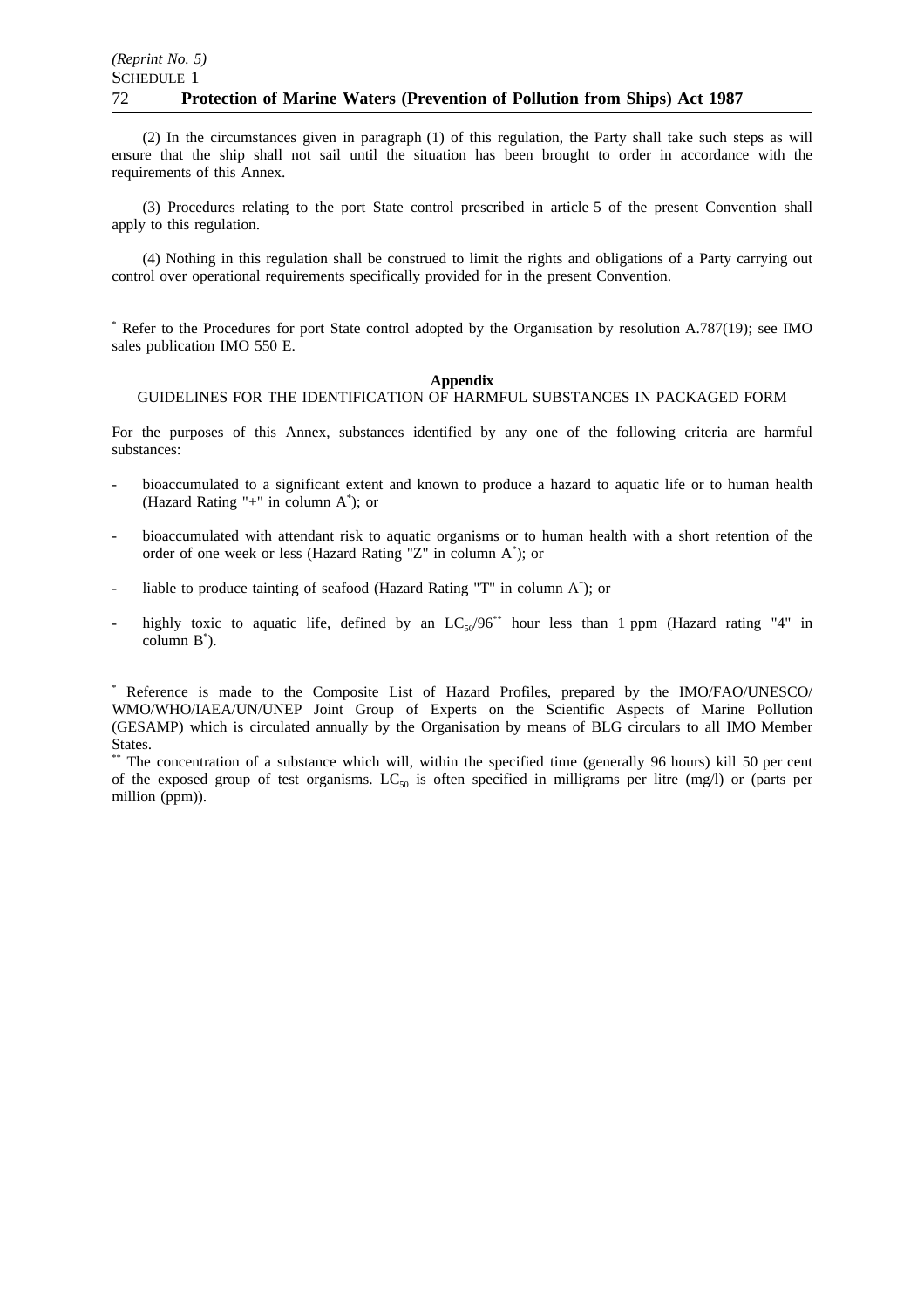#### **Annex V REGULATIONS FOR THE PREVENTION OF POLLUTION BY GARBAGE FROM SHIPS**

# Regulation 1 *Definitions*

For the purposes of this Annex:

- (1) *Garbage* means all kinds of victual, domestic and operational waste excluding fresh fish and parts thereof, generated during the normal operation of the ship and liable to be disposed of continuously or periodically except those substances which are defined or listed in other Annexes to the present Convention.
- (2) *Nearest land*. The term "from the nearest land" means from the baseline from which the territorial sea of the territory in question is established in accordance with international law except that, for the purposes of the present Convention, "from the nearest land" off the north-eastern coast of Australia shall mean from a line drawn from a point on the coast of Australia in

latitude 11° 00′ S. longitude 142° 08′ E. to a point in latitude  $10^{\circ}$  35' S. longitude  $141^{\circ}$  55' E. thence to a point latitude 10° 00′ S. longitude 142° 00′ E. thence to a point latitude  $9^{\circ}$  10' S. longitude 143 $^{\circ}$  52' E. thence to a point latitude  $9^{\circ}$  00' S. longitude 144 $^{\circ}$  30' E. thence to a point latitude 13° 00′ S. longitude 144° 00′ E. thence to a point latitude 15° 00′ S. longitude 146° 00′ E. thence to a point latitude  $18^{\circ}$  00' S. longitude  $147^{\circ}$  00' E. thence to a point latitude  $21^{\circ}$  00' S. longitude  $153^{\circ}$  00' E. thence to a point on the coast of Australia in latitude 24° 42′ S. longitude 153° 15′ E.

(3) *Special area* means a sea area where for recognised technical reasons in relation to its oceanographical and ecological condition and to the particular character of its traffic the adoption of special mandatory methods for the prevention of sea pollution by garbage is required. Special areas shall include those listed in regulation 5 of this Annex.

# Regulation 2 *Application*

Unless expressly provided otherwise, the provisions of this Annex shall apply to all ships.

# Regulation 3 *Disposal of garbage outside special areas*

- (1) Subject to the provisions of regulations 4, 5 and 6 of this Annex:
	- (a) the disposal into the sea of all plastics, including but not limited to synthetic ropes, synthetic fishing nets and plastic garbage bags, is prohibited;
	- (b) the disposal into the sea of the following garbage shall be made as far as practicable from the nearest land but in any case is prohibited if the distance from the nearest land is less than:
		- (i) 25 nautical miles for dunnage, lining and packing materials which will float;
		- (ii) 12 nautical miles for food wastes and all other garbage including paper products, rags, glass, metal, bottles, crockery and similar refuse;
	- (c) disposal into the sea of garbage specified in subparagraph (b)(ii) of this regulation may be permitted when it has passed through a comminuter or grinder and made as far as practicable from the nearest land but in any case is prohibited if the distance from the nearest land is less than 3 nautical miles. Such comminuted or ground garbage shall be capable of passing through a screen with openings no greater than 25 mm.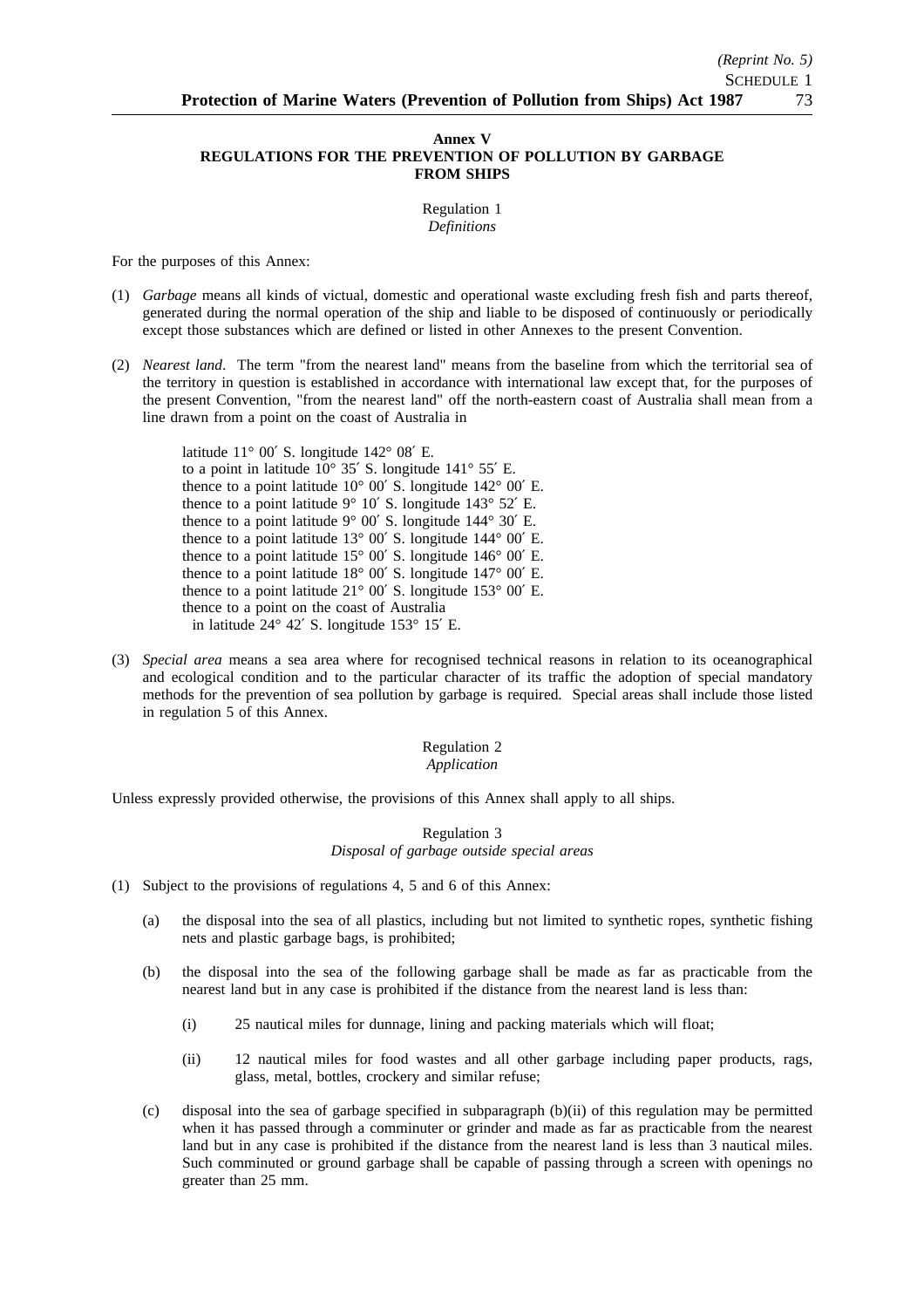(2) When the garbage is mixed with other discharges having different disposal or discharge requirements the more stringent requirements shall apply.

#### Regulation 4

# *Special requirements for disposal of garbage*

- (1) Subject to the provisions of paragraph (2) of this regulation, the disposal of any materials regulated by this Annex is prohibited from fixed or floating platforms engaged in the exploration, exploitation and associated offshore processing of sea-bed mineral resources, and from all other ships when alongside or within 500 m of such platforms.
- (2) The disposal into the sea of food wastes may be permitted when they have been passed through a comminuter or grinder from such fixed or floating platforms located more than 12 nautical miles from land and all other ships when alongside or within 500 m of such platforms. Such comminuted or ground food wastes shall be capable of passing through a screen with openings no greater than 25 mm.

# Regulation 5

# *Disposal of garbage within special areas*

- (1) For the purposes of this Annex the special areas are the Mediterranean Sea area, the Baltic Sea area, the Black Sea area, the Red Sea area, the "Gulfs area", the North Sea area, the Antarctic area and the Wider Caribbean Region, including the Gulf of Mexico and the Caribbean Sea, which are defined as follows:
	- (a) The *Mediterranean Sea area* means the Mediterranean Sea proper including the gulfs and seas therein with the boundary between the Mediterranean and the Black Sea constituted by the 41° N parallel and bounded to the west by the Straits of Gibraltar at the meridian 5° 36′ W.
	- (b) The *Baltic Sea area* means the Baltic Sea proper with the Gulf of Bothnia and the Gulf of Finland and the entrance to the Baltic Sea bounded by the parallel of the Skaw in the Skagerrak at 57° 44.8′ N.
	- (c) The *Black Sea area* means the Black Sea proper with the boundary between the Mediterranean and the Black Sea constituted by the parallel 41° N.
	- (d) The *Red Sea area* means the Red Sea proper including the Gulfs of Suez and Aqaba bounded at the south by the rhumb line between Ras si Ane  $(12^{\circ}$  8.5' N, 43° 19.6' E) and Husn Murad  $(12^{\circ}$  40.4' N, 43° 30.2' E).
	- (e) The *Gulfs area* means the sea area located north-west of the rhumb line between Ras al Hadd (22° 30′ N, 59° 48′ E) and Ras al Fasteh (25° 04′ N, 61° 25′ E).
	- (f) The *North Sea area* means the North Sea proper including seas therein with the boundary between:
		- (i) the North Sea southwards of latitude  $62^{\circ}$  N and eastwards of longitude  $4^{\circ}$  W;
		- (ii) the Skagerrak, the southern limit of which is determined east of the Skaw by latitude 57° 44.8′ N; and
		- (iii) the English Channel and its approaches eastwards of longitude 5° W and northwards of latitude 48° 30′ N.
	- (g) The *Antarctic area* means the sea area south of latitude 60° S.
	- (h) The *Wider Caribbean Region*, as defined in article 2, paragraph 1 of the Convention for the Protection and Development of the Marine Environment of the Wider Caribbean Region (Cartagena de Indias, 1983), means the Gulf of Mexico and Caribbean Sea proper including the bays and seas therein and that portion of the Atlantic Ocean within the boundary constituted by the 30° N parallel from Florida eastward to 77° 30′ W meridian, thence a rhumb line to the intersection of 20° N parallel and 59° W meridian, thence a rhumb line to the intersection of  $7^{\circ}$  20′ N parallel and 50° W meridian, thence a rhumb line drawn south-westerly to the eastern boundary of French Guiana.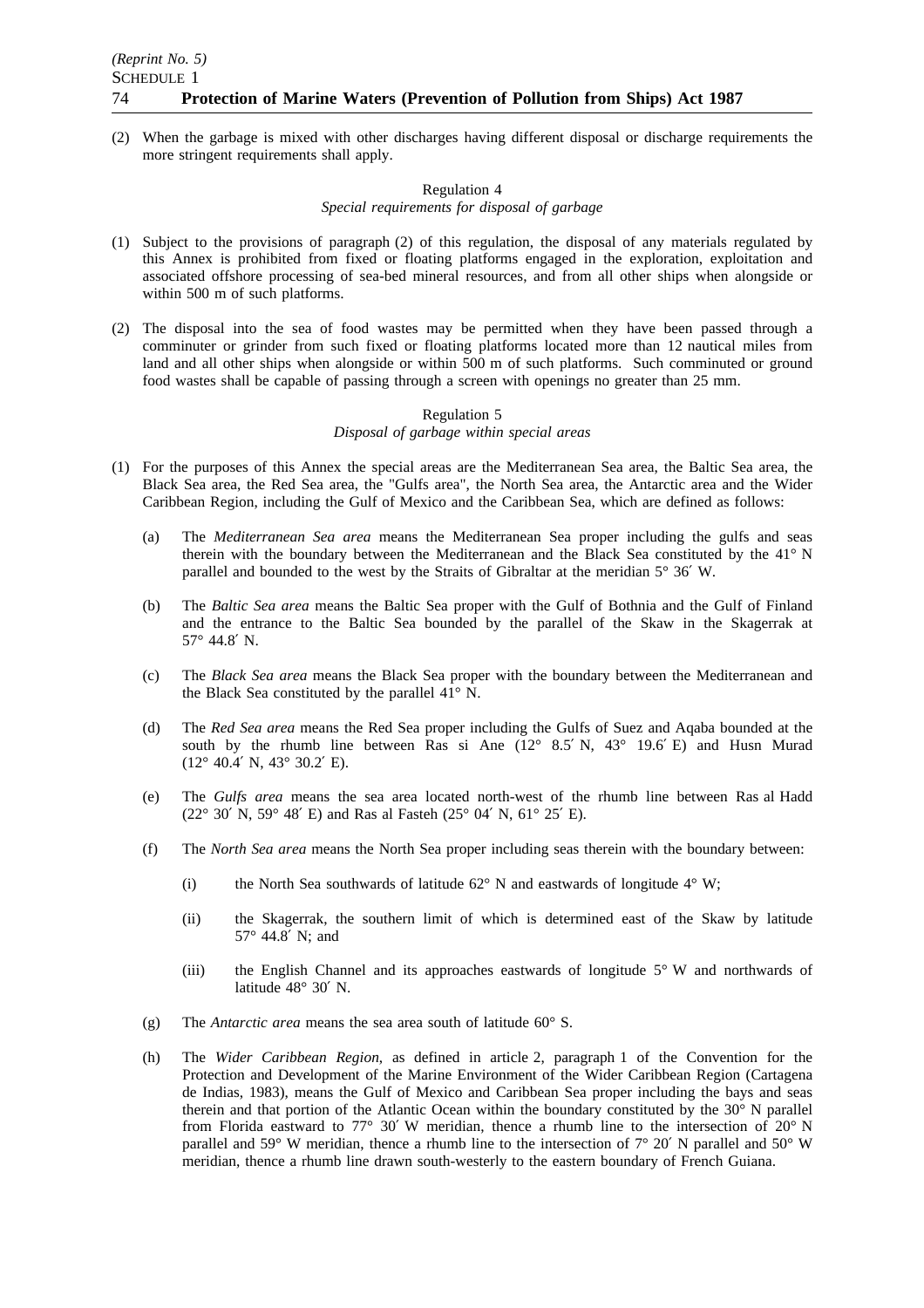- (2) Subject to the provisions of regulation 6 of this Annex:
	- (a) disposal into the sea of the following is prohibited:
		- (i) all plastics, including but not limited to synthetic ropes, synthetic fishing nets and plastic garbage bags; and
		- (ii) all other garbage, including paper products, rags, glass, metal, bottles, crockery, dunnage, lining and packing materials;
	- (b) except as provided in subparagraph (c) of this paragraph, disposal into the sea of food wastes shall be made as far as practicable from land, but in any case not less than 12 nautical miles from the nearest land;
	- (c) disposal into the Wider Caribbean Region of food wastes which have been passed through a comminuter or grinder shall be made as far as practicable from land, but in any case not less than 3 nautical miles from the nearest land. Such comminuted or ground food wastes shall be capable of passing through a screen with openings no greater than 25 mm.
- (3) When the garbage is mixed with other discharges having different disposal or discharge requirements the more stringent requirements shall apply.
- (4) Reception facilities within special areas:
	- (a) The Government of each Party to the Convention, the coastline of which borders a special area, undertakes to ensure that as soon as possible in all ports within a special area adequate reception facilities are provided in accordance with regulation  $\overline{7}$  of this Annex, taking into account the special needs of ships operating in these areas.
	- (b) The Government of each Party concerned shall notify the Organisation of the measures taken pursuant to subparagraph (a) of this regulation. Upon receipt of sufficient notifications the Organisation shall establish a date from which the requirements of this regulation in respect of the area in question shall take effect. The Organisation shall notify all Parties of the date so established no less than twelve months in advance of that date.
	- (c) After the date so established, ships calling also at ports in these special areas where such facilities are not yet available, shall fully comply with the requirements of this regulation.
- (5) Notwithstanding paragraph 4 of this regulation, the following rules apply to the Antarctic area:
	- (a) The Government of each Party to the Convention at whose ports ships depart *en route* to or arrive from the Antarctic area undertakes to ensure that as soon as practicable adequate facilities are provided for the reception of all garbage from all ships, without causing undue delay, and according to the needs of the ships using them.
	- (b) The Government of each Party to the Convention shall ensure that all ships entitled to fly its flag, before entering the Antarctic area, have sufficient capacity on board for the retention of all garbage while operating in the area and have concluded arrangements to discharge such garbage at a reception facility after leaving the area.

# Regulation 6 *Exceptions*

Regulations 3, 4 and 5 of this Annex shall not apply to:

- (a) the disposal of garbage from a ship necessary for the purpose of securing the safety of a ship and those on board or saving life at sea; or
- (b) the escape of garbage resulting from damage to a ship or its equipment provided all reasonable precautions have been taken before and after the occurrence of the damage, for the purpose of preventing or minimising the escape; or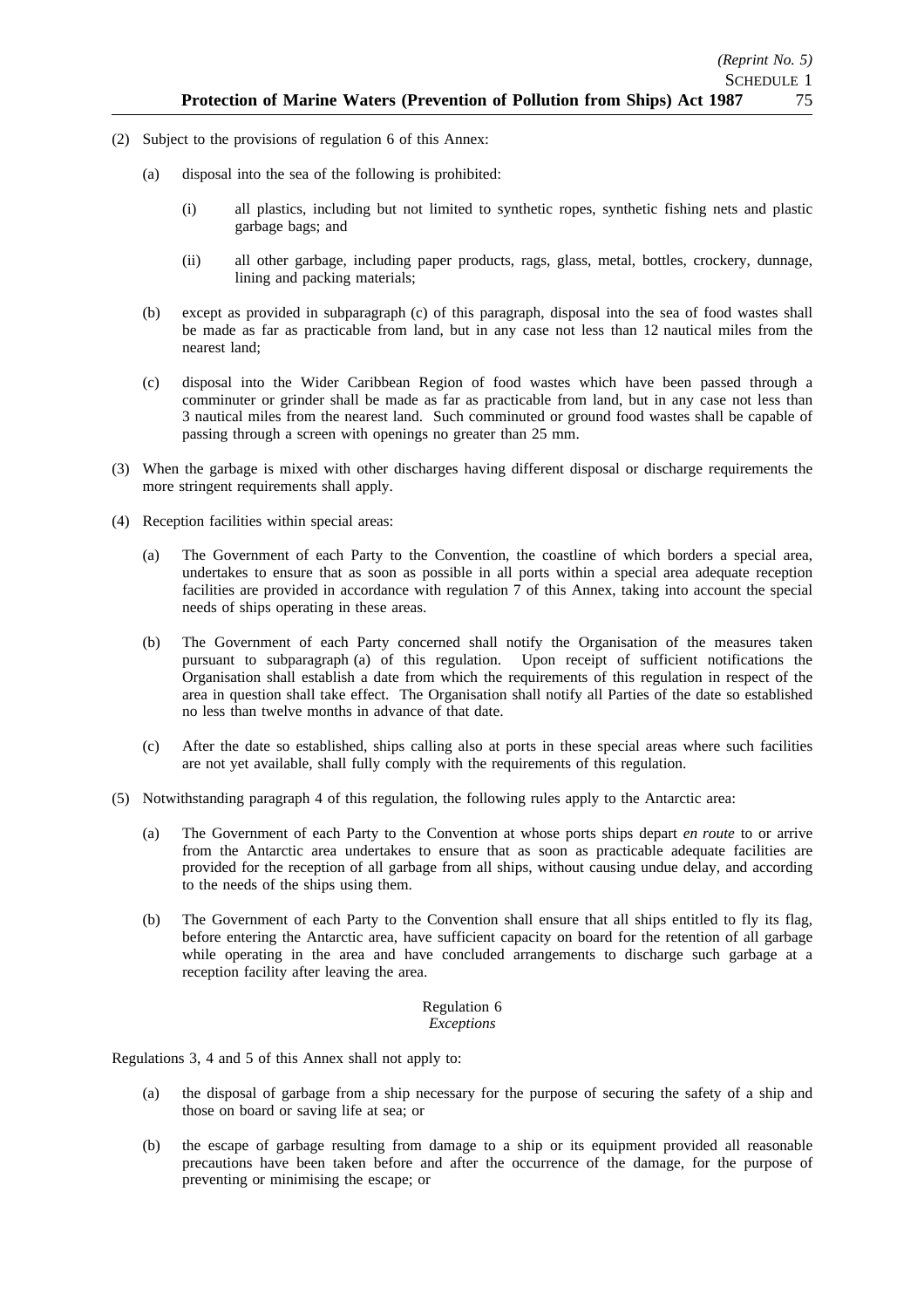(c) the accidental loss of synthetic fishing nets, provided that all reasonable precautions have been taken to prevent such loss.

# Regulation 7 *Reception facilities*

- (1) The Government of each Party to the Convention undertakes to ensure the provision of facilities at ports and terminals for the reception of garbage, without causing undue delay to ships, and according to the needs of the ships using them.
- (2) The Government of each Party shall notify the Organisation for transmission to the Parties concerned of all cases where the facilities provided under this regulation are alleged to be inadequate.

# Regulation 8

*Port State control on operational requirements*\*

- (1) A ship when in a port of another Party is subject to inspection by officers duly authorised by such Party concerning operational requirements under this Annex, where there are clear grounds for believing that the master or crew are not familiar with essential shipboard procedures relating to the prevention of pollution by garbage.
- (2) In the circumstances given in paragraph (1) of this regulation, the Party shall take such steps as will ensure that the ship shall not sail until the situation has been brought to order in accordance with the requirements of this Annex.
- (3) Procedures relating to the port State control prescribed in article 5 of the present Convention shall apply to this regulation.
- (4) Nothing in this regulation shall be construed to limit the rights and obligations of a Party carrying out control over operational requirements specifically provided for in the present Convention.

\* Refer to the Procedures for port State control adopted by the Organisation by resolution A.787(19); see IMO sales publication IMO-650E.

# Regulation 9

*Placards, garbage management plans and garbage record-keeping*

- (1) (a) Every ship of 12 m or more in length overall shall display placards which notify the crew and passengers of the disposal requirements of regulations 3 and 5 of this Annex, as applicable.
	- (b) The placards shall be written in the official language of the State whose flag the ship is entitled to fly and, for ships engaged in voyages to ports or offshore terminals under the jurisdiction of other Parties to the Convention, in English or French.
- (2) Every ship of 400 tons gross tonnage and above, and every ship which is certified to carry 15 persons or more, shall carry a garbage management plan which the crew shall follow. This plan shall provide written procedures for collecting, storing, processing and disposing of garbage, including the use of the equipment on board. It shall also designate the person in charge of carrying out the plan. Such a plan shall be in accordance with the guidelines developed by the Organisation\* and written in the working language of the crew.
- (3) Every ship of 400 tons gross tonnage and above and every ship which is certified to carry 15 persons or more engaged in voyages to ports or offshore terminals under the jurisdiction of other Parties to the Convention and every fixed and floating platform engaged in exploration and exploitation of the sea-bed shall be provided with a Garbage Record Book. The Garbage Record Book, whether as a part of the ship's official log-book or otherwise, shall be in the form specified in the appendix to this Annex.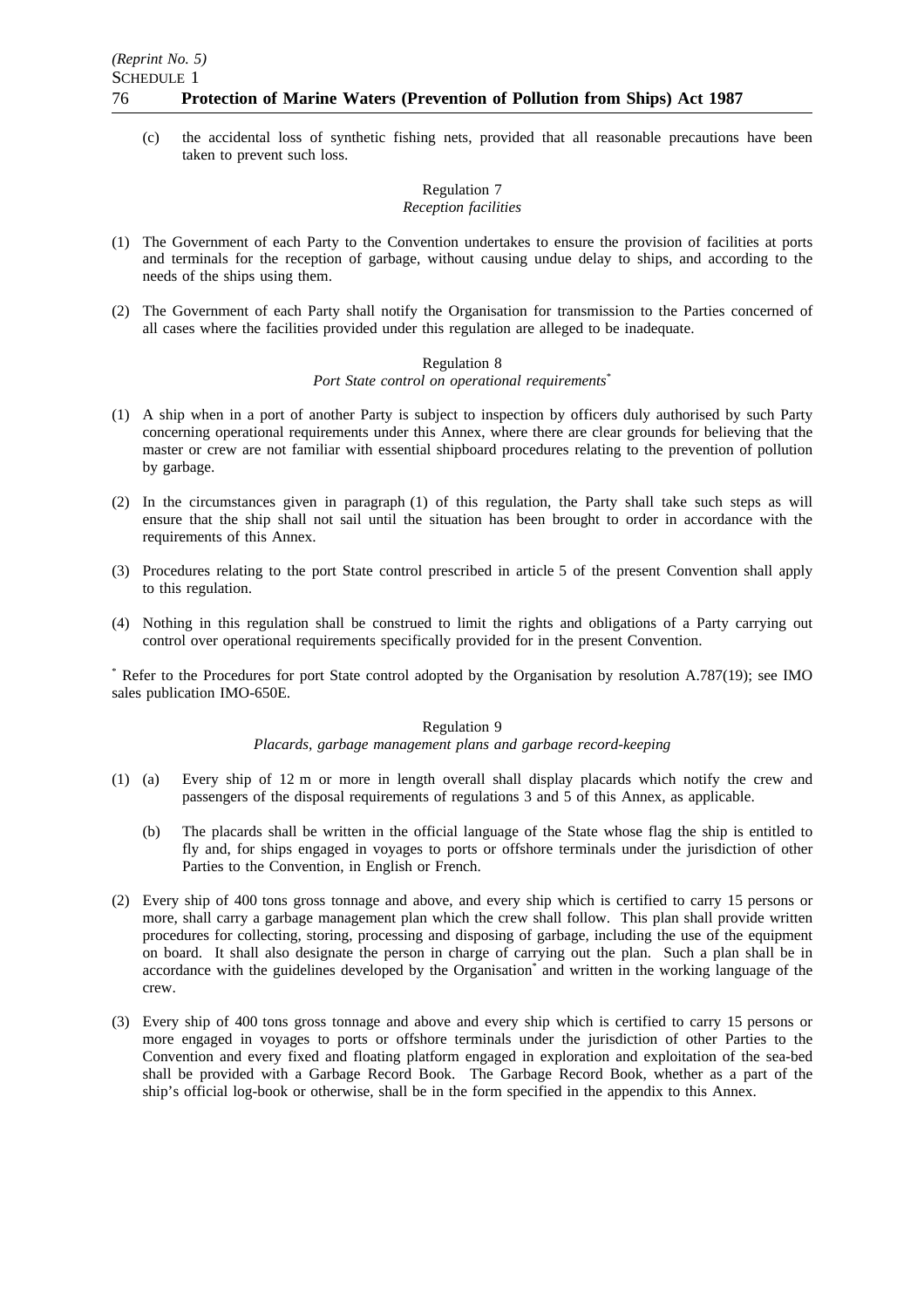- (a) each discharge operation, or completed incineration, shall be recorded in the Garbage Record Book and signed for on the date of the incineration or discharge by the officer in charge. Each completed page of the Garbage Record Book shall be signed by the master of the ship. The entries in the Garbage Record Book shall be both in an official language of the State whose flag the ship is entitled to fly, and in English or French. The entries in an official national language of the State whose flag the ship is entitled to fly shall prevail in case of a dispute or discrepancy;
- (b) the entry for each incineration or discharge shall include date and time, position of the ship, description of the garbage and the estimated amount incinerated or discharged;
- (c) the Garbage Record Book shall be kept on board the ship and in such a place as to be available for inspection in a reasonable time. This document shall be preserved for a period of two years after the last entry is made on the record;
- (d) in the event of discharge, escape or accidental loss referred to in regulation 6 of this Annex an entry shall be made in the Garbage Record Book of the circumstances of, and the reasons for, the loss.

\* Refer to the Guidelines for the development of garbage management plans adopted by the Marine Environment Protection Committee of the Organisation by resolution MEPC.70(38); see MEPC/Circ.317 and IMO sales publication IMO-656E.

- (4) The Administration may waive the requirements for Garbage Record Books for:
	- (a) any ship engaged on voyages of 1 hour or less in duration which is certified to carry 15 persons or more; or
	- (b) fixed or floating platforms while engaged in exploration and exploitation of the sea-bed.
- (5) The competent authority of the Government of a Party to the Convention may inspect the Garbage Record Book on board any ship to which this regulation applies while the ship is in its ports or offshore terminals and may make a copy of any entry in that book, and may require the master of the ship to certify that the copy is a true copy of such an entry. Any copy so made, which has been certified by the master of the ship as a true copy of an entry in the ship's Garbage Record Book, shall be admissible in any judicial proceedings as evidence of the facts stated in the entry. The inspection of a Garbage Record Book and the taking of a certified copy by the competent authority under this paragraph shall be performed as expeditiously as possible without causing the ship to be unduly delayed.
- (6) In the case of ships built before 1 July 1997, this regulation shall apply as from 1 July 1998.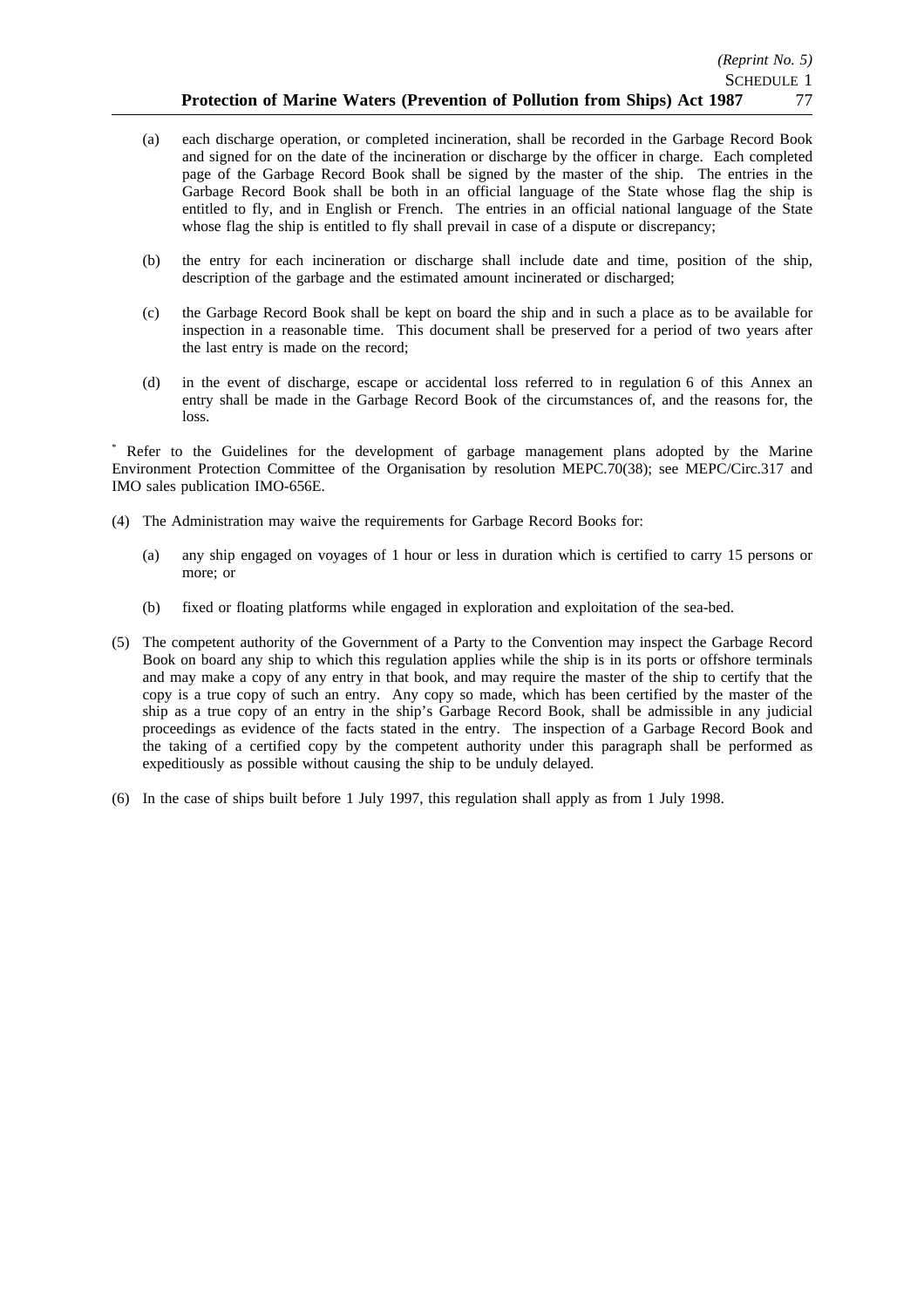# **Appendix Form of Garbage Record Book**

| Period: | $\Gamma$ o: $\begin{array}{ccc}\n\Gamma \end{array}$ |
|---------|------------------------------------------------------|

# **1** *Introduction*

In accordance with regulation 9 of Annex V of the International Convention for the Prevention of Pollution from Ships 1973, as modified by the Protocol of 1978 (MARPOL 73/78), a record is to be kept of each discharge operation or completed incineration. This includes discharges at sea, to reception facilities, or to other ships.

# **2** *Garbage and garbage management*

Garbage includes all kinds of food, domestic and operational waste excluding fresh fish and parts thereof, generated during the normal operation of the vessel and liable to be disposed of continuously or periodically except those substances which are defined or listed in other annexes to MARPOL 73/78 (such as oil, sewage or noxious liquid substances).

The Guidelines for the Implementation of Annex V of MARPOL 73/78\* should also be referred to for relevant information.

# **3** *Description of the garbage*

The garbage is to be grouped into categories for the purposes of this record book as follows:

- 1 Plastics
- 2 Floating dunnage, lining, or packing material
- 3 Ground-down paper products, rags, glass, metal, bottles, crockery, etc.
- 4 Paper products, rags, glass, metal, bottles, crockery, etc.
- 5 Food waste
- 6 Incinerator ash.

Refer to the Guidelines for the Implementation of Annex V of MARPOL 73/78; see IMO sales publication IMO-656E.

- **4** *Entries in the Garbage Record Book*
- 4.1 Entries in the Garbage Record Book shall be made on each of the following occasions:
	- (a) When garbage is discharged into the sea:
		- (i) Date and time of discharge
		- (ii) Position of the ship (latitude and longitude)
		- (iii) Category of garbage discharged
		- (iv) Estimated amount discharged for each category in cubic metres
		- (v) Signature of the officer in charge of the operation.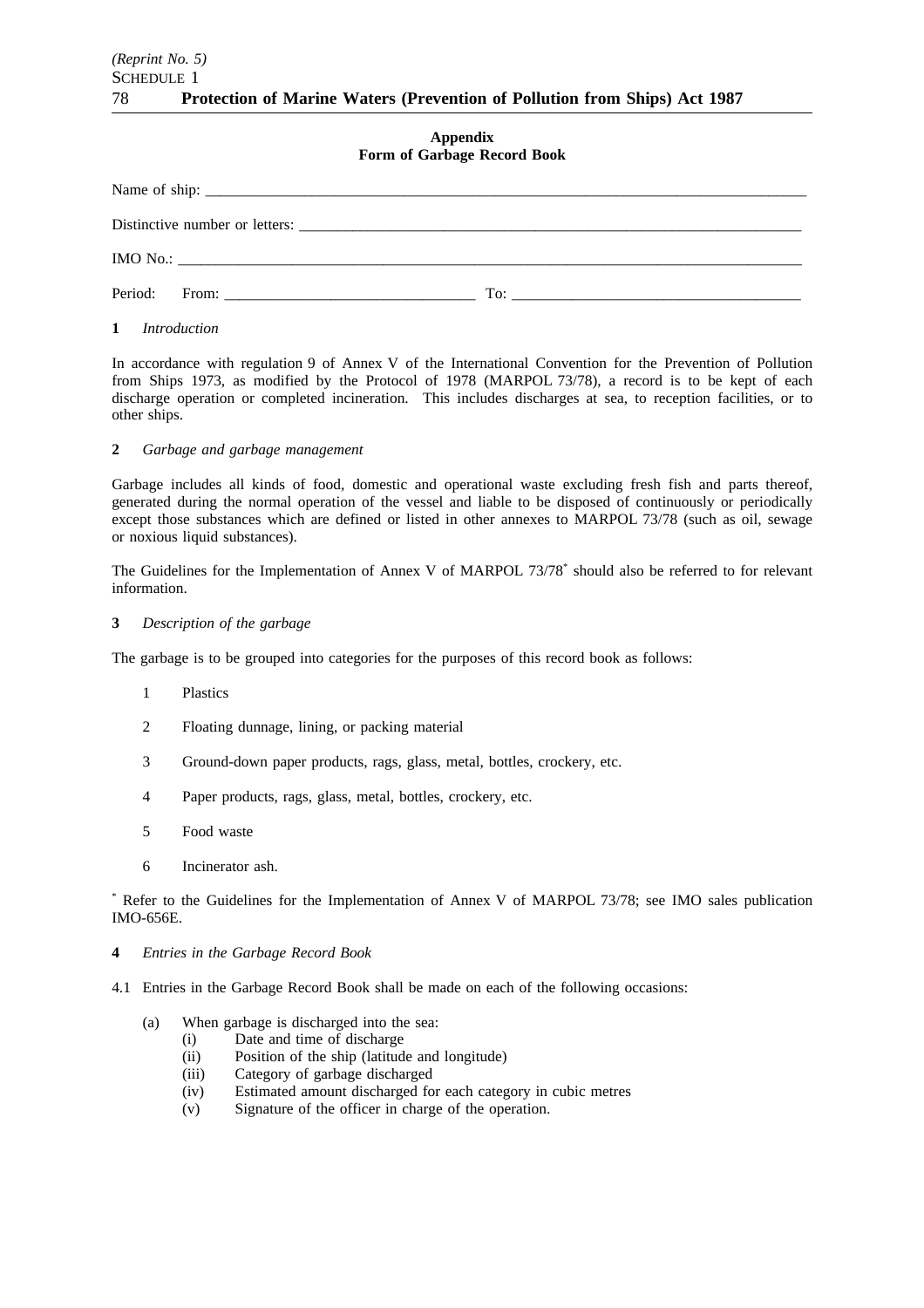- (b) When garbage is discharged to reception facilities ashore or to other ships:
	- (i) Date and time of discharge
	- (ii) Port or facility, or name of ship
	- (iii) Category of garbage discharged
	- (iv) Estimated amount discharged for each category in cubic metres
	- (v) Signature of officer in charge of the operation.
- (c) When garbage is incinerated:
	- (i) Date and time of start and stop of incineration
	- (ii) Position of the ship (latitude and longitude)
	- (iii) Estimated amount incinerated in cubic metres
	- (iv) Signature of the officer in charge of the operation.
- (d) Accidental or other exceptional discharges of garbage
	- (i) Time of occurrence
	- (ii) Port of position of the ship at time of occurrence
	- (iii) Estimated amount and category of garbage
	- (iv) Circumstances of disposal, escape or loss, the reason therefor and general remarks.

# 4.2 **Receipts**

The master should obtain from the operator of port reception facilities, or from the master of the ship receiving the garbage, a receipt or certificate specifying the estimated amount of garbage transferred. The receipts or certificates must be kept on board the ship with the Garbage Record Book for two years.

# 4.3 **Amount of garbage**

The amount of garbage on board should be estimated in cubic metres, if possible separately according to category. The Garbage Record Book contains many references to estimated amount of garbage. It is recognised that the accuracy of estimating amounts of garbage is left to interpretation. Volume estimates will differ before and after processing. Some processing procedures may not allow for a useable estimate of volume, e.g. the continuous processing of food waste. Such factors should be taken into consideration when making and interpreting entries made in a record.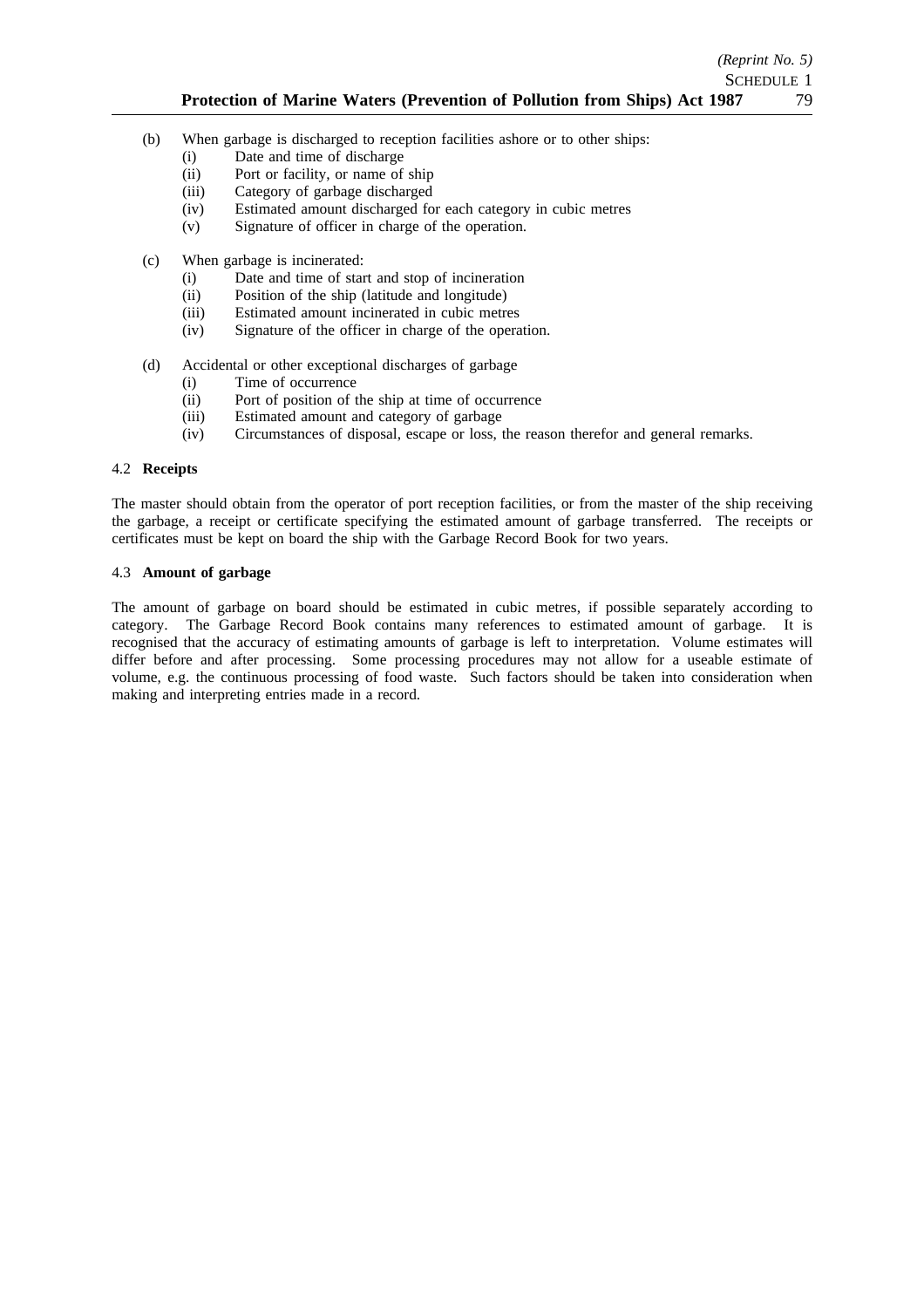| Ship's name: | or letters:<br>Distinctive No | IMO N<br>$'$ No |  |
|--------------|-------------------------------|-----------------|--|
|              |                               |                 |  |

- 
- 
- 
- 
- 
- 

|                                                                                                     |                                                                                                                                                                                                                                                                                                                                                                                                                                                                    |                                             |       |       |       | RECORD OF GARBAGE DISCHARGES |                                                                                       |       |                                        |                             |
|-----------------------------------------------------------------------------------------------------|--------------------------------------------------------------------------------------------------------------------------------------------------------------------------------------------------------------------------------------------------------------------------------------------------------------------------------------------------------------------------------------------------------------------------------------------------------------------|---------------------------------------------|-------|-------|-------|------------------------------|---------------------------------------------------------------------------------------|-------|----------------------------------------|-----------------------------|
|                                                                                                     |                                                                                                                                                                                                                                                                                                                                                                                                                                                                    |                                             |       |       |       |                              |                                                                                       |       |                                        |                             |
| Garbage categories:<br>1: Plastic.<br>2:<br>3:<br>4:<br>Food waste.<br>5:<br>Incinerator ash.<br>6: | Floating dunnage, lining, or packing materials.<br>Ground paper products, rags, glass, metal, bottles, crockery, etc.<br>Paper products, rags, glass, metal, bottles, crockery, etc.<br>NOTE: THE DISCHARGE OF ANY GARBAGE OTHER THAN FOOD WASTE IS PROHIBITED IN SPECIAL AREAS. ONLY GARBAGE DISCHARGED<br>INTO THE SEA MUST BE CATEGORISED. GARBAGE OTHER THAN CATEGORY 1 DISCHARGED TO RECEPTION FACILITIES NEED ONLY BE<br>LISTED AS A TOTAL ESTIMATED AMOUNT. |                                             |       |       |       |                              |                                                                                       |       |                                        |                             |
| Date/time                                                                                           | Position of the ship                                                                                                                                                                                                                                                                                                                                                                                                                                               | Estimated amount discharged into sea $(m3)$ |       |       |       |                              | Estimated amount<br>discharged to reception<br>facilities or to other ship<br>$(m^3)$ |       | Estimated amount<br>incinerated $(m3)$ | Certification<br>/Signature |
|                                                                                                     |                                                                                                                                                                                                                                                                                                                                                                                                                                                                    | CAT.2                                       | CAT.3 | CAT.4 | CAT.5 | CAT.6                        | CAT.1                                                                                 | Other |                                        |                             |
|                                                                                                     |                                                                                                                                                                                                                                                                                                                                                                                                                                                                    |                                             |       |       |       |                              |                                                                                       |       |                                        |                             |
|                                                                                                     |                                                                                                                                                                                                                                                                                                                                                                                                                                                                    |                                             |       |       |       |                              |                                                                                       |       |                                        |                             |
|                                                                                                     |                                                                                                                                                                                                                                                                                                                                                                                                                                                                    |                                             |       |       |       |                              |                                                                                       |       |                                        |                             |
|                                                                                                     |                                                                                                                                                                                                                                                                                                                                                                                                                                                                    |                                             |       |       |       |                              |                                                                                       |       |                                        |                             |
|                                                                                                     |                                                                                                                                                                                                                                                                                                                                                                                                                                                                    |                                             |       |       |       |                              |                                                                                       |       |                                        |                             |

80

Master's signature: \_\_\_\_\_\_\_\_\_\_\_\_\_\_\_\_\_\_\_\_\_\_\_\_\_\_\_\_\_\_\_ Date: \_\_\_\_\_\_\_\_\_\_\_\_\_\_\_\_\_\_\_\_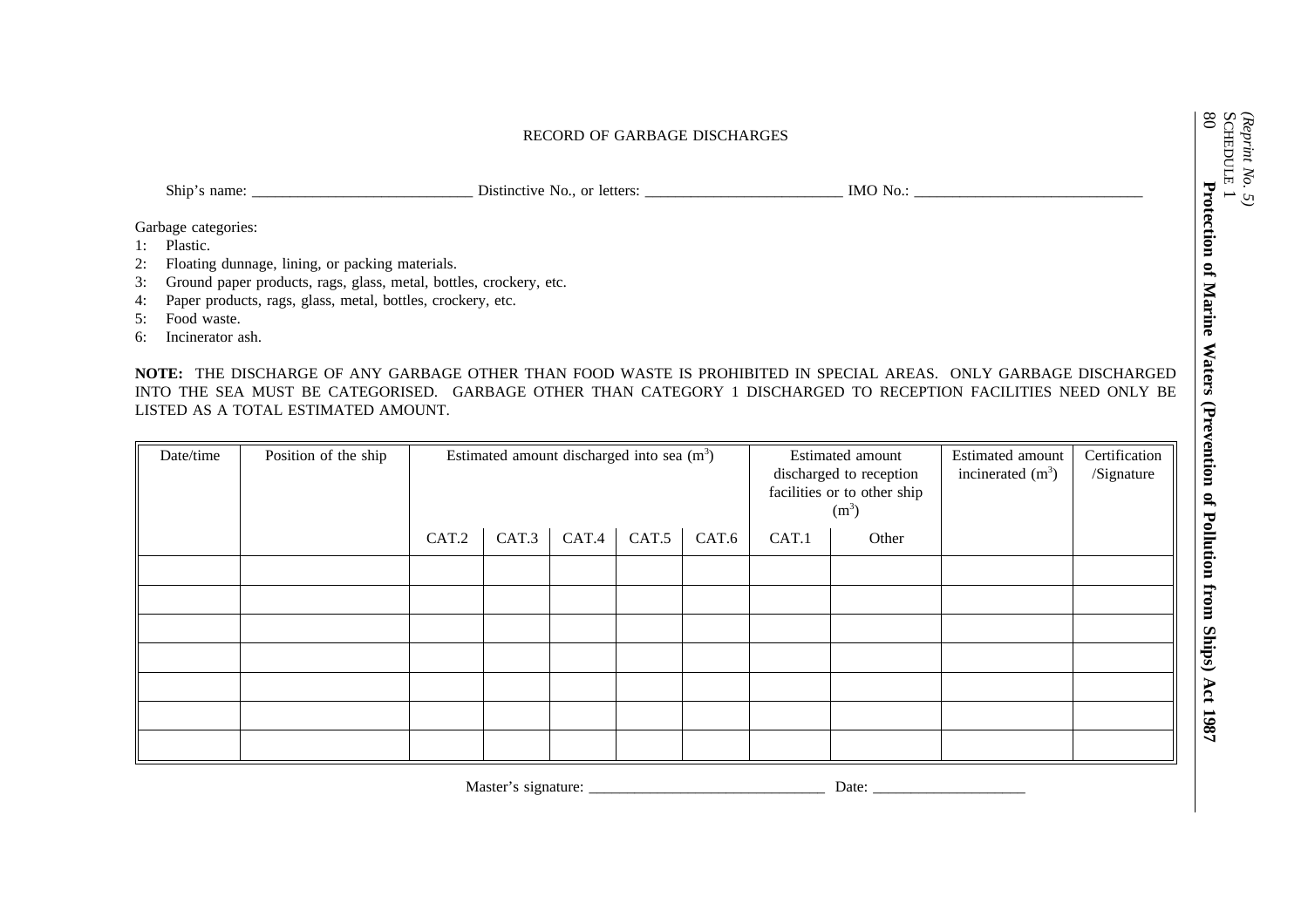# **SCHEDULE 2**

# THE PROTOCOL OF 1978 RELATING TO THE INTERNATIONAL CONVENTION FOR THE PREVENTION OF POLLUTION FROM SHIPS, 1973

#### THE PARTIES TO THE PRESENT PROTOCOL,

RECOGNIZING the significant contribution which can be made by the International Convention for the Prevention of Pollution from Ships, 1973, to the protection of the marine environment from pollution from ships,

RECOGNIZING ALSO the need to improve further the prevention and control of marine pollution from ships, particularly oil tankers,

RECOGNIZING FURTHER the need for implementing the Regulations for the Prevention of Pollution by Oil contained in Annex I of that Convention as early and as widely as possible,

ACKNOWLEDGING HOWEVER the need to defer the application of Annex II of that Convention until certain technical problems have been satisfactorily resolved,

CONSIDERING that these objectives may best be achieved by the conclusion of a Protocol relating to the International Convention for the Prevention of Pollution from Ships, 1973,

HAVE AGREED as follows:

### Article I

#### *General Obligations*

1. The Parties to the present Protocol undertake to give effect to the provisions of—

- *(a)* the present Protocol and the Annex hereto which shall constitute an integral part of the present Protocol; and
- *(b)* the International Convention for the Prevention of Pollution from Ships, 1973 (hereinafter referred to as "the Convention"), subject to the modifications and additions set out in the present Protocol.

2. The provisions of the Convention and the present Protocol shall be read and interpreted together as one single instrument.

3. Every reference to the present Protocol constitutes at the same time a reference to the Annex hereto.

#### Article II

#### *Implementation of Annex II of the Convention*

1. Notwithstanding the provisions of Article 14(1) of the Convention, the Parties to the present Protocol agree that they shall not be bound by the provisions of Annex II of the Convention for a period of three years from the date of entry into force of the present Protocol or for such longer period as may be decided by a twothirds majority of the Parties to the present Protocol in the Marine Environment Protection Committee (hereinafter referred to as "the Committee") of the Inter-Governmental Maritime Consultative Organization (hereinafter referred to as "the Organization").

2. During the period specified in paragraph 1 of this Article, the Parties to the present Protocol shall not be under any obligations nor entitled to claim any privileges under the Convention in respect of matters relating to Annex II of the Convention and all reference to Parties in the Convention shall not include the Parties to the present Protocol in so far as matters relating to that Annex are concerned.

[s. 3]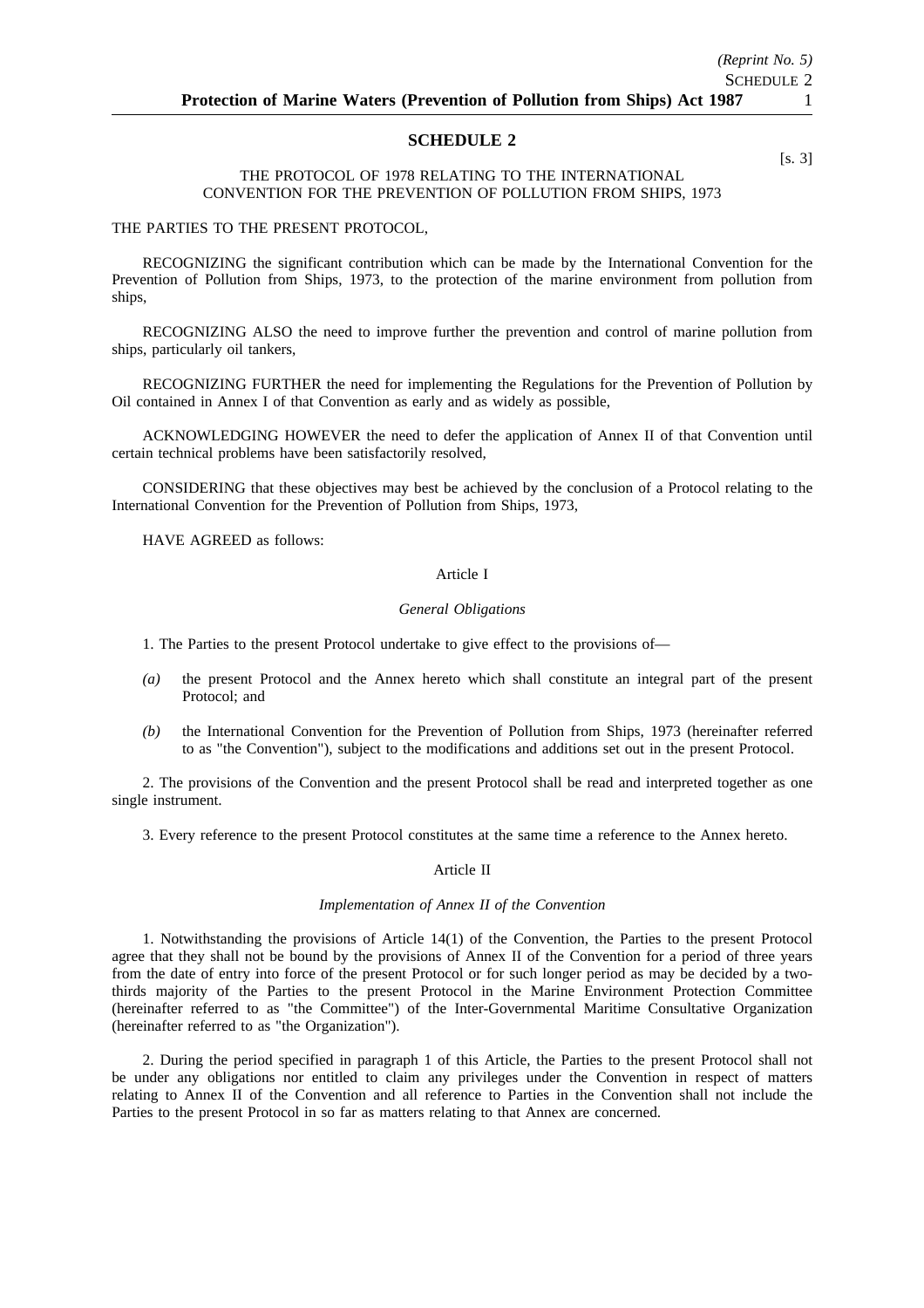#### Article III

#### *Communication of Information*

The text of Article  $II(1)(b)$  of the Convention is replaced by the following:

"a list of nominated surveyors or recognized organizations which are authorized to act on their behalf in the administration of matters relating to the design construction equipment and operation of ships carrying harmful substances in accordance with the provisions of the Regulations for circulation to the Parties for information of their officers. The Administration shall therefore notify the Organization of the specific responsibilities and conditions of the authority delegated to nominated surveyors or recognized organizations."

#### Article IV

# *Signature, Ratification, Acceptance, Approval and Accession*

1. The present Protocol shall be open for signature at the Headquarters of the Organization from 1 June 1978 to 31 May 1979 and shall thereafter remain open for accession. States may become Parties to the present Protocol by—

- *(a)* signature without reservation as to ratification, acceptance or approval; or
- *(b)* signature, subject to ratification, acceptance or approval, followed by ratification, acceptance or approval; or
- *(c)* accession.

2. Ratification, acceptance, approval or accession shall be effected by the deposit of an instrument to that effect with the Secretary-General of the Organization.

# Article V

#### *Entry into Force*

1. The present Protocol shall enter into force twelve months after the date on which not less than fifteen States, the combined merchant fleets of which constitute not less than fifty per cent of the gross tonnage of the world's merchant shipping, have become Parties to it in accordance with Article IV of the present Protocol.

2. Any instrument of ratification, acceptance, approval or accession deposited after the date on which the present Protocol enters into force shall take effect three months after the date of deposit.

3. After the date on which an amendment to the present Protocol is deemed to have been accepted in accordance with Article 16 of the Convention, any instrument of ratification, acceptance, approval or accession deposited shall apply to the present Protocol as amended.

#### Article VI

#### *Amendments*

The procedures set out in Article 16 of the Convention in respect of amendments to the Articles, an Annex and an Appendix to an Annex of the Convention shall apply respectively to amendments to the Articles, the Annex and an Appendix to the Annex of the present Protocol.

#### Article VII

#### *Denunciation*

1. The present Protocol may be denounced by any Party to the present Protocol at any time after the expiry of five years from the date on which the Protocol enters into force for that Party.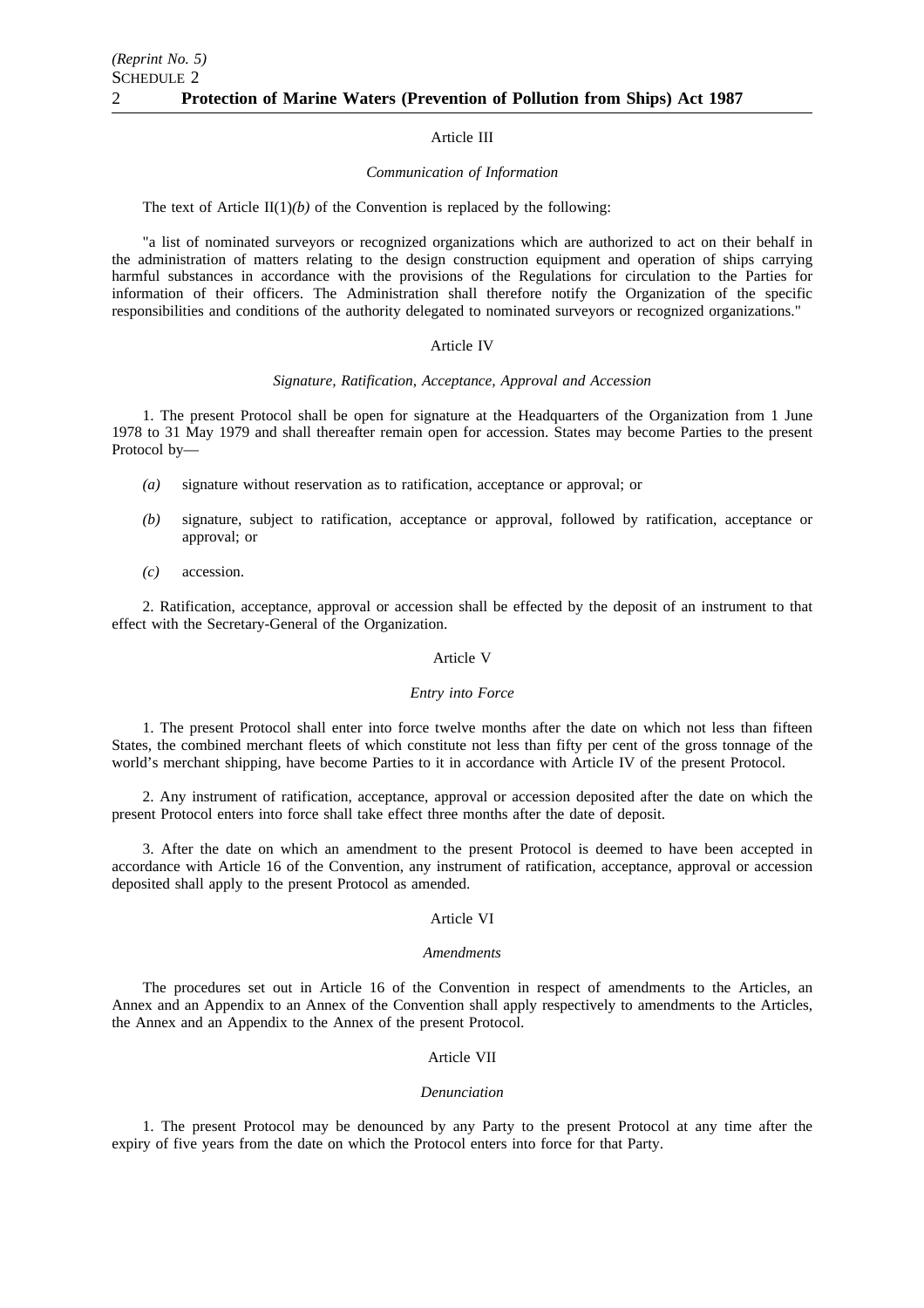2. Denunciation shall be effected by the deposit of an instrument of denunciation with the Secretary-General of the Organization.

3. A denunciation shall take effect twelve months after receipt of the notification by the Secretary-General of the Organization or after the expiry of any other longer period which may be indicated in the notification.

# Article VIII

#### *Depositary*

1. The present Protocol shall be deposited with the Secretary-General of the Organization (hereinafter referred to as "the Depositary").

2. The Depositary shall—

*(a)* inform all States which have signed the present Protocol or acceded thereto of—

- (i) each new signature or deposit of an instrument of ratification, acceptance, approval or accession, together with the date thereof;
- (ii) the date of entry into force of the present Protocol;
- (iii) the deposit of any instrument of denunciation of the present Protocol together with the date on which it was received and the date on which the denunciation takes effect;
- (iv) any decision made in accordance with Article II(1) of the present Protocol;
- *(b)* transmit certified true copies of the present Protocol to all States which have signed the present Protocol or acceded thereto.

3. As soon as the present Protocol enters into force, a certified true copy thereof shall be transmitted by the Depositary to the Secretariat of the United Nations for registration and publication in accordance with Article 102 of the Charter of the United Nations.

# Article IX

## *Languages*

The present Protocol is established in a single original in the English, French, Russian and Spanish languages, each text being equally authentic. Official translations in the Arabic, German, Italian and Japanese languages shall be prepared and deposited with the signed original.

IN WITNESS WHEREOF the undersigned being duly authorized by their respective Governments for that purpose have signed the present Protocol.

DONE AT LONDON this seventeenth day of February one thousand nine hundred and seventy-eight.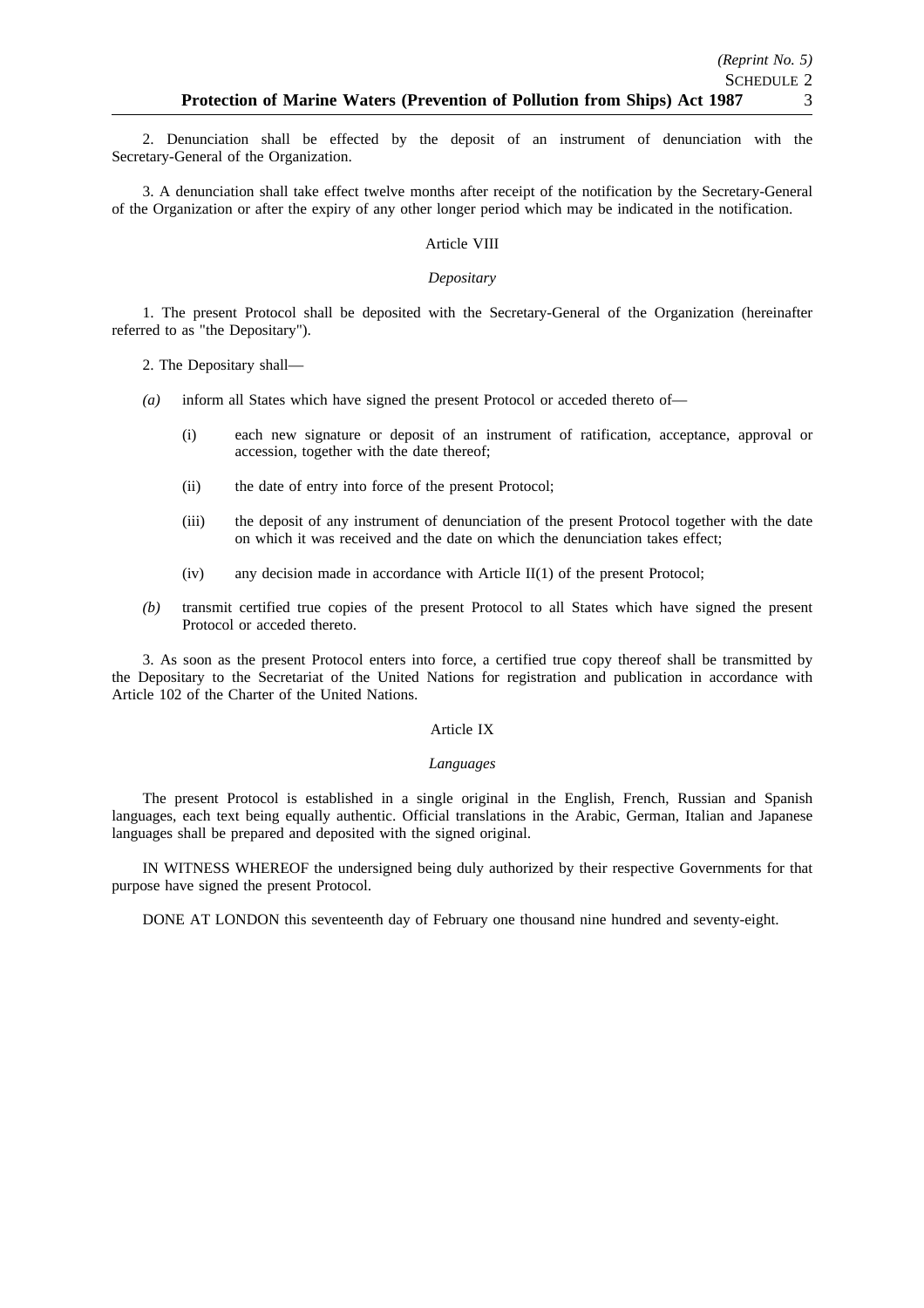#### **Annex**

# **MODIFICATIONS AND ADDITIONS TO THE INTERNATIONAL CONVENTION FOR THE PREVENTION OF POLLUTION FROM SHIPS, 1973**

#### **Annex I**

# **REGULATIONS FOR THE PREVENTION OF POLLUTION BY OIL**

Regulation 1

*Definitions*

Paragraphs (1) to (7)—*No change*

*The existing text of paragraph (8) is replaced by the following:*

- (8) *(a)* "Major conversion" means a conversion of an existing ship—
	- (i) which substantially alters the dimensions or carrying capacity of the ship; or
	- (ii) which changes the type of the ship; or
	- (iii) the intent of which in the opinion of the Administration is substantially to prolong its life; or
	- (iv) which otherwise so alters the ship that, if it were a new ship, it would become subject to relevant provisions of the present Protocol not applicable to it as an existing ship.
	- *(b)* Notwithstanding the provisions of sub-paragraph *(a)* of this paragraph, conversion of an existing oil tanker of 20 000 tons deadweight and above to meet the requirements of Regulation 13 of this Annex shall not be deemed to constitute a major conversion for the purposes of this Annex.

Paragraphs (9) to (22)—*No change*

*The existing text of paragraph (23) is replaced by the following:*

(23) "Lightweight" means the displacement of a ship in metric tons without cargo, fuel, lubricating oil, ballast water, fresh water and feed water in tanks, consumable stores, and passengers and crew and their effects.

Paragraphs (24) and (25)—*No change*

*The following paragraphs are added to the existing text:*

(26) Notwithstanding the provisions of paragraph (6) of this Regulation, for the purposes of Regulations 13, 13B, 13E and  $18(5)$  of this Annex, "new oil tanker" means an oil tanker—

- *(a)* for which the building contract is placed after 1 June 1979; or
- *(b)* in the absence of a building contract, the keel of which is laid, or which is at a similar stage of construction after 1 January 1980; or
- *(c)* the delivery of which is after 1 June 1982; or
- *(d)* which has undergone a major conversion—
	- (i) for which the contract is placed after 1 June 1979; or
	- (ii) in the absence of a contract, the construction work of which is begun after 1 January 1980; or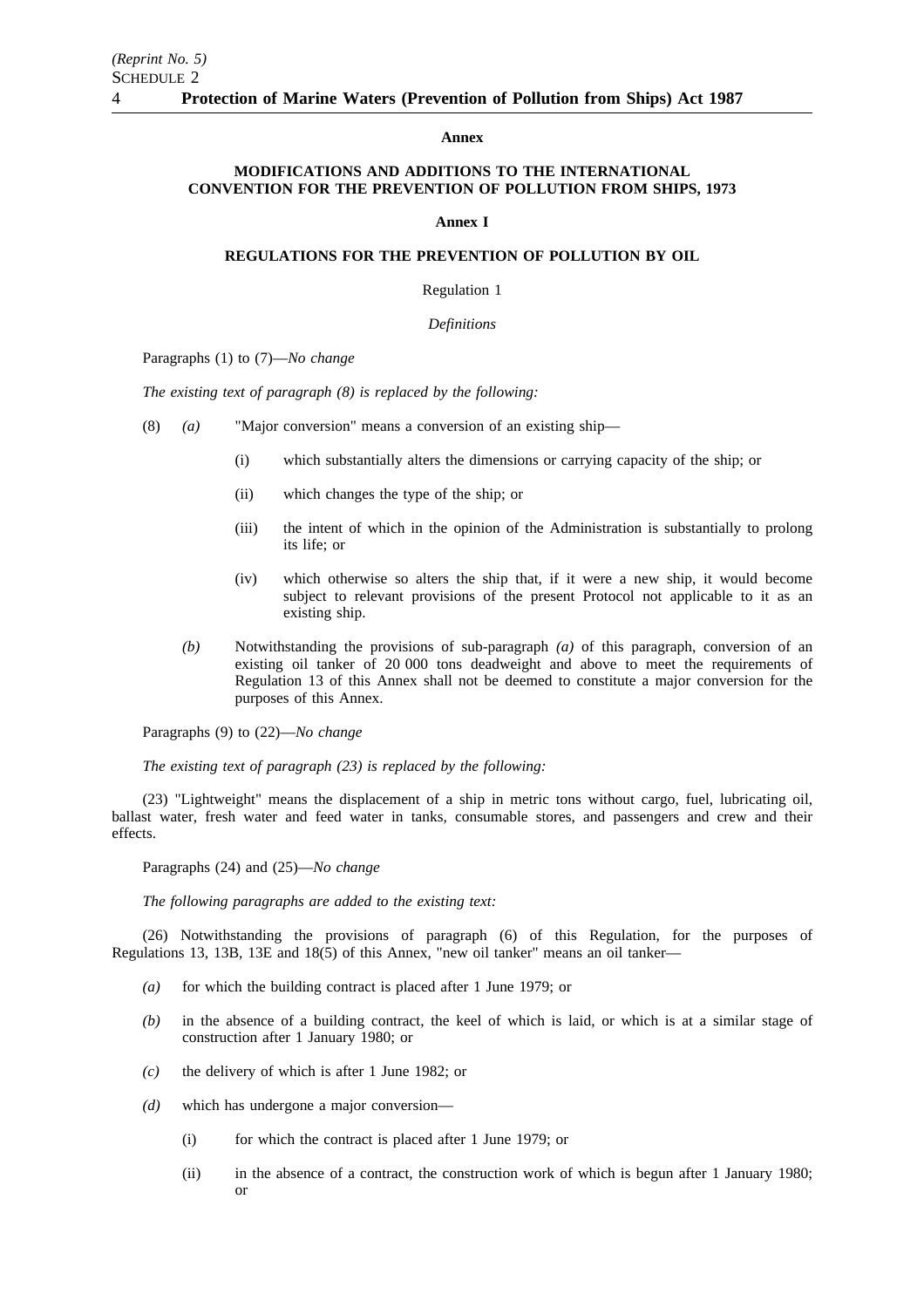(iii) which is completed after 1 June 1982—

except that, for oil tankers of 70 000 tons deadweight and above, the definition in paragraph (6) of this Regulation shall apply for the purposes of Regulation 13(1) of this Annex.

(27) Notwithstanding the provisions of paragraph (7) of this Regulation, for the purposes of Regulations 13, 13A, 13B, 13C, 13D and 18(6) of this Annex, "existing oil tanker" means an oil tanker which is not a new oil tanker as defined in paragraph (26) of this Regulation.

(28) "Crude oil" means any liquid hydrocarbon mixture occurring naturally in the earth whether or not treated to render it suitable for transportation and includes—

- *(a)* crude oil from which certain distillate fractions may have been removed; and
- *(b)* crude oil to which certain distillate fractions may have been added.
- (29) "Crude oil tanker" means an oil tanker engaged in the trade of carrying crude oil.
- (30) "Product carrier" means an oil tanker engaged in the trade of carrying oil other crude oil.

# Regulations 2 and 3—*No change*

# Regulation 4

*The existing text of Regulation 4 is replaced by the following:*

# *Surveys and Inspections*

(1) Every oil tanker of 150 tons gross tonnage and above and every other ship of 400 tons gross tonnage and above shall be subject to the surveys specified below:

- *(a)* An initial survey before the ship is put in service or before the Certificate required under Regulation 5 of this Annex is issued for the first time, which shall include a complete survey of its structure, equipment, systems, fittings, arrangements and material in so far as the ship is covered by this Annex. This survey shall be such as to ensure that the structure, equipment, systems, fittings, arrangements and material fully comply with the applicable requirements of this Annex.
- *(b)* Periodical surveys at intervals specified by the Administration, but not exceeding five years, which shall be such as to ensure that the structure, equipment, systems, fittings, arrangements and material fully comply with the requirements of this Annex.
- *(c)* A minimum of one intermediate survey during the period of validity of the Certificate which shall be such as to ensure that the equipment and associated pump and piping systems, including oil discharge monitoring and control systems, crude oil washing systems, oily-water separating equipment and oil filtering systems, fully comply with the applicable requirements of this Annex and are in good working order. In cases where only one such intermediate survey is carried out in any one Certificate validity period, it shall be held not before six months prior to, nor later than six months after the half-way date of the Certificate's period of validity. Such intermediate surveys shall be endorsed on the Certificate issued under Regulation 5 of this Annex.

(2) The Administration shall establish appropriate measures for ships which are not subject to the provisions of paragraph (1) of this Regulation in order to ensure that the applicable provisions of this Annex are complied with.

(3) *(a)* Surveys of ships as regards the enforcement of the provisions of this Annex shall be carried out by officers of the Administration. The Administration may, however, entrust the surveys either to surveyors nominated for the purpose or to organizations recognized by it.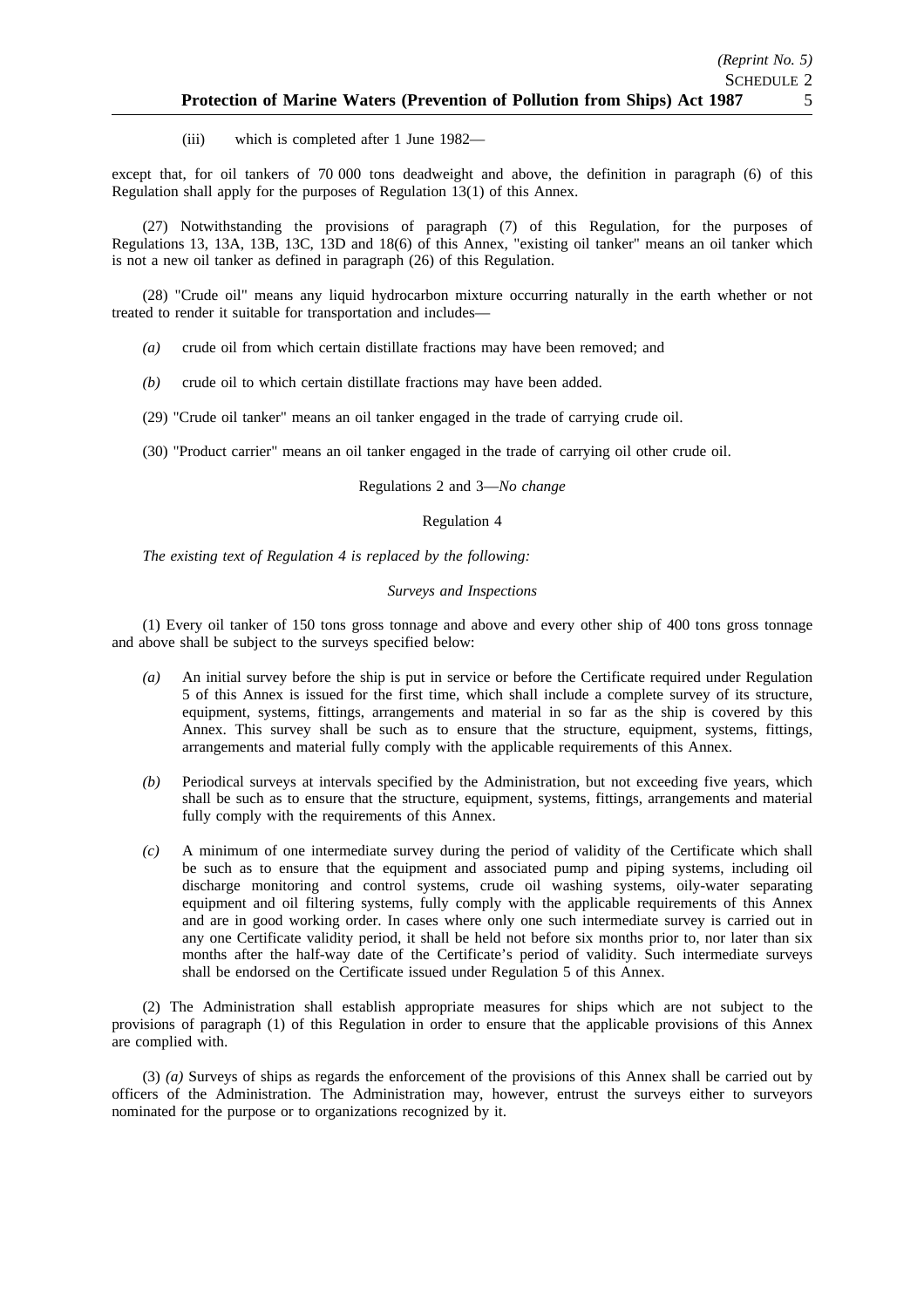*(b)* The Administration shall institute arrangements for unscheduled inspections to be carried out during the period of validity of the Certificate. Such inspections shall ensure that the ship and its equipment remain in all respects satisfactory for the service for which the ship is intended. These inspections may be carried out by their own inspection services, or by nominated surveyors or by recognized organizations, or by other Parties upon request of the Administration. Where the Administration, under the provisions of paragraph (1) of this Regulation, establishes mandatory annual surveys, the above unscheduled inspections shall not be obligatory.

*(c)* An administration nominating surveyors or recognizing organizations to conduct surveys and inspections as set forth in sub-paragraphs *(a)* and *(b)* of this paragraph, shall as a minimum empower any nominated surveyor or recognized organization to—

- (i) require repairs to a ship; and
- (ii) carry out surveys and inspections if requested by the appropriate authorities of a Port State.

The Administration shall notify the Organization of the specific responsibilities and conditions of the authority delegated to the nominated surveyors or recognized organizations, for circulation to Parties to the present Protocol for the information of their officers.

*(d)* When a nominated surveyor or recognized organization determines that the condition of the ship or its equipment does not correspond substantially with the particulars of the Certificate or is such that the ship is not fit to proceed to sea without presenting an unreasonable threat of harm to the marine environment, such surveyor or organization shall immediately ensure that corrective action is taken and shall in due course notify the Administration. If such corrective action is not taken the Certificate should be withdrawn and the Administration shall be notified immediately; and if the ship is in a port of another Party, the appropriate authorities of the Port State shall also be notified immediately. When an officer of the Administration, a nominated surveyor or recognized organization has notified the appropriate authorities of the Port State, the Government of the Port State concerned shall give such officer, surveyor or organization any necessary assistance to carry out their obligations under this Regulation. When applicable, the Government of the Port State concerned shall take such steps as will ensure that the ship shall not sail until it can proceed to sea or leave the port for the purpose of proceeding to the nearest appropriate repair yard available without presenting an unreasonable threat of harm to the marine environment.

*(e)* In every case, the Administration concerned shall fully guarantee the completeness and efficiency of the survey and inspection and shall undertake to ensure the necessary arrangements to satisfy this obligation.

(4) *(a)* The condition of the ship and its equipment shall be maintained to conform with the provisions of the present Protocol to ensure that the ship in all respects will remain fit to proceed to sea without presenting an unreasonable threat of harm to the marine environment.

*(b)* After any survey of the ship under paragraph (1) of this Regulation has been completed, no change shall be made in the structure, equipment, systems, fittings, arrangements or material covered by the survey, without the sanction of the Administration, except the direct replacement of such equipment and fittings.

*(c)* Whenever an accident occurs to a ship or a defect is discovered which substantially affects the integrity of the ship or the efficiency or completeness of its equipment covered by this Annex the master or owner of the ship shall report at the earliest opportunity to the Administration, the recognized organization or the nominated surveyor responsible for issuing the relevant Certificate, who shall cause investigations to be initiated to determine whether a survey as required by paragraph (1) of this Regulation is necessary. If the ship is in a port of another Party, the master or owner shall also report immediately to the appropriate authorities of the Port State and the nominated surveyor or recognized organization shall ascertain that such report has been made.

#### Regulations 5, 6 and 7

*In the existing text of these Regulations, delete all references to "(1973)" in relation to the International Oil Pollution Prevention Certificate.*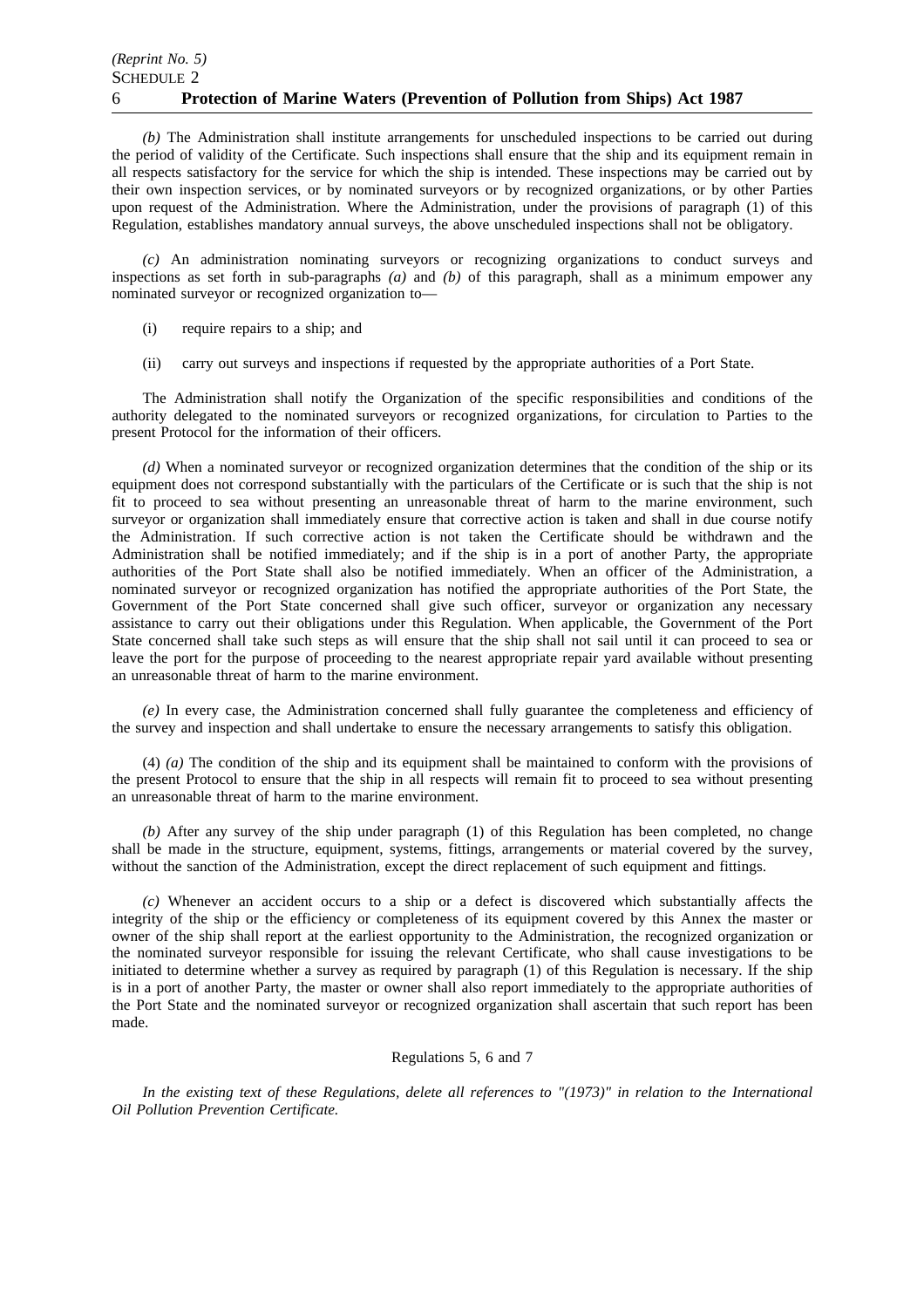# Regulation 8

#### *Duration of Certificate*

## *The existing text of Regulation 8 is replaced by the following:*

(1) An International Oil Pollution Prevention Certificate shall be issued for a period specified by the Administration, which shall not exceed five years from the date of issue, provided that in the case of an oil tanker operating with dedicated clean ballast tanks for a limited period specified in Regulation 13(9) of this Annex, the period of validity of the Certificate shall not exceed such specified period.

(2) A Certificate shall cease to be valid if significant alterations have taken place in the construction, equipment, systems, fittings, arrangements or material required without the sanction of the Administration, except the direct replacement of such equipment or fittings, or if intermediate surveys as specified by the Administration under Regulation 4(1)*(c)* of this Annex are not carried out.

(3) A Certificate issued to a ship shall also cease to be valid upon transfer of the ship to the flag of another State. A new Certificate shall only be issued when the Government issuing the new Certificate is fully satisfied that the ship in full compliance with the requirements of Regulation 4(4)*(a)* and *(b)* of this Annex. In the case of a transfer between Parties, if requested within three months after the transfer has taken place, the Government of the Party whose flag the ship was formerly entitled to fly shall transmit as soon as possible to the Administration a copy of the Certificate carried by the ship before the transfer and, if available, a copy of the relevant survey report.

#### Regulations 9 to 12—*No change*

*The existing text of Regulation 13 is replaced by the following Regulations:*

#### Regulation 13

*Segregated Ballast Tanks, Dedicated Clean Ballast Tanks and Crude Oil Washing*

Subject to the provisions of Regulations 13C and 13D of this Annex, oil tankers shall comply with the requirements of this Regulation.

#### *New oil tankers of 20 000 tons deadweight and above*

(1) Every new crude oil tanker of 20 000 tons deadweight and above and every new product carrier of 30 000 tons deadweight and above shall be provided with segregated ballast tanks and shall comply with paragraphs (2), (3) and (4), or paragraph (5) as appropriate, of this Regulation.

(2) The capacity of the segregated ballast tanks shall be so determined that the ship may operate safely on ballast voyages without recourse to the use of cargo tanks for water ballast except as provided for in paragraph (3) or (4) of this Regulation. In all cases, however, the capacity of segregated ballast tanks shall be at least such that, in any ballast condition at any part of the voyage, including the conditions consisting of lightweight plus segregated ballast only, the ship's draughts and trim can meet each of the following requirements:

*(a)* The moulded draught amidships (dm) in metres (without taking into account any ship's deformation) shall not be less than:

$$
dm = 2.0 + 0.02L;
$$

- *(b)* The draughts at the forward and after perpendiculars shall correspond to those determined by the draught amidships (dm) as specified in sub-paragraph *(a)* of this paragraph, in association with the trim by the stern of not greater than 0.015L; and
- *(c)* In any case the draught at the after perpendicular shall not be less than that which is necessary to obtain full immersion of the propeller(s).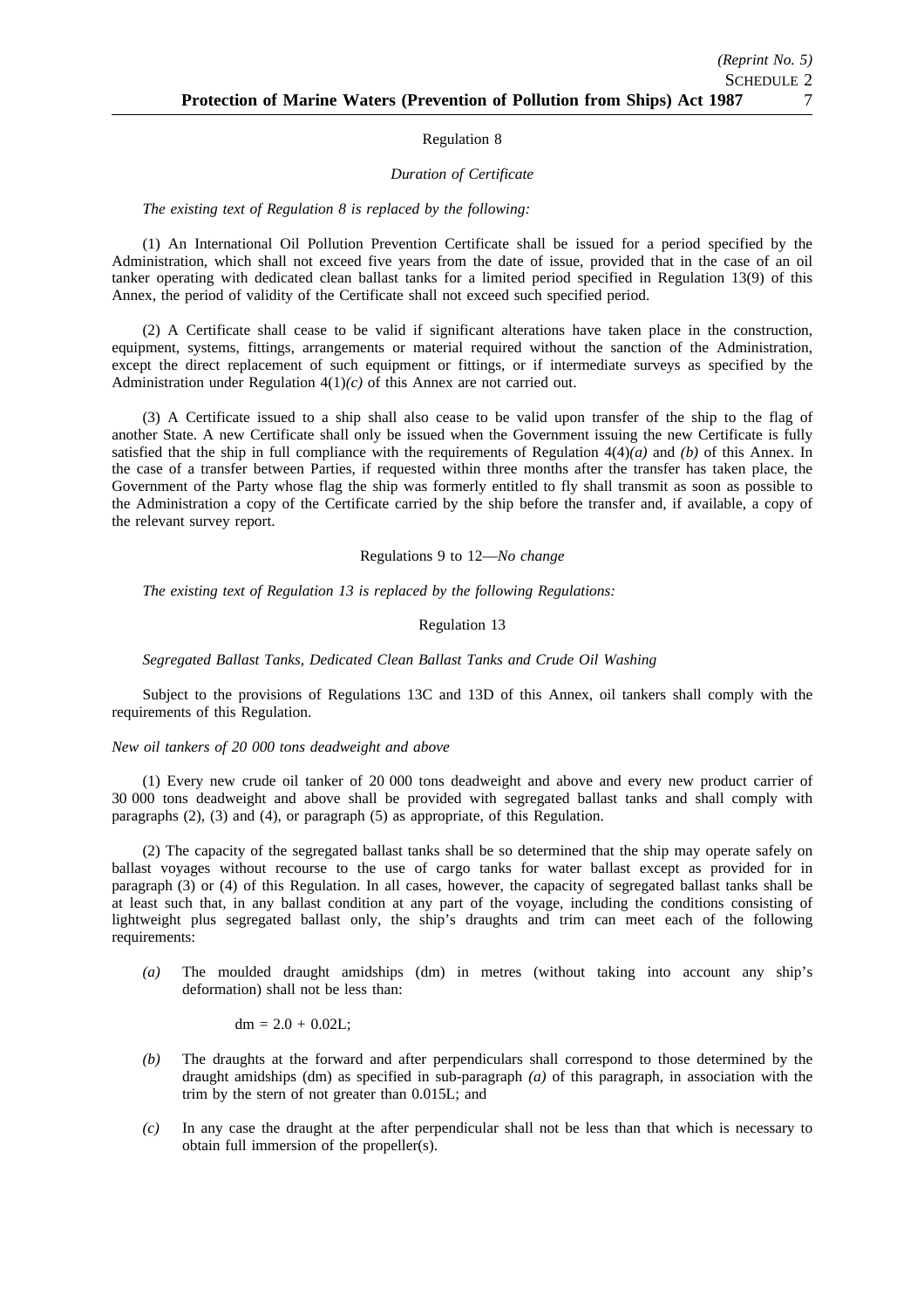(3) In no case shall ballast water be carried in cargo tanks except on those rare voyages when weather conditions are so severe that, in the opinion of the master, it is necessary to carry additional ballast water in cargo tanks for the safety of the ship. Such additional ballast water shall be processed and discharged in compliance with Regulation 9 of this Annex and in accordance with the requirements of Regulation 15 of this Annex and entry shall be made in the Oil Record Book referred to in Regulation 20 of this Annex.

(4) In the case of new crude oil tankers, the additional ballast permitted in paragraph (3) of this Regulation shall be carried in cargo tanks only if such tanks have been crude oil washed in accordance with Regulation 13B of this Annex before departure from an oil unloading port or terminal.

(5) Notwithstanding the provisions of paragraph (2) of this Regulation, the segregated ballast conditions for oil tankers less than 150 metres in length shall be to the satisfaction of the Administration.

(6) Every new crude oil tanker of 20 000 tons deadweight and above shall be fitted with a cargo tank cleaning system using crude oil washing. The Administration shall undertake to ensure that the system fully complies with the requirements of Regulation 13B of this Annex within one year after the tanker was first engaged in the trade of carrying crude oil or by the end of the third voyage carrying crude oil suitable for crude oil washing, whichever occurs later. Unless such oil tanker carriers crude oil which is not suitable for crude oil washing, the oil tanker shall operate the system in accordance with the requirements of that Regulation.

# *Existing crude oil tankers of 40 000 tons deadweight and above*

(7) Subject to the provisions of paragraphs (8) and (9) of this Regulation every existing crude oil tanker of 40 000 tons deadweight and above shall be provided with segregated ballast tanks and shall comply with the requirements of paragraphs (2) and (3) of this Regulation from the date of entry into force of the present Protocol.

(8) Existing crude oil tankers referred to in paragraph (7) of this Regulation may, in lieu of being provided with segregated ballast tanks, operate with a cargo tank cleaning procedure using crude oil washing in accordance with Regulation 13B of this Annex unless the crude oil tanker is intended to carry crude oil which is not suitable for crude oil washing.

(9) Existing crude oil tankers referred to in paragraph (7) or (8) of this Regulation may, in lieu of being provided with segregated ballast tanks or operating with a cargo tank cleaning procedure using crude oil washing, operate with dedicated clean ballast tanks in accordance with the provisions of Regulation 13A of this Annex for the following period:

- *(a)* For crude oil tankers of 70 000 tons deadweight and above, until two years after the date of entry into force of the present Protocol; and
- *(b)* For crude oil tankers of 40 000 tons deadweight and above but below 70 000 tons deadweight, until four years after the date of entry into force of the present Protocol.

#### *Existing product carriers of 40 000 tons deadweight and above*

(10) From the date of entry into force of the present Protocol, every existing product carrier of 40 000 tons deadweight and above shall be provided with segregated ballast tanks and shall comply with the requirements of paragraphs (2) and (3) of this Regulation, or, alternatively, operate with dedicated clean ballast tanks in accordance with the provisions of Regulation 13A of this Annex.

#### *An oil tanker qualified as a segregated ballast oil tanker*

(11) Any oil tanker which is not required to be provided with segregated ballast tanks in accordance with paragraph (1), (7) or (10) of this Regulation may, however, be qualified as a segregated ballast tanker, provided that it complies with the requirements of paragraphs (2) and (3), or paragraph (5) as appropriate, of this Regulation.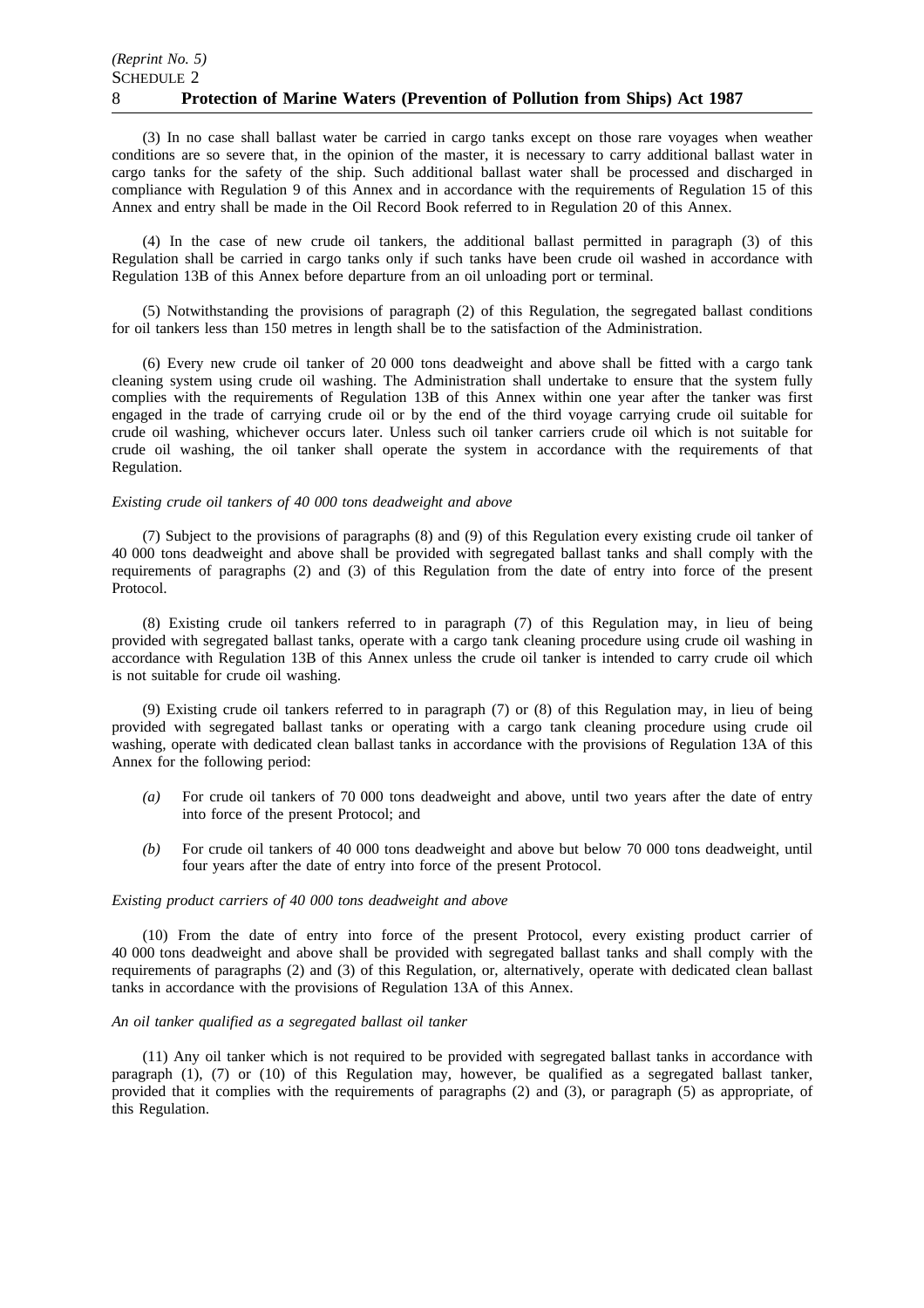# Regulation 13A

#### *Requirements for Oil Tankers with Dedicated Clean Ballast Tanks*

(1) An oil tanker operating with dedicated clean ballast tanks in accordance with the provisions of Regulation 13(9) or (10) of this Annex, shall have adequate tank capacity, dedicated solely to the carriage of clean ballast as defined in Regulation 1(16) of this Annex, to meet the requirements of Regulation 13(2) and (3) of this Annex.

(2) The arrangements and operational procedures for dedicated clean ballast tanks shall comply with the requirements established by the Administration. Such requirements shall contain at least all the provisions of the Specifications for Oil Tankers with Dedicated Clean Ballast Tanks adopted by the International Conference on Tanker Safety and Pollution Prevention, 1978, in Resolution 14 and as may be revised by the Organization.

(3) An oil tanker operating with dedicated clean ballast tanks shall be equipped with an oil content meter, approved by the Administration on the basis of specifications recommended by the Organization\*, to enable supervision of the oil content in ballast water being discharged. The oil content meter shall be installed no later than at the first scheduled shipyard visit of the tanker following the entry into force of the present Protocol. Until such time as the oil content meter is installed, it shall immediately before discharge of ballast be established by examination of the ballast water from dedicated tanks that no contamination with oil has taken place.

- Reference is made to the Recommendation on International Performance and Test Specifications for Oily-Water Separating Equipment and Oil Content Meters adopted by the Organization by Resolution A.393(X).
	- (4) Every oil tanker operating with dedicated clean ballast tanks shall be provided with—
	- *(a)* a Dedicated Clean Ballast Tank Operation Manual detailing the system and specifying operational procedures. Such a manual shall be to the satisfaction of the Administration and shall contain all the information set out in the Specifications referred to in paragraph (2) of this Regulation. If an alteration affecting the dedicated clean ballast tank system is made, the Operation Manual shall be revised accordingly; and
	- *(b)* a Supplement to the Oil Record Book referred to in Regulation 20 of this Annex as set out in Supplement 1 to Appendix III of this Annex. The Supplement shall be permanently attached to the Oil Record Book.

# Regulation 13B

#### *Requirements for Crude Oil Washing*

(1) Every crude oil washing system required to be provided in accordance with Regulation 13(6) and (8) of this Annex shall comply with the requirements of this Regulation.

(2) The crude oil washing installation and associated equipment and arrangements shall comply with the requirements established by the Administration. Such requirements shall contain at least all the provisions of the Specifications for the Design, Operation and Control of Crude Oil Washing Systems adopted by the International Conference on Tanker Safety and Pollution Prevention, 1978, in Resolution 15 and as may be revised by the Organization.

(3) An inert gas system shall be provided in every cargo tank and slop tank in accordance with the appropriate Regulations of Chapter II-2 of the International Convention for the Safety of Life at Sea, 1974, as modified and added to by the Protocol of 1978 Relating to the International Convention for the Safety of Life at Sea, 1974.

(4) With respect to the ballasting of cargo tanks, sufficient cargo tanks shall be crude oil washed prior to each ballast voyage in order that, taking into account the tanker's trading pattern and expected weather conditions, ballast water is put only into cargo tanks which have been crude oil washed.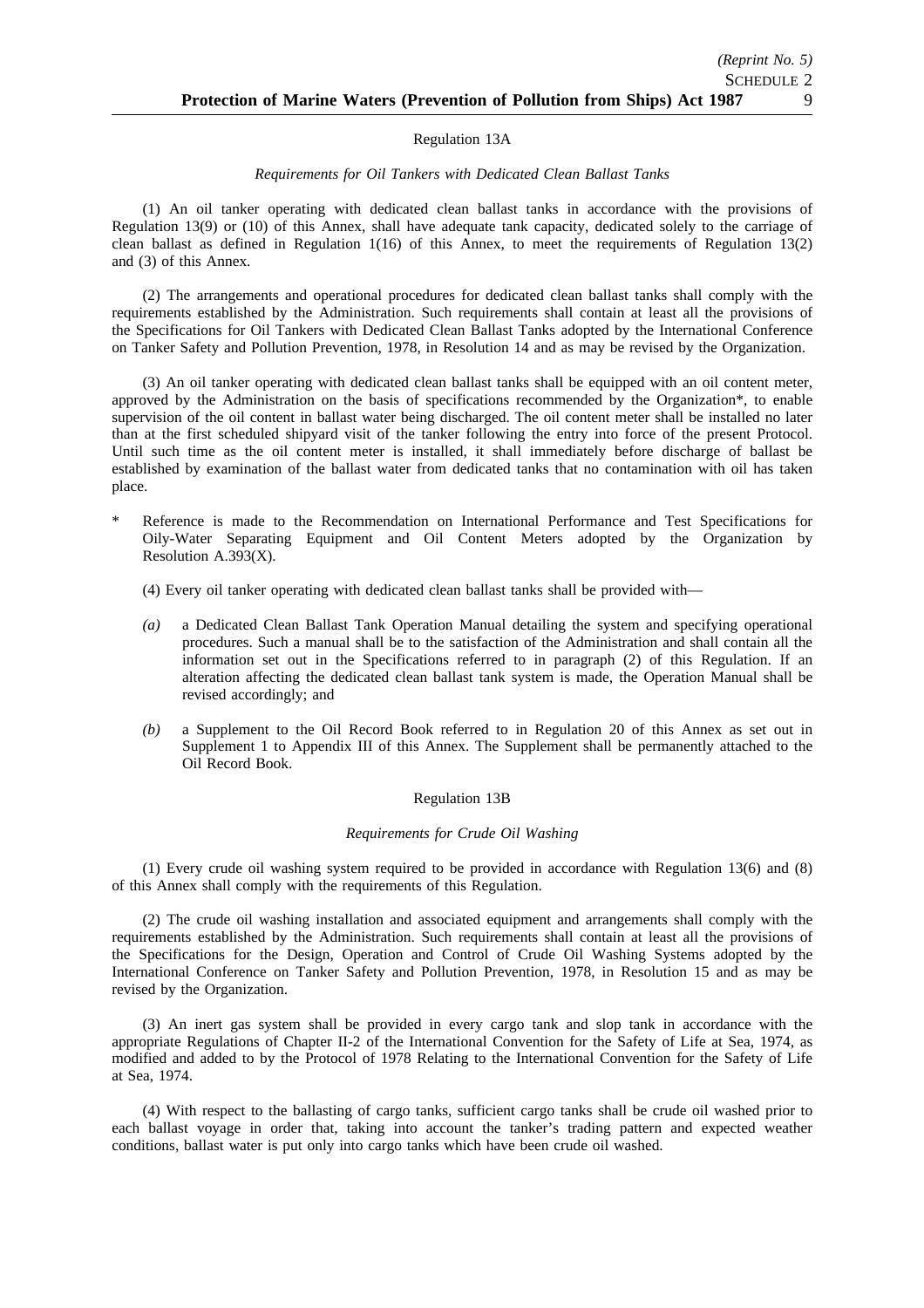(5) Every oil tanker operating with crude oil washing system shall be provided with—

- *(a)* an Operations and Equipment Manual detailing the system and equipment and specifying operational procedures. Such a Manual shall be to the satisfaction of the Administration and shall contain all the information set out in the Specifications referred to in paragraph (2) of this Regulation. If an alteration affecting the crude oil washing system is made, the Operations and Equipment Manual shall be revised accordingly; and
- *(b)* a Supplement to the Oil Record Book referred to in Regulation 20 of this Annex as set out in Supplement 2 to Appendix III of this Annex. The Supplement shall be permanently attached to the Oil Record Book.

# Regulation 13C

# *Existing Tankers Engaged in Specific Trades*

(1) Subject to the provisions of paragraphs (2) and (3) of this Regulation, Regulation 13(7) to (10) of this Annex shall not apply to an existing oil tanker solely engaged in specific trades between—

- *(a)* ports or terminals within a State Party to the present Protocol; or
- *(b)* ports or terminals of States Parties to the present Protocol, where—
	- (i) the voyage is entirely within a Special Area as defined in Regulation  $10(1)$  of this Annex; or
	- (ii) the voyage is entirely within limits designated by the Organization.

(2) The provisions of paragraph (1) of this Regulation shall only apply when the ports or terminals where cargo is loaded on such voyages are provided with reception facilities adequate for the reception and treatment of all the ballast and tank washing water from oil tankers using them and all the following conditions are complied with:

- *(a)* Subject to the exceptions provided for in Regulation 11 of this Annex, all ballast water, including clean ballast water, and tank washing residues are retained on board and transferred to the reception facilities and the entry in the appropriate Sections of the Supplement to the Oil Record Book referred to in paragraph (3) of this Regulation is endorsed by the competent Port State authority;
- *(b)* Agreement has been reached between the Administration and the Governments of the Port States referred to in sub-paragraph  $(1)(a)$  or  $(b)$  of this Regulation concerning the use of an existing oil tanker for a specific trade;
- *(c)* The adequacy of the reception facilities in accordance with the relevant provisions of this Annex at the ports or terminals referred to above, for the purpose of this Regulation, is approved by the Governments of the States Parties to the present Protocol within which such ports or terminals are situated; and
- *(d)* The International Oil Pollution Prevention Certificate is endorsed to the effect that the oil tanker is solely engaged in such specific trade.

(3) Every oil tanker engaged in a specific trade shall be provided with a Supplement to the Oil Record Book referred to in Regulation 20 of this Annex as set out in Supplement 3 to Appendix III of this Annex. The Supplement shall be permanently attached to the Oil Record Book.

# Regulation 13D

# *Existing Oil Tankers Having Special Ballast Arrangements*

(1) Where an existing oil tanker is so constructed or operates in such a manner that it complies at all times with the draught and trim requirements set out in Regulation 13(2) of this Annex without recourse to the use of ballast water, it shall be deemed to comply with the segregated ballast tank requirements referred to in Regulation 13(7) of this Annex, provided that all of the following conditions are complied with:

*(a)* Operational procedures and ballast arrangements are approved by the Administration;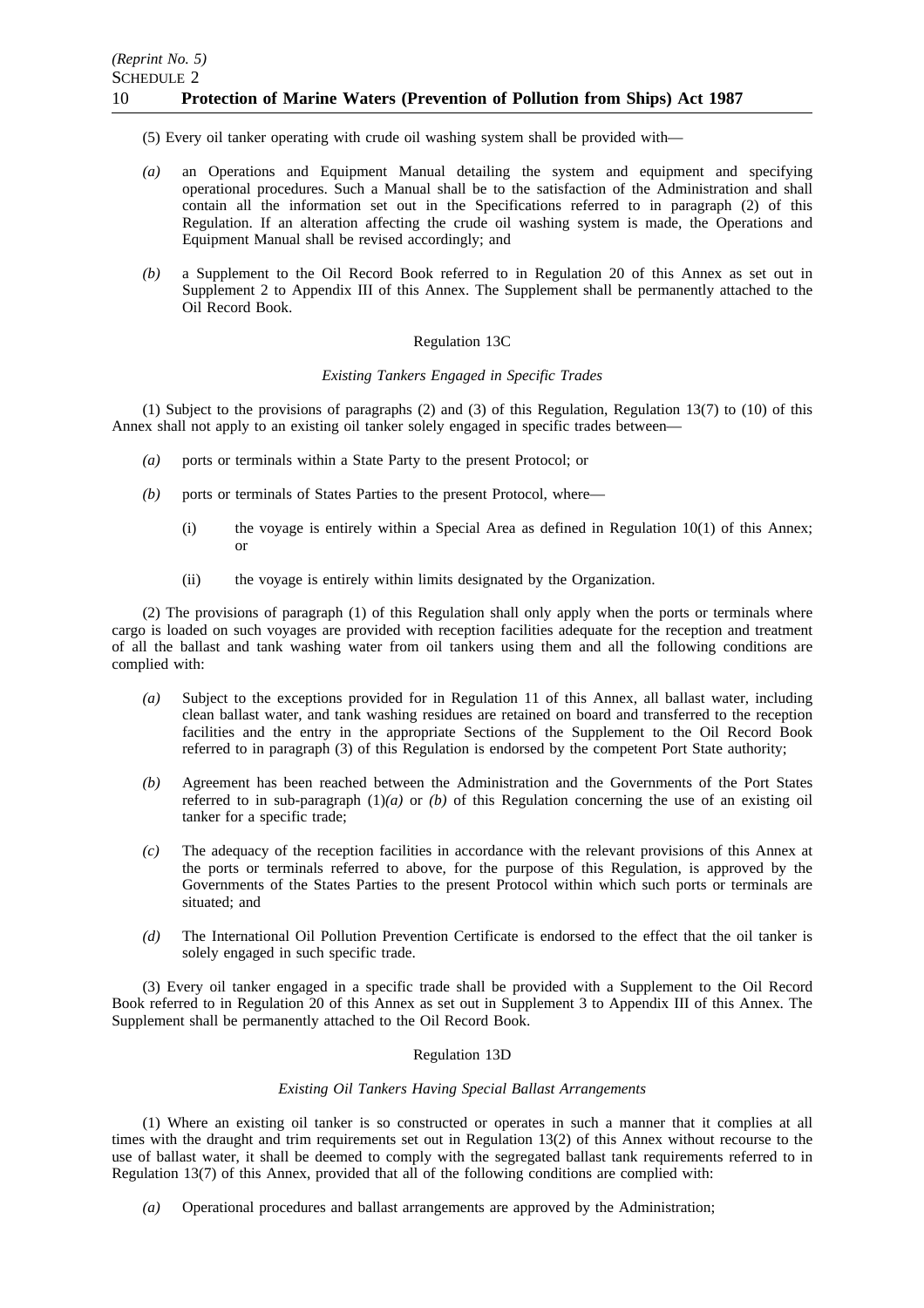- *(b)* Agreement is reached between the Administration and the Governments of the Port States Parties to the present Protocol concerned when the draught and trim requirements are achieved through an operational procedure; and
- *(c)* The International Oil Pollution Prevention Certificate is endorsed to the effect that the oil tanker is operating with special ballast arrangements.

(2) In no case shall ballast water be carried in oil tanks except on those rare voyages when weather conditions are so severe that, in the opinion of the master, it is necessary to carry additional ballast water in cargo tanks for the safety of the ship. Such additional ballast water shall be processed and discharged in compliance with Regulation 9 of this Annex and in accordance with the requirements of Regulation 15 of this Annex, and entry shall be made in the Oil Record Book referred to in Regulation 20 of this Annex.

(3) An Administration which has endorsed a Certificate in accordance with sub-paragraph (1)*(c)* of this Regulation shall communicate to the Organization the particulars thereof for circulation to the Parties to the present Protocol.

# Regulation 13E

#### *Protective Location of Segregated Ballast Spaces*

(1) In every new crude oil tanker of 20 000 tons deadweight and above and every new product carrier of 30 000 tons deadweight and above, the segregated ballast tanks required to provide the capacity to comply with the requirements of Regulation 13 of this Annex which are located within the cargo tank length, shall be arranged in accordance with the requirements of paragraphs (2), (3) and (4) of this Regulation to provide a measure of protection against oil outflow in the event of grounding or collision.

(2) Segregated ballast tanks and spaces other than oil tanks within the cargo tank length  $(L<sub>t</sub>)$  shall be so arranged as to comply with the following requirement:

 $\Sigma PA_c + \Sigma PA_s \geq J[L_t(B + 2D)]$ 

where:  $PA_c$  = the side shell area in square metres for each segregated ballast tank or space other than an oil tank based on projected moulded dimensions,

- PA<sub>s</sub> = the bottom shell area in square metres for each such tank or space based on projected moulded dimensions,
- $L_t$  = length in metres between the forward and after extremities of the cargo tanks,
- B = maximum breadth of the ship in metres as defined in Regulation 1(21) of this Annex,
- D = moulded depth in metres measured vertically from the top of the keel to the top of the freeboard deck beam at side amidships. In ships having rounded gunwales, the moulded depth shall be measured to the point of intersection of the moulded lines of the deck and side shell plating, the lines extending as though the gunwale were of angular design,
- $J = 0.45$  for oil tankers of 20 000 tons deadweight 0.30 for oil tankers of 200 000 tons deadweight and above, subject to the provisions of paragraph (3) of this Regulation.

For intermediate values of deadweight the value of "J" shall be determined by linear interpolation.

Whenever symbols given in this paragraph appear in this Regulation, they have the meaning as defined in this paragraph.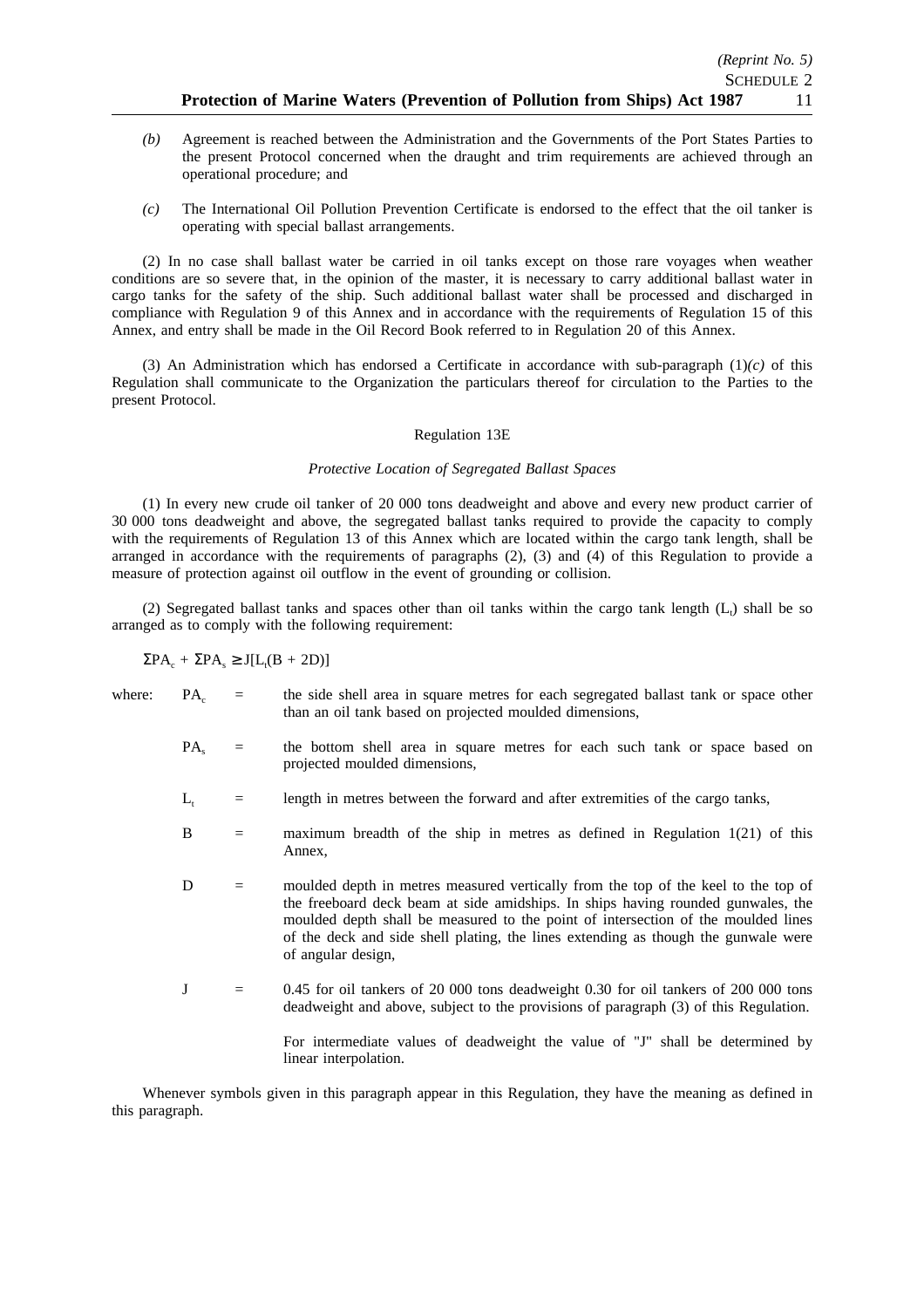(3) For tankers of 200 000 tons deadweight and above the value of "J" may be reduced as follows:

J reduced = 
$$
\left[J - \left(a + \frac{0_c + 0_s}{4}\right)\right]
$$
 or 0.2 whichever is greater

where:  $a = 0.25$  for oil tankers of 200 000 tons deadweight

 $a = 0.40$  for oil tankers of 300 000 tons deadweight

a = 0.50 for oil tankers of 420 000 tons deadweight and above,

For intermediate values of deadweight the value of "a" shall be determined by linear interpolation.

- $0_c$  = as defined in Regulation 23(1)(*a*) of this Annex,
- $0<sub>s</sub>$  = as defined in Regulation 23(1)*(b)* of this Annex,
- $0<sub>A</sub>$  = the allowable oil outflow as required by Regulation 24(2) of this Annex.

(4) In the determination of "PA<sub>c</sub>" and "PA<sub>s</sub>" for segregated ballast tanks and spaces other than oil tanks the following shall apply:

- *(a)* The minimum width of each wing tank or space either of which extends for the full depth of the ship's side or from the deck to the top of the double bottom shall be not less than 2 metres. The width shall be measured inboard from the ship's side at right angles to the centre line. Where a lesser width is provided the wing tank or space shall not be taken into account when calculating the protecting area "PA<sub>c</sub>"; and
- *(b)* The minimum vertical depth of each double bottom tank or space shall be B/15 or 2 metres, whichever is the lesser. Where a lesser depth is provided the bottom tank or space shall not be taken into account when calculating the protecting area "P $A_s$ ".

The minimum width and depth of wing tanks and double bottom tanks shall be measured clear of the bilge area and, in the case of minimum width, shall be measured clear of any rounded gunwale area.

Regulation 14—*No change*

Regulation 15

*In the existing text of this Regulation, delete reference to "(1973)" in relation to the International Oil Pollution Prevention Certificate*

Regulations 16 and 17—*No change*

# Regulation 18

*Pumping, Piping and Discharge Arrangements of Oil Tankers*

Paragraphs (1) to (4)—*No change*

*The following paragraphs are added to the existing text:*

(5) Every new oil tanker required to be provided with segregated ballast tanks, or fitted with a crude oil washing system shall comply with the following requirements:

*(a)* It shall be equipped with oil piping so designed and installed such that oil retention in the lines is minimized; and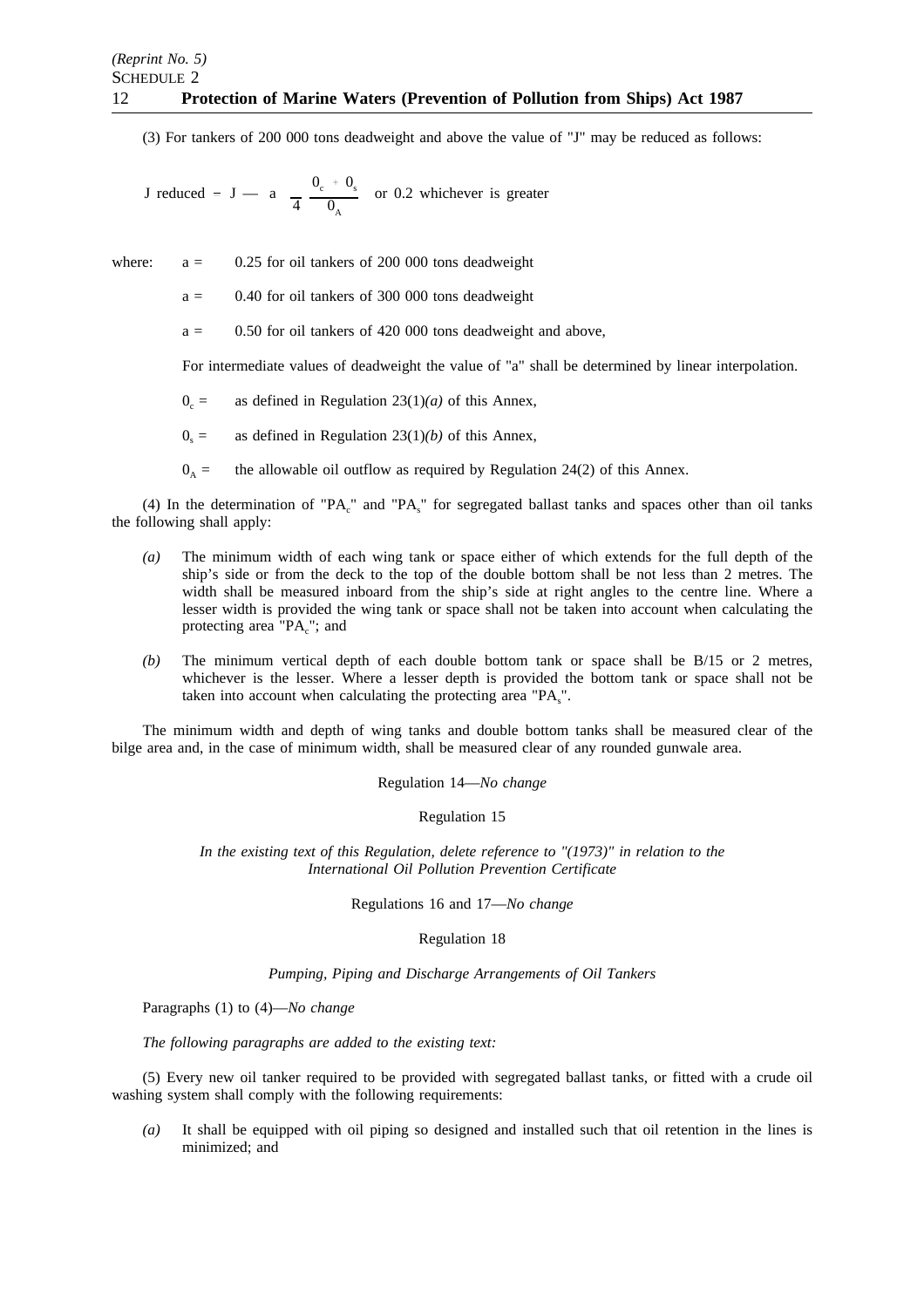*(b)* Means shall be provided to drain all cargo pumps and all oil lines at the completion of cargo discharge, where necessary by connexion to a stripping device. The line and pump drainings shall be capable of being discharged both ashore and to a cargo tank or a slop tank. For discharge ashore a special small diameter line shall be provided for that purpose and connected outboard of the ship's manifold valves.

(6) Every existing crude oil carrier required to be provided with segregated ballast tanks, or fitted with a crude oil washing system or operated with dedicated clean ballast tanks, shall comply with the provisions of paragraph (5)*(b)* of this Regulation.

Regulation 19—*No change*

# Regulation 20

*In the existing text of this Regulation, delete reference to "(1973)" in relation to the International Oil Pollution Prevention Certificate*

Regulations 21 to 25—*No change*

Appendix I—LIST OF OILS

*No change*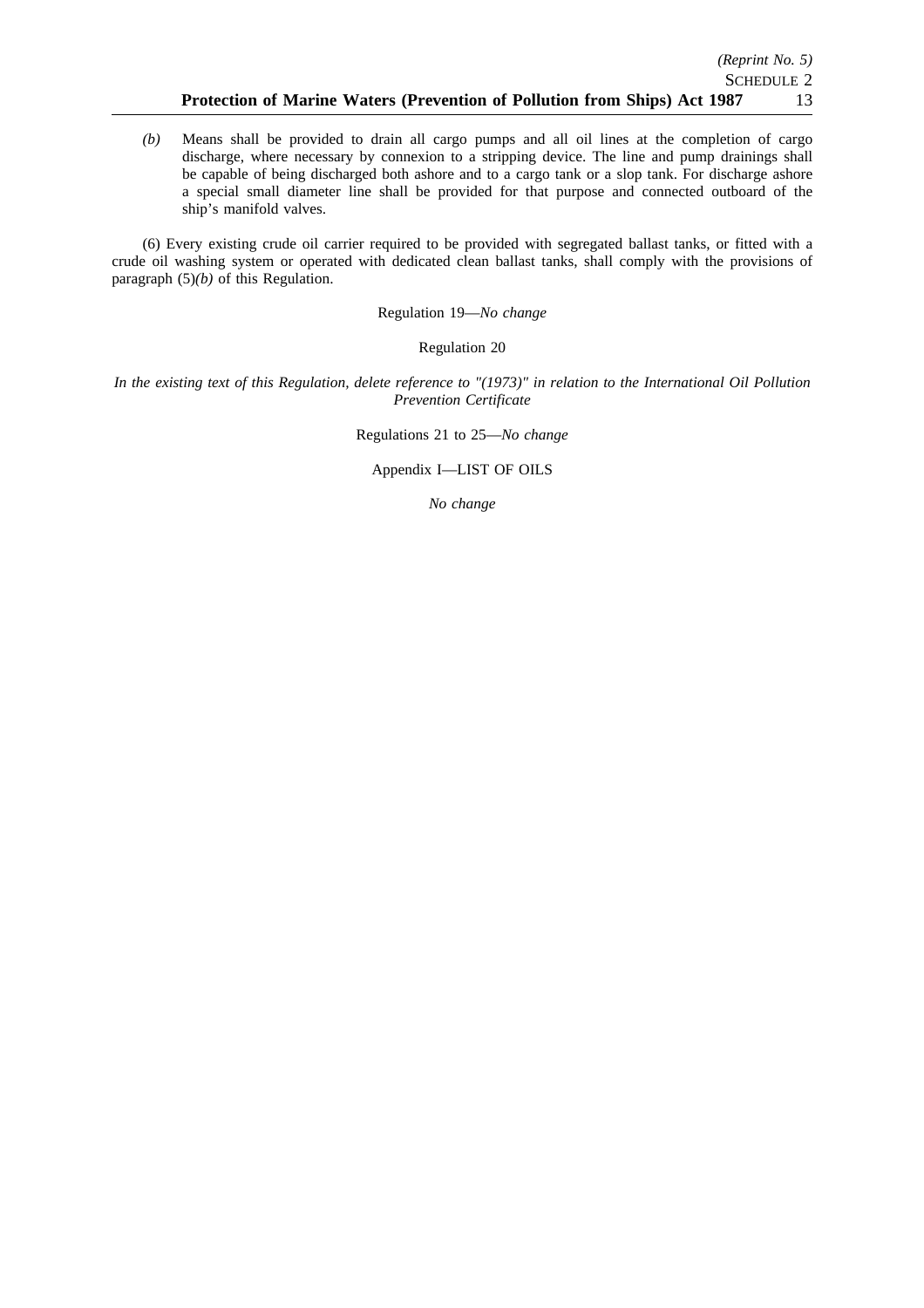SCHEDULE 2—*continued*

#### Appendix II—FORM OF CERTIFICATE

*The existing form of Certificate is replaced by the following form:*

### INTERNATIONAL OIL POLLUTION PREVENTION CERTIFICATE

Issued under the provisions of the Protocol 1978 Relating to the International Convention for the Prevention of Pollution from Ships, 1973, under the Authority of the Government of

............................................................................... *(full designation of the country)*

by . . . . . . . . . . . . . . . . . . . . . . . . . . . . . . . . . . . . . . . . . . . . . . . . . . . . . . . . . . . . . . . . . . . . . . . . . . . . *(full designation of the competent person or organization authorized under the provisions of the Protocol of 1978 Relating to the International Convention for the Prevention of Pollution from Ships, 1973)*

| Name of Ship | <i>Distinctive</i><br>Number or<br>Letters | Port of<br>Registry | Gross<br>Tonnage |
|--------------|--------------------------------------------|---------------------|------------------|
|              |                                            |                     |                  |
|              |                                            |                     |                  |

Type of ship:

Crude oil tanker\* Product carrier\* Crude oil/product carrier\* Ship other than an oil tanker with cargo tanks coming under Regulation 2(2) of Annex I of the Protocol\* Ship other than any of the above\*

Date of building or major conversion contract .............................................

Date on which keel was laid or ship was at a similar stage of construction or on which major conversion was commenced .....................................................................

Date of delivery or completion of major conversion .........................................

### PART A ALL SHIPS

The ship is equipped with:

For ships of 400 tons gross tonnage and above—

- *(a)* oily-water separating equipment\* (capable of producing effluent with an oil content not exceeding 100 parts per million);
- *(b)* an oil filtering system\* (capable of producing effluent with an oil content not exceeding 100 parts per million);

For ships of 10 000 tons gross tonnage and above—

- *(c)* an oil discharge monitoring and control system\* (additional to *(a)* or *(b)* above); or
- *(d)* oily-water separating equipment and an oil filtering system\* (capable of producing effluent with an oil content not exceeding 15 parts per million) in lieu of *(a)* or *(b)* above.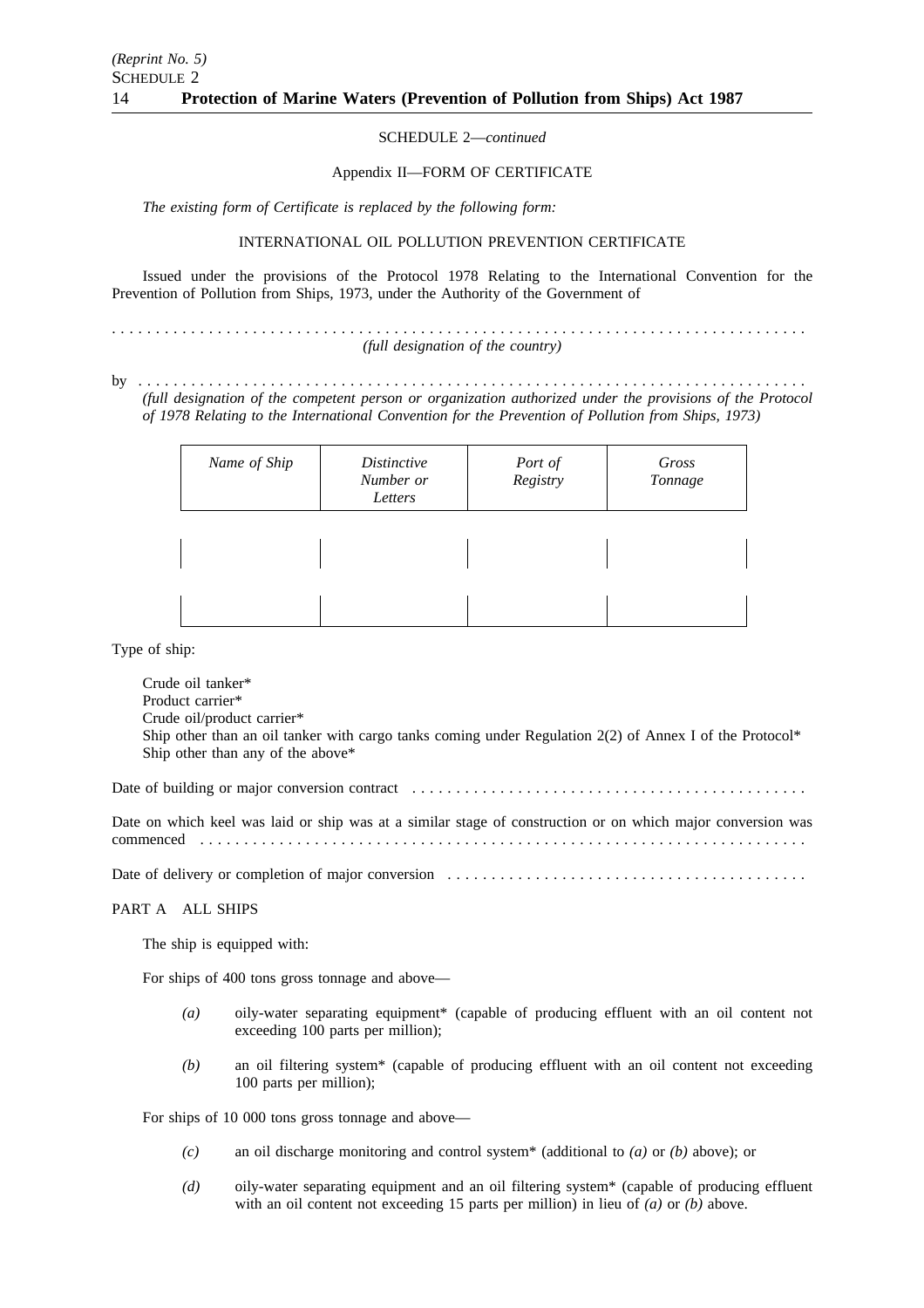Particulars of requirements from which exemption is granted under Regulation 2(2) and 2(4)*(a)* of Annex I of the Protocol:

............................................................................... ...............................................................................

*Remarks:*

*Endorsement for existing ships\*\**

This is to certify that this ship has now been so equipped as to comply with the requirements of the Protocol of 1978 relating to the International Convention for the Prevention of Pollution from Ships, 1973, as relating to existing ships\*\*\*

| (Signature of duly authorized official)          |  |
|--------------------------------------------------|--|
|                                                  |  |
| Date                                             |  |
| (Seal or stamp of the Authority, as appropriate) |  |

\* Delete as appropriate.

\*\* This entry need not be reproduced on a certificate other than the first Certificate issued to any ship.

\*\*\* The period after the entry into force of the Protocol within which oily-water separating equipment, oil discharge control systems, oil filtering systems and/or slop tank arrangements must be provided is set out in Regulations 13A(3), 15(1) and 16(4) of Annex I of the Protocol.

### PART B OIL TANKERS\*

| Carrying<br>Capacity<br>of Ship<br>$(m^3)$ | Deadweight<br>of Ship<br>(metric tons) | Length of<br>Ship<br>(m) |
|--------------------------------------------|----------------------------------------|--------------------------|
|                                            |                                        |                          |

It is certified that this ship is constructed and equipped, and must operate, in accordance with the following:

### 1. This ship is—

- *(a)* required to be constructed according to and complies with\*\*
- $(b)$  not required to be constructed according to\*\*
- $(c)$  not required to be constructed according to, but complies with<sup>\*\*</sup>

the requirements of Regulation 24 of Annex I of the Protocol.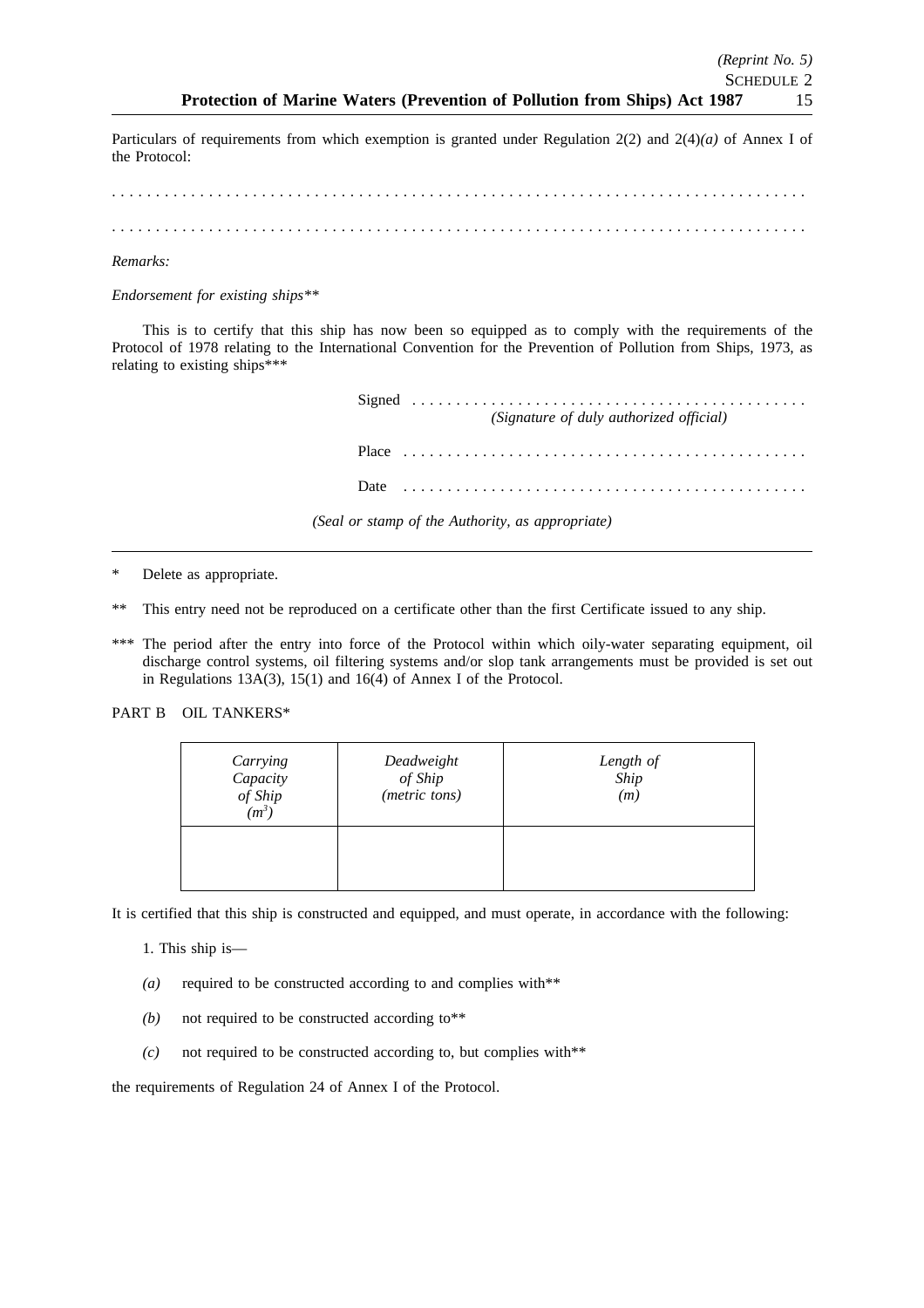2. This ship is:

- *(a)* required to be constructed according to and complies with\*\*
- *(b)* not required to be constructed according to\*\*

the requirements of Regulation 13E of Annex I of the Protocol.

- \* This Part should be completed for oil tankers including combination carriers, and those entries which are applicable should be completed for ships other than oil tankers which are constructed and utilized to carry oil in bulk of an aggregate capacity of 200 cubic metres or above.
- \*\* Delete as appropriate.

3. This ship is—

- *(a)* required to be provided with segregated ballast tanks according to, and complies with\*
- *(b)* not required to be provided with segregated ballast tanks according to\*
- *(c)* not required to be provided with segregated ballast tanks according to, but complies with\*
- *(d)* in accordance with Regulation 13C or 13D of Annex I of the Protocol, and as specified in Part C of this Certificate, exempted from\*

the requirements of Regulation 13 of Annex I of the Protocol

- *(e)* fitted with a cargo tank cleaning system using crude oil washing in accordance with the provisions of Regulation 13B of Annex I of the Protocol, in lieu of being provided with segregated ballast tanks\*
- *(f)* provided with dedicated clean ballast tanks in accordance with the provisions of Regulation 13A of Annex I of the Protocol, in lieu of being either provided with segregated ballast tanks or fitted with a cargo tank cleaning system using crude oil washing\*

4. This ship is—

- *(a)* required to be fitted with a cargo tank cleaning system using crude oil washing according to, and complies with\*
- (b) not required to be fitted with a cargo tank cleaning system using crude oil washing according to\*

the requirements of Regulation 13(6) of Annex I of the Protocol.

#### *Segregated ballast tanks\*\**

The segregated ballast tanks are distributed as follows:

| Tank | Volume $(m^3)$ | Tank | Volume $(m^3)$ |
|------|----------------|------|----------------|
|      |                |      |                |
|      |                |      |                |
|      |                |      |                |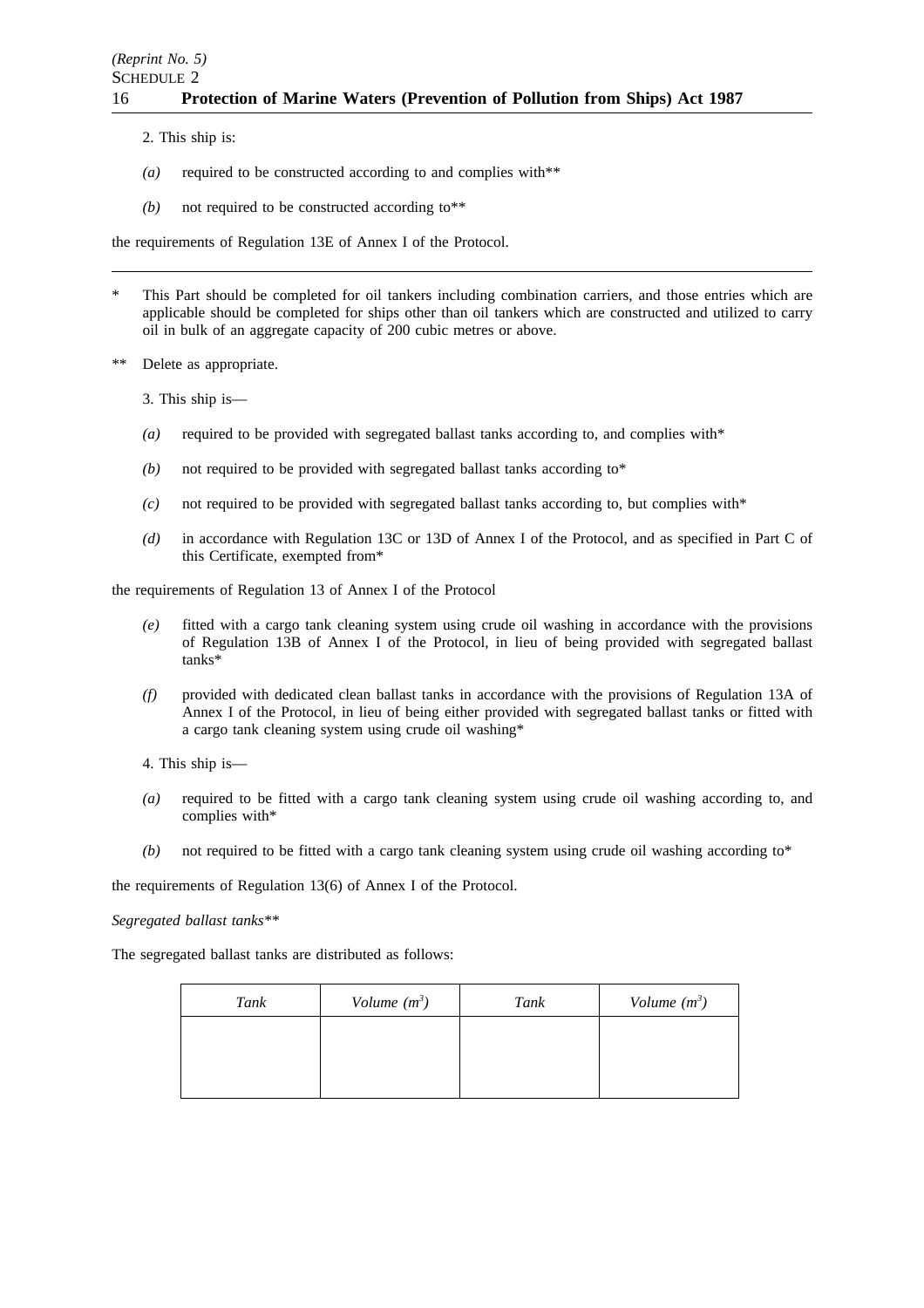*Dedicated Clean Ballast Tanks\*\**

This ship is operating with dedicated clean ballast tanks until .................................. in accordance with the requirement of Regulation 13A of *(date)* Annex I of the Protocol.

The dedicated clean ballast tanks are designated as follows:

| Tank | Volume $(m^3)$ | Tank | Volume $(m^3)$ |
|------|----------------|------|----------------|
|      |                |      |                |
|      |                |      |                |
|      |                |      |                |

*Manual\**

This is to certify that this ship has been supplied with—

- *(a)* a valid Dedicated Clean Ballast Tank Operation Manual in accordance with Regulation 13A of Annex I of the Protocol\*\*
- *(b)* a valid Operations and Equipment Manual for Crude Oil Washing in accordance with Regulation 13B of Annex I of the Protocol\*\*

\* Delete as appropriate.

\*\* Delete if not applicable.

Identification of the valid Manual ......................................................

Signed  $\ldots \ldots \ldots \ldots \ldots \ldots \ldots \ldots \ldots \ldots \ldots$ *(Signature of duly authorized official)* Place ......................................... Date .........................................

*(Seal or stamp of the Authority, as appropriate)*

Identification of the valid Manual ...................................................... Signed ........................................

> *(Signature of duly authorized official)* Place ......................................... Date .........................................

*(Seal or stamp of the Authority, as appropriate)*

\* Delete if not applicable.

\*\* Delete as appropriate.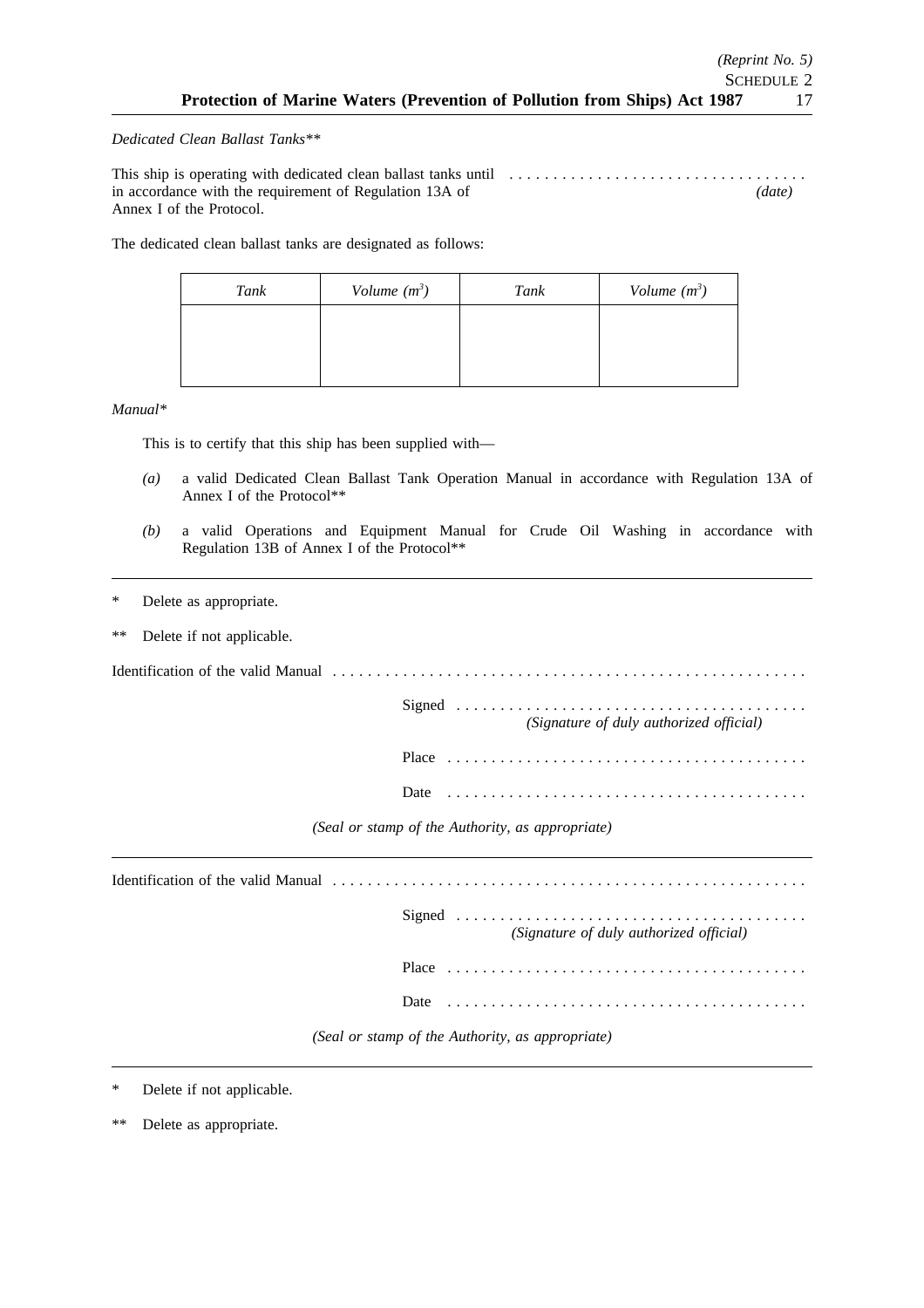# *(Reprint No. 5)* SCHEDULE 2 18 **Protection of Marine Waters (Prevention of Pollution from Ships) Act 1987**

### PART C EXEMPTIONS\*

This is to certify that this ship is—

- *(a)* solely engaged in trade between ............................................... and  $\dots\dots\dots\dots\dots\dots\dots\dots\dots\dots\dots\dots\dots\dots\dots\dots\dots\dots$  in accordance with Regulation 13C of Annex I of the Protocol\*\*; or
- *(b)* operating with special ballast arrangements in accordance with Regulation 13D of Annex I of the Protocol\*\*

and is therefore exempted from the requirements of Regulation 13 of Annex I of the Protocol.

 $Signed \dots \dots \dots \dots \dots \dots \dots \dots \dots \dots \dots \dots \dots \dots$ *(Signature of duly authorized official)* Place ......................................... Date .........................................

*(Seal or stamp of the Authority, as appropriate)*

\* Delete if not applicable.

\*\* Delete as appropriate.

## THIS IS TO CERTIFY:

That the ship has been surveyed in accordance with Regulation 4 of Annex I of the Protocol of 1978 Relating to the International Convention for the Prevention of Pollution from Ships, 1973, concerning the prevention of pollution by oil; and

That the survey shows that the structure, equipment, systems, fittings, arrangement and material of the ship and the condition thereof are in all respects satisfactory and that the ship complies with the applicable requirements of Annex I of that Protocol.

| (Signature of duly authorized official)                                                                                           |
|-----------------------------------------------------------------------------------------------------------------------------------|
| (Place of issue of Certificate)                                                                                                   |
|                                                                                                                                   |
| subject to intermediate survey(s) at intervals of $\dots \dots \dots \dots \dots \dots \dots \dots \dots \dots \dots \dots \dots$ |
|                                                                                                                                   |

*(Seal or stamp of the Authority, as appropriate)*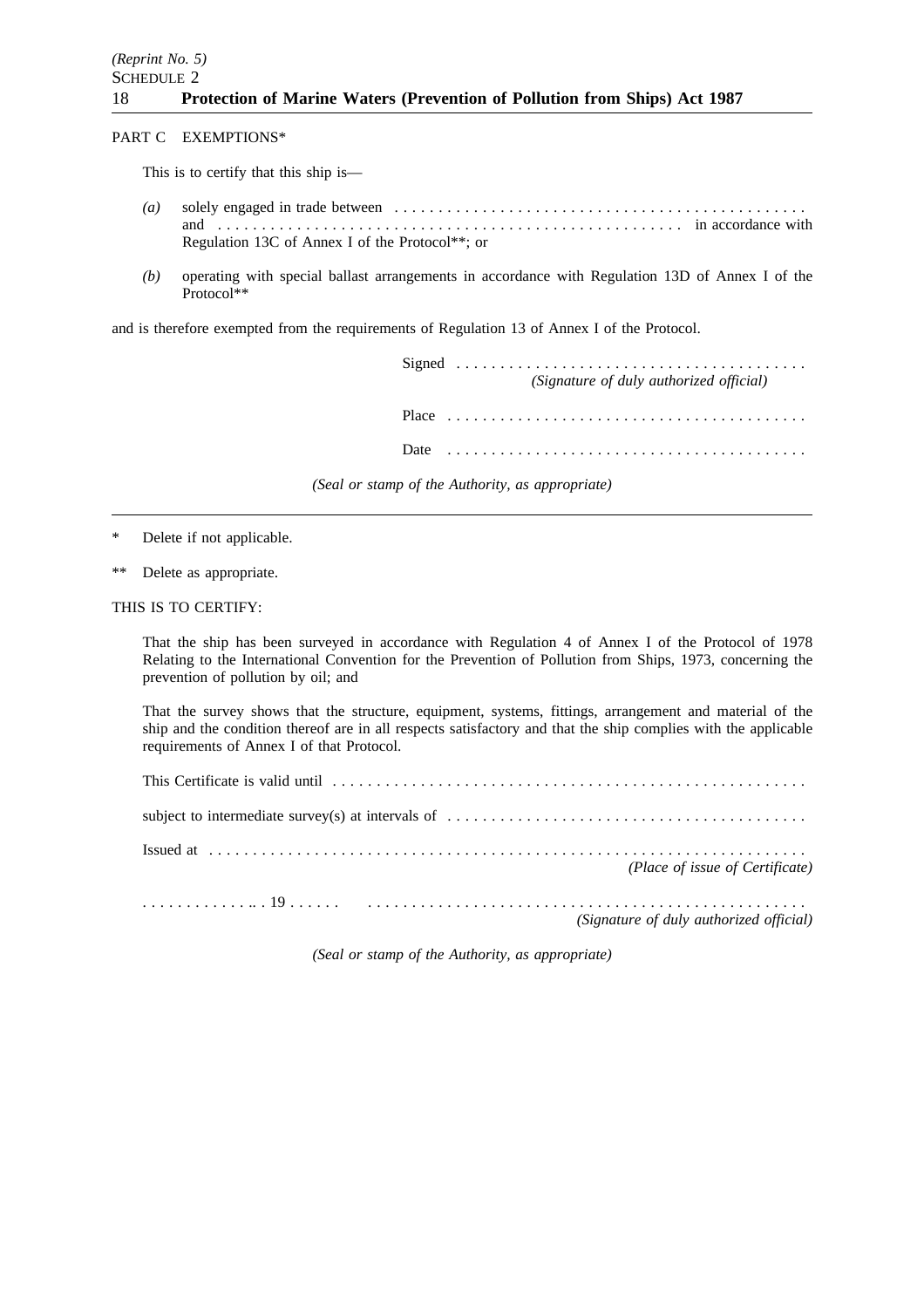# **Intermediate Survey**

This is to certify that at an intermediate survey required by Regulation 4(1)*(c)* of Annex I of the Protocol 1978 Relating to the International Convention for the Prevention of Pollution from Ships, 1973, this ship and the condition thereof were found to comply with the relevant provisions of that Protocol.

| (Signature of duly authorized official) |
|-----------------------------------------|
|                                         |
|                                         |
|                                         |

*(Seal or stamp of the Authority, as appropriate)*

| (Signature of duly authorized official) |  |  |  |  |  |  |  |  |  |  |  |  |  |  |  |
|-----------------------------------------|--|--|--|--|--|--|--|--|--|--|--|--|--|--|--|
|                                         |  |  |  |  |  |  |  |  |  |  |  |  |  |  |  |
|                                         |  |  |  |  |  |  |  |  |  |  |  |  |  |  |  |
|                                         |  |  |  |  |  |  |  |  |  |  |  |  |  |  |  |
|                                         |  |  |  |  |  |  |  |  |  |  |  |  |  |  |  |

*(Seal or stamp of the Authority, as appropriate)*

| (Signature of duly authorized official) |
|-----------------------------------------|
|                                         |
|                                         |
|                                         |

*(Seal or stamp of the Authority, as appropriate)*

| (Signature of duly authorized official) |  |  |  |  |  |  |  |
|-----------------------------------------|--|--|--|--|--|--|--|
|                                         |  |  |  |  |  |  |  |
| Date                                    |  |  |  |  |  |  |  |

*(Seal or stamp of the Authority, as appropriate)*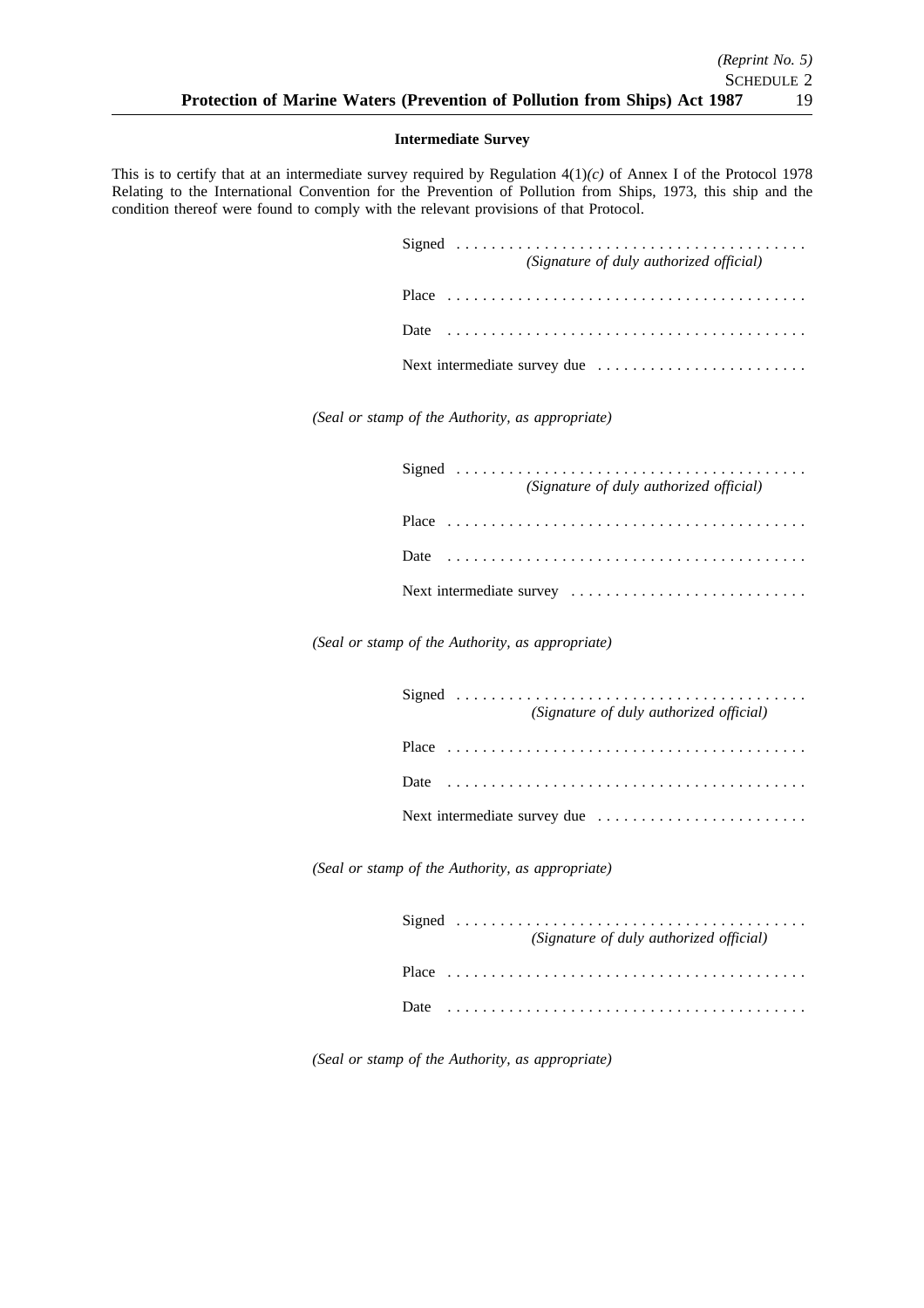# **Appendix III**

FORM OF OIL RECORD BOOK

*The following forms of Supplements to the Oil Record Book are added to the existing form: Supplement 1*

# FORM OF SUPPLEMENT TO OIL RECORD BOOK FOR OIL TANKERS OPERATED WITH DEDICATED CLEAN BALLAST TANKS\*

Name of ship .................................................................... Distinctive numbers or letters ......................................................... Total cargo carrying capacity ............................................... cubic metres Total dedicated clean ballast capacity ......................................... cubic metres The following tanks are designated as dedicated clean ballast tanks:



NOTE: The periods covered by the Supplement should be consistent with the periods covered by the Oil Record Book.

- \* This Supplement should be attached to the Oil Record Book for oil tankers operating with dedicated clean ballast tanks in accordance with Regulation 13A of Annex I of the Protocol of 1978 Relating to the International Convention for the Prevention of Pollution from Ships, 1973. Other information as required should be entered in the Oil Record Book.
- (A) *Ballasting of dedicated clean ballast tanks*

| 101. Identity of tank(s) ballasted                                                                                                                                       |  |
|--------------------------------------------------------------------------------------------------------------------------------------------------------------------------|--|
| 102. Date and position of ship when water<br>intended for flushing, or port ballast<br>was taken to dedicated clean ballast<br>tank(s)                                   |  |
| 103. Date and position of ship when<br>pump(s) and lines were flushed to slop<br>tank                                                                                    |  |
| 104. Date and position of ship when<br>additional ballast water was taken to<br>dedicated clean ballast tank(s)                                                          |  |
| 105. Date, time and position of ship when<br>(a) valves to slop tank, (b) valves to<br>cargo tanks, $(c)$ other valves affecting<br>the clean ballast system were closed |  |
| 106. Quantity of clean ballast taken on<br>board                                                                                                                         |  |

The undersigned certifies that, in addition to the above, all sea valves, cargo tank and pipeline connexions and connexions between tanks or inter-tank connexions, were secured on the completion of ballasting of dedicated clean ballast tanks.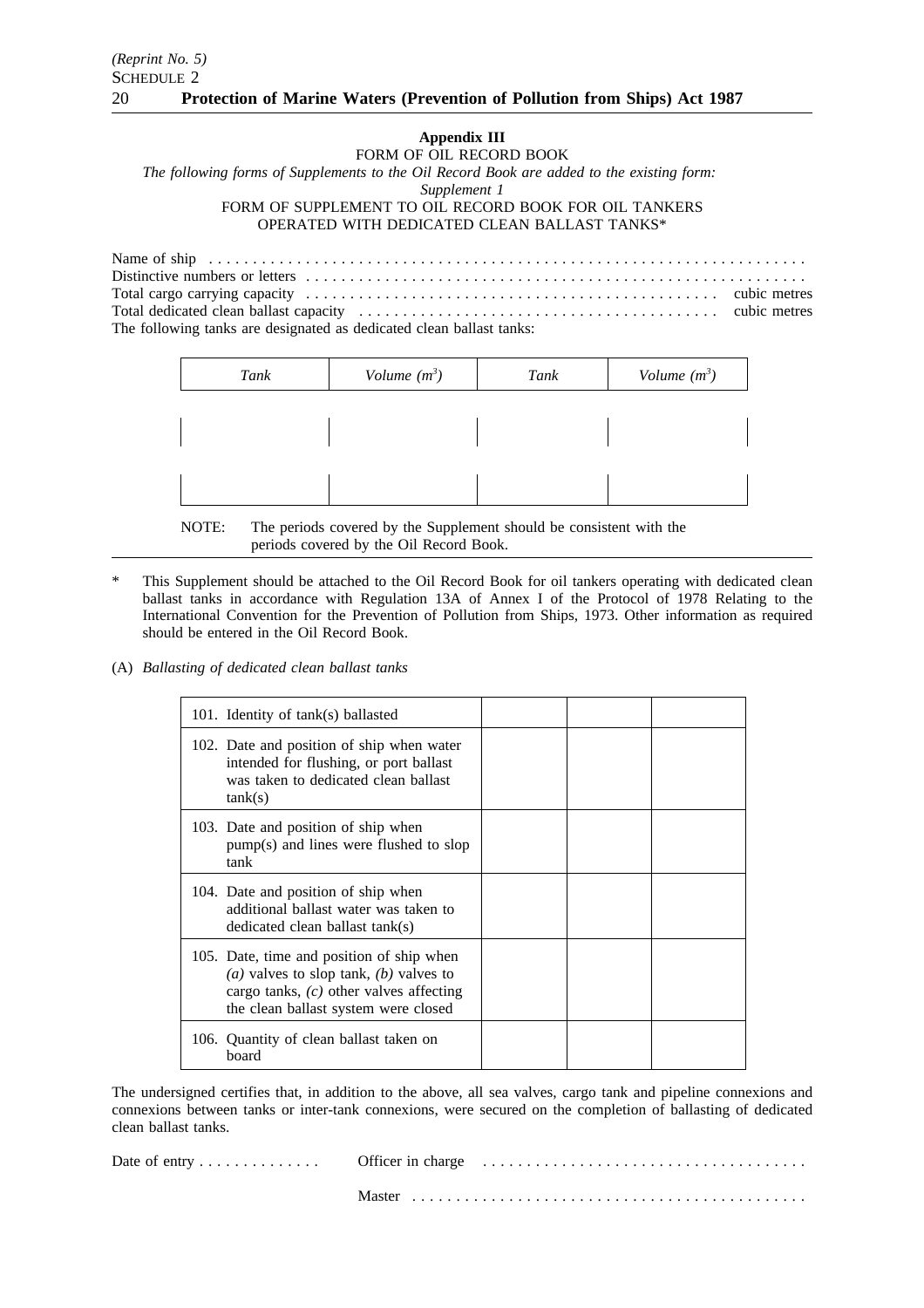(B) *Discharge of clean ballast*

| 107. Identity of $tank(s)$                                                                                                                                                 |  |
|----------------------------------------------------------------------------------------------------------------------------------------------------------------------------|--|
| 108. Date, time and position of ship at<br>start of discharge of clean ballast $(a)$<br>to sea, or $(b)$ into reception facility                                           |  |
| 109. Date, time and position of ship upon<br>completion of discharge to sea                                                                                                |  |
| 110. Quantity discharge $(a)$ to sea, or $(b)$<br>into reception facility                                                                                                  |  |
| 111. Was the ballast water checked for oil<br>contamination before discharge?                                                                                              |  |
| 112. Was the discharge monitored during<br>discharge by an oil content meter?                                                                                              |  |
| 113. Was there any indication of oil<br>contamination of the ballast water<br>before or during discharge?                                                                  |  |
| 114. Date and position of ship when pump<br>and lines were flushed after loading                                                                                           |  |
| 115. Date, time and position of ship when<br>(a) valves to slop tank, $(b)$ valves to<br>cargo tanks, $(c)$ other valves affecting<br>the clean ballast system were closed |  |
| 116. Quantity of polluted water transferred<br>to slop tank(s). (Identify slop tank(s))                                                                                    |  |

The undersigned certifies that, in addition to the above, all sea valves overboard discharge valves, cargo tank and pipeline connexions and connexions between tanks or inter-tank connexions, were secured on completion of discharge of clean ballast and that the pump(s) and pipes designated for clean ballast operations were properly cleaned upon completion of discharge of clean ballast.

| Master |  |
|--------|--|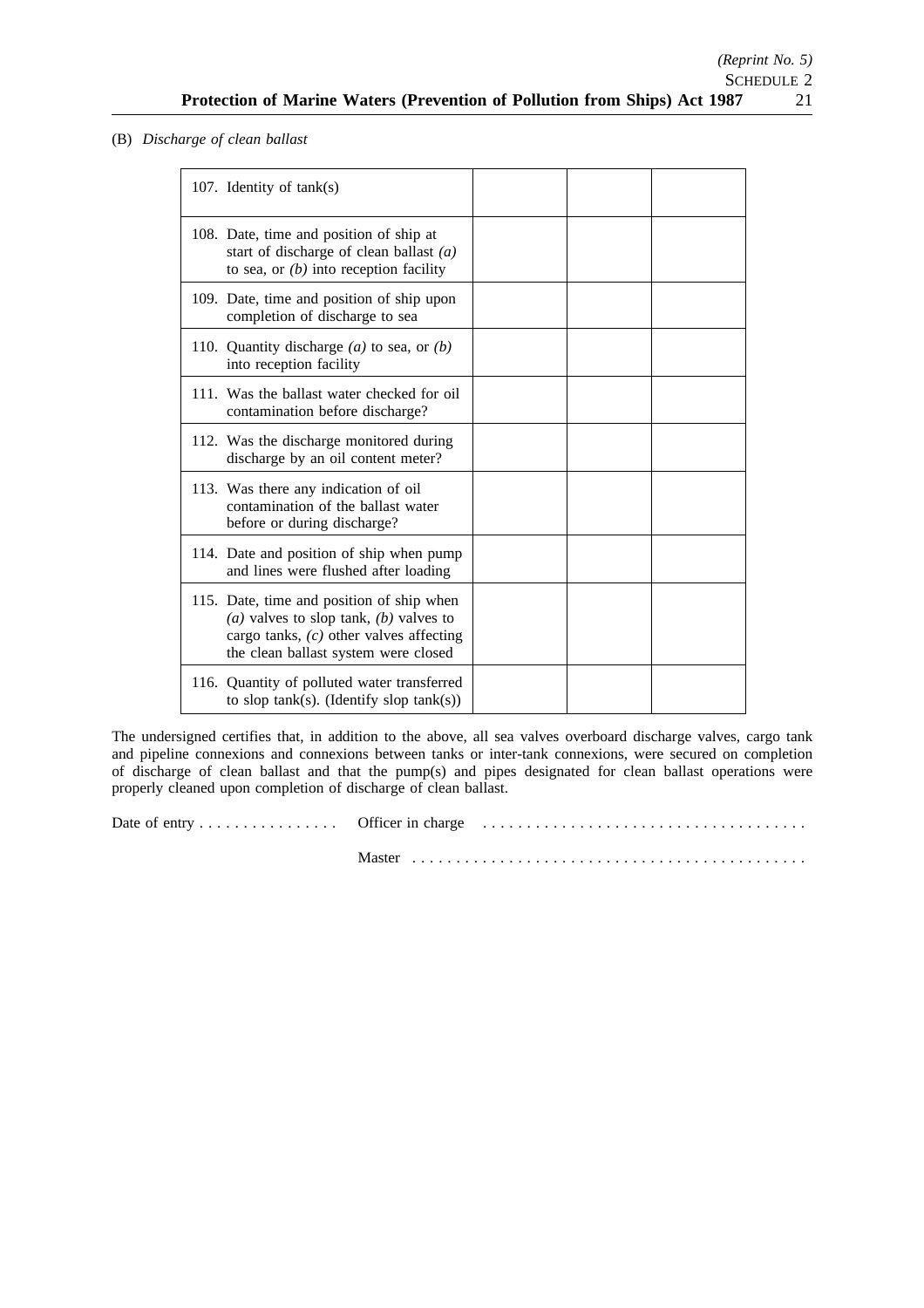#### *Supplement 2*

#### FORM OF SUPPLEMENT TO OIL RECORD BOOK FOR CRUDE OIL TANKERS OPERATING WITH A CARGO TANK CLEANING PROCEDURE USING CRUDE OIL WASHING\*

|  | $(Port(s))$ $(data)$ $(Part(s))$ $(data)$ |  |
|--|-------------------------------------------|--|

NOTES: The periods covered by the Supplement should be consistent with the periods covered by the Oil Record Book.

The cargo tanks crude oil washed should be those laid down in the Operations and Equipment Manual required by Regulation 13B(5)*(a)* of the Protocol.

A separate column should be used for each tank washed or water rinsed.

- \* This Supplement should be attached to the Oil Record Book for crude oil tankers operating with a cargo tank cleaning procedure using crude oil washing in accordance with Regulation 13B of Annex I of the Protocol of 1978 Relating to the International Convention for the Prevention of Pollution from Ships, 1973, and is intended to replace Section *(e)* of the Oil Record Book. Details of ballasting and deballasting and other information required should be entered in the Oil Record Book.
- (A) *Crude oil washing*

|      | 201. Date when and port where crude<br>oil washing was carried out or<br>ship's position if carried out |  |  |
|------|---------------------------------------------------------------------------------------------------------|--|--|
| 202. | between two discharge ports<br>Identity of $tank(s)$ washed (see                                        |  |  |
|      | Note $1)$                                                                                               |  |  |
|      | 203. Number of machines in use                                                                          |  |  |
|      | 204. Commenced washing<br>date and time<br>$\left(a\right)$<br>ullage<br>(b)                            |  |  |
|      | 205. Washing pattern employed (see<br>Note $2)$                                                         |  |  |
| 206. | Washing line pressure                                                                                   |  |  |
|      | 207. Completed or stopped washing<br>date and time<br>(a)<br>(b)<br>ullage                              |  |  |
|      | 208. Remarks                                                                                            |  |  |

The tanks were washed in accordance with programmes given in the Operations and Equipment Manual (see Note 3) and confirmed dry on completion.

Date of entry................ Officer in charge ..................................... Master .............................................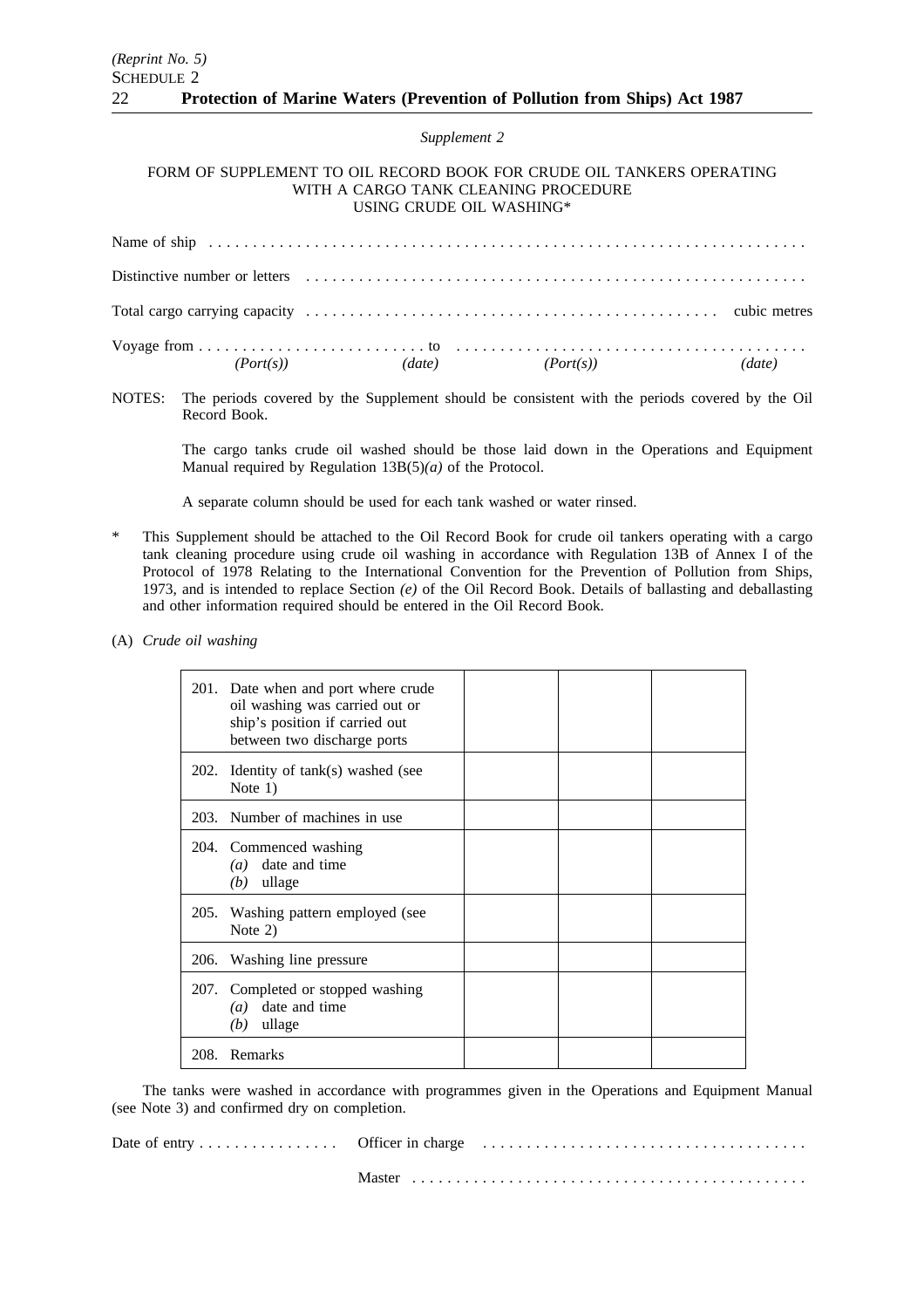- *Note 1* When an individual tank has more machines than can be operated simultaneously, as described in the Operations and Equipment Manual, then the section being crude oil washed should be identified, e.g. No. 2 centre, forward section.
- *Note 2* In accordance with the Operations and Equipment Manual, enter whether single-stage or multi-stage method of washing is employed. If multi-stage method is used, give the vertical arc covered by the machines and the number of times that arc is covered for that particular stage of the programme.
- *Note 3* If the programmes given in the Operations and Equipment Manual are not followed, then details must be given under Remarks.
- (B) *Water rinsing or Flushing of tank bottoms*

| 209. Date and position of ship when<br>rinsing or flushing was carried out                                        |  |  |
|-------------------------------------------------------------------------------------------------------------------|--|--|
| 210. Identity of $tank(s)$ and date                                                                               |  |  |
| 211. Volume of water used                                                                                         |  |  |
| 212. Transferred to-<br>reception facilities<br>$\left(a\right)$<br>slop tank(s) (identify slop<br>(b)<br>tank(s) |  |  |

Date of entry................ Officer in charge .....................................

Master .............................................

#### *Supplement 3*

### FORM OF SUPPLEMENT TO OIL RECORD BOOK FOR OIL TANKERS ENGAGED IN SPECIFIC TRADES\*

| Total ballast water capacity<br>required for compliance with<br>Regulation $13(2)$ and $(3)$ of |                       |  |
|-------------------------------------------------------------------------------------------------|-----------------------|--|
|                                                                                                 | $(Port(s))$ (Port(s)) |  |

- NOTE: The periods covered by the Supplement should be consistent with the periods covered by the Oil Record Book.
- This Supplement should be attached to the Oil Record Book for oil tankers engaged in specific trades in accordance with Regulation 13C of Annex I of the Protocol of 1978 Relating to the International Convention for the Prevention of Pollution from Ships, 1973, and is intended to replace Sections *(d)*, *(f)*, *(g)* and *(i)* of the Oil Record Books. Other information required should be entered in the Oil Record Book.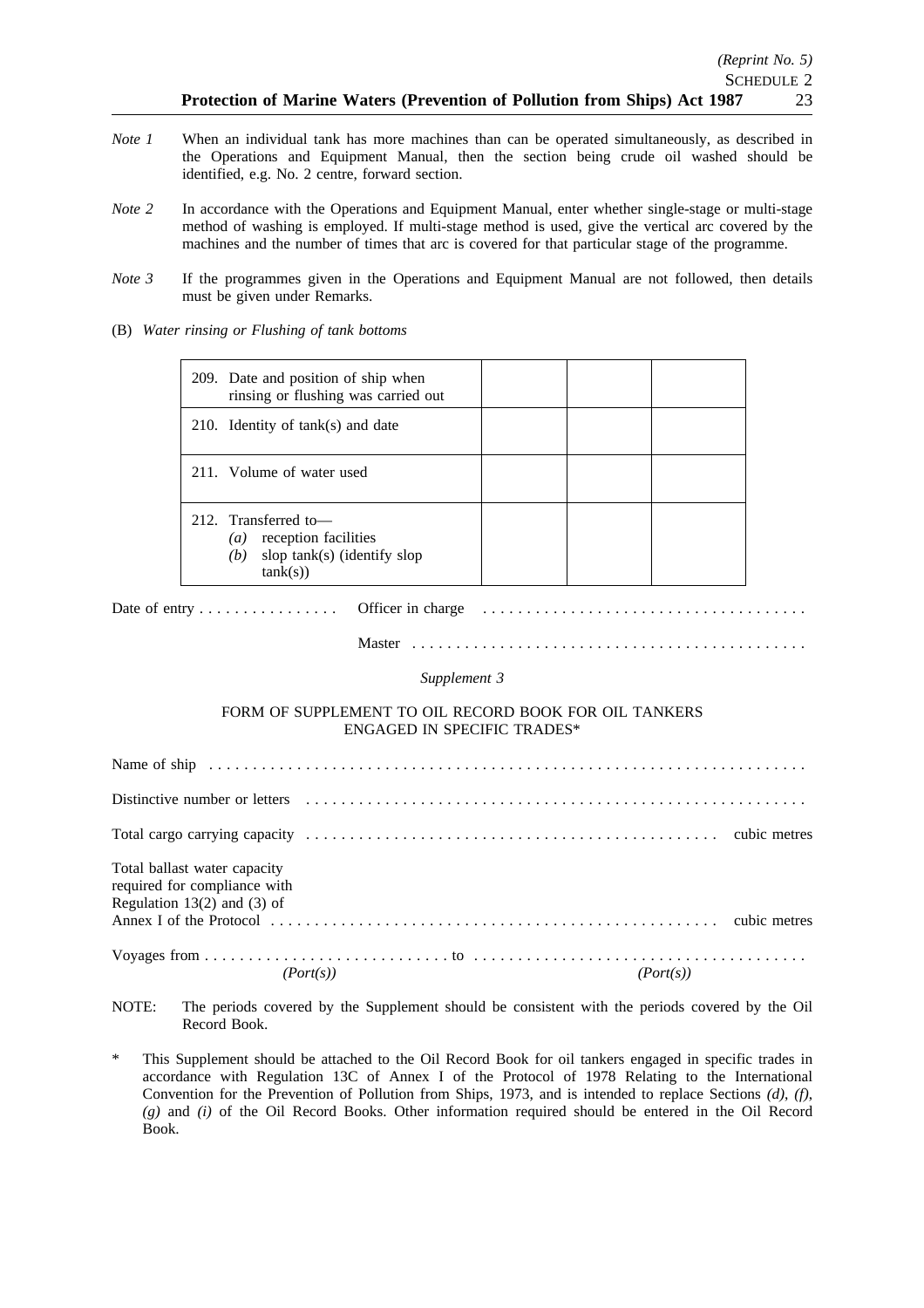# (A) *Loading of ballast water*

|      | 301. Identity of tank(s) ballasted                  |  |  |
|------|-----------------------------------------------------|--|--|
|      | 302. Date and position of ship when<br>ballasted    |  |  |
| 303. | Total quantity of ballast loaded in<br>cubic metres |  |  |
|      | 304. Method of calculating ballast<br>quantity      |  |  |
|      | 305. Remarks                                        |  |  |
|      | 306. Date and signature of officer in<br>charge     |  |  |
|      | 307. Date and signature of Master                   |  |  |

# (B) *Re-allocation of ballast water within the ship*

| 308. Reason for re-allocation                   |  |  |
|-------------------------------------------------|--|--|
| 309. Date and signature of officer in<br>charge |  |  |
| 310. Date and signature of Master               |  |  |

## (C) *Ballast water discharge to reception facility*

| Date and port(s) where ballast<br>311.<br>water was discharged     |  |  |
|--------------------------------------------------------------------|--|--|
| Name or designation of reception<br>312.<br>facility               |  |  |
| 313. Total quantity of ballast water<br>discharged in cubic metres |  |  |
| Method of calculating ballast<br>314.<br>quantity                  |  |  |
| 315. Date and signature of officer in<br>charge                    |  |  |
| 316. Date and signature of Master                                  |  |  |
| 317. Date, signature and stamp of port<br>authority official       |  |  |

### **Annex II** REGULATIONS FOR THE CONTROL OF POLLUTION BY NOXIOUS LIQUID SUBSTANCES IN BULK

*No change*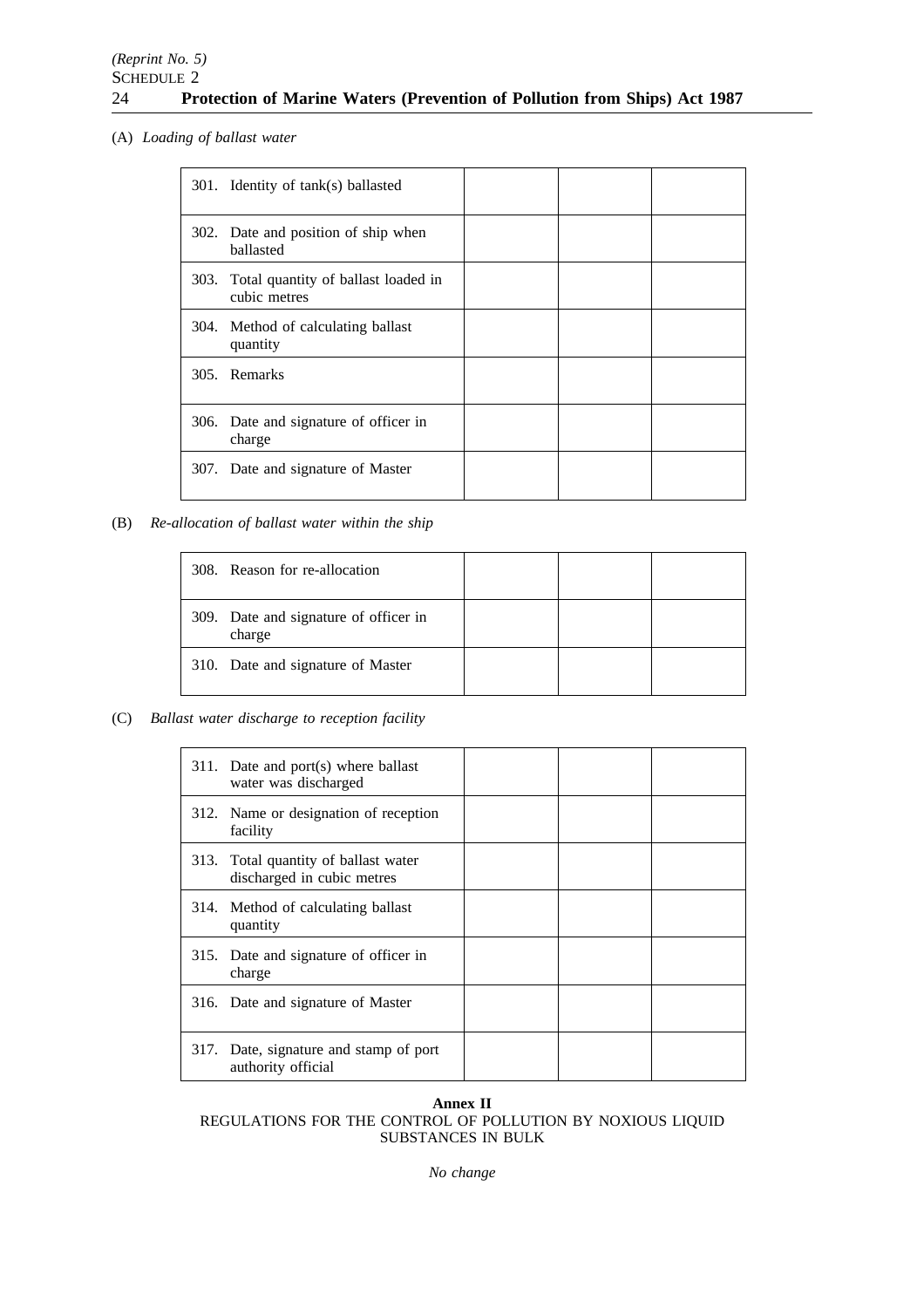#### **SCHEDULE 3**

#### **AMENDMENTS TO THE ANNEX OF THE PROTOCOL OF 1978 RELATING TO THE INTERNATIONAL CONVENTION FOR THE PREVENTION OF POLLUTION FROM SHIPS, 1973**

#### THE MARINE ENVIRONMENT PROTECTION COMMITTEE,

NOTING the functions which Article 16 of the International Convention for the Prevention of Pollution from Ships, 1973 (hereinafter referred to as the "1973 Convention") and resolution A.297 (VIII) confer on the Marine Environment Protection Committee for the consideration and adoption of amendments to the 1973 Convention,

NOTING FURTHER Article VI of the Protocol of 1978 relating to the International Convention for the Prevention of Pollution from Ships, 1973 (hereinafter referred to as the "1978 Protocol"),

HAVING CONSIDERED at its twentieth session amendments to the 1978 Protocol proposed and circulated in accordance with Article 16(2)*(a)* of the 1973 Convention,

1. ADOPTS in accordance with Article 16(2)*(d)* of the 1973 Convention amendments to the Annex of the 1978 Protocol, the text of which is set out in the Annex to the present resolution;

2. DETERMINES in accordance with Article 16(2)*(f)*(iii) of the 1973 Convention that the amendments shall be deemed to have been accepted on 7 July 1985 unless prior to this date one third or more of the Parties or the Parties, the combined merchant fleets of which constitute fifty per cent or more of the gross tonnage of the world's merchant fleet, have communicated to the Organization their objections to the amendments;

3. INVITES the Parties to note that in accordance with Article 16(2)*(g)*(ii) of the 1973 Convention the amendments shall enter into force on 7 January 1986 upon their acceptance in accordance with paragraph 2 above;

4. REQUESTS the Secretary-General in conformity with Article 16(2)*(e)* of the 1973 Convention to transmit to all Parties to the 1978 Protocol certified copies of the present resolution and the text of the amendments contained in the Annex;

5. FURTHER REQUESTS the Secretary-General to transmit to the Members of the Organization which are not Parties to the 1978 Protocol copies of the resolution and its Annex.

#### **Annex**

### **AMENDMENTS TO THE ANNEX OF THE PROTOCOL OF 1978 RELATING TO THE INTERNATIONAL CONVENTION FOR THE PREVENTION OF POLLUTION FROM SHIPS, 1973**

#### **Annex I**

#### **REGULATIONS FOR THE PREVENTION OF POLLUTION BY OIL**

#### Regulation 1

#### *Definitions*

*The existing texts of paragraphs (26) and (27) are replaced by the following:*

'(26) Notwithstanding the provisions of paragraph (6) of this Regulation, for the purposes of Regulations 13, 13B, 13E and 18(4) of this Annex, "new oil tanker" means an oil tanker—

- *(a)* for which the building contract is placed after 1 June 1979; or
- *(b)* in the absence of a building contract, the keel of which is laid or which is at a similar stage of construction after 1 January 1980; or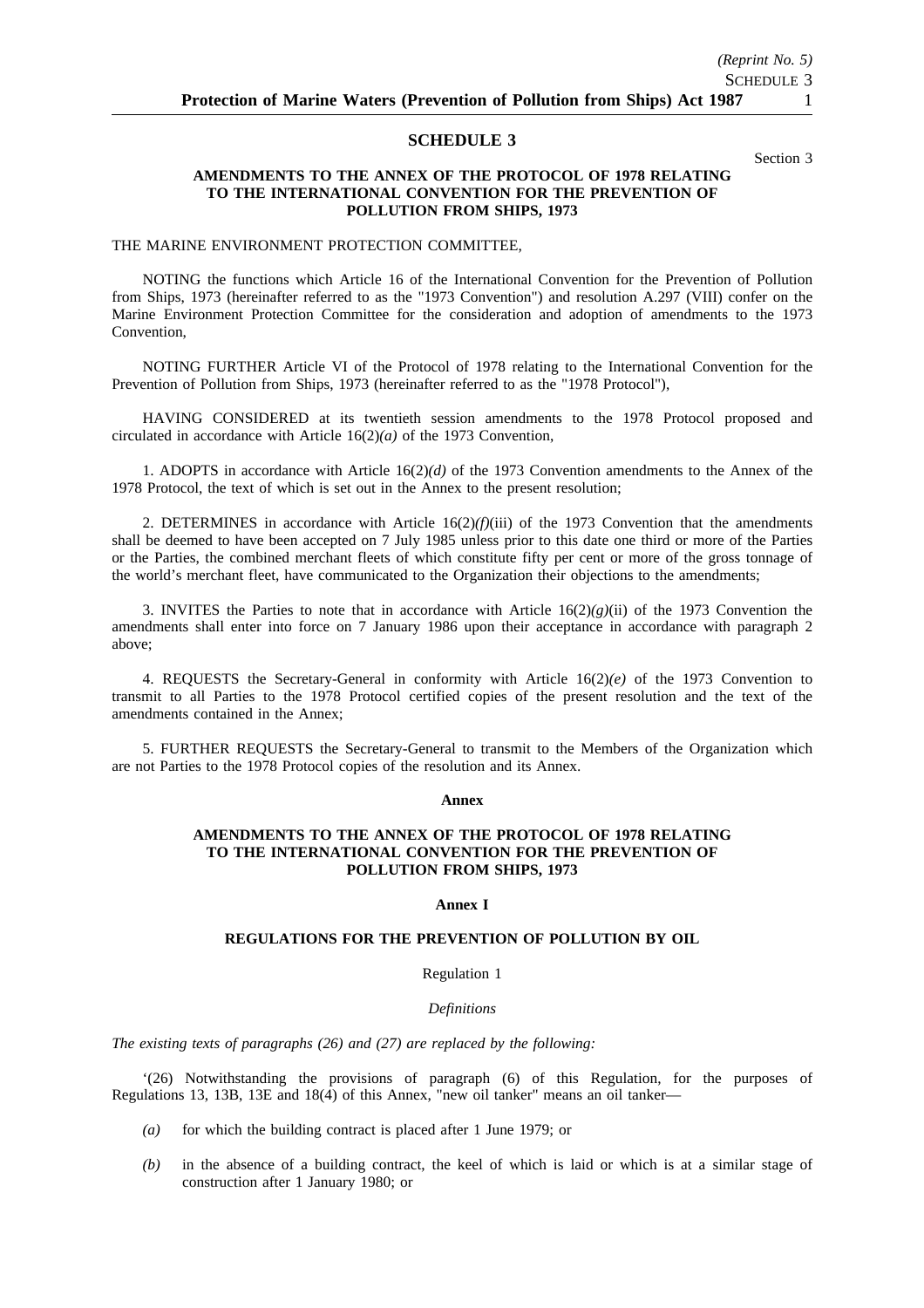- *(c)* the delivery of which is after 1 June 1982; or
- *(d)* which has undergone a major conversion—
	- (i) for which the contract is placed after 1 June 1979; or
	- (ii) in the absence of a contract, the construction work of which is begun after 1 January 1980; or
	- (iii) which is completed after 1 June 1982—

except that, for oil tankers of 70 000 tons deadweight and above, the definition in paragraph (6) of this Regulation shall apply for the purposes of Regulation 13(1) of this Annex.

(27) Notwithstanding the provisions of paragraph (7) of this Regulation, for the purposes of Regulations 13, 13A, 13B, 13C, 13D, 18(5) and 18(6)*(c)* of this Annex, "existing oil tanker" means an oil tanker which is not a new oil tanker as defined in paragraph (26) of this Regulation.'.

#### Regulation 9

#### *Control of Discharge of Oil*

*The existing text of sub-paragraph (1)(a)(vi) is replaced by the following:*

"(vi) the tanker has in operation an oil discharge monitoring and control system and a slop tank arrangement as required by Regulation 15 of this Annex.".

*The existing text of sub-paragraph (1)(b)(v) is replaced by the following:*

"(v) the ship has in operation an oil discharge monitoring and control system, oily-water separating equipment, oil filtering equipment or other installation as required by Regulation 16 of this Annex.".

*The existing text of paragraph (4) is replaced by the following:*

"(4) The provisions of paragraph (1) of this Regulation shall not apply to the discharge of clean or segregated ballast or unprocessed oily mixtures which without dilution have an oil content not exceeding 15 parts per million and which do not originate from cargo pump-room bilges and are not mixed with oil cargo residues. The provisions of sub-paragraph (1)*(b)* of this Regulation shall not apply to the discharge of the processed oily mixture, provided that all of the following conditions are satisfied:

- *(a)* The oily mixture does not originate from cargo pump-room bilges;
- *(b)* The oily mixture is not mixed with oil cargo residues;
- *(c)* The oil content of the effluent without dilution does not exceed 15 parts per million; and
- *(d)* The ship has in operation oil filtering equipment complying with Regulation 16(7) of this Annex.".

#### Regulation 10

*Methods for the Prevention of Oil Pollution from Ships while Operating in Special Areas*

*The existing texts of paragraphs (2), (3) and (4) are replaced by the following:*

"(2) Subject to the provisions of Regulation 11 of this Annex—

- *(a)* any discharge into the sea of oil or oily mixture from any oil tanker and any ship of 400 tons gross tonnage and above other than an oil tanker shall be prohibited while in a special area;
- *(b)* any discharge into the sea of oil or oily mixture from a ship of less than 400 tons gross tonnage, other than an oil tanker, shall be prohibited while in a special area, except when the oil content of the effluent without dilution does not exceed 15 parts per million or alternatively when all of the following conditions are satisfied:
	- (i) The ship is proceeding en route;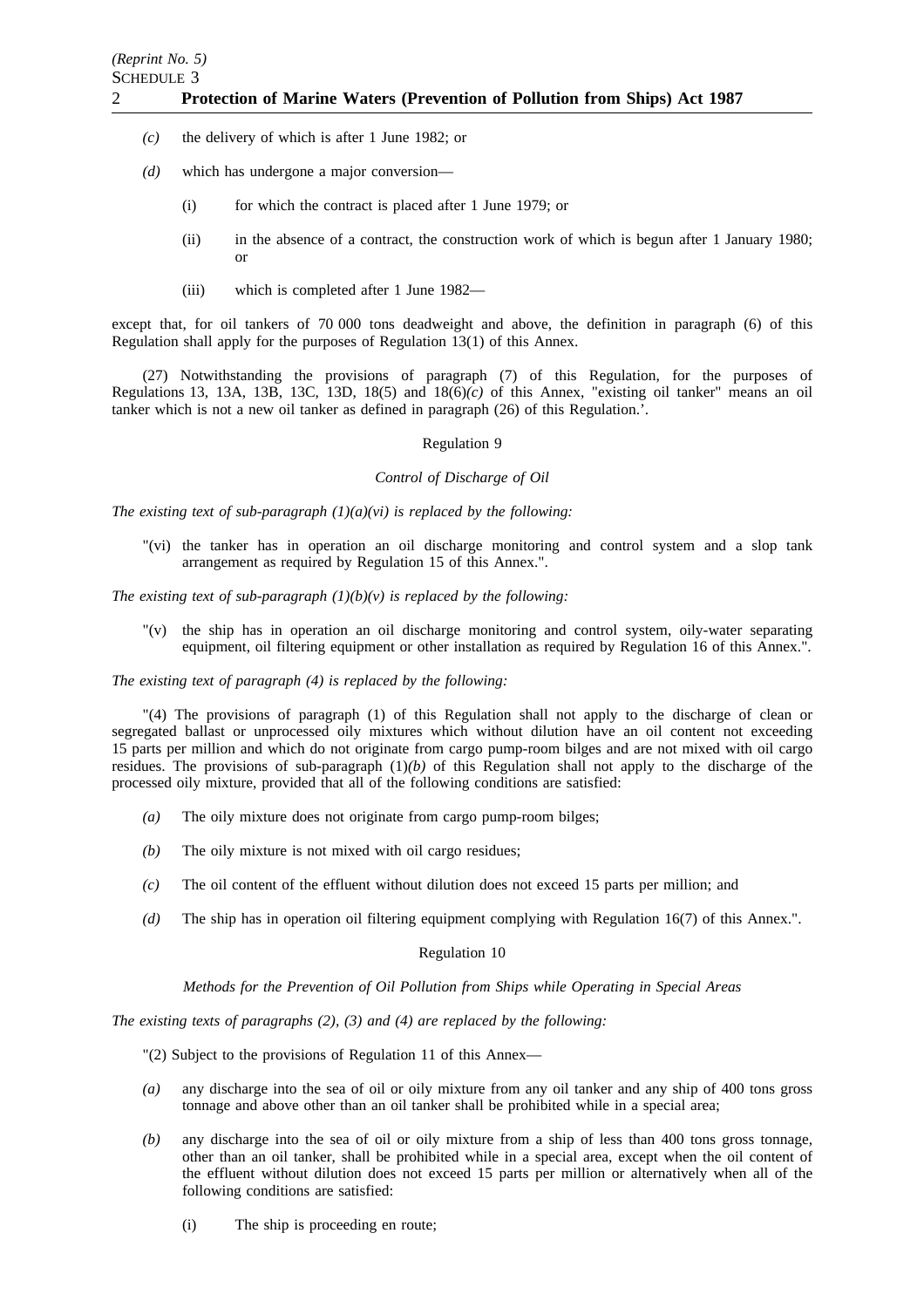- (ii) The oil content of the effluent is less than 100 parts per million; and
- (iii) The discharge is made as far as practicable from the land, but in no case less than 12 nautical miles from the nearest land.
- (3) *(a)* The provisions of paragraph (2) of this Regulation shall not apply to the discharge of clean or segregated ballast.

*(b)* The provisions of sub-paragraph (2)*(a)* of this Regulation shall not apply to the discharge of processed bilge water from machinery spaces, provided that all the following conditions are satisfied:

- (i) The bilge water does not originate from cargo pump-room bilges;
- (ii) The bilge water is not mixed with oil cargo residues;
- (iii) The ship is proceeding en route;
- (iv) The oil content of the effluent without dilution does not exceed 15 parts per million;
- (v) The ship has in operation oil filtering equipment complying with Regulation 16(7) of this Annex; and
- (vi) The filtering system is equipped with a stopping device which will ensure that the discharge is automatically stopped when the oil content of the effluent exceeds 15 parts per million.
- (4) *(a)* No discharge into the sea shall contain chemicals or other substances in quantities or concentrations which are hazardous to the marine environment or chemicals or other substances introduced for the purpose of circumventing the conditions of discharge specified in this Regulation.
- *(b)* The oil residues which cannot be discharged into the sea in compliance with paragraph (2) or (3) of this Regulation shall be retained on board or discharged to reception facilities.

#### Regulation 13

#### *Segregated Ballast Tanks, Dedicated Clean Ballast Tanks and Crude Oil Washing*

*The existing text of paragraph (3) is replaced by the following:*

- "(3) In no case shall ballast water be carried in cargo tanks, except—
- *(a)* on those rare voyages when weather conditions are so severe that, in the opinion of the master, it is necessary to carry additional ballast water in cargo tanks for the safety of the ship;
- *(b)* in exceptional cases where the particular character of the operation of an oil tanker renders it necessary to carry ballast water in excess of the quantity required under paragraph (2) of this Regulation, provided that such operation of the oil tanker falls under the category of exceptional cases as established by the Organization.

Such additional ballast water shall be processed and discharged in compliance with Regulation 9 of this Annex and in accordance with the requirements of Regulation 15 of this Annex and an entry shall be made in the Oil Record Book referred to in Regulation 20 of this Annex.".

### Regulation 13A

#### *Requirements for Oil Tankers with Dedicated Clean Ballast Tanks*

*Paragraph (4)(b) is deleted and paragraph (4)(a) is renumbered as (4).*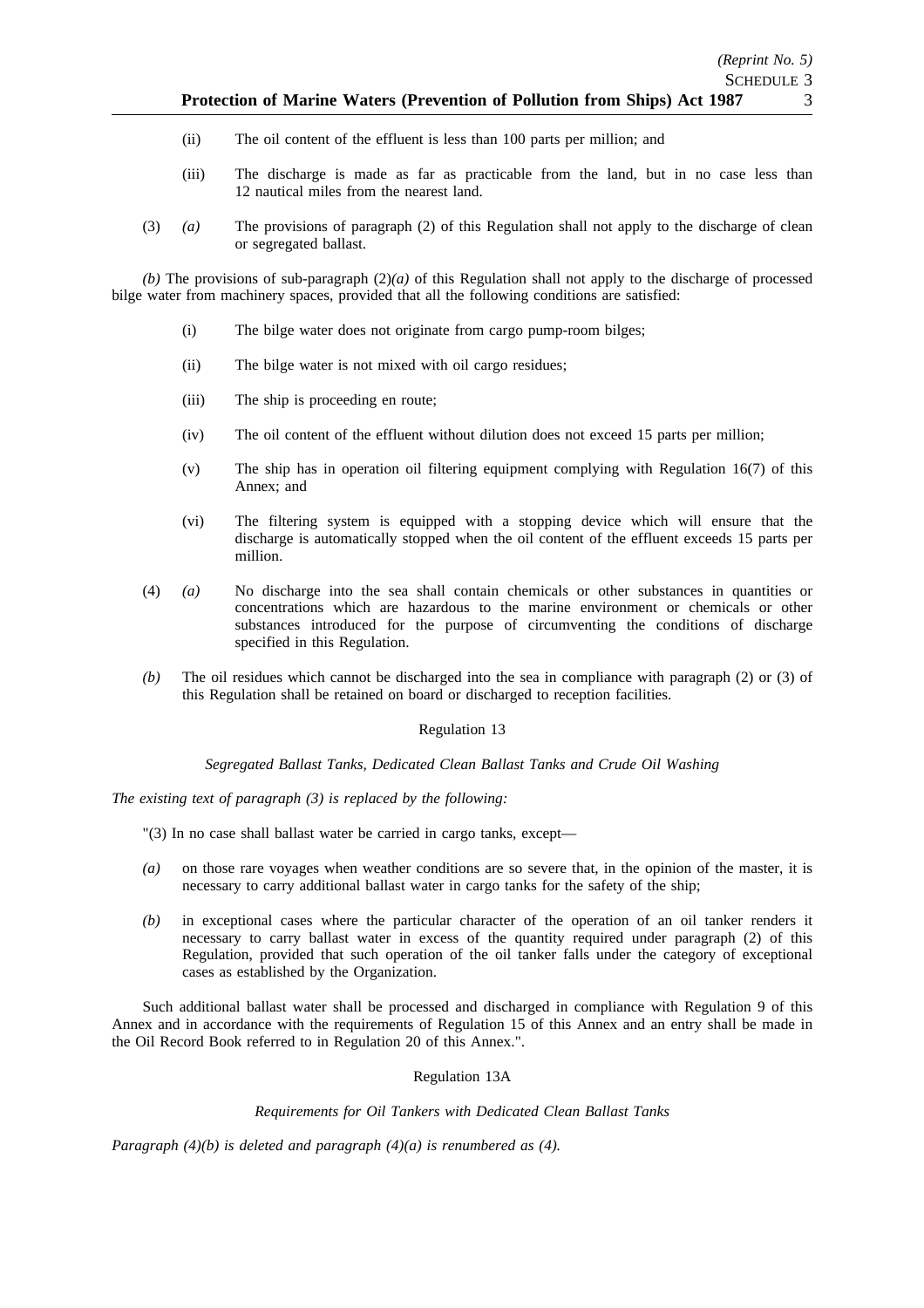Regulation 13B

*Requirements for Crude Oil Washing*

*The following words are added to the end of paragraph (3):*

"and as may be further amended.".

*Paragraph (5)(b) is deleted and paragraph (5)(a) is renumbered as (5).*

Regulation 13C

#### *Existing Tankers Engaged in Specific Trades*

*The first phrase of paragraph (1) is amended to read as follows:*

"(1) Subject to the provisions of paragraph (2) of this Regulation, Regulation 13(7) to (10) of this Annex shall not apply to an existing oil tanker solely engaged in specific trades between:".

*The existing text of paragraph (2)(a) is replaced by the following:*

"*(a)* subject to the exceptions provided for in Regulation 11 of this Annex, all ballast water, including clean ballast water, and tank washing residues are retained on board and transferred to the reception facilities and the appropriate entry in the Oil Record Book referred to in Regulation 20 of this Annex is endorsed by the competent Port State Authority;".

*Paragraph (3) is deleted.*

### Regulation 14

*The title of the Regulation is replaced by the following:*

*"Segregation of Oil and Water Ballast and Carriage of Oil in Forepeak Tanks"*

*The following new paragraphs are added to the existing text:*

"(4) In a ship of 400 tons gross tonnage and above, for which the building contract is placed after 1 January 1982 or, in the absence of a building contract, the keel of which is laid or which is at a similar stage of construction after 1 July 1982, oil shall not be carried in a forepeak tank or a tank forward of the collision bulkhead.

(5) All ships other than those subject to paragraph (4) of this Regulation shall comply with the provisions of that paragraph, as far as is reasonable and practicable.".

#### Regulation 15

#### *Retention of Oil on board*

*The existing text of paragraph (2)(c) is replaced by the following:*

- "*(c)* The arrangements of the slop tank or combination of slop tanks shall have a capacity necessary to retain the slop generated by tank washings, oil residues and dirty ballast residues. The total capacity of the slop tank or tanks shall not be less than 3 per cent of the oil carrying capacity of the ships, except that the Administration may accept—
	- (i) 2 per cent for such oil tankers where the tank washing arrangements are such that once the slop tank or tanks are charged with washing water, this water is sufficient for tank washing and, where applicable, for providing the driving fluid for eductors, without the introduction of additional water into the system;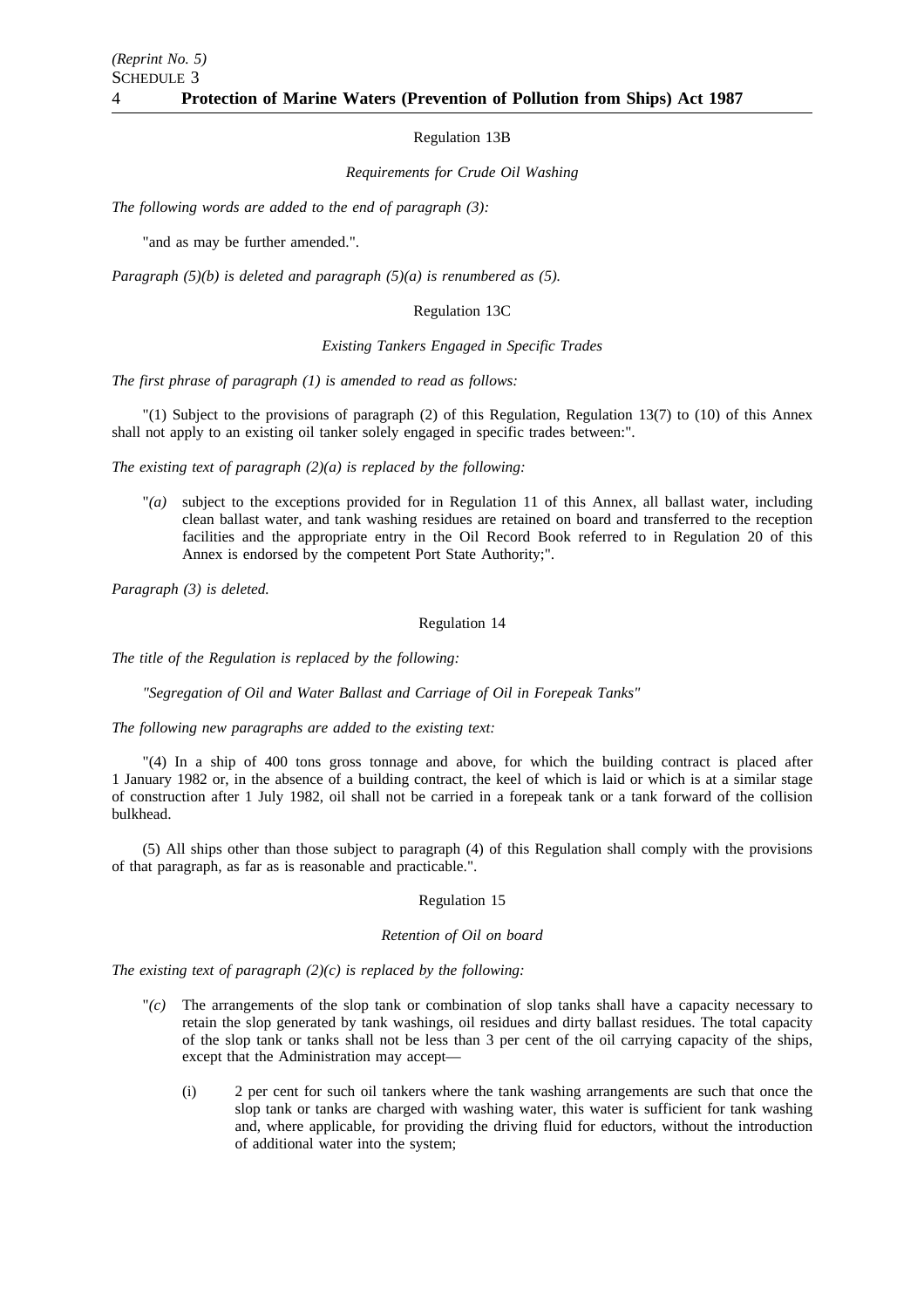- (ii) 2 per cent where segregated ballast tanks or dedicated clean ballast tanks are provided in accordance with Regulation 13 of this Annex, or where a cargo tank cleaning system using crude oil washing is fitted in accordance with Regulation 13B of this Annex. This capacity may be further reduced to 1.5 per cent for such oil tankers where the tank washing arrangements are such that once the slop tank or tanks are charged with washing water, this water is sufficient for tank washing and, where applicable, for providing the driving fluid for eductors, without the introduction of additional water into the system;
- (iii) 1 per cent for combination carriers where oil cargo is only carried in tanks with smooth walls. This capacity may be further reduced to 0.8 per cent where the tank washing arrangements are such that once the slop tank or tanks are charged with washing water, this water is sufficient for tank washing and, where applicable, for providing the driving fluid for eductors, without the introduction of additional water into the system.

New oil tankers of 70 000 tons deadweight and above shall be provided with at least two slop tanks.".

*The last sentence of the existing text of paragraph (3)(a) is replaced by the following:*

"*(a)* The oil discharge monitoring and control system shall be designed and installed in compliance with the Guidelines and Specifications for Oil Discharge Monitoring and Control Systems for Oil Tankers developed by the Organization.\* Administrations may accept such specific arrangements as detailed in the Guidelines and Specifications.".

*The following footnote is added to paragraph (3)(a):*

"\* Reference is made to the Guidelines and Specifications for Oil Discharge Monitoring and Control Systems for Oil Tankers adopted by the Organization by Resolution A.496 (XII).".

*The existing text of paragraph (5) is replaced by the following:*

"(5) *(a)* The Administration may waive the requirements of paragraphs (1), (2) and (3) of this Regulation for any oil tanker which engages exclusively on voyages both of 72 hours or less in duration and within 50 miles from the nearest land, provided that the oil tanker is engaged exclusively in trades between ports or terminals within a State Party to the present Convention. Any such waiver shall be subject to the requirement that the oil tankers shall retain on board all oily mixtures for subsequent discharge to reception facilities and to the determination by the Administration that facilities available to receive such oily mixtures are adequate.

*(b)* The Administration may waive the requirements of paragraph (3) of this Regulation for oil tankers other than those referred to in sub-paragraph  $(a)$  of this paragraph in cases where-

- (i) the tanker is an existing oil tanker of 40 000 tons deadweight or above, as referred to in Regulation 13C(1) of this Annex, engaged in specific trades, and the conditions specified in Regulation 13C(2) are complied with; or
- (ii) the tanker is engaged exclusively in one or more of the following categories of voyages:
	- (1) Voyages within special areas; or
	- (2) Voyages within 50 miles from the nearest land outside special areas where the tanker is engaged in—
		- *(aa)* trades between ports or terminals of a State Party to the present Convention; or
		- *(bb)* restricted voyages as determined by the Administration, and of 72 hours or less in duration—

provided that all of the following conditions are complied with:

(3) All oily mixtures are retained on board for subsequent discharge to reception facilities;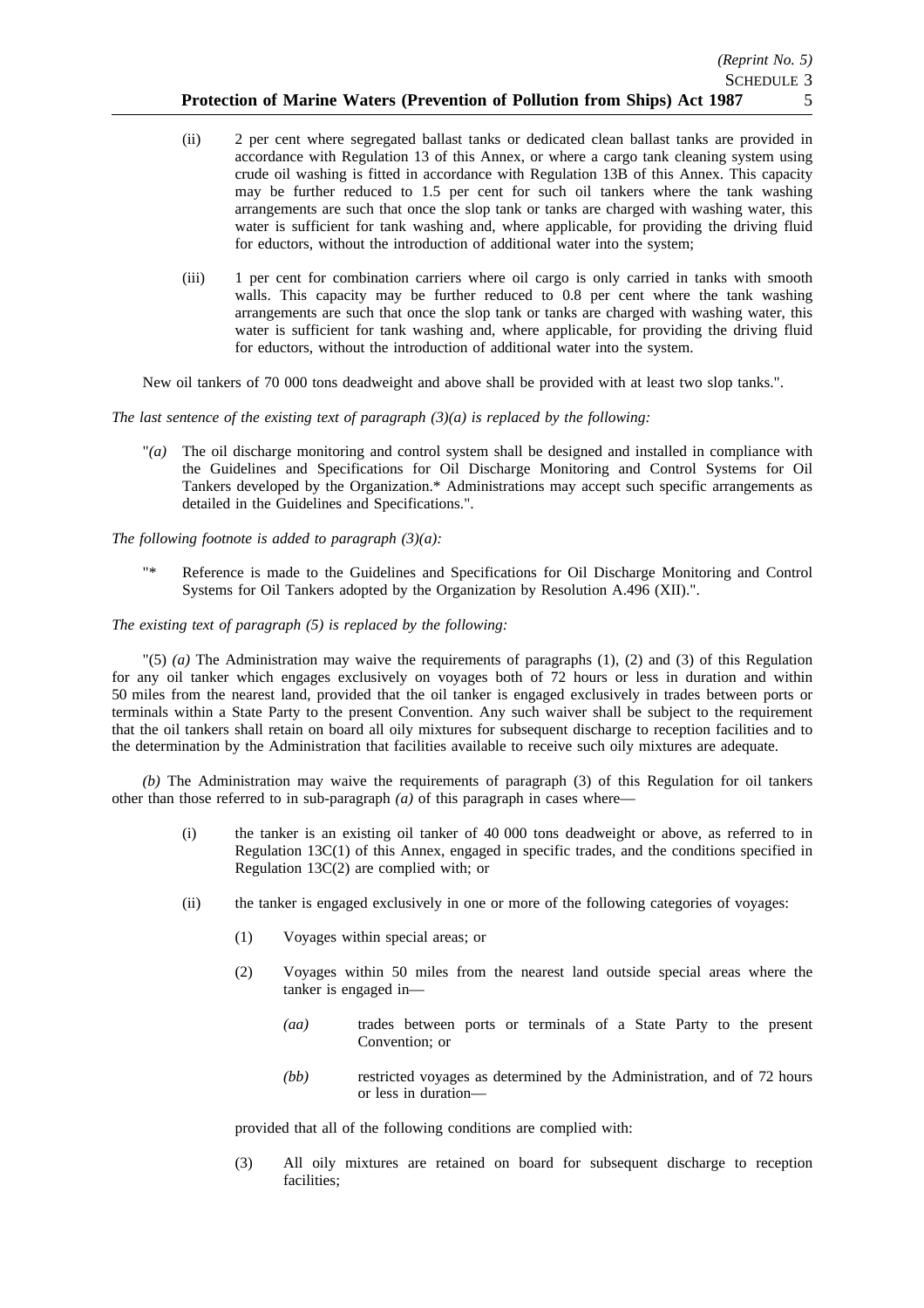- (4) For voyages specified in sub-paragraph *(b)*(ii)(2) of this paragraph, the Administration has determined that adequate reception facilities are available to receive such oily mixtures in those oil loading ports or terminals the tanker calls at;
- (5) The International Oil Pollution Prevention Certificate, when required, is endorsed to the effect that the ship is exclusively engaged in one or more of the categories of voyages specified in sub-paragraphs  $(b)(ii)(1)$  and  $(b)(ii)(2)(bb)$  of this paragraph; and
- (6) the quantity, time, and port of the discharge are recorded in the Oil Record Book.".

*The existing text of paragraph (7) is replaced by the following:*

"(7) The requirements of paragraphs (1), (2) and (3) of this Regulation shall not apply to oil tankers carrying asphalt or other products subject to the provisions of this Annex, which through their physical properties inhibit effective product/water separation and monitoring, for which the control of discharge under Regulation 9 of this Annex shall be effected by the retention of residues on board with discharge of all contaminated washings to reception facilities.".

#### Regulation 16

*The existing text of Regulation 16 is replaced by the following:*

### *"Oil Discharge Monitoring and Control System and Oily-Water Separating and Oil Filtering Equipment*

(1) Any ship of 400 tons gross tonnage and above but less than 10 000 tons gross tonnage shall be fitted with oily-water separating equipment (100 ppm equipment) complying with paragraph (6) of this Regulation. Any such ship which carries large quantities of oil fuel shall comply with paragraph (2) of this Regulation or paragraph (1) of Regulation 14.

- (2) Any ship of 10 000 tons gross tonnage and above shall be fitted either—
- *(a)* with oily-water separating equipment (100 ppm equipment) complying with paragraph (6) of this Regulation and with an oil discharge monitoring and control system complying with paragraph (5) of this Regulation; or
- *(b)* with oil filtering equipment (15 ppm equipment) complying with paragraph (7) of this Regulation.

(3) *(a)* The Administration may waive the requirements of paragraphs (1) and (2) of this Regulation for any ship engaged exclusively on—

- (i) voyages within special areas; or
- (ii) voyages within 12 miles of the nearest land outside special areas, provided the ship is in—
	- (1) trade between ports or terminals within a State Party to the present Convention; or
	- (2) restricted voyages as determined by the Administration—

provided that all of the following conditions are complied with:

- (iii) The ship is fitted with a holding tank having a volume adequate, to the satisfaction of the Administration, for the total retention on board of the oily bilge water;
- (iv) All oily bilge water is retained on board for subsequent discharge to reception facilities;
- (v) The Administration has determined that adequate reception facilities are available to receive such oily bilge water in a sufficient number of ports or terminals the ship calls at;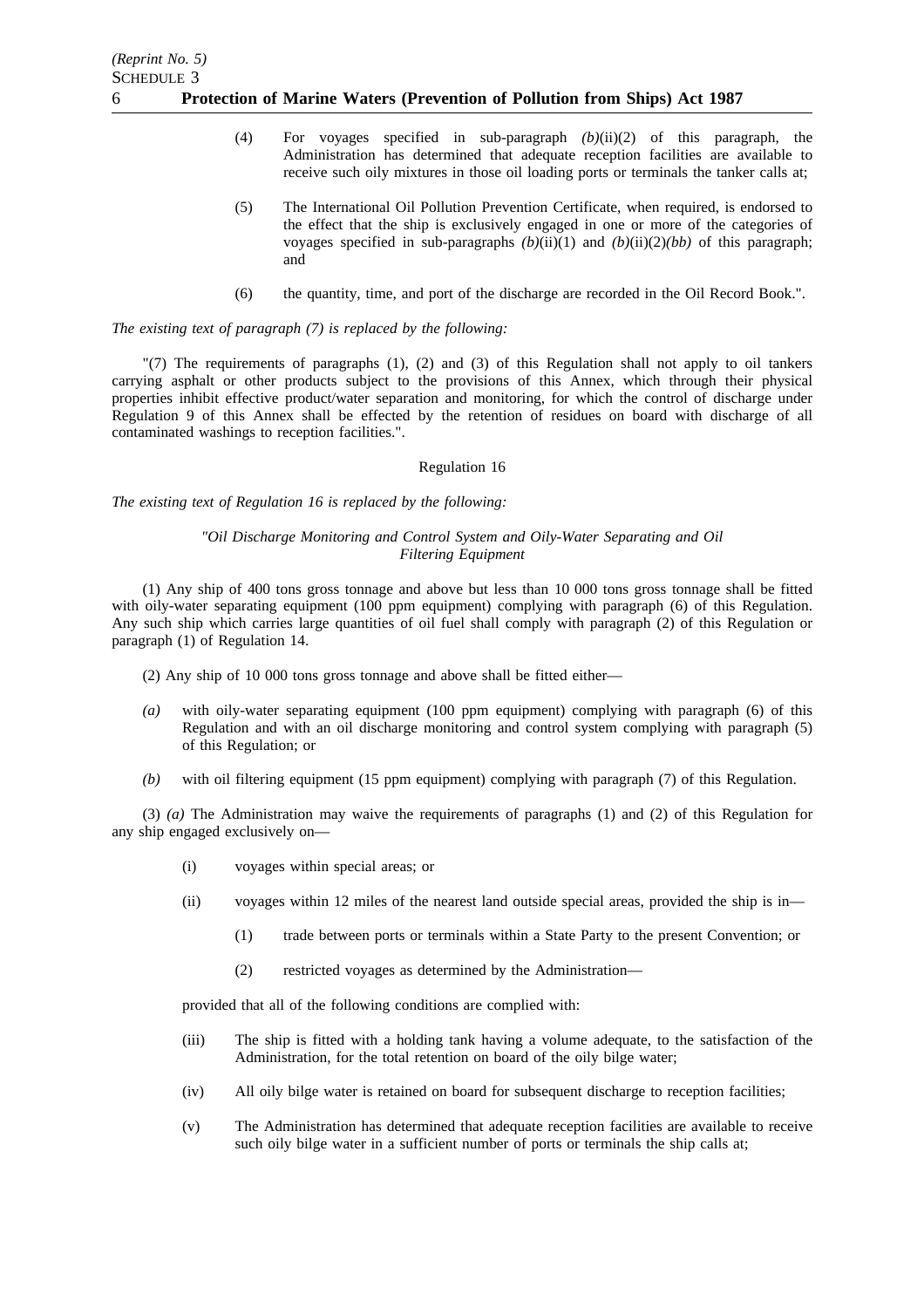- (vi) The International Oil Pollution Prevention Certificate, when required, is endorsed to the effect that the ship is exclusively engaged on the voyages specified in sub-paragraph  $(a)(i)$ or *(a)*(ii)(2) of this paragraph; and
- (vii) The quantity, time, and port of the discharge are recorded in the Oil Record Book.

*(b)* The Administration shall ensure that ships of less than 400 tons gross tonnage are equipped, as far as practicable, to retain on board oil or oily mixtures or discharge them in accordance with the requirements of Regulation 9(1)*(b)* of this Annex.

(4) For existing ships the requirements of paragraphs (1), (2) and (3) of this Regulation shall apply three years after the date of entry into force of the present Convention.

(5) An oil discharge monitoring and control system shall be of a design approved by the Administration. In considering the design of the oil content meter to be incorporated into the system, the Administration shall have regard to the specification recommended by the Organization.\* The system shall be fitted with a recording device to provide a continuous record of the oil content in parts per million. This record shall be identifiable as to time and date and shall be kept for at least three years. The system shall come into operation when there is any discharge of effluent into the sea and shall be such as will ensure that any discharge of oily mixture is automatically stopped when the oil content of effluent exceeds that permitted by Regulation 9(1)*(b)* of this Annex. Any failure of the system shall stop the discharge and be noted in the Oil Record Book. The defective unit shall be made operable before the ship commences its next voyage unless it is proceeding to a repair port. Existing ships shall comply with all of the provisions specified above except that the stopping of the discharge may be performed manually.

(6) Oily-water separating equipment referred to in paragraphs (1) and (2)*(a)* of this Regulation shall be of a design approved by the Administration and shall be such as will ensure that any oily mixture discharged into the sea after passing through the system has an oil content of less than 100 parts per million. In considering the design of such equipment, the Administration shall have regard to the specification recommended by the Organization.\*

(7) Oil filtering equipment referred to in paragraph (2)*(b)* of this Regulation shall be of a design approved by the Administration and shall be such as will ensure that any oily mixture discharged into the sea after passing through the system or systems has an oil content not exceeding 15 parts per million. It shall be provided with alarm arrangements to indicate when this level cannot be maintained. In considering the design of such equipment, the Administration shall have regard to the specification recommended by the Organization.\* In the case of ships less than 10 000 tons gross tonnage, other than those carrying large quantities of oil fuel or those discharging bilge water under Regulation  $10(3)(b)$ , which are provided with oil filtering equipment in lieu of oily-water separating equipment, the requirements for the alarm arrangements shall be complied with as far as reasonable and practicable.".

*The following footnote is added to paragraphs (5), (6) and (7) of Regulation 16:*

"\* Reference is made to the Recommendation on International Performance and Test Specifications for Oily-Water Separating Equipment and Oil Content Meters adopted by the Organization by Resolution A.393(X).".

#### Regulation 18

#### *Pumping, Piping and Discharge Arrangements of Oil Tankers*

*The existing text of Regulation 18 is replaced by the following:*

"(1) In every oil tanker, a discharge manifold for connexion to reception facilities for the discharge of dirty ballast water or oil contaminated water shall be located on the open deck on both sides of the ship.

(2) In every oil tanker, pipelines for the discharge to the sea of ballast water or oil contaminated water from cargo tank areas which may be permitted under Regulation 9 or Regulation 10 of this Annex shall be led to the open deck or to the ship's side above the waterline in the deepest ballast condition. Different piping arrangements to permit operation in the manner permitted in sub-paragraphs (6)*(a)* to *(e)* of this Regulation may be accepted.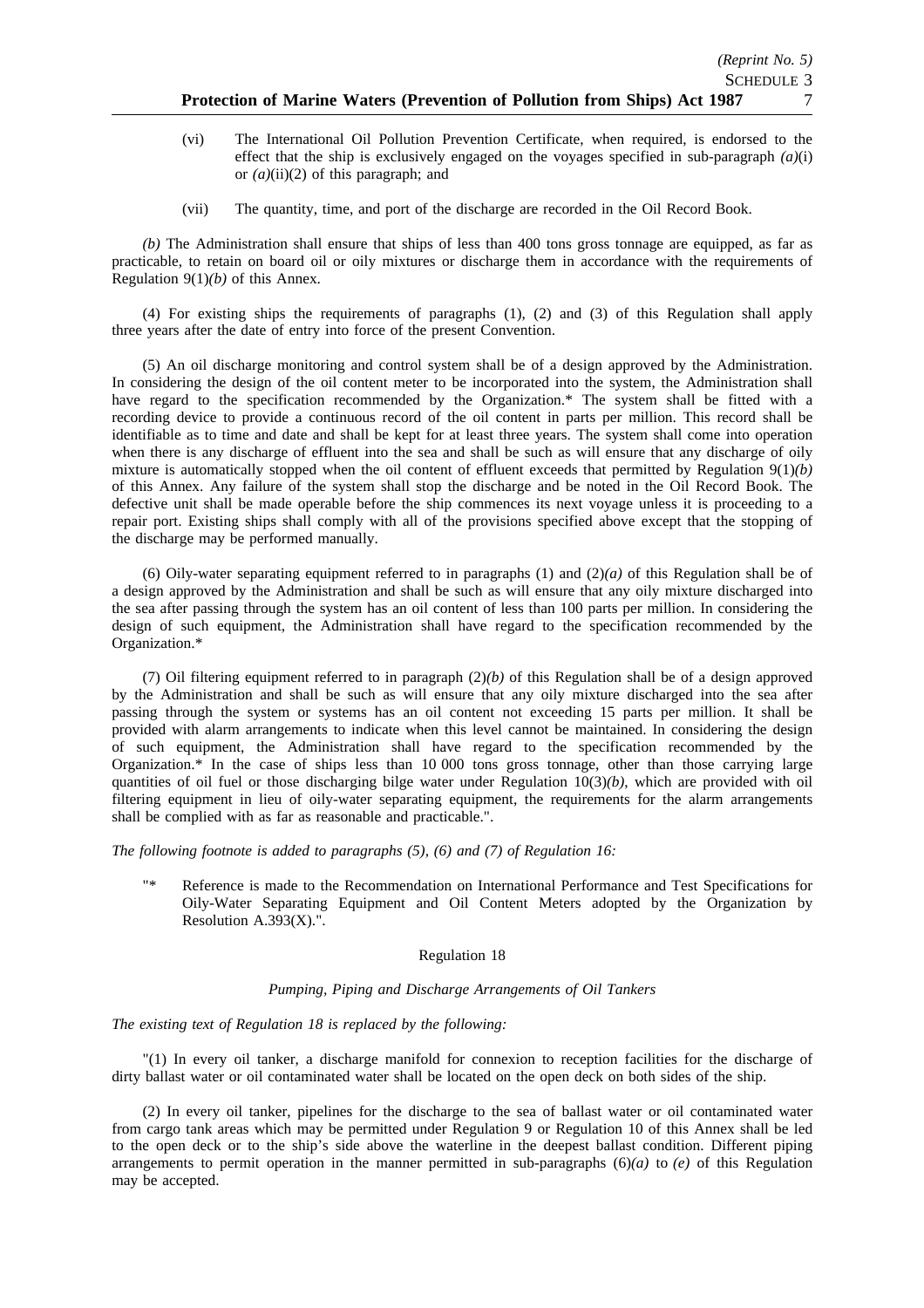# *(Reprint No. 5)* SCHEDULE 3 8 **Protection of Marine Waters (Prevention of Pollution from Ships) Act 1987**

(3) In new oil tankers means shall be provided for stopping the discharge into the sea of ballast water or oil contaminated water from cargo tank areas other than those discharges below the waterline permitted under paragraph (6) of this Regulation, from a position on the upper deck or above located so that the manifold in use referred to in paragraph (1) of this Regulation and the discharge to the sea from the pipelines referred to in paragraph (2) of this Regulation may be visually observed. Means for stopping the discharge need not be provided at the observation position if a positive communication system such as a telephone or radio system is provided between the observation position and the discharge control position.

(4) Every new oil tanker required to be provided with segregated ballast tanks or fitted with a crude oil washing system shall comply with the following requirements:

- *(a)* It shall be equipped with oil piping so designed and installed that oil retention in the lines is minimized; and
- *(b)* Means shall be provided to drain all cargo pumps and all oil lines at the completion of cargo discharge, where necessary by connexion to a stripping device. The line and pump drainings shall be capable of being discharged both ashore and to a cargo tank or a slop tank. For discharge ashore a special small diameter line shall be provided and shall be connected outboard of the ship's manifold valves.

(5) Every existing crude oil tanker required to be provided with segregated ballast tanks, or to be fitted with a crude oil washing system, or to operate with dedicated clean ballast tanks, shall comply with the provisions of paragraph  $(4)(b)$  of this Regulation.

(6) On every oil tanker the discharge of ballast water or oil contaminated water from cargo tank areas shall take place above the waterline, except as follows:

- *(a)* Segregated ballast and clean ballast may be discharged below the waterline—
	- (i) in ports or at offshore terminals, or
	- (ii) at sea by gravity,

provided that the surface of the ballast water has been examined immediately before the discharge to ensure that no contamination with oil has taken place.

- *(b)* Existing oil tankers which, without modification, are not capable of discharging segregated ballast above the waterline may discharge segregated ballast below the waterline at sea, provided that the surface of the ballast water has been examined immediately before the discharge to ensure that no contamination with oil has taken place.
- *(c)* Existing oil tankers operating with dedicated clean ballast tanks, which without modification are not capable of discharging ballast water from dedicated clean ballast tanks above the waterline, may discharge this ballast below the waterline provided that the discharge of the ballast water is supervised in accordance with Regulation 13A(3) of this Annex.
- *(d)* On every oil tanker at sea, dirty ballast water or oil contaminated water from tanks in the cargo area, other than slop tanks, may be discharged by gravity below the waterline, provided that sufficient time has elapsed in order to allow oil/water separation to have taken place and the ballast water has been examined immediately before the discharge with an oil/water interface detector referred to in Regulation  $15(3)(b)$  of this Annex, in order to ensure that the height of the interface is such that the discharge does not involve any increased risk of harm to the marine environment.
- *(e)* On existing oil tankers at sea, dirty ballast water or oil contaminated water from cargo tank areas may be discharged below the waterline, subsequent to or in lieu of the discharge by the method referred to in sub-paragraph *(d)* of this paragraph, provided that—
	- (i) a part of the flow of such water is led through permanent piping to a readily accessible location on the upper deck or above where it may be visually observed during the discharge operation; and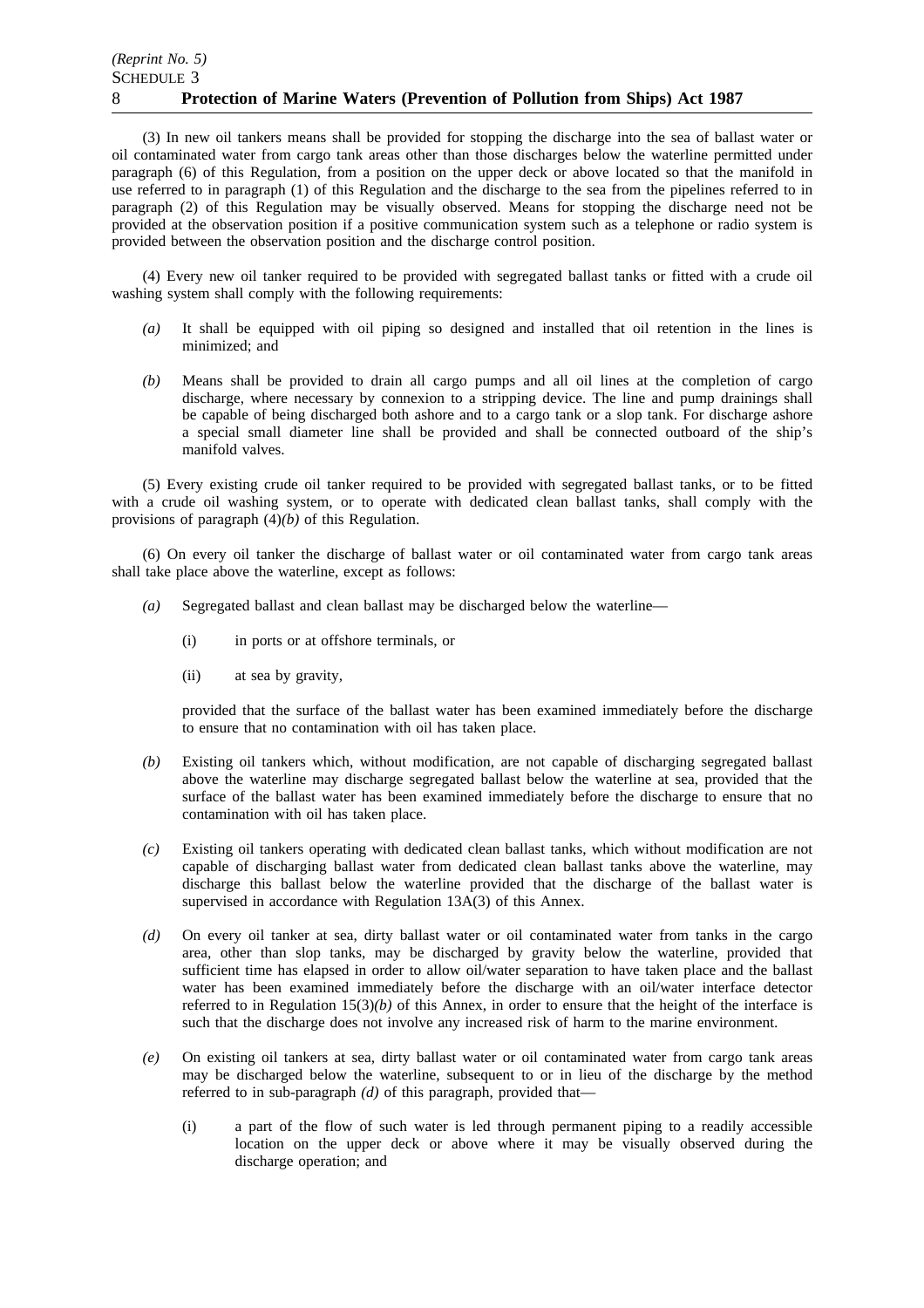(ii) such part flow arrangements comply with the requirements established by the Administration, which shall contain at least all the provisions of the Specifications for the Design, Installation and Operation of a Part Flow System for Control of Overboard Discharges adopted by the Organization.".

#### Regulation 20

#### *Oil Record Book*

#### *The existing texts of paragraphs (1) and (2) are replaced by the following:*

"(1) Every oil tanker of 150 tons gross tonnage and above and every ship of 400 tons gross tonnage and above other than an oil tanker shall be provided with an Oil Record Book Part I (Machinery Space Operations). Every oil tanker of 150 tons gross tonnage and above shall also be provided with an Oil Record Book Part II (Cargo/Ballast Operations). The Oil Record Book(s), whether as a part of the ship's official log book or otherwise, shall be in the Form(s) specified in Appendix III to this Annex.

(2) The Oil Record Book shall be completed on each occasion, on a tank to tank basis if appropriate, whenever any of the following operations take place in the ship:

- *(a)* For machinery space operations (all ships)—
	- (i) ballasting or cleaning of oil fuel tanks;
	- (ii) discharge of dirty ballast or cleaning water from tanks referred to under (i) of the sub-paragraph;
	- (iii) disposal of oily residues (sludge);
	- (iv) discharge overboard or disposal otherwise of bilge water which has accumulated in machinery spaces.
- *(b)* For cargo/ballast operations (oil tankers)—
	- (i) loading of oil cargo;
	- (ii) internal transfer of oil cargo during voyage;
	- (iii) unloading of oil cargo;
	- (iv) ballasting of cargo tanks and dedicated clean ballast tanks;
	- (v) cleaning of cargo tanks including crude oil washing;
	- (vi) discharge of ballast except from segregated ballast tanks;
	- (vii) discharge of water from slop tanks;
	- (viii) closing of all applicable valves or similar devices after slop tank discharge operations;
	- (ix) closing of valves necessary for isolation of dedicated clean ballast tanks from cargo and stripping lines after slop tank discharge operations;
	- (x) disposal of residues.".

#### *The second sentence of paragraph (4) is replaced by the following:*

"Each completed operation shall be signed by the officer or officers in charge of the operations concerned and each completed page shall be signed by the master of the ship.".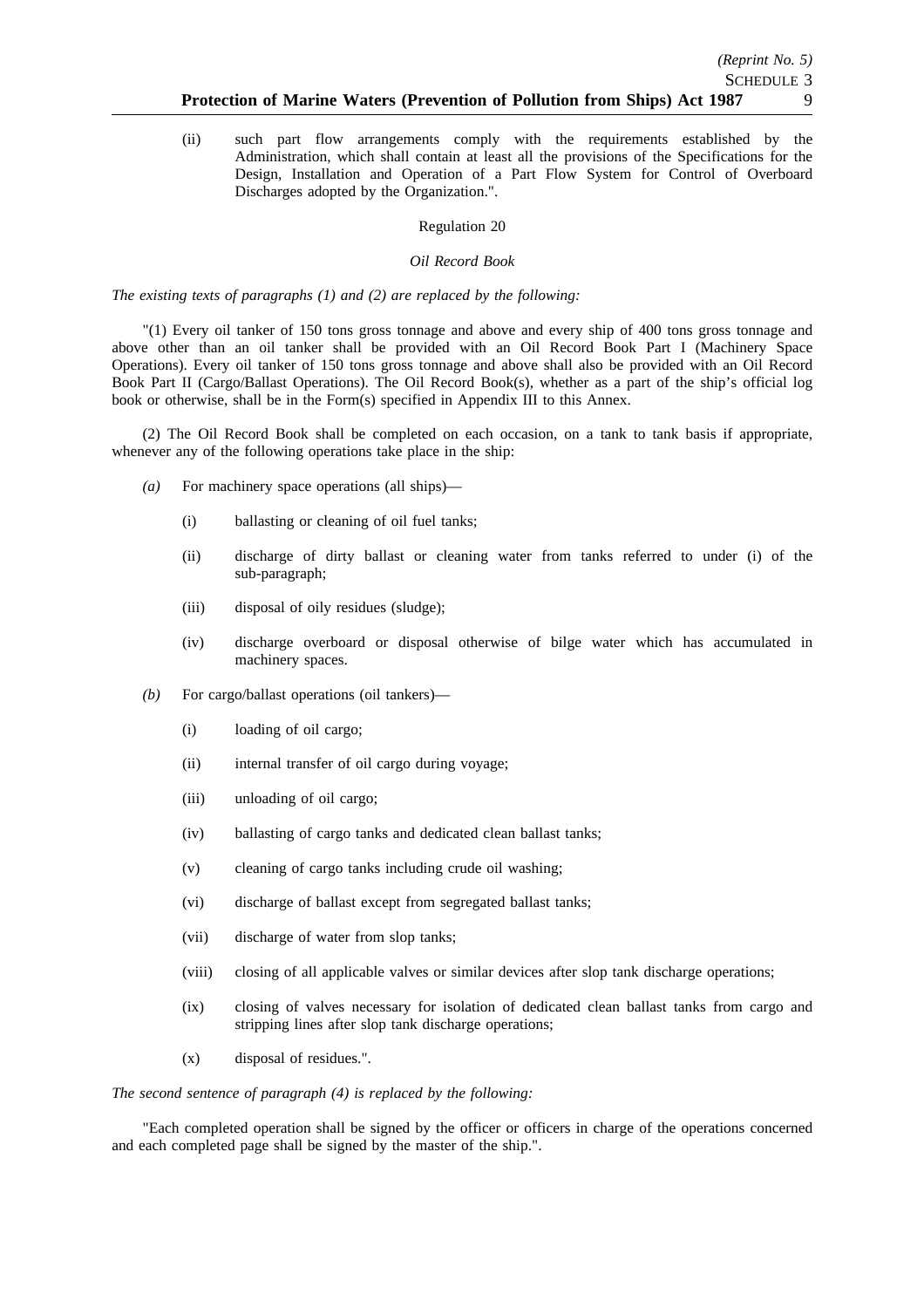*The following new paragraph is added to the existing text:*

"(7) For oil tankers of less than 150 tons gross tonnage operating in accordance with Regulation 15(4) of this Annex an appropriate Oil Record Book should be developed by the Administration.".

### Regulation 21

#### *Special Requirements for Drilling Rigs and other Platforms*

*The following new sub-paragraph is added to the existing text:*

"*(d)* Outside special areas and more than 12 nautical miles from the nearest land and subject to the provisions of Regulation 11 of this Annex, the discharge from such drilling rigs and platforms when stationary into the sea of oil or oily mixtures shall be prohibited except when the oil content of the discharges without dilution does not exceed 100 parts per million unless there are appropriate national regulations which are more stringent, in which case the appropriate national regulations shall apply.".

#### Regulation 25

#### *Subdivision and Stability*

*The existing text of sub-paragraph (a) of paragraph (2) is replaced by the following and sub-paragraphs (b), (c) and (d) are renumbered as (d), (e) and (f):*

- "*(a)* Side damage (i) Longitudinal extent  $1/3$  ( $L^{\mathcal{A}}$ ) or 14.5 metres, whichever is less (ii) Transverse extent B/5 or 11.5 metres, whichever is less (Inboard from the ship's side at right angles to the centreline at the level of the summer load line) (iii) Vertical extent From the moulded line of the bottom shell plating at centreline, upwards without limit *(b)* Bottom damage For 0.3L from the Any other part of the ship forward perpendicular of the ship (i) Longitudinal  $1/3(L^{2/3})$  or 14.5 metres,  $1/3(L^{2/3})$  or 5 metres, whichever is less extent whichever is less (ii) Transverse B/6 or 10 metres, B/6 or 5 metres, whichever is less extent whichever is less (iii) Vertical extent  $B/15$  or 6 metres,  $B/15$  or 6 metres, whichever is less, whichever is less, measured from the moulded line of the measured from the bottom shell plating at centreline bottom shell plating at centreline moulded line of the bottom shell plating at centreline
- *(c)* If any damage of a lesser extent than the maximum extent of damage specified in sub-paragraphs *(a)* and *(b)* of this paragraph would result in a more severe condition, such damage shall be considered.".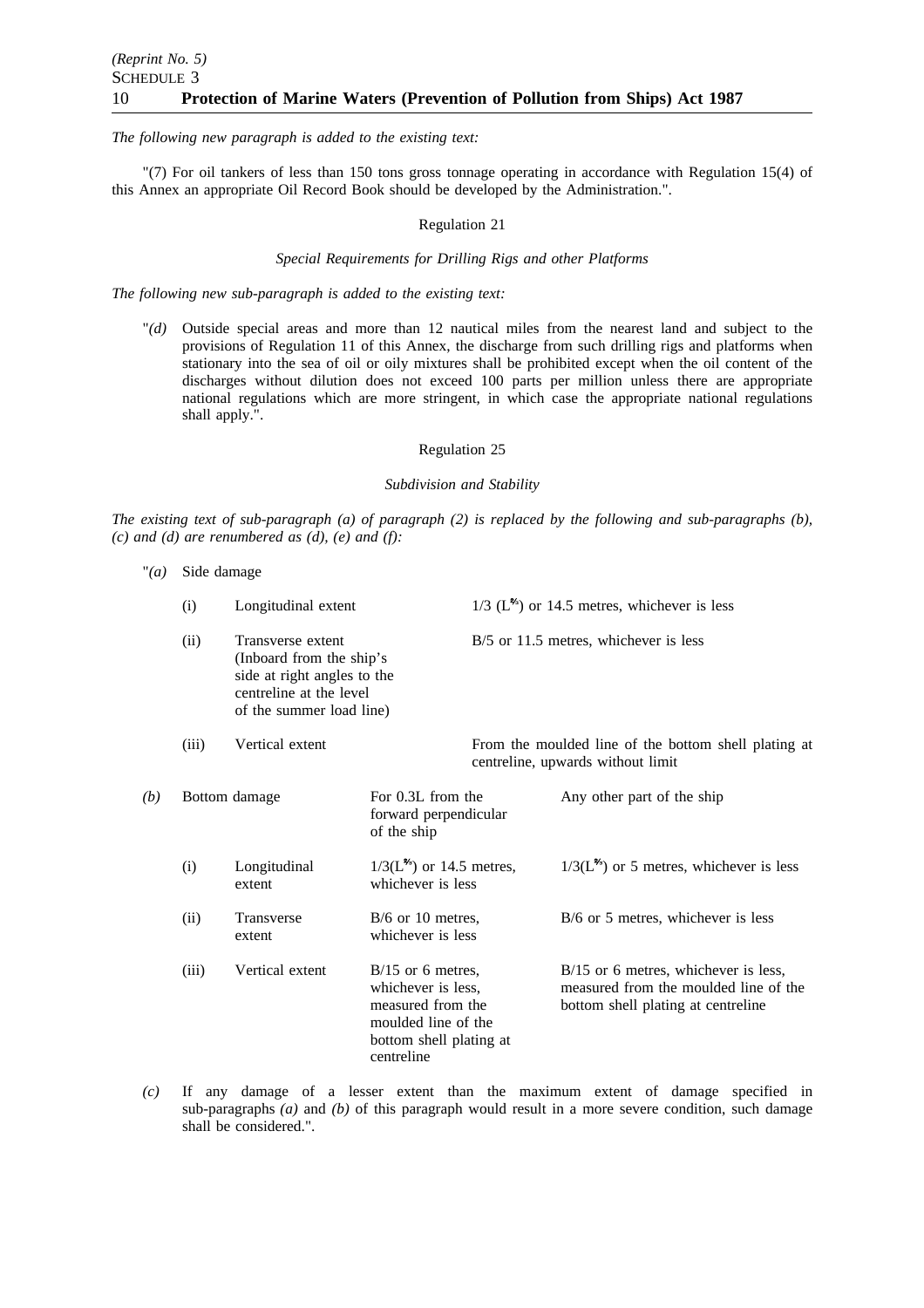*The existing text of sub-paragraph (3)(c) is replaced by the following:*

"*(c)* The stability in the final stage of flooding shall be investigated and may be regarded as sufficient if the righting lever curve has at least a range of 20 degrees beyond the position of equilibrium in association with a maximum residual righting lever of at least 0.1 metre within the 20 degrees range; the area under the curve within this range shall not be less than 0.0175 metre radians. Unprotected openings shall not be immersed within this range unless the space concerned is assumed to be flooded. Within this range, the immersion of any of the openings listed in sub-paragraph *(a)* of this paragraph and other openings capable of being closed weathertight may be permitted.".

*The following new sub-paragraph is added to the existing text of paragraph (3):*

"*(e)* Equalization arrangements requiring mechanical aids such as valves or cross-levelling pipes, if fitted, shall not be considered for the purpose of reducing an angle of heel or attaining the minimum range of residual stability to meet the requirements of sub-paragraphs *(a)*, *(b)* and *(c)* of this paragraph and sufficient residual stability shall be maintained during all stages were equalization is used. Spaces which are linked by ducts of a large cross-sectional area may be considered to be common."

*The existing text of paragraph (4)(b) is replaced by the following:*

"*(b)* The permeabilities assumed for spaces flooded as a result of damage shall be as follows:

| <i>Spaces</i>                   | Permeabilities |
|---------------------------------|----------------|
| Appropriated to stores          | 0.60           |
| Occupied by accommodation       | 0.95           |
| Occupied by machinery           | 0.85           |
| Voids                           | 0.95           |
| Intended for consumable liquids | 0 to $0.95*$   |
| Intended for other liquids      | 0 to $0.95*$   |

The permeability of partially filled compartments shall be consistent with the amount of liquid carried in the compartment. Whenever damage penetrates a tank containing liquids, it shall be assumed that the contents are completely lost from that compartment and replaced by salt water up to the level of the final plane of equilibrium.".

*The first phrase of paragraph (5) is amended to read—*

"(5) The Master of every new oil tanker and the person in charge of a new non-self-propelled oil tanker to which this Annex applies shall be supplied in an approved form with:".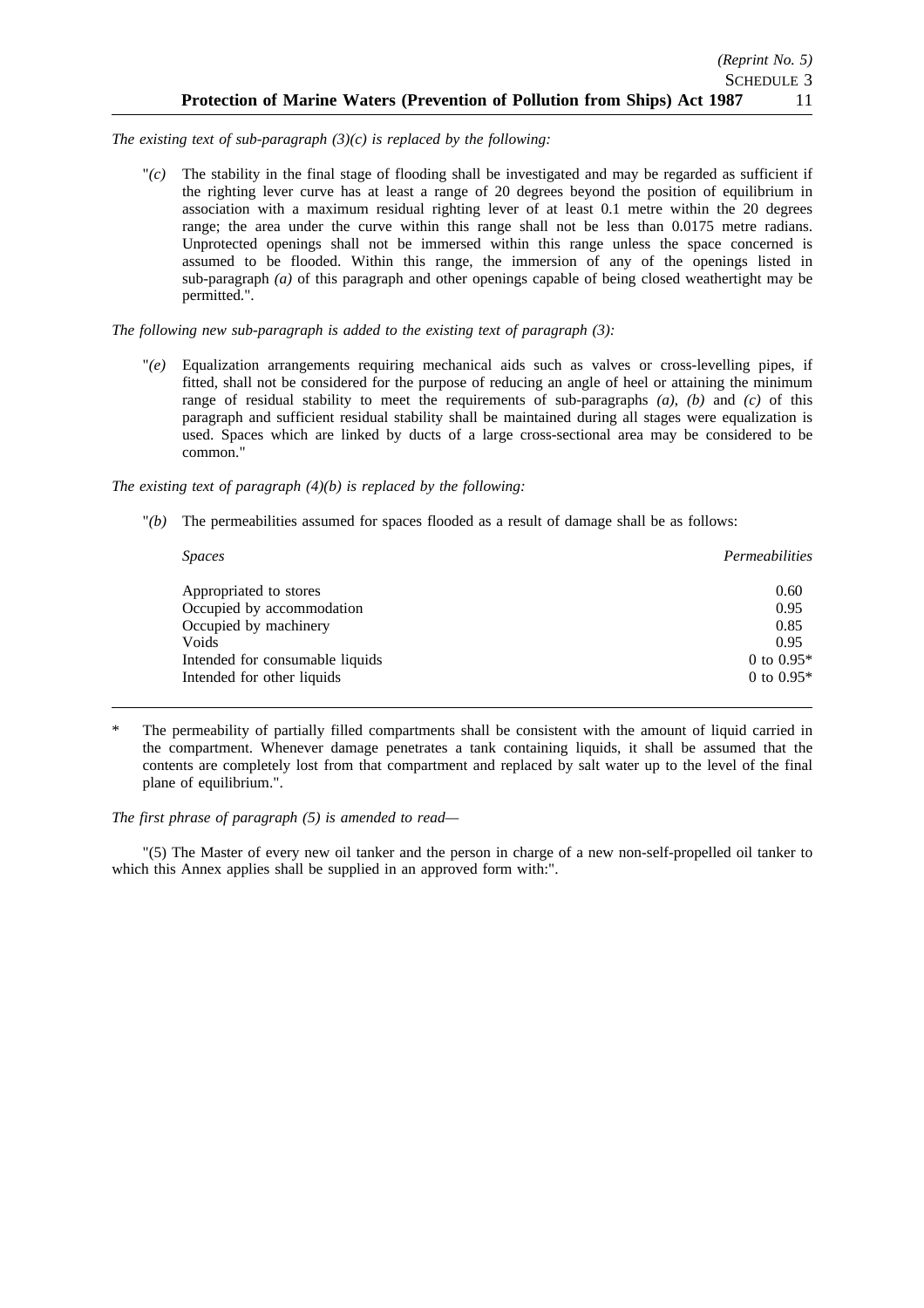#### **Appendix II**

*The existing form of Certificate is replaced by the following forms:*

#### "FORMS OF CERTIFICATE AND SUPPLEMENTS

### **INTERNATIONAL OIL POLLUTION PREVENTION CERTIFICATE**

(Note: This Certificate shall be supplemented by a Record of Construction and Equipment)

Issued under the provisions of the International Convention for the Prevention of Pollution from Ships, 1973, as modified by the Protocol of 1978 relating thereto (hereinafter referred to as "the Convention") under the authority of the Government of:

............................................................................... *(full designation of the country)*

by . . . . . . . . . . . . . . . . . . . . . . . . . . . . . . . . . . . . . . . . . . . . . . . . . . . . . . . . . . . . . . . . . . . . . . . . . . . . *(full designation of the competent person or organization authorized under the provisions of the Convention)*

| Name of ship | <i>Distinctive</i><br>number or<br>letters | Port of<br>registry | Gross<br>tonnage |
|--------------|--------------------------------------------|---------------------|------------------|
|              |                                            |                     |                  |
|              |                                            |                     |                  |
|              |                                            |                     |                  |

Type of ship:

Oil tanker\*

Ship other than an oil tanker with cargo tanks coming under Regulation 2(2) of Annex I of the Convention\*

Ship other than any of the above\*

\* Delete as appropriate.

## THIS IS TO CERTIFY:

- 1. That the ship has been surveyed in accordance with Regulation 4 of Annex I of the Convention; and
- 2. That the survey shows that the structure, equipment, systems, fittings, arrangement and material of the ship and the condition thereof are in all respects satisfactory and that the ship complies with the applicable requirements of Annex I of the Convention.

This Certificate is valid until ......................................................... subject to surveys in accordance with Regulation 4 of Annex I of the Convention.

Issued at...................... *(Place of issue of Certificate)* . . . . . . . . . . . . 19 . . . . . . . . . . . . . . . . . . . . . . . . . . . . . . . . . . . . . . . . . . . . . . . . . . . . . . . . . . . . . *(Signature of duly authorized) official issuing the Certificate)*

*(Seal or stamp of the Authority, as appropriate)*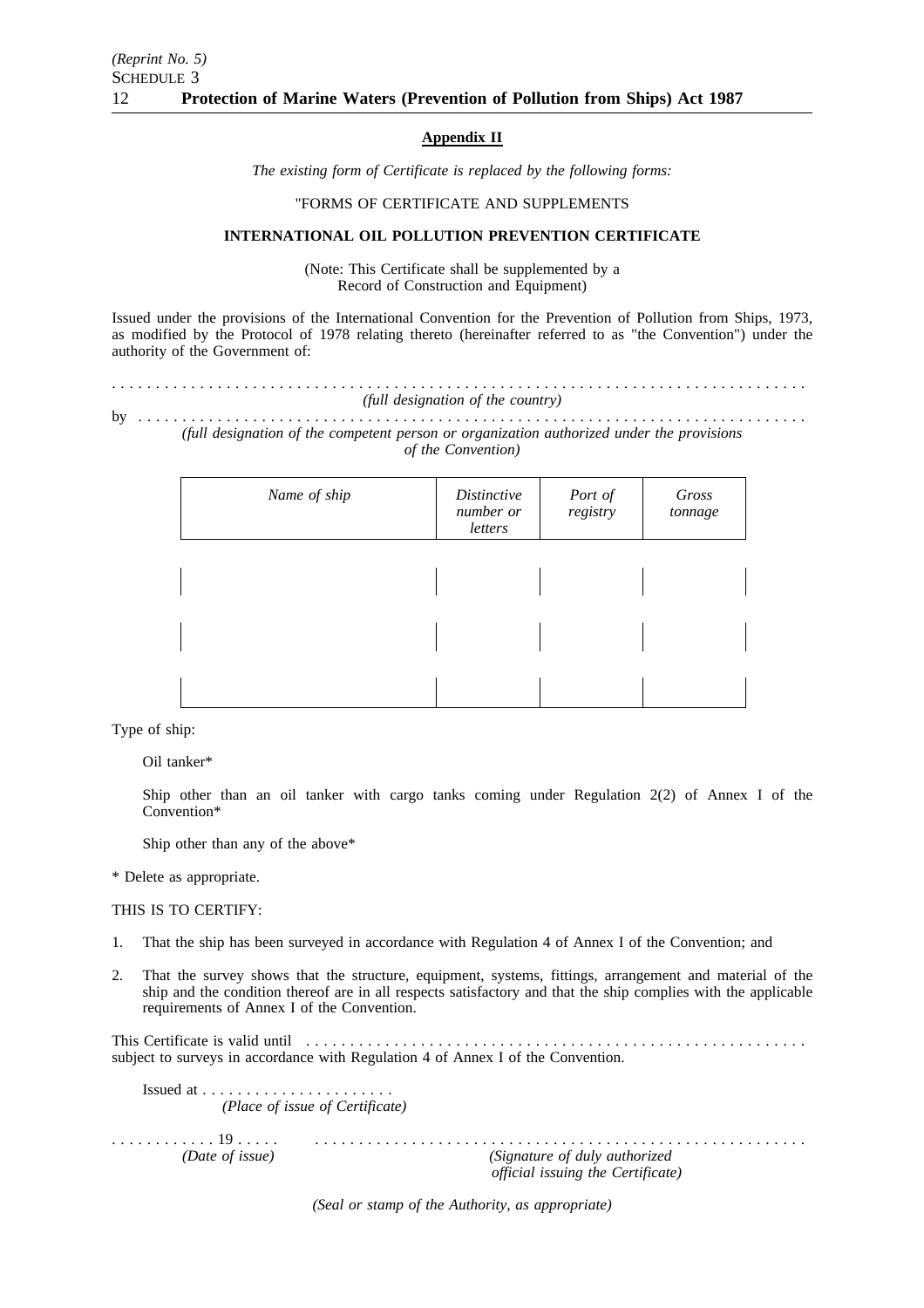# **ENDORSEMENT FOR ANNUAL AND INTERMEDIATE SURVEYS**

THIS IS TO CERTIFY that at a survey required by Regulation 4 of Annex I of the Convention the ship was found to comply with the relevant provisions of the Convention:

| Annual survey:                | (Signature of duly authorized official)          |
|-------------------------------|--------------------------------------------------|
|                               |                                                  |
|                               | Date                                             |
|                               | (Seal or stamp of the Authority, as appropriate) |
| Annual*/Intermediate* survey: | (Signature of duly authorized official)          |
|                               |                                                  |
|                               |                                                  |
|                               | (Seal or stamp of the Authority, as appropriate) |
| Annual*/Intermediate* survey: | (Signature of duly authorized official)          |
|                               |                                                  |
|                               |                                                  |
|                               | (Seal or stamp of the Authority, as appropriate) |
| Annual survey:                | (Signature of duly authorized official)          |
|                               |                                                  |
|                               | Date                                             |

*(Seal or stamp of the Authority, as appropriate)*

\*Delete as appropriate.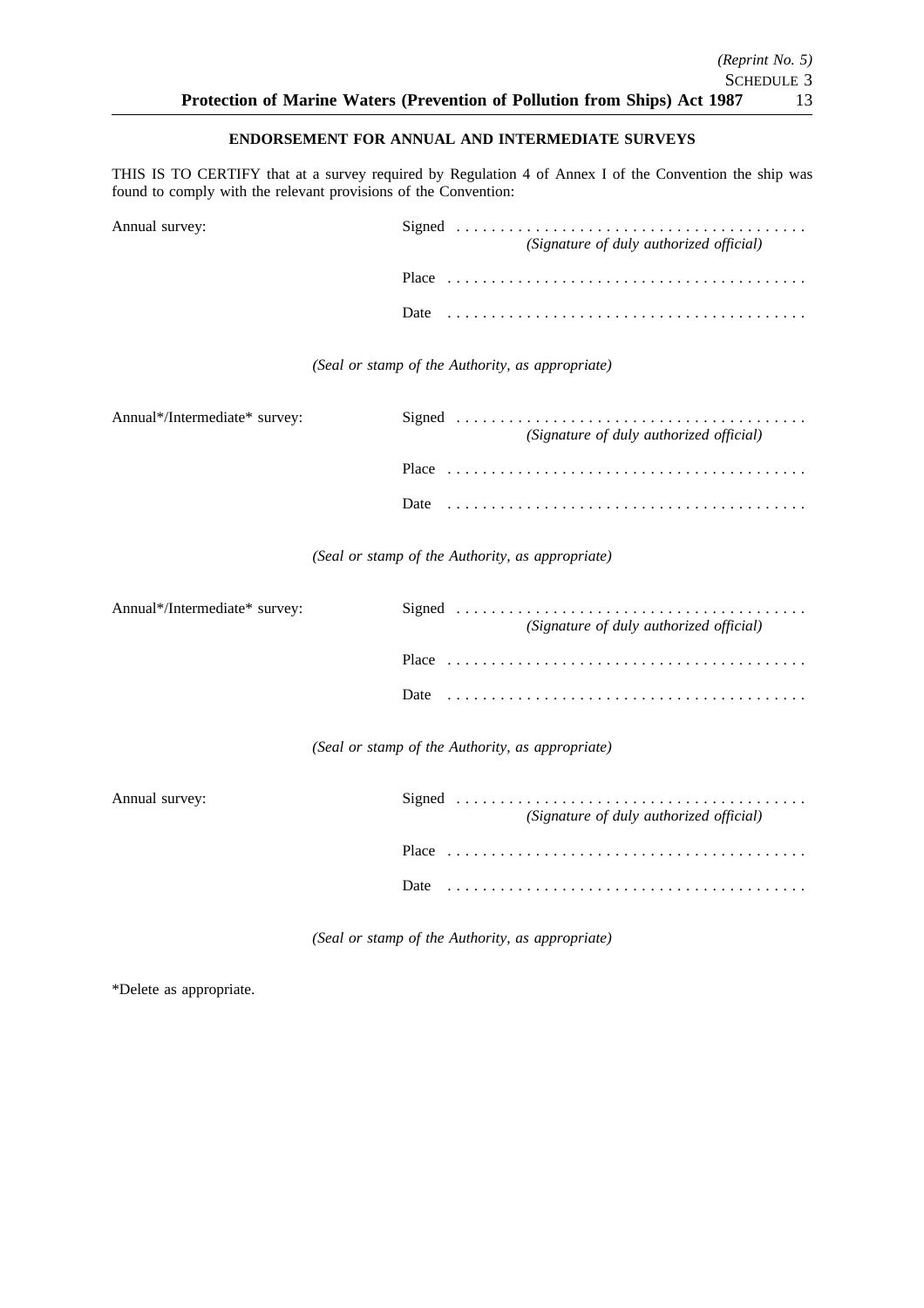#### FORM A

## SUPPLEMENT TO THE INTERNATIONAL OIL POLLUTION PREVENTION CERTIFICATE (IOPP CERTIFICATE)

### RECORD OF CONSTRUCTION AND EQUIPMENT FOR SHIPS OTHER THAN OIL TANKERS

In respect of the provisions of Annex I of the International Convention for the Prevention of Pollution from Ships, 1973, as modified by the Protocol of 1978 relating thereto (hereinafter referred to as "the Convention")

## *Notes:*

- 1. This form is to be used for the third type of ships as categorized in the IOPP Certificate, i.e. "ships other than any of the above". For oil tankers and ships other than oil tankers with cargo tanks coming under Regulation 2(2) of Annex I of the convention, Form B shall be used.
- 2. This Record shall be permanently attached to the IOPP Certificate. The IOPP Certificate shall be available on board the ship at all times.
- 3. If the language of the original Record is neither English nor French, the text shall include a translation into one of these languages.
- 4. Entries in boxes shall be made by inserting either a cross (x) for the answers "yes" and "applicable" or a dash (—) for the answers "no" and "not applicable" as appropriate.
- 5. Regulations mentioned in this Record refer to Regulations of Annex I of the Convention and resolutions refer to those adopted by the International Maritime Organization.

#### 1 PARTICULARS OF SHIP

|                | 1.1 |                                                                                                                                            |        |
|----------------|-----|--------------------------------------------------------------------------------------------------------------------------------------------|--------|
|                | 1.2 |                                                                                                                                            |        |
|                | 1.3 |                                                                                                                                            |        |
|                | 1.4 |                                                                                                                                            |        |
|                | 1.5 | Date of build:                                                                                                                             |        |
|                |     | 1.5.1                                                                                                                                      |        |
|                |     | Date on which keel was laid or ship was<br>1.5.2                                                                                           |        |
|                |     |                                                                                                                                            |        |
|                |     | 1.5.3                                                                                                                                      |        |
|                | 1.6 | Major conversion (if applicable):                                                                                                          |        |
|                |     | 1.6.1                                                                                                                                      |        |
|                |     | 1.6.2<br>Date on which conversion was commenced $\dots \dots \dots \dots \dots \dots \dots \dots \dots \dots \dots \dots$                  |        |
|                |     | 1.6.3                                                                                                                                      |        |
|                | 1.7 | Status of ship:                                                                                                                            |        |
|                |     | New ship in accordance with Regulation $1(6)$<br>1.7.1                                                                                     | □      |
|                |     | Existing ship in accordance with Regulation $1(7)$<br>1.7.2                                                                                | $\Box$ |
|                |     | The ship has been accepted by the Administration as an "existing ship"<br>1.7.3                                                            |        |
|                |     | under Regulation $1(7)$ due to unforeseen delay in delivery                                                                                | $\Box$ |
| $\overline{c}$ |     | EQUIPMENT FOR THE CONTROL OF OIL DISCHARGE FROM MACHINERY SPACE BILGES<br>AND OIL FUEL TANKS (Regulations 10 and 16)                       |        |
|                |     |                                                                                                                                            |        |
|                | 2.1 | Carriage of ballast water in oil fuel tanks:                                                                                               |        |
|                |     | The ship may under normal conditions carry ballast water in oil fuel tanks<br>2.1.1                                                        | □      |
|                | 2.2 | The ship does not under normal conditions carry ballast water in oil fuel tanks<br>2.1.2<br>Type of separating/filtering equipment fitted: | $\Box$ |
|                |     | Equipment capable of producing effluent with oil content less than 100 ppm;<br>2.2.1                                                       | □      |
|                |     | Equipment capable of producing effluent with oil content not exceeding 15 ppm<br>2.2.2                                                     | □      |
|                |     |                                                                                                                                            |        |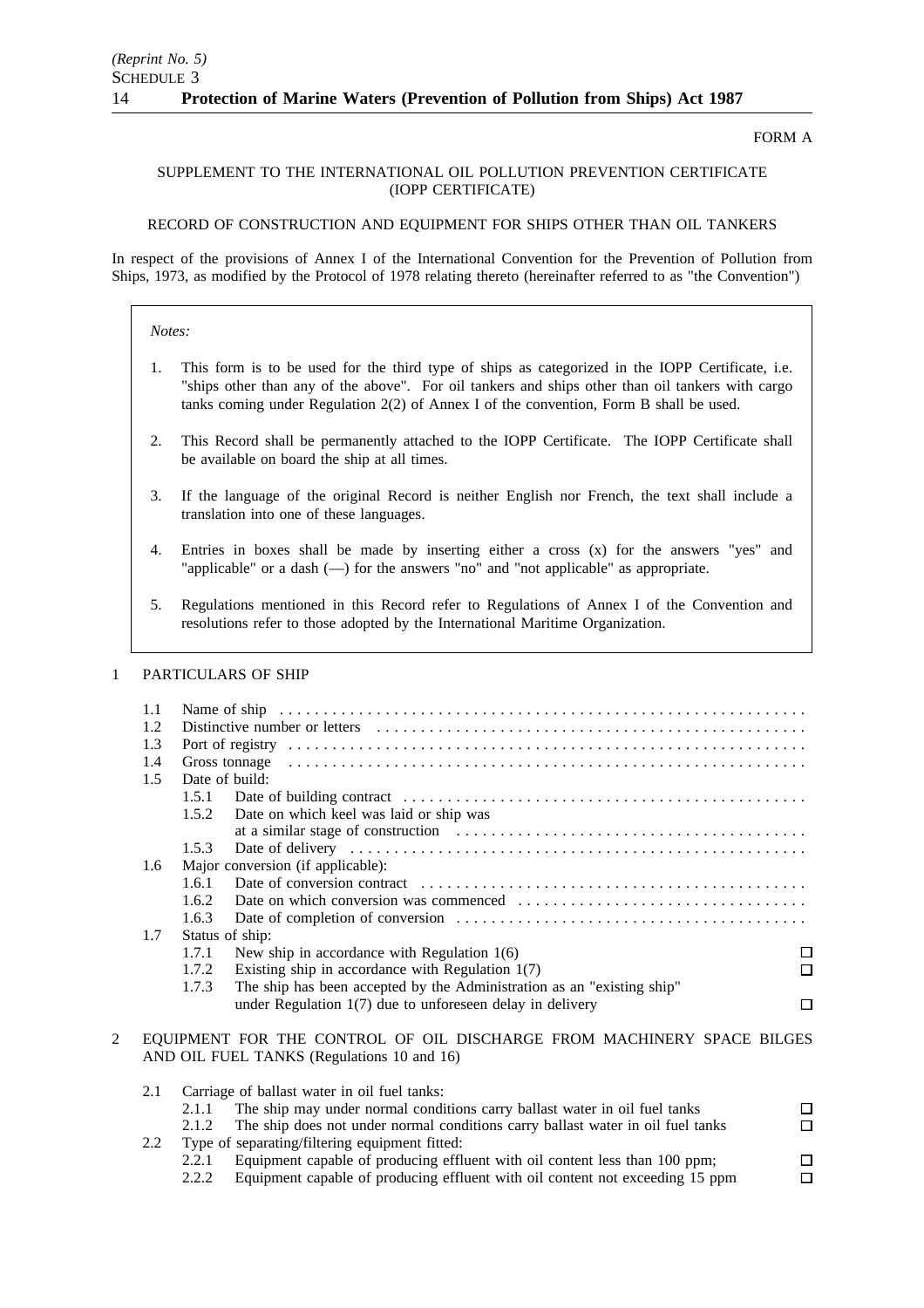*(Reprint No. 5)*

|                         |     | Protection of Marine Waters (Prevention of Pollution from Ships) Act 1987                                                                                                                            | 15     |
|-------------------------|-----|------------------------------------------------------------------------------------------------------------------------------------------------------------------------------------------------------|--------|
|                         | 2.3 | Type of control system:<br>2.3.1<br>Discharge monitoring and control system (Regulation $16(5)$ )                                                                                                    |        |
|                         |     | with automatic stopping device<br>$\cdot$ 1                                                                                                                                                          | $\Box$ |
|                         |     | with manual stopping device<br>$\cdot$                                                                                                                                                               | $\Box$ |
|                         |     | 2.3.2<br>15 ppm alarm (Regulation 16(7))                                                                                                                                                             | $\Box$ |
|                         |     | 2.3.3<br>Automatic stopping device for discharges in special areas (Regulation $10(3)(b)(vi)$ )                                                                                                      | $\Box$ |
|                         |     | 2.3.4<br>Oil content meter (resolution A.444 (XI))                                                                                                                                                   |        |
|                         |     | with recording device<br>$\cdot$ 1<br>$\cdot$ .2                                                                                                                                                     | $\Box$ |
|                         | 2.4 | without recording device<br>Approval standards:                                                                                                                                                      | $\Box$ |
|                         |     | The separating/filtering equipment:<br>2.4.1                                                                                                                                                         |        |
|                         |     | has been approved in accordance with resolution A.393 (X)<br>$\cdot$ 1                                                                                                                               | ப      |
|                         |     | $\cdot$<br>has been approved in accordance with resolution A.233 (VII)                                                                                                                               | $\Box$ |
|                         |     | $\cdot$ 3<br>has been approved in accordance with national standards                                                                                                                                 |        |
|                         |     | not based upon resolution A.393 (X) or A.233 (VII)                                                                                                                                                   | $\Box$ |
|                         |     | has not been approved<br>.4                                                                                                                                                                          | $\Box$ |
|                         |     | 2.4.2<br>The process unit has been approved in accordance with resolution A.444 (XI)                                                                                                                 | $\Box$ |
|                         |     | 2.4.3<br>The oil content meter has been approved in accordance with resolution $A.393$ (X)                                                                                                           | $\Box$ |
|                         | 2.5 | Maximum throughput of the system is m <sup>3</sup> /h                                                                                                                                                |        |
|                         | 2.6 | Application:                                                                                                                                                                                         |        |
|                         |     | 2.6.1<br>The ship is not required to be fitted with the above equipment<br>until 19* in accordance with Regulation 16(4)                                                                             | $\Box$ |
|                         |     |                                                                                                                                                                                                      |        |
| 3                       |     | TANKS FOR OIL RESIDUES (SLUDGE) (Regulation 17)                                                                                                                                                      |        |
|                         | 3.1 | The ship is provided with oil residue (sludge) tanks with the total capacity<br>of $m^3$                                                                                                             | ப      |
|                         | 3.2 | Means for the disposal of oil residue in addition to the provision of sludge                                                                                                                         |        |
|                         |     |                                                                                                                                                                                                      | $\Box$ |
| $\overline{\mathbf{4}}$ |     | STANDARD DISCHARGE CONNECTION (Regulation 19)                                                                                                                                                        |        |
|                         | 4.1 | The ship is provided with a pipeline for the discharge of residues from<br>machinery bilges to reception facilities, fitted with a standard discharge<br>connection in accordance with Regulation 19 | $\Box$ |
|                         |     | * Insert the date three years after the date of entry into force of the Convention.                                                                                                                  |        |
| 5                       |     | <b>EXEMPTION</b>                                                                                                                                                                                     |        |
|                         | 5.1 | Exemptions have been granted by the Administration from the requirements of Chapter II of                                                                                                            |        |
|                         |     | Annex I of the Convention in accordance with Regulation $2(4)(a)$ on those items listed under                                                                                                        |        |
|                         |     |                                                                                                                                                                                                      |        |
|                         |     |                                                                                                                                                                                                      |        |
| 6                       |     | <b>EQUIVALENTS</b> (Regulation 3)                                                                                                                                                                    |        |
|                         | 6.1 | Equivalents have been approved by the Administration for certain requirements of Annex I on those                                                                                                    |        |
|                         |     |                                                                                                                                                                                                      |        |
|                         |     | THIS IS TO CERTIFY that this Record is correct in all respects.                                                                                                                                      |        |
|                         |     | (Place of issue of the Record)                                                                                                                                                                       |        |
|                         |     | . 19<br>(Signature of duly authorized officer issuing the Record)                                                                                                                                    |        |
|                         |     |                                                                                                                                                                                                      |        |

*(Seal or stamp of the issuing Authority, as appropriate)*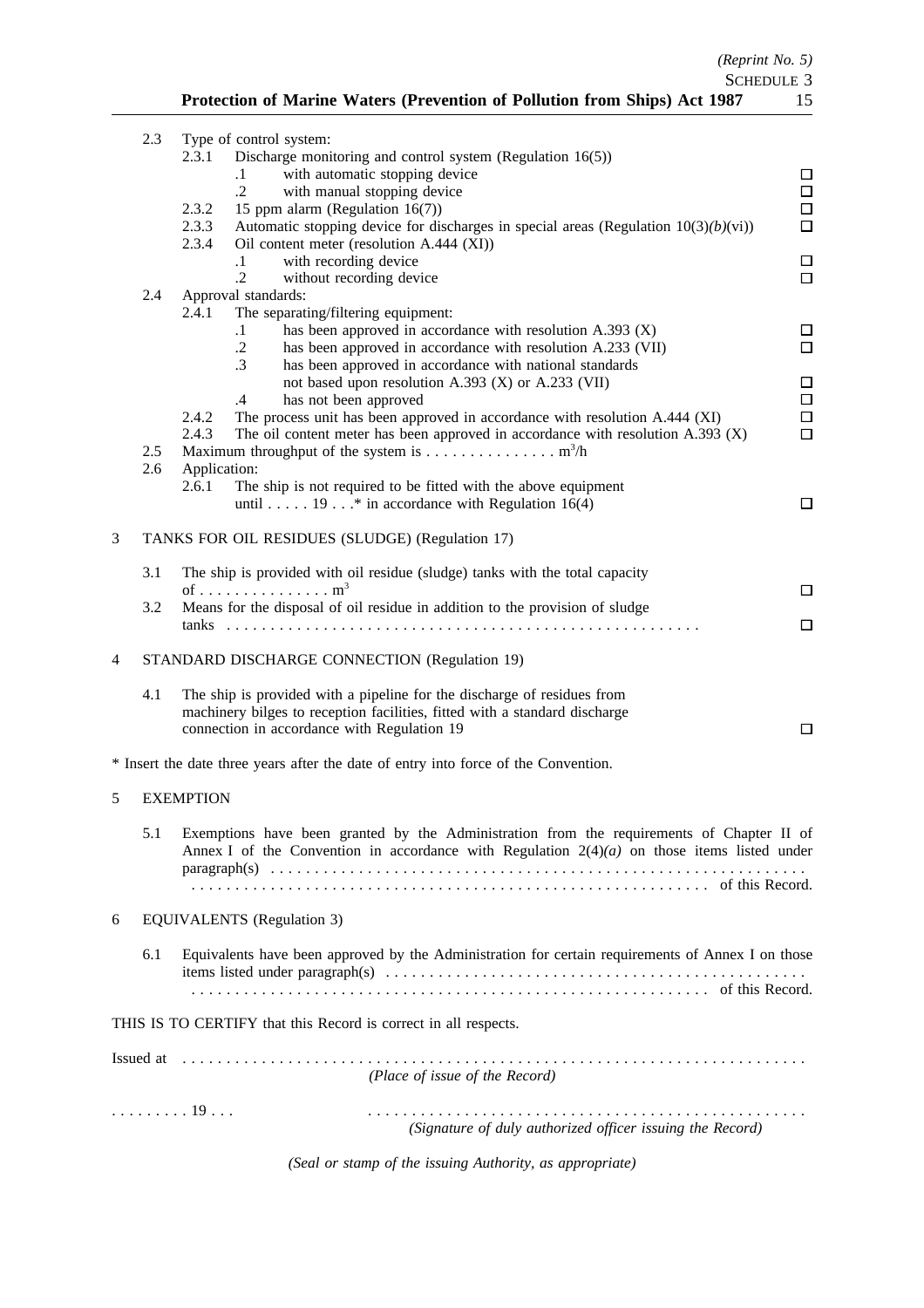FORM B

### SUPPLEMENT TO THE INTERNATIONAL OIL POLLUTION PREVENTION CERTIFICATE (IOPP CERTIFICATE)

### RECORD OF CONSTRUCTION AND EQUIPMENT FOR OIL TANKERS

in respect of the provisions of the International Convention for the Prevention of Pollution from Ships, 1973, as modified by the Protocol of 1978 relating thereto (hereinafter referred to as "the Convention")

### *Notes:*

- 1. This form is to be used for the first two types of ships as categorized in the IOPP Certificate, i.e. oil tankers and ships other than oil tankers with cargo tanks coming under Regulation 2(2) of Annex I of the Convention. For the third type of ships as categorized in the IOPP Certificate, Form A shall be used.
- 2. This Record shall be permanently attached to the IOPP Certificate. The IOPP Certificate shall be available on board the ship at all times.
- 3. If the language of the original Record is neither English nor French, the text shall include a translation into one of these languages.
- 4. Entries in boxes shall be made by inserting either a cross (x) for the answers "yes" and "applicable" or a dash (—) for the answers "no" and "not applicable" as appropriate.
- 5. Regulations mentioned in this Record refer to Regulations of Annex I of the Convention and resolutions refer to those adopted by the International Maritime Organization.

|                                          | Date on which keel was laid or ship was                                   |                                                                                                                                                                                                                                                                                                                                                                                                                                                                                                                                                                                                                                                                                                                                                                                                                                                                                                                                                         |  |  |
|------------------------------------------|---------------------------------------------------------------------------|---------------------------------------------------------------------------------------------------------------------------------------------------------------------------------------------------------------------------------------------------------------------------------------------------------------------------------------------------------------------------------------------------------------------------------------------------------------------------------------------------------------------------------------------------------------------------------------------------------------------------------------------------------------------------------------------------------------------------------------------------------------------------------------------------------------------------------------------------------------------------------------------------------------------------------------------------------|--|--|
|                                          |                                                                           |                                                                                                                                                                                                                                                                                                                                                                                                                                                                                                                                                                                                                                                                                                                                                                                                                                                                                                                                                         |  |  |
| 1.8.3                                    |                                                                           |                                                                                                                                                                                                                                                                                                                                                                                                                                                                                                                                                                                                                                                                                                                                                                                                                                                                                                                                                         |  |  |
| Major conversion (if applicable):<br>1.9 |                                                                           |                                                                                                                                                                                                                                                                                                                                                                                                                                                                                                                                                                                                                                                                                                                                                                                                                                                                                                                                                         |  |  |
|                                          |                                                                           |                                                                                                                                                                                                                                                                                                                                                                                                                                                                                                                                                                                                                                                                                                                                                                                                                                                                                                                                                         |  |  |
|                                          |                                                                           |                                                                                                                                                                                                                                                                                                                                                                                                                                                                                                                                                                                                                                                                                                                                                                                                                                                                                                                                                         |  |  |
|                                          |                                                                           |                                                                                                                                                                                                                                                                                                                                                                                                                                                                                                                                                                                                                                                                                                                                                                                                                                                                                                                                                         |  |  |
|                                          |                                                                           |                                                                                                                                                                                                                                                                                                                                                                                                                                                                                                                                                                                                                                                                                                                                                                                                                                                                                                                                                         |  |  |
|                                          |                                                                           | П                                                                                                                                                                                                                                                                                                                                                                                                                                                                                                                                                                                                                                                                                                                                                                                                                                                                                                                                                       |  |  |
|                                          |                                                                           | П                                                                                                                                                                                                                                                                                                                                                                                                                                                                                                                                                                                                                                                                                                                                                                                                                                                                                                                                                       |  |  |
|                                          |                                                                           | П                                                                                                                                                                                                                                                                                                                                                                                                                                                                                                                                                                                                                                                                                                                                                                                                                                                                                                                                                       |  |  |
|                                          |                                                                           | П                                                                                                                                                                                                                                                                                                                                                                                                                                                                                                                                                                                                                                                                                                                                                                                                                                                                                                                                                       |  |  |
|                                          |                                                                           |                                                                                                                                                                                                                                                                                                                                                                                                                                                                                                                                                                                                                                                                                                                                                                                                                                                                                                                                                         |  |  |
|                                          |                                                                           | □                                                                                                                                                                                                                                                                                                                                                                                                                                                                                                                                                                                                                                                                                                                                                                                                                                                                                                                                                       |  |  |
|                                          |                                                                           |                                                                                                                                                                                                                                                                                                                                                                                                                                                                                                                                                                                                                                                                                                                                                                                                                                                                                                                                                         |  |  |
|                                          |                                                                           | П                                                                                                                                                                                                                                                                                                                                                                                                                                                                                                                                                                                                                                                                                                                                                                                                                                                                                                                                                       |  |  |
|                                          |                                                                           |                                                                                                                                                                                                                                                                                                                                                                                                                                                                                                                                                                                                                                                                                                                                                                                                                                                                                                                                                         |  |  |
|                                          |                                                                           | □                                                                                                                                                                                                                                                                                                                                                                                                                                                                                                                                                                                                                                                                                                                                                                                                                                                                                                                                                       |  |  |
| 1.10                                     | 1.9.1<br>1.9.2<br>1.9.3<br>1.10.1<br>1.10.2<br>1.10.3<br>1.10.5<br>1.10.6 | Deadweight of ship $\dots \dots \dots \dots \dots \dots \dots \dots \dots \dots$ (metric tons) (Regulation 1(22))<br>Length of ship $\dots \dots \dots \dots \dots \dots \dots \dots \dots \dots \dots \dots \dots$ (m) (Regulation 1(18))<br>Date of build:<br>1.8.2<br>Status of ship:<br>New ship in accordance with Regulation $1(6)$<br>Existing ship in accordance with Regulation $1(7)$<br>New oil tanker in accordance with Regulation $1(26)$<br>Existing oil tanker in accordance with Regulation $1(27)$<br>1.10.4<br>The ship has been accepted by the Administration as an "existing<br>ship" under Regulation $1(7)$ due to unforeseen delay in delivery<br>The ship has been accepted by the Administration as an "existing<br>oil tanker" under Regulation $1(27)$ due to unforeseen delay in delivery<br>The ship is not required to comply with the provisions of<br>1.10.7<br>Regulation 24 due to the unforeseen delay in delivery |  |  |

### 1 PARTICULARS OF SHIP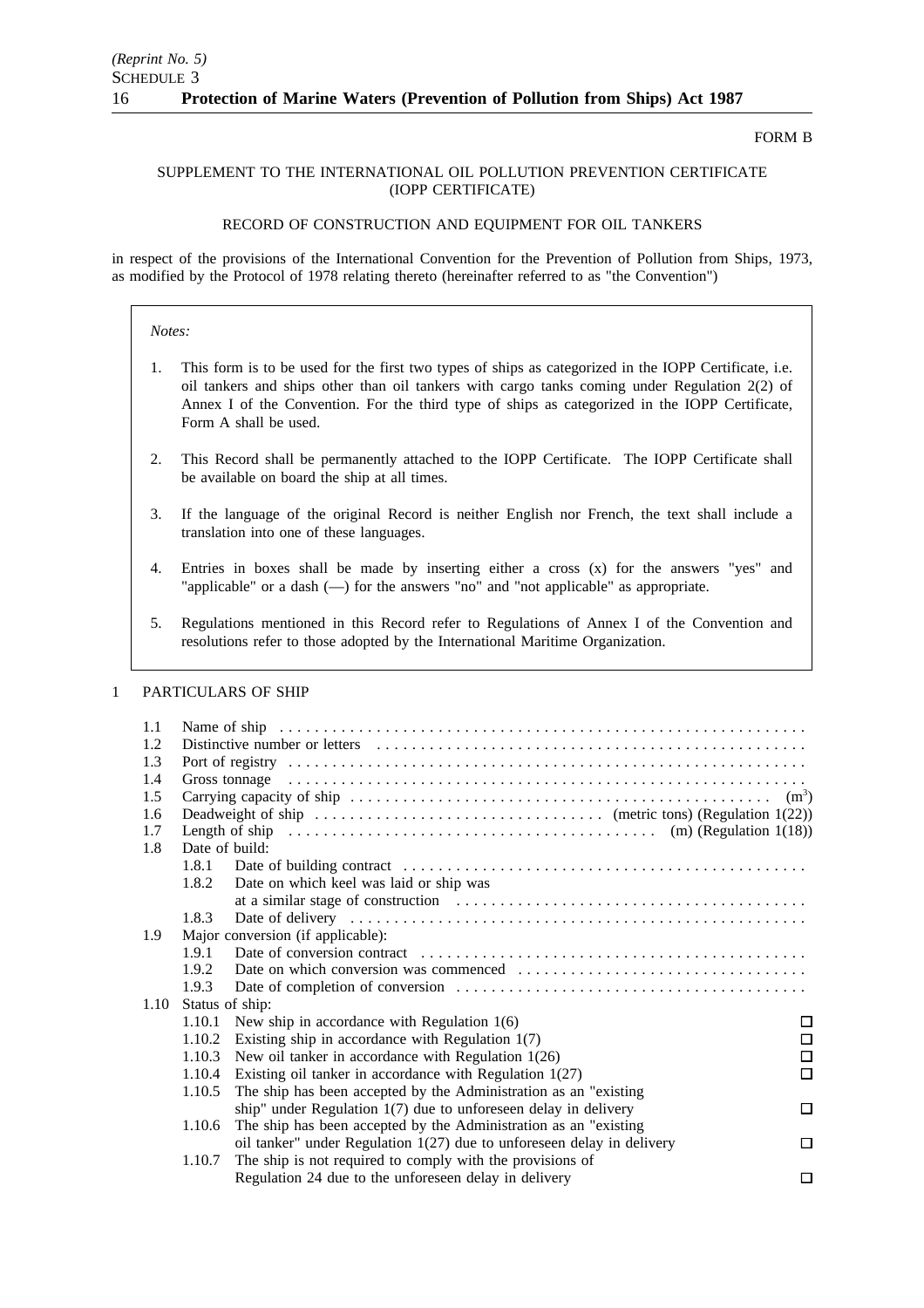| (Reprint No. 5)                                                           |                   |
|---------------------------------------------------------------------------|-------------------|
|                                                                           | <b>SCHEDULE 3</b> |
| Protection of Marine Waters (Prevention of Pollution from Ships) Act 1987 |                   |
| Type of ship:<br>1111 Crude oil tanker                                    |                   |

|                |            | 1.11 Type of ship:                              | 1.11.1 Crude oil tanker                                                                                                                                                                                   | □                |  |
|----------------|------------|-------------------------------------------------|-----------------------------------------------------------------------------------------------------------------------------------------------------------------------------------------------------------|------------------|--|
|                |            |                                                 | 1.11.2 Product carrier<br>1.11.3 Crude oil/product carrier                                                                                                                                                | $\Box$<br>$\Box$ |  |
|                |            |                                                 | 1.11.4 Combination carrier<br>1.11.5 Ship, other than an oil tanker, with cargo tanks coming under                                                                                                        | $\Box$           |  |
|                |            |                                                 | Regulation $2(2)$ of Annex I of the Convention                                                                                                                                                            | $\Box$           |  |
|                |            |                                                 | 1.11.6 Oil tanker dedicated to the carriage of products referred to                                                                                                                                       |                  |  |
|                |            | 1.11.7                                          | in Regulation $15(7)$<br>The ship, being designated as a "crude oil tanker" operating                                                                                                                     | $\Box$           |  |
|                |            | 1.11.8                                          | with COW, is also designated as a "product carrier" operating<br>with CBT, for which a separate IOPP Certificate has also been issued<br>The ship, being designated as a "product carrier" operating with | $\Box$           |  |
|                |            |                                                 | CBT, is also designated as a "crude oil tanker" operating with<br>COW, for which a separate IOPP Certificate has also been issued                                                                         | $\Box$           |  |
|                |            | 1.11.9                                          | Chemical tanker carrying oil                                                                                                                                                                              | $\Box$           |  |
| $\overline{c}$ |            |                                                 | EQUIPMENT FOR THE CONTROL OF OIL DISCHARGE FROM MACHINERY SPACE<br>BILGES AND OIL FUEL TANKS (Regulations 10 and 16)                                                                                      |                  |  |
|                | 2.1        |                                                 | Carriage of ballast water in oil fuel tanks                                                                                                                                                               |                  |  |
|                |            | 2.1.1                                           | The ship may under normal conditions carry ballast water in oil fuel tanks                                                                                                                                | □                |  |
|                |            | 2.1.2                                           | The ship does not under normal conditions carry ballast water in oil fuel tanks                                                                                                                           | □                |  |
|                | 2.2        | 2.2.1                                           | Type of separating/filtering equipment fitted:<br>Equipment capable of producing effluent with oil content less than 100 ppm                                                                              | $\Box$           |  |
|                |            | 2.2.2                                           | Equipment capable of producing effluent with oil content not exceeding 15 ppm                                                                                                                             | $\Box$           |  |
|                | 2.3        |                                                 | Type of control system                                                                                                                                                                                    |                  |  |
|                |            | 2.3.1                                           | Discharge monitoring and control system (Regulation 16(5))                                                                                                                                                |                  |  |
|                |            |                                                 | with automatic stopping device<br>$\cdot$ 1<br>$\cdot$ .2<br>with manual stopping device                                                                                                                  | $\Box$<br>□      |  |
|                |            | 2.3.2                                           | 15 ppm alarm (Regulation 16(7))                                                                                                                                                                           | □                |  |
|                |            | 2.3.3                                           | Automatic stopping device for discharges in special areas                                                                                                                                                 |                  |  |
|                |            |                                                 | (Regulation $10(3)(b)(vi)$ )                                                                                                                                                                              | $\Box$           |  |
|                |            | 2.3.4                                           | Oil content meter (resolution A.444 (XI))<br>$\cdot$ 1                                                                                                                                                    |                  |  |
|                |            |                                                 | with recording device<br>$\cdot$ .2<br>without recording device                                                                                                                                           | $\Box$<br>$\Box$ |  |
|                | 2.4        |                                                 | Approval standards:                                                                                                                                                                                       |                  |  |
|                |            | 2.4.1                                           | The separating/filtering system:                                                                                                                                                                          |                  |  |
|                |            |                                                 | has been approved in accordance with resolution A.393 (X)<br>$\cdot$ 1                                                                                                                                    | $\Box$           |  |
|                |            |                                                 | $\cdot$<br>has been approved in accordance with resolution A.233 (VII)<br>has been approved in accordance with national standards not<br>$\cdot$ 3                                                        | $\Box$           |  |
|                |            |                                                 | based upon resolution A.393 (X) or A.233 (VII)                                                                                                                                                            | $\Box$           |  |
|                |            |                                                 | has not been approved<br>.4                                                                                                                                                                               | $\Box$           |  |
|                |            | 2.4.2                                           | The process unit has been approved in accordance with resolution A.444 (XI)                                                                                                                               | $\Box$           |  |
|                |            | 2.4.3                                           | The oil content meter has been approved in accordance with resolution A.393 $(X)$<br>Maximum throughput of the system is $\dots \dots \dots \dots \dots$ m <sup>3</sup> /h                                | □                |  |
|                | 2.5<br>2.6 | Application:                                    |                                                                                                                                                                                                           |                  |  |
|                |            | 2.6.1                                           | The ship is not required to be fitted with the above equipment until                                                                                                                                      |                  |  |
|                |            |                                                 | $\ldots$ 19* in accordance with Regulation 16(4)                                                                                                                                                          | $\Box$           |  |
| 3              |            | TANKS FOR OIL RESIDUES (SLUDGE) (Regulation 17) |                                                                                                                                                                                                           |                  |  |
|                | 3.1        |                                                 | The ship is provided with oil residue (sludge) tanks with the total capacity<br>of $m3$                                                                                                                   | □                |  |
|                | 3.2        |                                                 | Means for the disposal of oil residue in addition to the provision of sludge                                                                                                                              |                  |  |
|                |            |                                                 |                                                                                                                                                                                                           |                  |  |
| 4              |            |                                                 | STANDARD DISCHARGE CONNECTION (Regulation 19)                                                                                                                                                             |                  |  |
|                | 4.1        |                                                 | The ship is provided with a pipeline for the discharge of residues from                                                                                                                                   |                  |  |
|                |            |                                                 | machinery bilges to reception facilities, fitted with a standard discharge                                                                                                                                |                  |  |
|                |            |                                                 | connection in compliance with Regulation 19                                                                                                                                                               | □                |  |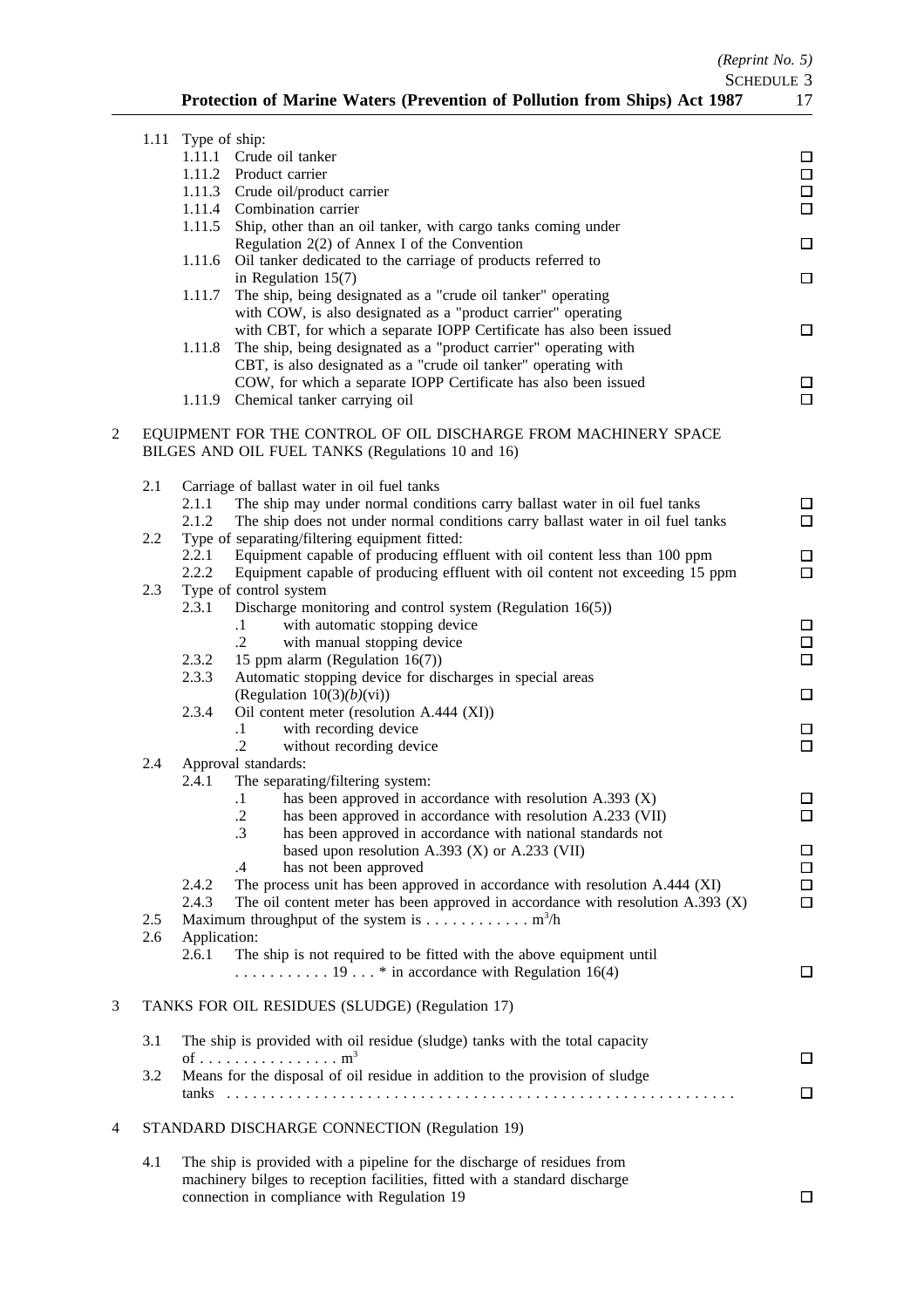5 CONSTRUCTION (Regulations 13, 24 and 25)

| In accordance with the requirements of Regulation 13, the ship is<br>5.1 |                                         |                                                                                     |   |
|--------------------------------------------------------------------------|-----------------------------------------|-------------------------------------------------------------------------------------|---|
|                                                                          | 5.1.1                                   | Required to be provided with SBT, PL and COW                                        |   |
|                                                                          | Required to be provided with SBT and PL |                                                                                     |   |
|                                                                          | 5.1.3                                   | Required to be provided with SBT                                                    | П |
|                                                                          |                                         | * Insert the date three years after the date of entry into force of the Convention. |   |
|                                                                          | 5.1.4                                   | Required to be provided with SBT, CBT or COW                                        |   |
| Required to be provided with SBT or CBT<br>5.1.5                         |                                         |                                                                                     |   |
|                                                                          | 5.1.6                                   | Not required to comply with the requirements of Regulation 13                       |   |
| Segregated ballast tanks (SBT)<br>5.2                                    |                                         |                                                                                     |   |
|                                                                          | 5.2.1                                   | The ship is provided with SBT in compliance with Regulation 13                      |   |
|                                                                          | 5.2.2                                   | The ship is provided with SBT which are arranged in protective                      |   |
|                                                                          |                                         | locations (PL) in compliance with Regulation 13E                                    |   |
|                                                                          | 5.2.3                                   | SBT are distributed as follows:                                                     |   |
|                                                                          |                                         |                                                                                     |   |



5.3 Dedicated clean ballast tanks (CBT)

5.3.1 The ship is provided with CBT in compliance with Regulation 13A,

- and may operate:
	- .1 as a product carrier
	- $\therefore$  as a crude oil tanker until  $\therefore$  ... . . . . . . . . . \*

\* Insert the date two years or four years after the date of entry into force of the Convention as appropriate. 5.3.2 CBT are distributed as follows:

| Tank | Volume $(m^3)$ | Tank  | Volume $(m^3)$ |
|------|----------------|-------|----------------|
|      |                |       |                |
|      |                |       |                |
|      |                |       |                |
|      |                |       |                |
|      |                | Total |                |

- 5.3.3 The ship has been supplied with a valid Dedicated Clean Ballast Tank Operation Manual, which is dated
- 5.3.4 The ship has common piping and pumping arrangements for ballasting the CBT and handling cargo oil
- 5.3.5 The ship has separate independent piping and pumping arrangements for ballasting the CBT
- 5.4 Crude oil washing (COW)
	- 5.4.1 The ship is equipped with a COW system in compliance with Regulation 13B
	- 5.4.2 The ship is equipped with a COW system in compliance with Regulation 13B except that the effectiveness of the system has not been confirmed in accordance with Regulation 13(6) and paragraph 4.2.10 of the Revised COW Specifications (resolution A.446 (XI))
	- 5.4.3 The ship has been supplied with a valid Crude Oil Washing Operations and Equipment Manual, which is dated
	- 5.4.4 The ship is not required to be but is equipped with COW in compliance with the safety aspects of Revised COW Specifications (resolution A.446 (XI))

 $\Box$  $\Box$ 

 $\Box$ 

 $\Box$ 

 $\Box$ 

 $\Box$ 

 $\Box$ 

 $\Box$ 

 $\Box$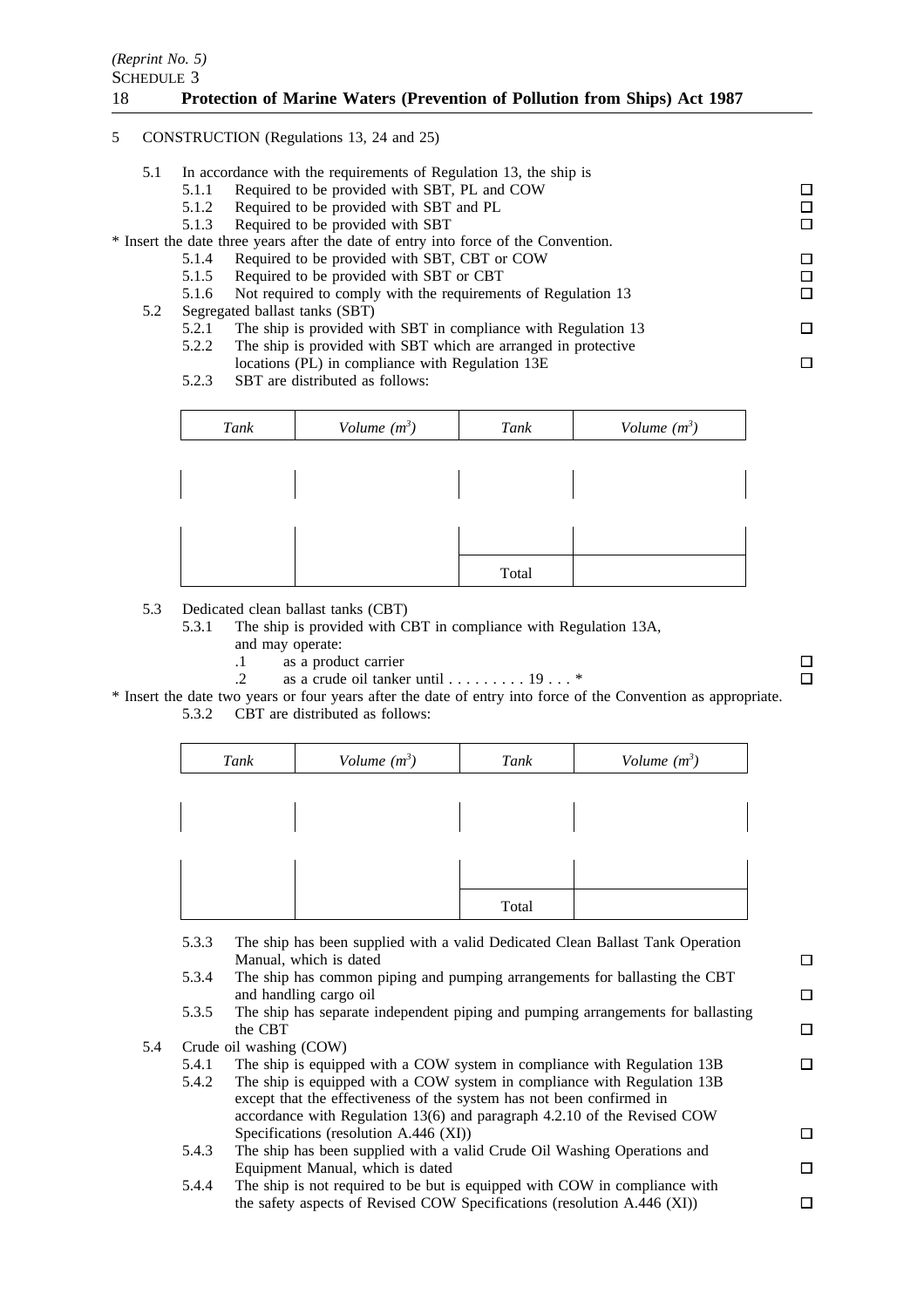|   | 5.5 | 5.5.1      | Exemption from Regulation 13:<br>The ship is solely engaged in trade between                                                                          |        |
|---|-----|------------|-------------------------------------------------------------------------------------------------------------------------------------------------------|--------|
|   |     |            | in accordance with Regulation 13C is therefore exempted from the<br>requirements of Regulation 13                                                     | $\Box$ |
|   |     | 5.5.2      | The ship is operating with special ballast arrangements in accordance with                                                                            |        |
|   | 5.6 |            | Regulation 13D and is therefore exempted from the requirements of Regulation 13<br>Limitation of size and arrangements of cargo tanks (Regulation 24) | $\Box$ |
|   |     | 5.6.1      | The ship is required to be constructed according to, and complies with, the                                                                           |        |
|   |     |            | requirements of Regulation 24                                                                                                                         | $\Box$ |
|   |     | 5.6.2      | The ship is required to be constructed according to, and complies with, the                                                                           |        |
|   |     |            | requirements of Regulation 24(4) (see Regulation $2(2)$ )                                                                                             | $\Box$ |
|   | 5.7 |            | Subdivision and stability (Regulation 25)                                                                                                             |        |
|   |     | 5.7.1      | The ship is required to be constructed according to, and complies with, the<br>requirements of Regulation 25                                          | $\Box$ |
|   |     | 5.7.2      | Information and data required under Regulation $25(5)$ in an approved form have                                                                       |        |
|   |     |            | been supplied to the ship                                                                                                                             | $\Box$ |
| 6 |     |            | RETENTION OF OIL ON BOARD (Regulation 15)                                                                                                             |        |
|   | 6.1 |            | Oil discharge monitoring and control system                                                                                                           |        |
|   |     | 6.1.1      | The ship comes under category $\dots \dots \dots$ oil tanker as defined in                                                                            |        |
|   |     |            | resolution A.496 (XII)                                                                                                                                | ⊔      |
|   |     | 6.1.2      | The system comprises:                                                                                                                                 |        |
|   |     |            | control unit<br>$\cdot$ 1                                                                                                                             | $\Box$ |
|   |     |            | $\cdot$ .2<br>computing unit                                                                                                                          | $\Box$ |
|   |     | 6.1.3      | $\cdot$ 3<br>calculating unit<br>The system is:                                                                                                       | $\Box$ |
|   |     |            | fitted with a starting interlock<br>.1                                                                                                                | $\Box$ |
|   |     |            | $\cdot$<br>fitted with automatic stopping device                                                                                                      | $\Box$ |
|   |     | 6.1.4      | The oil content meter is approved under the terms of resolution $A.393(X)$                                                                            |        |
|   |     |            | suitable for:                                                                                                                                         |        |
|   |     |            | $\cdot$ 1<br>crude oil                                                                                                                                | $\Box$ |
|   |     |            | $\cdot$ .2<br>black products                                                                                                                          | $\Box$ |
|   |     |            | $\cdot$ 3<br>white products                                                                                                                           | $\Box$ |
|   |     | 6.1.5      | The ship has been supplied with an operations manual for the oil discharge<br>monitoring and control system                                           | $\Box$ |
|   |     | 6.1.6      | The ship is not required to be fitted with an oil discharge monitoring and                                                                            |        |
|   |     |            | control system, until 19 * in accordance with Regulation 15(1)                                                                                        | $\Box$ |
|   | 6.2 | Slop tanks |                                                                                                                                                       |        |
|   |     | 6.2.1      | The ship is provided with  dedicated slop $tank(s)$ with the total capacity                                                                           |        |
|   |     |            | of m <sup>3</sup> which is % of the oil carrying capacity, in accordance with:                                                                        |        |
|   |     |            | Regulation $15(2)(c)$<br>$\cdot$ 1                                                                                                                    | $\Box$ |
|   |     |            | $\cdot$<br>Regulation $15(2)(c)(i)$                                                                                                                   | $\Box$ |
|   |     |            | $\cdot$ 3<br>Regulation $15(2)(c)(ii)$                                                                                                                | $\Box$ |
|   |     | 6.2.2      | .4<br>Regulation $15(2)(c)(iii)$<br>Cargo tanks have been designated as slop tanks                                                                    |        |
|   |     | 6.2.3      | The ship is not required to be provided with slop tank arrangements                                                                                   |        |
|   |     |            | until 19 $*$ in accordance with Regulation 15(1)                                                                                                      | $\Box$ |
|   | 6.3 |            | Oil/water interface detectors                                                                                                                         |        |
|   |     |            | * Insert the date three years after the date of entry into force of the Convention.                                                                   |        |
|   |     | 6.3.1      | The ship is provided with oil/water interface detectors approved under the terms                                                                      |        |
|   |     |            | of resolution MEPC.5 (XIII)                                                                                                                           | $\Box$ |
|   | 6.4 |            | Exemptions from Regulation 15                                                                                                                         |        |
|   |     | 6.4.1      | The ship is exempted from the requirements of Regulation $15(1)$ , (2) and (3)                                                                        |        |
|   |     | 6.4.2      | in accordance with Regulation $15(7)$<br>The ship is exempted from the requirements of Regulation $15(1)$ , (2) and (3)                               | $\Box$ |
|   |     |            | in accordance with Regulation $2(2)$                                                                                                                  | $\Box$ |
|   |     |            |                                                                                                                                                       |        |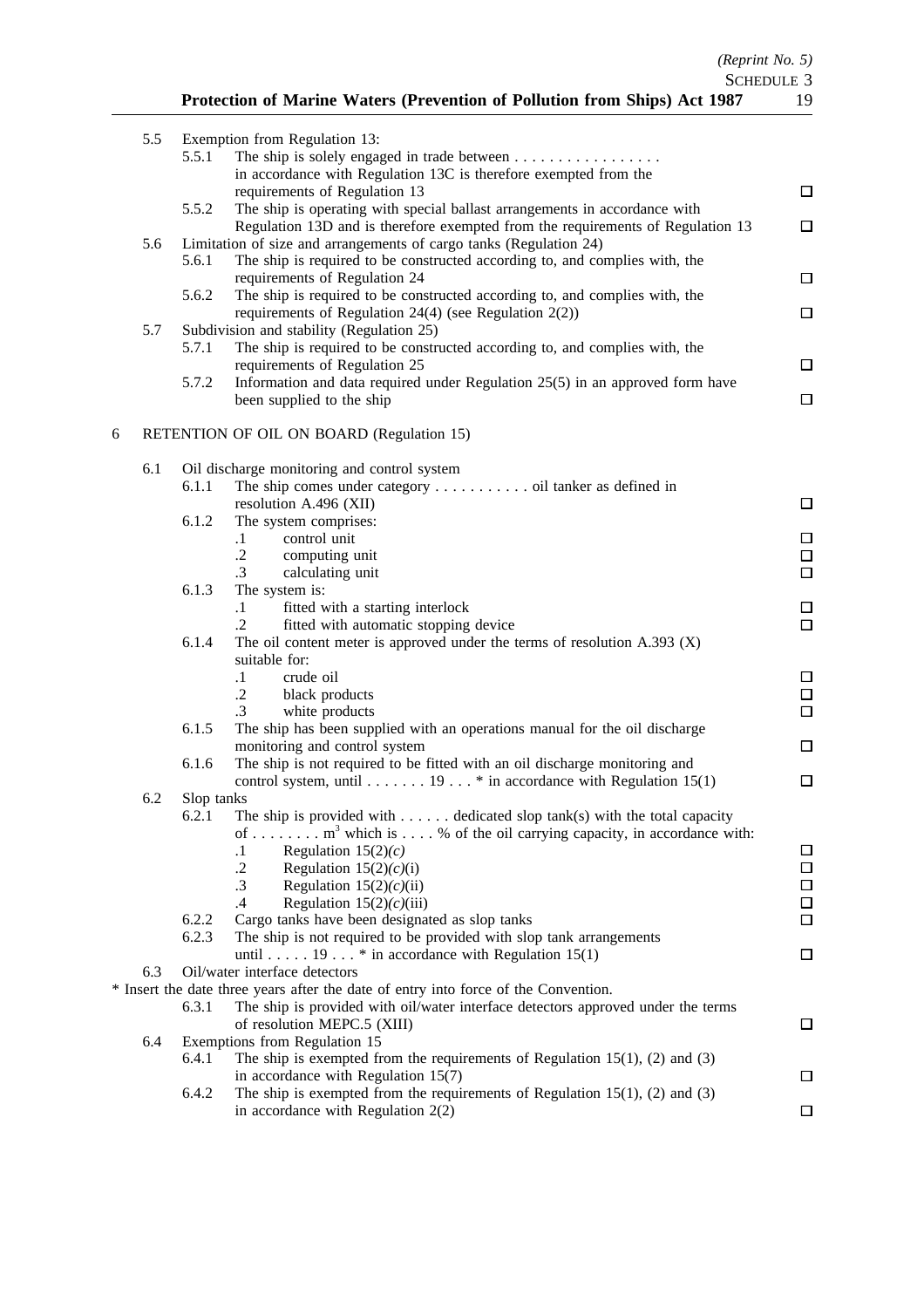# 7 PUMPING, PIPING AND DISCHARGE ARRANGEMENTS (Regulation 18)

|    | 7.1 | The overboard discharge outlets for segregated ballast are located:<br>above the waterline<br>7.1.1                                                                                                                                 | □      |
|----|-----|-------------------------------------------------------------------------------------------------------------------------------------------------------------------------------------------------------------------------------------|--------|
|    |     | below the waterline<br>7.1.2                                                                                                                                                                                                        | $\Box$ |
|    | 7.2 | The overboard discharge outlets, other than the discharge manifold, for clean ballast<br>are located:**                                                                                                                             |        |
|    |     | ** Only those outlets which can be monitored are to be indicated.                                                                                                                                                                   |        |
|    |     | 7.2.1<br>above the waterline                                                                                                                                                                                                        | $\Box$ |
|    |     | 7.2.2<br>below the waterline                                                                                                                                                                                                        | $\Box$ |
|    | 7.3 | The overboard discharge outlets, other than the discharge manifold, for dirty ballast<br>are located:**                                                                                                                             |        |
|    |     | 7.3.1<br>above the waterline                                                                                                                                                                                                        | □      |
|    |     | 7.3.2<br>below the waterline in conjunction with the part flow arrangements in                                                                                                                                                      |        |
|    |     | compliance with Regulation $18(6)(e)$                                                                                                                                                                                               | $\Box$ |
|    |     | 7.3.3<br>below the waterline                                                                                                                                                                                                        | $\Box$ |
|    | 7.4 | Discharge of oil from cargo pumps and oil lines (Regulation $18(4)$ and $(5)$ ):                                                                                                                                                    |        |
|    |     | Means to drain all cargo pumps and oil lines at the completion of cargo<br>7.4.1<br>discharge:                                                                                                                                      |        |
|    |     | $\cdot$<br>drainings capable of being discharged to a cargo tank or slop tank                                                                                                                                                       | □      |
|    |     | $\cdot$ .2<br>for discharge ashore a special small diameter line is provided                                                                                                                                                        | $\Box$ |
| 8  |     | EQUIVALENT ARRANGEMENTS FOR CHEMICAL TANKERS CARRYING OIL                                                                                                                                                                           |        |
|    | 8.1 | As equivalent arrangements for the carriage of oil by a chemical tanker, the ship is fitted<br>with the following equipment in lieu of slop tanks (paragraph 6.2 above) and oil/water<br>interface detectors (paragraph 6.3 above): |        |
|    |     | oily-water separating equipment capable of producing effluent with oil content<br>8.1.1                                                                                                                                             |        |
|    |     |                                                                                                                                                                                                                                     | $\Box$ |
|    |     | a holding tank with the capacity of $m^3$<br>8.1.2                                                                                                                                                                                  | $\Box$ |
|    |     | 8.1.3<br>a tank for collecting tank washings which is:                                                                                                                                                                              |        |
|    |     | $\cdot$ 1<br>a dedicated tank                                                                                                                                                                                                       | $\Box$ |
|    |     | a cargo tank designated as a collecting tank<br>$\cdot$ 2                                                                                                                                                                           | $\Box$ |
|    |     | 8.1.4<br>a permanently installed transfer pump for overboard discharge of effluent                                                                                                                                                  |        |
|    |     | containing oil through the oily-water separating equipment                                                                                                                                                                          | $\Box$ |
|    | 8.2 | The oily-water separating equipment has been approved under the terms of                                                                                                                                                            |        |
|    |     | resolution $A.393(X)$ and is suitable for the full range of Annex I products                                                                                                                                                        | $\Box$ |
|    | 8.3 | The ship holds a valid Certificate of Fitness for the Carriage of Dangerous Chemicals                                                                                                                                               |        |
|    |     | in Bulk                                                                                                                                                                                                                             | $\Box$ |
| 9  |     | <b>EXEMPTION</b>                                                                                                                                                                                                                    |        |
|    | 9.1 | Exemptions have been granted by the Administration from the requirements of Chapters II<br>and III of Annex I of the Convention in accordance with Regulation $2(4)(a)$ on those                                                    |        |
| 10 |     | <b>EQUIVALENTS</b> (Regulation 3)                                                                                                                                                                                                   |        |
|    |     | 10.1 Equivalents have been approved by the Administration for certain requirements of                                                                                                                                               |        |
|    |     |                                                                                                                                                                                                                                     |        |
|    |     | THIS IS TO CERTIFY that this Record is correct in all respects.                                                                                                                                                                     |        |

Issued at ....................................................................... *(Place of issue of the Record)* . . . . . . . . . . . . . . 19 . . . . . . . . . . . . . . . . . . . . . . . . . . . . . . . . . . . . . . . . . . . . . . . . . . . . . . .

*(Signature of duly authorized officer issuing the Record)*

*(Seal or stamp of the issuing Authority, as appropriate)*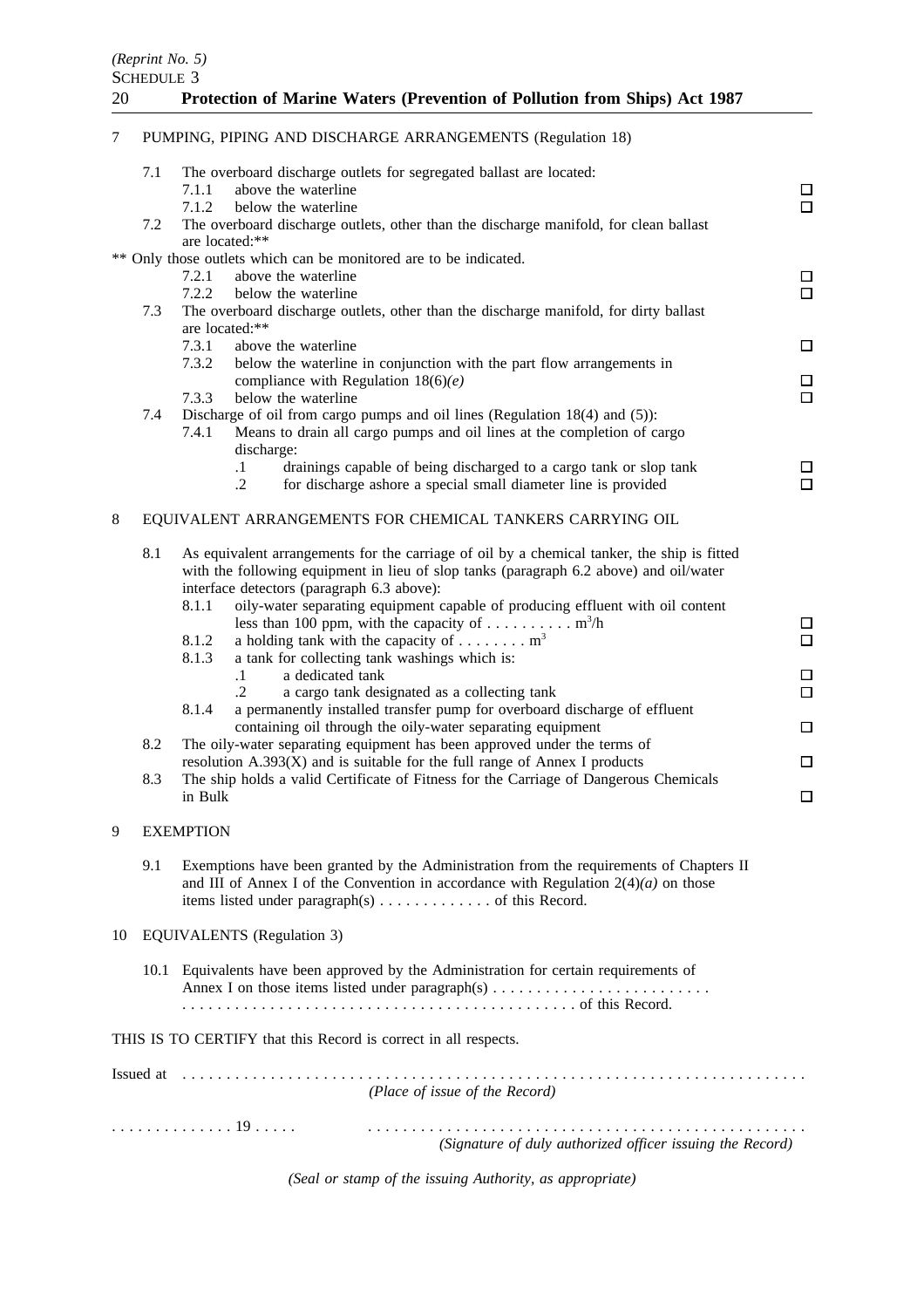### **Appendix III**

*The existing Forms of Oil Record Books and Supplements are replaced by the following forms:*

## **"FORMS OF OIL RECORD BOOKS**

#### **OIL RECORD BOOK**

#### **Part I—Machinery space operations**

(All ships)

Name of ship:

Distinctive number or letters:

Gross tonnage:

Period from: to:

Note: Oil Record Book Part I shall be provided to every oil tanker of 150 tons gross tonnage and above and every ship of 400 tons gross tonnage and above, other than oil tankers, to record relevant machinery space operations. For oil tankers, Oil Record Book Part II shall also be provided to record relevant cargo/ballast operations.

#### **INTRODUCTION**

The following pages of this section show a comprehensive list of items of machinery space operations which are, when appropriate, to be recorded in the Oil Record Book in accordance with Regulation 20 of Annex I of the International Convention for the Prevention of Pollution from Ships, 1973, as modified by the Protocol of 1978 relating thereto (MARPOL 73/78). The items have been grouped into operational sections, each of which is denoted by a letter code.

When making entries in the Oil Record Book, the date, operational code and item number shall be inserted in the appropriate columns and the required particulars shall be recorded chronologically in the blank spaces.

Each completed operation shall be signed for and dated by the officer or officers in charge. Each completed page shall be signed by the master of the ship.

### **LIST OF ITEMS TO BE RECORDED**

#### (A) *BALLASTING OR CLEANING OF OIL FUEL TANKS*

- 1. Identity of tank(s) ballasted.
- 2. Whether cleaned since they last contained oil and, if not type of oil previously carried.
- 3. Position of ship at start of cleaning.
- 4. Position of ship at start of ballasting.

### (B) *DISCHARGE OF DIRTY BALLAST OR CLEANING WATER FROM OIL FUEL TANKS REFERRED TO UNDER SECTION (A)*

- 5. Identity of tank(s).
- 6. Position of ship at start of discharge.
- 7. Position of ship on completion of discharge.
- 8. Ship's speed(s) during discharge.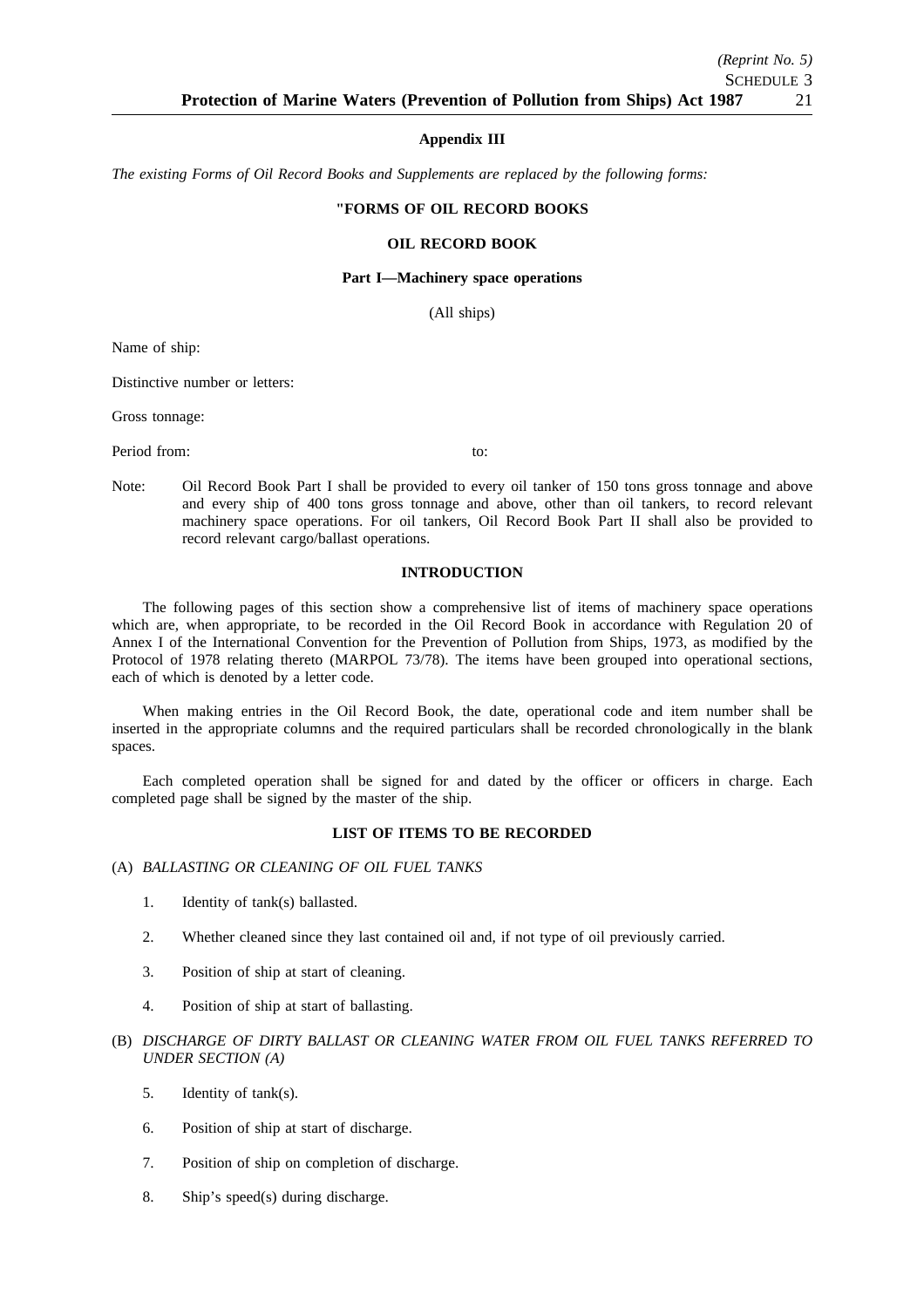- 9. Method of discharge:
	- .1 Through 100 ppm equipment;
	- .2 Through 15 ppm equipment;<br>3 To reception facilities.
	- To reception facilities.
- 10. Quantity discharged.

### (C) *DISPOSAL OF OIL RESIDUES (SLUDGE)*

- 11. Quantity of residue retained on board for disposal.
- 12. Methods of disposal of residue:
	- .1 To reception facilities (identify port);
	- .2 Mixed with bunkers;
	- .3 Transferred to another (other) tank(s) (identify tank(s));<br>.4 Other method (state which).
	- Other method (state which).

### (D) *NON-AUTOMATIC DISCHARGE OVERBOARD OR DISPOSAL OTHERWISE OF BILGE WATER WHICH HAS ACCUMULATED IN MACHINERY SPACES*

- 13. Quantity discharged.
- 14. Time of discharge.
- 15. Method of discharge or disposal:
	- .1 Through 100 ppm equipment;
	- .2 Through 15 ppm equipment;<br>3 To reception facilities (identi
	- .3 To reception facilities (identity port);
	- To slop or collecting tank (identify tank).

### (E) *AUTOMATIC DISCHARGE OVERBOARD OR DISPOSAL OTHERWISE OF BILGE WATER WHICH HAS ACCUMULATED IN MACHINERY SPACES*

- 16. Time when the system has been put into automatic mode of operation for discharge overboard.
- 17. Time when the system has been put into automatic mode of operation for transfer of bilge water to collecting (slop) tank (identify tank).
- 18. Time when the system has been put to manual operation.
- 19. Method of discharge overboard:
	- .1 Through 100 ppm equipment;
	- .2 Through 15 ppm equipment.

### (F) *CONDITION OF OIL DISCHARGE MONITORING AND CONTROL SYSTEM*

- 20. Time of system failure.
- 21. Time when system has been made operational.
- 22. Reasons for failure.

### (G) *ACCIDENTAL OR OTHER EXCEPTIONAL DISCHARGES OF OIL*

- 23. Time of occurrence.
- 24. Place or position of ship at time of occurrence.
- 25. Approximate quantity and type of oil.
- 26. Circumstances of discharge or escape, the reasons therefore and general remarks.
- (H) *ADDITIONAL OPERATIONAL PROCEDURES AND GENERAL REMARKS.*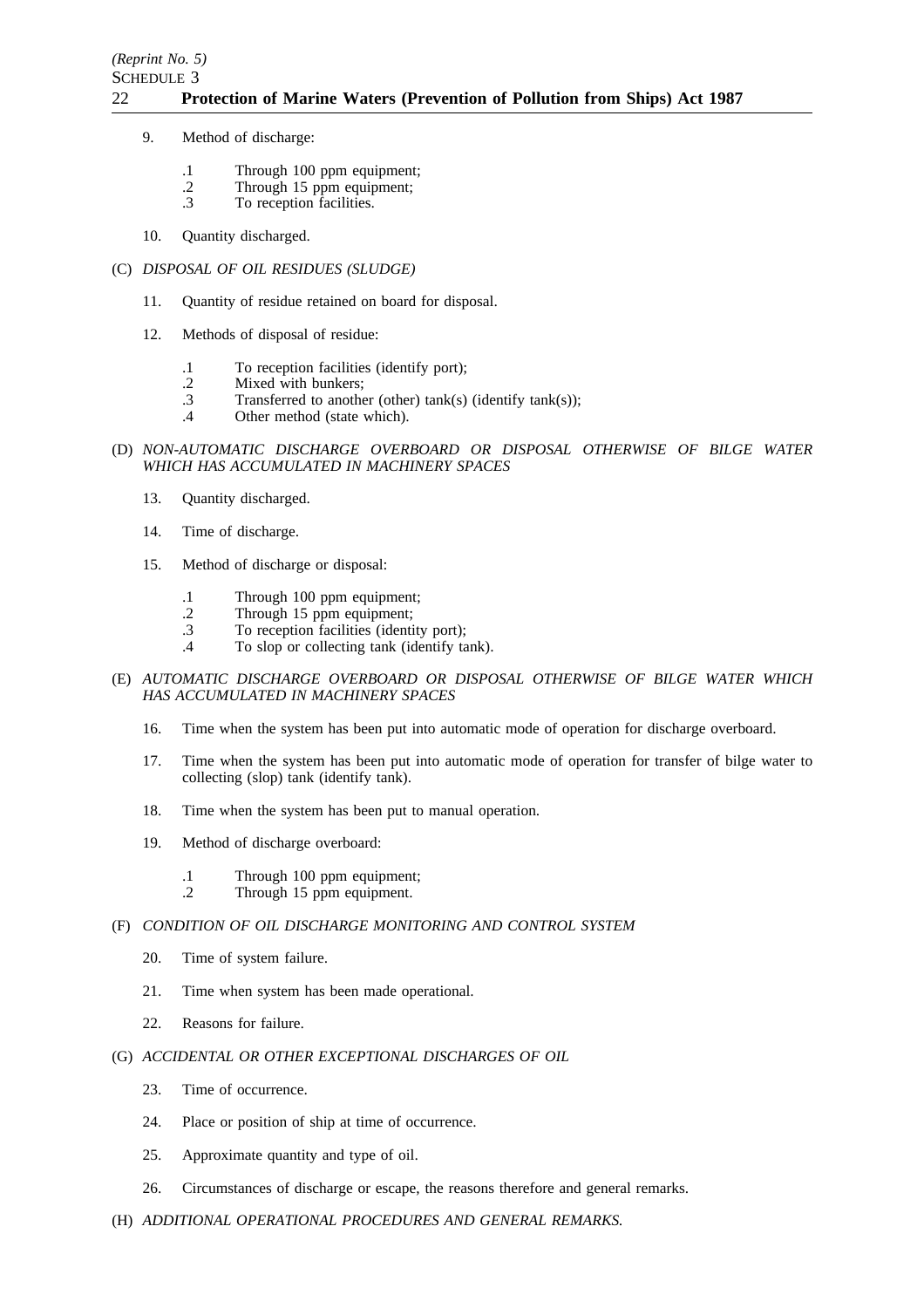|                                                                           | (Reprint No. 5)   |
|---------------------------------------------------------------------------|-------------------|
|                                                                           | <b>SCHEDULE 3</b> |
| Protection of Marine Waters (Prevention of Pollution from Ships) Act 1987 |                   |

SCHEDULE 3—*continued*

NAME OF SHIP: .................................................................

## DISTINCTIVE NUMBER OR LETTERS: ...................................................................

## CARGO/BALLAST OPERATIONS (OIL TANKERS)\*/MACHINERY SPACE OPERATIONS (ALL SHIPS)\*

Signature of Master....................

### **OIL RECORD BOOK**

**Part II—Cargo/ballast operations** (Oil tankers)

| Name of ship:                  |     |  |  |  |  |
|--------------------------------|-----|--|--|--|--|
| Distinctive number or letters: |     |  |  |  |  |
| Gross tonnage:                 |     |  |  |  |  |
| Period from:                   | to: |  |  |  |  |
|                                |     |  |  |  |  |
| DISTINCTIVE NUMBER             |     |  |  |  |  |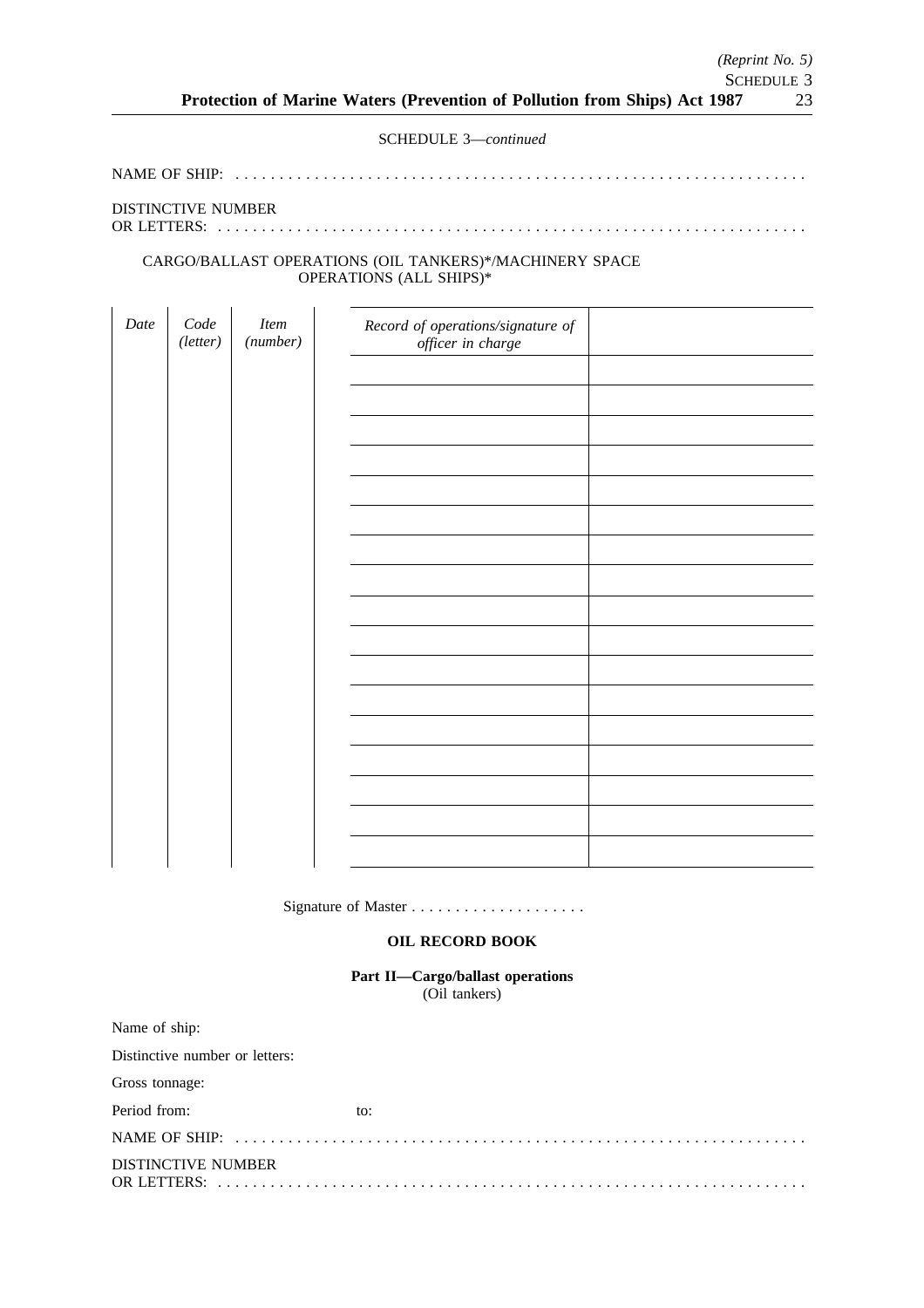#### **INTRODUCTION**

The following pages of this section show a comprehensive list of items of cargo and ballast operations which are, when appropriate, to be recorded in the Oil Record Book in accordance with Regulation 20 of Annex I of the International Convention for the Prevention of Pollution from Ships, 1973, as modified by the Protocol of 1978 relating thereto (MARPOL 73/78). The items have been grouped into operational sections, each of which is denoted by a letter code.

When making entries in the Oil Record Book, the date, operational code and item number shall be inserted in the appropriate columns and the required particulars shall be recorded chronologically in the blank spaces.

Each completed operation shall be signed for and dated by the officer or officers in charge. Each completed page shall be countersigned by the Master of the ship. In respect of the oil tankers engaged in specific trades in accordance with Regulation 13C of Annex I of MARPOL 73/78, appropriate entry in the Oil Record Book shall be endorsed by the competent Port State authority.\*

## **LIST OF ITEMS TO BE RECORDED**

### (A) *LOADING OF OIL CARGO*

- 1. Place of loading.
- 2. Type of oil loaded and identity of tank(s).
- 3. Total quantity of oil loaded.

#### (B) *INTERNAL TRANSFER OF OIL CARGO DURING VOYAGE*

- 4. Identity of tank(s):
	- .1 From:
	- .2 To:
- 5. Was (were) tank(s) in 4 (1) emptied?

#### (C) *UNLOADING OF OIL CARGO*

- 6. Place of unloading.
- 7. Identity of tank(s) unloaded.
- 8. Was (were) tank(s) emptied?

#### (D) *CRUDE OIL WASHING (COW TANKERS ONLY) (To be completed for each tank being crude oil washed)*

- 9. Port where crude oil washing was carried out or ship's position if carried out between two discharge ports.
- 10. Identity of  $tank(s)$  washed.<sup>1</sup>
- 11. Number of machines in use.
- 12. Time of start of washing.
- 13. Washing pattern employed.<sup>2</sup>
- 14. Washing line pressure.
- 15. Time completed or stopped washing.
- 16. State method of establishing that tank(s) was (were) dry.
- 17. Remarks.<sup>3</sup>
- Delete as appropriate.
- Note: Every oil tanker of 150 tons gross tonnage and above shall be provided with Oil Record Book Part II to record relevant cargo/ballast operations. Such a tanker shall also be provided with Oil Record Book Part I to record relevant machinery space operations.
- \* This sentence should only be inserted for the Oil Record Book of a tanker engaged in a specific trade.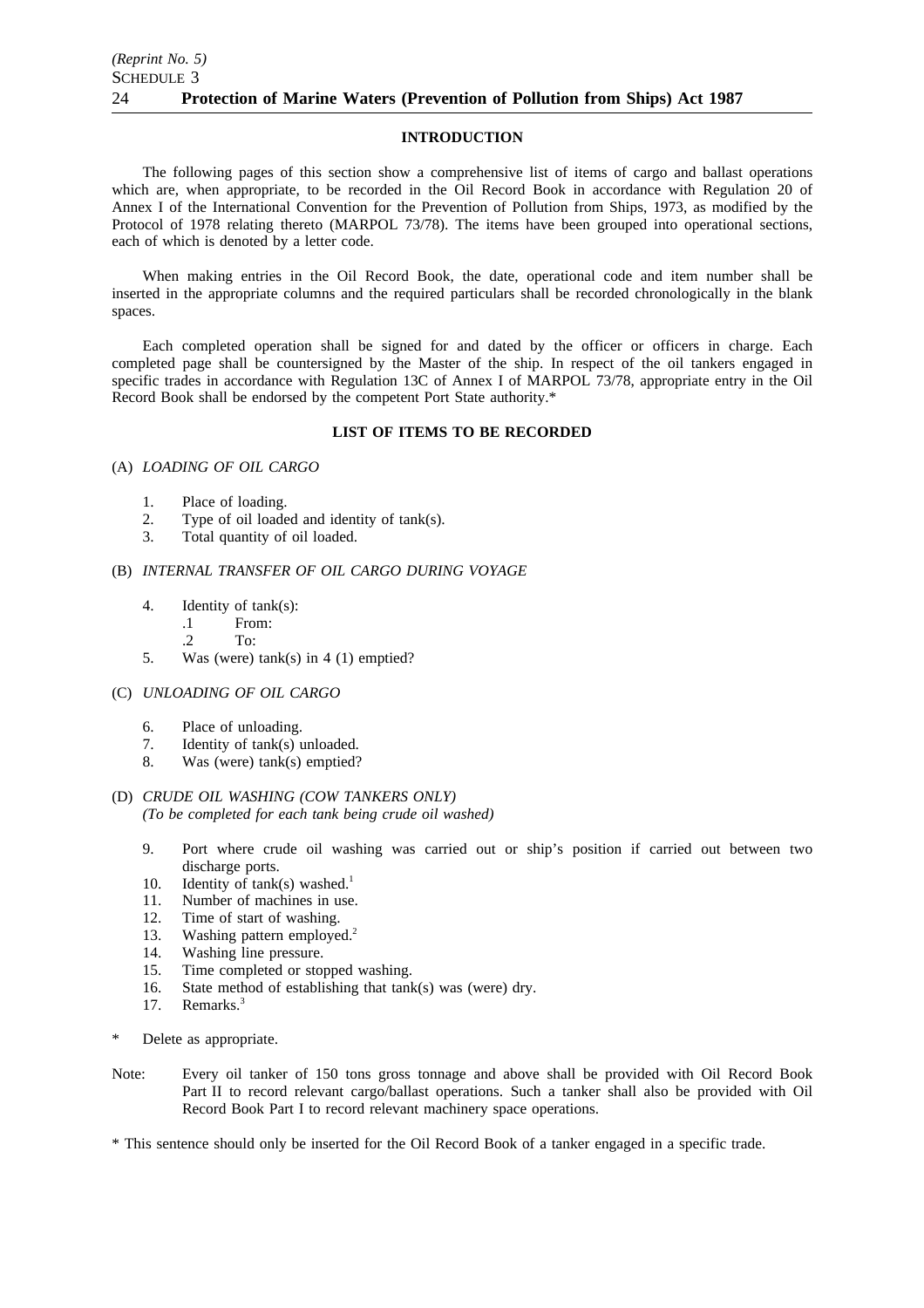- <sup>1</sup> When an individual tank has more machines than can be operated simultaneously, as described in the Operations and Equipment Manual, then the section being crude oil washed should be identified, e.g. No. 2 centre, forward section.
- <sup>2</sup> In accordance with the Operations and Equipment Manual, enter whether single-stage or multi-stage method of washing is employed. If multi-stage method is used, give the vertical arc covered by the machines and the number of times that arc is covered for that particular stage of the programme.
- <sup>3</sup> If the programmes given in the Operations and Equipment Manual are not followed, then the reasons must be given under Remarks.

### (E) *BALLASTING OF CARGO TANKS*

- 18. Identity of tank(s) ballasted.
- 19. Position of ship at start of ballasting.

### (F) *BALLASTING OF DEDICATED CLEAN BALLAST TANKS (CBT TANKERS ONLY)*

- 20. Identity of tank(s) ballasted.<br>21. Position of ship when wate
- Position of ship when water intended for flushing, or port ballast was taken to dedicated clean ballast tank(s).
- 22. Position of ship when pump(s) and lines were flushed to slop tank.
- 23. Quantity of oily water resulting from line flushing transferred to slop tanks (identify slop tank(s)).
- 24. Position of ship when additional ballast water was taken to dedicated clean ballast tank(s).
- 25. Time and position of ship when valves separating the dedicated clean ballast tanks from cargo and stripping lines were closed.
- 26. Quantity of clean ballast taken on board.

## (G) *CLEANING OF CARGO TANKS*

- 27. Identity of tank(s) cleaned.
- 28. Port or ship's position.
- 29. Duration of cleaning.
- 30. Method of cleaning.
- 31. Tank washings transferred to:
	- .1 Reception facilities;
	- .2 Slop tank(s) or cargo tank(s) designated as slop tank(s) (identify tank(s)).
- <sup>4</sup> Hand hosing, machine washing and/or chemical cleaning. Where chemically cleaned, the chemical concerned and amount used should be stated.

## (H) *DISCHARGE OF DIRTY BALLAST*

- 32. Identity of tank(s).
- 33. Position of ship at start of discharge into the sea.
- 34. Position of ship on completion of discharge into the sea.
- 35. Quantity discharged into the sea.
- 36. Ship's speed(s) during discharge.
- 37. Was the discharge monitoring and control system in operation during the discharge?
- 38. Was a regular check kept on the effluent and the surface of the water in the locality of the discharge?
- 39. Quantity of oily water transferred to slop tank(s) (identify slop tank(s)).
- 40. Discharged to shore reception facilities (identify port if applicable).

### (I) *DISCHARGE OF WATER FROM SLOP TANKS INTO THE SEA*

- 41. Identity of slop tanks.
- 42. Time of settling from last entry of residues, or
- 43. Time of settling from last discharge.
- 44. Time and position of ship at start of discharge.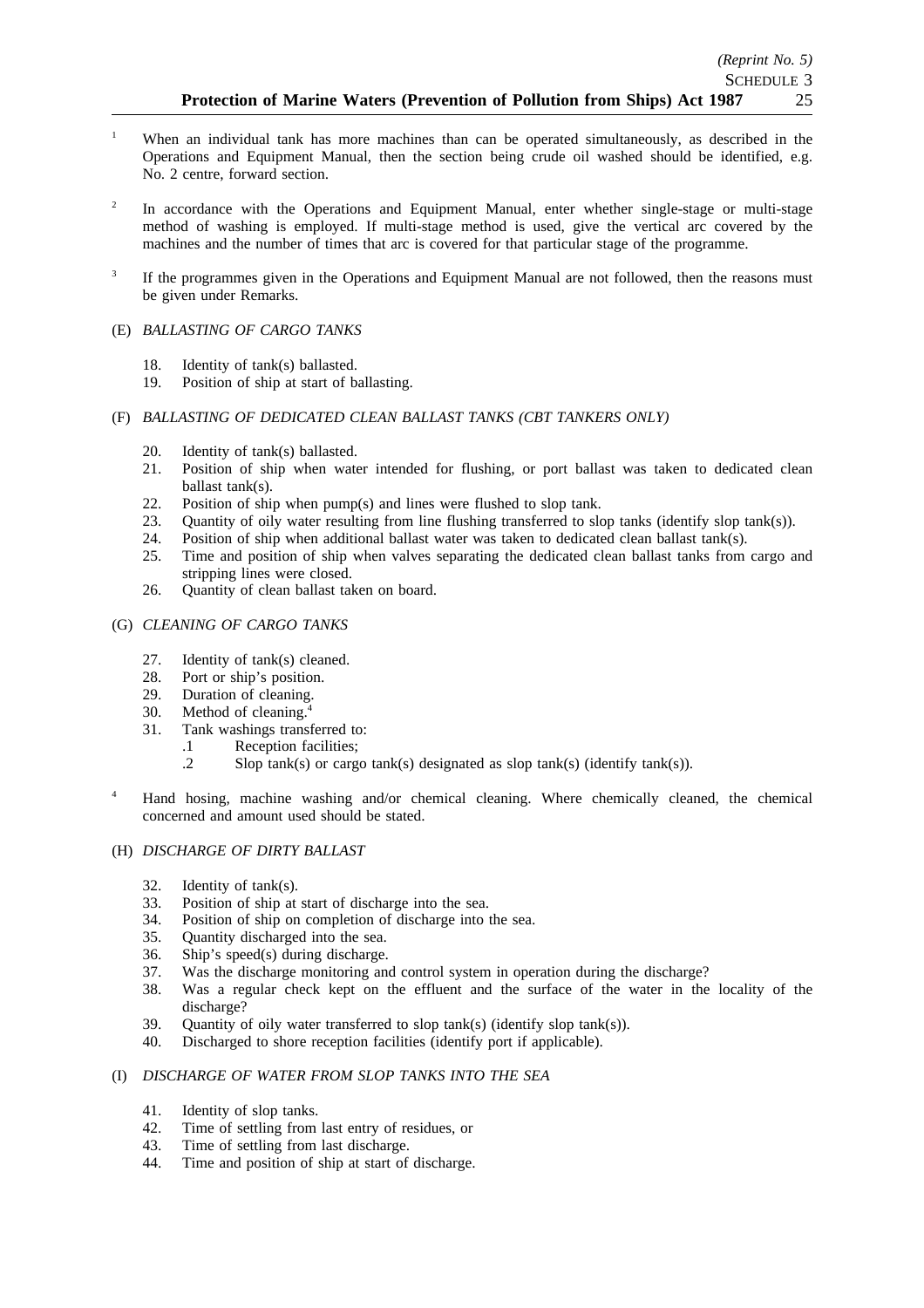- 45. Ullage of total contents at start of discharge.
- 46. Ullage of oil/water interface at start of discharge.
- 47. Bulk quantity discharged and rate of discharge.<br>48. Final quantity discharged and rate of discharge.
- Final quantity discharged and rate of discharge.
- 49. Time and position of ship on completion of discharge.
- 50. Was the discharge monitoring and control system in operation during the discharge?
- 51. Ullage of oil/water interface on completion of discharge.
- 52. Ship's speed(s) during discharge.
- 53. Was a regular check kept on the effluent and the surface of the water in the locality of the discharge?
- 54. Confirm that all applicable valves in the ship's piping system have been closed on completion of discharge from the slop tanks.

# (J) *DISPOSAL OF RESIDUES AND OILY MIXTURES NOT OTHERWISE DEALT WITH*

- 55. Identity of tank(s).
- 56. Quantity disposed of from each tank.
- 57. Method of disposal:
	- .1 To reception facilities (identify port);
	- .2 Mixed with cargo;<br>3 Transferred to anot
	- .3 Transferred to another tank(s) (identify tank(s));<br>4 Other method (state which).
	- Other method (state which).

# (K) *DISCHARGE OF CLEAN BALLAST CONTAINED IN CARGO TANKS*

- 58. Position of ship at start of discharge of clean ballast.
- 59. Identity of tank(s) discharged.
- 60. Was (were) the tank(s) empty on completion?
- 61. Position of ship on completion if different from 58.
- 62. Was a regular check kept on the effluent and the surface of the water in the locality of the discharge?

### (L) *DISCHARGE OF BALLAST FROM DEDICATED CLEAN BALLAST TANKS (CBT TANKERS ONLY)*

- 63. Identity of tank(s) discharged.
- 64. Time and position of ship at start of discharge of clean ballast into the sea.
- 65. Time and position of ship on completion of discharge into the sea.
- 66. Quantity discharged:
- .1 Into the sea; or
	- .2 To reception facility (identify port).
- 67. Was there any indication of oil contamination of the ballast water before or during discharge into the sea?
- 68. Was the discharge monitored by an oil content meter?
- 69. Time and position of ship when valves separating dedicated clean ballast tanks from the cargo and stripping lines were closed on completion of deballasting.

#### (M) *CONDITION OF OIL DISCHARGE MONITORING AND CONTROL SYSTEM*

- 70. Time of system failure.<br>71. Time when system has
- Time when system has been made operational.
- 72. Reasons for failure.

## (N) *ACCIDENTAL OR OTHER EXCEPTIONAL DISCHARGES OF OIL*

- 73. Time of occurrence.
- 74. Port or ship's position at time of occurrence.
- 75. Approximate quantity and type of oil.
- 76. Circumstances of discharge or escape, the reasons therefor and general remarks.
- (O) *ADDITIONAL OPERATIONAL PROCEDURES AND GENERAL REMARKS*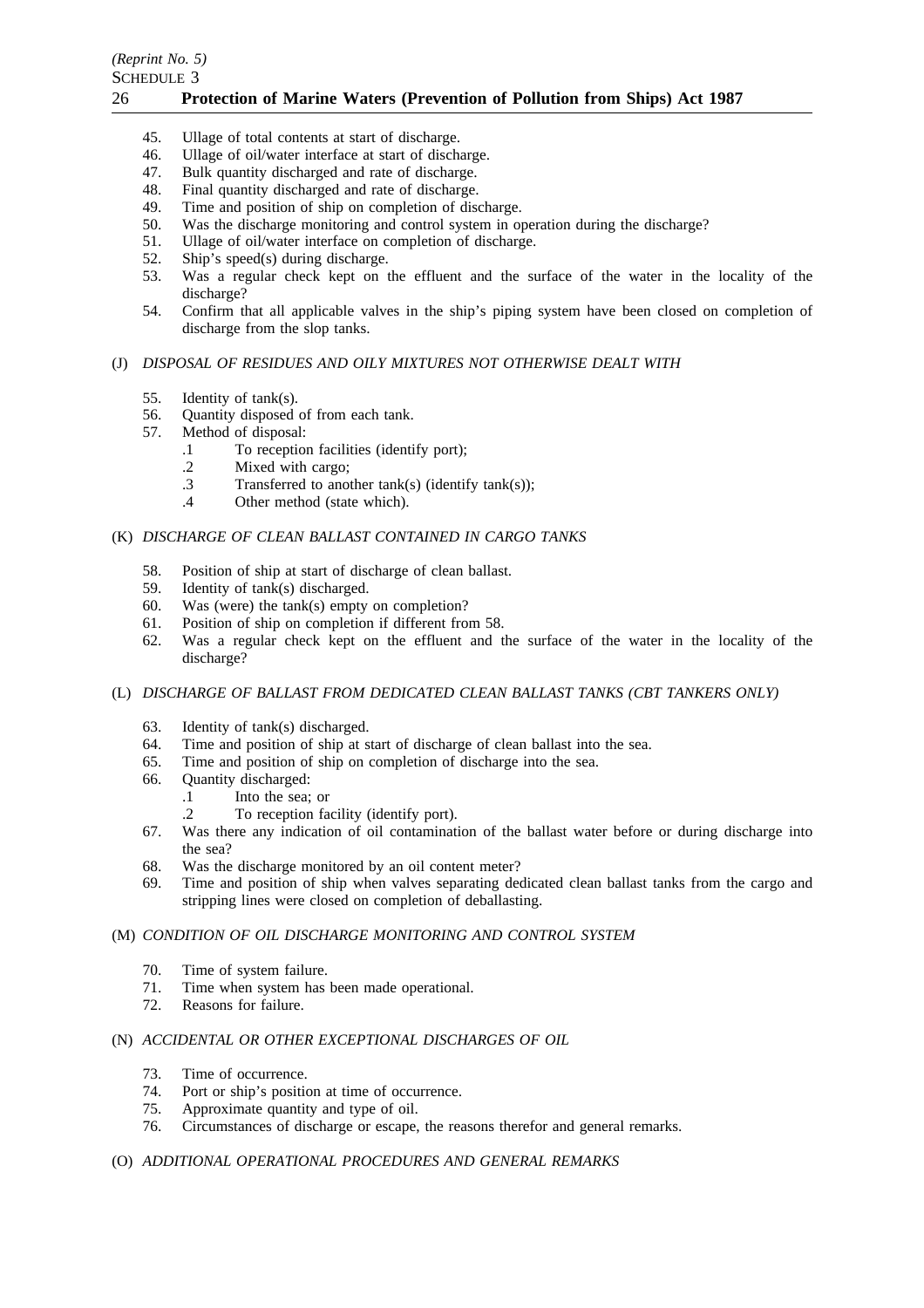# **TANKERS ENGAGED IN SPECIFIC TRADES**

- (P) *LOADING OF BALLAST WATER*
	- 77. Identity of tank(s) ballasted.
	- 78. Position of ship when ballasted.
	- 79. Total quantity of ballast loaded in cubic metres.
	- 80. Remarks.

# (Q) *RE-ALLOCATION OF BALLAST WATER WITHIN THE SHIP*

81. Reasons for re-allocation.

# (R) *BALLAST WATER DISCHARGE TO RECEPTION FACILITY*

- 82. Port(s) where ballast water was discharged.
- 83. Name or designation of reception facility.<br>84. Total quantity of ballast water discharged
- 84. Total quantity of ballast water discharged in cubic metres.<br>85. Date, signature and stamp of port authority official.
- Date, signature and stamp of port authority official.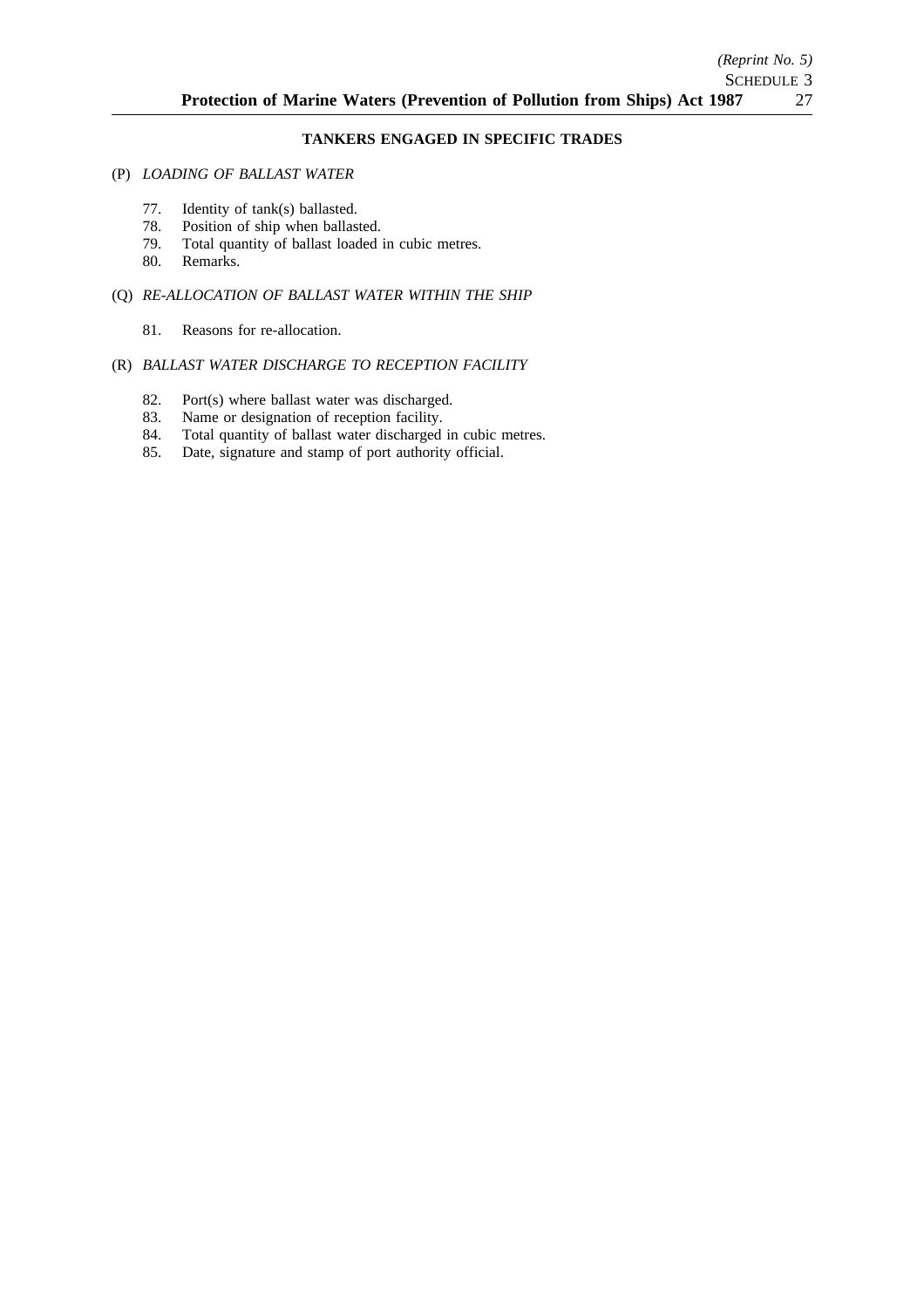# *(Reprint No. 5)* SCHEDULE 3<br>28 Pro 28 **Protection of Marine Waters (Prevention of Pollution from Ships) Act 1987**

NAME OF SHIP: .................................................................

# DISTINCTIVE NUMBER

# OR LETTERS: ...................................................................

# CARGO/BALLAST OPERATIONS (OIL TANKERS)\*/MACHINERY SPACE OPERATIONS (ALL SHIPS)\*

| Date | $Code$<br>(lefter) | $Item$<br>(number) | Record of operations/signature of<br>officer in charge |  |
|------|--------------------|--------------------|--------------------------------------------------------|--|
|      |                    |                    |                                                        |  |
|      |                    |                    |                                                        |  |
|      |                    |                    |                                                        |  |
|      |                    |                    |                                                        |  |
|      |                    |                    |                                                        |  |
|      |                    |                    |                                                        |  |
|      |                    |                    |                                                        |  |
|      |                    |                    |                                                        |  |
|      |                    |                    |                                                        |  |
|      |                    |                    |                                                        |  |
|      |                    |                    |                                                        |  |
|      |                    |                    |                                                        |  |
|      |                    |                    |                                                        |  |
|      |                    |                    |                                                        |  |
|      |                    |                    |                                                        |  |
|      |                    |                    |                                                        |  |
|      |                    |                    |                                                        |  |
|      |                    |                    |                                                        |  |
|      |                    |                    |                                                        |  |



\* Delete as appropriate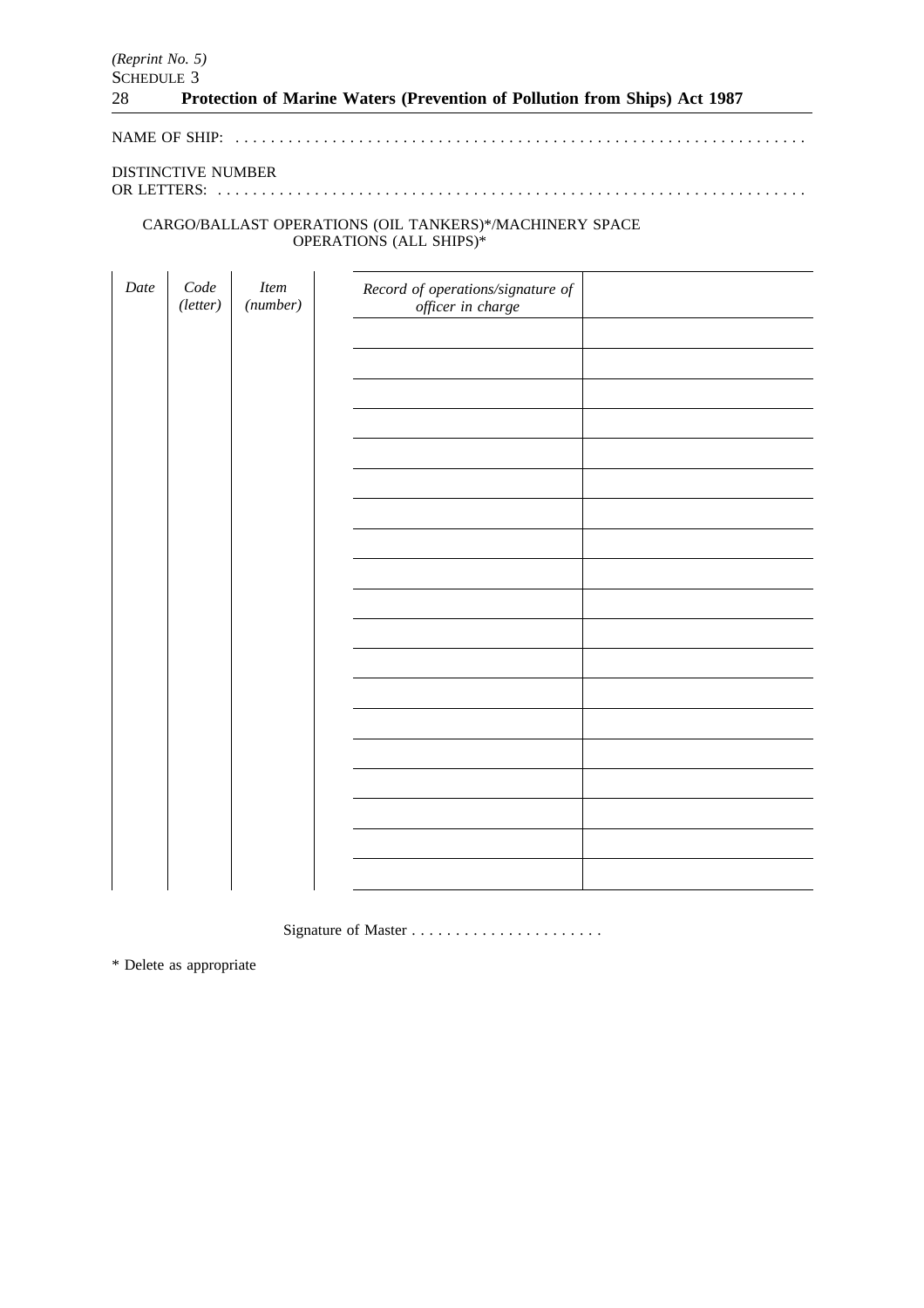#### **SCHEDULE 4**

Section 3

## ADOPTION OF AMENDMENTS TO THE ANNEX OF THE PROTOCOL OF 1978 RELATING TO THE INTERNATIONAL CONVENTION FOR THE PREVENTION OF POLLUTION FROM SHIPS, 1973 (RELATING TO ANNEX II OF THE INTERNATIONAL CONVENTION FOR THE PREVENTION OF POLLUTION FROM SHIPS, 1973 AS MODIFIED BY THE PROTOCOL OF 1978 RELATING THERETO)

#### adopted on 5 December 1985

#### THE MARINE ENVIRONMENT PROTECTION COMMITTEE,

RECALLING Article 38*(a)* of the Convention of the International Maritime Organization concerning the function of the Committee conferred upon it by international conventions for the prevention and control of marine pollution from ships,

NOTING Article 16 of the International Convention for the Prevention of Pollution from Ships, 1973 (herinafter referred to as the "1973 Convention") and Article VI of the Protocol of 1978 relating to the 1973 Convention (hereinafter referred to as the "1978 Protocol") which together specify the amendment procedure of the 1978 Protocol and confers upon the appropriate body of the Organization the function of considering and adopting amendments to the 1973 Convention, as modified by the 1978 Protocol (MARPOL 73/78),

HAVING CONSIDERED at its twenty-second session amendments to the 1978 Protocol proposed and circulated in accordance with article 16(2)*(a)* of the 1973 Convention,

1. ADOPTS in accordance with article 16(2)*(d)* of the 1973 Convention amendments to the Annex of the 1978 Protocol (relating to Annex II of MARPOL 73/78), the text of which is set out in the Annex to the present resolution;

2. DETERMINES in accordance with article 16(2)*(f)*(iii) of the 1973 Convention that the amendments shall be deemed to have been accepted on 5 October 1986 unless prior to this date one third or more of the Parties or the Parties the combined merchant fleets of which constitute fifty per cent or more of the gross tonnage of the world's merchant fleet, have communicated to the Organization their objections to the amendments;

3. INVITES the Parties to note that in accordance with article  $16(2)(g)(ii)$  of the 1973 Convention the amendments shall enter into force on 6 April 1987 upon their acceptance in accordance with paragraph 2 above;

4. REQUESTS the Secretary-General in conformity with article 16(2)*(e)* of the 1973 Convention to transmit to all Parties to the 1978 Protocol certified copies of the present resolution and the text of the amendments contained in the Annex;

5. FURTHER REQUESTS the Secretary-General to transmit to the Members of the Organization which are not Parties to the 1978 Protocol copies of the resolution and its Annex.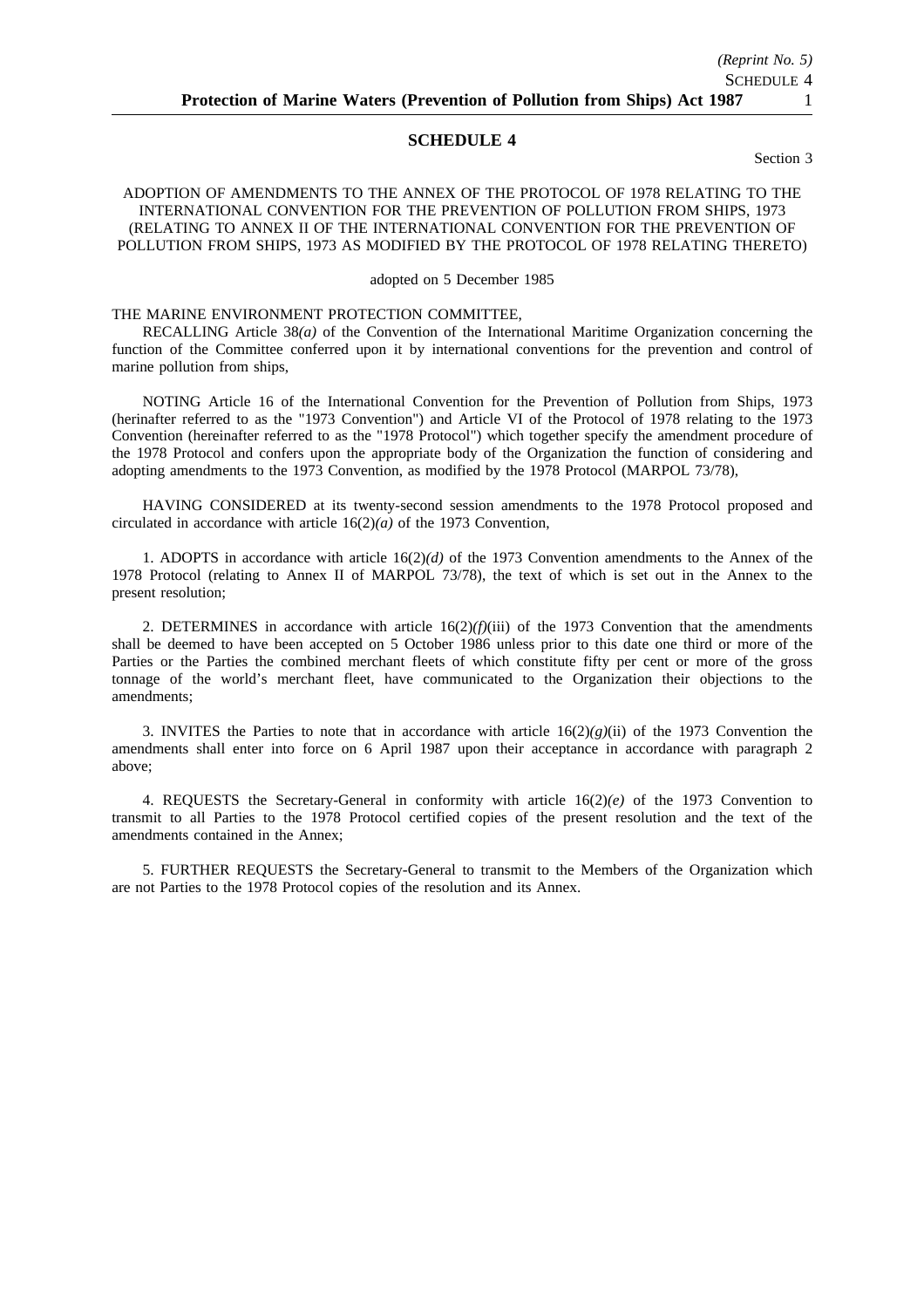#### **Annex**

# **AMENDMENTS TO THE ANNEX OF THE PROTOCOL OF 1978 RELATING TO THE INTERNATIONAL CONVENTION FOR THE PREVENTION OF POLLUTION FROM SHIPS, 1973**

#### **Annex II**

# **REGULATIONS FOR THE CONTROL OF POLLUTION BY NOXIOUS LIQUID SUBSTANCES IN BULK**

#### Regulation 1

#### *Definitions*

## *The following new paragraphs (10) to (14) are added to the existing text:*

"(10) 'International Bulk Chemical Code' means the International Code for the Construction and Equipment of Ships Carrying Dangerous Chemicals in Bulk adopted by the Marine Environment Protection Committee of the Organization by resolution MEPC 19(22), as may be amended by the Organization, provided that such amendments are adopted and brought into force in accordance with the provisions of Article 16 of the present Convention concerning amendment procedures applicable to an Appendix to an Annex.

(11) 'Bulk Chemical Code' means the Code for the Construction and Equipment of Ships Carrying Dangerous Chemicals in Bulk adopted by the Marine Environment Protection Committee of the Organization by resolution MEPC 20(22), as may be amended by the Organization, provided that such amendments are adopted and brought into force in accordance with the provisions of Article 16 of the present Convention concerning amendment procedures applicable to an Appendix to an Annex.

(12) 'Ship constructed' means a ship the keel of which is laid or which is at a similar stage of construction. A ship converted to a chemical tanker, irrespective of the date of construction, shall be treated as a chemical tanker constructed on the date on which such conversion commenced. This conversion provision shall not apply to the modification of a ship which complies with all of the following conditions:

- *(a)* the ship is constructed before 1 July 1986; and
- *(b)* the ship is certified under the Bulk Chemical Code to carry only those products identified by the Code as substances with pollution hazards only.
- (13) 'Similar stage of construction' means the stage at which:
- *(a)* construction identifiable with a specific ship begins; and
- *(b)* assembly of that ship has commenced comprising at least 50 tons or one per cent of the estimated mass of all structural material, whichever is less.

#### Regulation 2

#### *Application*

#### *The following new paragraphs (4), (5), and (6) are added to the existing text:*

"(4) For ships constructed before 1 July 1986, the provisions of Regulation 5 of this Annex in respect of the requirement to discharge below the waterline and maximum concentration in the wake astern of the ship shall apply as from 1 January 1988.

(5) The Administration may allow any fitting, material, appliance or apparatus to be fitted in a ship as an alternative to that required by this Annex if such fitting, material, appliance or apparatus is at least as effective as that required by this Annex. This authority of the Administration shall not extend to the substitution of operational methods to effect the control of discharge of noxious liquid substances as equivalent to those design and construction features which are prescribed by Regulations in this Annex.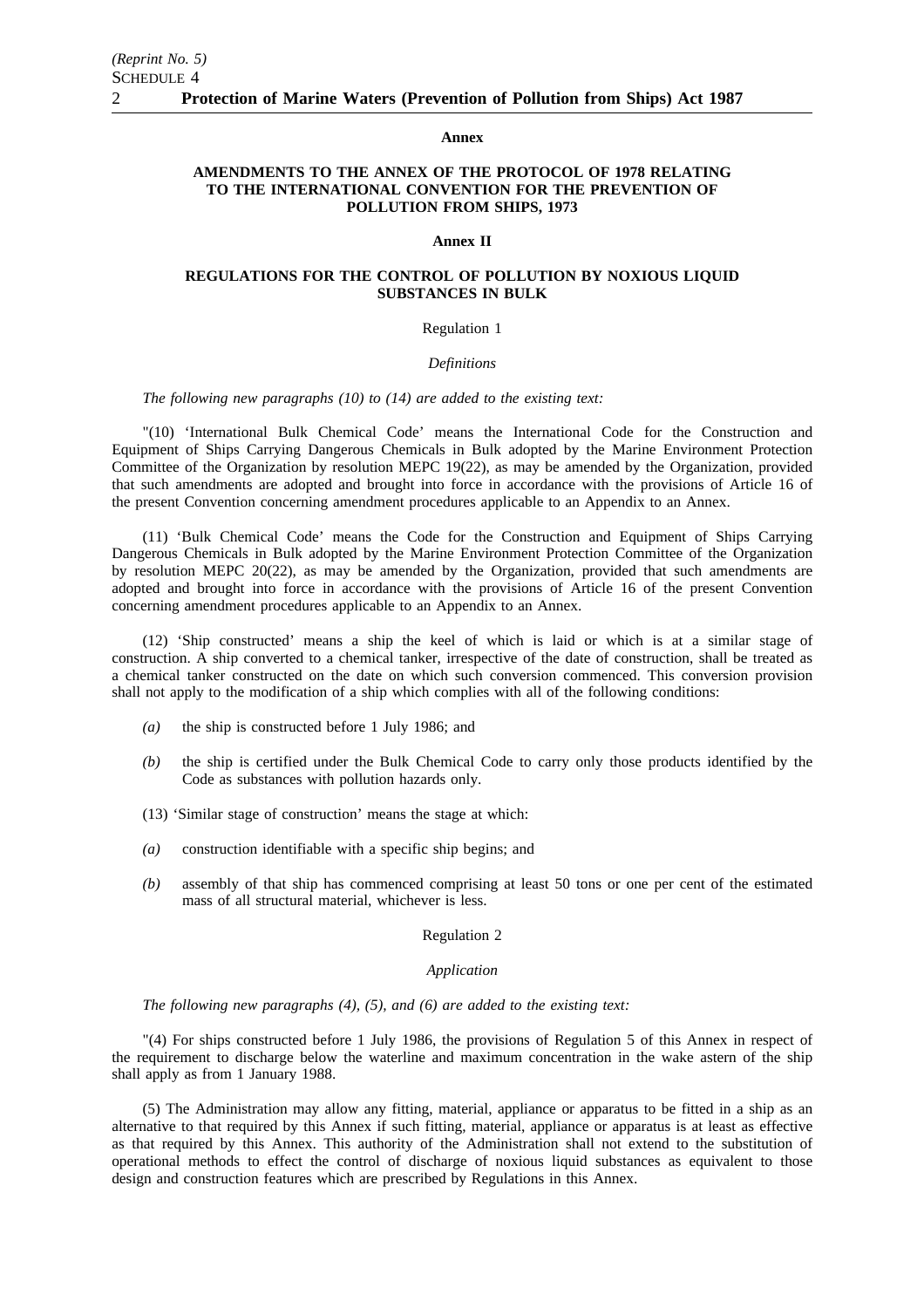(6) The Administration which allows a fitting, material, appliance or apparatus as alternative to that required by this Annex, under paragraph (5) of this Regulation, shall communicate to the Organization for circulation to the Parties to the Convention, particulars thereof, for their information and appropriate action, if any."

#### Regulation 3

*Categorization and Listing of Noxious Liquid Substances*

*In paragraph (1) of the existing text, the phrase "except Regulation 13", is deleted.*

#### Regulation 5

#### *Discharge of Noxious Liquid Substances*

*In paragraph (1) of the existing text of the last sentence before sub-paragraph (a) is replaced by:* "Any water subsequently added to the tank may be discharged into the sea when all the following conditions are satisfied:"

*In paragraph (5) of the existing text of the third sentence is replaced by:* "Any water subsequently introduced into the tank shall be regarded as clean and shall not be subject to paragraph (1), (2), (3) or (4) of this Regulation."

*In paragraph (7) of the existing text of the last sentence before sub-paragraph (a) is replaced by:* "Any water subsequently added to the tank may be discharged into the sea when all the following conditions are satisfied:"

*In paragraph (8) the existing text of paragraph (a) is replaced by:*

"*(a)* the tank has been prewashed in accordance with the procedure approved by the Administration and based on standards developed by the Organization and the resulting tank washings have been discharged to a reception facility."

*In paragraph (10) the third sentence of the existing text is replaced by:* "Any water subsequently introduced into the tank shall be regarded as clean and shall not be subject to paragraph (7), (8) or (9) of this Regulation."

*The following new Regulation 5A is added to the existing text:*

## "Regulation 5A

#### *Pumping, Piping and Unloading Arrangements*

(1) Every ship constructed on or after 1 July 1986 shall be provided with pumping and piping arrangements to ensure, through testing under favourable pumping conditions, that each tank designated for the carriage of a Category B substance does not retain a quantity of residue in excess of 0.1 cubic metres in the tank's associated piping and in the immediate vicinity of that tank's suction point.

- (2)*(a)* Subject to the provisions of sub-paragraph *(b)* of this paragraph, every ship constructed before 1 July 1986 shall be provided with pumping and piping arrangements to ensure, through testing under favourable pumping conditions, that each tank designated for the carriage of a Category B substance does not retain a quantity of residue in excess of 0.3 cubic metres in the tank's associated piping and in the immediate vicinity of that tank's suction point.
	- *(b)* Until 2 October 1994 ships referred to in sub-paragraph *(a)* of this paragraph if not in compliance with the requirements of that sub-paragraph shall, as a minimum, be provided with pumping and piping arrangements to ensure, through testing under favourable pumping conditions and surface residue assessment, that each tank designated for the carriage of a Category B substance does not retain a quantity of residue in excess of 1 cubic metre or 1/3000 of the tank capacity in cubic metres, whichever is greater, in that tank and the associated piping.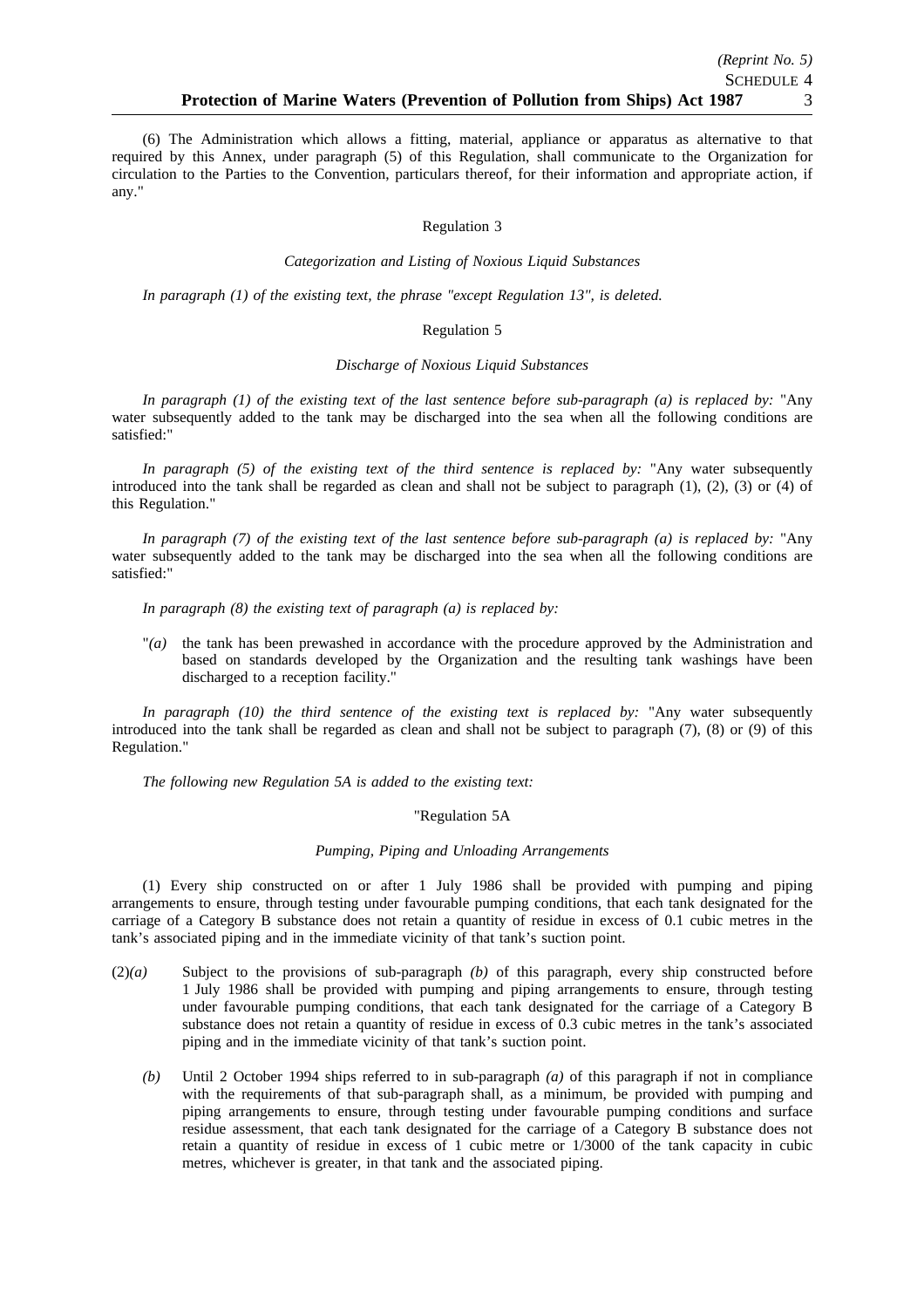(3) Every ship constructed on or after 1 July 1986 shall be provided with pumping and piping arrangements to ensure, through testing under favourable pumping conditions, that each tank designated for the carriage of a Category C substance does not retain a quantity of residue in excess of 0.3 cubic metres in the tank's associated piping and in the immediate vicinity of that tank's suction point.

- (4)*(a)* Subject to the provisions of sub-paragraph *(b)* of this paragraph, every ship constructed before 1 July 1986 shall be provided with pumping and piping arrangements to ensure, through testing under favourable pumping conditions, that each tank designated for the carriage of a Category C substance does not retain a quantity of residue in excess of 0.9 cubic metres in the tank's associated piping and in the immediate vicinity of that tank's suction point.
	- *(b)* Until 2 October 1994 the ships referred to in sub-paragraph *(a)* of this paragraph if not in compliance with the requirements of that sub-paragraph shall as a minimum, be provided with pumping and piping arrangements to ensure, through testing under favourable pumping conditions and surface residue assessment, that each tank designated for the carriage of a Category C substance does not retain a uantity of residue in excess of 3 cubic metres or 1/1000 of the tank capacity in cubic metres, whichever is greater, in that tank and the associated piping.

(5) Pumping conditions referred to in paragraphs (1), (2), (3) and (4) of this Regulation shall be approved by the Administration and based on standards developed by the Organization. Pumping efficiency tests referred to in paragraphs (1), (2), (3) and (4) of this Regulation shall use water as the test medium and shall be approved by the Administration and based on standards developed by the Organization. The residues on cargo tank surfaces, referred to in paragraphs  $(2)(b)$  and  $(4)(b)$  of this Regulation shall be determined based on standards developed by the Organization.

- (6)*(a)* Subject to the provision of sub-paragraph *(b)* of this paragraph, the provisions of paragraphs (2) and (4) of this Regulation need not apply to a ship constructed before 1 July 1986 which is engaged in restricted voyages as determined by the Administration between:
	- (i) ports or terminals within a State Party to the present Convention; or
	- (ii) ports or terminals of States Parties to the present Convention.
	- *(b)* The provisions of sub-paragraph *(a)* of this paragraph shall only apply to a ship constructed before 1 July 1986 if:
		- (i) each time a tank containing Category B or C substances or mixtures is to be washed or ballasted, the tank is washed in accordance with a prewash procedure approved by the Administration and based on Standards developed by the Organization and the tank washings are discharged to a reception facility;
		- (ii) subsequent washings or ballast water are discharged to a reception facility or at sea in accordance with other provisions of this Annex;
		- (iii) the adequacy of the reception facilities at the ports or terminals referred to above, for the purpose of this paragraph, is approved by the Governments of the States Parties to the present Convention within which such ports or terminals are situated;
		- (iv) in the case of ships engaged in voyages to ports or terminals under the jurisdiction of other States Parties to the present Convention, the Administration communicates to the Organization, for circulation to the Parties to the Convention, particulars of the exemption, for their information and appropriate action, if any; and
		- (v) the Certificate required under this Annex is endorsed to the effect that the ship is solely engaged in such restricted voyages.

(7) For a ship whose constructional and operational features are such that ballasting of cargo tanks is not required and cargo tank washing is only required for repair or drydocking, the Administration may allow exemption from the provisions of paragraphs (1), (2), (3) and (4) of this Regulation, provided that all of the following conditions are complied with:

*(a)* the design, construction and equipment of the ship are approved by the Administration, having regard to the service for which it is intended;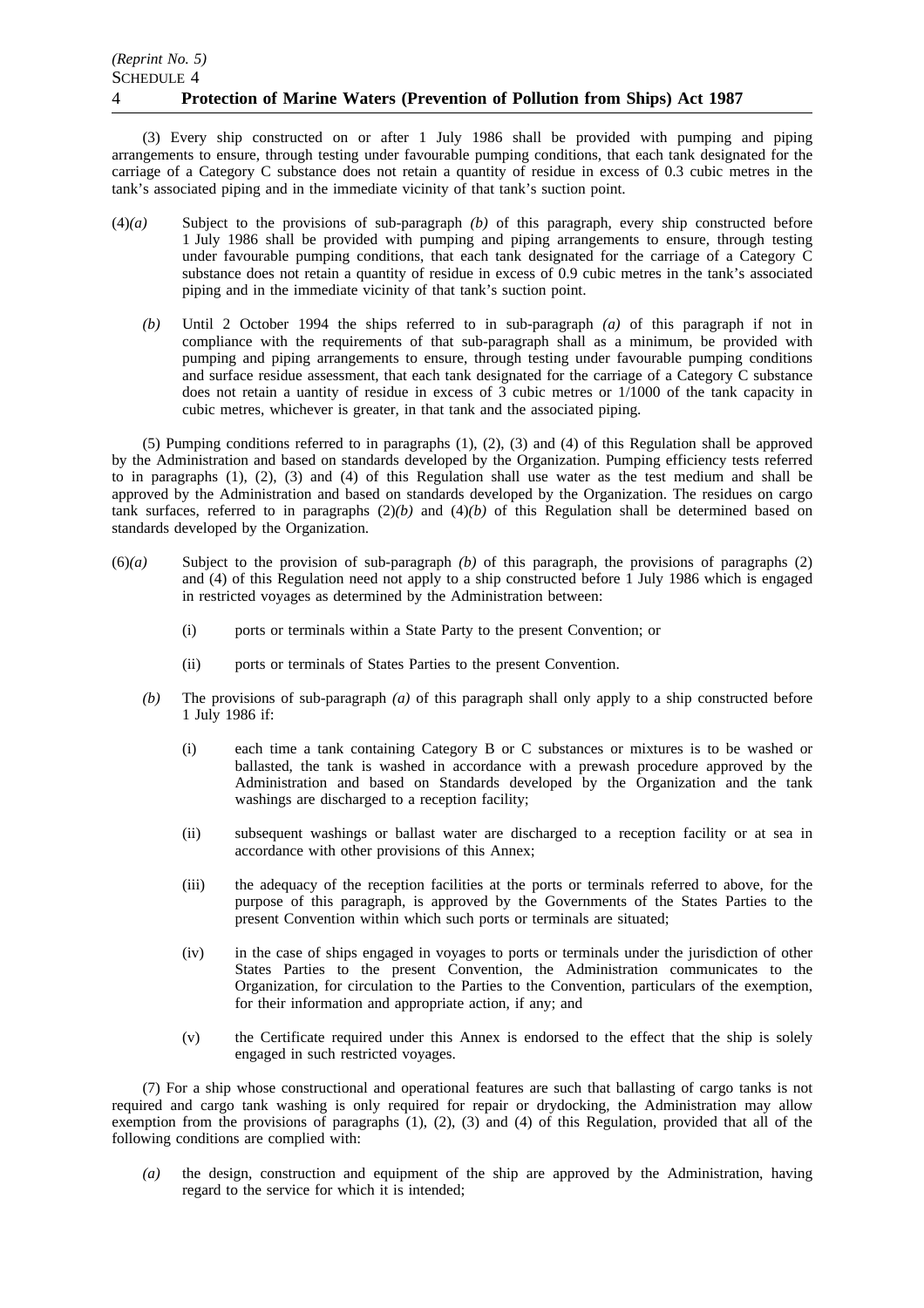*(b)* any effluent from tank washings which may be carried out before a repair or drydocking is discharged to a reception facility, the adequacy of which is ascertained by the Administration;

- *(c)* the Certificate required under this Annex indicates:
	- (i) that each cargo tank is certified for the carriage of only one named substance; and
	- (ii) the particulars of the exemption;
- *(d)* the ship carries a suitable operational manual approved by the Administration; and
- *(e)* in the case of ships engaged in voyages to ports or terminals under the jurisdiction of other States Parties to the present convention, the Administration communicates to the Organization, for circulation to the Parties to the Convention, particulars of the exemption, for their information and appropriate action, if any."

#### Regulation 7

#### *The existing title of this Regulation is replaced by "Reception Facilities and Cargo Unloading Terminal Arrangements"*

*The following new paragraph (3) is added to the existing text:*

"(3) The Government of each Party to the Convention shall undertake to ensure that cargo unloading terminals shall provide arrangements to facilitate stripping of cargo tanks of ships unloading noxious liquid substances at these terminals. Cargo hoses and piping systems of the terminal, containing noxious liquid substances received from ships unloading these substances at the terminal, shall not be drained back to the ship."

*The existing text of paragraph (3) is renumbered as (4) and replaced by the following:*

"(4) Each Party shall notify the Organization, for transmission to the Parties concerned, of any case where facilities required under paragraph (1) or arrangements required under paragraph (3) of this Regulation are alleged to be inadequate."

*The existing text of Regulation 8 is replaced by the following:*

#### "Regulation 8

#### *Measures of Control*

- (1)*(a)* The Government of each party to the Convention shall appoint or authorize surveyors for the purpose of implementing this Regulation. The surveyors shall execute control in accordance with control procedures developed by the Organization.
	- *(b)* The master of a ship carrying noxious liquid substances in bulk shall ensure that the provisions of Regulation 5 and this Regulation have been complied with and that the Cargo Record Book is completed in accordance with Regulation 9 of this Annex whenever operations as referred to in that Regulation take place.
	- *(c)* An exemption referred to in paragraph (2)*(b)*, (5)*(b)*, (6)*(c)* or (7)*(c)* of this Regulation may only be granted by the Government of the receiving Party to a ship engaged in voyages to ports or terminals under the jurisdiction of other States Parties to the present Convention. When such an exemption has been granted, the appropriate entry made in the Cargo Record Book shall be endorsed by the surveyor referred to in sub-paragraph *(a)* of this paragraph.

#### **Category A substances in all areas**

- (2) With respect to Category A substances the following provisions shall apply in all areas:
- *(a)* A tank which has been unloaded shall, subject to the provisions of sub-paragraph *(b)* of this paragraph, be washed in accordance with the requirements of paragraph (3) or (4) of this Regulation before the ship leaves the port of unloading.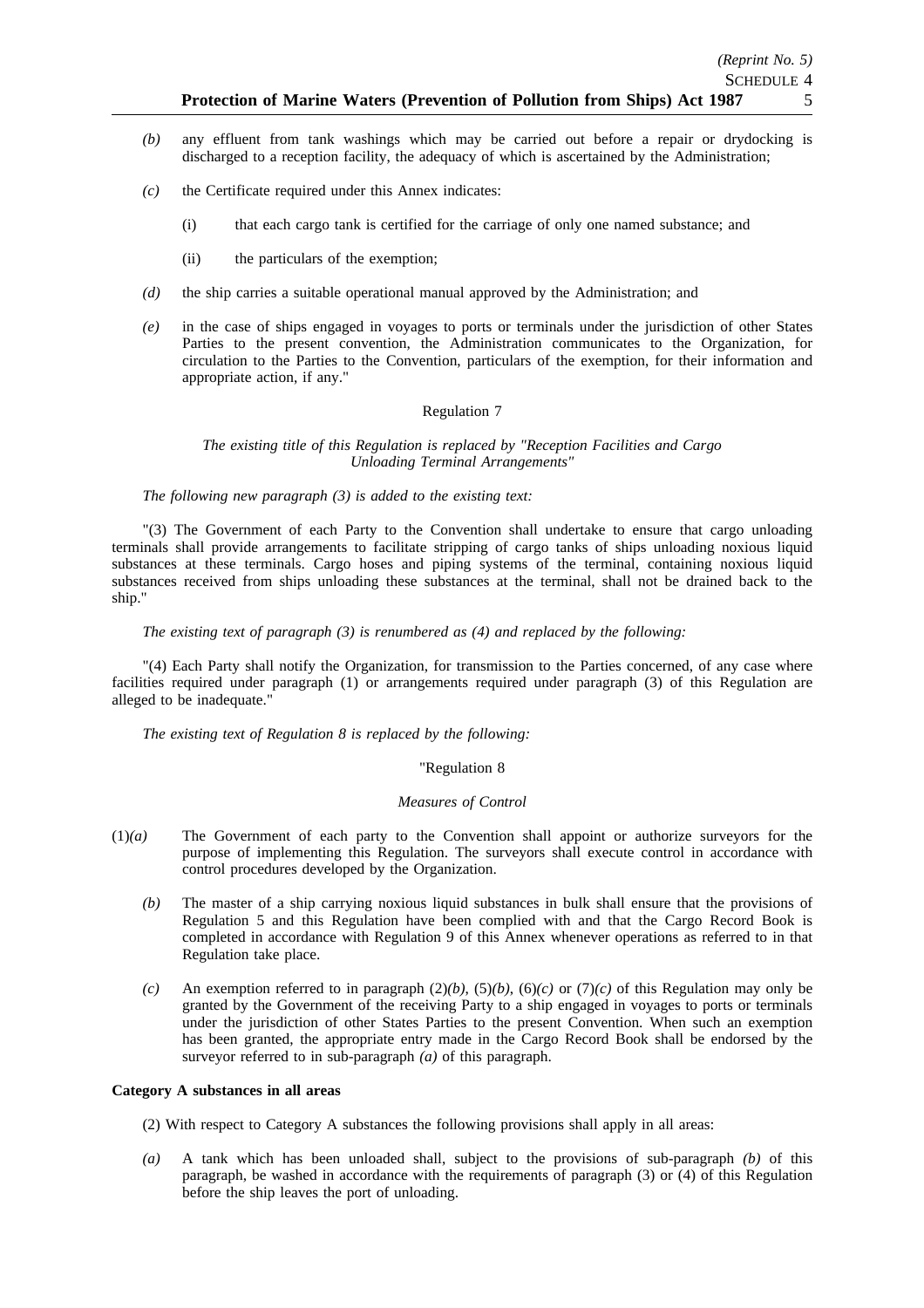- *(b)* At the request of the ship's master, the Government of the receiving Party may exempt the ship from the requirements referred to in sub-paragraph *(a)* of this paragraph, where it is satisfied that:
	- (i) the tank unloaded is to be reloaded with the same substance or another substance compatible with the previous one and that the tank will not be washed or ballasted prior to loading; or
	- (ii) the tank unloaded is neither washed nor ballasted at sea and the provisions of paragraph (3) or (4) of this Regulation are complied with at another port provided that it has been confirmed in writing that a reception facility at that port is available and is adequate for such a purpose; or
	- (iii) the cargo residues will be removed by a ventilation procedure approved by the Administration and based on standards developed by the Organization.

(3) If the tank is to be washed in accordance with sub-paragraph  $(2)(a)$  of this Regulation, the effluent from the tank washing operation shall be discharged to a reception facility at least until the concentration of the substance in the discharge, as indicated by analyses of samples of the effluent taken by the surveyor, has fallen to the residual concentration specified for that substance in Appendix II to this Annex. When the required residual concentration has been achieved, remaining tank washings shall continue to be discharged to the reception facility until the tank is empty. Appropriate entries of these operations shall be made in the Cargo Record Book and endorsed by the surveyor referred to under paragraph (1)*(a)* of this Regulation.

(4) Where the Government of the receiving party is satisfied that it is impracticable to measure the concentration of the substance in the effluent without causing undue delay to the ship, that Party may accept an alternative procedure as being equivalent to paragraph (3) of this Regulation provided that:

- *(a)* The tank is prewashed in accordance with a procedure approved by the Administration and based on standards developed by the Organization; and
- *(b)* The surveyor referred to under paragraph (1)*(a)* certifies in the Cargo Record Book that:
	- (i) the tank, its pump and piping systems have been emptied; and
	- (ii) the prewash has been carried out in accordance with the prewash procedure approved by the Administration for that tank and that substance; and
	- (iii) the tank washings resulting from such prewash have been discharged to a reception facility and the tank is empty.

#### **Category B and C substances outside Special Areas**

(5) With respect to Category B and C substances, the following provisions shall apply outside Special Areas:

- *(a)* A tank which has been unloaded shall, subject to the provisions of sub-paragraph *(b)* of this paragraph, be prewashed before the ship leaves the port of unloading, whenever;
	- (i) the substance unloaded is identified in the standards developed by the Organization as resulting in a residue quantity exceeding the maximum quantity which may be discharged into the sea under Regulation 5(2) or (3) of this Annex in case of Category B or C substances respectively; or
	- (ii) the unloading is not carried out in accordance with the pumping conditions for the tank approved by the Administration and based on standards developed by the Organization as referred to under Regulation 5A(5) of this Annex, unless alternative measures are taken to the satisfaction of the surveyor referred to in paragraph  $(1)(a)$  of this Regulation, to remove the cargo residues from the ship to quantities specified in Regulation 5A of this Annex as applicable.

The prewash procedure used shall be approved by the Administration and based on standards developed by the Organization and the resulting tank washings shall be discharged to a reception facility at the port of unloading.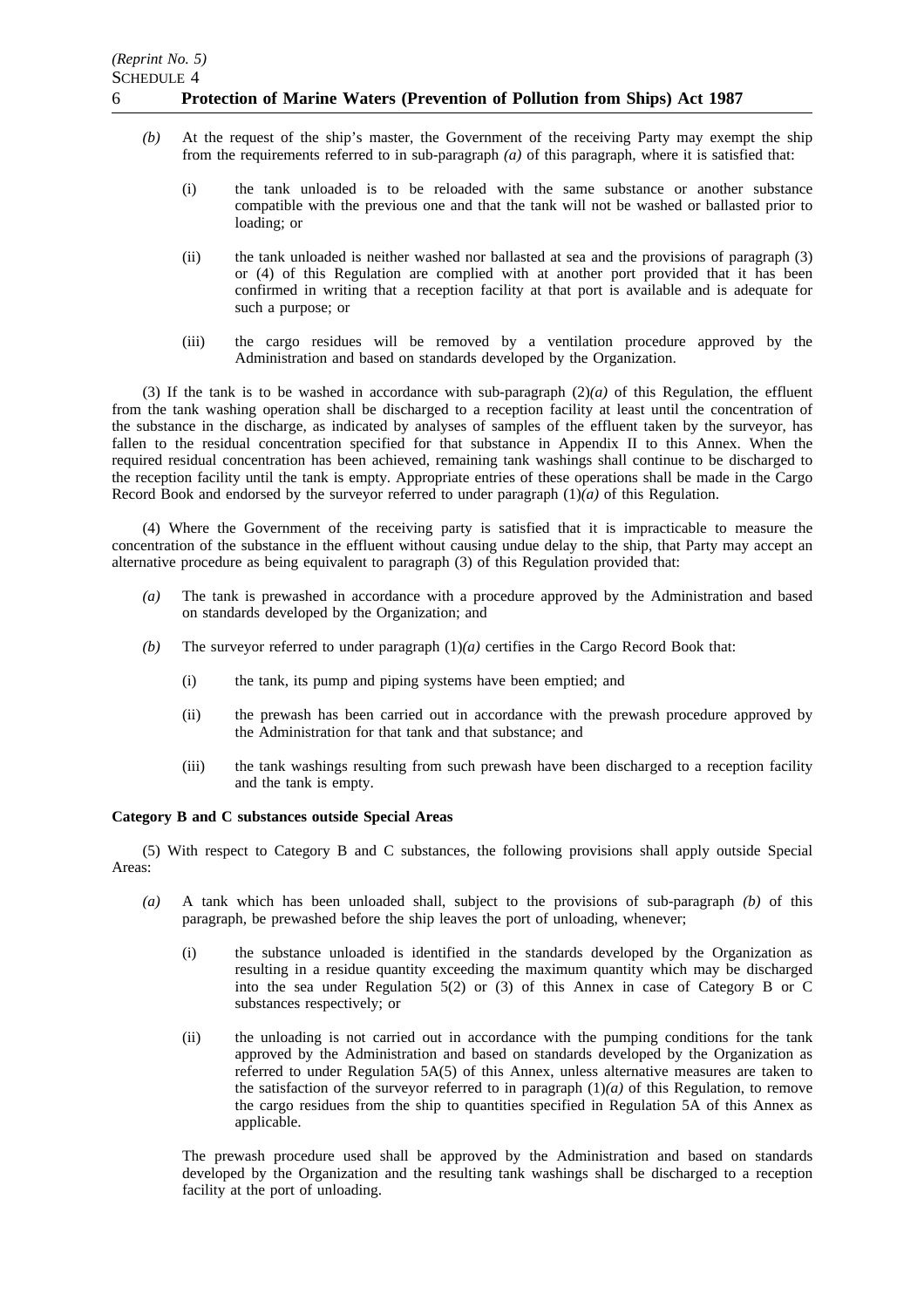- *(b)* At the request of the ship's master, the Government of the receiving party may exempt the ship from the requirements of sub-paragraph *(a)* of this paragraph, where it is satisfied that:
	- (i) the tank unloaded is to be reloaded with the same substance or another substance compatible with the previous one and that the tank will not be washed nor ballasted prior to loading; or
	- (ii) the tank unloaded is neither washed nor ballasted at sea and the tank is prewashed in accordance with a procedure approved by the Administration and based on standards developed by the Organization and resulting tank washings are discharged to a reception facility at another port, provided that it has been confirmed in writing that a reception facility at that port is available and adequate for such a purpose; or
	- (iii) the cargo residues will be removed by a ventilation procedure approved by the Administration and based on standards developed by the Organization.

#### **Category B substances within Special Areas**

- (6) With respect of Category B substances, the following provisions shall apply within Special Areas:
- *(a)* A tank which has been unloaded shall, subject to the provisions of sub-paragraphs *(b)* and *(c)*, be prewashed before the ship leaves the port of unloading. The prewash procedure used shall be approved by the Administration and based on standards developed by the Organization and the resulting tank washings shall be discharged to a reception facility at the port of unloading.
- *(b)* The requirements of sub-paragraph *(a)* of this paragraph do not apply when all the following conditions are satisfied:
	- (i) the Category B substance unloaded is identified in the standards developed by the Organization as resulting in a residue quantity not exceeding the maximum quantity which may be discharged into the sea outside Special Areas under Regulation 5(2) of this Annex, and the residues are retained on board for subsequent discharge into the sea outside the Special Area in compliance with Regulation 5(2) of this Annex; and
	- (ii) the unloading is carried out in accordance with the pumping conditions for the tank approved by the Administration based on standards developed by the Organization as referred to under Regulation 5A(5) of this Annex, or failing to comply with the approved pumping conditions, alternative measures are taken to the satisfaction of the surveyor referred to in paragraph  $(1)(a)$  of this Regulation, to remove the cargo residues from the ship to quantities specified in Regulation 5A of this Annex as applicable.
- *(c)* At the request of the ship's master, the Government of the receiving party may exempt the ship from the requirements of sub-paragraph *(a)* of this paragraph, where it is satisfied that:
	- (i) the tank unloaded is to be reloaded with the same substance or another substance compatible with the previous one and that the tank will not be washed or ballasted prior to loading; or
	- (ii) the tank unloaded is neither washed nor ballasted at sea and the tank is prewashed in accordance with a procedure approved by the Administration and based on standards developed by the Organization and resulting tank washings are discharged to a reception facility at another port, provided that it has been confirmed in writing that a reception facility at that port is available and adequate for such a purpose; or
	- (iii) the cargo residues will be removed by a ventilation procedure approved by the Administration and based on standards developed by the Organization.

#### **Category C substances within Special Areas**

- (7) With respect to Category C substances, the following provisions shall apply within Special Areas:
- *(a)* A tank which has been unloaded shall, subject to the provisions of sub-paragraphs *(b)* and *(c)* of this paragraph, be prewashed before the ship leaves the port of unloading, whenever: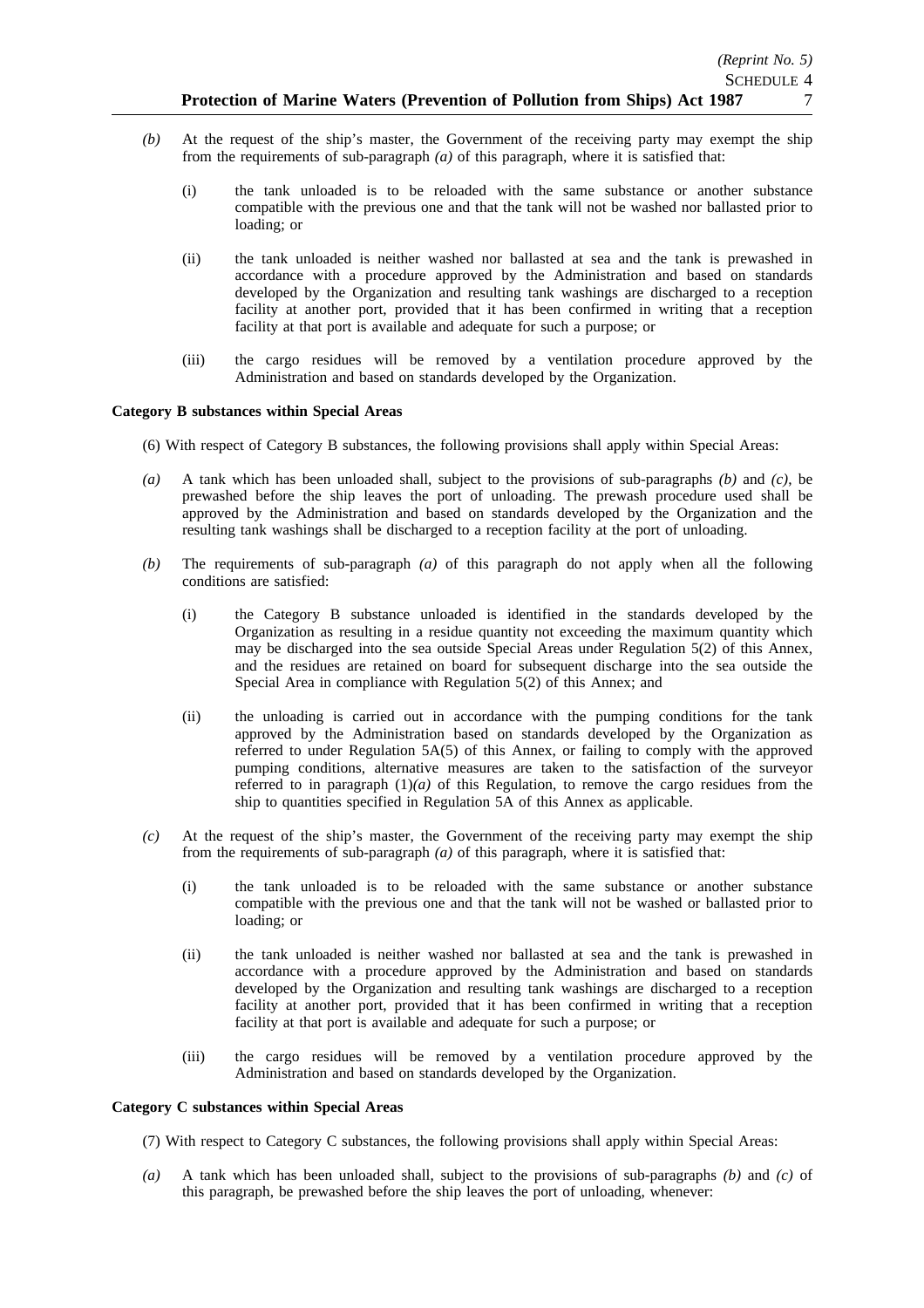- (i) the Category C substance unloaded is identified in the standards developed by the Organization as resulting in a residue quantity exceeding the maximum quantity which may be discharged into the sea under Regulation 5(9) of this Annex; or
- (ii) the unloading is not carried out in accordance with the pumping conditions for the tank approved by the Administration and based on standards developed by the Organization as referred to under Regulation 5A(5) of this Annex, unless alternative measures are taken to the satisfaction of the surveyor referred to in paragraph  $1(a)$  of this Regulation, to remove the cargo residues from the ship to quantities specified in Regulation 5A of this Annex as applicable.

The prewash procedure used shall be approved by the Administration and based on standards developed by the Organization and the resulting tank washings shall be discharged to a reception facility at the port of unloading.

- *(b)* The requirements of sub-paragraph *(a)* of this paragraph do not apply when all the following conditions are satisfied:
	- (i) the Category C substance unloaded is identified in the standards developed by the Organization as resulting in a residue quantity not exceeding the maximum quantity which may be discharged into the sea outside Special Areas under Regulation 5(3) of this Annex, and the residues are retained on board for subsequent discharge into the sea outside the Special Area in compliance with Regulation 5(3) of this Annex; and
	- (ii) the unloading is carried out in accordance with the pumping conditions for the tank approved by the Administration and based on standards developed by the Organization as referred to under Regulation 5A(5) of this Annex, or failing to comply with the approved pumping conditions, alternative measures are taken to the satisfaction of the surveyor referred to in paragraph (1)*(a)* of this Regulation, to remove the cargo residues from the ship to quantities specified in Regulation 5A of this Annex as applicable.
- *(c)* At the request of the ship's master, the Government of the receiving party may exempt the ship from the requirements of sub-paragraph *(a)* of this paragraph, where it is satisfied that:
	- (i) the tank unloaded is to be reloaded with the same substance or another substance compatible with the previous one and that the tank will not be washed or ballasted prior to loading; or
	- (ii) the tank unloaded is neither washed nor ballasted at sea and the tank is prewashed in accordance with a procedure approved by the Administration and based on standards developed by the Organization and resulting tank washings are discharged to a reception facility at another port, provided that it has been confirmed in writing that a reception facility at that port is available and adequate for such a purpose; or
	- (iii) the cargo residues will be removed by a ventilation procedure approved by the Administration and based on standards developed by the Organization.

#### **Category D substances in all areas**

(8) With respect to Category D substances, a tank which has been unloaded shall either be washed and the resulting tank washings shall be discharged to a reception facility, or the remaining residues in the tank shall be diluted and discharged into the sea in accordance with Regulation 5(4) of this Annex.

#### **Discharge from a slop tank**

(9) Any residues retained on board in a slop tank, including those from cargo pump room bilges, which contain a Category A substance, or within a special area either a Category A or a Category B substance, shall be discharged to a reception facility in accordance with the provisions of Regulation 5(1), (7) or (8) of this Annex, whichever is applicable."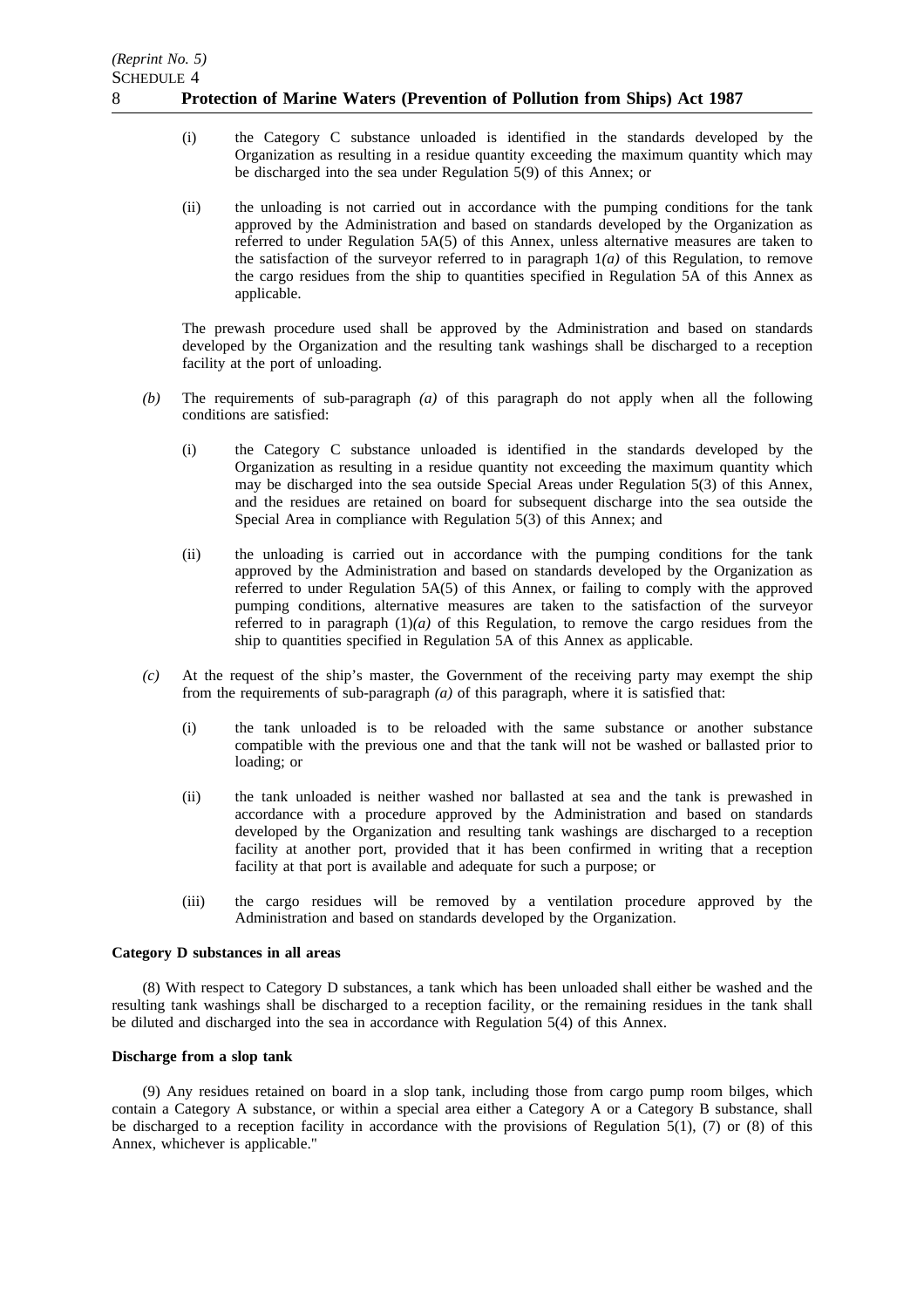# Regulation 9

### *Cargo Record Book*

*The existing text of sub-paragraph (2)(i) to (ix) is replaced by the following:*

- "(i) loading cargo;
- (ii) internal transfer of cargo;
- (iii) unloading of cargo;
- (iv) cleaning of cargo tanks;
- (v) ballasting of cargo tanks;
- (vi) discharge of ballast from cargo tanks;
- (vii) disposal of residues to reception facilities;
- (viii) discharge into the sea or removal by ventilation of residues in accordance with Regulation 5 of this Annex."

*In the existing text of paragraph (3), reference to "Article 7" is replaced by "Article 8". In the second sentence of the existing text of paragraph (5), the words "when the ship is manned" are deleted.*

*In the third sentence of the existing text of paragraph (5), "(1973)" is deleted and the words "or a Certificate referred to in Regulation 12A of this Annex" are inserted.*

*In the second sentence of the existing text of paragraph (6), the word "two" is replaced by the word "three".*

*The existing texts of Regulations 10 to 12 is replaced by the following:*

## "Regulation 10

#### *Surveys*

(1) Ships carrying noxious liquid substances in bulk shall be subject to the surveys specified below:

- *(a)* An initial survey before the ship is put in service or before the Certificate required under Regulation 11 of this Annex is issued for the first time, and which shall include a complete survey of its structure, equipment, systems, fittings, arrangements and material in so far as the ship is covered by this Annex. This survey shall be such as to ensure that the structure, equipment, systems, fittings, arrangements and materials fully comply with the applicable requirements of this Annex.
- *(b)* Periodical surveys at intervals specified by the Administration, but not exceeding five years, and which shall be such as to ensure that the structure, equipment, systems, fittings, arrangements and material fully comply with the requirements of this Annex.
- *(c)* A minimum of one intermediate survey during the period of validity of the Certificate and which shall be such as to ensure that the equipment and associated pump and piping systems fully comply with the applicable requirements of this Annex and are in good working order. In cases where only one such intermediate survey is carried out in any one Certificate validity period, it shall be held not before six months prior to, nor later than six months after the halfway date of the Certificate's period of validity. Such intermediate surveys shall be endorsed on the Certificate issued under Regulation 11 of this Annex.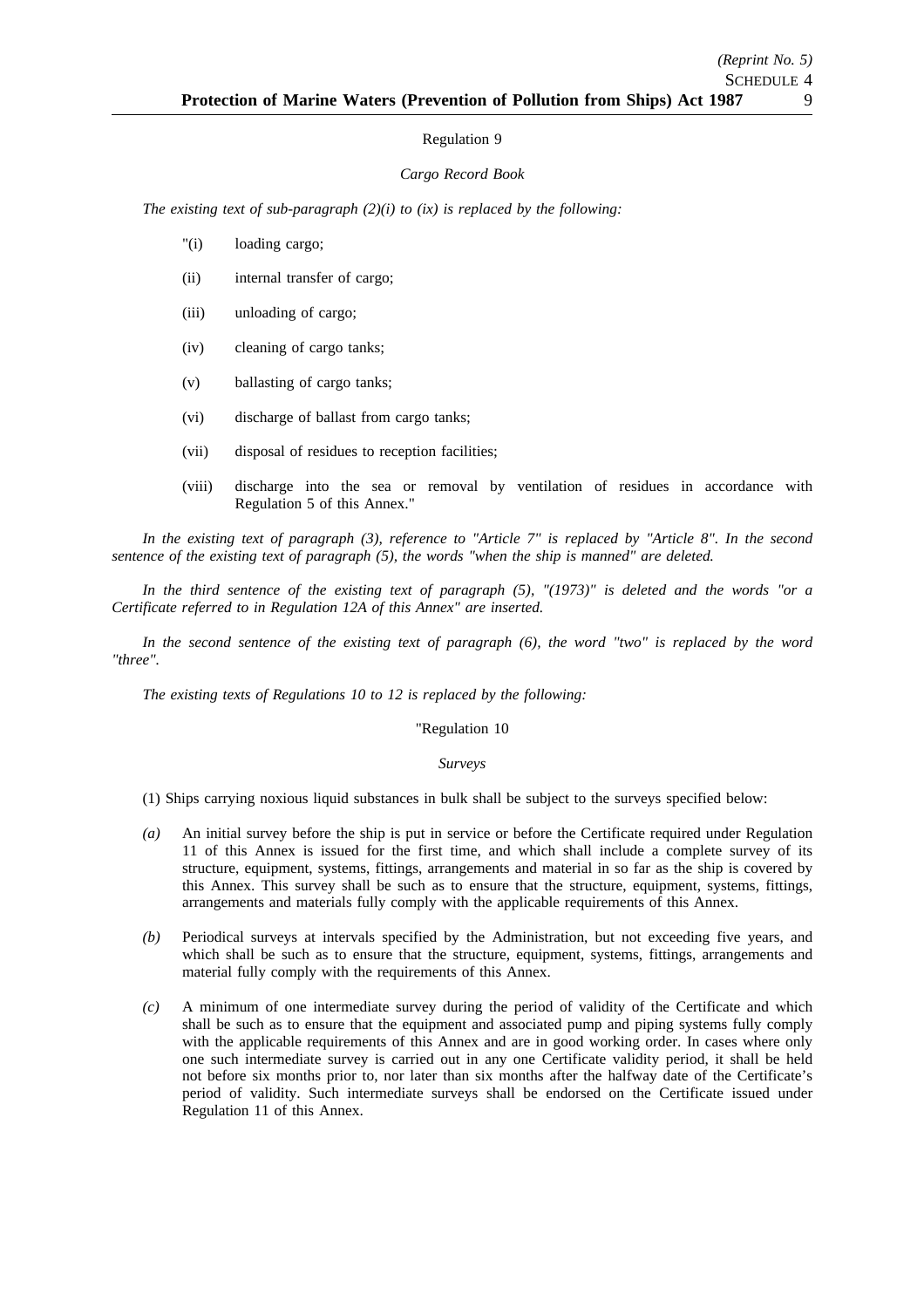- *(d)* An annual survey within 3 months before or after the day and the month of the date of issue of the Certificate and which shall include a general examination to ensure that the structure, fittings, arrangements and materials remain in all respects satisfactory for the service for which the ship is intended. Such annual surveys shall be endorsed on the Certificate issued under Regulation 11 of this Annex.
- (2) *(a)* Surveys of ships as regards the enforcement of the provisions of this Annex shall be carried out by officers of the Administration. The Administration may, however, entrust the surveys either to surveyors nominated for the purpose or to organizations recognized by it.
	- *(b)* An Administration nominating surveyors or recognizing organizations to conduct surveys and inspections as set forth in sub-paragraph *(a)* of this paragraph, shall as a minimum empower any nominated surveyor or recognized organization to:
		- (i) require repairs to a ship; and
		- (ii) carry out surveys and inspections if requested by the appropriate authorities of a port State.

The Administration shall notify the Organization of the specific responsibilities and conditions of the authority delegated to the nominated surveyors or recognized organizations, for circulation to Parties to the present Convention for the information of their officers.

- *(c)* When a nominated surveyor or recognized organization determines that the condition of the ship or its equipment does not correspond substantially with the particulars of the Certificate, or is such that the ship is not fit to proceed to sea without presenting an unreasonable threat of harm to the marine environment, such surveyor or organization shall immediately ensure that corrective action is taken and shall in due course notify the Administration. If such corrective action is not taken the Certificate should be withdrawn and the Administration shall be notified immediately; and if the ship is in a port of another Party, the appropriate authorities of the port State shall also be notified immediately. When an officer of the Administration, a nominated surveyor or recognized organization has notified the appropriate authorities of the port State, the Government of the port State concerned shall give such officer, surveyor, or organization any necessary assistance to carry out their obligations under this Regulation. When applicable, the Government of the port State concerned shall take such steps as will ensure that the ship shall not sail until it can proceed to sea or leave the port for the purpose of proceeding to the nearest appropriate repair yard available without presenting an unreasonable threat of harm to the marine environment.
- *(d)* In every case, the Administration concerned shall fully guarantee the completeness and efficiency of the survey and inspection and shall undertake to ensure the necessary arrangements to satisfy this obligation.
- (3) *(a)* The condition of the ship and its equipment shall be maintained to conform with the provisions of the present Convention to ensure that the ship in all respects will remain fit to proceed to sea without presenting an unreasonable threat of harm to the marine environment.
	- *(b)* After any survey of the ship under paragraph (1) of this Regulation has been completed, no change shall be made in the structure, equipment, systems, fittings, arrangements or material covered by the survey, without the sanction of the Administration, except the direct replacement of such equipment and fittings.
	- *(c)* Whenever an accident occurs to a ship or a defect is discovered which substantially affects the integrity of the ship or the efficiency or completeness of its equipment covered by this Annex, the master or owner of the ship shall report at the earliest opportunity to the Administration, the recognized organization or the nominated surveyor responsible for issuing the relevant Certificate, who shall cause investigations to be initiated to determine whether a survey as required by paragraph (1) of this Regulation is necessary. If the ship is in a port of another Party, the master or owner shall also report immediately to the appropriate authorities of the port State and the nominated surveyor or recognized organization shall ascertain that such report has been made.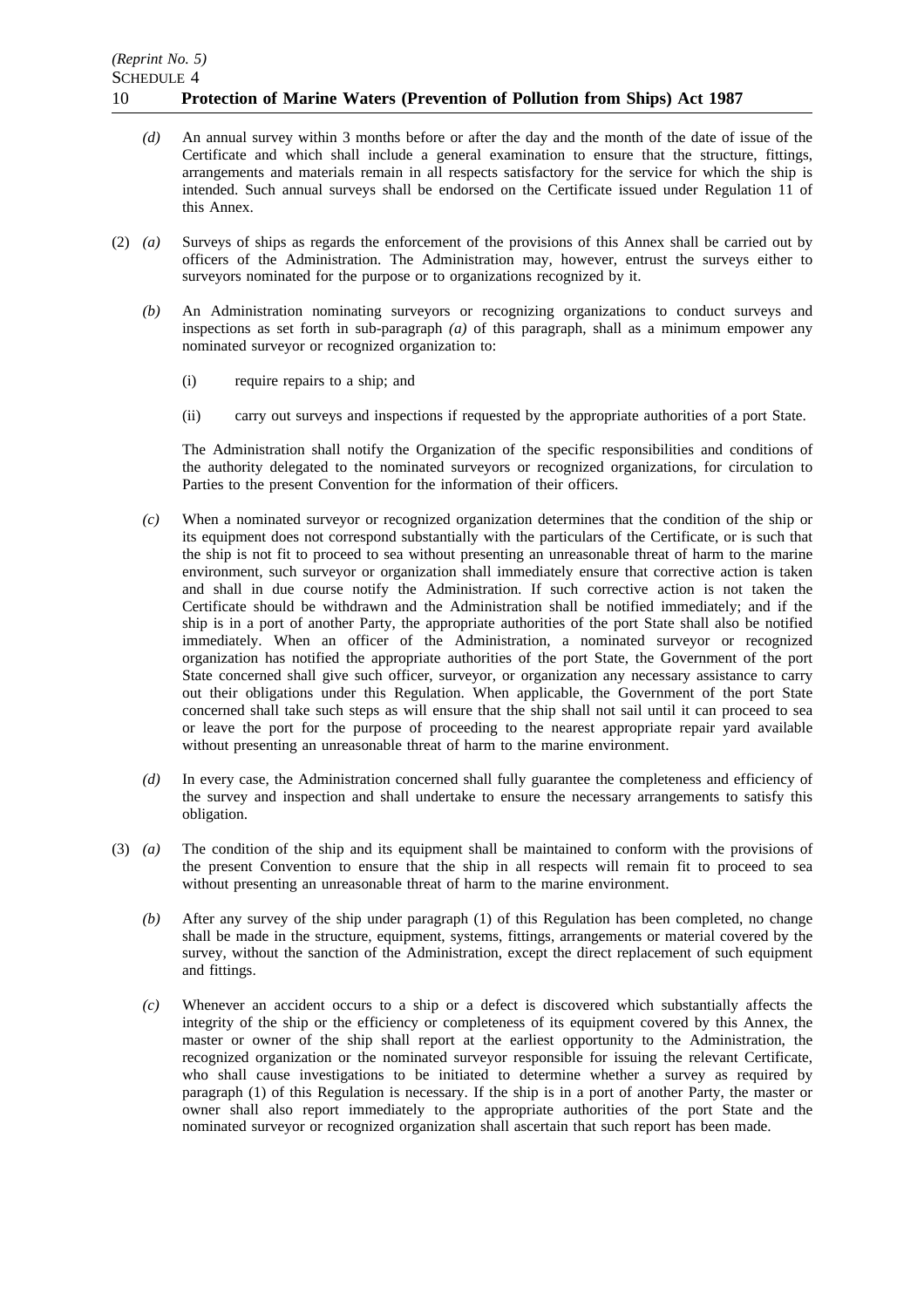#### Regulation 11

#### *Issue of Certificate*

(1) An International Pollution Prevention Certificate for the Carriage of Noxious Liquid Substances in Bulk shall be issued, after survey in accordance with the provisions of Regulation 10 of this Annex, to any ship carrying noxious liquid substances in bulk and which is engaged in voyages to ports or terminals under the jurisdiction of other Parties to the Convention.

(2) Such Certificate shall be issued either by the Administration or by any person or organization duly authorized by it. In every case, the Administration assumes full responsibility for the Certificate.

- (3) *(a)* The Government of a Party to the Convention may, at the request of the Administration, cause a ship to be surveyed and, if satisfied that the provisions of this Annex are complied with, shall issue or authorize the issue of an International Pollution Prevention Certificate for the Carriage of Noxious Liquid Substances in Bulk to the ship in accordance with this Annex.
	- *(b)* A copy of the Certificate and a copy of the survey report shall be transmitted as soon as possible to the requesting Administration.
	- *(c)* A Certificate so issued shall contain a statement to the effect that it has been issued at the request of the Administration and it shall have the same force and receive the same recognition as the Certificate issued under paragraph (1) of this Regulation.
	- *(d)* No International Pollution Prevention Certificate for the Carriage of Noxious Liquid Substances in Bulk shall be issued to a ship which is entitled to fly the flag of a State which is not a Party.

(4) The International Pollution Prevention Certificate for the Carriage of Noxious Liquid Substances in Bulk shall be drawn up in an official language of the issuing country in the form corresponding to the model given in Appendix V to this Annex. If the language used is neither English nor French, the text shall include a translation into one of these languages.

#### Regulation 12

#### *Duration of Certificate*

(1) An International Pollution Prevention Certificate for the Carriage of Noxious Liquid Substances in Bulk shall be issued for a period specified by the Administration, which shall not exceed five years from the date of issue.

(2) A Certificate shall cease to be valid if significant alterations have taken place in the construction, equipment, systems, fittings, arrangements or material required without the sanction of the Administration, except the direct replacement of such equipment or fittings, or if intermediate or annual surveys as specified by the Administration under Regulation  $10(1)(c)$  or *(d)* of this Annex are not carried out.

(3) A Certificate issued to a ship shall also cease to be valid upon transfer of the ship to the flag of another State. A new Certificate shall be issued only when the Government issuing the new Certificate is fully satisfied that the ship is in full compliance with the requirements of Regulation 10(3)*(a)* and *(b)* of this Annex. In the case of a transfer between Parties, if requested within three months after the transfer has taken place, the Government of the Party whose flag the ship was formerly entitled to fly shall transmit as soon as possible to the Administration a copy of the Certificate carried by the ship before the transfer and, if available, a copy of the relevant survey report."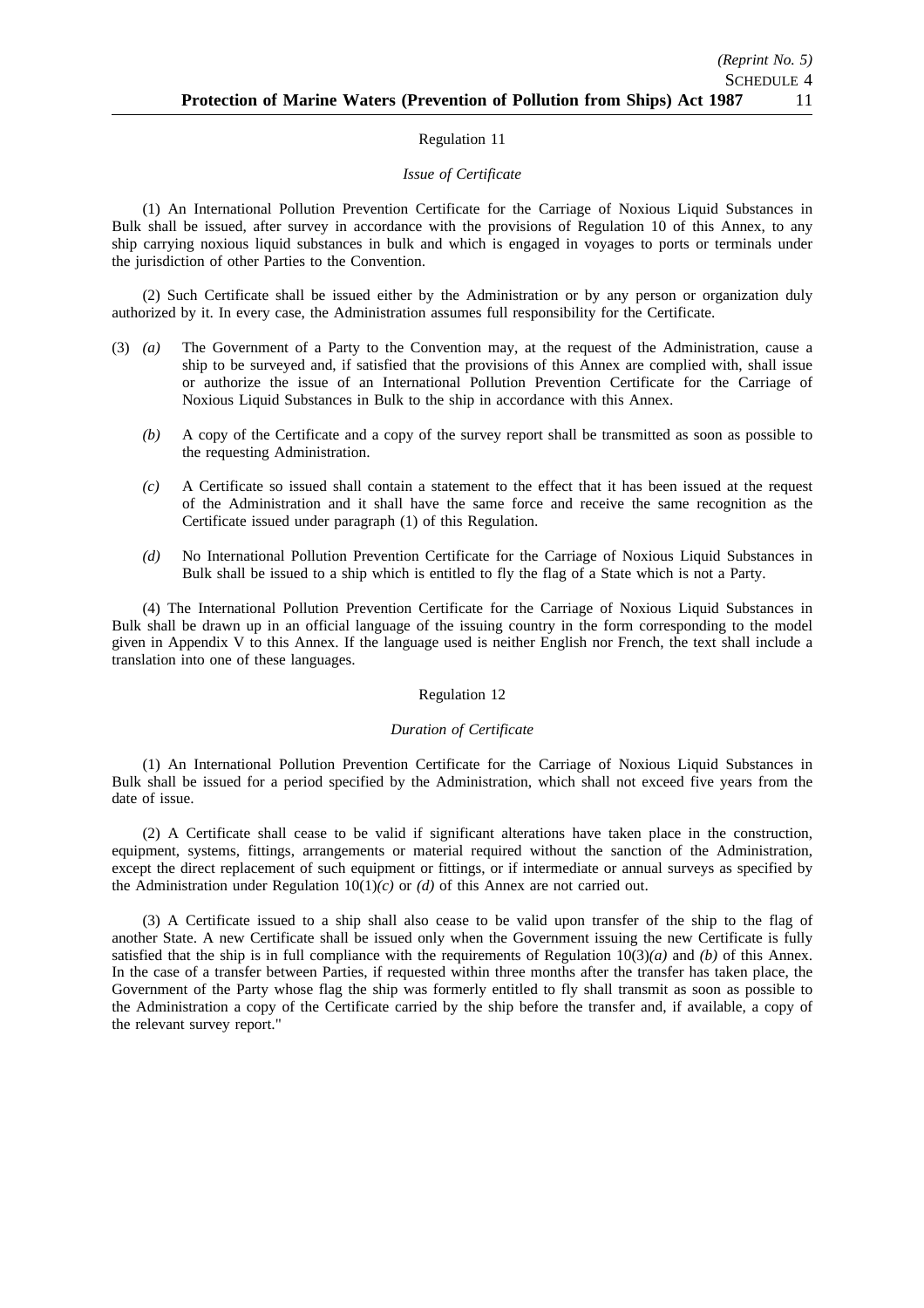*The following new Regulation 12A is added to the existing text:*

"Regulation 12A

*Survey and Certification of Chemical Tankers*

Notwithstanding the provisions of Regulations 10, 11 and 12 of this Annex, chemical tankers which have been surveyed and certified by States Parties to the present Convention in accordance with the provisions of the International Bulk Chemical Code or the Bulk Chemical Code, as applicable, shall be deemed to have complied with the provisions of the said Regulations, and the Certificate issued under that Code shall have the same force and receive the same recognition as the Certificate issued under Regulation 11 of this Annex."

## Regulation 13

### *Requirements for Minimizing Accidental Pollution*

*The existing text of Regulation 13 is replaced by the following:*

"(1) The design, construction, equipment and operation of ships carrying noxious liquid substances of Category A, B or C in bulk, shall be such as to minimize the uncontrolled discharge into the sea of such substances.

(2) Chemical tankers constructed on or after 1 July 1986 shall comply with the requirements of the International Bulk Chemical Code.

- (3) Chemical tankers constructed before 1 July 1986 shall comply with the following requirements:
- *(a)* The following chemical tankers shall comply with the requirements of the Bulk Chemical Code as applicable to ships referred to in 1.7.2 of that Code:
	- (i) ships for which the building contract is placed on or after 2 November 1973 and which are engaged on voyages to ports or terminals under the jurisdiction of other States Parties to the Convention; and
	- (ii) ships constructed on or after 1 July 1983 which are engaged solely on voyages between ports or terminals within the State the flag of which the ship is entitled to fly;
- *(b)* The following chemical tankers shall comply with the requirements of the Bulk Chemical Code as applicable to ships referred to in 1.7.3 of that Code:
	- (i) ships for which the building contract is placed before 2 November 1973 and which are engaged on voyages to ports or terminals under the jurisdiction of other States Parties to the Convention; and
	- (ii) ships constructed before 1 July 1983 which are engaged on voyages between ports or terminals within the State the flag of which the ship is entitled to fly, except that for ships of less than 1,600 tons gross tonnage compliance with the Code in respect of construction and equipment shall take effect not later than 1 July 1994.

(4) In respect of ships other than chemical tankers carrying noxious liquid substances of Category A, B or C in bulk, the Administration shall establish appropriate measures based on the Guidelines developed by the Organization in order to ensure that the provisions of paragraph (1) of this Regulation are complied with."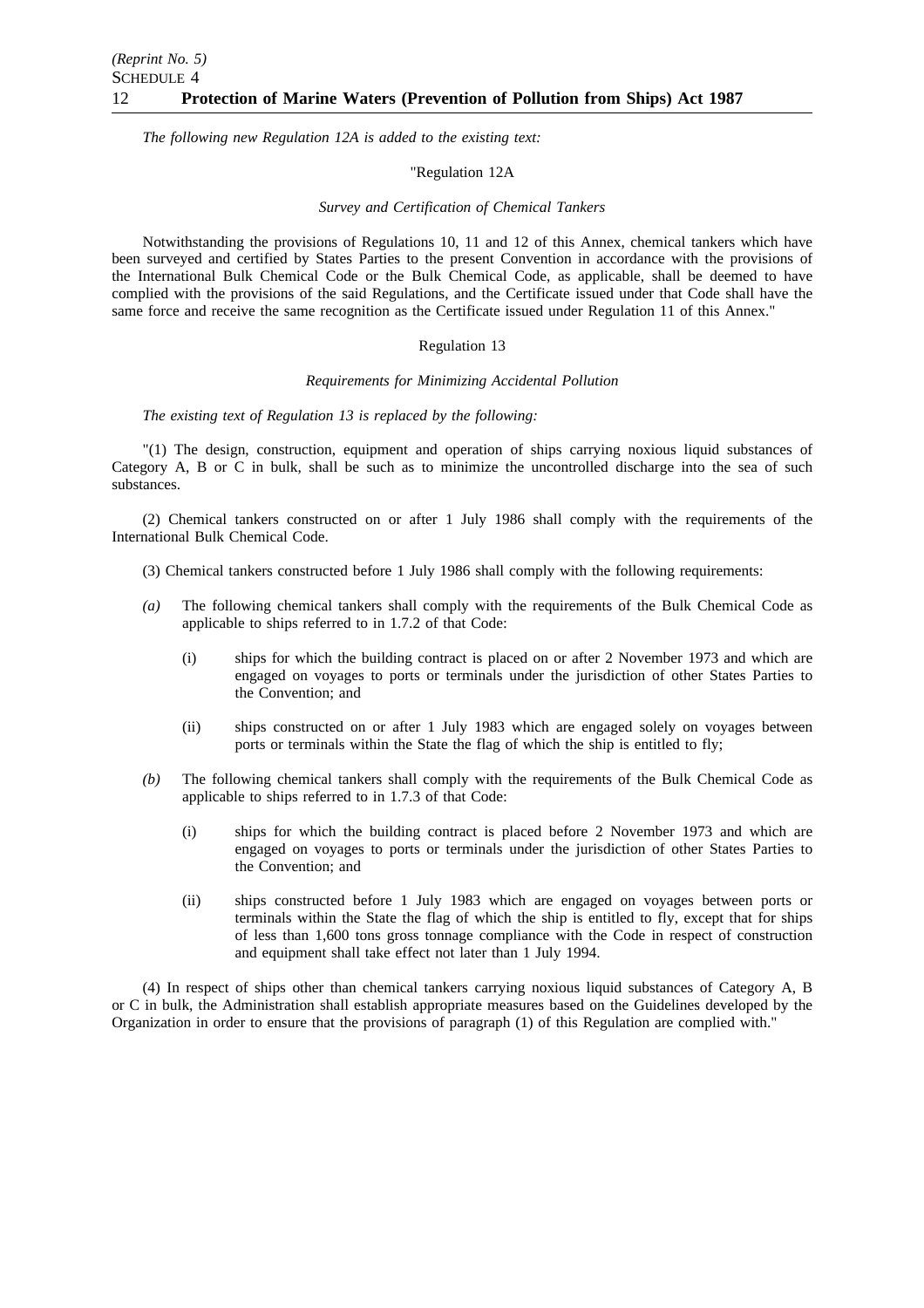*The following new Regulation 14 is added to the existing text:*

### "Regulation 14

#### *Carriage and Discharge of Oil-like Substances*

Notwithstanding the provisions of other Regulations of this Annex, noxious liquid substances designated in Appendix II of this Annex as falling under Category C or D and identified by the Organization as oil-like substances under the criteria developed by the Organization, may be carried on an oil tanker as defined in Annex I of the Convention and discharged in accordance with the provisions of Annex I of the present Convention, provided that all of the following conditions are complied with:

- *(a)* the ship complies with the provisions of Annex I of the present Convention as applicable to product carriers as defined in that Annex;
- *(b)* this ship carries an International Oil Pollution Prevention Certificate and its Supplement B and the Certificate is endorsed to indicate that the ship may carry oil-like substances in conformity with this Regulation and the endorsement includes a list of oil-like substances the ship is allowed to carry;
- *(c)* in the case of Category C substances the ship complies with the ship type 3 damage stability requirements of:
	- (i) the International Bulk Chemical Code in the case of a ship constructed on or after 1 July 1986; or
	- (ii) the Bulk Chemical Code, as applicable under Regulation 13 of this Annex, in the case of a ship constructed before 1 July 1986; and
- *(d)* the oil content meter in the oil discharge monitoring and control system of the ship is approved by the Administration for use in monitoring the oil-like substances to be carried."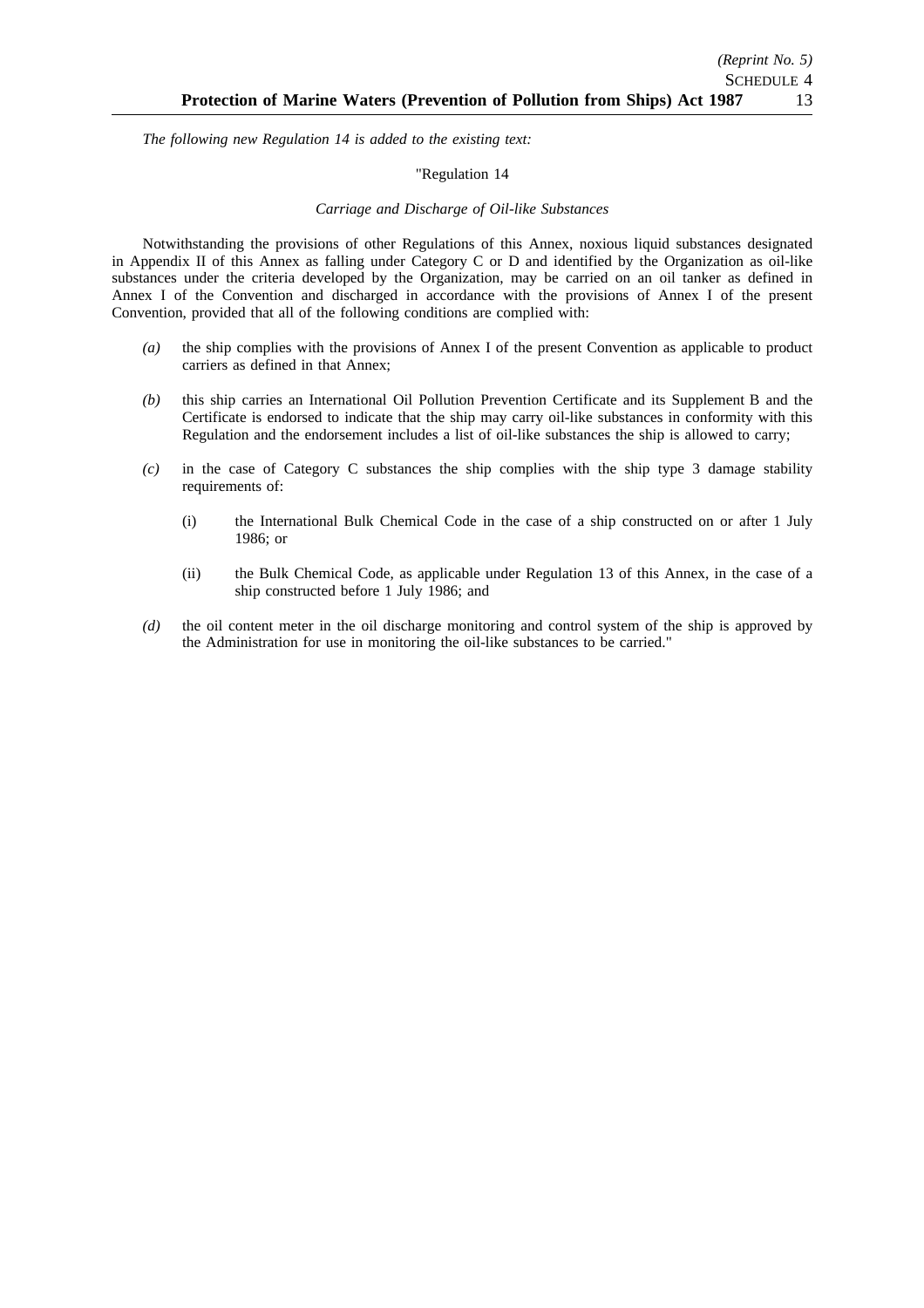#### **Appendix II**

# **LIST OF NOXIOUS LIQUID SUBSTANCES CARRIED IN BULK**

*Existing list is replaced by the following:*

l,

|                                    | <b>UN</b>      | Pollution<br>Category for<br>operational<br>discharge | Residual concentration<br>(per cent by weight) |                                    |
|------------------------------------|----------------|-------------------------------------------------------|------------------------------------------------|------------------------------------|
| Substance                          | Number         | (Regulation 3)<br>of Annex II)                        | (Regulation $5(1)$ )<br>of Annex II)           | (Regulation $5(7)$<br>of Annex II) |
|                                    | I              | $\mathbf{I}$                                          | Ш<br>Outside special<br>areas                  | IV<br>Within special<br>areas      |
| Acetaldehyde                       | 1089           | C                                                     |                                                |                                    |
| Acetic acid<br>.                   | 2789*<br>2790* | C                                                     |                                                |                                    |
| Acetic anhydride<br>.              | 1715           | C                                                     |                                                |                                    |
| Acetone cyanohydrin                | 1541           | A                                                     | 0.1                                            | 0.05                               |
| Acetophenone                       |                | D                                                     |                                                |                                    |
| Acetyl chloride                    | 1717           | C                                                     |                                                |                                    |
| Acrylamide solution (50% or less). | 2074           | D                                                     |                                                |                                    |
| Acrylic acid                       | 2218           | D                                                     |                                                |                                    |
| Acrylonitrile                      | 1093           | B                                                     |                                                |                                    |
| Adiponitrile                       | 2205           | D                                                     |                                                |                                    |

Pollution Category in brackets indicates that the substance has been provisionally included in this list and that further data are necessary in order to complete the evaluation of its environmental hazards, particularly in relation to living resources. Until the hazard evaluation is completed the Pollution Category assigned shall be used.

\* UN Number 2789 refers to more than 80% solution and 2790 between 10% and 80% solution.

|                                                                                             | I            | П            | Ш | IV |
|---------------------------------------------------------------------------------------------|--------------|--------------|---|----|
| Alcohols, $C_4$ , $C_5$ , $C_6$ , mixtures                                                  |              | D            |   |    |
| Alcohols, $C_5$ , $C_6$ as individual<br>alcohols                                           |              | D            |   |    |
| Alcohols $C_7$ , $C_8$ , $C_9$ as individuals<br>and mixtures $\ldots \ldots \ldots \ldots$ |              | $\mathsf{C}$ |   |    |
| Alcohols $C_{10}$ , $C_{11}$ , $C_{12}$ as individuals<br>and mixtures $\ldots$ ,           |              | B            |   |    |
| Alcohol ethoxylate (higher<br>$\frac{1}{2}$ secondary) $\cdots$ $\cdots$ $\cdots$ $\cdots$  |              | D            |   |    |
| Alcohol ( $C_{13}/C_{15}$ ) poly (3-11)<br>ethoxylates $\ldots \ldots \ldots \ldots$        |              | B            |   |    |
| Alkyl acrylate vinyl pyridine<br>copolymer in toluene                                       |              | (C)          |   |    |
| Alkylamine mixtures                                                                         |              | $\mathsf{C}$ |   |    |
| Alkyl $(C_9-C_{17})$ benzene mixtures<br>(straight or branched chain)                       |              | D            |   |    |
| Alkyl benzene sulphonate<br>$(branched chain)$                                              |              | B            |   |    |
| Alkyl benzene sulphonate                                                                    |              | C            |   |    |
| Alkyl benzene sulphonic $\alpha$ cid $\ldots$ .                                             | 2584<br>2586 | C            |   |    |
| Allyl alcohol<br>Allyl chloride                                                             | 1098<br>1100 | B<br>B       |   |    |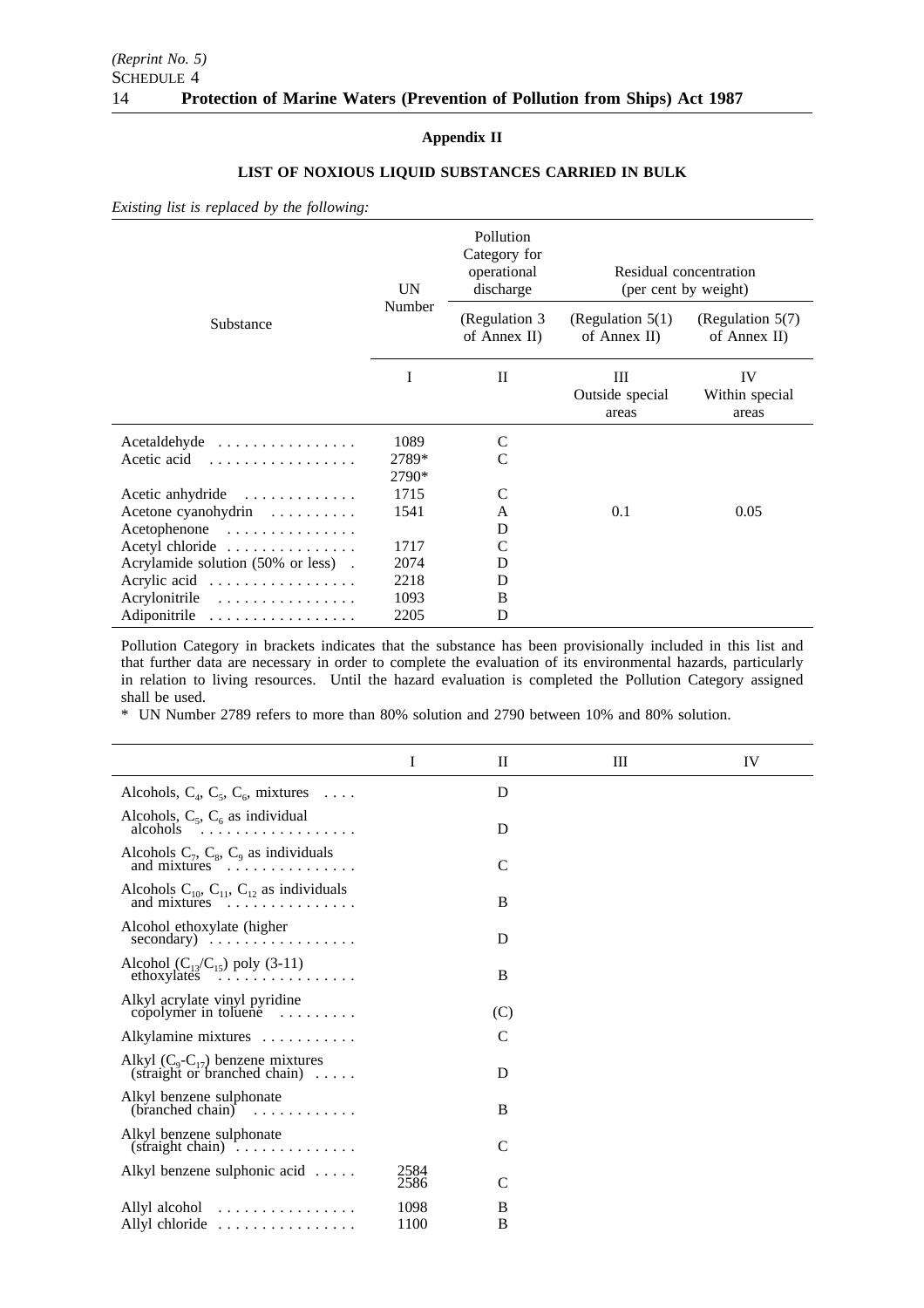SCHEDULE 4 **Protection of Marine Waters (Prevention of Pollution from Ships) Act 1987** 15

|                                                        | I                        | П                           | Ш    | IV    |
|--------------------------------------------------------|--------------------------|-----------------------------|------|-------|
| $2-(2-Aminoethoxy)$ ethanol                            | 3055                     | D                           |      |       |
| Aminoethylethanolamine                                 |                          | (D)                         |      |       |
| N-Aminoethylpiperazine<br>$\sim$                       | 2815                     | D                           |      |       |
| Ammonia aqueous (28% or less)                          | 2672*                    | $\mathsf{C}$                |      |       |
|                                                        |                          |                             |      |       |
| * UN number refers to 10-35%                           |                          |                             |      |       |
| Ammonium nitrate solution<br>$(93\% \text{ or less})$  | 2426                     | D                           |      |       |
| Ammonium sulphate solution                             |                          | D                           |      |       |
| Ammonium sulphide solution<br>$(45\% \text{ or less})$ | 2683                     | B                           |      |       |
| Amyl acetate, commercial                               | 1104                     | $\mathsf{C}$                |      |       |
| n-Amyl acetate                                         | 1104                     | $\mathcal{C}$               |      |       |
| sec-Amyl acetate                                       | 1104                     | $\mathsf{C}$                |      |       |
| $n$ -Amyl alcohol $\dots \dots \dots \dots$            | 1105                     | D                           |      |       |
| sec-Amyl alcohol                                       | 1105                     | D                           |      |       |
| Amyl alcohol, primary                                  | 1105                     | D                           |      |       |
| Aniline                                                | 1547                     | $\mathsf C$<br>$\mathsf{C}$ |      |       |
| Benzaldehyde<br>Benzene and mixtures having            |                          |                             |      |       |
| 10% benzene or more                                    | 1114*                    | C                           |      |       |
| Benzene sulphonyl chloride                             | 2225                     | D                           |      |       |
| Benzyl acetate                                         |                          | $\mathsf{C}$                |      |       |
| Benzyl alcohol                                         |                          | $\mathsf{C}$                |      |       |
| Benzyl chloride                                        | 1738                     | B                           |      |       |
| Butene oligomer<br>n-Butyl acetate                     | 1123                     | D<br>$\mathsf{C}$           |      |       |
| sec-Butyl acetate                                      | 1123                     | D                           |      |       |
| n-Butyl acrylate                                       | 2348                     | D                           |      |       |
| Butylamine (all isomers)                               | 1125                     |                             |      |       |
|                                                        | (normal)<br>$1214$ (iso) | $\mathsf{C}$                |      |       |
|                                                        |                          |                             |      |       |
| * UN number 1114 applies to                            |                          |                             |      |       |
| Benzene                                                |                          |                             |      |       |
| Butyl benzyl phthalate                                 |                          | A                           | 0.1  | 0.05  |
| n-Butyl butyrate                                       |                          | (B)                         |      |       |
| Butyl/Decyl/Cetyl/Eiocosyl<br>methacrylate mixture     |                          | D                           |      |       |
| Butylene glycol                                        |                          | D                           |      |       |
| 1, 2-Butylene oxide $\dots \dots \dots$                | 3022                     | $\mathsf C$                 |      |       |
| $n$ -Butyl ether $\dots \dots \dots \dots$             | 1149                     | $\mathsf{C}$                |      |       |
| Butyl lactate<br>.                                     |                          | D                           |      |       |
| Butyl methacrylate                                     | 2227<br>1129             | D                           |      |       |
| n-Butyraldehyde<br>Butyric acid                        | 2820                     | B<br>B                      |      |       |
| gamma-Butyrolactone                                    |                          | D                           |      |       |
| Calcium alkyl salicylate<br>$\sim$                     |                          | D                           |      |       |
| Calcium chloride solution                              |                          | D                           |      |       |
| Calcium hydroxide solution                             |                          | D                           |      |       |
| Calcium hypochlorite solution                          |                          | B                           |      |       |
| Calcium naphthenate in mineral oil.                    |                          | A                           | 0.1  | 0.05  |
| Camphor oil                                            | 1130                     | B                           |      |       |
| Caprolactam<br>Carbolic oil<br>.                       |                          | D<br>A                      | 0.1  | 0.05  |
| Carbon disulphide                                      | 1131                     | A                           | 0.01 | 0.005 |
| Carbon tetrachloride                                   | 1846                     | B                           |      |       |
| Cashew nut shell oil (untreated)                       |                          | D                           |      |       |
| Castor oil<br>.                                        |                          | D                           |      |       |
| Chloroacetic acid                                      | 1750                     | $\mathsf{C}$                |      |       |
| Chloroacetone<br>.                                     | 1695                     | $\mathbf C$                 |      |       |
| Chlorobenzene                                          | 1134                     | B                           |      |       |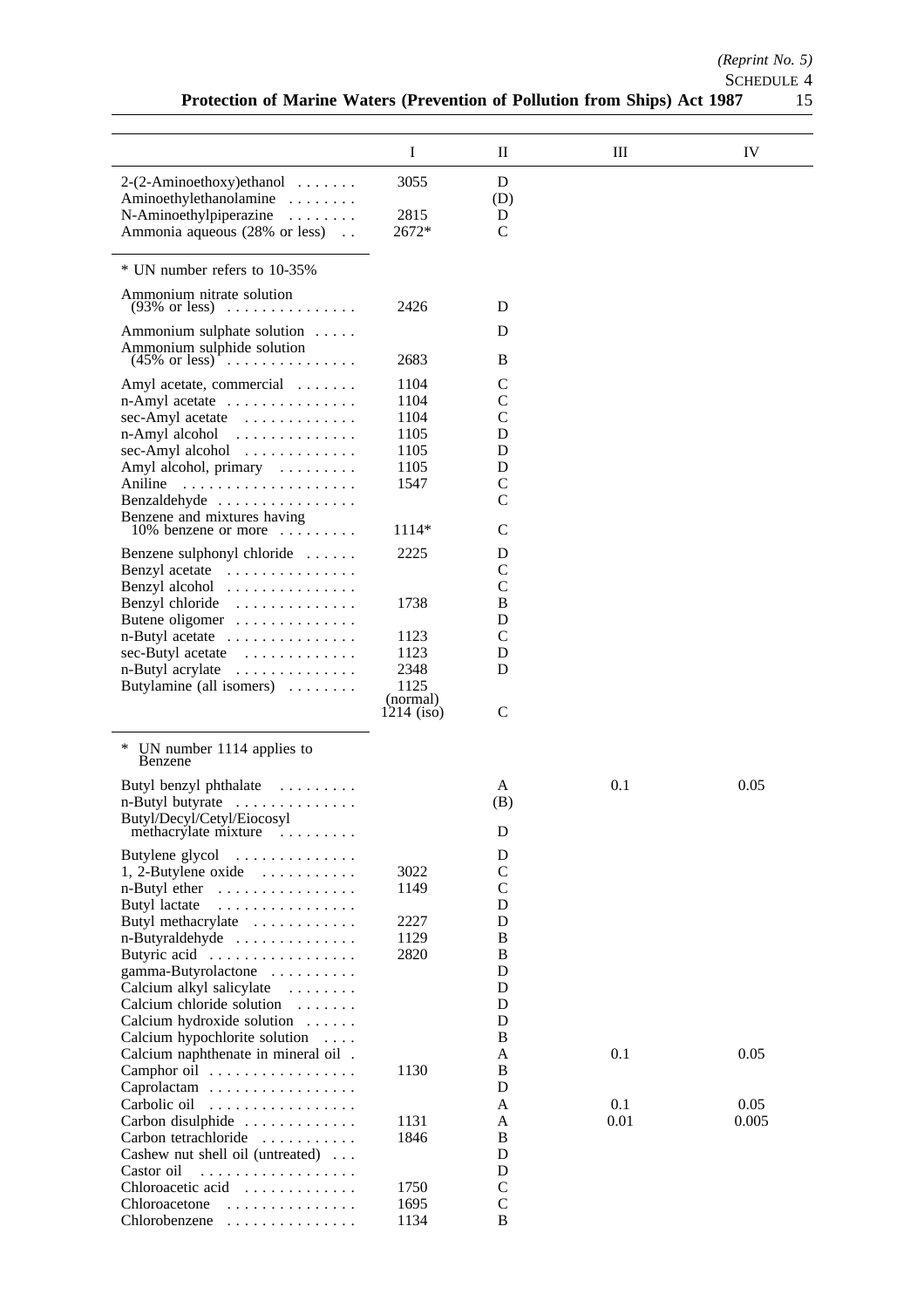# *(Reprint No. 5)* SCHEDULE  $4$ <br>16 Pro 16 **Protection of Marine Waters (Prevention of Pollution from Ships) Act 1987**

|                                                                     | I    | $\rm II$     | Ш   | IV   |
|---------------------------------------------------------------------|------|--------------|-----|------|
|                                                                     |      |              |     |      |
| Chloroform<br>.                                                     | 1888 | B            |     |      |
| 1-Chloroheptane                                                     |      | A            | 0.1 | 0.05 |
| Chlorohydrins, crude                                                |      | (D)          |     |      |
| o-Chloronitrobenzene                                                | 1578 | B            |     |      |
| 2-Chloropropionic acid                                              | 2511 | (C)          |     |      |
| 3-Chloropropionic acid                                              |      | (C)          |     |      |
| Cholorosulphonic acid                                               | 1754 | $\mathsf{C}$ |     |      |
| m-Chlorotoluene                                                     | 2238 | B            |     |      |
| o-Chlorotoluene<br>.                                                | 2238 | A            | 0.1 | 0.05 |
| p-Chlorotoluene<br>.                                                | 2238 | B            |     |      |
| Chlorotoluene (mixed isomers)                                       | 2238 | A<br>D       | 0.1 | 0.05 |
| Choline chloride solution<br>Citric acid                            |      | D            |     |      |
|                                                                     |      | B            |     |      |
| Coal tar naphtha solvent                                            |      | A            | 0.1 | 0.05 |
| Cobalt naphtenate in solvent naphtha                                |      | D            |     |      |
| Coconut oil<br>.                                                    |      | D            |     |      |
| Coconut oil, fatty acid methyl ester<br>$\text{Cod liver oil}$      |      | D            |     |      |
|                                                                     |      | D            |     |      |
|                                                                     |      | D            |     |      |
| Cotton seed oil                                                     |      | (C)          |     |      |
| Creosote (coal tar)<br>$C$ reosote (wood) $\dots \dots \dots \dots$ |      | A            | 0.1 | 0.05 |
| Cresol (mixed isomers)                                              | 2076 | A            | 0.1 | 0.05 |
| Cresyl diphenyl phosphate                                           |      | A            | 0.1 | 0.05 |
| Cresylic acid                                                       | 2022 | A            | 0.1 | 0.05 |
| Crotonaldehyde                                                      | 1143 | B            |     |      |
| Cycloheptane                                                        | 2241 | D            |     |      |
| Cyclohexane                                                         | 1145 | $\mathsf{C}$ |     |      |
| Cyclohexane/Cyclohexanol mixture                                    |      | $\mathsf{C}$ |     |      |
| Cyclohexanol                                                        |      | $\mathsf{C}$ |     |      |
| Cyclohexanone                                                       | 1915 | D            |     |      |
| Cyclohexylamine                                                     | 2357 | $\mathsf{C}$ |     |      |
| $p$ -Cymene                                                         | 2046 | $\mathsf{C}$ |     |      |
| Decahydronaphthalene<br>$\sim$                                      | 1147 | (D)          |     |      |
| $n$ -Decaldehyde                                                    |      | B            |     |      |
| Decane                                                              |      | (D)          |     |      |
| Decene                                                              |      | B            |     |      |
| Decyl acrylate<br>.                                                 |      | А            | 0.1 | 0.05 |
| Decyl alcohol (all isomers)<br>1.1.1.1.1                            |      | B            |     |      |
| Diacetone alcohol                                                   | 1148 | D            |     |      |
| Dialkyl $(C_7-C_9)$ phthalates $\ldots \ldots$                      |      | (D)          |     |      |
| Dialkyl $(C_9-C_{13})$ phthalates<br>$\sim$                         |      | D            |     |      |
| Dibenzyl ether                                                      |      | (C)          |     |      |
| Dibutylamine                                                        |      | $\mathsf{C}$ |     |      |
| Dibutyl phthalate                                                   |      | A            | 0.1 | 0.05 |
| m-Dichlorobenzene                                                   |      | B            |     |      |
| o-Dichlorobenzene<br>.                                              | 1591 | B            |     |      |
| 1,1-Dichloroethane<br>.                                             | 2362 | $\bf{B}$     |     |      |
| $1,2$ -Dichloroethylene                                             | 1150 | (D)          |     |      |
| Dichloroethyl ether                                                 | 1916 | B            |     |      |
| $1,6$ -Dichlorohexane                                               |      | B            |     |      |
| 2,2-Dichloroisopropyl ether                                         | 2490 | $\mathsf{C}$ |     |      |
| Dichloromethane<br>.                                                | 1593 | D            |     |      |
| $2,4$ -Dichlorophenol                                               | 2021 | A            | 0.1 | 0.05 |
| 2,4-Dichlorophenoxy-acetic acid                                     |      | (A)          | 0.1 | 0.05 |
| 2,4-Dichlorophenoxy-acetic acid,                                    |      |              |     |      |
| diethanolamine salt solution                                        |      | (A)          | 0.1 | 0.05 |
| 2,4-Dichlorophenoxy-acetic acid,                                    |      |              |     |      |
| dimethylamine salt (70% or less)                                    |      |              |     |      |
|                                                                     |      | (A)          | 0.1 | 0.05 |
| 2,4-Dichlorophenoxy-acetic acid,                                    |      |              |     |      |
| triiso-propanolamine salt solution.                                 |      | (A)          | 0.1 | 0.05 |
| 1,1-Dichloropropane                                                 |      | B            |     |      |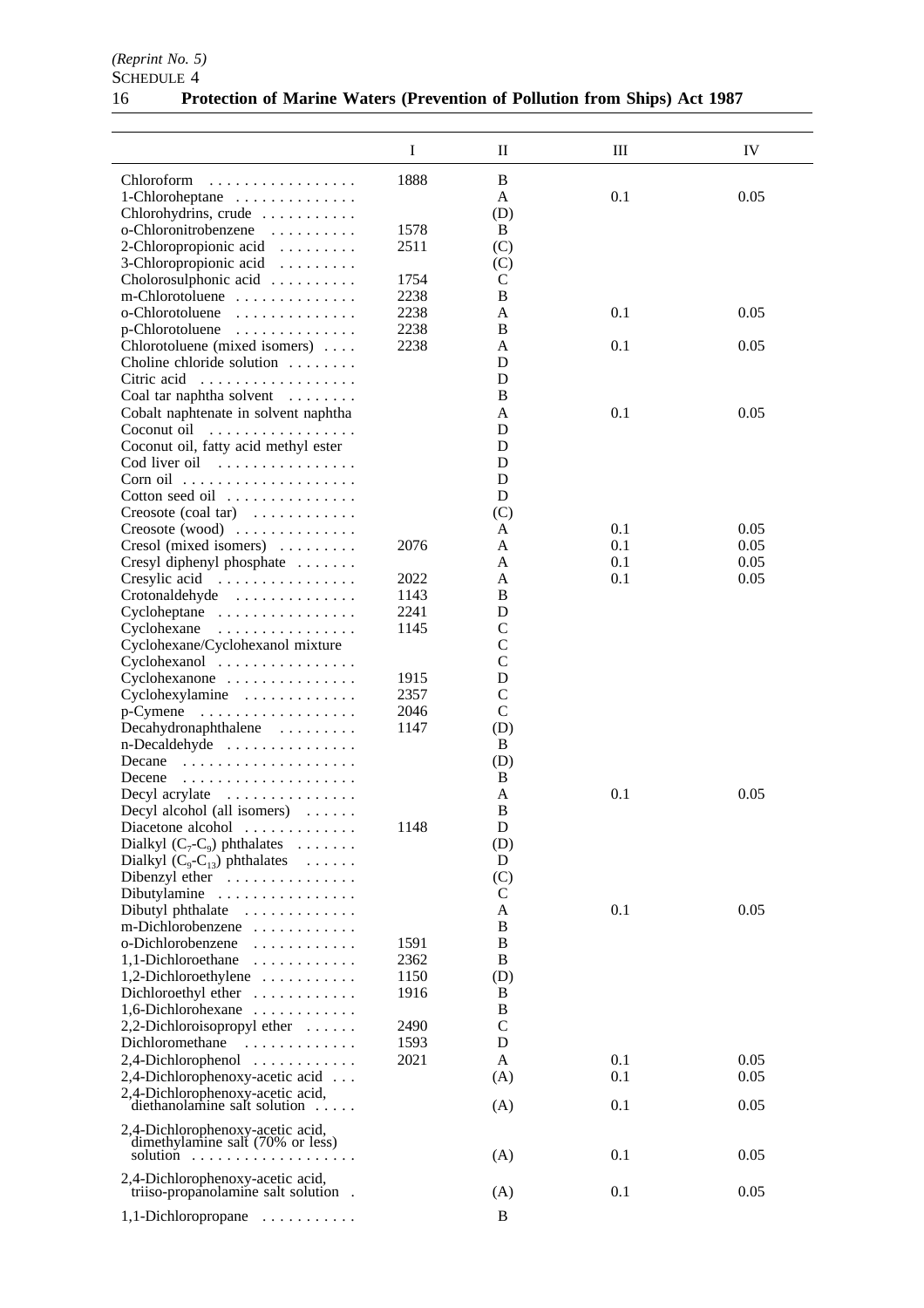SCHEDULE 4 **Protection of Marine Waters (Prevention of Pollution from Ships) Act 1987** 17

|                                                                                                                          | I            | $\rm _{II}$         | Ш   | IV   |
|--------------------------------------------------------------------------------------------------------------------------|--------------|---------------------|-----|------|
| 1,2-Dichloropropane<br>$\begin{array}{cccccccccccccccccc} . & . & . & . & . & . & . & . & . & . & . & . & . \end{array}$ | 1279         | B                   |     |      |
| 1,3-Dichloropropane<br>.                                                                                                 |              | B                   |     |      |
| 1,3-Dichloropropene                                                                                                      | 2047         | B                   |     |      |
| Dichloropropene/Dichloropropane                                                                                          |              |                     |     |      |
| mixtures                                                                                                                 |              | B                   |     |      |
| 2,2-Dichloropropionic acid                                                                                               |              | D                   |     |      |
| Dichloropropyl ether                                                                                                     | 1154         | (B)<br>$\mathsf{C}$ |     |      |
| Diethylamine<br>Diethylaminoethanol                                                                                      | 2686         | $\mathcal{C}$       |     |      |
| Diethylbenzene                                                                                                           | 2049         | $\mathsf{C}$        |     |      |
| Diethyl carbonate                                                                                                        | 2366         | D                   |     |      |
| Diethylene glycol dibutyl ether<br>$\sim$ .                                                                              |              | D                   |     |      |
| Diethylene glycol butyl ether acetate                                                                                    |              | (D)                 |     |      |
| Diethylene glycol ethyl ether acetate                                                                                    |              | (D)                 |     |      |
| Diethylene glycol methyl ether<br>Diethylene glycol methyl ether                                                         |              | $\mathsf{C}$        |     |      |
| acetate                                                                                                                  |              | (D)                 |     |      |
| Diethylenetriamine                                                                                                       | 2079         | (D)                 |     |      |
| Di(2-ethylhexyl) adipate<br>.                                                                                            |              | D                   |     |      |
| Di(2-ethylhexyl) phosphoric acid                                                                                         | 1902         | $\mathsf{C}$        |     |      |
| $Di(2-ethylhexyl)$ phthalate $\dots\dots$                                                                                |              | D                   |     |      |
| Diethyl malonate<br>.                                                                                                    |              | $\mathsf{C}$        |     |      |
| Diethyl phthalate<br>.                                                                                                   |              | $\mathsf{C}$        |     |      |
| Diethyl sulphate<br>Diglycidyl ether of Bisphenol A $\dots$                                                              | 1594         | (B)<br>B            |     |      |
|                                                                                                                          |              |                     |     |      |
| 1, 4-Dihydro-9, 10-dihydroxy<br>anthracene, disodium salt solution                                                       |              | D                   |     |      |
| Diisobutylamine                                                                                                          | 2361         | (C)                 |     |      |
| Diisobutylene $\ldots \ldots \ldots \ldots$                                                                              | 2050         | B                   |     |      |
| Diisobutyl ketone                                                                                                        | 1157         | D                   |     |      |
| Diisobutyl phthalate                                                                                                     |              | B                   |     |      |
| Dissodecyl phthalate<br>Diisononyl adipate                                                                               |              | D                   |     |      |
| Diisononyl phthalate                                                                                                     |              | (D)<br>D            |     |      |
| Diisopropanolamine                                                                                                       |              | $\mathsf{C}$        |     |      |
| Diisopropylamine                                                                                                         | 1158         | $\mathsf{C}$        |     |      |
| Diisopropylbenzene (all isomers)                                                                                         |              | A                   | 0.1 | 0.05 |
| Diisopropyl naphthalene                                                                                                  |              | D                   |     |      |
| Dimethyl acetamide<br>Dimethylamine solution                                                                             |              | (B)                 |     |      |
| $(45\% \text{ or less})$                                                                                                 | 1160         | $\mathsf{C}$        |     |      |
| Dimethylamine solution (greater                                                                                          |              |                     |     |      |
| than 45% but not greater than                                                                                            |              |                     |     |      |
| 55%)                                                                                                                     | 1160         | C                   |     |      |
| Dimethylamine solution (greater                                                                                          |              |                     |     |      |
| than 55% but not greater than<br>65%)                                                                                    | 1160         | $\mathsf{C}$        |     |      |
| N,N-Dimethylcyclohexylamine                                                                                              | 2264         | C                   |     |      |
| Dimethylethanolamine                                                                                                     | 2051         | D                   |     |      |
| Dimethylformamide                                                                                                        | 2265         | D                   |     |      |
| Dimethyl phthalate                                                                                                       |              | $\mathsf{C}$        |     |      |
| Dinitrotoluene (molten)                                                                                                  | 1600         | B                   |     |      |
| Dinonyl phthalate                                                                                                        |              | D                   |     |      |
| $1,4$ -Dioxane<br>Dipentene                                                                                              | 1165<br>2052 | D<br>$\mathsf{C}$   |     |      |
| Diphenyl/Diphenyl oxide mixtures                                                                                         |              | A                   | 0.1 | 0.05 |
| Diphenyl ether $\dots\dots\dots\dots\dots$                                                                               |              | A                   | 0.1 | 0.05 |
| Diphenylmethane diisolcyanate                                                                                            | 2489         | (B)                 |     |      |
| Diphenyl oxide/Diphenyl phenyl<br>ether mixture $\ldots \ldots \ldots$                                                   |              | A                   | 0.1 | 0.05 |
|                                                                                                                          |              |                     |     |      |
| $Di$ -n-propylamine                                                                                                      | 2383         | $\mathsf{C}$        |     |      |
| Dipropylene glycol methyl ether<br>Ditridecyl phthalate                                                                  |              | (D)<br>D            |     |      |
|                                                                                                                          |              |                     |     |      |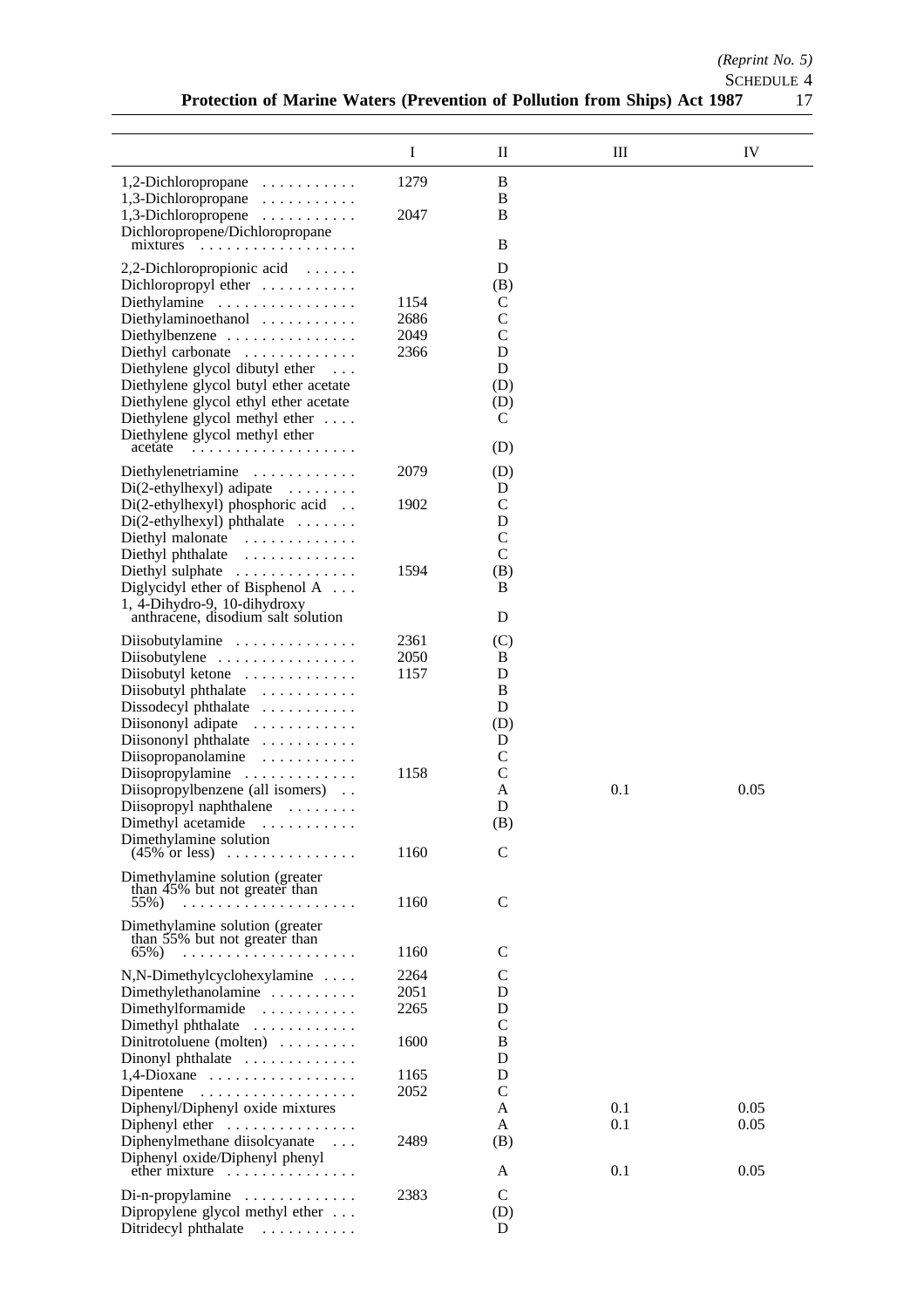# *(Reprint No. 5)* SCHEDULE 4 18 **Protection of Marine Waters (Prevention of Pollution from Ships) Act 1987**

|                                                                       | I            | П                            | Ш   | IV   |
|-----------------------------------------------------------------------|--------------|------------------------------|-----|------|
| Diundecyl phthalate                                                   |              | D                            |     |      |
| Divinyl acetylene $\dots \dots \dots$                                 |              | (D)                          |     |      |
| Dodecane<br>.                                                         |              | (D)                          |     |      |
| Dodecene (all isomers) $\dots \dots$                                  |              | B                            |     |      |
| Dodecyl alcohol $\dots\dots\dots\dots$                                |              | B<br>$\mathsf{C}$            |     |      |
| Dodecylbenzene<br>Dodecyl diphenyl oxide disulphonate                 |              |                              |     |      |
|                                                                       |              | B                            |     |      |
| Dodecylphenol                                                         |              | A                            | 0.1 | 0.05 |
| Epichlorohydrin $\ldots \ldots \ldots \ldots$                         | 2023         | $\mathsf{C}$                 |     |      |
| Ethanolamine                                                          | 2491         | D                            |     |      |
| 2-Ethoxyethanol<br>2-Ethoxyethyl acetate                              | 1171<br>1172 | D<br>$\mathsf{C}$            |     |      |
| Ethyl acetate                                                         | 1173         | D                            |     |      |
| Ethyl acetoacetate                                                    |              | (D)                          |     |      |
| Ethyl acrylate $\dots \dots \dots \dots$                              | 1917         | B                            |     |      |
| Ethylamine<br>.                                                       | 1036         | $\mathsf{C}$                 |     |      |
| Ethylamine solutions (72% or less).                                   | 2270         | $\mathsf{C}$<br>$\mathsf{C}$ |     |      |
| Ethyl amyl ketone<br>Ethylbenzene                                     | 2271<br>1175 | $\mathsf{C}$                 |     |      |
| N-Ethylbutylamine                                                     |              | (C)                          |     |      |
| Ethylcyclohexane                                                      |              | D                            |     |      |
| N-Ethylcyclohexylamine                                                |              | D                            |     |      |
| Ethylene chlorohydrin                                                 | 1135         | $\mathsf{C}$                 |     |      |
| Ethylene cyanohydrin                                                  |              | (D)                          |     |      |
| Ethylenediamine<br>Ethylenediamine, tetraacetic acid,                 | 1604         | C                            |     |      |
| tetrasodium salt solution                                             |              | D                            |     |      |
| Ethylene dibromide                                                    | 1605         | B                            |     |      |
| Ethylene dichloride                                                   | 1184         | B                            |     |      |
| Ethylene glycol $\dots \dots \dots \dots$                             |              | D                            |     |      |
| Ethylene glycol methyl butyl ether .                                  |              | D                            |     |      |
| Ethylene glycol acetate                                               |              | (D)                          |     |      |
| Ethylene glycol butyl ether acetate .<br>Ethylene glycol methyl ether | 1188         | D<br>D                       |     |      |
| Ethylene glycol methyl ether acetate                                  | 1189         | D                            |     |      |
| Ethylene glycol phenyl ether<br>$\sim$ $\sim$ $\sim$ $\sim$ $\sim$    |              | D                            |     |      |
| Ethylene glycol phenyl ether/                                         |              |                              |     |      |
| Diethylene glycol phenyl ether<br>mixture                             |              | D                            |     |      |
| Ethylene oxide/Propylene oxide                                        |              |                              |     |      |
| mixtures with an ethylene oxide<br>content of not more than 30% by    |              |                              |     |      |
| weight $\ldots \ldots \ldots \ldots \ldots$                           | 2983         | D                            |     |      |
| 2-Ethylhexanoic acid                                                  |              | D                            |     |      |
| 2-Ethylhexyl acrylate                                                 |              | D                            |     |      |
| 2-Ethylhexylamine                                                     | 2276         | B                            |     |      |
| Ethylidene norbornene                                                 |              | B<br>D                       |     |      |
| Ethyl lactate<br>Ethyl methacrylate                                   | 1192<br>2277 | (D)                          |     |      |
| o-Ethyl phenol                                                        |              | (A)                          | 0.1 | 0.05 |
| 2-Ethyl-3-propylacrolein                                              |              | B                            |     |      |
| Ethyltoluene                                                          |              | (B)                          |     |      |
| Fatty alcohols $(C_{12} - C_{20}) \dots \dots$                        |              | B                            |     |      |
| Ferric chloride solution                                              | 2582         | $\mathsf{C}$                 |     |      |
| Ferric hydroxyethyl ethylenediamine<br>triacetic acid, trisodium salt |              |                              |     |      |
|                                                                       |              | D                            |     |      |
| Fish oil                                                              |              | D                            |     |      |
| Formaldehyde solutions (45% or<br>less)                               | 1198<br>2209 | C                            |     |      |
| Formamide<br>.                                                        |              | D                            |     |      |
| Formic acid                                                           | 1779         | D                            |     |      |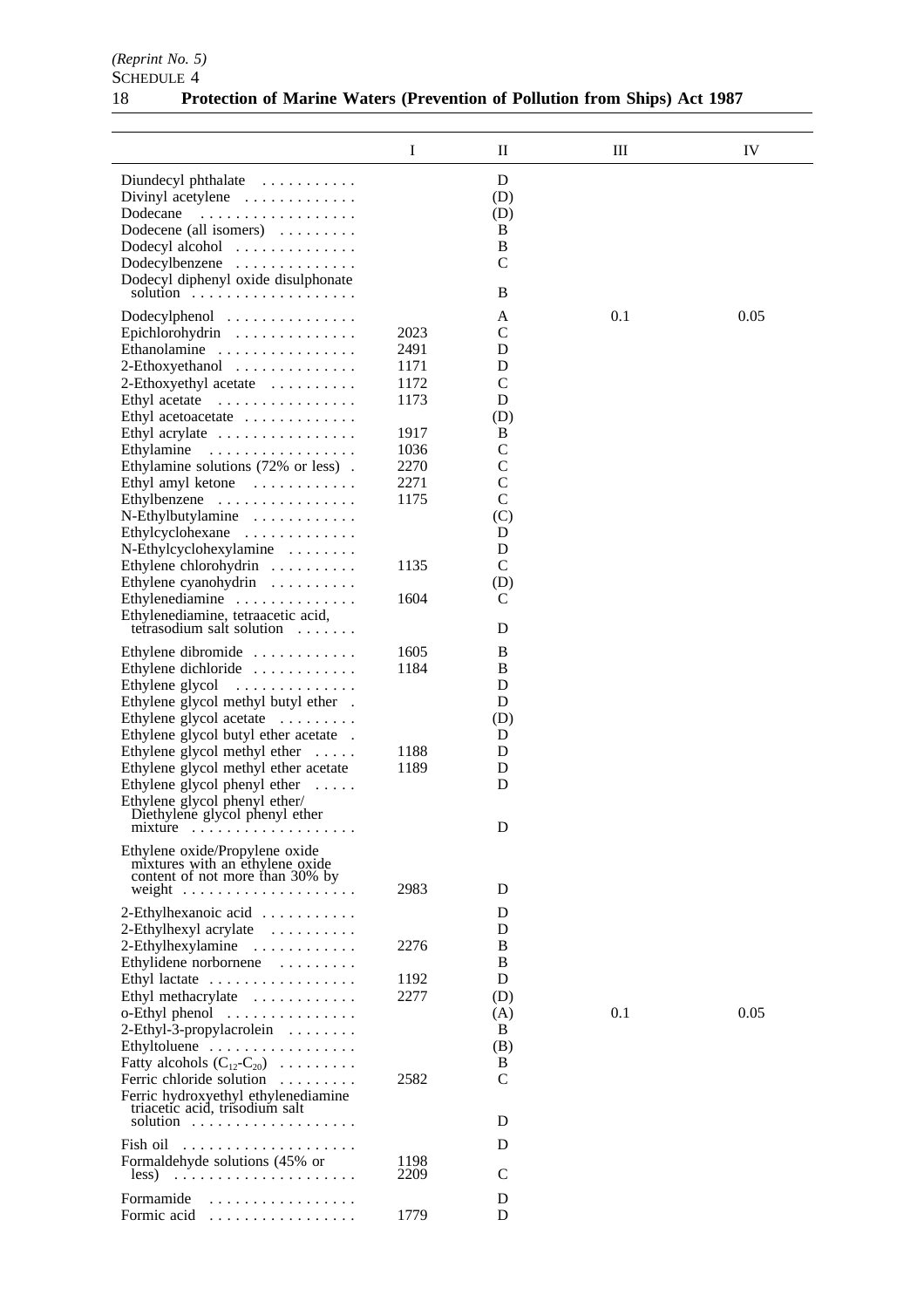|                                                                  | <b>SCHEDULE 4</b> |
|------------------------------------------------------------------|-------------------|
| n of Marine Waters (Prevention of Pollution from Shins) Act 1987 |                   |

| I<br>III<br>IV<br>П<br>Fumaric adduct of rosin, water<br>B<br>dispersion $\ldots \ldots \ldots \ldots \ldots$<br>1199<br>C<br>$\mathcal{C}$<br>2874<br>Fufuryl alcohol<br>Glutaraldehyde solutions (50% or<br>D<br>less)<br>Glycidyl ester of $C_{10}$ tryalkyl acetic<br>B<br>acid<br>Ground nut oil<br>D<br>Heptanoic acid<br>(D)<br>Heptanol (all isomers) $\dots \dots$<br>C<br>$\mathcal{C}$<br>Heptene (mixed isomers)<br>Heptyl acetate<br>(B)<br>Hexahydrocymene<br>(C)<br>1783<br>Hexamethylenediamine solution<br>C<br>Hexamethylenediamine adipate<br>$(50\% \text{ in water}) \dots \dots \dots \dots$<br>D<br>2493<br>C<br>Hexemethyleneimine<br>2282<br>$1-Hexanol$<br>D<br>2370<br>C<br>1233<br>B<br>Hexyl acetate $\dots \dots \dots \dots$<br>1789<br>Hydrochloric acid<br>D<br>Hydrogen peroxide solutions<br>(over 60% but not over 70%)<br>2015<br>C<br>$\cdots$<br>Hydrogen peroxide solutions<br>(over $8\%$ but not over $60\%$ )<br>2984<br>C<br>$\sim$ $\sim$ $\sim$ $\sim$<br>B<br>2-Hydroxyethyl acrylate<br>$\sim$<br>N-(Hydroxyethyl) ethylene diamine<br>triacetic acid, trisodium salt<br>D<br>Iron chloride, copper chloride<br>0.1<br>0.05<br>mixture<br>А<br>.<br>.<br>1104<br>C<br>Isoamyl acetate<br>.<br>1105<br>Isoamyl alcohol<br>D<br>1213<br>$\mathcal{C}$<br>Isobutyl acetate<br>.<br>2527<br>Isobutyl acrylate $\dots\dots\dots\dots\dots$<br>D<br>2393<br>D<br>Isobutyl formate<br>Isobutyl formate/Isobutanol<br>(C)<br>mixtures<br>.<br>2283<br>Isobutyl methacrylate<br>D<br>2045<br>Isobutyraldehyde<br>C<br>$\mathsf{C}$<br>Isodecaldehyde<br>0.1<br>0.05<br>Isodecyl acrylate<br>A<br>Isononanoic acid<br>D<br>1262<br>(D)<br>Isooctane $\ldots \ldots \ldots \ldots \ldots$<br>1265<br>D<br>Isopentane<br>D<br>Isophorone<br>2289<br>D<br>Isophorone diamine<br>2290<br>Isophorone diisocyanate<br>B<br>1218<br>$\mathsf{C}$<br>Isoprene<br>.<br>$\mathsf{C}$<br>Isopropanolamine<br>$\mathsf{C}$<br>Isopropylamine<br>1221<br>B<br>Isopropylbenzene<br>1918<br>Isopropyl cyclohexane<br>D<br>1159<br>Isopropyl ether<br>D<br>2058<br>$\mathsf{C}$<br>Isovaleraldehyde<br>Lactic acid<br>D<br>Lactonitrile solution (80% or less).<br>B<br>Latex (ammonia inhibited) $\dots$<br>D<br>Linseed oil<br>D<br>Maleic anhydride<br>2215<br>D | Protection of Marine Waters (Prevention of Pollution from Ships) Act 1987<br>19 |  |  |  |  |  |
|-------------------------------------------------------------------------------------------------------------------------------------------------------------------------------------------------------------------------------------------------------------------------------------------------------------------------------------------------------------------------------------------------------------------------------------------------------------------------------------------------------------------------------------------------------------------------------------------------------------------------------------------------------------------------------------------------------------------------------------------------------------------------------------------------------------------------------------------------------------------------------------------------------------------------------------------------------------------------------------------------------------------------------------------------------------------------------------------------------------------------------------------------------------------------------------------------------------------------------------------------------------------------------------------------------------------------------------------------------------------------------------------------------------------------------------------------------------------------------------------------------------------------------------------------------------------------------------------------------------------------------------------------------------------------------------------------------------------------------------------------------------------------------------------------------------------------------------------------------------------------------------------------------------------------------------------------------------------------------------------------------------------------------------------------------------------------------------------------------------------------------------------------------------------------------------------------------------------------------------------------------------------------------------------|---------------------------------------------------------------------------------|--|--|--|--|--|
|                                                                                                                                                                                                                                                                                                                                                                                                                                                                                                                                                                                                                                                                                                                                                                                                                                                                                                                                                                                                                                                                                                                                                                                                                                                                                                                                                                                                                                                                                                                                                                                                                                                                                                                                                                                                                                                                                                                                                                                                                                                                                                                                                                                                                                                                                           |                                                                                 |  |  |  |  |  |
|                                                                                                                                                                                                                                                                                                                                                                                                                                                                                                                                                                                                                                                                                                                                                                                                                                                                                                                                                                                                                                                                                                                                                                                                                                                                                                                                                                                                                                                                                                                                                                                                                                                                                                                                                                                                                                                                                                                                                                                                                                                                                                                                                                                                                                                                                           |                                                                                 |  |  |  |  |  |
|                                                                                                                                                                                                                                                                                                                                                                                                                                                                                                                                                                                                                                                                                                                                                                                                                                                                                                                                                                                                                                                                                                                                                                                                                                                                                                                                                                                                                                                                                                                                                                                                                                                                                                                                                                                                                                                                                                                                                                                                                                                                                                                                                                                                                                                                                           |                                                                                 |  |  |  |  |  |
|                                                                                                                                                                                                                                                                                                                                                                                                                                                                                                                                                                                                                                                                                                                                                                                                                                                                                                                                                                                                                                                                                                                                                                                                                                                                                                                                                                                                                                                                                                                                                                                                                                                                                                                                                                                                                                                                                                                                                                                                                                                                                                                                                                                                                                                                                           |                                                                                 |  |  |  |  |  |
|                                                                                                                                                                                                                                                                                                                                                                                                                                                                                                                                                                                                                                                                                                                                                                                                                                                                                                                                                                                                                                                                                                                                                                                                                                                                                                                                                                                                                                                                                                                                                                                                                                                                                                                                                                                                                                                                                                                                                                                                                                                                                                                                                                                                                                                                                           |                                                                                 |  |  |  |  |  |
|                                                                                                                                                                                                                                                                                                                                                                                                                                                                                                                                                                                                                                                                                                                                                                                                                                                                                                                                                                                                                                                                                                                                                                                                                                                                                                                                                                                                                                                                                                                                                                                                                                                                                                                                                                                                                                                                                                                                                                                                                                                                                                                                                                                                                                                                                           |                                                                                 |  |  |  |  |  |
|                                                                                                                                                                                                                                                                                                                                                                                                                                                                                                                                                                                                                                                                                                                                                                                                                                                                                                                                                                                                                                                                                                                                                                                                                                                                                                                                                                                                                                                                                                                                                                                                                                                                                                                                                                                                                                                                                                                                                                                                                                                                                                                                                                                                                                                                                           |                                                                                 |  |  |  |  |  |
|                                                                                                                                                                                                                                                                                                                                                                                                                                                                                                                                                                                                                                                                                                                                                                                                                                                                                                                                                                                                                                                                                                                                                                                                                                                                                                                                                                                                                                                                                                                                                                                                                                                                                                                                                                                                                                                                                                                                                                                                                                                                                                                                                                                                                                                                                           |                                                                                 |  |  |  |  |  |
|                                                                                                                                                                                                                                                                                                                                                                                                                                                                                                                                                                                                                                                                                                                                                                                                                                                                                                                                                                                                                                                                                                                                                                                                                                                                                                                                                                                                                                                                                                                                                                                                                                                                                                                                                                                                                                                                                                                                                                                                                                                                                                                                                                                                                                                                                           |                                                                                 |  |  |  |  |  |
|                                                                                                                                                                                                                                                                                                                                                                                                                                                                                                                                                                                                                                                                                                                                                                                                                                                                                                                                                                                                                                                                                                                                                                                                                                                                                                                                                                                                                                                                                                                                                                                                                                                                                                                                                                                                                                                                                                                                                                                                                                                                                                                                                                                                                                                                                           |                                                                                 |  |  |  |  |  |
|                                                                                                                                                                                                                                                                                                                                                                                                                                                                                                                                                                                                                                                                                                                                                                                                                                                                                                                                                                                                                                                                                                                                                                                                                                                                                                                                                                                                                                                                                                                                                                                                                                                                                                                                                                                                                                                                                                                                                                                                                                                                                                                                                                                                                                                                                           |                                                                                 |  |  |  |  |  |
|                                                                                                                                                                                                                                                                                                                                                                                                                                                                                                                                                                                                                                                                                                                                                                                                                                                                                                                                                                                                                                                                                                                                                                                                                                                                                                                                                                                                                                                                                                                                                                                                                                                                                                                                                                                                                                                                                                                                                                                                                                                                                                                                                                                                                                                                                           |                                                                                 |  |  |  |  |  |
|                                                                                                                                                                                                                                                                                                                                                                                                                                                                                                                                                                                                                                                                                                                                                                                                                                                                                                                                                                                                                                                                                                                                                                                                                                                                                                                                                                                                                                                                                                                                                                                                                                                                                                                                                                                                                                                                                                                                                                                                                                                                                                                                                                                                                                                                                           |                                                                                 |  |  |  |  |  |
|                                                                                                                                                                                                                                                                                                                                                                                                                                                                                                                                                                                                                                                                                                                                                                                                                                                                                                                                                                                                                                                                                                                                                                                                                                                                                                                                                                                                                                                                                                                                                                                                                                                                                                                                                                                                                                                                                                                                                                                                                                                                                                                                                                                                                                                                                           |                                                                                 |  |  |  |  |  |
|                                                                                                                                                                                                                                                                                                                                                                                                                                                                                                                                                                                                                                                                                                                                                                                                                                                                                                                                                                                                                                                                                                                                                                                                                                                                                                                                                                                                                                                                                                                                                                                                                                                                                                                                                                                                                                                                                                                                                                                                                                                                                                                                                                                                                                                                                           |                                                                                 |  |  |  |  |  |
|                                                                                                                                                                                                                                                                                                                                                                                                                                                                                                                                                                                                                                                                                                                                                                                                                                                                                                                                                                                                                                                                                                                                                                                                                                                                                                                                                                                                                                                                                                                                                                                                                                                                                                                                                                                                                                                                                                                                                                                                                                                                                                                                                                                                                                                                                           |                                                                                 |  |  |  |  |  |
|                                                                                                                                                                                                                                                                                                                                                                                                                                                                                                                                                                                                                                                                                                                                                                                                                                                                                                                                                                                                                                                                                                                                                                                                                                                                                                                                                                                                                                                                                                                                                                                                                                                                                                                                                                                                                                                                                                                                                                                                                                                                                                                                                                                                                                                                                           |                                                                                 |  |  |  |  |  |
|                                                                                                                                                                                                                                                                                                                                                                                                                                                                                                                                                                                                                                                                                                                                                                                                                                                                                                                                                                                                                                                                                                                                                                                                                                                                                                                                                                                                                                                                                                                                                                                                                                                                                                                                                                                                                                                                                                                                                                                                                                                                                                                                                                                                                                                                                           |                                                                                 |  |  |  |  |  |
|                                                                                                                                                                                                                                                                                                                                                                                                                                                                                                                                                                                                                                                                                                                                                                                                                                                                                                                                                                                                                                                                                                                                                                                                                                                                                                                                                                                                                                                                                                                                                                                                                                                                                                                                                                                                                                                                                                                                                                                                                                                                                                                                                                                                                                                                                           |                                                                                 |  |  |  |  |  |
|                                                                                                                                                                                                                                                                                                                                                                                                                                                                                                                                                                                                                                                                                                                                                                                                                                                                                                                                                                                                                                                                                                                                                                                                                                                                                                                                                                                                                                                                                                                                                                                                                                                                                                                                                                                                                                                                                                                                                                                                                                                                                                                                                                                                                                                                                           |                                                                                 |  |  |  |  |  |
|                                                                                                                                                                                                                                                                                                                                                                                                                                                                                                                                                                                                                                                                                                                                                                                                                                                                                                                                                                                                                                                                                                                                                                                                                                                                                                                                                                                                                                                                                                                                                                                                                                                                                                                                                                                                                                                                                                                                                                                                                                                                                                                                                                                                                                                                                           |                                                                                 |  |  |  |  |  |
|                                                                                                                                                                                                                                                                                                                                                                                                                                                                                                                                                                                                                                                                                                                                                                                                                                                                                                                                                                                                                                                                                                                                                                                                                                                                                                                                                                                                                                                                                                                                                                                                                                                                                                                                                                                                                                                                                                                                                                                                                                                                                                                                                                                                                                                                                           |                                                                                 |  |  |  |  |  |
|                                                                                                                                                                                                                                                                                                                                                                                                                                                                                                                                                                                                                                                                                                                                                                                                                                                                                                                                                                                                                                                                                                                                                                                                                                                                                                                                                                                                                                                                                                                                                                                                                                                                                                                                                                                                                                                                                                                                                                                                                                                                                                                                                                                                                                                                                           |                                                                                 |  |  |  |  |  |
|                                                                                                                                                                                                                                                                                                                                                                                                                                                                                                                                                                                                                                                                                                                                                                                                                                                                                                                                                                                                                                                                                                                                                                                                                                                                                                                                                                                                                                                                                                                                                                                                                                                                                                                                                                                                                                                                                                                                                                                                                                                                                                                                                                                                                                                                                           |                                                                                 |  |  |  |  |  |
|                                                                                                                                                                                                                                                                                                                                                                                                                                                                                                                                                                                                                                                                                                                                                                                                                                                                                                                                                                                                                                                                                                                                                                                                                                                                                                                                                                                                                                                                                                                                                                                                                                                                                                                                                                                                                                                                                                                                                                                                                                                                                                                                                                                                                                                                                           |                                                                                 |  |  |  |  |  |
|                                                                                                                                                                                                                                                                                                                                                                                                                                                                                                                                                                                                                                                                                                                                                                                                                                                                                                                                                                                                                                                                                                                                                                                                                                                                                                                                                                                                                                                                                                                                                                                                                                                                                                                                                                                                                                                                                                                                                                                                                                                                                                                                                                                                                                                                                           |                                                                                 |  |  |  |  |  |
|                                                                                                                                                                                                                                                                                                                                                                                                                                                                                                                                                                                                                                                                                                                                                                                                                                                                                                                                                                                                                                                                                                                                                                                                                                                                                                                                                                                                                                                                                                                                                                                                                                                                                                                                                                                                                                                                                                                                                                                                                                                                                                                                                                                                                                                                                           |                                                                                 |  |  |  |  |  |
|                                                                                                                                                                                                                                                                                                                                                                                                                                                                                                                                                                                                                                                                                                                                                                                                                                                                                                                                                                                                                                                                                                                                                                                                                                                                                                                                                                                                                                                                                                                                                                                                                                                                                                                                                                                                                                                                                                                                                                                                                                                                                                                                                                                                                                                                                           |                                                                                 |  |  |  |  |  |
|                                                                                                                                                                                                                                                                                                                                                                                                                                                                                                                                                                                                                                                                                                                                                                                                                                                                                                                                                                                                                                                                                                                                                                                                                                                                                                                                                                                                                                                                                                                                                                                                                                                                                                                                                                                                                                                                                                                                                                                                                                                                                                                                                                                                                                                                                           |                                                                                 |  |  |  |  |  |
|                                                                                                                                                                                                                                                                                                                                                                                                                                                                                                                                                                                                                                                                                                                                                                                                                                                                                                                                                                                                                                                                                                                                                                                                                                                                                                                                                                                                                                                                                                                                                                                                                                                                                                                                                                                                                                                                                                                                                                                                                                                                                                                                                                                                                                                                                           |                                                                                 |  |  |  |  |  |
|                                                                                                                                                                                                                                                                                                                                                                                                                                                                                                                                                                                                                                                                                                                                                                                                                                                                                                                                                                                                                                                                                                                                                                                                                                                                                                                                                                                                                                                                                                                                                                                                                                                                                                                                                                                                                                                                                                                                                                                                                                                                                                                                                                                                                                                                                           |                                                                                 |  |  |  |  |  |
|                                                                                                                                                                                                                                                                                                                                                                                                                                                                                                                                                                                                                                                                                                                                                                                                                                                                                                                                                                                                                                                                                                                                                                                                                                                                                                                                                                                                                                                                                                                                                                                                                                                                                                                                                                                                                                                                                                                                                                                                                                                                                                                                                                                                                                                                                           |                                                                                 |  |  |  |  |  |
|                                                                                                                                                                                                                                                                                                                                                                                                                                                                                                                                                                                                                                                                                                                                                                                                                                                                                                                                                                                                                                                                                                                                                                                                                                                                                                                                                                                                                                                                                                                                                                                                                                                                                                                                                                                                                                                                                                                                                                                                                                                                                                                                                                                                                                                                                           |                                                                                 |  |  |  |  |  |
|                                                                                                                                                                                                                                                                                                                                                                                                                                                                                                                                                                                                                                                                                                                                                                                                                                                                                                                                                                                                                                                                                                                                                                                                                                                                                                                                                                                                                                                                                                                                                                                                                                                                                                                                                                                                                                                                                                                                                                                                                                                                                                                                                                                                                                                                                           |                                                                                 |  |  |  |  |  |
|                                                                                                                                                                                                                                                                                                                                                                                                                                                                                                                                                                                                                                                                                                                                                                                                                                                                                                                                                                                                                                                                                                                                                                                                                                                                                                                                                                                                                                                                                                                                                                                                                                                                                                                                                                                                                                                                                                                                                                                                                                                                                                                                                                                                                                                                                           |                                                                                 |  |  |  |  |  |
|                                                                                                                                                                                                                                                                                                                                                                                                                                                                                                                                                                                                                                                                                                                                                                                                                                                                                                                                                                                                                                                                                                                                                                                                                                                                                                                                                                                                                                                                                                                                                                                                                                                                                                                                                                                                                                                                                                                                                                                                                                                                                                                                                                                                                                                                                           |                                                                                 |  |  |  |  |  |
|                                                                                                                                                                                                                                                                                                                                                                                                                                                                                                                                                                                                                                                                                                                                                                                                                                                                                                                                                                                                                                                                                                                                                                                                                                                                                                                                                                                                                                                                                                                                                                                                                                                                                                                                                                                                                                                                                                                                                                                                                                                                                                                                                                                                                                                                                           |                                                                                 |  |  |  |  |  |
|                                                                                                                                                                                                                                                                                                                                                                                                                                                                                                                                                                                                                                                                                                                                                                                                                                                                                                                                                                                                                                                                                                                                                                                                                                                                                                                                                                                                                                                                                                                                                                                                                                                                                                                                                                                                                                                                                                                                                                                                                                                                                                                                                                                                                                                                                           |                                                                                 |  |  |  |  |  |
|                                                                                                                                                                                                                                                                                                                                                                                                                                                                                                                                                                                                                                                                                                                                                                                                                                                                                                                                                                                                                                                                                                                                                                                                                                                                                                                                                                                                                                                                                                                                                                                                                                                                                                                                                                                                                                                                                                                                                                                                                                                                                                                                                                                                                                                                                           |                                                                                 |  |  |  |  |  |
|                                                                                                                                                                                                                                                                                                                                                                                                                                                                                                                                                                                                                                                                                                                                                                                                                                                                                                                                                                                                                                                                                                                                                                                                                                                                                                                                                                                                                                                                                                                                                                                                                                                                                                                                                                                                                                                                                                                                                                                                                                                                                                                                                                                                                                                                                           |                                                                                 |  |  |  |  |  |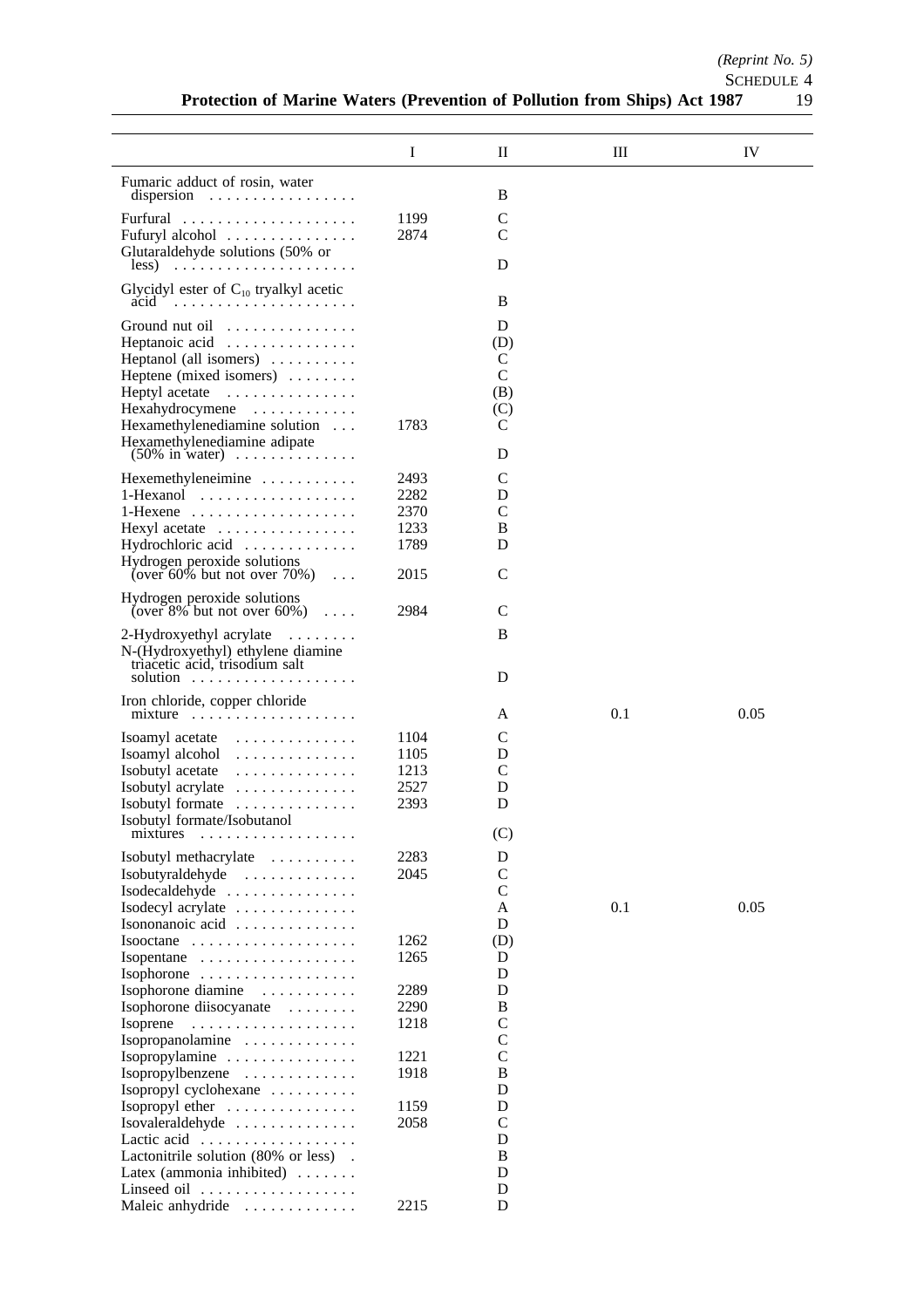SCHEDULE  $\frac{4}{20}$ 

# 20 **Protection of Marine Waters (Prevention of Pollution from Ships) Act 1987**

|                                                                                | I            | $\rm II$                      | Ш    | IV   |
|--------------------------------------------------------------------------------|--------------|-------------------------------|------|------|
| Mercaptobenzothiazol, sodium salt                                              |              | (B)                           |      |      |
| Mesityl oxide                                                                  | 1229         | D                             |      |      |
| Methacrylic acid                                                               | 2531         | D                             |      |      |
| Methacrylic resin in 1,<br>2-Dichloroethane solution $\dots$                   |              | (D)                           |      |      |
| Methacrylonitrile                                                              |              | (B)                           |      |      |
| Methanethiol<br>.                                                              |              | A                             | 0.1  | 0.05 |
| 3-Methoxybutyl acetate                                                         | 2708         | D                             |      |      |
| Methyl acrylate<br>.                                                           | 1919         | $\mathcal{C}$<br>$\mathsf{C}$ |      |      |
| Methylamine solutions (42% or less)<br>Methylamyl acetate                      | 1235<br>1233 | (C)                           |      |      |
| Methylamyl alcohol                                                             | 2053         | (C)                           |      |      |
| Methyl amyl ketone                                                             | 1110         | (C)                           |      |      |
| Methyl benzoate                                                                | 2938         | B                             |      |      |
| Methyl tert-butyl ether<br>.                                                   | 2398         | D                             |      |      |
| 2-Methyl butyraldehyde<br>4,4'-Methylene dianiline and its                     |              | (C)                           |      |      |
| higher molecular weight polymers/<br>o-Dichlorobenzene mixtures                |              |                               |      |      |
|                                                                                |              | B                             |      |      |
| Methylethanolamine<br>2-Methyl-6-ethylaniline                                  |              | $\mathsf{C}$<br>$\mathsf{C}$  |      | 3    |
| Methyl ethyl ketone<br>$\mathcal{A}$ . The set of the set of the $\mathcal{A}$ | 1193         | D                             |      |      |
| 2-Methyl-5-ethyl pyridine                                                      | 2300         | (B)                           |      |      |
| Methyl formate<br>.                                                            | 1243         | D                             |      |      |
| Methyl isobutyl ketone                                                         | 1245         | D                             |      |      |
| Methyl methacrylate<br>alpha-Methylnaphthalene                                 | 1247         | D<br>A                        | 0.1  | 0.05 |
| beta-Methylnaphthalene                                                         |              | (A)                           | 0.1  | 0.05 |
| Methyl naphthalene                                                             |              | A                             | 0.1  | 0.05 |
| $2-Methyl-1-penetene \dots \dots \dots$                                        | 2288         | $\mathsf{C}$                  |      |      |
| Methylpropyl ketone                                                            | 1249         | D                             |      |      |
| 2-Methylpyridine<br>.                                                          | 2313         | B                             |      |      |
| 4-Methylpyridine<br>.<br>$N-Methyl-2-pyrrolidone$                              | 2313         | B<br>B                        |      |      |
| Methyl salicylate<br>.                                                         |              | (B)                           |      |      |
| alpha-Methylstyrene                                                            | 2303         | A                             | 0.1  | 0.05 |
| Morpholine<br>.                                                                | 2054         | D                             |      |      |
| Motor fuel anti-knock compounds                                                | 1649         | A                             | 0.1  | 0.05 |
| Naphthalene (molten)                                                           | 2304         | A                             | 0.1  | 0.05 |
| Naphthenic acids<br>.<br>Neodecanoic acid                                      |              | (A)<br>(B)                    |      |      |
| Nitrating acid (mixture of sulphuric                                           |              |                               |      |      |
| and nitric acids) $\dots \dots \dots$                                          | 1796         | (C)                           |      |      |
| Nitric acid (less than 70%)<br>$\mathbb{R}^n$ . In the $\mathbb{R}^n$          | 2031         | $\mathcal{C}$                 |      |      |
| Nitric acid (70% and over)<br>1.1.1.1.1                                        | 2031         |                               |      |      |
| Nitrilotriacetic acid, trisodium                                               | 2032         | $\mathsf{C}$                  |      |      |
| salt solution                                                                  |              | D                             |      |      |
| Nitrobenzene                                                                   | 1662         | B                             |      |      |
| Nitroethane<br>.                                                               | 2842         | (D)                           |      |      |
| Nitromethane                                                                   | 1261         | (D)                           |      |      |
| $o-Nitrophenol (molten) \ldots \ldots$                                         | 1663         | B                             |      |      |
| 1- or 2-Nitropropane $\dots \dots \dots$<br>Nitropropane (60%)/                | 2608         | D                             |      |      |
| Nitroethane $(40%)$ mixture<br>$\cdots$                                        | 1993         | D                             |      |      |
| Nitrotoluenes $\ldots \ldots \ldots \ldots \ldots$                             | 1664         | $\mathsf{C}$                  |      |      |
| Nonane<br>Nonanoic acid<br>.                                                   | 1920         | (D)<br>D                      |      |      |
| Nonene                                                                         |              | B                             |      |      |
| Nonyl alcohol<br>.                                                             |              | A                             |      |      |
| Nonylphenol $\dots\dots\dots\dots\dots$                                        |              | $\mathcal{C}$                 | 0.1A | 0.05 |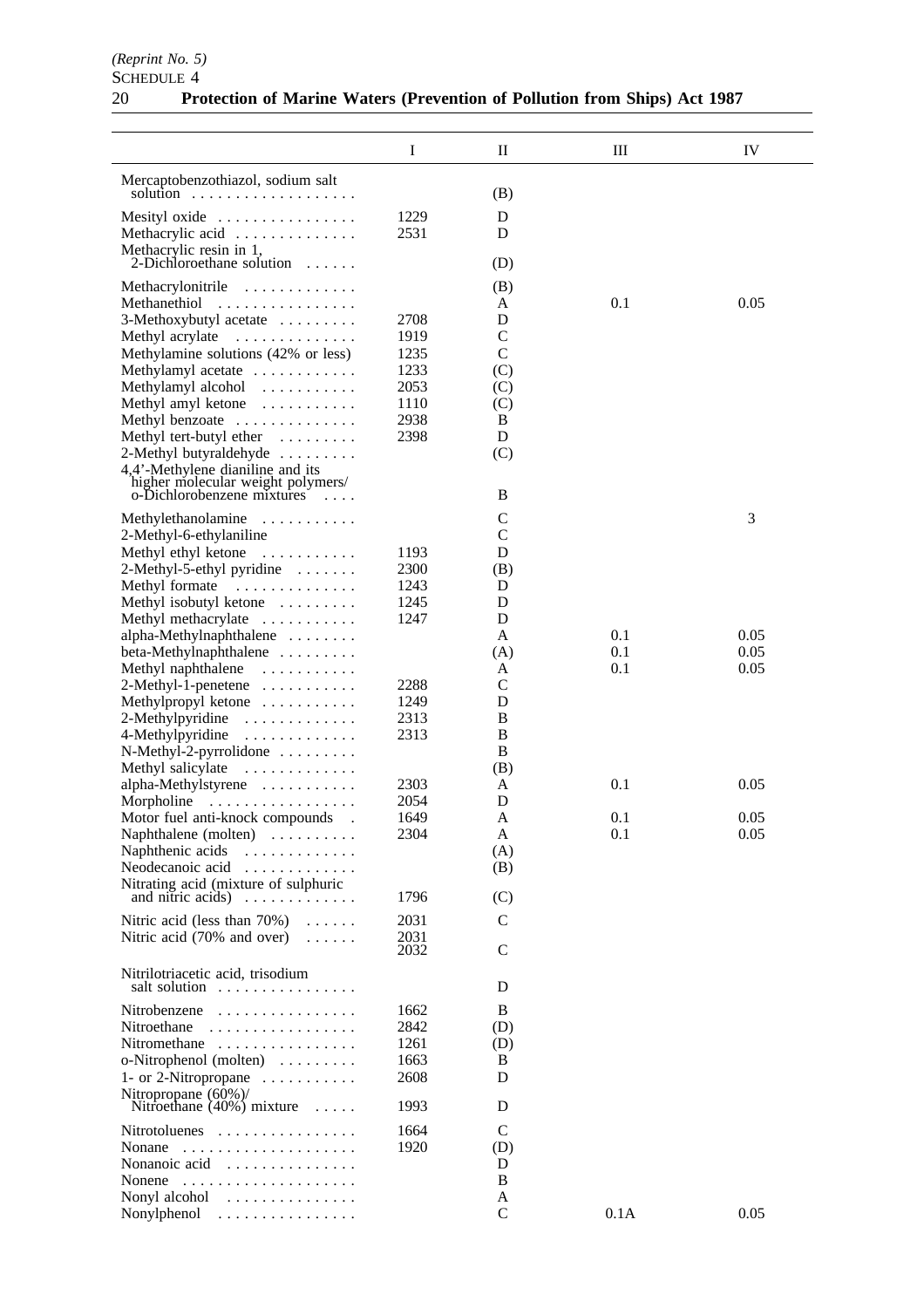|                                                                                  | <b>SCHEDULE 4</b> |
|----------------------------------------------------------------------------------|-------------------|
| <b>Protection of Marine Waters (Prevention of Pollution from Ships) Act 1987</b> |                   |

| Protection of Marine Waters (Prevention of Pollution from Ships) Act 1987                                                                                                                                                                                                         |                                                              |                                                                          |      | <b>SCHEDULE 4</b><br>21 |
|-----------------------------------------------------------------------------------------------------------------------------------------------------------------------------------------------------------------------------------------------------------------------------------|--------------------------------------------------------------|--------------------------------------------------------------------------|------|-------------------------|
|                                                                                                                                                                                                                                                                                   | I                                                            | П                                                                        | Ш    | IV                      |
| Nonylphenol poly (4-12) ethoxylates<br>9, 12-Octadecadienoic acid<br>(Linoleic acid)<br>.<br>.                                                                                                                                                                                    |                                                              | B<br>D                                                                   |      |                         |
| 9, 12, 15-Octadecatrienoic acid<br>(Linolenic acid) $\ldots \ldots \ldots \ldots$                                                                                                                                                                                                 |                                                              | D                                                                        |      |                         |
| Octane<br>Octanol (all isomers)<br>Octene (all isomers) $\dots \dots$<br>n-Octyl acetate<br>Octyl decyl phthalate<br>.<br>Olefins, straight chain, mixtures<br>Olefins $(C_6-C_8 \text{ mixtures}) \dots \dots$<br>alpha-Olefins $(C_6-C_{18} \text{ mixtures}) \dots$            | 1262                                                         | (D)<br>C<br>B<br>(D)<br>D<br>B<br>B<br>B                                 |      |                         |
| Oleic acid<br>.<br>Olive oil<br>.<br>Oxalic acid $(10-25%)$<br>Palm nut oil $\ldots \ldots \ldots \ldots$<br>Palm oil<br>.<br>Palm oil, methyl ester $\dots \dots$<br>Palm stearin<br>n-Paraffins $(C_{10}$ - $C_{20})$<br>Paraldehyde<br>Pentachloroethane<br>$1, 3$ -Pentadiene | 1831<br>1264<br>1669                                         | (D)<br>C<br>D<br>D<br>D<br>D<br>D<br>D<br>(D)<br>$\mathsf{C}$<br>B<br>C  |      |                         |
| Pentaethylenehexamine/<br>Tetraethylenepentamine mixture<br>n-Pentane<br>.<br>1-Pentanol                                                                                                                                                                                          | 1265<br>1105                                                 | D<br>C<br>D                                                              |      |                         |
| .<br>2-Pentanol<br>.<br>3-Pentanol<br>.<br>Pentene (all isomers)<br>Perchloroethylene<br>Phenol<br>1-Phenyl-1-xylyl ethane                                                                                                                                                        | 1105<br>1105<br>1897<br>2312                                 | (D)<br>(D)<br>C<br>B<br>B<br>$\mathsf{C}$                                |      |                         |
| Phosphoric acid<br>Phosphorus, yellow or white $\dots$ .<br>Phosphorus oxychloride<br>Phosphorus trichloride<br>Phthalic anhydride                                                                                                                                                | 1805<br>2447<br>1810<br>1809<br>2214                         | D<br>A<br>D<br>D<br>$\mathsf{C}$                                         | 0.01 | 0.005                   |
| Pinene $\dots \dots \dots \dots \dots \dots \dots$<br>Polyalkylene glycol butyl ether<br>Polyethylene polyamines                                                                                                                                                                  | 2368<br>2734<br>2735                                         | A<br>(D)<br>(C)                                                          | 0.1  | 0.05                    |
| Polymethylene polyphenyl isocyanate                                                                                                                                                                                                                                               | 2206<br>2207                                                 | D                                                                        |      |                         |
| Polypropylene glycols<br>Potassium hydroxide solution<br>Potassium silicate solution<br>n-Propanolamine<br>beta-Propiolactone                                                                                                                                                     | 1814                                                         | D<br>$\mathsf{C}$<br>(D)<br>C<br>D                                       |      |                         |
| Propionaldehyde<br>Propionic acid<br>Propionic anhydride<br>Propionitrile<br>$n$ -Propyl acetate $\dots \dots \dots \dots$<br>$n$ -Propyl alcohol $\dots \dots \dots \dots$<br>n-Propylamine<br>n-Propyl benzene                                                                  | 1275<br>1848<br>2496<br>2404<br>1276<br>1274<br>1277<br>2364 | D<br>D<br>$\mathsf{C}$<br>$\mathcal{C}$<br>D<br>D<br>$\mathsf{C}$<br>(C) |      |                         |
| n-Propyl chloride<br>Propylene dimer<br>Propylene glycol ethyl ether                                                                                                                                                                                                              | 1278                                                         | B<br>(C)<br>(D)                                                          |      |                         |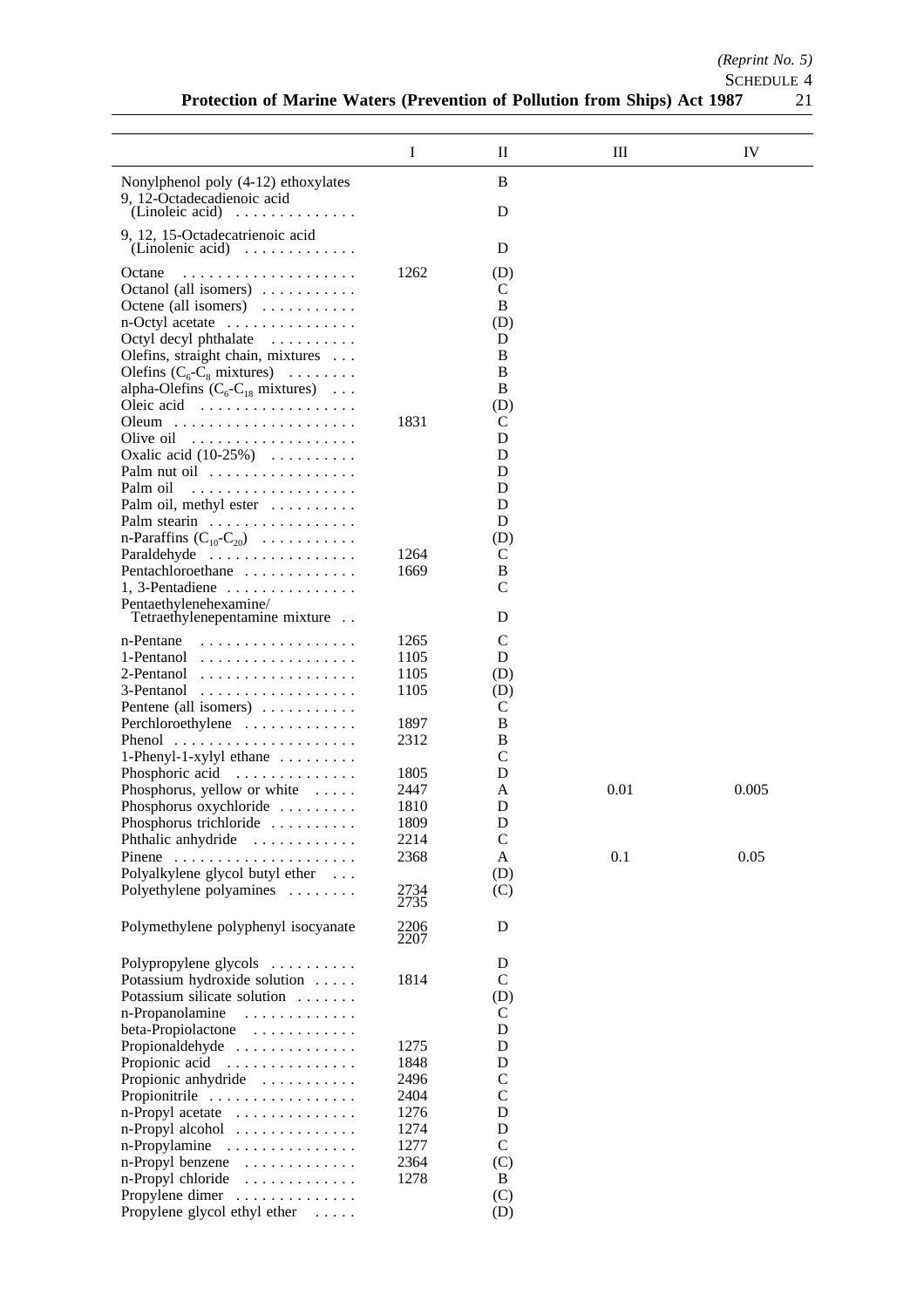# *(Reprint No. 5)* SCHEDULE  $\frac{4}{22}$  Pro 22 **Protection of Marine Waters (Prevention of Pollution from Ships) Act 1987**

|                                                                             | I    | $\mathbf{I}$  | Ш   | IV   |
|-----------------------------------------------------------------------------|------|---------------|-----|------|
| Propylene glycol methyl ether                                               |      | (D)           |     |      |
| $\sim$<br>Propylene oxide                                                   | 1280 | D             |     |      |
| Propylene trimer                                                            | 2057 | B             |     |      |
|                                                                             | 1282 | B             |     |      |
|                                                                             |      | D             |     |      |
| Rape seed oil                                                               |      |               |     |      |
| Rice bran oil                                                               |      | D             |     |      |
| Rosin                                                                       |      | A             | 0.1 | 0.05 |
| Rosin soap<br>$-disproportionated)$ solution $\ldots$                       |      | B             |     |      |
| Safflower oil<br>.                                                          |      | D             |     |      |
| Sesame oil<br>.                                                             |      | D             |     |      |
| Silicon tetrachloride<br>.                                                  | 1818 | D             |     |      |
| Sodium aluminate solution                                                   | 1819 | $\mathcal{C}$ |     |      |
| Sodium borohydride (15% or less)/                                           |      |               |     |      |
| Sodium hydroxide solution<br>$\sim$ $\sim$ $\sim$ $\sim$ $\sim$ $\sim$      |      | $\mathcal{C}$ |     |      |
| Sodium dichromate solution                                                  |      |               |     |      |
| $(70\% \text{ or less})$                                                    |      | B             |     |      |
| Sodium hydrogen sulphite solution.                                          | 2693 | D             |     |      |
| Sodium hydrosulphide solution<br>$(45\% \text{ or less})$                   | 2949 | B             |     |      |
|                                                                             |      |               |     |      |
| Sodium hydrosulphide/<br>Ammonium sulphide solution<br>$\sim$ $\sim$ $\sim$ |      | B             |     |      |
| Sodium hydroxide solution                                                   | 1824 | D             |     |      |
| $\sim$<br>Sodium hypochlorite solution                                      |      |               |     |      |
| $(15\% \text{ or } \text{fess})$                                            | 1791 | B             |     |      |
| Sodium nitrate solution                                                     | 1577 | B             |     |      |
| Sodium silicate solution<br>.                                               |      | D             |     |      |
| Sodium sulphide solution<br>$\sim$                                          | 1849 | B             |     |      |
| Sodium sulphite solution                                                    |      | (C)           |     |      |
| Soya bean oil                                                               |      | D             |     |      |
|                                                                             |      | D             |     |      |
| Sperm oil<br>.<br>Styrene monomer                                           | 2055 | B             |     |      |
| Sulphuric acid                                                              | 1830 | $\mathsf{C}$  |     |      |
| Sulphuric acid, spent                                                       | 1832 | $\mathsf{C}$  |     |      |
| Sulphurous acid                                                             | 1833 | (C)           |     |      |
| Sunflower oil                                                               |      | D             |     |      |
| Tall oil, crude and distilled<br>$\sim$                                     |      | A             | 0.1 | 0.05 |
| Tall oil fatty acid (resin acids                                            |      |               |     |      |
| less than $20\%$ ) $\ldots$                                                 |      | (C)           |     |      |
| Tall oil soap (disproportionated)                                           |      |               |     |      |
| solution $\ldots \ldots \ldots \ldots$                                      |      | B             |     |      |
| Tallow<br>.                                                                 |      | D             |     |      |
| Tannic acid<br>.                                                            |      | $\mathcal{C}$ |     |      |
| Tetrachloroethane                                                           | 1702 | B             |     |      |
| Tetraethylenepentamine                                                      | 2320 | D             |     |      |
| Tetrahydrofuran                                                             | 2056 | D             |     |      |
| Tetrahydronaphthalene                                                       |      | $\mathsf{C}$  |     |      |
| 1,2,3,5-Tetramethyl benzene<br>$\sim$                                       |      | (C)           |     |      |
| Titanium tetracholoride                                                     | 1838 | D             |     |      |
| Toluene                                                                     | 1294 | $\mathsf{C}$  |     |      |
| Toluenediamine                                                              | 1709 | $\mathsf{C}$  |     |      |
| Toluene diisocyanate                                                        | 2078 | $\mathbf C$   |     |      |
| o-Toluidine<br>.                                                            | 1708 | $\mathsf{C}$  |     |      |
| Tributyl phosphate                                                          |      | B             |     |      |
| $1,2,4$ -Trichlorobenzene                                                   | 2321 | B             |     |      |
| 1,1,1-Trichloroethane<br>.                                                  | 2831 | B             |     |      |
| 1,1,2-Trichloroethane<br>.                                                  |      | B<br>B        |     |      |
| Trichloroethylene<br>.<br>1,2,3-Trichloropropane                            | 1710 | B             |     |      |
| 1,1,2-Trichloro-1,2,2-trifluoroethane                                       |      | $\mathsf{C}$  |     |      |
|                                                                             |      |               |     |      |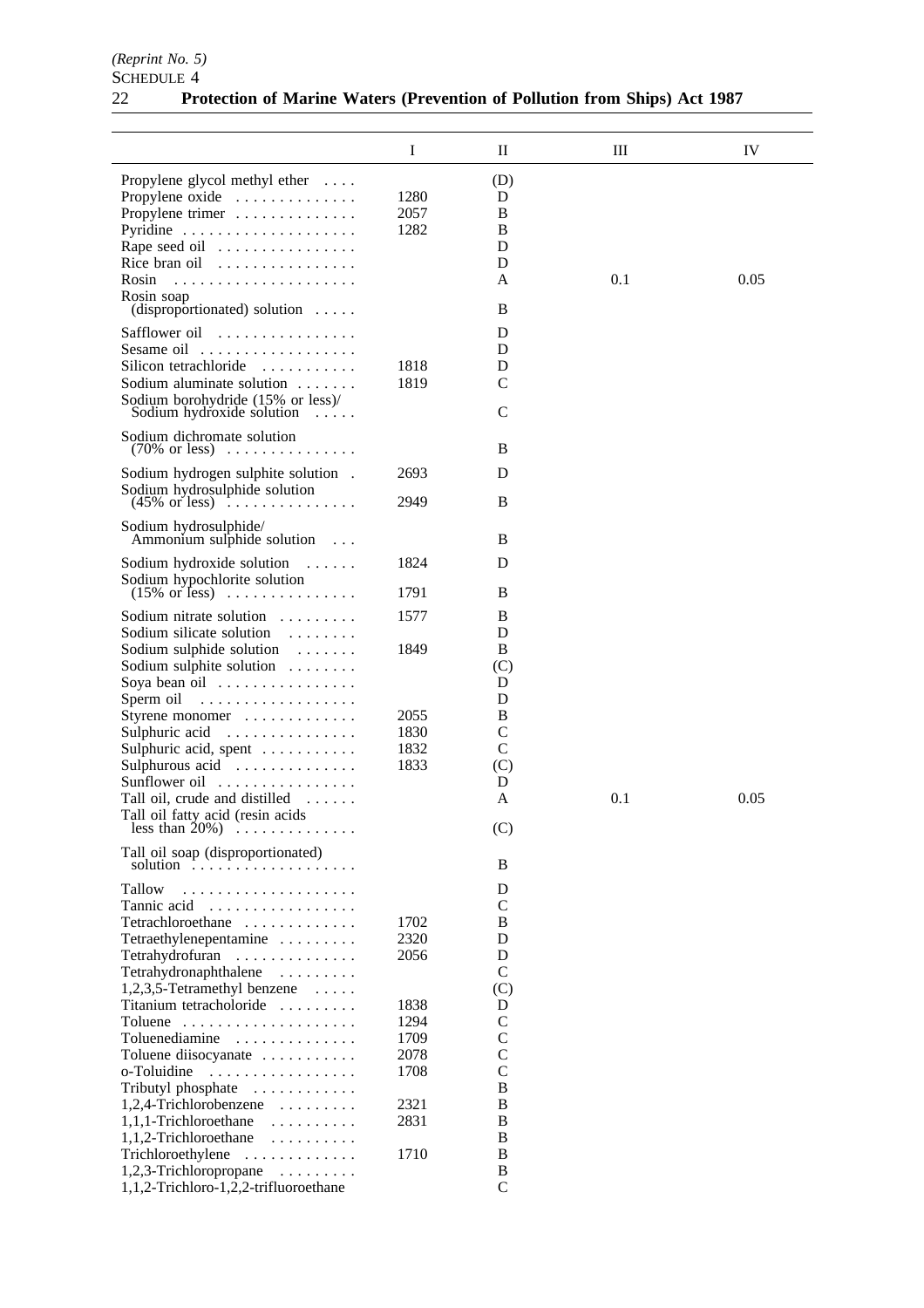*(Reprint No. 5)* SCHEDULE 4

| (Reprint No. $\therefore$ |  |  |
|---------------------------|--|--|

|                                                                                                                                                    | I                    | П                          | Ш   | IV   |
|----------------------------------------------------------------------------------------------------------------------------------------------------|----------------------|----------------------------|-----|------|
| Tricresyl phosphate (containing less<br>than $1\%$ ortho-isomer)                                                                                   |                      | A                          |     |      |
| Tricresyl phosphate (containing 1%)<br>or more ortho-isomer) $\ldots \ldots$                                                                       | 2574*                | A                          | 0.1 | 0.05 |
| Triethanolamine<br>$Triethylamine \dots \dots \dots \dots \dots$<br>Triethylbenzene                                                                | 1296                 | D<br>C<br>A                | 0.1 | 0.05 |
| Triethylene glycol methyl ether<br>$\sim$<br>Triethylenetetramine<br>Triethyl phosphate<br>.                                                       | 2259                 | (D)<br>D<br>D<br>D         |     |      |
| $Triisopropanolamine \dots \dots \dots$<br>Trimethylacetic acid<br>Trimethylamine<br>.<br>1,2,3-Trimethylbenzene<br>.                              |                      | D<br>$\overline{C}$<br>(B) |     |      |
| 1,2,4-Trimethylbenzene<br>.<br>1,3,5-Trimethylbenzene<br>$\mathcal{A}$ . The set of the set of the $\mathcal{A}$<br>Trimethylhexamethylene diamine | 2325                 | B<br>(B)                   |     |      |
| $(2,2,4)$ and $2,4,4$ -isomers)<br>Trimethylhexamethylene diisocyanate                                                                             | 2327                 | D                          |     |      |
| $(2,2,4-$ and $2,4,4-$ isomers)<br>$\cdot$<br>Trimethylol propane polyethoxylate                                                                   | 2328                 | B<br>D                     |     |      |
| 2,2,4-Trimethyl-1, 3- pentanediol-1-<br>180-butyrate<br>1.1.1.1.1                                                                                  |                      | C                          |     |      |
| Tripropylene glycol methyl ether<br>Trixylyl phosphate $\dots\dots\dots\dots$<br>Tung oil                                                          |                      | (D)<br>A<br>D              | 0.1 | 0.05 |
| Turpentine<br>Undecane<br>.<br>1-Undecene<br>.                                                                                                     | 1299<br>2330         | B<br>(D)<br>B              |     |      |
| Undecyl alcohol $\dots \dots \dots \dots$<br>Urea, Ammonium nitrate solution<br>Urea, Ammonium phosphate solution                                  |                      | B<br>D<br>D                |     |      |
| Urea, Ammonium nitrate solution<br>(containing aqua Ammonia)                                                                                       |                      | C                          |     |      |
| n-Valeraldehyde<br>Vinyl acetate $\dots\dots\dots\dots\dots$<br>Vinyl ethyl ether<br>.                                                             | 2058<br>1301<br>1302 | D<br>C<br>$\mathcal{C}$    |     |      |
| Vinylidene chloride<br>.<br>Vinyl neodecanoate<br>.<br>Vinyl toluene $\dots\dots\dots\dots\dots$                                                   | 1303<br>2618         | B<br>C<br>A                | 0.1 | 0.05 |
| White spirit, low (15-20%) aromatic<br>Xylene                                                                                                      | 1300<br>1307         | (B)<br>C                   |     |      |
| Xylenol                                                                                                                                            | 2261                 | B                          |     |      |

|  |  | <b>Protection of Marine Waters (Prevention of Pollution from Ships) Act 1987</b> |  |
|--|--|----------------------------------------------------------------------------------|--|
|--|--|----------------------------------------------------------------------------------|--|

\* UN number 2574 applies to Tricresyl phosphate containing more than 3% ortho-isomer.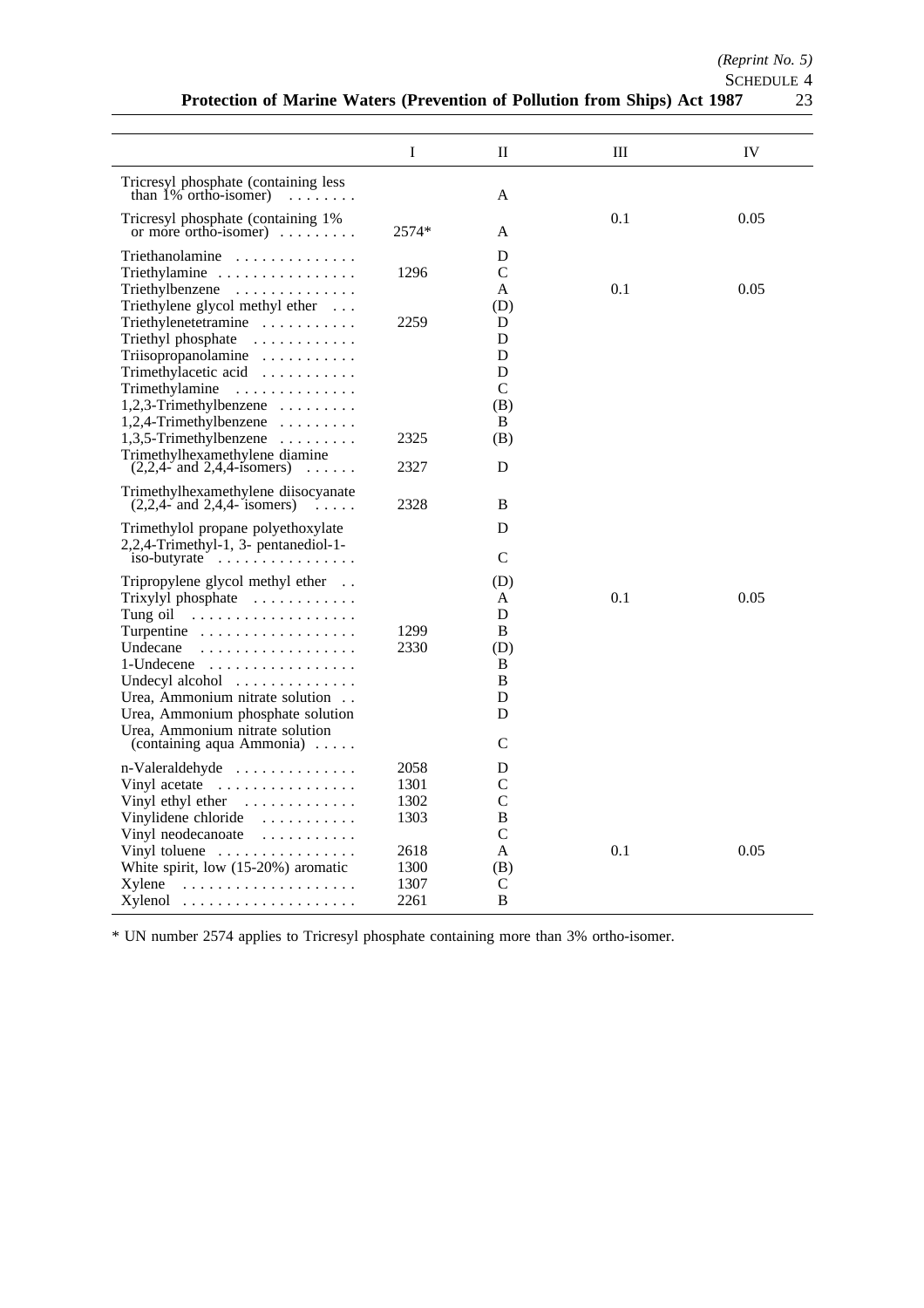# **Appendix III**

# **LIST OF OTHER LIQUID SUBSTANCES**

*Existing list is replaced by the following:*

| Substance                                                       | UN Number |
|-----------------------------------------------------------------|-----------|
|                                                                 | 1090      |
|                                                                 | 1648      |
| Alcohols, $C_1$ , $C_2$ , $C_3$ as individuals and mixtures     |           |
| Alcohols, $C_4$                                                 |           |
| Alcohols, $C_{13}$ and above as individuals and mixtures        |           |
| Alum (15% solution)                                             |           |
|                                                                 | 1105      |
|                                                                 | 1120      |
|                                                                 | 1120      |
|                                                                 | 1120      |
| Butyl stearate                                                  |           |
| Calcium bromide solution                                        |           |
| Cetyl/Eicosyl methacrylate mixture                              |           |
| Citric juice                                                    |           |
| Dextrose solution                                               |           |
| Dibutyl sebacate                                                |           |
|                                                                 | 2048      |
| Diethanolamine                                                  |           |
| Diethylene glycol                                               |           |
| Diethylene glycol diethyl ether                                 |           |
| Diethylene glycol butyl ether                                   |           |
| Diethylene glycol ethyl ether                                   |           |
| Diethylenetriamine pentaacetic acid, pentasodium salt solution  |           |
|                                                                 | 1155      |
|                                                                 | 1156      |
|                                                                 |           |
| Diheptyl phthalate                                              |           |
| Dihexyl phthalate<br>Diisooctyl phthalate                       |           |
|                                                                 |           |
| Dioctyl phthalate<br>Dipropylene glycol                         |           |
|                                                                 |           |
| Dodecyl methacrylate<br>Dodecyl/Pentadecyl methacrylate mixture |           |
|                                                                 | 1170      |
| Ethylene carbonate                                              |           |
|                                                                 | 2369      |
| Ethylene glycol tertiary butyl ether                            |           |
| Ethylene-vinylacetate copolymer (emulsion)                      |           |
| Glycerin                                                        |           |
| Glycine sodium salt solution                                    |           |
| 1-Heptadecene                                                   |           |
|                                                                 | 1206      |
| 1-Hexadecene                                                    |           |
|                                                                 |           |
|                                                                 | 1208      |
| Hexylene glycol                                                 | 1212      |
|                                                                 |           |
|                                                                 | 1220      |
|                                                                 | 1219      |
| Lard                                                            |           |
| Latex (Carboxylated styrene/butadiene copolymer)                |           |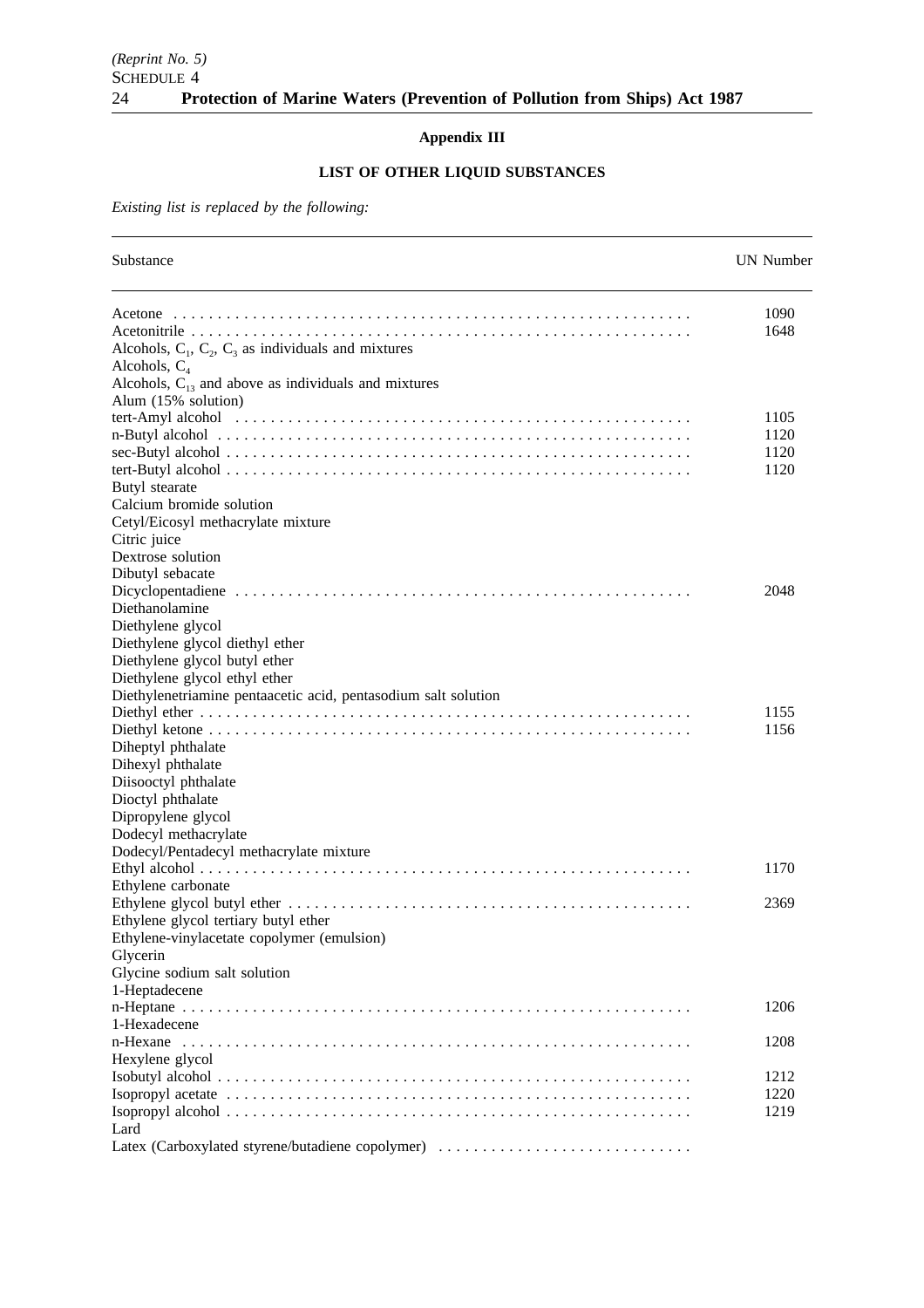| Substance                                                                                                                  | <b>UN Number</b> |
|----------------------------------------------------------------------------------------------------------------------------|------------------|
| Lignin sulphonic acid, salt (low COD) solution $\dots \dots \dots \dots \dots \dots \dots \dots \dots \dots \dots$         |                  |
|                                                                                                                            |                  |
|                                                                                                                            |                  |
|                                                                                                                            |                  |
|                                                                                                                            | 1231             |
|                                                                                                                            | 1230             |
|                                                                                                                            |                  |
|                                                                                                                            |                  |
| 3-Methyl-3-methoxy butyl acetate $\dots \dots \dots \dots \dots \dots \dots \dots \dots \dots \dots \dots \dots \dots$     |                  |
|                                                                                                                            | 1208             |
|                                                                                                                            |                  |
|                                                                                                                            |                  |
|                                                                                                                            |                  |
|                                                                                                                            |                  |
|                                                                                                                            |                  |
|                                                                                                                            |                  |
|                                                                                                                            | 1271             |
|                                                                                                                            |                  |
|                                                                                                                            |                  |
|                                                                                                                            |                  |
|                                                                                                                            |                  |
|                                                                                                                            |                  |
|                                                                                                                            |                  |
|                                                                                                                            |                  |
|                                                                                                                            | 2850             |
|                                                                                                                            |                  |
|                                                                                                                            | 2428             |
|                                                                                                                            |                  |
|                                                                                                                            |                  |
|                                                                                                                            |                  |
|                                                                                                                            | 2448             |
|                                                                                                                            |                  |
|                                                                                                                            |                  |
|                                                                                                                            |                  |
|                                                                                                                            |                  |
|                                                                                                                            |                  |
|                                                                                                                            |                  |
| Triethylene glycol butyl ether $\dots \dots \dots \dots \dots \dots \dots \dots \dots \dots \dots \dots \dots \dots \dots$ |                  |
|                                                                                                                            | 2324             |
|                                                                                                                            |                  |
|                                                                                                                            |                  |
|                                                                                                                            |                  |
|                                                                                                                            |                  |
| Wine                                                                                                                       |                  |

<sup>\*</sup> Asterisk indicates that the substance has been provisionally included in this list and that further data are necessary in order to complete the evaluation of its environmental hazards, particularly in relation to living resources.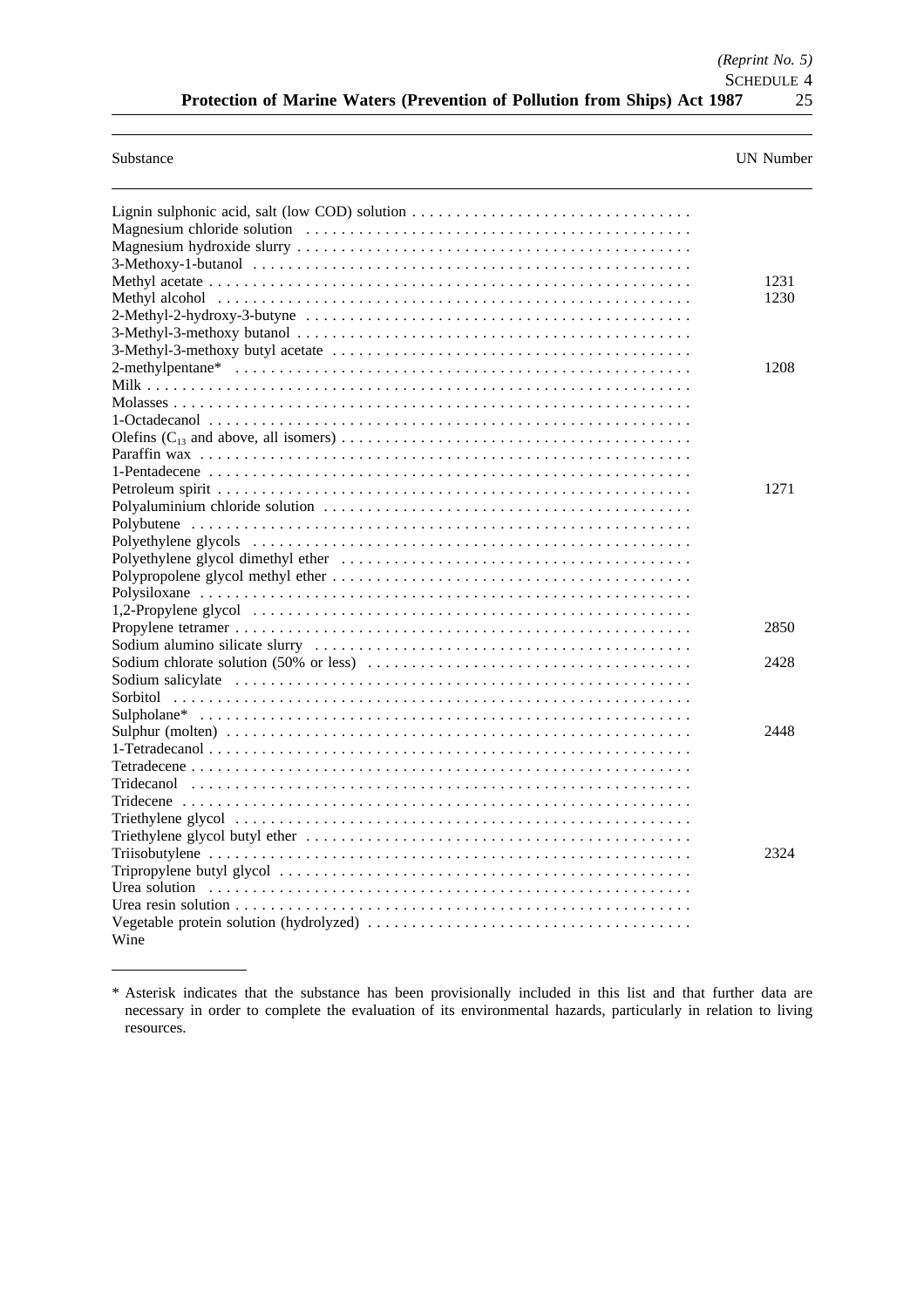### **Appendix IV**

# **CARGO RECORD BOOK FOR SHIPS CARRYING NOXIOUS LIQUID SUBSTANCES IN BULK**

*The existing Appendix IV is replaced by the following:*

# **"Appendix IV**

# **FORM OF CARGO RECORD BOOK**

# **CARGO RECORD BOOK FOR SHIPS CARRYING NOXIOUS LIQUID SUBSTANCES IN BULK**

Name of ship :  $\cdot$  :

Distinctive number or letters :

| Gross tonnage |  |
|---------------|--|
|               |  |

| Period from: | to: |
|--------------|-----|
|              |     |

Note: Every ship carrying noxious liquid substances in bulk shall be provided with a Cargo Record Book to record relevant cargo/ballast operations.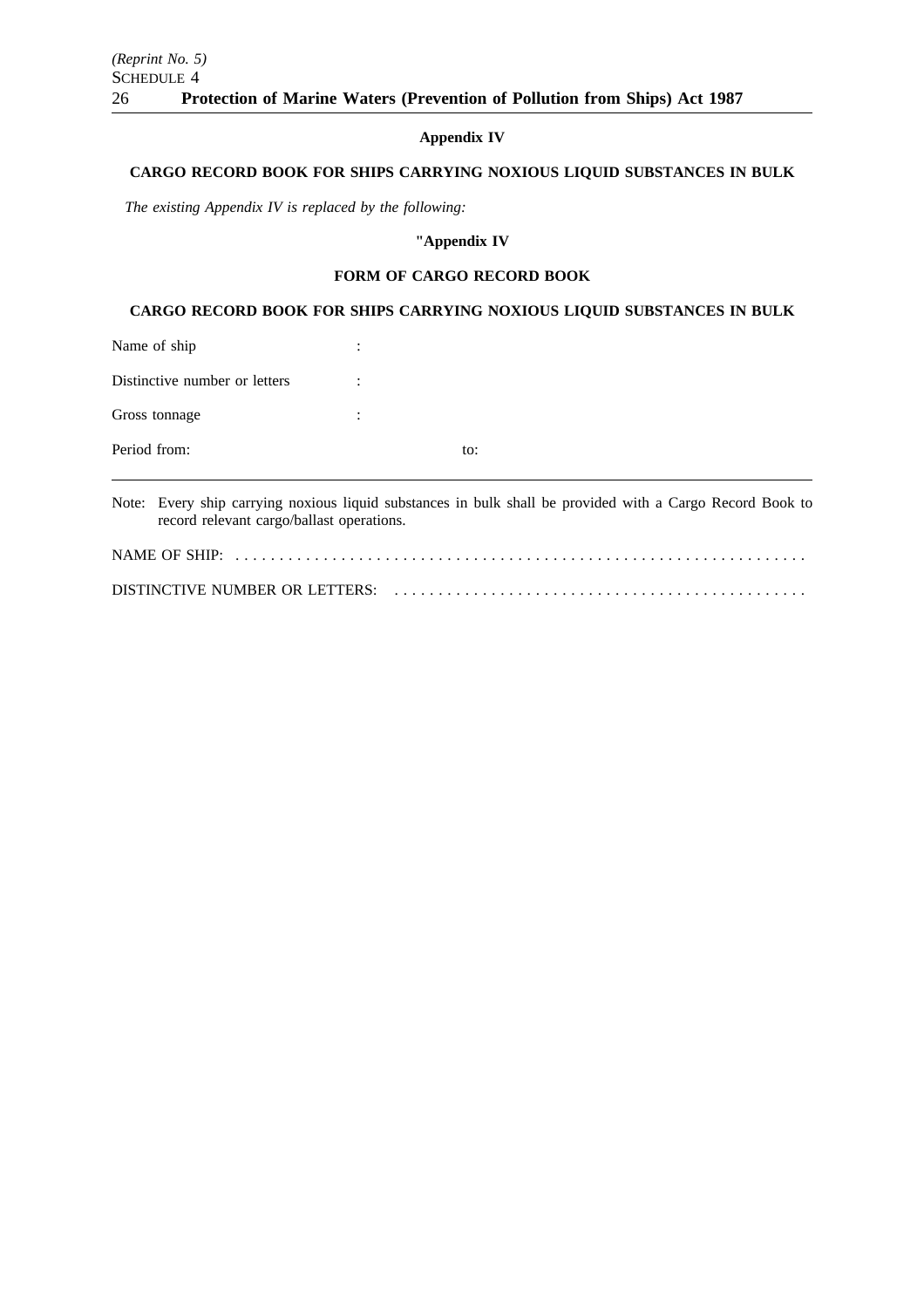PLAN VIEW OF CARGO AND SLOP TANKS (to be completed on board)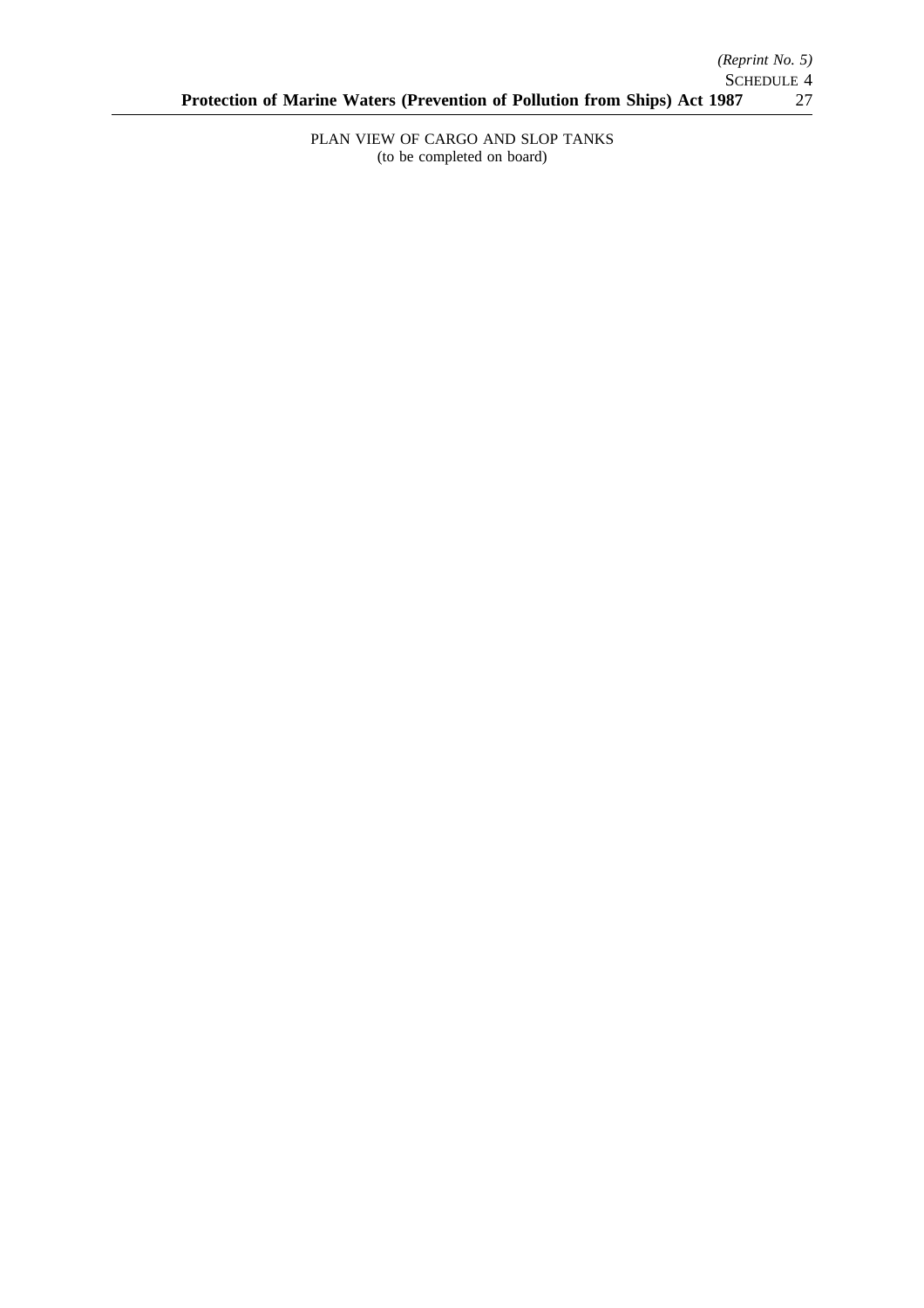#### **INTRODUCTION**

The following pages show a comprehensive list of items of cargo and ballast operations which are, when appropriate, to be recorded in the Cargo Record Book on tank-to-tank basis in accordance with paragraph 2 of Regulation 9 of Annex II of the International Convention for the Prevention of Pollution from Ships, 1973, as modified by the Protocol of 1978 relating thereto, as amended. The items have been grouped into operational sections, each of which is denoted by a letter.

When making entries in the Cargo Record Book, the date, operational code and item number shall be inserted in the appropriate columns and the required particulars shall be recorded chronologically in the blank spaces.

Each completed operation shall be signed for and dated by the officer or officers in charge and, if applicable, by a surveyor authorized by the competent authority of the State in which the ship is unloading. Each completed page shall be countersigned by the master of the ship.

Entries in the Cargo Record Book are required only for operations involving Categories A, B, C and D substances.

## **LIST OF ITEMS TO BE RECORDED**

Entries are required only for operations involving Categories A, B, C and D substances.

## *(A) LOADING OF CARGO*

- 1. Place of loading
- 2. Identify tank(s), name of substance(s) and category(ies).

# *(B) INTERNAL TRANSFER OF CARGO*

- 3. Name and category of cargo(es) transferred.
- 4. Identity of tanks.
	- .1 From:
	- .2 To:
- 5. Was (were) tank(s) in 4.1 emptied?
- 6. If not, quantity remaining in tank(s).
- *(C) UNLOADING OF CARGO*
	- 7. Place of unloading
	- 8. Identity of tank(s) unloaded.
	- 9. Was (were) tank(s) emptied?
		- .1 If yes, confirm that the procedure for emptying and stripping has been performed in accordance with the ship's Procedures and Arrangements Manual (i.e., list, trim, stripping temperature).
		- .2 If not, quantity remaining in tank(s).
	- 10. Does the ship's Procedures and Arrangements Manual require a prewash with subsequent disposal to reception facilities?
	- 11. Failure of pumping and/or stripping system.
		- .1 Time and nature of failure.
		- .2 Reasons for failure.
		- .3 Time when system has been made operational.
- *(D) MANDATORY PREWASH IN ACCORDANCE WITH THE SHIP'S PROCEDURES AND ARRANGEMENTS MANUAL*
	- 12. Identify tank(s), substance(s) and category(ies).
	- 13. Washing method:
		- .1 Number of washing machines per tank.
		- .2 Duration of was/washing cycles.
		- .3 Hot/cold wash.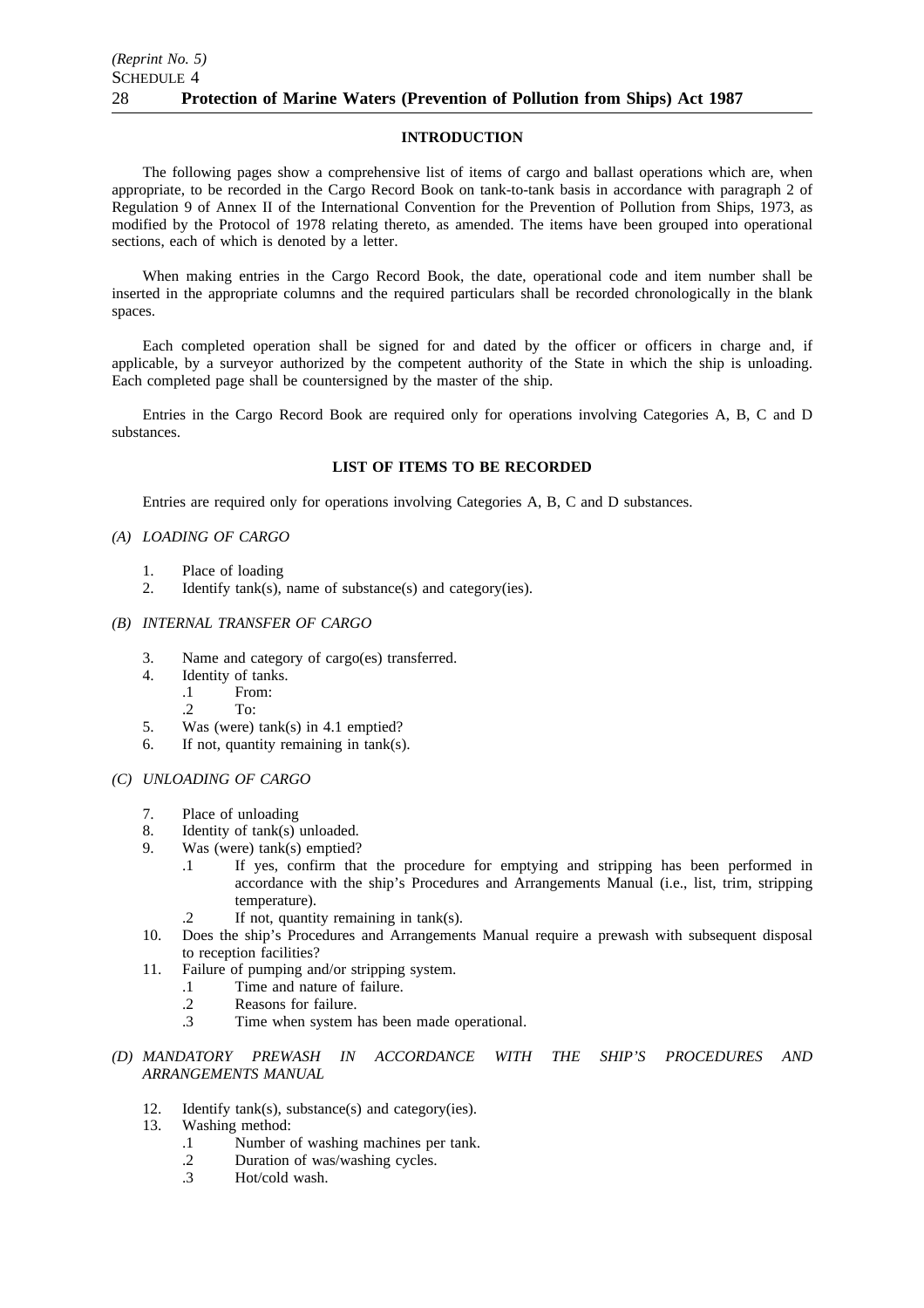- 14. Prewash slops transferred to:
	- .1 Reception facility in unloading port (identify port).
	- .2 Reception facility otherwise (identify port).
- *(E) CLEANING OF CARGO TANKS EXCEPT MANDATORY PREWASH (OTHER PREWASH OPERATIONS, FINAL WASH, VENTILATION ETC.)*
	- 15. State time, identify tank(s), substance(s) and category(ies) and state:
		- .1 Washing procedure used.
		- .2 Cleaning agent(s) (identify agent(s) and quantities).
		- .3 Dilution of cargo residues with water, state how much water used (only Category D substances).
		- .4 Ventilation procedure used (state number of fans used, duration of ventilation).
	- 16. Tank washings transferred:
		- .1 Into the sea.
		- .2 To reception facility (identify port).<br>3 To slops collecting tank (identify tar
		- To slops collecting tank (identify tank).

# *(F) DISCHARGE INTO THE SEA OF TANK WASHINGS*

- 17. Identify tank(s).
	- .1 Were tank washings discharged during cleaning of tank(s), if so at what rate?
	- .2 Were tank washing(s) discharged from a slops collecting tank? If so, state quantity and rate of discharge.
- 18. Time commenced and stopped pumping.<br>19. Shin's speed during discharge.
- Ship's speed during discharge.

# *(G) BALLASTING OF CARGO TANKS*

- 20. Identity of tank(s) ballasted.
- 21. Time at start of ballasting.
- *(H) DISCHARGE OF BALLAST WATER FROM CARGO TANKS*
	- 22. Identity of  $tank(s)$ .<br>23. Discharge of ballas
	- Discharge of ballast:
		- .1 Into the sea.
		- .2 To reception facilities (identify port).
	- 24. Time commenced and stopped ballast discharge.
	- 25. Ship's speed during discharge.

#### *(I) ACCIDENTAL OR OTHER EXCEPTIONAL DISCHARGE*

- 26. Time of occurrence.
- 27. Approximate quantity, substance(s) and category(ies).
- 28. Circumstances of discharge or escape and general remarks.

#### *(J) CONTROL BY AUTHORIZED SURVEYORS*

- 29. Identify port.
- 30. Identify tank(s), substance(s), category(ies) discharged ashore.
- 31. Have tank(s), pump(s), and piping system(s) been emptied?
- 32. Has a prewash in accordance with the ship's Procedures and Arrangements Manual been carried out?
- 33. Have tank washings resulting from the prewash been discharged ashore and is the tank empty?
- 34. An exemption has been granted from mandatory prewash.
- 35. Reasons for exemption.
- 36. Name and signature of authorized surveyor.
- 37. Organization, company, government agency for which surveyor works.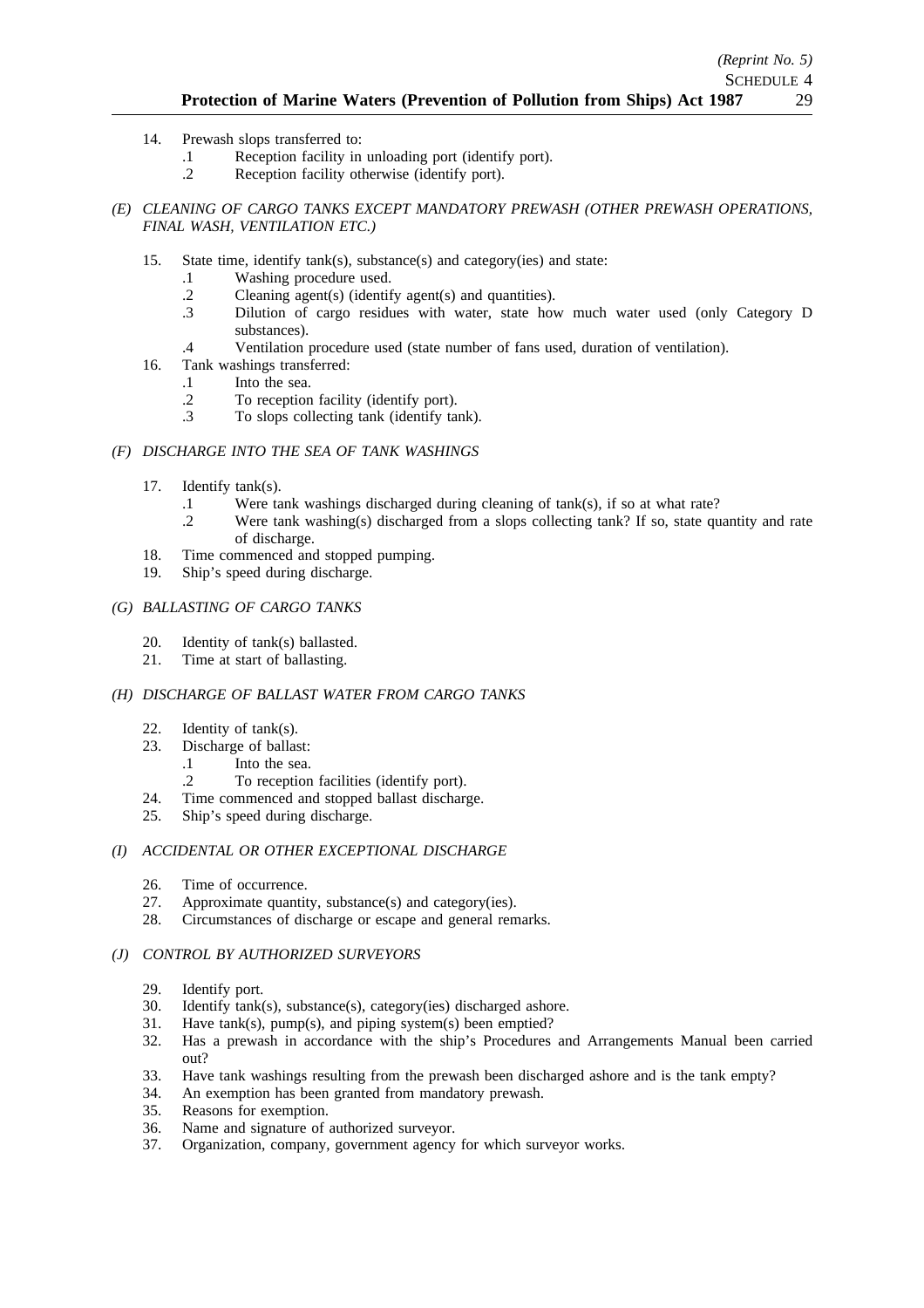# *(Reprint No. 5)* SCHEDULE 4 30 **Protection of Marine Waters (Prevention of Pollution from Ships) Act 1987**

*(K) ADDITIONAL OPERATIONAL PROCEDURES AND REMARKS*

NAME OF SHIP: ................................................................. DISTINCTIVE NUMBER OR LETTERS: ...................................................................

CARGO/BALLAST OPERATIONS

| Date | $\rm Code$<br>(letter) | Item<br>(number) | Record of operations/signature of officer<br>in charge/name of and signature of<br>authorized surveyor |
|------|------------------------|------------------|--------------------------------------------------------------------------------------------------------|
|      |                        |                  |                                                                                                        |
|      |                        |                  |                                                                                                        |
|      |                        |                  |                                                                                                        |
|      |                        |                  |                                                                                                        |
|      |                        |                  |                                                                                                        |
|      |                        |                  |                                                                                                        |
|      |                        |                  |                                                                                                        |
|      |                        |                  |                                                                                                        |
|      |                        |                  |                                                                                                        |
|      |                        |                  |                                                                                                        |
|      |                        |                  |                                                                                                        |
|      |                        |                  |                                                                                                        |
|      |                        |                  |                                                                                                        |
|      |                        |                  |                                                                                                        |
|      |                        |                  |                                                                                                        |
|      |                        |                  |                                                                                                        |
|      |                        |                  |                                                                                                        |
|      |                        |                  |                                                                                                        |
|      |                        |                  |                                                                                                        |

Signature of Master ....................................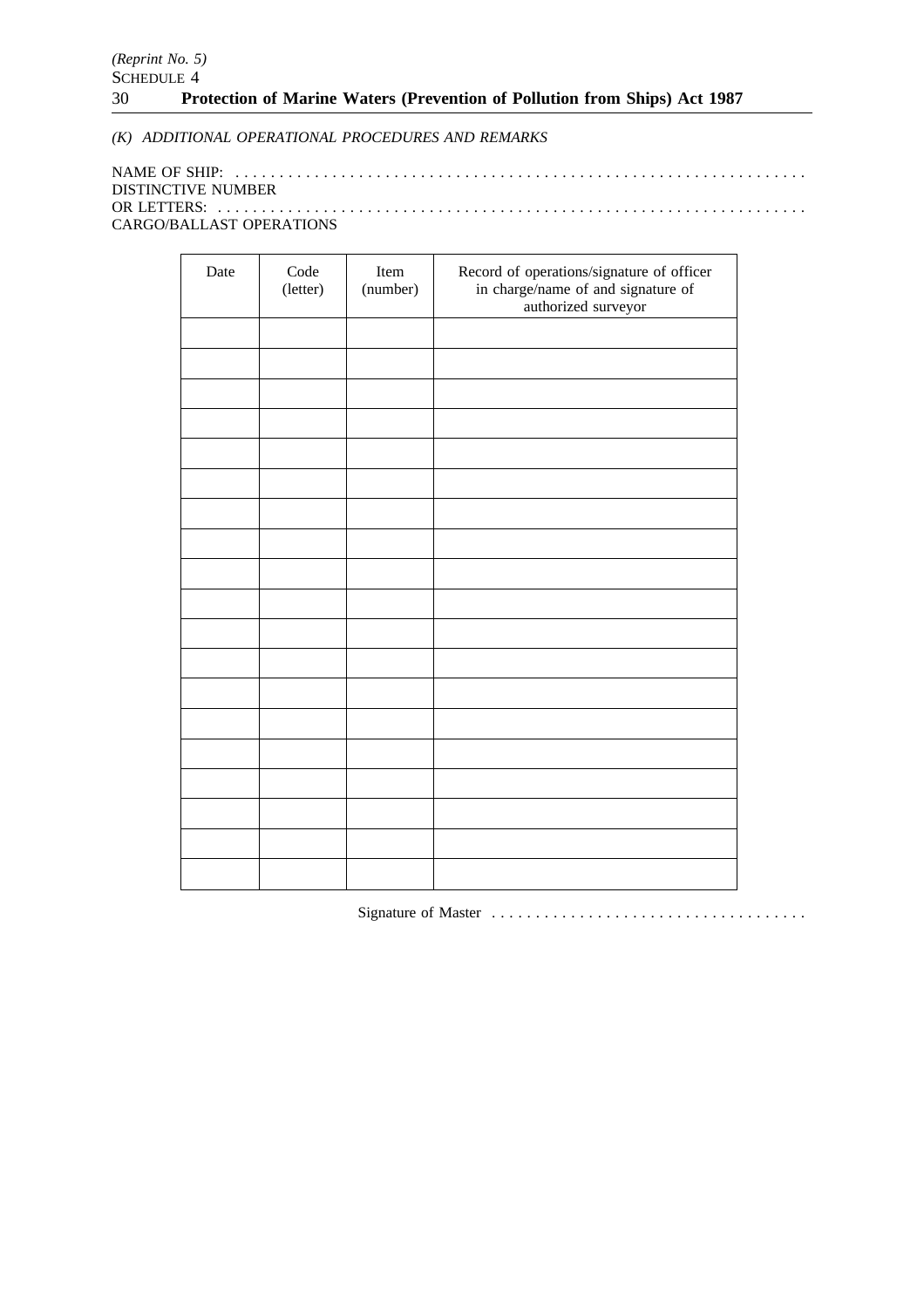# **Appendix V**

### **FORM OF CERTIFICATE**

*The existing form of the Certificate is replaced by the following:*

# "INTERNATIONAL POLLUTION PREVENTION CERTIFICATE FOR THE CARRIAGE OF NOXIOUS LIQUID SUBSTANCES IN BULK

Issued under the provisions of the International Convention for the Prevention of Pollution from Ships, 1973, as modified by the Protocol of 1978 relating thereto as amended (hereinafter referred to as "the Convention") under the authority of the Government of

............................................................................... (full official designation of the country)

by

#### ............................................................................... (full official designation of the competent person or organization authorized under the provisions of the Convention)

| Name of ship | Distinctive number<br>or letters | Port of Registry | Gross tonnage |
|--------------|----------------------------------|------------------|---------------|
|              |                                  |                  |               |
|              |                                  |                  |               |

# THIS IS TO CERTIFY:

- 1. That the ship has been surveyed in accordance with the provisions of Regulation 10 of Annex II of the Convention.
- 2. That the survey showed that the structure, equipment, systems, fitting, arrangements and material of the ship and the condition thereof are in all respects satisfactory and that the ship complies with the applicable requirements of Annex II of the Convention.
- 3. That the ship has been provided with a manual in accordance with the standards for procedures and arrangements as called for by Regulation 5, 5A and 8 of Annex II of the Convention, and that the arrangements and equipment of the ship prescribed in the manual are in all respects satisfactory and comply with the applicable requirements of the said Standards.
- 4. That the ship is suitable for the carriage in bulk of the following noxious liquid substances, provided that all relevant operational provisions of Annex II of the Convention are observed.

| Noxious liquid substances                         | Conditions of carriage<br>(tank numbers etc.) |  |
|---------------------------------------------------|-----------------------------------------------|--|
|                                                   |                                               |  |
|                                                   |                                               |  |
|                                                   |                                               |  |
| * Continued on additional signed and dated sheets |                                               |  |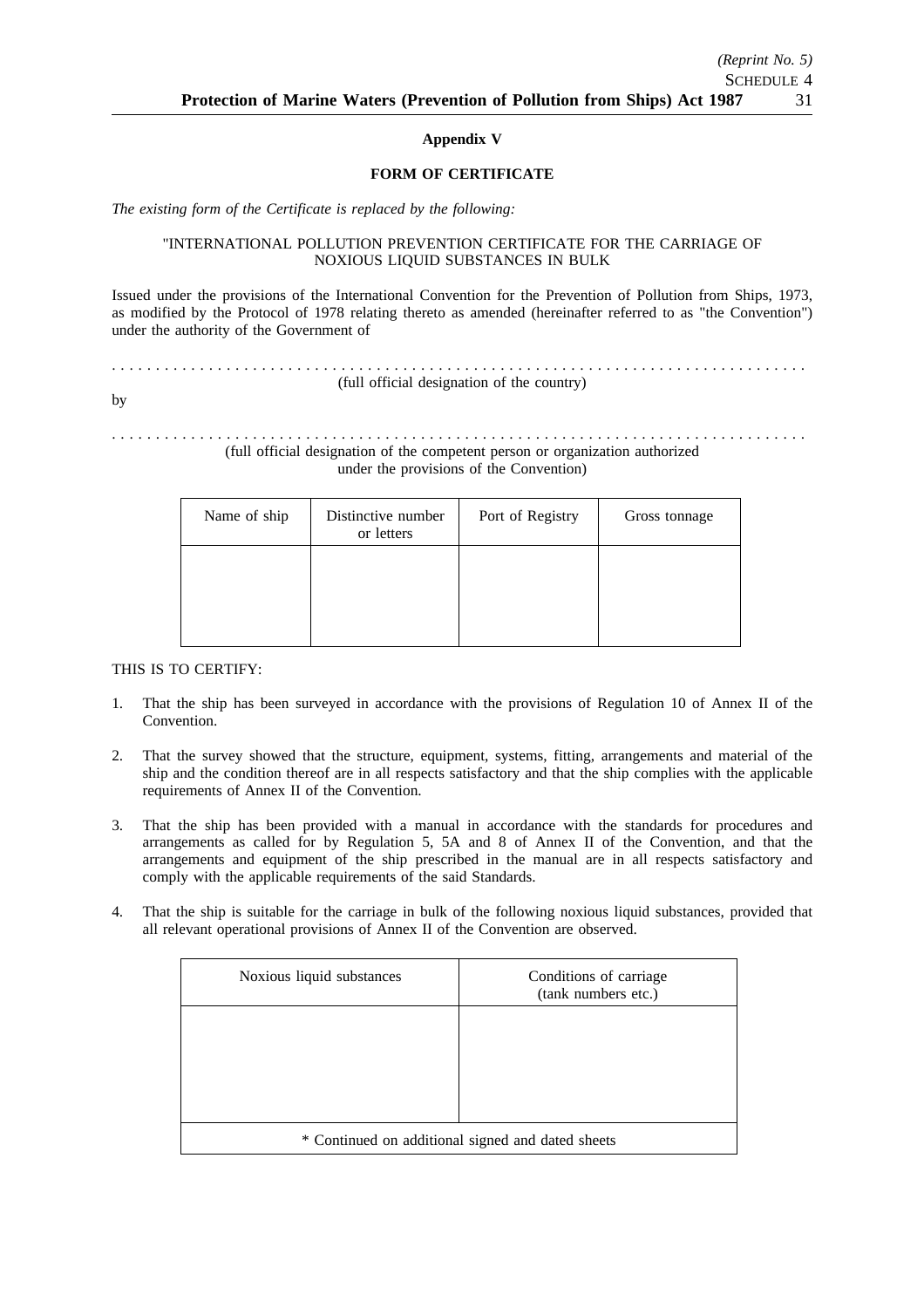|                                                                 | subject to surveys in accordance with Regulation 10 of Annex II of the Convention                        |
|-----------------------------------------------------------------|----------------------------------------------------------------------------------------------------------|
|                                                                 | (place of issue of Certificate)                                                                          |
| (Date of issue)                                                 | (Signature of duly authorized official issuing the Certificate)                                          |
|                                                                 | (Seal or stamp of the issuing Authority, as appropriate)                                                 |
| * Delete as necessary                                           |                                                                                                          |
|                                                                 | ENDORSEMENT FOR ANNUAL AND INTERMEDIATE SURVEYS                                                          |
| found to comply with the relevant provisions of the Convention: | THIS IS TO CERTIFY that at a survey required by Regulation 10 of Annex II of the Convention the ship was |
| Annual survey:                                                  | (signature of duly authorized official)                                                                  |
|                                                                 |                                                                                                          |
|                                                                 |                                                                                                          |
|                                                                 | (seal or stamp of the Authority, as appropriate)                                                         |
| Annual*/Intermediate* survey:                                   | (signature of duly authorized official)                                                                  |
|                                                                 |                                                                                                          |
|                                                                 |                                                                                                          |
|                                                                 | (seal or stamp of the Authority, as appropriate)                                                         |
| Annual*/Intermediate* survey:                                   | (signature of duly authorized official)                                                                  |
|                                                                 |                                                                                                          |
|                                                                 |                                                                                                          |
|                                                                 | (seal or stamp of the Authority, as appropriate)                                                         |
| Annual survey:                                                  | (signature of duly authorized official)                                                                  |
|                                                                 | Place: $\ldots \ldots \ldots \ldots \ldots \ldots \ldots \ldots \ldots \ldots \ldots \ldots$             |
|                                                                 |                                                                                                          |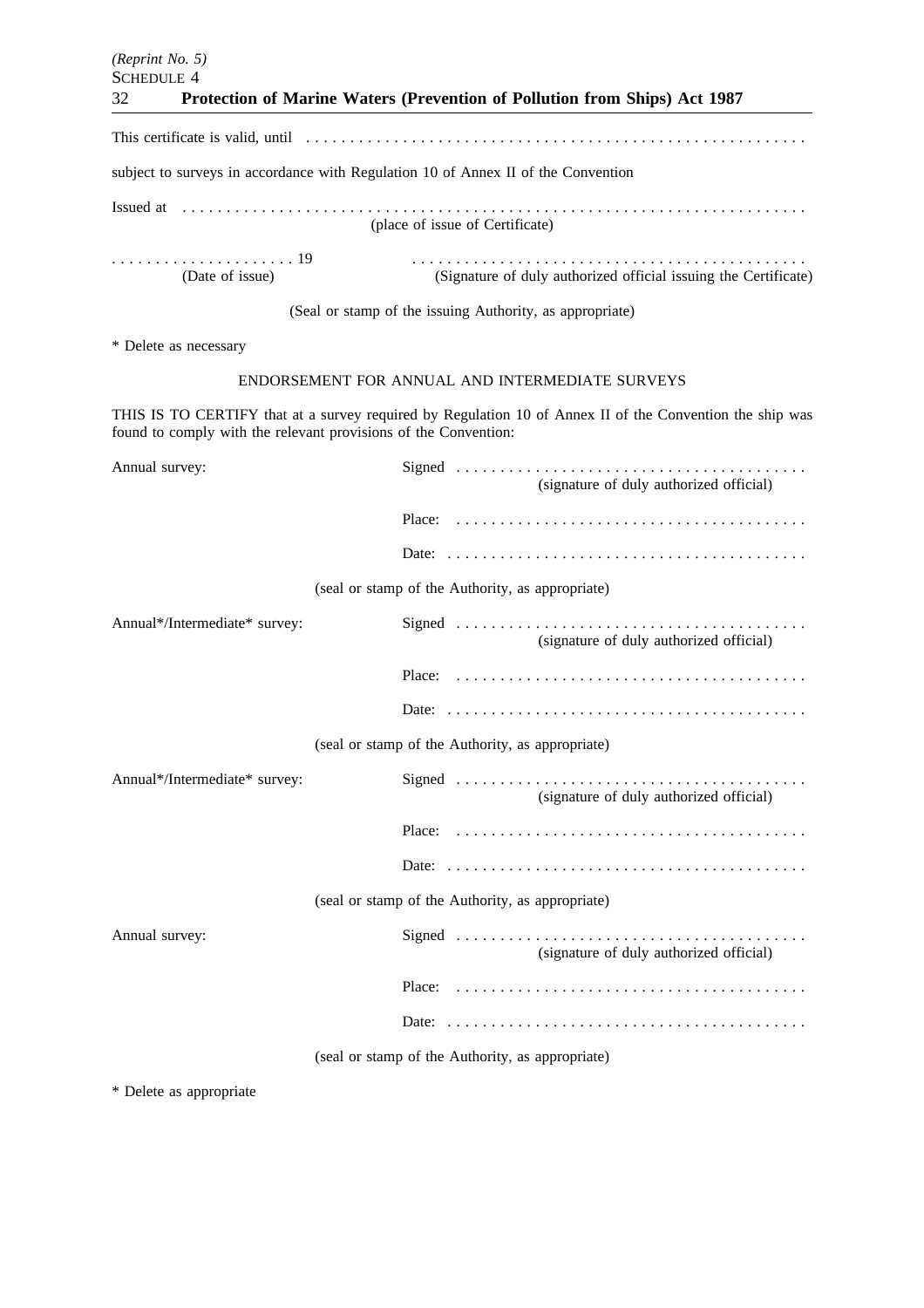# **APPENDIX**

# **LEGISLATIVE HISTORY**

(*entries in bold type indicate amendments incorporated since the last reprint*)

| Long title:                      | amended by 65, 1998, s. 3                                                    |
|----------------------------------|------------------------------------------------------------------------------|
| <b>Section 1:</b>                | amended by 65, 1998, s. 4                                                    |
| Section $3(1)$ :                 | definition of "harbor master" repealed by $72$ , 1994, s. $3(a)$             |
|                                  | definition of "inspector" amended by 72, 1994, s. 3(b)                       |
|                                  | definition of "port manager" inserted by $72$ , 1994, s. $3(c)$              |
|                                  |                                                                              |
|                                  | definition of "State waters" amended by 7, 1991, s. 5                        |
|                                  | definition of "the 1973 Convention" amended by 65, 1998,                     |
|                                  | s. 5(a)                                                                      |
|                                  | definition of "the 1978 Protocol" amended by 65, 1998,                       |
|                                  | s. 5(b)                                                                      |
| Section $6(2)$ :                 | amended by 72, 1994, s. 4(a)                                                 |
| Section $6(3)$ :                 | amended by 72, 1994, s. 4(b)                                                 |
| <b>Section 8(1):</b>             | amended by 59, 1991, s. 4(a), (b); 65, 1998, s. 17 (Sched. 2)                |
| Section 8(4):                    | amended by 59, 1991, s. 4(c); 72, 1994, s. 5(a)-(f); 65, 1998,               |
|                                  | s. 17 (Sched. 2)                                                             |
| Section $8(4)(f)$ :              | repealed by 72, 1994, s. 5(e)                                                |
| Section 8(4a):                   | inserted by 72, 1994, s. 5(g); amended by 65, 1998, s. 17                    |
|                                  |                                                                              |
|                                  | (Sched. 2)                                                                   |
| Section $8(4)(i)$                | repealed by 59, 1991, s. 4(d)                                                |
| Section $9(1)$ :                 | amended by 59, 1991, s. 5; 65, 1998, s. 17 (Sched. 2)                        |
| <b>Section 10:</b>               | amended by 59, 1991, s. 6; repealed by 65, 1998, s. 6                        |
| Section 10A:                     | inserted by 72, 1994, s. 6                                                   |
| <b>Section 10A(2):</b>           | definition of "prescribed incident" substituted by 65, 1998,                 |
|                                  | s. $7(a)$                                                                    |
| <b>Section 10A(4):</b>           | amended by 65, 1998, s. 7(b)                                                 |
| <b>Section 10A(5):</b>           | repealed by 65, 1998, s. $7(c)$                                              |
| <b>Section 10A(7):</b>           | amended by 65, 1998, s. 17 (Sched. 2)                                        |
| <b>Section 11(4):</b>            | amended by 59, 1991, s. 7(a), (b); 65, 1998, s. 17 (Sched. 2)                |
| <b>Section 11(5):</b>            | amended by 59, 1991, s. 7(c); 65, 1998, s. 17 (Sched. 2)                     |
| <b>Section 11(7):</b>            | amended by 59, 1991, s. 7(d); 65, 1998, s. 17 (Sched. 2)                     |
| <b>Section 12:</b>               | amended by 59, 1991, s. 8; 65, 1998, s. 17 (Sched. 2)                        |
| <b>Section 13(2):</b>            | amended by 59, 1991, s. 9; 65, 1998, s. 17 (Sched. 2)                        |
| <b>Section 18(1):</b>            | amended by 59, 1991, s. 10; 65, 1998, s. 17 (Sched. 2)                       |
| <b>Section 20:</b>               | amended by 59, 1991, s. 11; repealed by 65, 1998, s. 8                       |
|                                  |                                                                              |
| Section $21(4)$ :                | amended by 59, 1991, s. 12(a), (b); 65, 1998, s. 17 (Sched. 2)               |
| <b>Section 21(5):</b>            | amended by 59, 1991, s. 12(c); 65, 1998, s. 17 (Sched. 2)                    |
| <b>Section 21(8):</b>            | amended by 59, 1991, s. 12(d); 65, 1998, s. 17 (Sched. 2)                    |
| <b>Section 22:</b>               | amended by 59, 1991, s. 13; 65, 1998, s. 17 (Sched. 2)                       |
| Section $23(2)$ :                | amended by 59, 1991, s. 14(a), (b); 65, 1998, s. 17 (Sched. 2)               |
| <b>Section 23(4):</b>            | amended by 59, 1991, s. 14(c), (d); 65, 1998, s. 17 (Sched. 2)               |
|                                  |                                                                              |
|                                  | Part 3AA comprising ss. 24AA, 24AAB and heading inserted                     |
|                                  | by 65, 1998, s. 9                                                            |
|                                  | Part 3AAB comprising ss. 24AAC, 24AAD and heading                            |
|                                  | inserted by 65, 1998, s. 9                                                   |
|                                  |                                                                              |
|                                  | Part 3A comprising ss. 24A - 24N and headings inserted by<br>59, 1991, s. 15 |
|                                  |                                                                              |
| Section $24E(1)$ and $(2)$ :     | amended by 65, 1998, s. 17 (Sched. 2)                                        |
| Section $24E(2)(c)$ :            | repealed by 65, 1998, s. 17 (Sched. 2)                                       |
| Section $24F(2)$ :               | amended by 65, 1998, s. 17 (Sched. 2)                                        |
| Section 24 $G(2)$ , (3) and (6): | amended by 65, 1998, s. 17 (Sched. 2)                                        |
| Section $24K(1)$ and $(3)$ :     | amended by 65, 1998, s. 17 (Sched. 2)                                        |
| Section $24K(3)(c)$ :            | repealed by 65, 1998, s. 17 (Sched. 2)                                       |
|                                  |                                                                              |